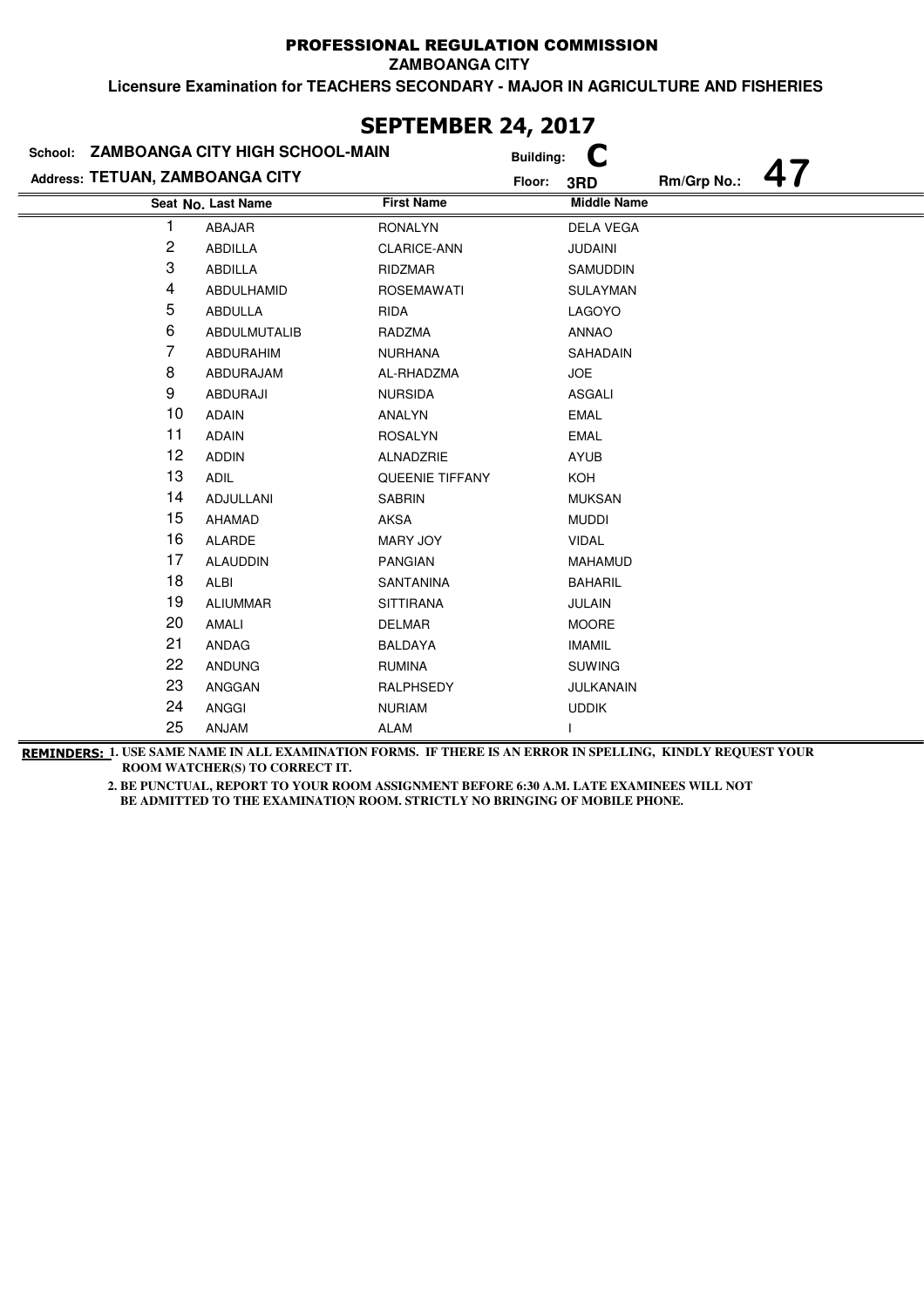**ZAMBOANGA CITY**

**Licensure Examination for TEACHERS SECONDARY - MAJOR IN AGRICULTURE AND FISHERIES**

|                                 | School: ZAMBOANGA CITY HIGH SCHOOL-MAIN |                           | <b>Building:</b> |                    |             |  |
|---------------------------------|-----------------------------------------|---------------------------|------------------|--------------------|-------------|--|
| Address: TETUAN, ZAMBOANGA CITY |                                         |                           | Floor:           | 3RD                | Rm/Grp No.: |  |
|                                 | Seat No. Last Name                      | <b>First Name</b>         |                  | <b>Middle Name</b> |             |  |
| 1                               | <b>ANUDDIN</b>                          | <b>HAKIM</b>              |                  | <b>DANDON</b>      |             |  |
| 2                               | ARAMAIN                                 | SANTANINA                 |                  | MAULANA            |             |  |
| 3                               | <b>ASAILI</b>                           | <b>MYRNA</b>              |                  | <b>MAANA</b>       |             |  |
| 4                               | <b>ASARAL</b>                           | MIZZALENE                 |                  | ASAJI              |             |  |
| 5                               | <b>ASIRI</b>                            | NUR-AINA                  |                  | <b>WARKI</b>       |             |  |
| 6                               | ASJAD                                   | <b>MERHA</b>              |                  | <b>ASANIL</b>      |             |  |
| 7                               | <b>ASNURI</b>                           | <b>NURUNNIHAR</b>         |                  | <b>MARIAMA</b>     |             |  |
| 8                               | AWALI                                   | <b>MARIA MAJORANIE</b>    |                  | <b>MAQUISO</b>     |             |  |
| 9                               | AYSAMI                                  | <b>TATING</b>             |                  | <b>TAPLAK</b>      |             |  |
| 10                              | <b>BADBARAN</b>                         | <b>ALFIDA</b>             |                  | <b>AKAIN</b>       |             |  |
| 11                              | <b>BAHULLUK</b>                         | <b>REYNER</b>             |                  | <b>ASAALI</b>      |             |  |
| 12                              | <b>BALANAY</b>                          | <b>IMMYLOU</b>            |                  | COS                |             |  |
| 13                              | <b>BANTUNAN</b>                         | <b>SAHDIA</b>             |                  | <b>MATOLO</b>      |             |  |
| 14                              | <b>BARAIL</b>                           | <b>EDZMAR</b>             |                  | <b>MOORE</b>       |             |  |
| 15                              | <b>BASANON</b>                          | <b>AINIE</b>              |                  | MAJALLI            |             |  |
| 16                              | <b>BASUBAS</b>                          | <b>MARK LEO</b>           |                  | <b>SULAYMAN</b>    |             |  |
| 17                              | <b>BERUNIO</b>                          | ROBERTO JR                |                  | <b>FONTIJON</b>    |             |  |
| 18                              | <b>BINA</b>                             | PUTLIH ADZLINA            |                  | <b>KAMSA</b>       |             |  |
| 19                              | <b>BISTE</b>                            | <b>ALSENNIA</b>           |                  | <b>OMAR</b>        |             |  |
| 20                              | <b>BRANGGAN</b>                         | <b>CLYDE CLENN MELVEN</b> |                  | <b>GOLBIN</b>      |             |  |
| 21                              | <b>BUDDAHIM</b>                         | <b>MOHAMMAD GRIF</b>      |                  | ANTA               |             |  |
| 22                              | <b>BUHARI</b>                           | <b>GABRA</b>              |                  | <b>ALPAN</b>       |             |  |
| 23                              | <b>BULLANG</b>                          | YAMAHAL                   |                  | JULKANAIN          |             |  |
| 24                              | <b>BUNSAY</b>                           | <b>ROSMIYA</b>            |                  | <b>KIBAD</b>       |             |  |
| 25                              | <b>BUNSUAN</b>                          | <b>WELNA</b>              |                  | <b>BANI</b>        |             |  |

## **SEPTEMBER 24, 2017**

**REMINDERS: 1. USE SAME NAME IN ALL EXAMINATION FORMS. IF THERE IS AN ERROR IN SPELLING, KINDLY REQUEST YOUR ROOM WATCHER(S) TO CORRECT IT.**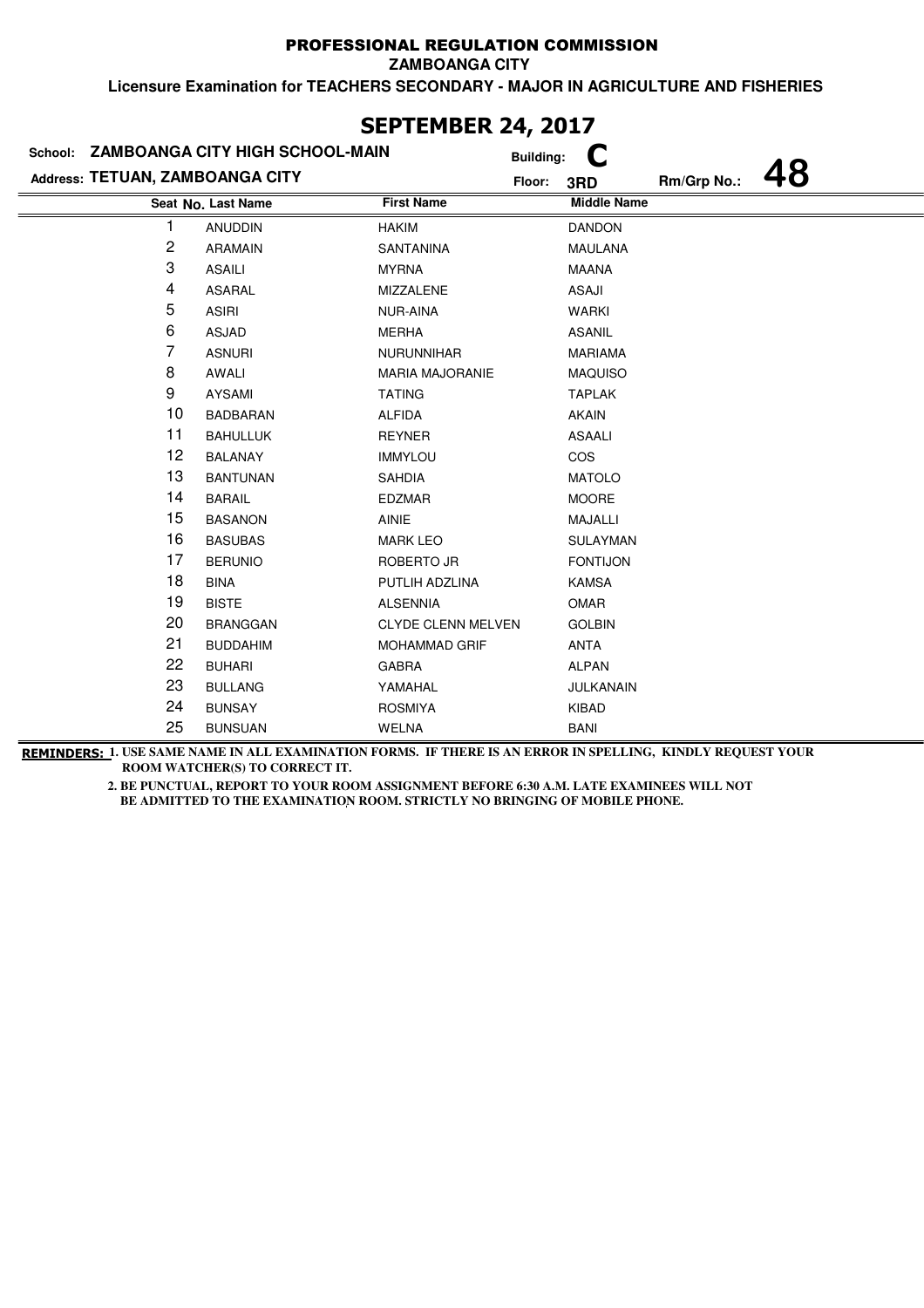**ZAMBOANGA CITY**

**Licensure Examination for TEACHERS SECONDARY - MAJOR IN AGRICULTURE AND FISHERIES**

|                                 | School: ZAMBOANGA CITY HIGH SCHOOL-MAIN | <b>Building:</b>   | C                  |             |  |
|---------------------------------|-----------------------------------------|--------------------|--------------------|-------------|--|
| Address: TETUAN, ZAMBOANGA CITY |                                         | Floor:             | 3RD                | Rm/Grp No.: |  |
|                                 | Seat No. Last Name                      | <b>First Name</b>  | <b>Middle Name</b> |             |  |
|                                 | <b>DACANAY</b>                          | <b>FLORENDA</b>    | <b>BAUTISTA</b>    |             |  |
| 2                               | <b>DAHIMULLA</b>                        | <b>NELMA</b>       | MAHABASSAL         |             |  |
| 3                               | <b>DIAZ</b>                             | <b>CHANDA</b>      | MADAYAG            |             |  |
| 4                               | <b>DUMARAN</b>                          | <b>OLIGARIO JR</b> | <b>BARTONICO</b>   |             |  |
| 5                               | <b>ENSONG</b>                           | <b>CLEOPATRA</b>   | <b>KAIHONG</b>     |             |  |
| 6                               | <b>FAIZAL</b>                           | RIJAL              | ERINA              |             |  |
| 7                               | <b>FRANCISCO</b>                        | <b>FLORENCIA</b>   | <b>CLEMENTS</b>    |             |  |
| 8                               | <b>FRANCISCO</b>                        | <b>SUAIBA</b>      | <b>USMAN</b>       |             |  |
| 9                               | <b>GALANG</b>                           | <b>EDUARDO</b>     | <b>CORPUZ</b>      |             |  |
| 10                              | <b>GAPLA</b>                            | <b>JULMIN</b>      | URI                |             |  |
| 11                              | GARAN                                   | <b>NERISSA</b>     | <b>MONSALE</b>     |             |  |
| 12                              | <b>GARBON</b>                           | <b>INTAN</b>       | AHMAD              |             |  |
| 13                              | <b>GARINGO</b>                          | <b>JOSEPH</b>      | <b>AYODTOD</b>     |             |  |
| 14                              | <b>GEMINA</b>                           | <b>CHARINE</b>     | <b>MANOLONG</b>    |             |  |
| 15                              | <b>GUEVARRA</b>                         | <b>ESTRELLA</b>    | <b>RUSTE</b>       |             |  |
| 16                              | <b>GUITENG</b>                          | <b>RONDEL</b>      | <b>UTTIK</b>       |             |  |
| 17                              | <b>HADJI-AMIN</b>                       | <b>JAPRIN</b>      | LAKAY              |             |  |
| 18                              | <b>HADJIBAIN</b>                        | <b>JEMALYN</b>     | KADIL              |             |  |
| 19                              | <b>HALIL</b>                            | <b>NORISA</b>      | TAY                |             |  |
| 20                              | <b>HALNAIN</b>                          | <b>SISON</b>       | JAMALDIN           |             |  |
| 21                              | <b>HANDING</b>                          | <b>GALIB</b>       | PEREZ              |             |  |
| 22                              | <b>HASHIM</b>                           | ALBEN              | <b>DAMSID</b>      |             |  |
| 23                              | <b>HASHIM</b>                           | <b>SEMION</b>      | <b>MAMMAH</b>      |             |  |
| 24                              | <b>HATABNI</b>                          | <b>MUSA</b>        | <b>MOHAMMAD</b>    |             |  |
| 25                              | HJA. AMMAD                              | <b>NIDA</b>        | <b>SABTULA</b>     |             |  |

### **SEPTEMBER 24, 2017**

**REMINDERS: 1. USE SAME NAME IN ALL EXAMINATION FORMS. IF THERE IS AN ERROR IN SPELLING, KINDLY REQUEST YOUR ROOM WATCHER(S) TO CORRECT IT.**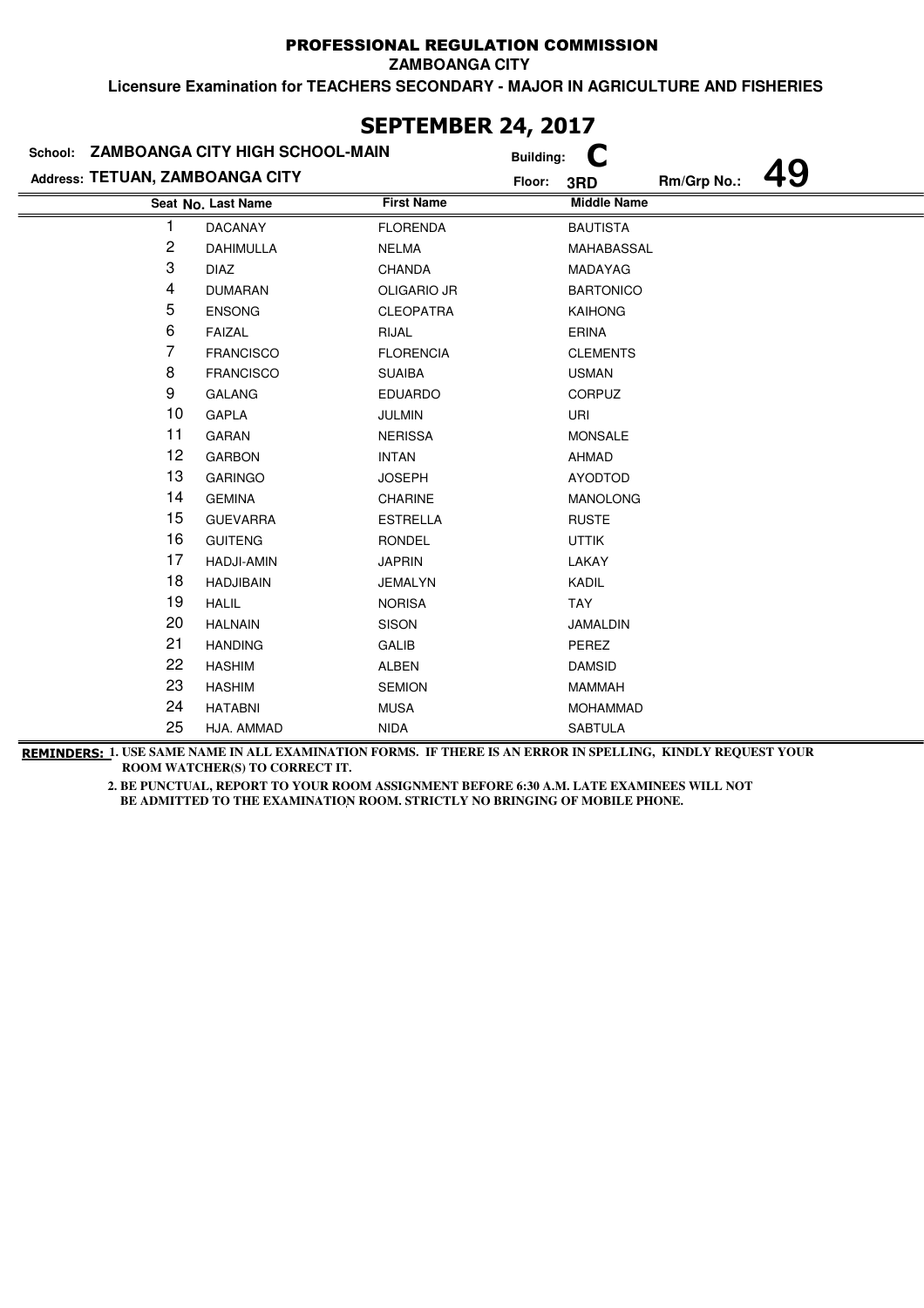**ZAMBOANGA CITY**

**Licensure Examination for TEACHERS SECONDARY - MAJOR IN AGRICULTURE AND FISHERIES**

|                                 | School: ZAMBOANGA CITY HIGH SCHOOL-MAIN | <b>Building:</b>  | C                  |             |    |
|---------------------------------|-----------------------------------------|-------------------|--------------------|-------------|----|
| Address: TETUAN, ZAMBOANGA CITY |                                         | Floor:            | 3RD                | Rm/Grp No.: | 50 |
|                                 | Seat No. Last Name                      | <b>First Name</b> | <b>Middle Name</b> |             |    |
|                                 | <b>HUSSIN</b>                           | SAMSUHAWA         | <b>ESMAIL</b>      |             |    |
| 2                               | <b>IDDI</b>                             | SHERILYN          | <b>DAMSIK</b>      |             |    |
| 3                               | <b>IDJAH</b>                            | <b>EMILYN</b>     | ABDUHALIM          |             |    |
| 4                               | <b>IMLAN</b>                            | RAMLA             | ABUJALA            |             |    |
| 5                               | <b>INDIN</b>                            | <b>FRAIZEMAE</b>  | CRUZ               |             |    |
| 6                               | <b>ISAHAC</b>                           | <b>JACK RYAN</b>  | ABDURAJAK          |             |    |
| 7                               | <b>ISHMAEL</b>                          | <b>NURUN-NISA</b> | SALI               |             |    |
| 8                               | <b>ISKANDAL</b>                         | SHERLY-ANN        | <b>HUSSIN</b>      |             |    |
| 9                               | <b>ISMAIL</b>                           | <b>SHERMIN</b>    | <b>BAHLAN</b>      |             |    |
| 10                              | <b>ITORRALDE</b>                        | ANALIZA           | <b>ENRICOSO</b>    |             |    |
| 11                              | <b>ITUM</b>                             | <b>DORENG</b>     | <b>BUNGALASA</b>   |             |    |
| 12                              | <b>JAHING</b>                           | <b>MANNAN</b>     | <b>HALPAS</b>      |             |    |
| 13                              | JALA                                    | <b>IBRAHIM</b>    | <b>SUBAHANI</b>    |             |    |
| 14                              | JALALUDDIN                              | <b>FAUZIA</b>     | <b>TANJI</b>       |             |    |
| 15                              | <b>JALAS</b>                            | RAYAN             | <b>IKIRAN</b>      |             |    |
| 16                              | <b>JALAS</b>                            | SITTI-AIZA        | <b>TARUNGAN</b>    |             |    |
| 17                              | <b>JAMA</b>                             | <b>ALMASHIN</b>   | HANDI              |             |    |
| 18                              | JAMAHALI                                | <b>ALSHEMAR</b>   | <b>TUMPILAN</b>    |             |    |
| 19                              | JAMIL                                   | AL-NADZ           | KNAIK              |             |    |
| 20                              | JANAD                                   | <b>SALNA</b>      | <b>SAHISA</b>      |             |    |
| 21                              | <b>JASANI</b>                           | <b>NUR-HUSSIN</b> | AYJANI             |             |    |
| 22                              | <b>JIMLAN</b>                           | <b>MARILYN</b>    | RAJIK              |             |    |
| 23                              | <b>JOE</b>                              | SHARLENE          | LADJA              |             |    |
| 24                              | <b>JULDIN</b>                           | <b>DANTE</b>      | AMALI              |             |    |
| 25                              | KADIL                                   | <b>ROSEMALYN</b>  | AMIL               |             |    |

## **SEPTEMBER 24, 2017**

**REMINDERS: 1. USE SAME NAME IN ALL EXAMINATION FORMS. IF THERE IS AN ERROR IN SPELLING, KINDLY REQUEST YOUR ROOM WATCHER(S) TO CORRECT IT.**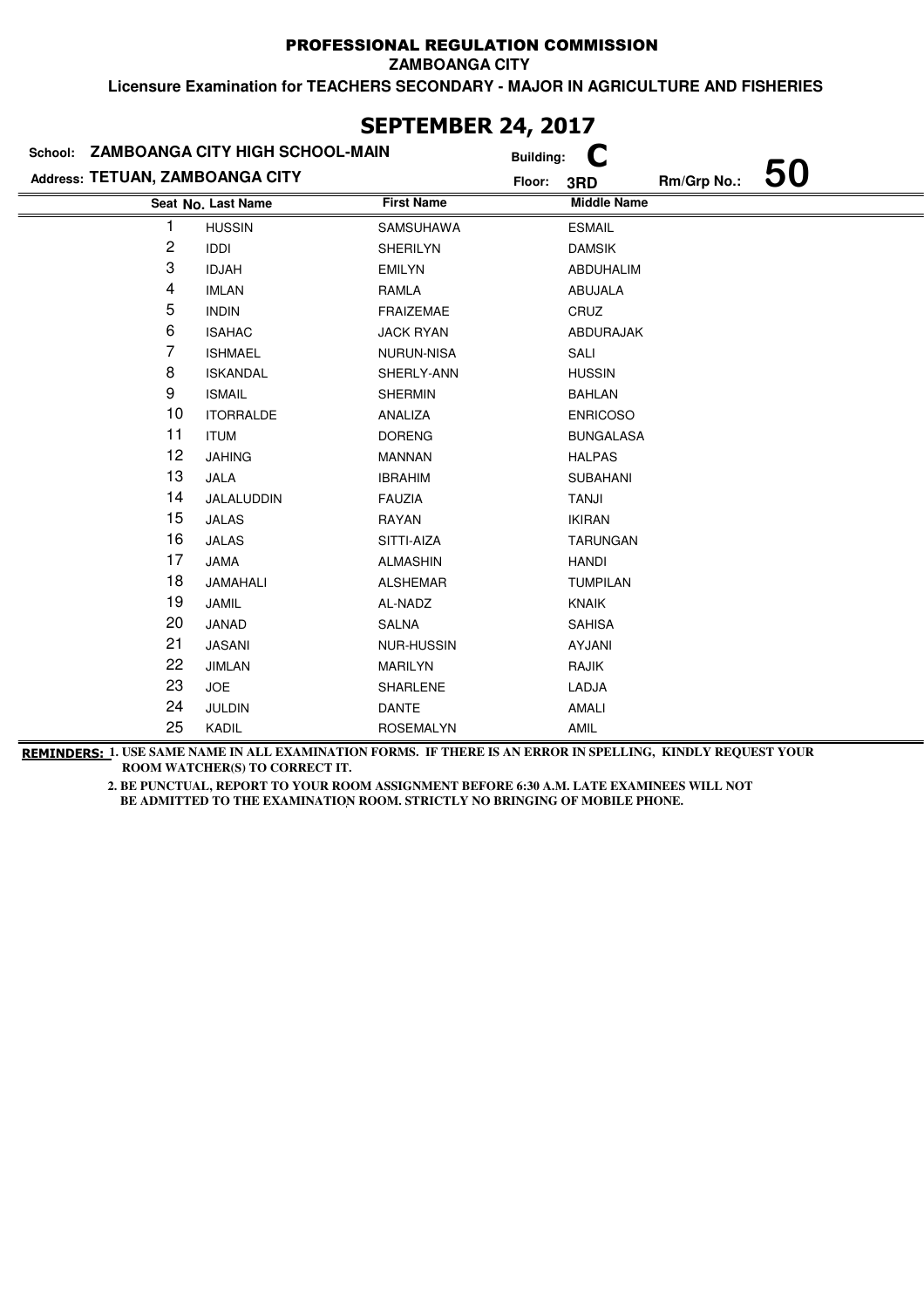**ZAMBOANGA CITY**

**Licensure Examination for TEACHERS SECONDARY - MAJOR IN AGRICULTURE AND FISHERIES**

|                                 | School: ZAMBOANGA CITY HIGH SCHOOL-MAIN |                            | <b>Building:</b> |                    |             |    |
|---------------------------------|-----------------------------------------|----------------------------|------------------|--------------------|-------------|----|
| Address: TETUAN, ZAMBOANGA CITY |                                         |                            | Floor:           | 3RD                | Rm/Grp No.: | 51 |
|                                 | Seat No. Last Name                      | <b>First Name</b>          |                  | <b>Middle Name</b> |             |    |
|                                 | <b>KAINNONG</b>                         | AL-KABIR                   |                  | SARIOL             |             |    |
| 2                               | <b>LABAJO</b>                           | <b>YUNICE</b>              |                  | <b>ROBLICO</b>     |             |    |
| 3                               | LADJAMAIN                               | <b>DEPELSON</b>            |                  | <b>DARDAIN</b>     |             |    |
| 4                               | LAGUA                                   | <b>VIVELYN</b>             |                  | JALAS              |             |    |
| 5                               | LAPATING                                | <b>ERILEE</b>              |                  | <b>CASIPONG</b>    |             |    |
| 6                               | LAPIZ                                   | <b>ESTRELLA</b>            |                  | <b>GRANADA</b>     |             |    |
| 7                               | <b>LIMBA</b>                            | <b>ROSALYN</b>             |                  | <b>SALIH</b>       |             |    |
| 8                               | LIPAIE                                  | <b>ROSELINA</b>            |                  | <b>HALUN</b>       |             |    |
| 9                               | <b>LUDDIN</b>                           | SHERMALYN                  |                  | SAHIPA             |             |    |
| 10                              | <b>MADDIUL</b>                          | <b>MOHAMMAD ASLI</b>       |                  | ABSARANI           |             |    |
| 11                              | <b>MAHAD</b>                            | <b>ANNURA</b>              |                  | JAUJALI            |             |    |
| 12                              | <b>MAHAMOD</b>                          | ABDULWADOD                 |                  | <b>PUTI</b>        |             |    |
| 13                              | <b>MAKDIRUL</b>                         | <b>JULIET</b>              |                  | <b>HAPI</b>        |             |    |
| 14                              | <b>MAMMAH</b>                           | <b>NURFAJID</b>            |                  | <b>JAHING</b>      |             |    |
| 15                              | MANANDAO                                | <b>WALDIMAR</b>            |                  | Α.                 |             |    |
| 16                              | <b>MANGONA</b>                          | <b>NUR-AISA</b>            |                  | <b>TARADJI</b>     |             |    |
| 17                              | <b>MANINGGI</b>                         | <b>BABYLEA</b>             |                  | ABDULPATTA         |             |    |
| 18                              | <b>MANISIG</b>                          | <b>JUPIFIDE PELE VINCE</b> |                  | <b>CORRES</b>      |             |    |
| 19                              | <b>MANUEL</b>                           | DARYL                      |                  | <b>MEDINA</b>      |             |    |
| 20                              | MANZANILLO                              | <b>JOE CARLO</b>           |                  | SAAVEDRA           |             |    |
| 21                              | <b>MAQUINANO</b>                        | CARMINA                    |                  | <b>SALIH</b>       |             |    |
| 22                              | <b>MAQUISO</b>                          | JAIME                      |                  | <b>BARANGGOT</b>   |             |    |
| 23                              | MARAJAN                                 | <b>IMELDA</b>              |                  | <b>BUNGSO</b>      |             |    |
| 24                              | <b>MARI</b>                             | <b>ADOLFO</b>              |                  | <b>PIMENTEL</b>    |             |    |
| 25                              | MAULURANA                               | <b>ABDURAKIB</b>           |                  | <b>KIAMSING</b>    |             |    |

**SEPTEMBER 24, 2017**

**REMINDERS: 1. USE SAME NAME IN ALL EXAMINATION FORMS. IF THERE IS AN ERROR IN SPELLING, KINDLY REQUEST YOUR ROOM WATCHER(S) TO CORRECT IT.**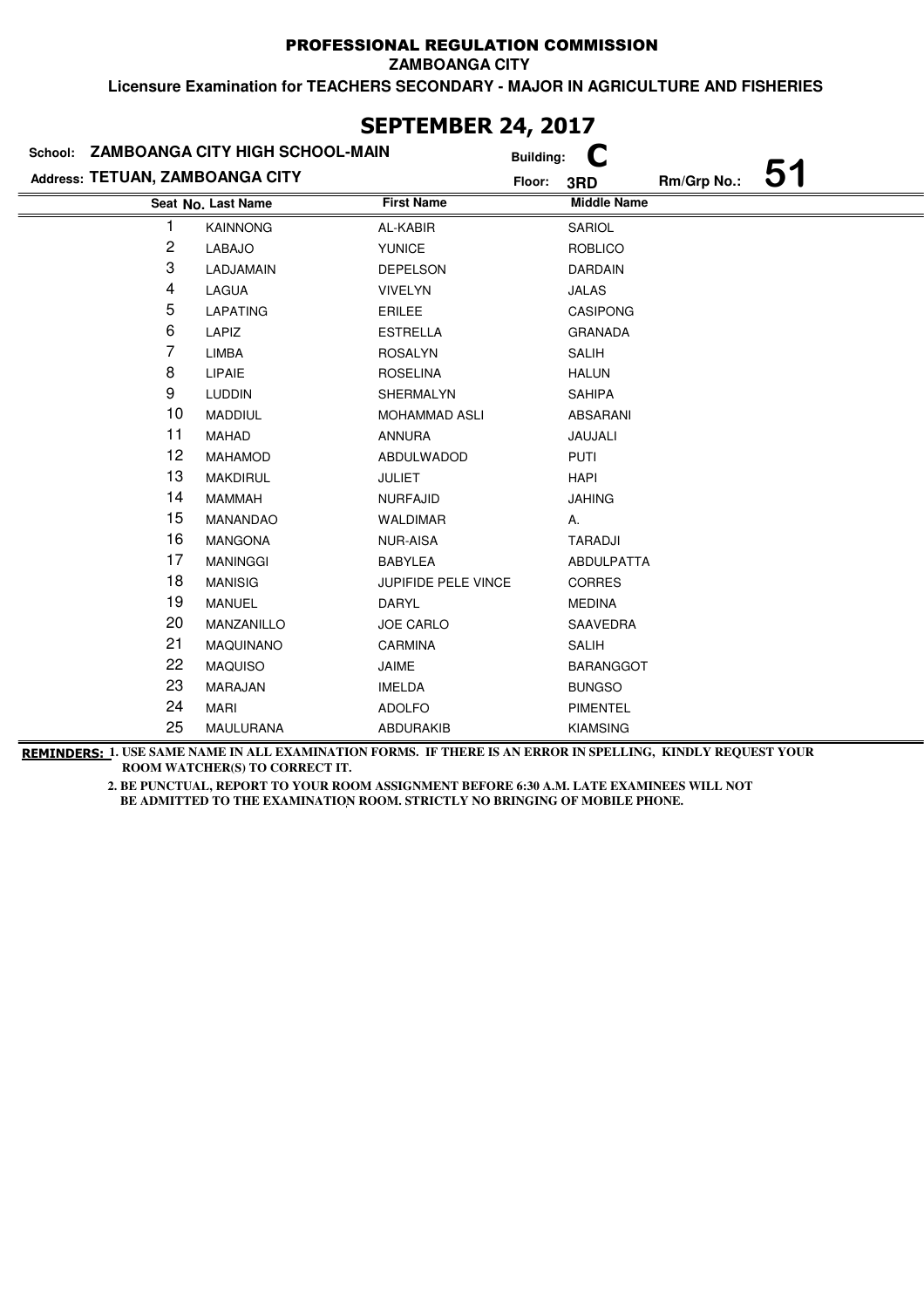**ZAMBOANGA CITY**

**Licensure Examination for TEACHERS SECONDARY - MAJOR IN AGRICULTURE AND FISHERIES**

|                                 | School: ZAMBOANGA CITY HIGH SCHOOL-MAIN |                   | C<br><b>Building:</b> |             |    |
|---------------------------------|-----------------------------------------|-------------------|-----------------------|-------------|----|
| Address: TETUAN, ZAMBOANGA CITY |                                         | Floor:            | 3RD                   | Rm/Grp No.: | 52 |
|                                 | Seat No. Last Name                      | <b>First Name</b> | <b>Middle Name</b>    |             |    |
|                                 | <b>MOHAMMAD</b>                         | NARSIYA           | <b>OMAR</b>           |             |    |
| 2                               | <b>MONGCUPA</b>                         | ANGELA            | ANGKANG               |             |    |
| 3                               | <b>MUKSAN</b>                           | <b>DALMA</b>      | <b>HARUN</b>          |             |    |
| 4                               | <b>MUSAMMAD</b>                         | <b>FEDRIE</b>     | <b>ASNON</b>          |             |    |
| 5                               | <b>MUSTAPHA</b>                         | MELDA             | AJUJA                 |             |    |
| 6                               | <b>MUTTULANI</b>                        | <b>MARLYN</b>     | <b>TATI</b>           |             |    |
| 7                               | <b>NACIONALES</b>                       | <b>MAIMUNA</b>    | <b>ASIH</b>           |             |    |
| 8                               | <b>NAPII</b>                            | ABDULGAFAR        | <b>HAMILON</b>        |             |    |
| 9                               | <b>NOOH</b>                             | <b>DARWINA</b>    | <b>DAYAN</b>          |             |    |
| 10                              | <b>NORILLA</b>                          | <b>HERMISA</b>    | PATANGAN              |             |    |
| 11                              | <b>NURSALI</b>                          | RAIMA             | <b>GAMPONG</b>        |             |    |
| 12                              | OMAO                                    | SARAH JANE        | <b>LIMPONG</b>        |             |    |
| 13                              | <b>ONG</b>                              | <b>BAMRA</b>      | ARASAIN               |             |    |
| 14                              | <b>OROC</b>                             | MA. DIVINA        | CRUZ                  |             |    |
| 15                              | PALOMO                                  | <b>MARILYN</b>    | SARDO                 |             |    |
| 16                              | <b>PANDAOG</b>                          | MELDA             | <b>DINDAH</b>         |             |    |
| 17                              | <b>PANDI</b>                            | <b>MICKRAL</b>    | <b>MUHARRAM</b>       |             |    |
| 18                              | PAÑA                                    | <b>MARY JEAN</b>  | ORTEGA                |             |    |
| 19                              | PEREZ                                   | <b>DANNY</b>      | CARIÑO                |             |    |
| 20                              | PEREZ                                   | <b>JONATHAN</b>   | CARIÑO                |             |    |
| 21                              | <b>PIRAYBIN</b>                         | AILYN             | KAMANI                |             |    |
| 22                              | QUIRANTE                                | <b>MARIA LUZ</b>  | <b>DOONG</b>          |             |    |
| 23                              | REBLEZA                                 | <b>BRIAN</b>      | LANGUIDO              |             |    |
| 24                              | REBLEZA                                 | MIKE JOSHUA       | LANGUIDO              |             |    |
| 25                              | SABAL                                   | <b>HANIDA</b>     | <b>TARUNGAN</b>       |             |    |

### **SEPTEMBER 24, 2017**

**REMINDERS: 1. USE SAME NAME IN ALL EXAMINATION FORMS. IF THERE IS AN ERROR IN SPELLING, KINDLY REQUEST YOUR ROOM WATCHER(S) TO CORRECT IT.**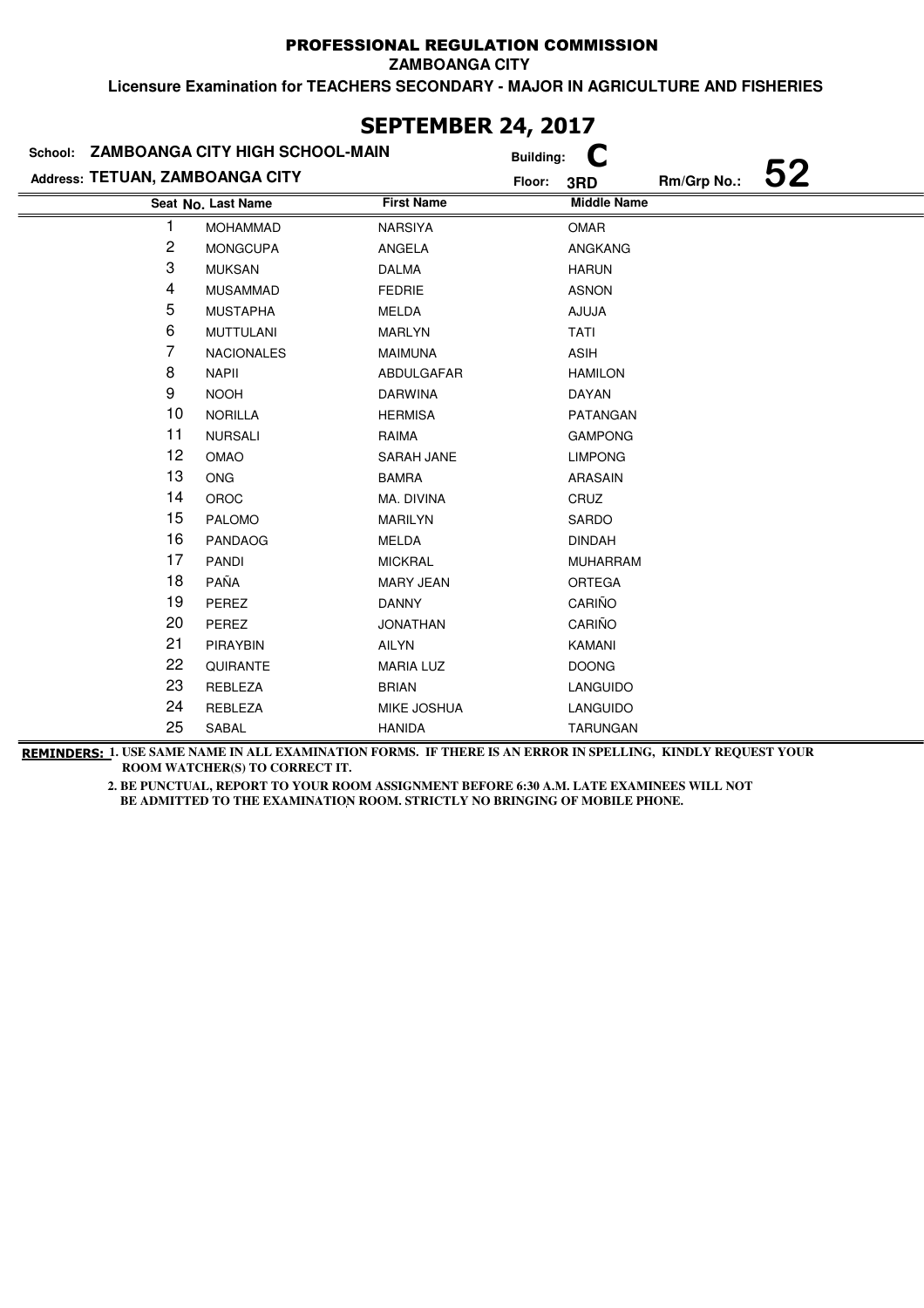**ZAMBOANGA CITY**

**Licensure Examination for TEACHERS SECONDARY - MAJOR IN AGRICULTURE AND FISHERIES**

| School: ZAMBOANGA CITY HIGH SCHOOL-MAIN |                    |                   | <b>Building:</b> | C                  |             |    |
|-----------------------------------------|--------------------|-------------------|------------------|--------------------|-------------|----|
| Address: TETUAN, ZAMBOANGA CITY         |                    |                   | Floor:           | 3RD                | Rm/Grp No.: | 53 |
|                                         | Seat No. Last Name | <b>First Name</b> |                  | <b>Middle Name</b> |             |    |
|                                         | SABARANI           | <b>NORALYN</b>    |                  | <b>HADJAIL</b>     |             |    |
| 2                                       | SABARANI           | NUR-JELYN         |                  | <b>AKIRAN</b>      |             |    |
| 3                                       | SALASAIN           | SALAMATUL         |                  | SALAD              |             |    |
| 4                                       | SALI               | <b>MALIAM</b>     |                  | <b>JOEL</b>        |             |    |
| 5                                       | SALI               | <b>SHOPIA</b>     |                  | YASHIYA            |             |    |
| 6                                       | SALIBAT            | <b>JOYCE</b>      |                  | SASANG             |             |    |
| 7                                       | SAMMANI            | CATHERINE         |                  | SAHID              |             |    |
| 8                                       | <b>SANSON</b>      | <b>NOELYN</b>     |                  | SANIEL             |             |    |
| 9                                       | SAPPARI            | <b>MARSIRIAM</b>  |                  | ALLAH              |             |    |
| 10                                      | SARAIE             | <b>BANJAL</b>     |                  | <b>NAMDAN</b>      |             |    |
| 11                                      | <b>SAUPI</b>       | <b>NURHAIDA</b>   |                  | <b>SANING</b>      |             |    |
| 12                                      | SHALIM             | NUR-HASMIE        |                  | SALI               |             |    |
| 13                                      | SOBLECHERO         | <b>ELSHEL</b>     |                  | <b>AMISTAS</b>     |             |    |
| 14                                      | SOMBLINGO          | <b>RENALYN</b>    |                  | <b>FUENTES</b>     |             |    |
| 15                                      | <b>TABARASA</b>    | <b>ALMERO</b>     |                  | ARAP               |             |    |
| 16                                      | <b>TAGTONG</b>     | LOPEZ JUANITO     |                  | <b>PEPITO</b>      |             |    |
| 17                                      | <b>TANI</b>        | <b>NIDZMA</b>     |                  | BANDAHALAH         |             |    |
| 18                                      | <b>TAPEENG</b>     | <b>HAISAL</b>     |                  | <b>BALILING</b>    |             |    |
| 19                                      | <b>TAULANI</b>     | <b>NURALYN</b>    |                  | <b>PAWAKI</b>      |             |    |
| 20                                      | <b>TUBOG</b>       | <b>KRISTOFFER</b> |                  | <b>TRENCIO</b>     |             |    |
| 21                                      | <b>UMALLA</b>      | ANALYN            |                  | SALI               |             |    |
| 22                                      | <b>USMAN</b>       | <b>JURISA</b>     |                  | ALLASA             |             |    |
| 23                                      | <b>UTAM</b>        | <b>DENDAVIE</b>   |                  | <b>MATARUL</b>     |             |    |
| 24                                      | WAHID              | BABY-AYESHA       |                  | ADIL               |             |    |
| 25                                      | <b>YUSAH</b>       | <b>ALIYA</b>      |                  | SAIYARI            |             |    |
| 26                                      | <b>YUSAH</b>       | <b>BRENDALYN</b>  |                  | <b>JULIUS</b>      |             |    |

### **SEPTEMBER 24, 2017**

**REMINDERS: 1. USE SAME NAME IN ALL EXAMINATION FORMS. IF THERE IS AN ERROR IN SPELLING, KINDLY REQUEST YOUR ROOM WATCHER(S) TO CORRECT IT.**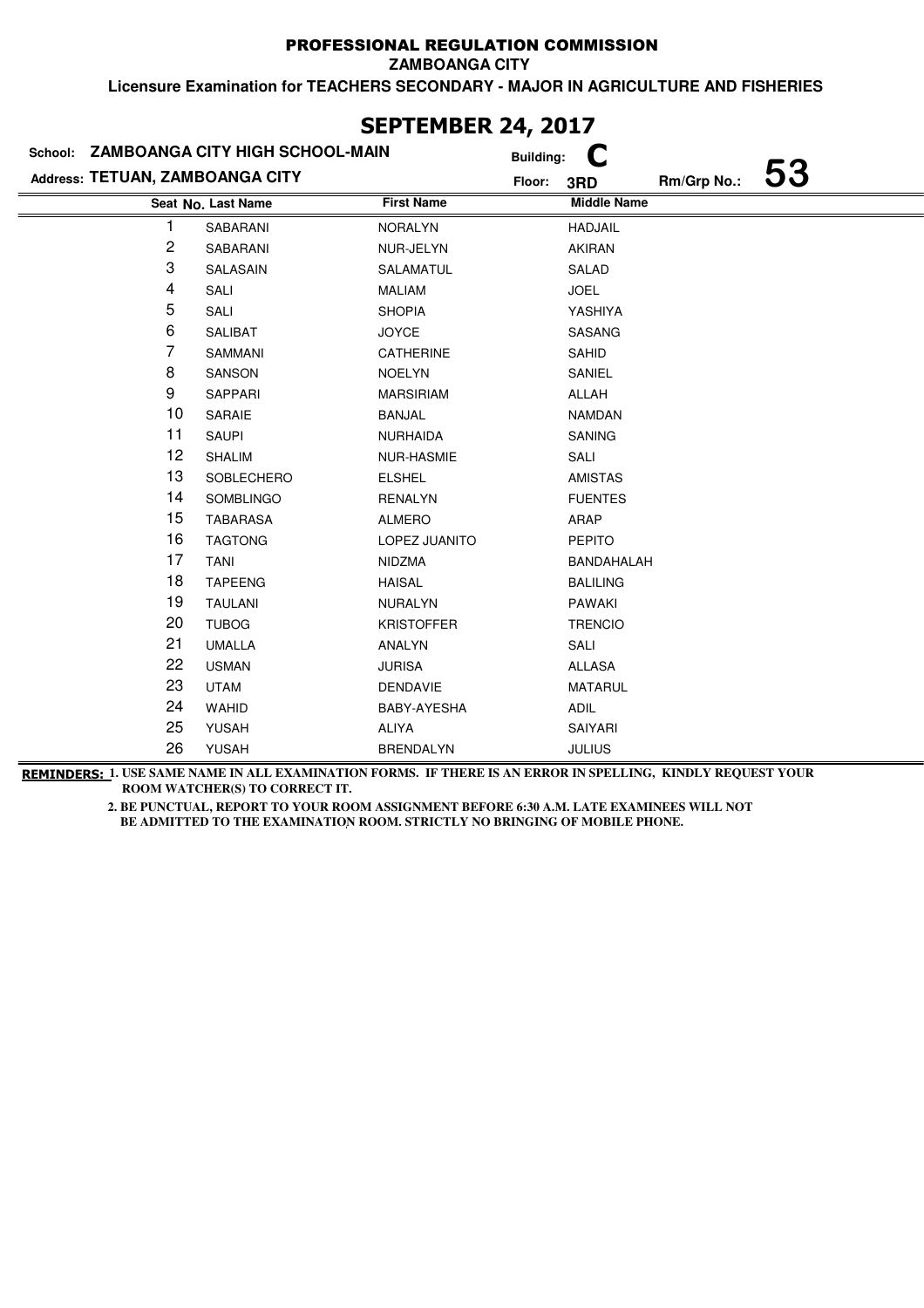| School: ZAMBOANGA CITY HIGH SCHOOL-MAIN |                    | <b>Building:</b>    | F                            |  |
|-----------------------------------------|--------------------|---------------------|------------------------------|--|
| Address: TETUAN, ZAMBOANGA CITY         |                    | Floor:              | Rm/Grp No.:<br><b>GROUND</b> |  |
|                                         | Seat No. Last Name | <b>First Name</b>   | <b>Middle Name</b>           |  |
|                                         | <b>ABANG</b>       | <b>NURPAYDA</b>     | ABDULLAH                     |  |
| 2                                       | <b>ABDULKADIR</b>  | <b>JAHRA</b>        | ABDULGAFFAR                  |  |
| 3                                       | <b>ABDULLA</b>     | <b>MARNIE</b>       | <b>MOHAMMAD</b>              |  |
| 4                                       | ABDULMAJID         | NADZLA              | JAMHALI                      |  |
| 5                                       | ABDULNASSER        | <b>CARMEN</b>       | JANNARAL                     |  |
| 6                                       | ABDURASAD          | <b>ALMALIDA</b>     | <b>ASULA</b>                 |  |
| 7                                       | ABUBAKAR           | AWASA               | <b>JANDILON</b>              |  |
| 8                                       | ABUBAKAR           | <b>NELDA</b>        | <b>ISNARI</b>                |  |
| 9                                       | ABUBAKAR           | <b>WILHAMIN</b>     | <b>MOHAMMAD</b>              |  |
| 10                                      | <b>ABUNDA</b>      | <b>MARICEL</b>      | <b>DUPOL</b>                 |  |
| 11                                      | ADJINULLA          | ADZHAR              | AMIL                         |  |
| 12                                      | AGIL               | YU-RAIZZA           | <b>CAMPONANIS</b>            |  |
| 13                                      | <b>AGUSTINO</b>    | NHEDY JOY           | LUCEÑO                       |  |
| 14                                      | AHARAJUL           | <b>JULMIN</b>       | KAIRAN                       |  |
| 15                                      | AHAY               | <b>ALKAMA</b>       | <b>PALOS</b>                 |  |
| 16                                      | <b>AJAID</b>       | AMILRASHID          | <b>BUDDAHIM</b>              |  |
| 17                                      | <b>ALANG</b>       | <b>SITTI MARIAM</b> | SAHADAIN                     |  |
| 18                                      | <b>ALCE</b>        | <b>EMIROSE</b>      | QUEBRAL                      |  |
| 19                                      | <b>ALETA</b>       | PRINCESS MAE        | <b>JAICTIN</b>               |  |
| 20                                      | <b>ALFARO</b>      | <b>JENIE ROSE</b>   | <b>SANGRENES</b>             |  |
| 21                                      | ALI                | <b>FATIMAH</b>      | <b>JAUHARI</b>               |  |
| 22                                      | <b>ALIAN</b>       | VENJILYNE           | <b>ISNANI</b>                |  |
| 23                                      | <b>ALIBASA</b>     | <b>NEDRINA</b>      | <b>ABIDIN</b>                |  |
| 24                                      | <b>ALIH</b>        | <b>NURISA</b>       | <b>KAHIL</b>                 |  |

**REMINDERS: 1. USE SAME NAME IN ALL EXAMINATION FORMS. IF THERE IS AN ERROR IN SPELLING, KINDLY REQUEST YOUR ROOM WATCHER(S) TO CORRECT IT.**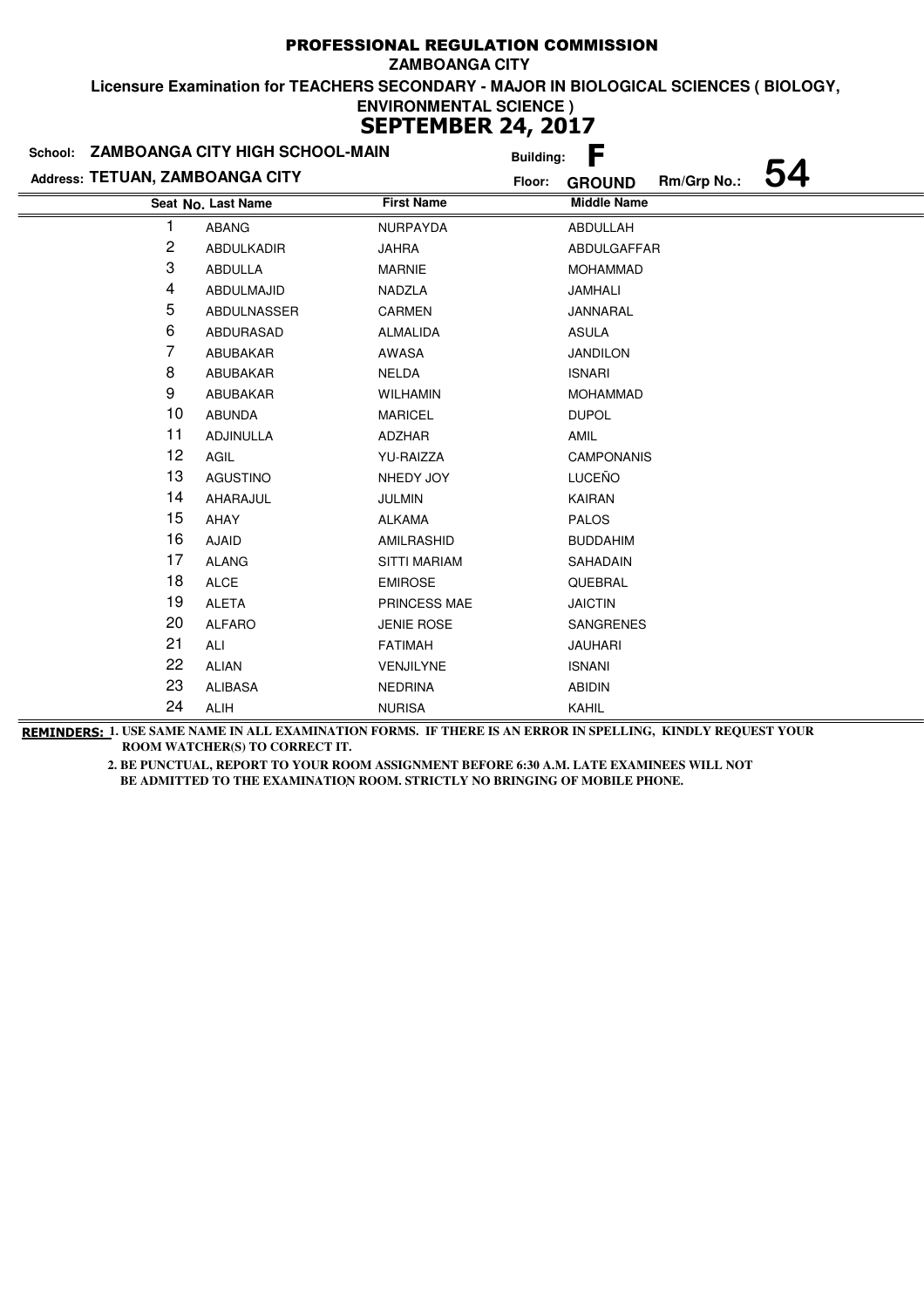|                                 | School: ZAMBOANGA CITY HIGH SCHOOL-MAIN | <b>Building:</b>   | F                  |             |    |
|---------------------------------|-----------------------------------------|--------------------|--------------------|-------------|----|
| Address: TETUAN, ZAMBOANGA CITY |                                         | Floor:             | <b>GROUND</b>      | Rm/Grp No.: | 55 |
|                                 | Seat No. Last Name                      | <b>First Name</b>  | <b>Middle Name</b> |             |    |
|                                 | <b>ALIMUDDIN</b>                        | <b>ALNHAIDA</b>    | <b>ABUBAKAR</b>    |             |    |
| 2                               | <b>ALING</b>                            | ABDULGANI          | <b>BENZON</b>      |             |    |
| 3                               | <b>ALIPIO</b>                           | <b>JENNYBELLE</b>  | <b>BACLASON</b>    |             |    |
| 4                               | <b>ALISANE</b>                          | <b>NURFAIZIA</b>   | <b>BIAO</b>        |             |    |
| 5                               | <b>ALLIAN</b>                           | <b>BENAZER</b>     | <b>HAWARI</b>      |             |    |
| 6                               | ALVAREZ                                 | <b>NURHADA</b>     | JULKANAIN          |             |    |
| 7                               | AMIL                                    | <b>FARULYN</b>     | <b>IBNO</b>        |             |    |
| 8                               | <b>AMING</b>                            | <b>SHARIFA</b>     | PELAYO             |             |    |
| 9                               | ANGKAYA                                 | <b>RUFAIDA</b>     | <b>KALIM</b>       |             |    |
| 10                              | ANGULO                                  | <b>SAMIR</b>       | <b>JAYRI</b>       |             |    |
| 11                              | <b>APPAO</b>                            | <b>MUAMMAR</b>     | <b>HALIM</b>       |             |    |
| 12                              | <b>AQUINO</b>                           | <b>ELAINE</b>      | <b>REBOLLOS</b>    |             |    |
| 13                              | <b>AQUINO</b>                           | <b>KRIS</b>        | <b>ISIDRO</b>      |             |    |
| 14                              | <b>ARABAIN</b>                          | ABRAJAN            | <b>JAMSULI</b>     |             |    |
| 15                              | ARABAIN                                 | <b>ALSHEBAR</b>    | <b>AMPUNG</b>      |             |    |
| 16                              | ARIP                                    | <b>ALDRIN</b>      | ING                |             |    |
| 17                              | ASAAD                                   | <b>ABDURASID</b>   | <b>KOJE</b>        |             |    |
| 18                              | <b>ASIRANI</b>                          | AL-NAHAR           | PADAN              |             |    |
| 19                              | <b>ASKALIN</b>                          | <b>ZENAIDA</b>     | SABANDOL           |             |    |
| 20                              | <b>ASMAD</b>                            | <b>MINHANA</b>     | <b>SANGKULA</b>    |             |    |
| 21                              | <b>ASMAWIL</b>                          | <b>HASRIDS</b>     | ASGAL              |             |    |
| 22                              | AYLANI                                  | <b>NUR-AISA</b>    | <b>BISTE</b>       |             |    |
| 23                              | <b>BAGASALA</b>                         | JE-ANN             | <b>DESLATE</b>     |             |    |
| 24                              | <b>BALBIN</b>                           | <b>DEBORAH MAE</b> | <b>DOBLE</b>       |             |    |
|                                 |                                         |                    |                    |             |    |

**REMINDERS: 1. USE SAME NAME IN ALL EXAMINATION FORMS. IF THERE IS AN ERROR IN SPELLING, KINDLY REQUEST YOUR ROOM WATCHER(S) TO CORRECT IT.**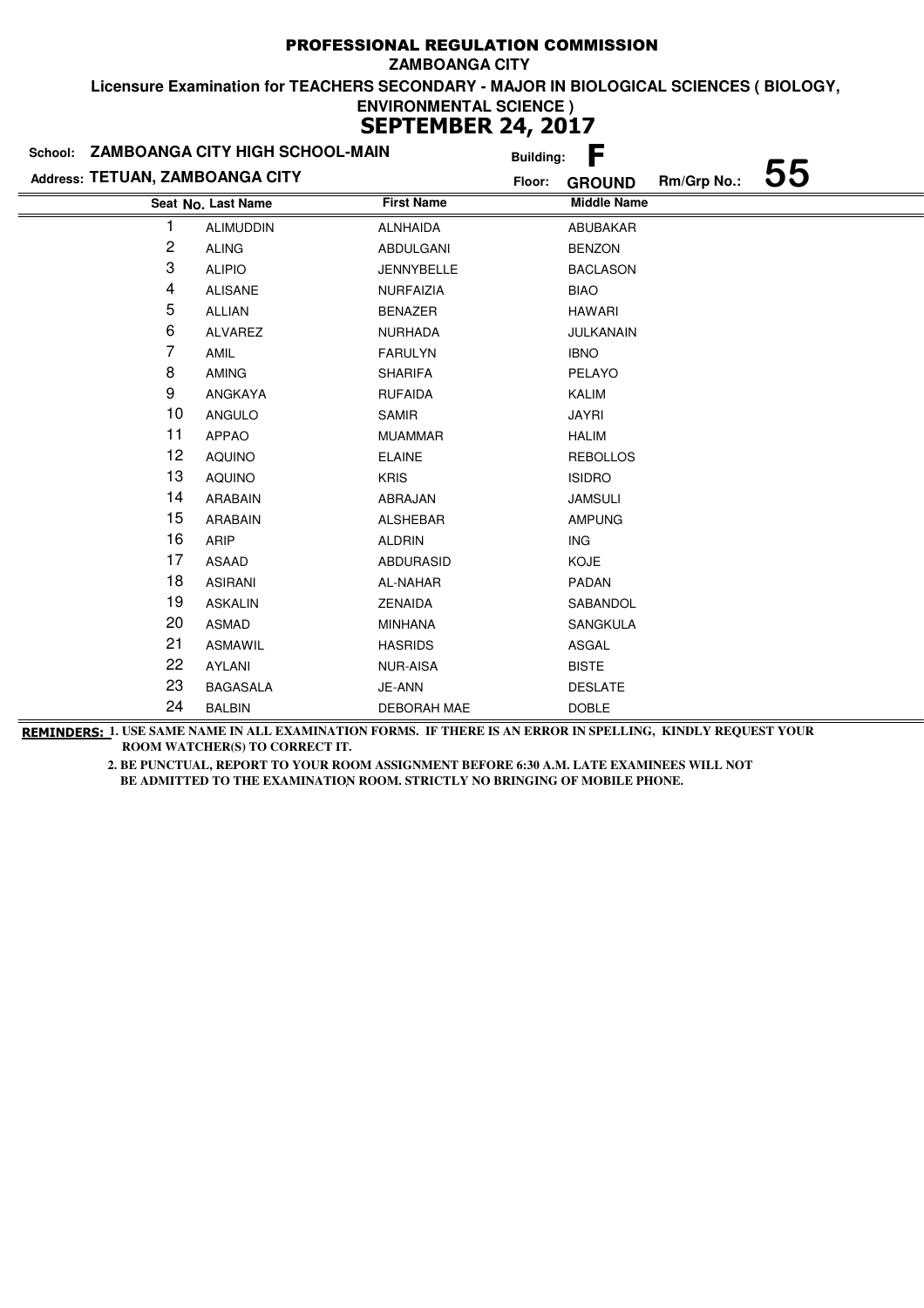|                                 | School: ZAMBOANGA CITY HIGH SCHOOL-MAIN |                        | <b>Building:</b> | F                  |             |    |
|---------------------------------|-----------------------------------------|------------------------|------------------|--------------------|-------------|----|
| Address: TETUAN, ZAMBOANGA CITY |                                         |                        | Floor:           | <b>GROUND</b>      | Rm/Grp No.: | 56 |
|                                 | Seat No. Last Name                      | <b>First Name</b>      |                  | <b>Middle Name</b> |             |    |
|                                 | <b>BALUAN</b>                           | SHARNALYN              |                  | <b>SAHIBUL</b>     |             |    |
| 2                               | <b>BARHAMA</b>                          | AMEERA-SARAH           |                  | <b>TAHIL</b>       |             |    |
| 3                               | <b>BARICUA</b>                          | <b>GRETCHEN</b>        |                  | CARALDE            |             |    |
| 4                               | <b>BASALUDDIN</b>                       | <b>KATHERINE</b>       |                  | <b>SUSULAN</b>     |             |    |
| 5                               | BAYA                                    | CANDHEL                |                  | <b>DUCALA</b>      |             |    |
| 6                               | <b>BAYUBAY</b>                          | <b>ESTELLE</b>         |                  | <b>MILLOSA</b>     |             |    |
| 7                               | <b>BELGERA</b>                          | JAIME                  |                  | <b>BERNARDO</b>    |             |    |
| 8                               | <b>BENDANILLO</b>                       | <b>JUNRIEL</b>         |                  | <b>LIMOSNERO</b>   |             |    |
| 9                               | <b>BERNARDO</b>                         | <b>LEIGH SHEEN</b>     |                  | <b>BRAGA</b>       |             |    |
| 10                              | <b>BESOÑA</b>                           | <b>STEPHANIE MARIE</b> |                  | <b>CLEMENTE</b>    |             |    |
| 11                              | <b>BICARIATO</b>                        | JAY-MAR                |                  | <b>TOLENTINO</b>   |             |    |
| 12                              | <b>BUCOY</b>                            | RAHIMA                 |                  | <b>BUSSARA</b>     |             |    |
| 13                              | <b>BURZON</b>                           | VANESSA                |                  | YBAÑEZ             |             |    |
| 14                              | CABUNDUCAN                              | ANGELYN                |                  | <b>TUHOD</b>       |             |    |
| 15                              | CAIBAN                                  | <b>WILMA</b>           |                  | <b>LIWASAG</b>     |             |    |
| 16                              | <b>CAMPOMANES</b>                       | ARDEESON               |                  | UY                 |             |    |
| 17                              | <b>CAMPOS</b>                           | <b>FRANCIS</b>         |                  | <b>GARCIA</b>      |             |    |
| 18                              | <b>CANONES</b>                          | <b>BIANCA MAE</b>      |                  | <b>RANCES</b>      |             |    |
| 19                              | CARIAGA                                 | <b>ALVIN</b>           |                  | <b>SUMICAD</b>     |             |    |
| 20                              | <b>CASIMIRO</b>                         | <b>JENNY</b>           |                  | <b>MAS</b>         |             |    |
| 21                              | <b>CASTOR</b>                           | MARY-ANN               |                  | LARRACOCHEA        |             |    |
| 22                              | <b>CASTRO</b>                           | <b>FRANCES LUIGI</b>   |                  | <b>TORRALBA</b>    |             |    |
| 23                              | CATAN                                   | VANESSA                |                  | <b>ITURRALDE</b>   |             |    |
| 24                              | CATOTO                                  | <b>MYKA</b>            |                  | <b>GUZMAN</b>      |             |    |

**REMINDERS: 1. USE SAME NAME IN ALL EXAMINATION FORMS. IF THERE IS AN ERROR IN SPELLING, KINDLY REQUEST YOUR ROOM WATCHER(S) TO CORRECT IT.**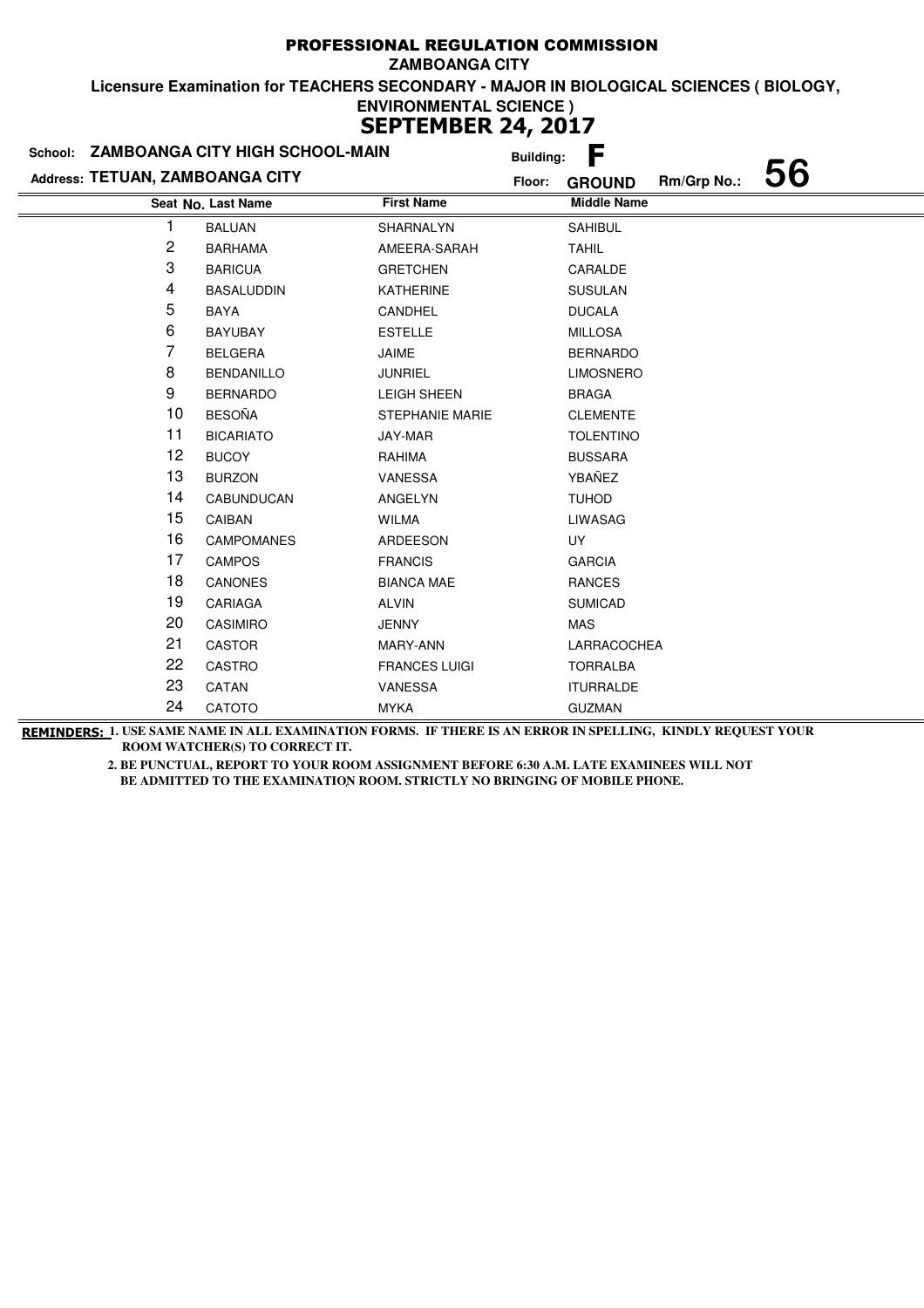|                                 | School: ZAMBOANGA CITY HIGH SCHOOL-MAIN |                   | <b>Building:</b> | F                  |             |  |
|---------------------------------|-----------------------------------------|-------------------|------------------|--------------------|-------------|--|
| Address: TETUAN, ZAMBOANGA CITY |                                         |                   | Floor:           | <b>GROUND</b>      | Rm/Grp No.: |  |
|                                 | Seat No. Last Name                      | <b>First Name</b> |                  | <b>Middle Name</b> |             |  |
|                                 | CAWANAN                                 | ALRAZHED          |                  | <b>MISUARI</b>     |             |  |
| 2                               | <b>COLUMBRES</b>                        | MA.CONCEPCION     |                  | <b>FLORES</b>      |             |  |
| 3                               | COTEJO                                  | MAE               |                  | PAGARAN            |             |  |
| 4                               | <b>CUBELO</b>                           | <b>ROWELL</b>     |                  | <b>EJANDA</b>      |             |  |
| 5                               | <b>CUEVAS</b>                           | <b>JONNA</b>      |                  | <b>JIMENO</b>      |             |  |
| 6                               | <b>CUSTODIO</b>                         | <b>HAIMA</b>      |                  | RABBANI            |             |  |
| 7                               | <b>DAGA</b>                             | <b>REYMON</b>     |                  | MANTAHINAY         |             |  |
| 8                               | <b>DAGUPLO</b>                          | <b>JANUS</b>      |                  | <b>BATICAN</b>     |             |  |
| 9                               | <b>DAMIL</b>                            | <b>BINHALID</b>   |                  | <b>HARON</b>       |             |  |
| 10                              | <b>DAMMING</b>                          | <b>JULKIPLIN</b>  |                  | HAJI               |             |  |
| 11                              | <b>DAMSIK</b>                           | <b>CATERIN</b>    |                  | <b>INDASAN</b>     |             |  |
| 12                              | <b>DAPII</b>                            | <b>TASHLIEN</b>   |                  | ABUBAKAR           |             |  |
| 13                              | <b>DATU HALUN</b>                       | <b>ALSANAL</b>    |                  | JAIN               |             |  |
| 14                              | DE ASIS                                 | SCEPTER CARLO JAY |                  | SALE               |             |  |
| 15                              | <b>DELA CRUZ</b>                        | <b>PAMELA</b>     |                  | <b>ADJULA</b>      |             |  |
| 16                              | DELA PEÑA                               | <b>ALKIVEN</b>    |                  | <b>DAPPIE</b>      |             |  |
| 17                              | DELA TORRE                              | JANET             |                  | <b>SANTIAGO</b>    |             |  |
| 18                              | <b>DIAZ</b>                             | PHILIP            |                  | SAID               |             |  |
| 19                              | <b>DINIL</b>                            | <b>BEDOURI</b>    |                  | <b>BASIRUN</b>     |             |  |
| 20                              | <b>EBOL</b>                             | <b>CHARIE LU</b>  |                  | <b>FRANCISCO</b>   |             |  |
| 21                              | <b>EGONIA</b>                           | ANALYN            |                  | <b>DELA PAZ</b>    |             |  |
| 22                              | <b>EISMA</b>                            | ANA MAY           |                  | <b>CONSTANCIA</b>  |             |  |
| 23                              | <b>ESPINOSA</b>                         | <b>MICHELLE</b>   |                  | <b>UGDAMINA</b>    |             |  |
| 24                              | <b>ESTEBAN</b>                          | <b>NORMARA</b>    |                  | LALISAN            |             |  |

**REMINDERS: 1. USE SAME NAME IN ALL EXAMINATION FORMS. IF THERE IS AN ERROR IN SPELLING, KINDLY REQUEST YOUR ROOM WATCHER(S) TO CORRECT IT.**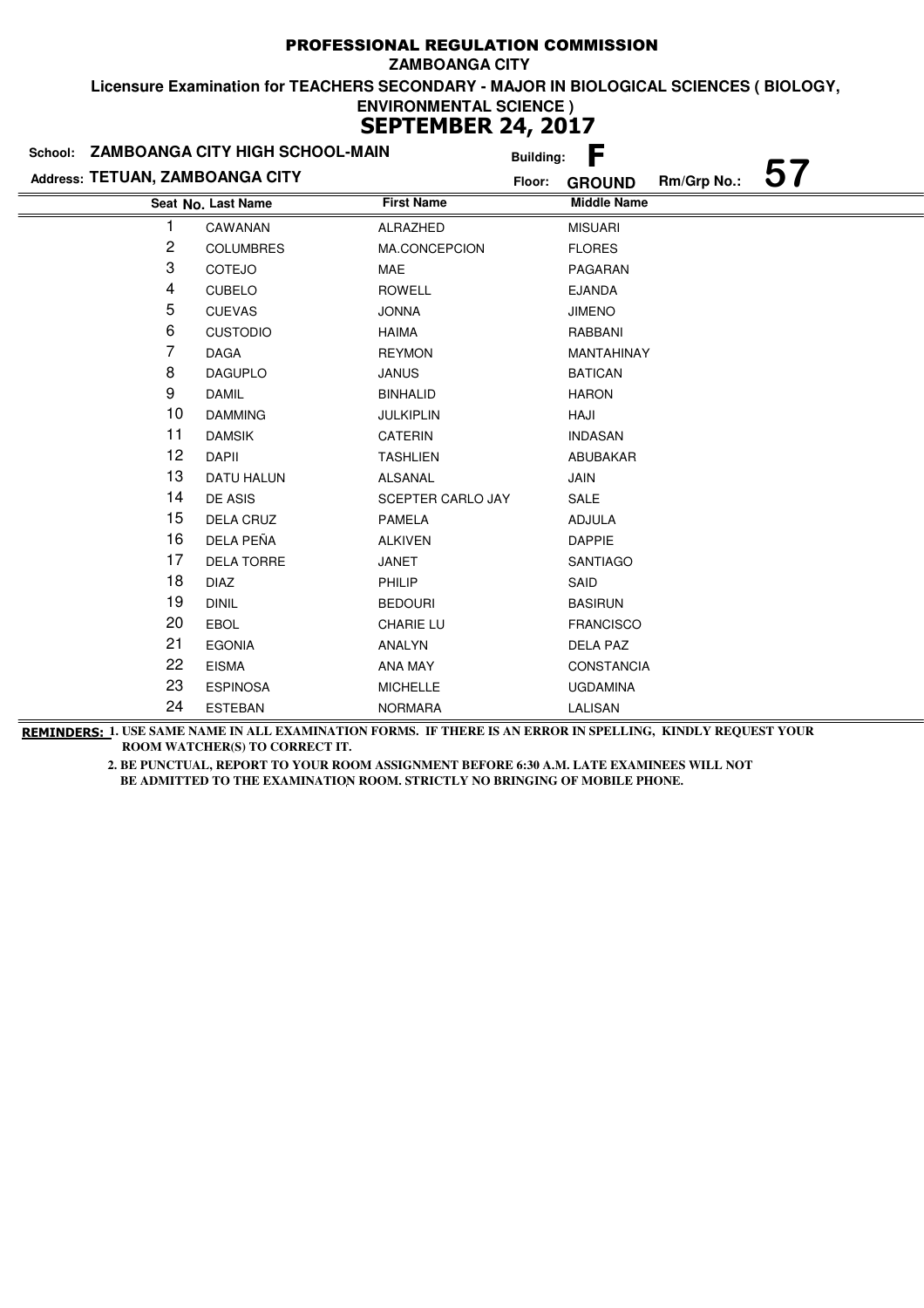|                                 | School: ZAMBOANGA CITY HIGH SCHOOL-MAIN |                       | <b>Building:</b> | F                  |             |    |
|---------------------------------|-----------------------------------------|-----------------------|------------------|--------------------|-------------|----|
| Address: TETUAN, ZAMBOANGA CITY |                                         |                       | Floor:           | <b>GROUND</b>      | Rm/Grp No.: | 58 |
|                                 | Seat No. Last Name                      | <b>First Name</b>     |                  | <b>Middle Name</b> |             |    |
|                                 | <b>ESTINO</b>                           | <b>KIMRANA</b>        |                  | <b>ANNIH</b>       |             |    |
| 2                               | <b>FABELLA</b>                          | PAUL BRYAN            |                  | QUIAMCO            |             |    |
| 3                               | <b>FERNANDEZ</b>                        | <b>JOAN</b>           |                  | <b>UTOM</b>        |             |    |
| 4                               | <b>FERNANDEZ</b>                        | <b>MARK KIMWELL</b>   |                  | <b>SARIA</b>       |             |    |
| 5                               | <b>FRANCISCO</b>                        | <b>CRISTINA MARIE</b> |                  | SALVE              |             |    |
| 6                               | <b>FRANCISCO</b>                        | <b>ELIBEL</b>         |                  | <b>FAUSTINO</b>    |             |    |
| 7                               | <b>FRANCISCO</b>                        | <b>MARY ANN</b>       |                  | <b>ENCARGUEZ</b>   |             |    |
| 8                               | <b>FRANCISCO</b>                        | <b>ROBELIE</b>        |                  | SAMSON             |             |    |
| 9                               | <b>GADJALI</b>                          | NUR-AINA              |                  | <b>UYONG</b>       |             |    |
| 10                              | <b>GALVEZ</b>                           | <b>JONAHLYN</b>       |                  | <b>LEGARIA</b>     |             |    |
| 11                              | <b>GARCIA</b>                           | CHARRIZ               |                  | <b>SAMARINTA</b>   |             |    |
| 12                              | <b>GARCIA</b>                           | <b>CHERRIE</b>        |                  | <b>SAMARINTA</b>   |             |    |
| 13                              | <b>GARCIA</b>                           | <b>LENNETH</b>        |                  | <b>EDIANON</b>     |             |    |
| 14                              | <b>GASPAR</b>                           | <b>JACKELYN</b>       |                  | <b>SUÑE</b>        |             |    |
| 15                              | <b>GLORIA</b>                           | <b>MARIE ROGELYN</b>  |                  | <b>HAWARI</b>      |             |    |
| 16                              | GONZAGA                                 | ALEXANDER             |                  |                    |             |    |
| 17                              | <b>GONZALES</b>                         | <b>FERDIZA</b>        |                  | <b>MATOLO</b>      |             |    |
| 18                              | <b>GUEVARA</b>                          | LILIA                 |                  | <b>NABUA</b>       |             |    |
| 19                              | <b>GUIROY</b>                           | <b>HERMIELISA</b>     |                  | <b>BENITEZ</b>     |             |    |
| 20                              | <b>GULTIANO</b>                         | <b>HAZEL</b>          |                  | LARANJO            |             |    |
| 21                              | <b>GUMACIAL</b>                         | SHEINA MAE            |                  | CATIBOD            |             |    |
| 22                              | <b>HAIN</b>                             | NADZIA                |                  | SAKANDAL           |             |    |
| 23                              | <b>HAJIM</b>                            | <b>REGINA</b>         |                  | <b>DALUDDIN</b>    |             |    |
| 24                              | <b>HAPIL</b>                            | <b>RUFFA</b>          |                  | JUHAN              |             |    |

**REMINDERS: 1. USE SAME NAME IN ALL EXAMINATION FORMS. IF THERE IS AN ERROR IN SPELLING, KINDLY REQUEST YOUR ROOM WATCHER(S) TO CORRECT IT.**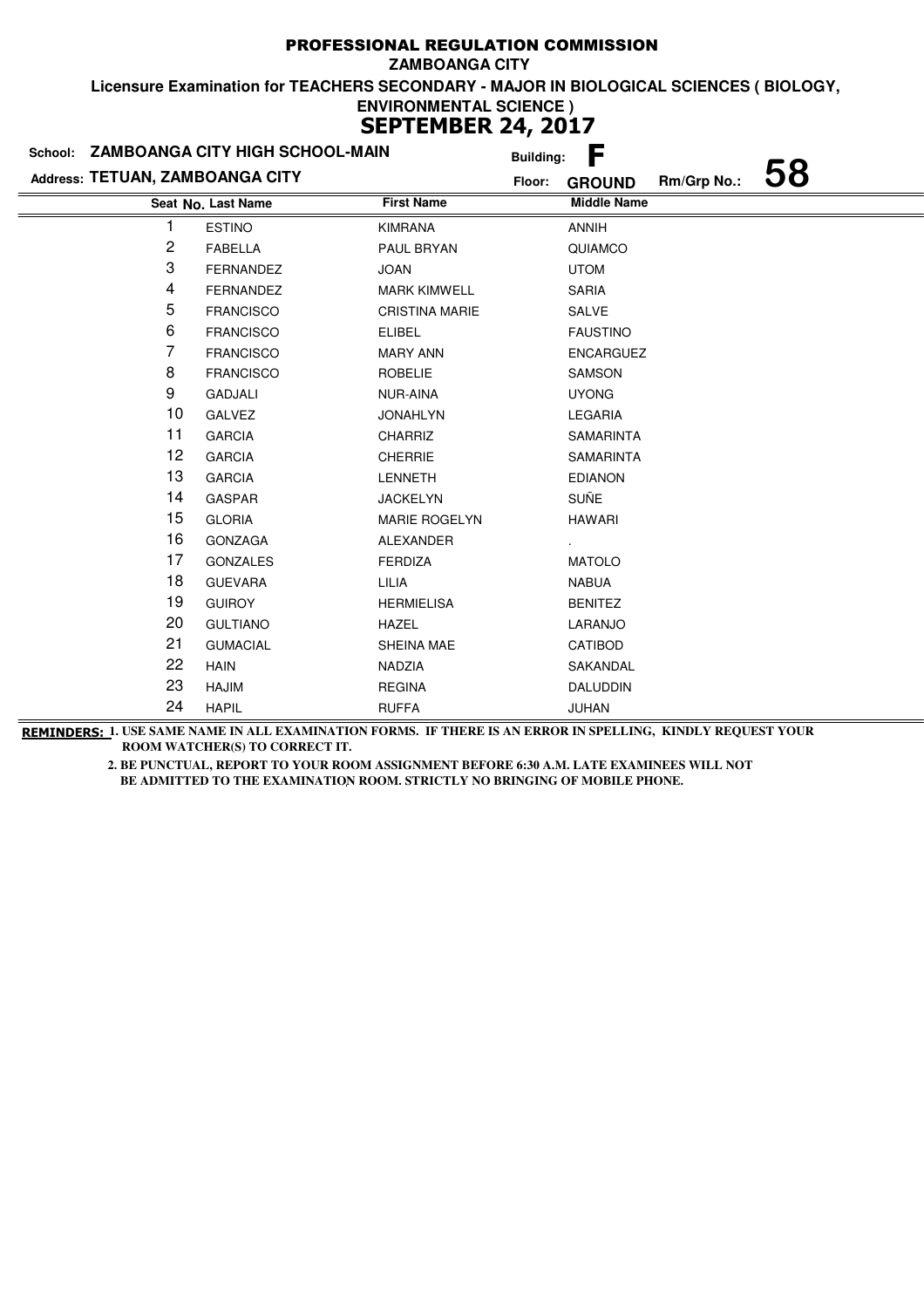|                                 | School: ZAMBOANGA CITY HIGH SCHOOL-MAIN | <b>Building:</b>     | F                                  |
|---------------------------------|-----------------------------------------|----------------------|------------------------------------|
| Address: TETUAN, ZAMBOANGA CITY |                                         | Floor:               | 59<br>Rm/Grp No.:<br><b>GROUND</b> |
|                                 | Seat No. Last Name                      | <b>First Name</b>    | <b>Middle Name</b>                 |
| 1                               | <b>HARAIN</b>                           | <b>FATIMA NADRA</b>  | <b>ABDURAUP</b>                    |
| 2                               | <b>HASIM</b>                            | PUTLI NURZEENI       | <b>DASANI</b>                      |
| 3                               | <b>HASSAN</b>                           | <b>AHMEDHAR</b>      | <b>JIHIRI</b>                      |
| 4                               | <b>HASSAN</b>                           | ALNIZAR              | <b>IBOH</b>                        |
| 5                               | <b>HUSSIN</b>                           | <b>JUMDATIYA</b>     | <b>BARAHIM</b>                     |
| 6                               | <b>IBARRAT</b>                          | <b>LEAH JANE</b>     | PELAYO                             |
| 7                               | <b>IBNO</b>                             | <b>MUSSAHLABI</b>    | LADJASALI                          |
| 8                               | <b>IDARUS</b>                           | <b>SIRIKIT</b>       | <b>MOHAMMADSALI</b>                |
| 9                               | <b>IDDING</b>                           | <b>RUGAYYA</b>       | HADJI                              |
| 10                              | <b>IDJA</b>                             | <b>MYRNA</b>         | JALA                               |
| 11                              | <b>IDJIRANI</b>                         | <b>FATIMA HEEREN</b> | <b>MIHASUN</b>                     |
| 12                              | <b>IDLASAN</b>                          | ABDULBASIT           | AKAG                               |
| 13                              | <b>INGHONG</b>                          | <b>SUHAIDIN</b>      | <b>BERNEO</b>                      |
| 14                              | <b>INSAIL</b>                           | <b>LENIELYN</b>      | PABINAL                            |
| 15                              | <b>INSO</b>                             | <b>APRIL ROSE</b>    | CASTILLO                           |
| 16                              | <b>INVIERNO</b>                         | CHRISTINE JOY        | <b>INOCENCIO</b>                   |
| 17                              | <b>IRAJI</b>                            | <b>NUR-AISA</b>      | <b>TASIL</b>                       |
| 18                              | <b>IRIBANI</b>                          | <b>NURCILENE</b>     | LADJA                              |
| 19                              | <b>IRILIS</b>                           | <b>FARHAMA</b>       | <b>MATUROL</b>                     |
| 20                              | <b>JACOBA</b>                           | <b>JOHN MARK</b>     | SALAZAR                            |
| 21                              | JAJI                                    | NUR-AIZA             | ABUBAKAR                           |
| 22                              | JAMALUDDIN                              | <b>MARICEL</b>       | <b>EDRIS</b>                       |
| 23                              | <b>JAVINES</b>                          | <b>EMILY</b>         | <b>GENITO</b>                      |
| 24                              | <b>JAYSON</b>                           | AMIE JOY             | HARALDE                            |

**REMINDERS: 1. USE SAME NAME IN ALL EXAMINATION FORMS. IF THERE IS AN ERROR IN SPELLING, KINDLY REQUEST YOUR ROOM WATCHER(S) TO CORRECT IT.**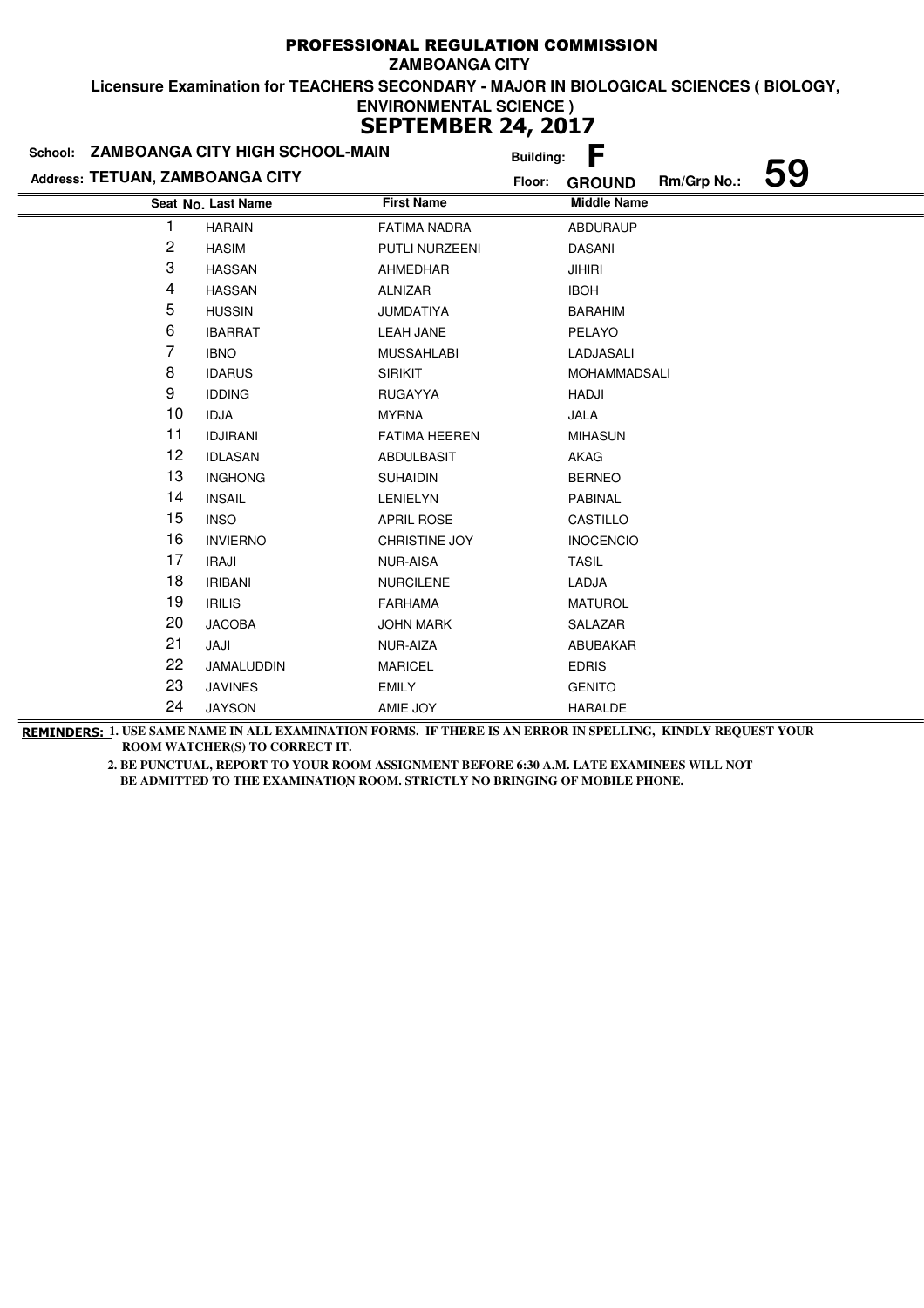| School:                         | ZAMBOANGA CITY HIGH SCHOOL-MAIN |                         | <b>Building:</b> | F                  |             |    |
|---------------------------------|---------------------------------|-------------------------|------------------|--------------------|-------------|----|
| Address: TETUAN, ZAMBOANGA CITY |                                 |                         | Floor:           | <b>GROUND</b>      | Rm/Grp No.: | 60 |
|                                 | Seat No. Last Name              | <b>First Name</b>       |                  | <b>Middle Name</b> |             |    |
| 1                               | <b>JIKIRANI</b>                 | <b>ALDRIN</b>           |                  | <b>MUKARRAMA</b>   |             |    |
| 2                               | <b>JIMENEA</b>                  | <b>ASTRALITA</b>        |                  | <b>ANTONIO</b>     |             |    |
| 3                               | <b>JIMLANI</b>                  | LEILANI                 |                  | SALI               |             |    |
| 4                               | <b>JUBAIL</b>                   | <b>MAISHARA</b>         |                  | <b>KASHIM</b>      |             |    |
| 5                               | <b>JUHURI</b>                   | <b>NASRI</b>            |                  | <b>ANID</b>        |             |    |
| 6                               | JULKANAIN                       | NUR-IDAYU               |                  | <b>FABRE</b>       |             |    |
| 7                               | JULMAJID                        | <b>HELEN</b>            |                  | <b>TAHIL</b>       |             |    |
| 8                               | <b>JUMSALI</b>                  | <b>EDWINA</b>           |                  | <b>TAN</b>         |             |    |
| 9                               | KABI                            | <b>RADJKIE</b>          |                  | <b>ALAMBO</b>      |             |    |
| 10                              | <b>KASHIM</b>                   | <b>MOHAMMAD SHARIFF</b> |                  | <b>IGASAN</b>      |             |    |
| 11                              | KHANI                           | <b>HAMIPERSON</b>       |                  | <b>ABISTADO</b>    |             |    |
| 12                              | <b>KIMAN</b>                    | R-FAIDA                 |                  | <b>TAHAJID</b>     |             |    |
| 13                              | <b>KINOL</b>                    | CARMINA                 |                  | <b>MAYORMITA</b>   |             |    |
| 14                              | KULLALUL                        | <b>WARDA</b>            |                  | <b>HABING</b>      |             |    |
| 15                              | <b>KURAM</b>                    | NUR-AINA                |                  | JALALAIN           |             |    |
| 16                              | <b>KUSAIN</b>                   | <b>AGNES VERA FAY</b>   |                  | <b>TABADA</b>      |             |    |
| 17                              | LABASAN                         | <b>CHERRY PEARL</b>     |                  | <b>BERIOSO</b>     |             |    |
| 18                              | LACAY                           | <b>ROSELYN</b>          |                  | LAS PEÑAS          |             |    |
| 19                              | LADJAHASAN                      | NUR-RAYYANA             |                  | <b>DIYA</b>        |             |    |
| 20                              | LAHAMI                          | ANEZA                   |                  | AHAMAD             |             |    |
| 21                              | LAKIBUL                         | <b>DIANESSA</b>         |                  | KALABUD            |             |    |
| 22                              | LAKIBUL                         | <b>NURJIHADA</b>        |                  | <b>HALID</b>       |             |    |
| 23                              | LANGGAL                         | <b>SUHAIDA</b>          |                  | <b>USMAN</b>       |             |    |
| 24                              | LARRACOCHEA                     | KARLEZEL                |                  | <b>BONOAN</b>      |             |    |

**REMINDERS: 1. USE SAME NAME IN ALL EXAMINATION FORMS. IF THERE IS AN ERROR IN SPELLING, KINDLY REQUEST YOUR ROOM WATCHER(S) TO CORRECT IT.**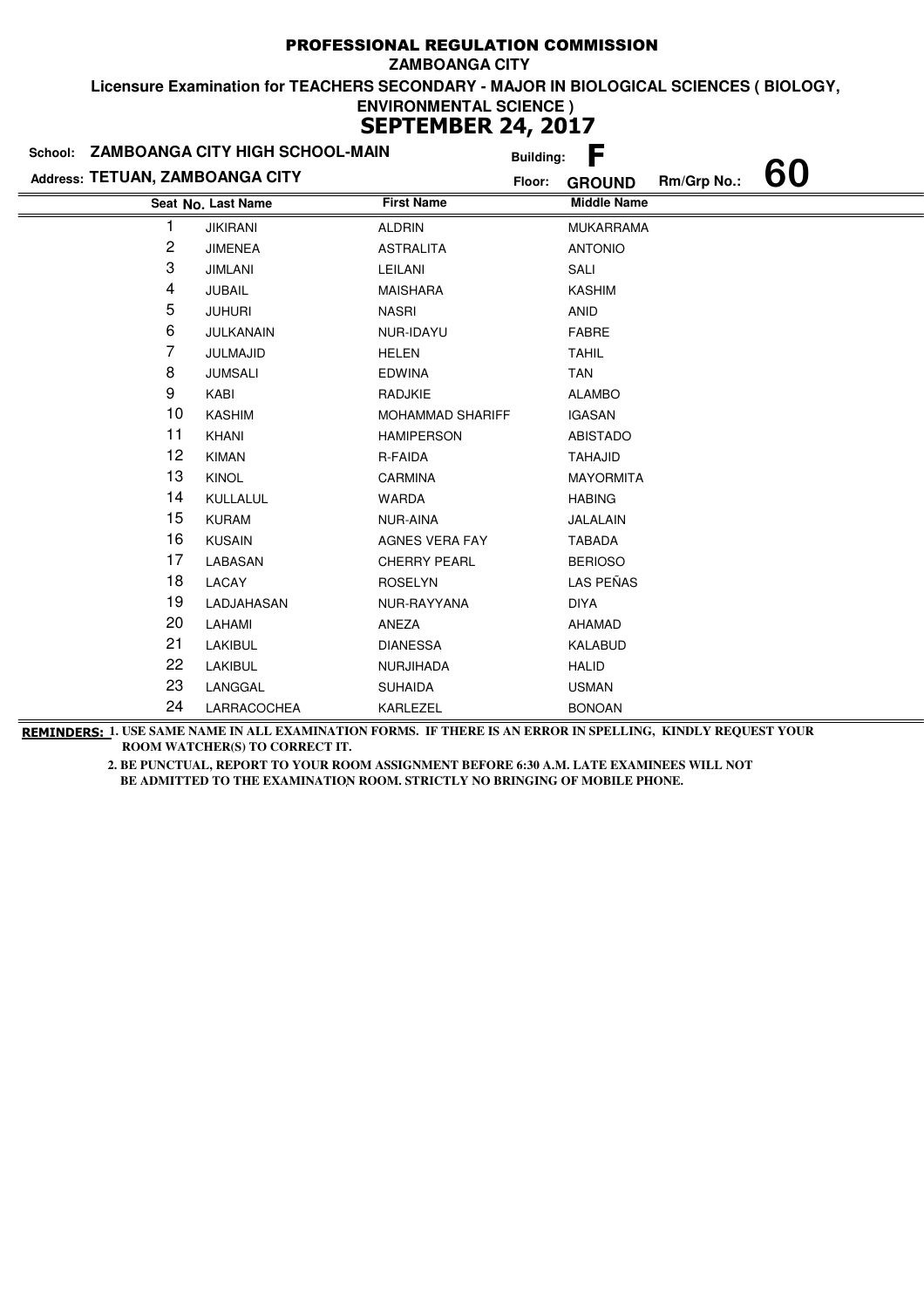|                                 | School: ZAMBOANGA CITY HIGH SCHOOL-MAIN | <b>Building:</b>     | F                        |
|---------------------------------|-----------------------------------------|----------------------|--------------------------|
| Address: TETUAN, ZAMBOANGA CITY |                                         | Floor:               | 61<br>Rm/Grp No.:<br>2ND |
|                                 | Seat No. Last Name                      | <b>First Name</b>    | <b>Middle Name</b>       |
|                                 | LAURENTE                                | <b>KIMBERLY</b>      | <b>SALINAS</b>           |
| 2                               | <b>LICUDAN</b>                          | <b>RHEGYN</b>        | <b>MANALO</b>            |
| 3                               | LIM                                     | <b>FAUJIANA</b>      | <b>LADJABUNGSO</b>       |
| 4                               | <b>LINGATORES</b>                       | CATHERINE            | <b>VILLATO</b>           |
| 5                               | <b>LISONDRA</b>                         | ANDREA               | <b>FLORES</b>            |
| 6                               | <b>MAAÑO</b>                            | RALPH                | MADAYAG                  |
| 7                               | <b>MAHAMMUD</b>                         | <b>NURSHIBA</b>      | <b>HAYRE</b>             |
| 8                               | <b>MAJID</b>                            | <b>SHAIMA</b>        | <b>SANTIAGO</b>          |
| 9                               | MALAYA                                  | <b>NURIJIN</b>       | <b>HABIBULLA</b>         |
| 10                              | <b>MAMACANG</b>                         | ZASPA                | <b>SEVILLA</b>           |
| 11                              | MANAJIL                                 | NOR-ALIZA            | <b>MOHAMAD</b>           |
| 12                              | <b>MANDAO</b>                           | DANILO JR            | OÑEZA                    |
| 13                              | <b>MANDING</b>                          | <b>KAYLA</b>         | <b>KARIM</b>             |
| 14                              | <b>MANUGOT</b>                          | <b>DONABELLA</b>     | <b>GUINOSAO</b>          |
| 15                              | <b>MARAJUKI</b>                         | <b>NURMILYN</b>      | <b>SALISIN</b>           |
| 16                              | <b>MARATAS</b>                          | KATHLEEN KIM         | AMPARADO                 |
| 17                              | <b>MARMETO</b>                          | <b>KHAREN MAE</b>    | <b>BELIGOLO</b>          |
| 18                              | <b>MASARIK</b>                          | VENALYN              | <b>VELASCO</b>           |
| 19                              | <b>MASILLAM</b>                         | <b>ALBASHER</b>      | <b>JARUNI</b>            |
| 20                              | <b>MASON</b>                            | <b>KAREN KRISTEL</b> | <b>GANGOSO</b>           |
| 21                              | <b>MAULURANA</b>                        | <b>DIANA</b>         | <b>JARAH</b>             |
| 22                              | <b>MAWAN</b>                            | <b>KARSUM</b>        | <b>ABDULLA</b>           |
| 23                              | <b>MEDINA</b>                           | ANGELICA             | PRADEL                   |
| 24                              | <b>MEDINA</b>                           | <b>JESSICA</b>       | <b>BAUTISTA</b>          |

**REMINDERS: 1. USE SAME NAME IN ALL EXAMINATION FORMS. IF THERE IS AN ERROR IN SPELLING, KINDLY REQUEST YOUR ROOM WATCHER(S) TO CORRECT IT.**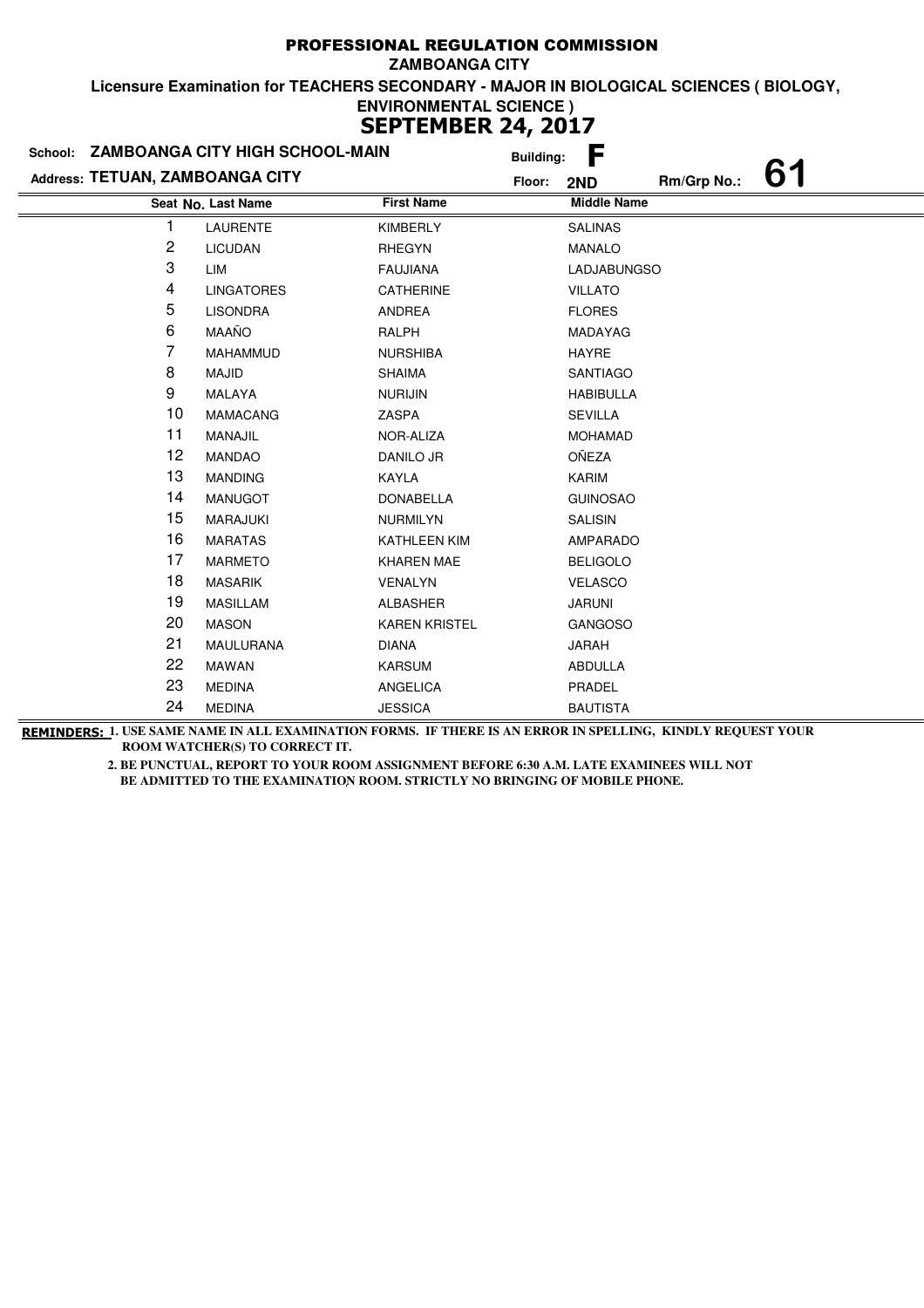| School: ZAMBOANGA CITY HIGH SCHOOL-MAIN |                    |                   | <b>Building:</b> | F                  |             |    |
|-----------------------------------------|--------------------|-------------------|------------------|--------------------|-------------|----|
| Address: TETUAN, ZAMBOANGA CITY         |                    |                   | Floor:           | 2ND                | Rm/Grp No.: | 62 |
|                                         | Seat No. Last Name | <b>First Name</b> |                  | <b>Middle Name</b> |             |    |
| 1                                       | MENDIZABAL         | <b>ELLA MAE</b>   |                  |                    |             |    |
| 2                                       | MENDOZA            | <b>JOSIE</b>      |                  | <b>TIMOL</b>       |             |    |
| 3                                       | <b>MOH SALI</b>    | <b>NURMILYN</b>   |                  | <b>ABBISANI</b>    |             |    |
| 4                                       | <b>MOHADALI</b>    | SHERELAIDA        |                  | <b>DAIS</b>        |             |    |
| 5                                       | MOHAMED IDROOS     | <b>BUSHRA</b>     |                  | <b>MUSA</b>        |             |    |
| 6                                       | <b>MOHAMMAD</b>    | <b>ISNAIRA</b>    |                  | <b>ARUH</b>        |             |    |
| 7                                       | <b>MOHAMMAD</b>    | <b>NURHIDA</b>    |                  | KIRAM              |             |    |
| 8                                       | <b>MOLINA</b>      | <b>YVAN</b>       |                  | <b>ACEDERA</b>     |             |    |
| 9                                       | <b>MONTERDE</b>    | <b>EMMY RUTH</b>  |                  | <b>FRANCISCO</b>   |             |    |
| 10                                      | <b>MONTEZA</b>     | <b>MARIE</b>      |                  | <b>TABILIRAN</b>   |             |    |
| 11                                      | <b>MUDAH</b>       | SOHEB             |                  | <b>ALSAD</b>       |             |    |
| 12                                      | <b>MUDDASIL</b>    | NURSALYN          |                  | <b>HABBISI</b>     |             |    |
| 13                                      | <b>MUHADDIN</b>    | <b>JEFFRY</b>     |                  | <b>KARUKOH</b>     |             |    |
| 14                                      | <b>MUHAJIL</b>     | <b>WILMA</b>      |                  | <b>VENTURA</b>     |             |    |
| 15                                      | <b>MUHMININ</b>    | NUR-IN            |                  | <b>ALIH</b>        |             |    |
| 16                                      | <b>MUKTADIL</b>    | <b>KATHERINE</b>  |                  | <b>LAHUG</b>       |             |    |
| 17                                      | <b>MUSHAR</b>      | SALFIYA           |                  | <b>ALFAD</b>       |             |    |
| 18                                      | <b>NADS</b>        | <b>MUHALNA</b>    |                  | <b>AKUK</b>        |             |    |
| 19                                      | <b>NAING</b>       | <b>SAPIA</b>      |                  | <b>ANDAING</b>     |             |    |
| 20                                      | <b>NAJIRUL</b>     | <b>JULIETA</b>    |                  | <b>KALUN</b>       |             |    |
| 21                                      | <b>NALIM</b>       | <b>ISNAIDA</b>    |                  | <b>GANARUL</b>     |             |    |
| 22                                      | NASARAL            | <b>ALMASHIER</b>  |                  | <b>HENERAL</b>     |             |    |
| 23                                      | <b>NASER</b>       | SADAT             |                  | <b>MUARIP</b>      |             |    |
| 24                                      | <b>NAWALI</b>      | <b>ARNINA</b>     |                  | JANNARAL           |             |    |

**REMINDERS: 1. USE SAME NAME IN ALL EXAMINATION FORMS. IF THERE IS AN ERROR IN SPELLING, KINDLY REQUEST YOUR ROOM WATCHER(S) TO CORRECT IT.**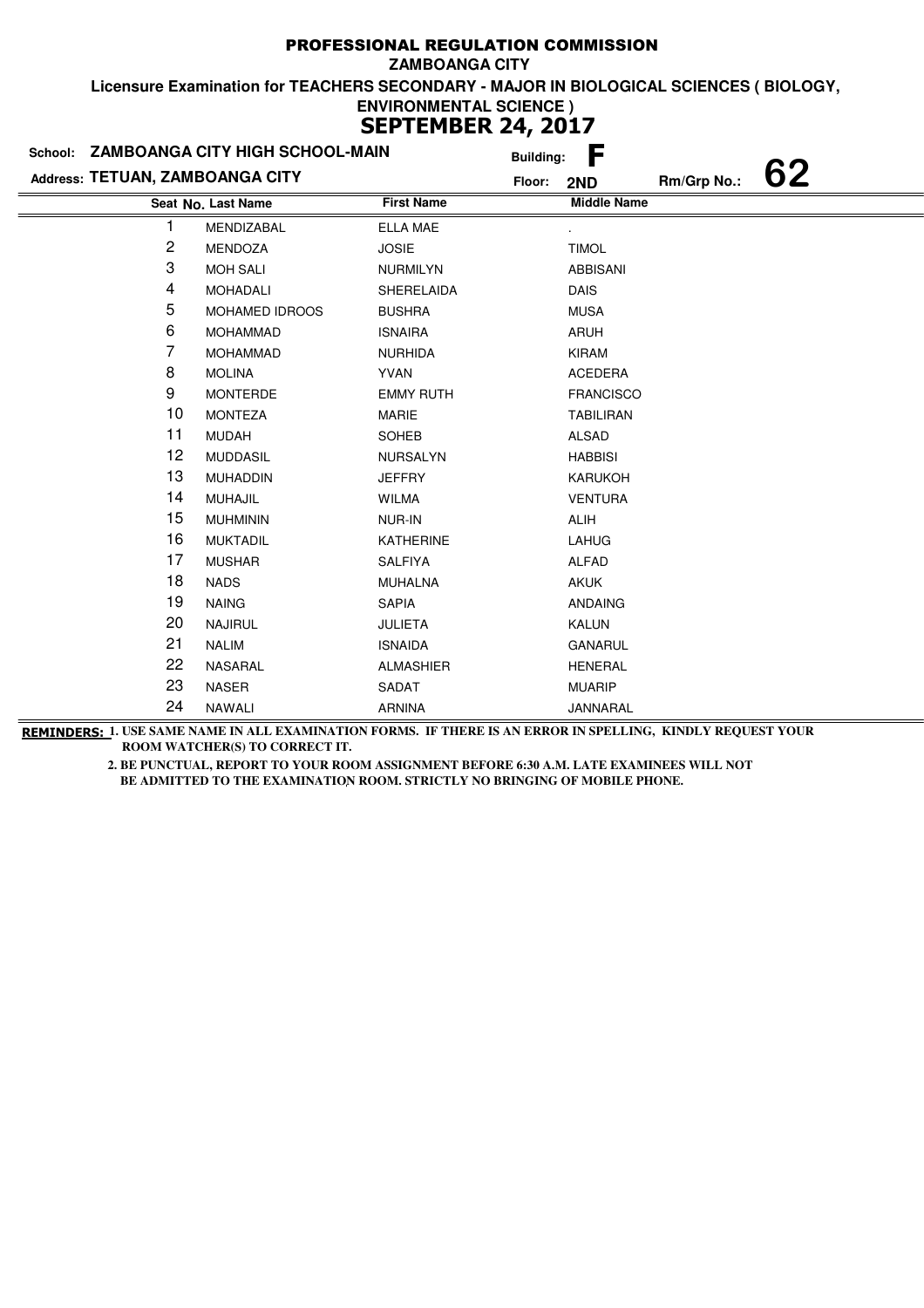|                                 | School: ZAMBOANGA CITY HIGH SCHOOL-MAIN |                    | <b>Building:</b> | F                  |             |    |
|---------------------------------|-----------------------------------------|--------------------|------------------|--------------------|-------------|----|
| Address: TETUAN, ZAMBOANGA CITY |                                         | Floor:             |                  | 2ND                | Rm/Grp No.: | 63 |
|                                 | Seat No. Last Name                      | <b>First Name</b>  |                  | <b>Middle Name</b> |             |    |
|                                 | <b>NODADO</b>                           | <b>MARY GRACE</b>  |                  | <b>DONTON</b>      |             |    |
| 2                               | <b>NUEVA</b>                            | <b>FLORDELYN</b>   |                  | <b>ESCUADRO</b>    |             |    |
| 3                               | <b>NUHIN</b>                            | ADELAIZA           |                  | ABDULLA            |             |    |
| 4                               | NUÑAL                                   | <b>JESUSA</b>      |                  | <b>CAJES</b>       |             |    |
| 5                               | <b>OBEN</b>                             | <b>KALSUM</b>      |                  | AMARA              |             |    |
| 6                               | <b>OFTANA</b>                           | <b>JAIME JR</b>    |                  | CAYLAN             |             |    |
| 7                               | OMAR                                    | <b>NAISA</b>       |                  | <b>SALIM</b>       |             |    |
| 8                               | <b>OMICTIN</b>                          | <b>EILEEN</b>      |                  | <b>MATARUL</b>     |             |    |
| 9                               | <b>ORTEGA</b>                           | <b>MICHAEL SON</b> |                  | <b>SALOMEO</b>     |             |    |
| 10                              | OSABEL                                  | <b>HELEN GRACE</b> |                  | ANESLAGON          |             |    |
| 11                              | <b>OSORIO</b>                           | EDLYN DAINE        |                  | <b>PATRON</b>      |             |    |
| 12                              | <b>PADILLA</b>                          | <b>JENELYN</b>     |                  | <b>OPORTO</b>      |             |    |
| 13                              | PALAHUDDIN                              | CARSUM             |                  | SALAHUDDIN         |             |    |
| 14                              | <b>PAMANTA</b>                          | ARSESA             |                  | MALAC-AS           |             |    |
| 15                              | PANIOROTAN                              | <b>NORMINA</b>     |                  | <b>RUSSIANA</b>    |             |    |
| 16                              | <b>PARCON</b>                           | <b>ROLANDO</b>     |                  | <b>EUGENIO</b>     |             |    |
| 17                              | <b>PASCUAL</b>                          | <b>ANNY ROSE</b>   |                  | <b>PIOQUINTO</b>   |             |    |
| 18                              | <b>PEGARIDO</b>                         | <b>NESILME</b>     |                  | <b>ESPINOSA</b>    |             |    |
| 19                              | <b>PERMALE</b>                          | <b>MERAFLOR</b>    |                  | <b>MEDINA</b>      |             |    |
| 20                              | <b>PEÑALES</b>                          | <b>KATHY</b>       |                  | <b>MARTINEZ</b>    |             |    |
| 21                              | <b>PIOCO</b>                            | LOVELY GRACE       |                  | CAPADNGAN          |             |    |
| 22                              | <b>PLARISAN</b>                         | WINSHEILLE         |                  | APAO               |             |    |
| 23                              | <b>POLIDO</b>                           | CAMILLE            |                  | SALVILLA           |             |    |
| 24                              | <b>PRECIOSO</b>                         | <b>LORENA</b>      |                  | <b>PADILLAS</b>    |             |    |

**REMINDERS: 1. USE SAME NAME IN ALL EXAMINATION FORMS. IF THERE IS AN ERROR IN SPELLING, KINDLY REQUEST YOUR ROOM WATCHER(S) TO CORRECT IT.**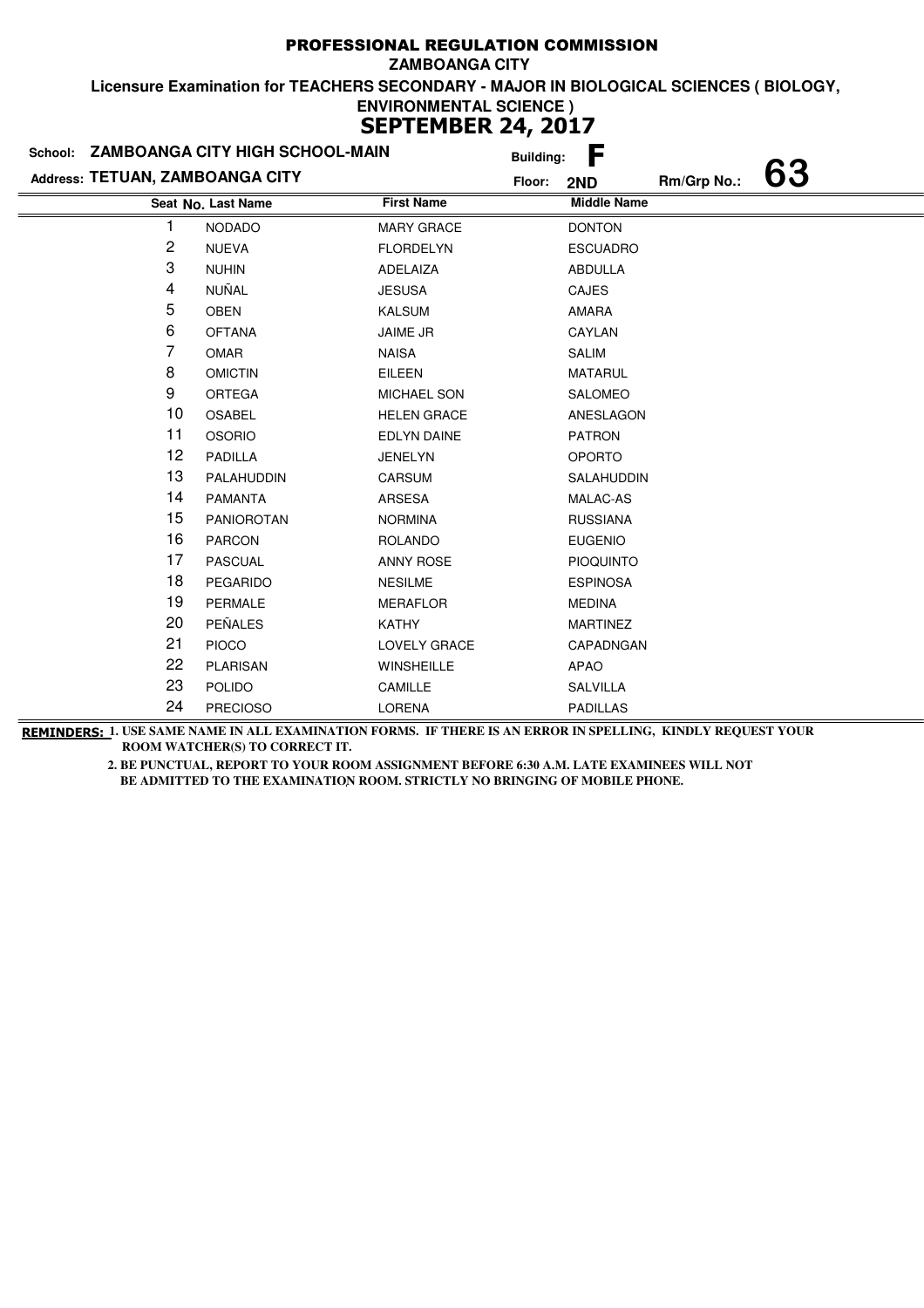|                                 | School: ZAMBOANGA CITY HIGH SCHOOL-MAIN |                     | <b>Building:</b> | F                  |  |
|---------------------------------|-----------------------------------------|---------------------|------------------|--------------------|--|
| Address: TETUAN, ZAMBOANGA CITY |                                         |                     | Floor:<br>2ND    | Rm/Grp No.:        |  |
|                                 | Seat No. Last Name                      | <b>First Name</b>   |                  | <b>Middle Name</b> |  |
| 1                               | <b>PURIRI</b>                           | <b>EGLYN</b>        |                  | <b>CUNTING</b>     |  |
| 2                               | RABBANI                                 | <b>SURAIMA</b>      |                  | <b>TANTONG</b>     |  |
| 3                               | <b>RAMOS</b>                            | <b>PATRICK</b>      | <b>BENITEZ</b>   |                    |  |
| 4                               | RANQUE                                  | <b>RITA</b>         | <b>BALDON</b>    |                    |  |
| 5                               | <b>REBOLLOS</b>                         | <b>ANGIE MAY</b>    | <b>ALFARO</b>    |                    |  |
| 6                               | RIVERA                                  | <b>CRISTINA</b>     | <b>VENUS</b>     |                    |  |
| 7                               | <b>ROMBINES</b>                         | <b>NOVELYN</b>      |                  | <b>NARANJO</b>     |  |
| 8                               | <b>ROMMEL</b>                           | <b>HERLIANDRA</b>   | <b>UNDAIN</b>    |                    |  |
| 9                               | <b>ROSA</b>                             | <b>KRISTINE JOY</b> | <b>ROCA</b>      |                    |  |
| 10                              | <b>ROSALEM</b>                          | MARY JOY            | LAGRIA           |                    |  |
| 11                              | RUIZ                                    | MA. BIANCA MAE      |                  | <b>ENRIQUEZ</b>    |  |
| 12                              | <b>SAABDULLA</b>                        | <b>FATIMA JANE</b>  | <b>ASCALI</b>    |                    |  |
| 13                              | SABTAL                                  | <b>DARWISA</b>      | SARIUL           |                    |  |
| 14                              | SACRISTAN                               | SARRA               | <b>BASILIO</b>   |                    |  |
| 15                              | SAGRADO                                 | <b>NORCITA</b>      | CHAVEZ           |                    |  |
| 16                              | SAHABIL                                 | <b>SHERNA</b>       |                  | AMILASAN           |  |
| 17                              | <b>SAHIBUDDIN</b>                       | <b>ISABELA</b>      | <b>LEE</b>       |                    |  |
| 18                              | <b>SAHIRANI</b>                         | <b>NAFIZA</b>       | LADJA            |                    |  |
| 19                              | <b>SAHIRI</b>                           | RAHILA              | <b>ASDANI</b>    |                    |  |
| 20                              | <b>SAKILIN</b>                          | <b>SORHAINA</b>     | <b>YUSOP</b>     |                    |  |
| 21                              | <b>SALIH</b>                            | AL-RALPHNY          | ANDAYA           |                    |  |
| 22                              | SALINASAL                               | <b>RACHEL</b>       |                  | <b>BOLOTOS</b>     |  |
| 23                              | SALONGA                                 | <b>ELSKIE</b>       | ELAH             |                    |  |
| 24                              | SALVADOR                                | <b>WILMA</b>        |                  | CASTAÑETO          |  |

**REMINDERS: 1. USE SAME NAME IN ALL EXAMINATION FORMS. IF THERE IS AN ERROR IN SPELLING, KINDLY REQUEST YOUR ROOM WATCHER(S) TO CORRECT IT.**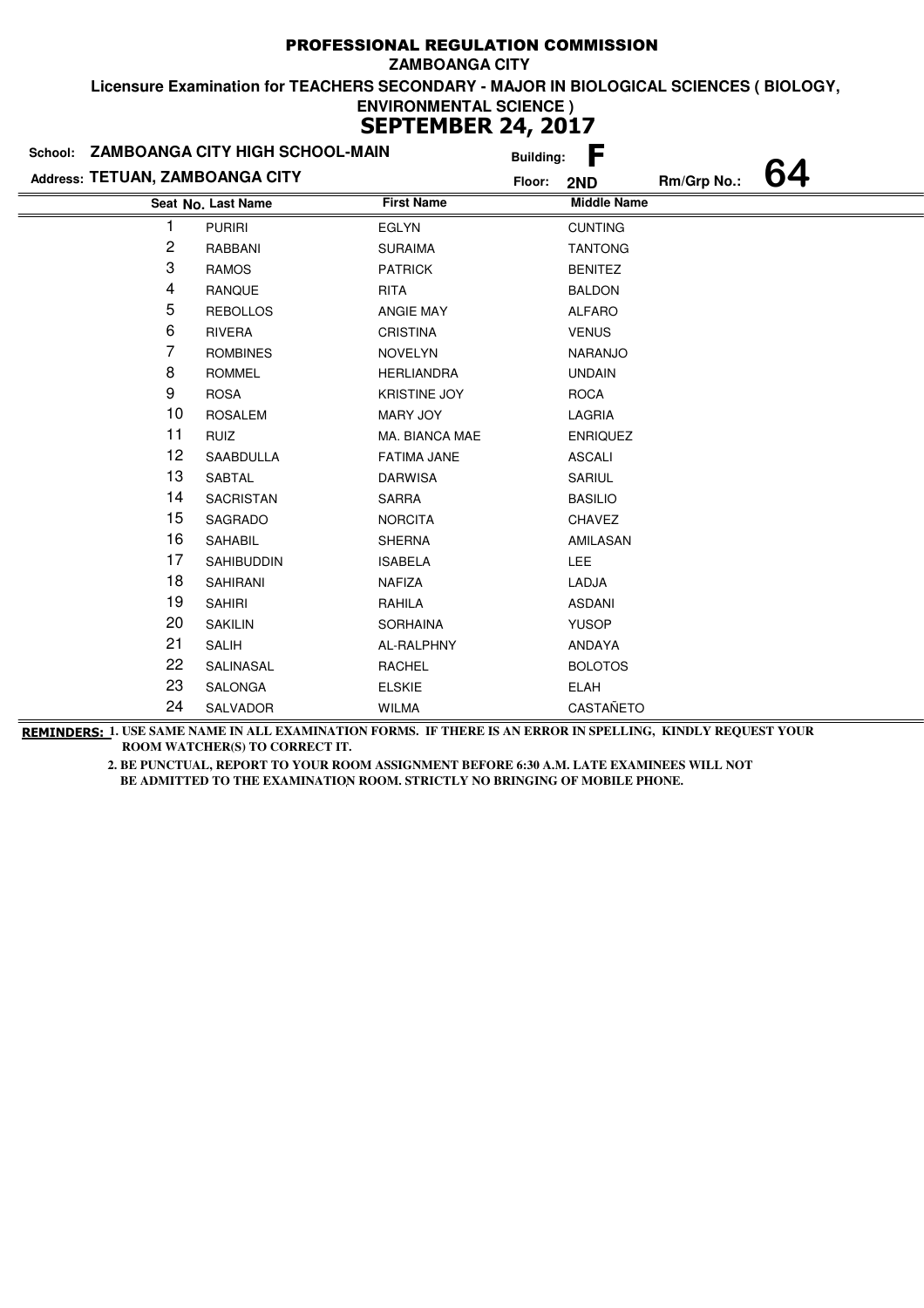| School:                         | ZAMBOANGA CITY HIGH SCHOOL-MAIN |                   | <b>Building:</b> | F                  |             |    |
|---------------------------------|---------------------------------|-------------------|------------------|--------------------|-------------|----|
| Address: TETUAN, ZAMBOANGA CITY |                                 |                   | Floor:           | 2ND                | Rm/Grp No.: | 65 |
|                                 | Seat No. Last Name              | <b>First Name</b> |                  | <b>Middle Name</b> |             |    |
|                                 | <b>SAN LUIS</b>                 | <b>MARLON</b>     |                  | <b>GUZMAN</b>      |             |    |
| 2                               | <b>SAN JUAN</b>                 | <b>BERLY ROSE</b> |                  | <b>OMATANG</b>     |             |    |
| 3                               | SANGKULA                        | <b>STEPHANIE</b>  |                  | CAGUNOT            |             |    |
| 4                               | SANOH                           | KHIM              |                  | <b>HALIL</b>       |             |    |
| 5                               | <b>SANTOS</b>                   | ANGELICA          |                  | <b>DUHIG</b>       |             |    |
| 6                               | <b>SANTOS</b>                   | <b>JENNIFER</b>   |                  |                    |             |    |
| 7                               | SAPPAYANI                       | <b>MODSMAYNA</b>  |                  | <b>JAMITO</b>      |             |    |
| 8                               | SAPPAYANI                       | <b>SURWINA</b>    |                  | SAHI               |             |    |
| 9                               | SARABI                          | JEHANN            |                  | <b>GUITENG</b>     |             |    |
| 10                              | SARAHANI                        | <b>FERSAMIER</b>  |                  | <b>TALIB</b>       |             |    |
| 11                              | SARAIL                          | <b>HURAIDA</b>    |                  | JAI                |             |    |
| 12                              | SARANGAYA                       | LEAMAE            |                  | <b>ENTERES</b>     |             |    |
| 13                              | SAUPIE                          | ANNADAR           |                  | <b>IBNO</b>        |             |    |
| 14                              | <b>SEBEL</b>                    | NUR-AINA          |                  | <b>SANGKULA</b>    |             |    |
| 15                              | <b>SEMORLAN</b>                 | <b>DIOCY</b>      |                  | <b>SALBURO</b>     |             |    |
| 16                              | SERABANI                        | RAHINA            |                  | <b>DAMIH</b>       |             |    |
| 17                              | <b>SEYONG</b>                   | <b>SAKINA</b>     |                  | <b>TAMAY</b>       |             |    |
| 18                              | <b>SHALIM</b>                   | NALMALYN          |                  | SAMMANI            |             |    |
| 19                              | <b>SIASON</b>                   | <b>JOAN</b>       |                  | <b>EJANSANTOS</b>  |             |    |
| 20                              | <b>SOUSA</b>                    | <b>REDMOND</b>    |                  | <b>GENITO</b>      |             |    |
| 21                              | <b>SUBIBI</b>                   | <b>EMMALOU</b>    |                  | <b>RENACIA</b>     |             |    |
| 22                              | SULAYMAN                        | <b>TAJMIDHAR</b>  |                  | SILADJAN           |             |    |
| 23                              | <b>SUMAGOC</b>                  | <b>ROQUE</b>      |                  | SALABO             |             |    |
| 24                              | <b>SUMAGUINA</b>                | CAMILLE           |                  | <b>BONBON</b>      |             |    |
| 25                              | <b>SUMOGUE</b>                  | <b>ALONA</b>      |                  | CABATUAN           |             |    |

**REMINDERS: 1. USE SAME NAME IN ALL EXAMINATION FORMS. IF THERE IS AN ERROR IN SPELLING, KINDLY REQUEST YOUR ROOM WATCHER(S) TO CORRECT IT.**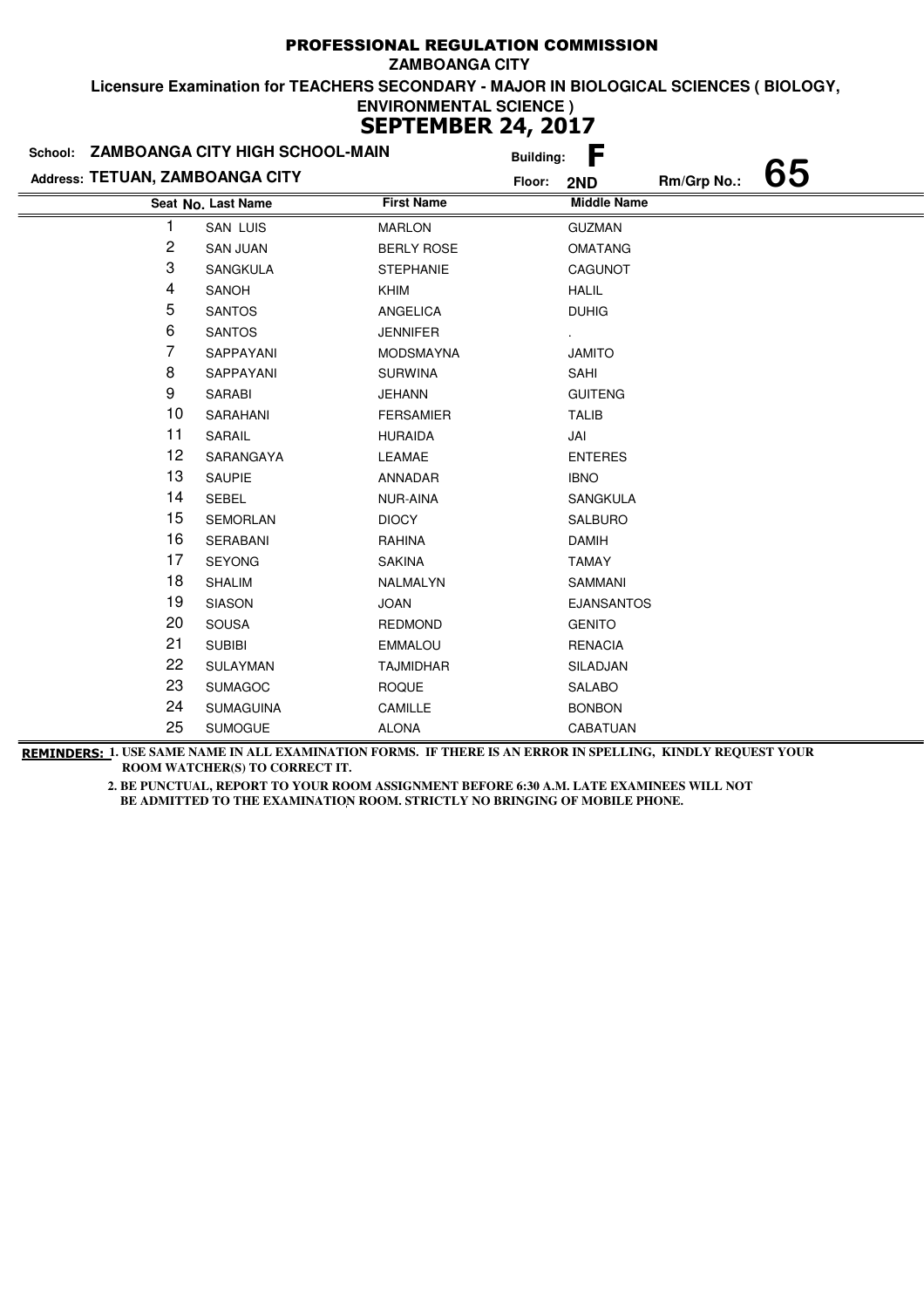|                                 | School: ZAMBOANGA CITY HIGH SCHOOL-MAIN |                       | <b>Building:</b> | F                  |             |    |
|---------------------------------|-----------------------------------------|-----------------------|------------------|--------------------|-------------|----|
| Address: TETUAN, ZAMBOANGA CITY |                                         |                       | Floor:           | 2ND                | Rm/Grp No.: | 66 |
|                                 | Seat No. Last Name                      | <b>First Name</b>     |                  | <b>Middle Name</b> |             |    |
|                                 | SY                                      | <b>BERNA SHELLANE</b> |                  | <b>ASA</b>         |             |    |
| 2                               | <b>TAHA</b>                             | SALWIDA               |                  | <b>BALAMO</b>      |             |    |
| 3                               | <b>TAN</b>                              | CRISELDO              |                  | <b>DURAN</b>       |             |    |
| 4                               | <b>TAN SANCHEZ</b>                      | ARCEL                 |                  | COLLADO            |             |    |
| 5                               | <b>TANTUNG</b>                          | ABDULSARA             |                  | <b>AMAUN</b>       |             |    |
| 6                               | TARADJI                                 | AR-RAUF               |                  | <b>JAMMIH</b>      |             |    |
| 7                               | <b>TARAMA</b>                           | ARWA                  |                  | <b>AKIL</b>        |             |    |
| 8                               | <b>TAWASIL</b>                          | <b>GUILLERMO</b>      |                  | LAKIAN             |             |    |
| 9                               | <b>TENDERO</b>                          | <b>KATE CLAUDINE</b>  |                  | <b>CANOY</b>       |             |    |
| 10                              | <b>TEVES</b>                            | LYDEL                 |                  | <b>FLORES</b>      |             |    |
| 11                              | <b>TIMOSAN</b>                          | <b>VICKY JOANNA</b>   |                  | CASIMIRO           |             |    |
| 12                              | <b>TINAY</b>                            | <b>MARINEL</b>        |                  | <b>ANTENERO</b>    |             |    |
| 13                              | <b>TING</b>                             | <b>SULMA</b>          |                  | ULLA               |             |    |
| 14                              | <b>TITING</b>                           | <b>RHEA</b>           |                  | ALVAREZ            |             |    |
| 15                              | <b>TOCAO</b>                            | DAISY JANE            |                  | ABREA              |             |    |
| 16                              | <b>ULLONG</b>                           | <b>MYRNA</b>          |                  | <b>MALANDE</b>     |             |    |
| 17                              | <b>UMBAN</b>                            | <b>RUDZIA</b>         |                  | <b>HAILID</b>      |             |    |
| 18                              | <b>UMDA</b>                             | <b>ALKARIM</b>        |                  | <b>JUMDANI</b>     |             |    |
| 19                              | <b>UNANG</b>                            | <b>NURHAIDA</b>       |                  | <b>IKIN</b>        |             |    |
| 20                              | <b>UNGGAS</b>                           | <b>SITTA HERNA</b>    |                  | <b>SAHIAL</b>      |             |    |
| 21                              | <b>USMAN</b>                            | <b>SALOMA</b>         |                  | <b>IPLA</b>        |             |    |
| 22                              | <b>VALENCIA</b>                         | <b>MERYCOR</b>        |                  | <b>MAGASO</b>      |             |    |
| 23                              | <b>VILLARES</b>                         | <b>MARJORIE</b>       |                  | <b>MARCELINO</b>   |             |    |
| 24                              | <b>VIOLA</b>                            | <b>ROMNILYN</b>       |                  | <b>DUMAGAT</b>     |             |    |
| 25                              | <b>WAGAS</b>                            | DAYANG FERDIE-RAHFIA  |                  | <b>JAAFAR</b>      |             |    |

**REMINDERS: 1. USE SAME NAME IN ALL EXAMINATION FORMS. IF THERE IS AN ERROR IN SPELLING, KINDLY REQUEST YOUR ROOM WATCHER(S) TO CORRECT IT.**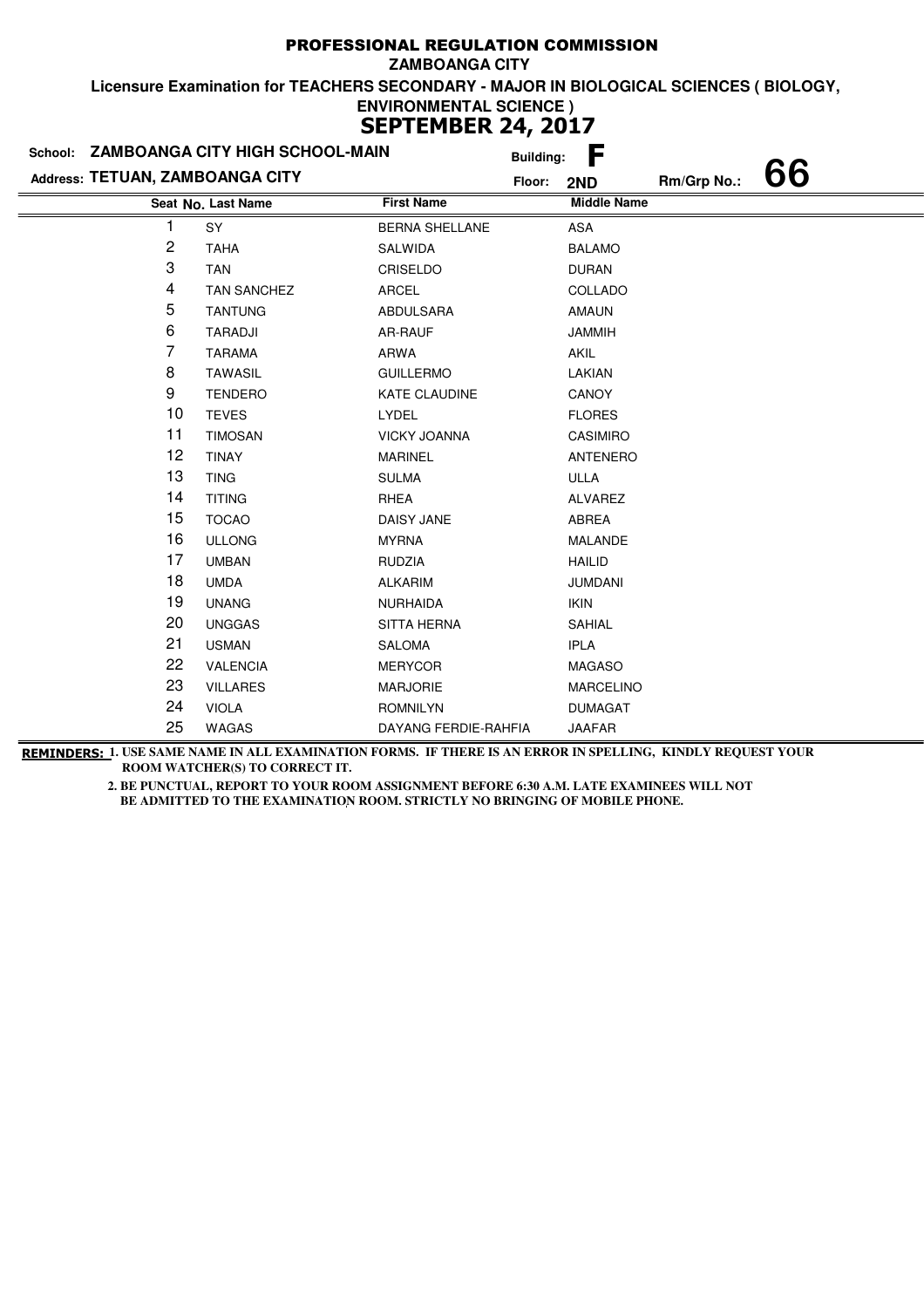**ZAMBOANGA CITY**

**Licensure Examination for TEACHERS SECONDARY - MAJOR IN ENGLISH AND LITERATURE**

|                                 | School: ZAMBOANGA CITY HIGH SCHOOL-MAIN |                   | <b>Building:</b>                             |  |
|---------------------------------|-----------------------------------------|-------------------|----------------------------------------------|--|
| Address: TETUAN, ZAMBOANGA CITY |                                         |                   | 28<br>Rm/Grp No.:<br>Floor:<br><b>GROUND</b> |  |
|                                 | Seat No. Last Name                      | <b>First Name</b> | <b>Middle Name</b>                           |  |
|                                 | ABAJAR                                  | <b>RELYN</b>      | <b>SUYAO</b>                                 |  |
| 2                               | ABAO                                    | <b>HERBERT</b>    | SALAPUDDIN                                   |  |
| 3                               | ABAO                                    | <b>WILLIAM</b>    | <b>TULOD</b>                                 |  |
| 4                               | <b>ABBAS</b>                            | KHAR-DIYA         | ALFAD                                        |  |
| 5                               | ABCEDE                                  | <b>CHERYL</b>     | <b>DELA TORRE</b>                            |  |
| 6                               | ABDUGAFAR                               | <b>NURHAYA</b>    | <b>HAIRULLA</b>                              |  |
| 7                               | ABDUHAIL                                | <b>PATRA</b>      | <b>SALIM</b>                                 |  |
| 8                               | ABDUHALIM                               | <b>NURFAIDA</b>   | ASAAD                                        |  |
| 9                               | ABDULJALIL                              | ABDULHAKEEM       | <b>BANGSA</b>                                |  |
| 10                              | ABDULKARIM                              | ARBASA            | <b>NURHASAN</b>                              |  |
| 11                              | ABDULLA                                 | <b>FARHANA</b>    | <b>TASBIN</b>                                |  |
| 12                              | <b>ABDULLA</b>                          | <b>RAISA</b>      | <b>JIMLAN</b>                                |  |
| 13                              | ABDULLA                                 | SHARMAINE         | DAUL                                         |  |
| 14                              | <b>ABDULMUIN</b>                        | SHIV-RAAM         | <b>MASTUL</b>                                |  |
| 15                              | <b>ABDULPATTA</b>                       | <b>FATRIVEL</b>   | <b>MOO</b>                                   |  |
| 16                              | ABDULWAHID                              | CHARLENE          | <b>COLLANTES</b>                             |  |
| 17                              | ABDURAHIM                               | RADZMA            | ABDULGANI                                    |  |
| 18                              | ABDURAHMAN                              | <b>MERRIAM</b>    | <b>NAVAL</b>                                 |  |
| 19                              | ABDURAJAK                               | <b>INSIRA</b>     | <b>TUNGAYAO</b>                              |  |
| 20                              | <b>ABDURASID</b>                        | <b>VILMA</b>      | CASTILLO                                     |  |
| 21                              | <b>ABUALAS</b>                          | <b>ELVIN</b>      | <b>ANTIPUESTO</b>                            |  |
| 22                              | ABUBAKAR                                | <b>MARIDA</b>     | HADJIBATA                                    |  |
| 23                              | <b>ACLAO</b>                            | <b>ANA MARIE</b>  | <b>OZARRAGA</b>                              |  |
| 24                              | <b>ACUÑA</b>                            | <b>THOMAS</b>     | <b>SANTOS</b>                                |  |

# **SEPTEMBER 24, 2017**

**REMINDERS: 1. USE SAME NAME IN ALL EXAMINATION FORMS. IF THERE IS AN ERROR IN SPELLING, KINDLY REQUEST YOUR ROOM WATCHER(S) TO CORRECT IT.**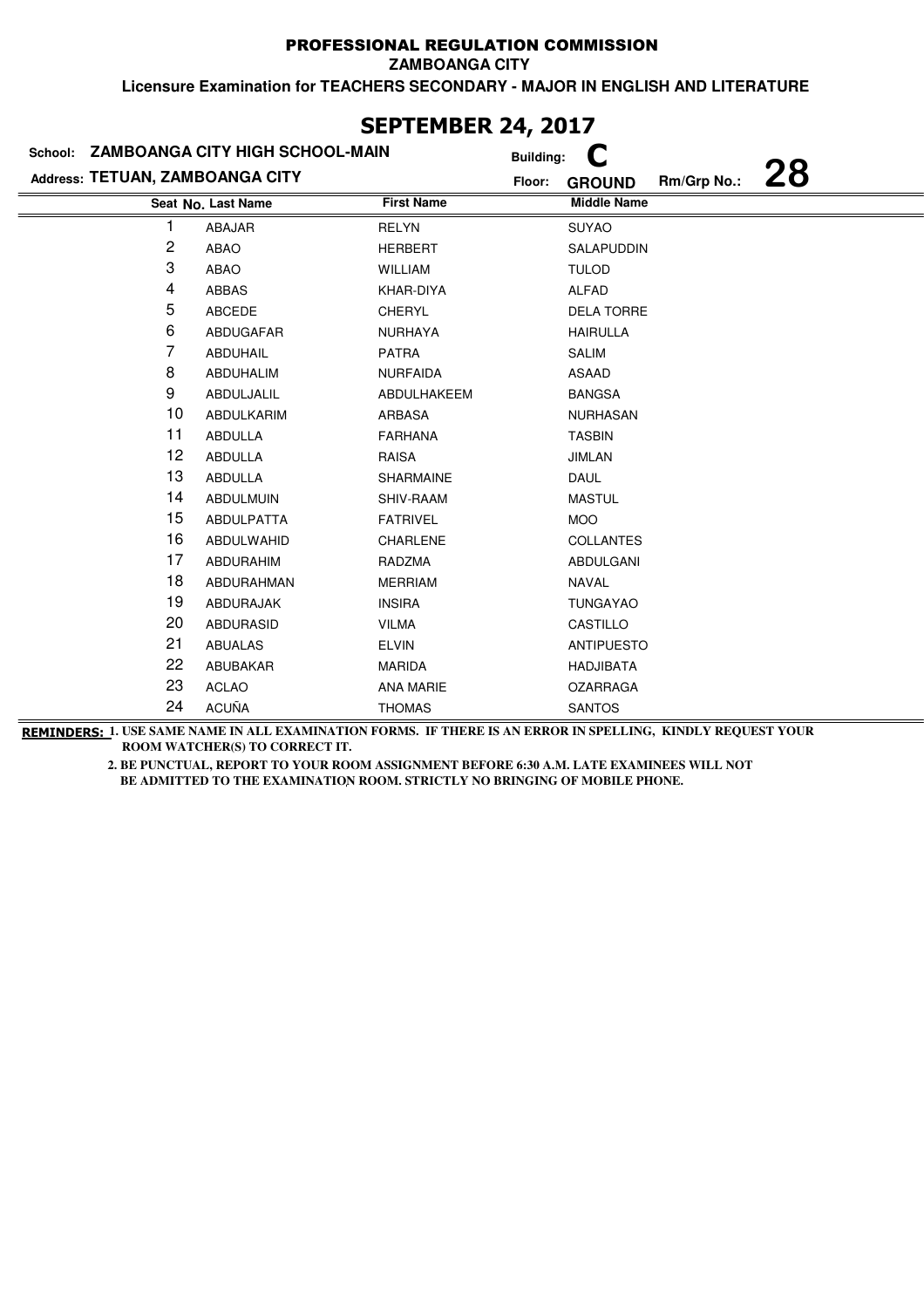**ZAMBOANGA CITY**

**Licensure Examination for TEACHERS SECONDARY - MAJOR IN ENGLISH AND LITERATURE**

|                                 | School: ZAMBOANGA CITY HIGH SCHOOL-MAIN |                           | <b>Building:</b> |                    |             |           |
|---------------------------------|-----------------------------------------|---------------------------|------------------|--------------------|-------------|-----------|
| Address: TETUAN, ZAMBOANGA CITY |                                         |                           | Floor:           | <b>GROUND</b>      | Rm/Grp No.: | <b>29</b> |
|                                 | Seat No. Last Name                      | <b>First Name</b>         |                  | <b>Middle Name</b> |             |           |
|                                 | ADJAP                                   | <b>RUHIDA</b>             |                  | <b>ISNIDUL</b>     |             |           |
| $\overline{c}$                  | <b>AGGA</b>                             | <b>BENHAR</b>             |                  | ARRI               |             |           |
| 3                               | <b>AGUIRRE</b>                          | <b>WINSON</b>             |                  | MARBELLA           |             |           |
| 4                               | <b>AHIL</b>                             | <b>ALVIN</b>              |                  | <b>SACRISTAN</b>   |             |           |
| 5                               | <b>AHMAD</b>                            | RASHIDA                   |                  | <b>ABUALAS</b>     |             |           |
| 6                               | <b>AJON</b>                             | <b>GEM CLOUWIN</b>        |                  | <b>MANIGOS</b>     |             |           |
| 7                               | AKMAD                                   | SABRIE                    |                  | <b>ESMAIL</b>      |             |           |
| 8                               | AKYATAN                                 | <b>ROWENA</b>             |                  | <b>QUITOY</b>      |             |           |
| 9                               | ALAH                                    | NURSHELYN                 |                  | <b>HASSAN</b>      |             |           |
| 10                              | <b>ALASAD</b>                           | <b>EVA</b>                |                  | <b>GONZAGA</b>     |             |           |
| 11                              | <b>ALAWI</b>                            | <b>JUDITH</b>             |                  | <b>BILLI</b>       |             |           |
| 12                              | <b>ALBERTO</b>                          | PERLIE ANN                |                  | <b>BARRO</b>       |             |           |
| 13                              | <b>ALDAM</b>                            | <b>RONA</b>               |                  | <b>FOX</b>         |             |           |
| 14                              | <b>ALDE</b>                             | <b>REY</b>                |                  | <b>ALEJANDRO</b>   |             |           |
| 15                              | <b>ALDENESE</b>                         | <b>MARY JANE</b>          |                  | <b>BANTOTO</b>     |             |           |
| 16                              | ALI                                     | SITTI SAHARA JEAN         |                  | <b>MERCADO</b>     |             |           |
| 17                              | ALIH                                    | <b>GADZMAR</b>            |                  | RAJA               |             |           |
| 18                              | <b>ALIH</b>                             | SHARIFA CZARNIEMAR        |                  | <b>ABDURAJIK</b>   |             |           |
| 19                              | <b>ALIMUDDIN</b>                        | <b>FATMA</b>              |                  | <b>TAHIL</b>       |             |           |
| 20                              | <b>ALO</b>                              | <b>JAYPEE CHRISTOPHER</b> |                  | <b>MADALI</b>      |             |           |
| 21                              | <b>ALUDDIN</b>                          | LOVELY DIANNE             |                  | <b>GERONIMO</b>    |             |           |
| 22                              | <b>ALVARO</b>                           | <b>IRENE</b>              |                  | <b>NOYNAY</b>      |             |           |
| 23                              | AMILABBAS                               | AMINHAR                   |                  | <b>MOHDSALI</b>    |             |           |
| 24                              | AMILADJID                               | KINDANG-NASRA             |                  | SAHIBUDDIN         |             |           |

**SEPTEMBER 24, 2017**

**REMINDERS: 1. USE SAME NAME IN ALL EXAMINATION FORMS. IF THERE IS AN ERROR IN SPELLING, KINDLY REQUEST YOUR ROOM WATCHER(S) TO CORRECT IT.**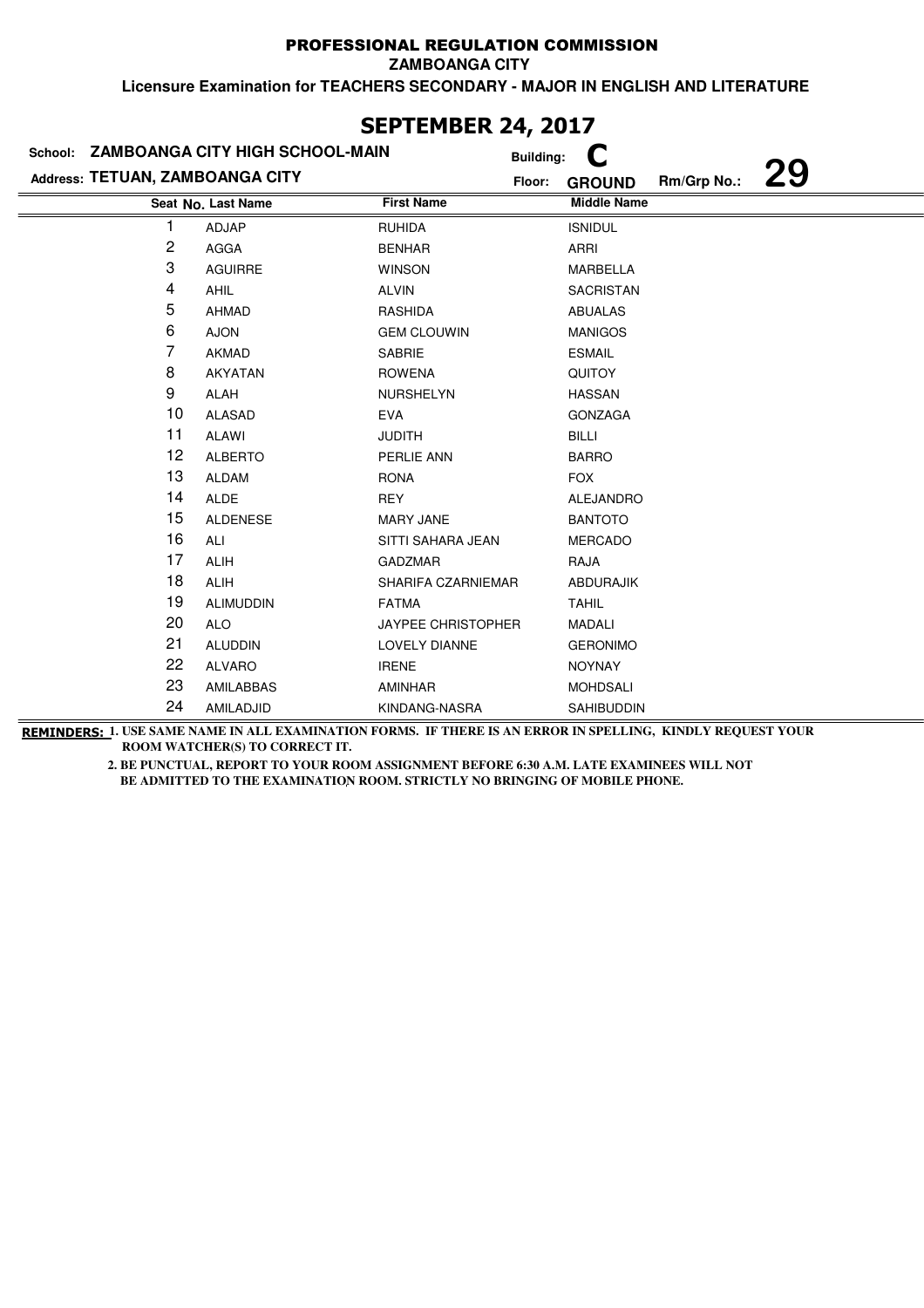**ZAMBOANGA CITY**

**Licensure Examination for TEACHERS SECONDARY - MAJOR IN ENGLISH AND LITERATURE**

|                                 | School: ZAMBOANGA CITY HIGH SCHOOL-MAIN |                         | <b>Building:</b> |                    |             |           |
|---------------------------------|-----------------------------------------|-------------------------|------------------|--------------------|-------------|-----------|
| Address: TETUAN, ZAMBOANGA CITY |                                         |                         | Floor:           | <b>GROUND</b>      | Rm/Grp No.: | <b>30</b> |
|                                 | Seat No. Last Name                      | <b>First Name</b>       |                  | <b>Middle Name</b> |             |           |
|                                 | AMILBASAD                               | <b>ROSNA</b>            |                  | <b>AROLA</b>       |             |           |
| 2                               | <b>AMING</b>                            | AMINA                   |                  | <b>MUKSAN</b>      |             |           |
| 3                               | AMLIH                                   | <b>MOHAMMAD SHARIEF</b> |                  | SALAHUDDIN         |             |           |
| 4                               | <b>AMPANG</b>                           | JUL-AMIL                |                  | <b>TARULAN</b>     |             |           |
| 5                               | <b>AMSIRABI</b>                         | <b>DARWINA</b>          |                  | LAGRIMAS           |             |           |
| 6                               | ANAWIE                                  | <b>NAIP</b>             |                  | <b>SAHIBIL</b>     |             |           |
| 7                               | ANDA                                    | SHIE-ANN                |                  | <b>PULA</b>        |             |           |
| 8                               | <b>ANDAO</b>                            | <b>JOELIBERT</b>        |                  | <b>TORRES</b>      |             |           |
| 9                               | <b>ANDOL</b>                            | <b>NIDZFAR</b>          |                  | <b>DAHAMBAN</b>    |             |           |
| 10                              | ARAH                                    | <b>ROSALYN</b>          |                  | <b>MONTE</b>       |             |           |
| 11                              | ARAJAN                                  | AL-SAUFAR               |                  | <b>AHARUL</b>      |             |           |
| 12                              | ARAL                                    | <b>FAIRA</b>            |                  | <b>BANGGALI</b>    |             |           |
| 13                              | ARANETA                                 | <b>MERAFE</b>           |                  | <b>TAYROS</b>      |             |           |
| 14                              | ARANETA                                 | <b>PINKY</b>            |                  | <b>PANTALEON</b>   |             |           |
| 15                              | ARANZA                                  | ANNA LUNA               |                  | <b>MATUNDING</b>   |             |           |
| 16                              | ARASANI                                 | <b>SIBLI</b>            |                  | <b>MUSA</b>        |             |           |
| 17                              | ARASID                                  | <b>DELMA</b>            |                  | <b>ABURAN</b>      |             |           |
| 18                              | ARASID                                  | <b>NORBIGA</b>          |                  | <b>HANUL</b>       |             |           |
| 19                              | ARCEO                                   | MARY JOY                |                  | <b>SABILLO</b>     |             |           |
| 20                              | <b>ARIH</b>                             | <b>MUKDIR</b>           |                  | <b>ILLAHANI</b>    |             |           |
| 21                              | <b>ARIK</b>                             | <b>CHERRY FER</b>       |                  | ABDULLA            |             |           |
| 22                              | ARIMANALONDONG                          | <b>SAMINA</b>           |                  | ARI                |             |           |
| 23                              | <b>ARPA</b>                             | <b>ELIMAR</b>           |                  | <b>JOWAK</b>       |             |           |
| 24                              | ARQUIZA                                 | <b>MARY JOY</b>         |                  | PEREZ              |             |           |

## **SEPTEMBER 24, 2017**

**REMINDERS: 1. USE SAME NAME IN ALL EXAMINATION FORMS. IF THERE IS AN ERROR IN SPELLING, KINDLY REQUEST YOUR ROOM WATCHER(S) TO CORRECT IT.**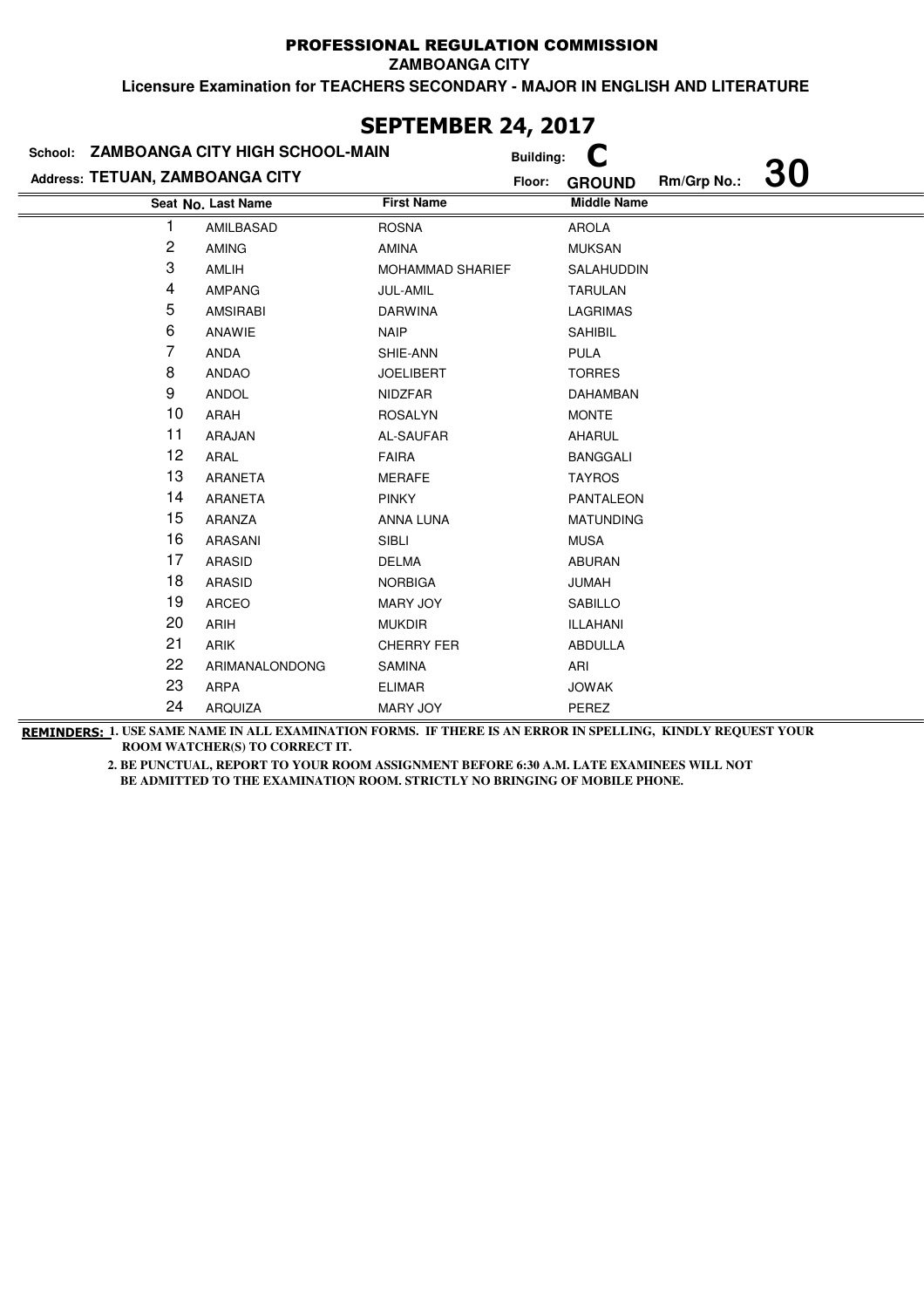**ZAMBOANGA CITY**

**Licensure Examination for TEACHERS SECONDARY - MAJOR IN ENGLISH AND LITERATURE**

|                                 | School: ZAMBOANGA CITY HIGH SCHOOL-MAIN |                      | <b>Building:</b> |                    |             |  |
|---------------------------------|-----------------------------------------|----------------------|------------------|--------------------|-------------|--|
| Address: TETUAN, ZAMBOANGA CITY |                                         |                      | Floor:           | <b>GROUND</b>      | Rm/Grp No.: |  |
|                                 | Seat No. Last Name                      | <b>First Name</b>    |                  | <b>Middle Name</b> |             |  |
| 1                               | <b>ARSAD</b>                            | <b>JURMAIDA</b>      |                  | SALI               |             |  |
| 2                               | <b>ASIM</b>                             | <b>MAYLINDA</b>      |                  | <b>FEROLINO</b>    |             |  |
| 3                               | <b>ASIMUDDIN</b>                        | <b>JIRANA</b>        |                  | <b>KURAIS</b>      |             |  |
| 4                               | <b>ASJAD</b>                            | <b>FATIMA</b>        |                  | ADJAIN             |             |  |
| 5                               | <b>ASMAD</b>                            | <b>NIHMA</b>         |                  | <b>BUKANG</b>      |             |  |
| 6                               | <b>ASNAWI</b>                           | <b>ABDULMANNAN</b>   |                  | ANGGALUN           |             |  |
| 7                               | <b>ASNURI</b>                           | <b>NURDAYA</b>       |                  | <b>MARIYAMA</b>    |             |  |
| 8                               | <b>ATTIP</b>                            | <b>ALMUBIN</b>       |                  | <b>KAMDON</b>      |             |  |
| 9                               | <b>AUSTRIA</b>                          | <b>JOEL JR</b>       |                  | <b>DUMAOG</b>      |             |  |
| 10                              | AVILA                                   | <b>IRENE</b>         |                  | <b>MANOLONG</b>    |             |  |
| 11                              | <b>BACALSO</b>                          | LIZELYN              |                  | LARUYA             |             |  |
| 12                              | <b>BACAMANTE</b>                        | ALBERT               |                  | DELA CRUZ          |             |  |
| 13                              | <b>BACON</b>                            | <b>MYLENE</b>        |                  | <b>FRANCISCO</b>   |             |  |
| 14                              | <b>BADANG</b>                           | <b>FERNALYN</b>      |                  | <b>NAIM</b>        |             |  |
| 15                              | <b>BAGINDA</b>                          | <b>FERDAUSIA</b>     |                  | <b>MASDAL</b>      |             |  |
| 16                              | <b>BAHANI</b>                           | SARAH JEAN           |                  | <b>GUANZON</b>     |             |  |
| 17                              | <b>BAID</b>                             | <b>LEA</b>           |                  | <b>BAGON</b>       |             |  |
| 18                              | <b>BANAGAN</b>                          | HONEY BEE            |                  | <b>GUMAMPONG</b>   |             |  |
| 19                              | <b>BANDICO</b>                          | <b>JENETTE</b>       |                  | LARANJO            |             |  |
| 20                              | <b>BARAZON</b>                          | <b>DENNIS MARTIN</b> |                  | CODEZAR            |             |  |
| 21                              | <b>BASLANI</b>                          | AINALIZA             |                  | <b>ELIMINIO</b>    |             |  |
| 22                              | <b>BASRI</b>                            | <b>NURKAISA</b>      |                  | ASRI               |             |  |
| 23                              | <b>BAYANI</b>                           | <b>REYMART</b>       |                  | <b>BANALO</b>      |             |  |
| 24                              | <b>BAYAWA</b>                           | <b>BERNABELA</b>     |                  | <b>BALAN</b>       |             |  |

# **SEPTEMBER 24, 2017**

**REMINDERS: 1. USE SAME NAME IN ALL EXAMINATION FORMS. IF THERE IS AN ERROR IN SPELLING, KINDLY REQUEST YOUR ROOM WATCHER(S) TO CORRECT IT.**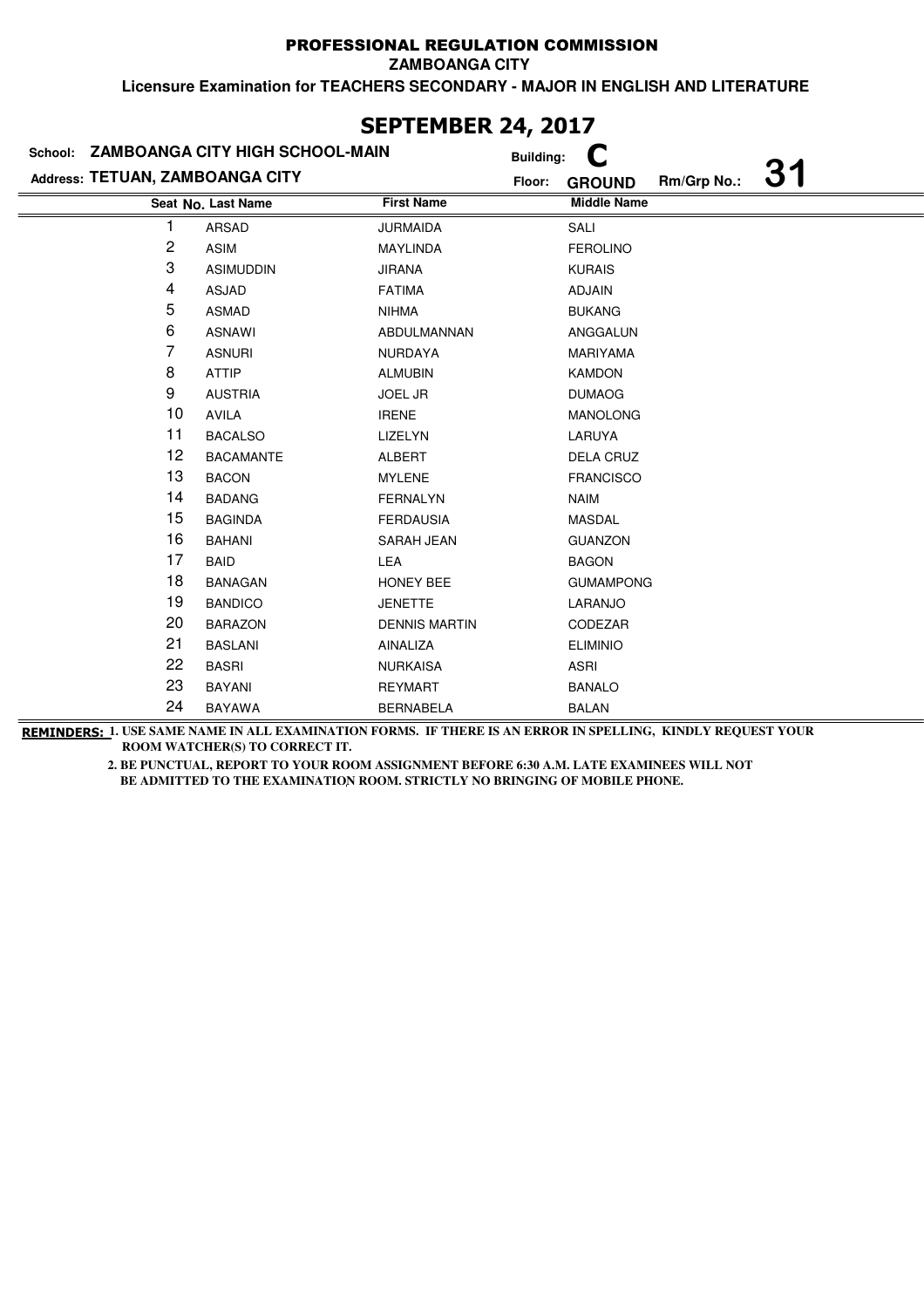**ZAMBOANGA CITY**

**Licensure Examination for TEACHERS SECONDARY - MAJOR IN ENGLISH AND LITERATURE**

|                                 | School: ZAMBOANGA CITY HIGH SCHOOL-MAIN | <b>Building:</b>   |                                    |
|---------------------------------|-----------------------------------------|--------------------|------------------------------------|
| Address: TETUAN, ZAMBOANGA CITY |                                         | Floor:             | 32<br>Rm/Grp No.:<br><b>GROUND</b> |
|                                 | Seat No. Last Name                      | <b>First Name</b>  | <b>Middle Name</b>                 |
|                                 | <b>BAYRO</b>                            | RADZNA             | SABDANI                            |
| 2                               | <b>BAÑEZ</b>                            | MA THERESA LANELLE | <b>CHIONG</b>                      |
| 3                               | <b>BELTRAN</b>                          | <b>VIOLETA</b>     | PAGTANANAN                         |
| 4                               | <b>BENARO</b>                           | SHERYL             | <b>BALABAG</b>                     |
| 5                               | <b>BENGIL</b>                           | <b>AUBREY MAR</b>  | SALAZAR                            |
| 6                               | <b>BENJAMEN</b>                         | <b>SABRINA</b>     | <b>ADJIHIL</b>                     |
| 7                               | <b>BENSAUD</b>                          | NUR-SHALMA         | <b>BANGGOYO</b>                    |
| 8                               | <b>BENTULAN</b>                         | <b>JOELINE</b>     | <b>BASILIO</b>                     |
| 9                               | <b>BERMEJO</b>                          | <b>MAE ANN</b>     | <b>LANCIOLA</b>                    |
| 10                              | <b>BICOY</b>                            | <b>MARIBEL</b>     | ZOILO                              |
| 11                              | <b>BIRON</b>                            | <b>JENNIFER</b>    | <b>GARIL</b>                       |
| 12                              | <b>BISTE</b>                            | <b>SOPHIA</b>      | <b>HALIHANO</b>                    |
| 13                              | <b>BOMPAT</b>                           | <b>ISMINDA</b>     | <b>REGIDOR</b>                     |
| 14                              | <b>BONGCAWEL</b>                        | <b>RICHARD</b>     | <b>MANGUMPIT</b>                   |
| 15                              | <b>BUANA</b>                            | <b>SHEIANNE</b>    | <b>BASANG</b>                      |
| 16                              | <b>BUANTE</b>                           | JULIENNE IZABEL    | ARNUCO                             |
| 17                              | <b>BUBUTAN</b>                          | <b>ROSEMARIE</b>   | <b>ROMANGGAR</b>                   |
| 18                              | <b>BUCOY</b>                            | JO-AN              | <b>TANGUNAN</b>                    |
| 19                              | <b>BUENAOBRA</b>                        | <b>BLANCHE</b>     | <b>DAGUM</b>                       |
| 20                              | <b>BUENBRAZO</b>                        | RIZA               | <b>GOCOTANO</b>                    |
| 21                              | <b>BUGAMBO</b>                          | <b>TERISHIEL</b>   | KALIMUDDIN                         |
| 22                              | <b>BULANON</b>                          | DELILAH            | <b>BALANGYAO</b>                   |
| 23                              | <b>BURAHANI</b>                         | <b>ALMENIA</b>     | <b>TAGARAN</b>                     |
| 24                              | <b>BUSCA</b>                            | <b>JONILYN</b>     | <b>MADRANGCA</b>                   |

**REMINDERS: 1. USE SAME NAME IN ALL EXAMINATION FORMS. IF THERE IS AN ERROR IN SPELLING, KINDLY REQUEST YOUR ROOM WATCHER(S) TO CORRECT IT.** 

> **2. BE PUNCTUAL, REPORT TO YOUR ROOM ASSIGNMENT BEFORE 6:30 A.M. LATE EXAMINEES WILL NOT BE ADMITTED TO THE EXAMINATION ROOM. STRICTLY NO BRINGING OF MOBILE PHONE.**

## **SEPTEMBER 24, 2017**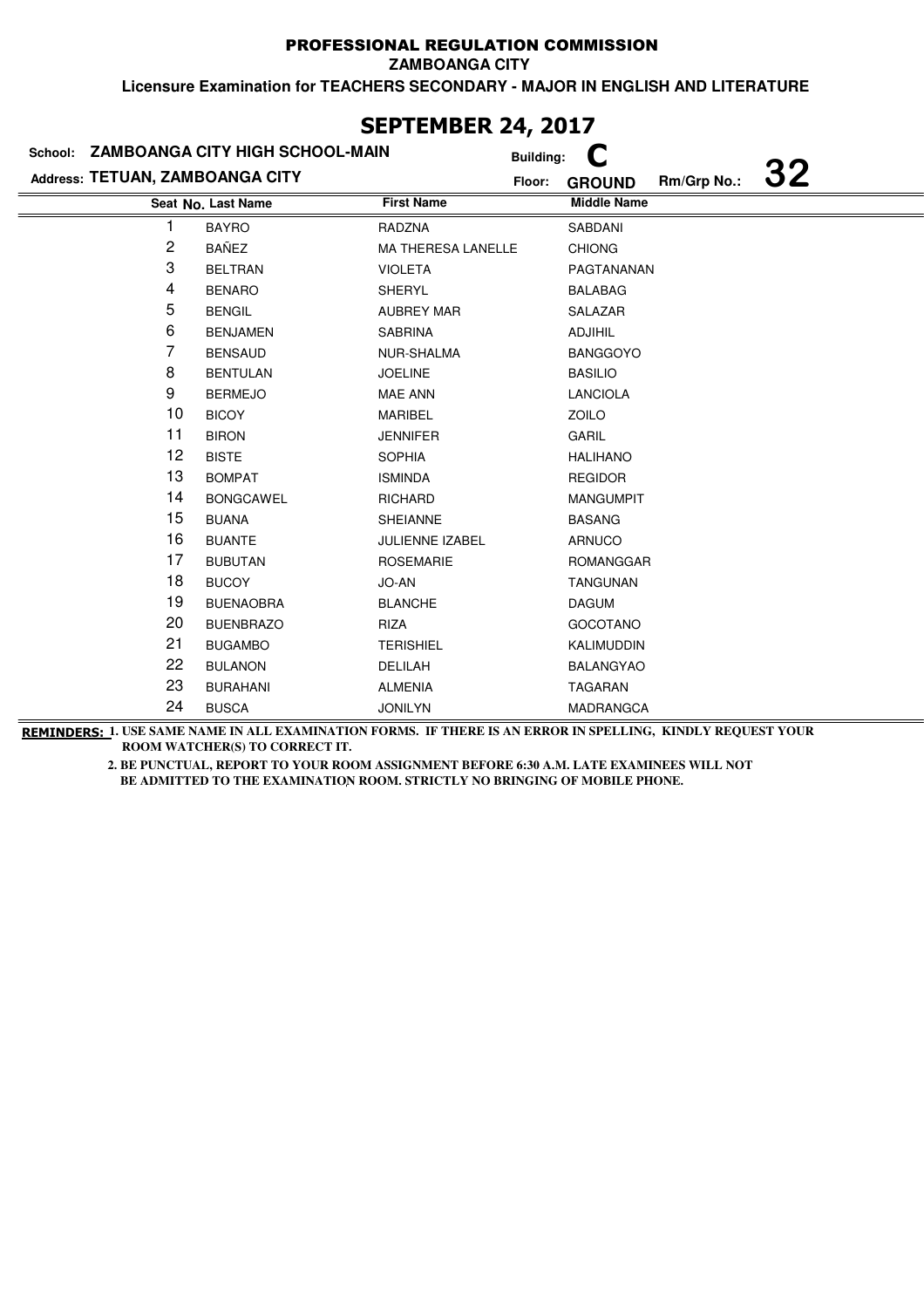**ZAMBOANGA CITY**

**Licensure Examination for TEACHERS SECONDARY - MAJOR IN ENGLISH AND LITERATURE**

| School: ZAMBOANGA CITY HIGH SCHOOL-MAIN |                    | <b>Building:</b>    |        |                    |             |           |
|-----------------------------------------|--------------------|---------------------|--------|--------------------|-------------|-----------|
| Address: TETUAN, ZAMBOANGA CITY         |                    |                     | Floor: | <b>GROUND</b>      | Rm/Grp No.: | <b>33</b> |
|                                         | Seat No. Last Name | <b>First Name</b>   |        | <b>Middle Name</b> |             |           |
|                                         | CABALLIDA          | <b>WILGRACE</b>     |        | YLANAN             |             |           |
| 2                                       | <b>CABIG</b>       | RONETTE             |        | <b>ESPINOSA</b>    |             |           |
| 3                                       | <b>CADUNGOG</b>    | <b>HAZYLLE MAE</b>  |        | <b>EMPERADO</b>    |             |           |
| 4                                       | CAPUTOLAN          | MARIBEL             |        | <b>SIMORAN</b>     |             |           |
| 5                                       | CASTRO             | <b>ANTHONY</b>      |        | ANGELES            |             |           |
| 6                                       | CAÑETE             | <b>JINNEFER</b>     |        | CAPUNOL            |             |           |
| 7                                       | <b>CENAS</b>       | ANGEL RIDETTE       |        | LIM                |             |           |
| 8                                       | <b>CESAR</b>       | <b>SHERYL</b>       |        | <b>BASAR</b>       |             |           |
| 9                                       | COLUMNO            | <b>CHRISTOPHER</b>  |        | <b>ROJAS</b>       |             |           |
| 10                                      | <b>CORBITA</b>     | RHANNIE             |        | DAYDAY             |             |           |
| 11                                      | CORPUZ             | <b>JOHN MICHAEL</b> |        | <b>BAUTISTA</b>    |             |           |
| 12                                      | <b>CRISTOBAL</b>   | <b>CRISCEL</b>      |        | <b>ROJAS</b>       |             |           |
| 13                                      | <b>CUARTOCRUZ</b>  | PHEOBIE SHEELA      |        | VILLANUEVA         |             |           |
| 14                                      | <b>CUISON</b>      | <b>AILYN</b>        |        | <b>BARBA</b>       |             |           |
| 15                                      | <b>CUIZON</b>      | ALBIEGYL            |        | <b>BEJANO</b>      |             |           |
| 16                                      | <b>DACUP</b>       | <b>HARIE FLOYD</b>  |        | LABASTILLA         |             |           |
| 17                                      | <b>DALUS</b>       | SHARIFA NOORSHEILA  |        | <b>RICALDE</b>     |             |           |
| 18                                      | <b>DAMMANG</b>     | <b>NASHRA</b>       |        | <b>NADDUHA</b>     |             |           |
| 19                                      | <b>DAMMING</b>     | JULMA               |        | NAJAL              |             |           |
| 20                                      | <b>DANGGOD</b>     | <b>METHUSELAH</b>   |        | <b>MATUGAS</b>     |             |           |
| 21                                      | <b>DANIEL</b>      | <b>BABY ANIZA</b>   |        | <b>AKMAD</b>       |             |           |
| 22                                      | DAUD               | JANIPA              |        | LACASTE            |             |           |
| 23                                      | <b>DAYDAY</b>      | <b>FRANCKLIN</b>    |        | <b>VILLACORTA</b>  |             |           |
| 24                                      | DE LEON            | <b>JAYLYN</b>       |        |                    |             |           |

# **SEPTEMBER 24, 2017**

**REMINDERS: 1. USE SAME NAME IN ALL EXAMINATION FORMS. IF THERE IS AN ERROR IN SPELLING, KINDLY REQUEST YOUR ROOM WATCHER(S) TO CORRECT IT.**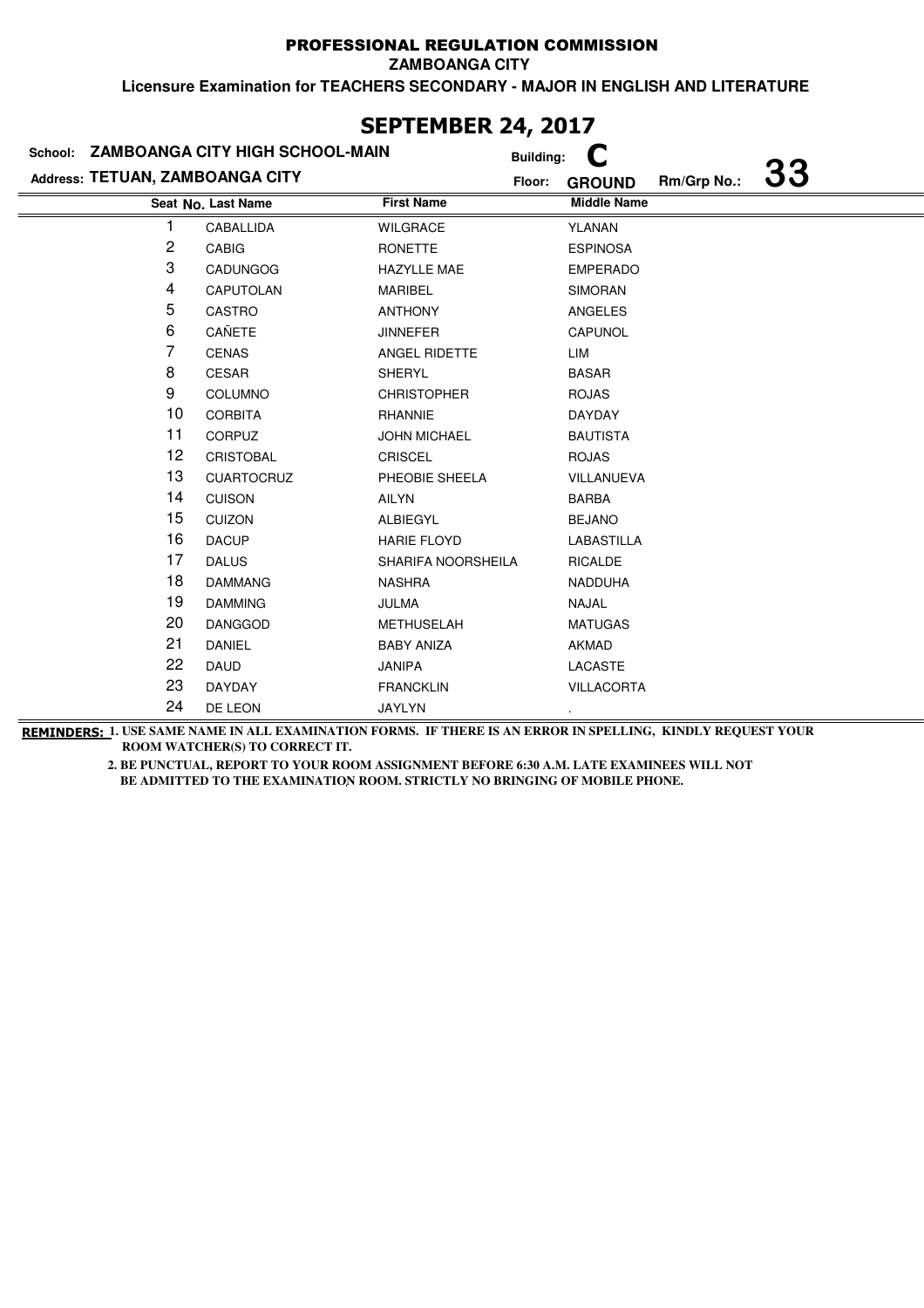**ZAMBOANGA CITY**

**Licensure Examination for TEACHERS SECONDARY - MAJOR IN ENGLISH AND LITERATURE**

|                                 | School: ZAMBOANGA CITY HIGH SCHOOL-MAIN |                        | <b>Building:</b>                             |
|---------------------------------|-----------------------------------------|------------------------|----------------------------------------------|
| Address: TETUAN, ZAMBOANGA CITY |                                         |                        | 34<br>Rm/Grp No.:<br>Floor:<br><b>GROUND</b> |
|                                 | Seat No. Last Name                      | <b>First Name</b>      | <b>Middle Name</b>                           |
|                                 | DE LOS REYES                            | <b>MARIEL</b>          | <b>MINGLANA</b>                              |
| 2                               | <b>DELA CRUZ</b>                        | <b>ANTONETTE</b>       | <b>TORIBIO</b>                               |
| 3                               | DELA CRUZ                               | <b>FRANCIS MICHAEL</b> | <b>CARUANA</b>                               |
| 4                               | DELEÑA                                  | <b>ROSALYN</b>         | <b>NURIE</b>                                 |
| 5                               | <b>DELMINGUEZ</b>                       | <b>AIMEE KIRSTIN</b>   | NATIVIDAD                                    |
| 6                               | <b>DELOS REYES</b>                      | MARIEL                 | <b>DAVIS</b>                                 |
| 7                               | <b>DIAMANTE</b>                         | <b>TEODORA</b>         | <b>GALAURA</b>                               |
| 8                               | <b>DINOPOL</b>                          | <b>GIRLIE</b>          | LOMOCSO                                      |
| 9                               | <b>DINOPOL</b>                          | <b>RECA JEAN</b>       | DELA PEÑA                                    |
| 10                              | <b>DIPATUAN</b>                         | <b>FATIMA</b>          | <b>DAMSALUN</b>                              |
| 11                              | <b>DURAN</b>                            | <b>TRICIA</b>          |                                              |
| 12                              | <b>EBOL</b>                             | <b>JHON CARLO</b>      | <b>FRANCISCO</b>                             |
| 13                              | <b>ELIAS</b>                            | <b>SHEIHA</b>          | <b>DAMIH</b>                                 |
| 14                              | <b>EMJI</b>                             | <b>ALMARIN</b>         | <b>IBIL</b>                                  |
| 15                              | <b>EMPESTAN</b>                         | NOREL-ANN              | <b>PATAGOC</b>                               |
| 16                              | <b>ENRICOSO</b>                         | <b>JORDAN</b>          | <b>SANCHEZ</b>                               |
| 17                              | <b>ENRIQUEZ</b>                         | ANGEL                  | <b>SOLON</b>                                 |
| 18                              | <b>ENRIQUEZ</b>                         | <b>ERIKA PAULA</b>     | <b>CUEVAS</b>                                |
| 19                              | <b>ENRIQUEZ</b>                         | SHEENA MAE             | <b>APOLINARIO</b>                            |
| 20                              | <b>ENRIQUEZ</b>                         | SHIRLEY ANNE           | <b>EBREO</b>                                 |
| 21                              | <b>ESCARPE</b>                          | <b>JORDAN</b>          | <b>GARGAR</b>                                |
| 22                              | <b>ESCUADRO</b>                         | <b>JOVITO</b>          | <b>HIPULAN</b>                               |
| 23                              | <b>ESPIÑA</b>                           | <b>IRISH CLAIRE</b>    | CAMPANER                                     |
| 24                              | <b>ESRAEL</b>                           | <b>MARISSA</b>         | <b>MAICON</b>                                |

## **SEPTEMBER 24, 2017**

**REMINDERS: 1. USE SAME NAME IN ALL EXAMINATION FORMS. IF THERE IS AN ERROR IN SPELLING, KINDLY REQUEST YOUR ROOM WATCHER(S) TO CORRECT IT.**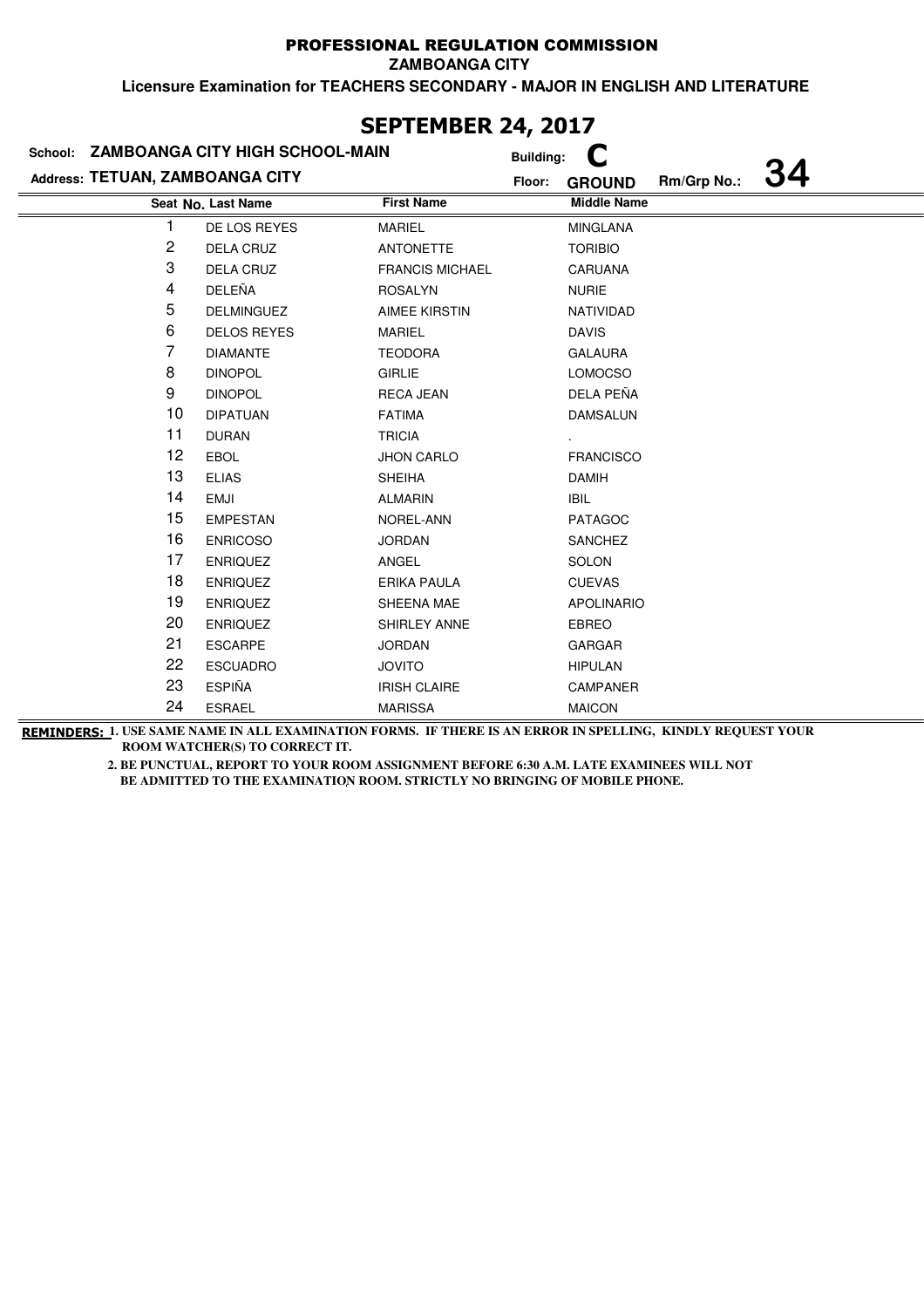**ZAMBOANGA CITY**

**Licensure Examination for TEACHERS SECONDARY - MAJOR IN ENGLISH AND LITERATURE**

| School: ZAMBOANGA CITY HIGH SCHOOL-MAIN |                    | <b>Building:</b>    |        |                    |             |           |
|-----------------------------------------|--------------------|---------------------|--------|--------------------|-------------|-----------|
| Address: TETUAN, ZAMBOANGA CITY         |                    |                     | Floor: | <b>GROUND</b>      | Rm/Grp No.: | <b>35</b> |
|                                         | Seat No. Last Name | <b>First Name</b>   |        | <b>Middle Name</b> |             |           |
| 1                                       | <b>ESTO</b>        | <b>KENNETH</b>      |        | <b>ATIENZA</b>     |             |           |
| 2                                       | <b>ESTRERA</b>     | <b>LENILYN</b>      |        | <b>SERON</b>       |             |           |
| 3                                       | <b>ESTRERA</b>     | <b>LORLYN</b>       |        | <b>SERON</b>       |             |           |
| 4                                       | <b>FABRIGA</b>     | <b>MICHELLE</b>     |        | <b>BATILLER</b>    |             |           |
| 5                                       | <b>FAJARDO</b>     | <b>JOANNA MARIE</b> |        | <b>ENCARNACION</b> |             |           |
| 6                                       | <b>FAMOR</b>       | <b>APRILYN</b>      |        | <b>BARRO</b>       |             |           |
| 7                                       | <b>FEBRES</b>      | CATHERINE           |        | SAIDUL             |             |           |
| 8                                       | FELICIANO JR.      | <b>EDGARDO</b>      |        | <b>BINARAO</b>     |             |           |
| 9                                       | <b>FERNANDEZ</b>   | <b>IMARI</b>        |        | RAMIREZ            |             |           |
| 10                                      | <b>FERNANDEZ</b>   | ROMA JEAN           |        | ANGELES            |             |           |
| 11                                      | <b>FOLGO</b>       | LEONAVELLA          |        | <b>ANCHETA</b>     |             |           |
| 12                                      | <b>FOLLOSCO</b>    | NATHALIE ANGELYKA   |        | <b>BACALSO</b>     |             |           |
| 13                                      | <b>FRANCISCO</b>   | <b>AZELYN MAE</b>   |        | <b>GONZALES</b>    |             |           |
| 14                                      | <b>FRANCISCO</b>   | <b>CRISTY</b>       |        | <b>DICEN</b>       |             |           |
| 15                                      | <b>FRANCISCO</b>   | <b>RYAN</b>         |        | <b>DUMADAG</b>     |             |           |
| 16                                      | <b>GAGANTING</b>   | <b>VERONICA</b>     |        | <b>DOTDOT</b>      |             |           |
| 17                                      | GAIB               | FATIMA JINADAE      |        | <b>AMING</b>       |             |           |
| 18                                      | <b>GAMO</b>        | <b>LOVELY MAY</b>   |        | <b>MANALO</b>      |             |           |
| 19                                      | <b>GANIH</b>       | <b>SITTI RUNIS</b>  |        | <b>JAYYARI</b>     |             |           |
| 20                                      | <b>GARCIA</b>      | <b>JAHZIEL</b>      |        | <b>TARUC</b>       |             |           |
| 21                                      | <b>GARCIA</b>      | <b>MARRY DAPHNE</b> |        | PATIÑO             |             |           |
| 22                                      | <b>GASPAR</b>      | <b>RICONUEL</b>     |        | <b>BANTOTO</b>     |             |           |
| 23                                      | <b>GONZALES</b>    | <b>ANDRELIE ANN</b> |        | <b>FALCASANTOS</b> |             |           |
| 24                                      | <b>GONZALES</b>    | <b>JAYMART</b>      |        | <b>BUTIGAN</b>     |             |           |

# **SEPTEMBER 24, 2017**

**REMINDERS: 1. USE SAME NAME IN ALL EXAMINATION FORMS. IF THERE IS AN ERROR IN SPELLING, KINDLY REQUEST YOUR ROOM WATCHER(S) TO CORRECT IT.**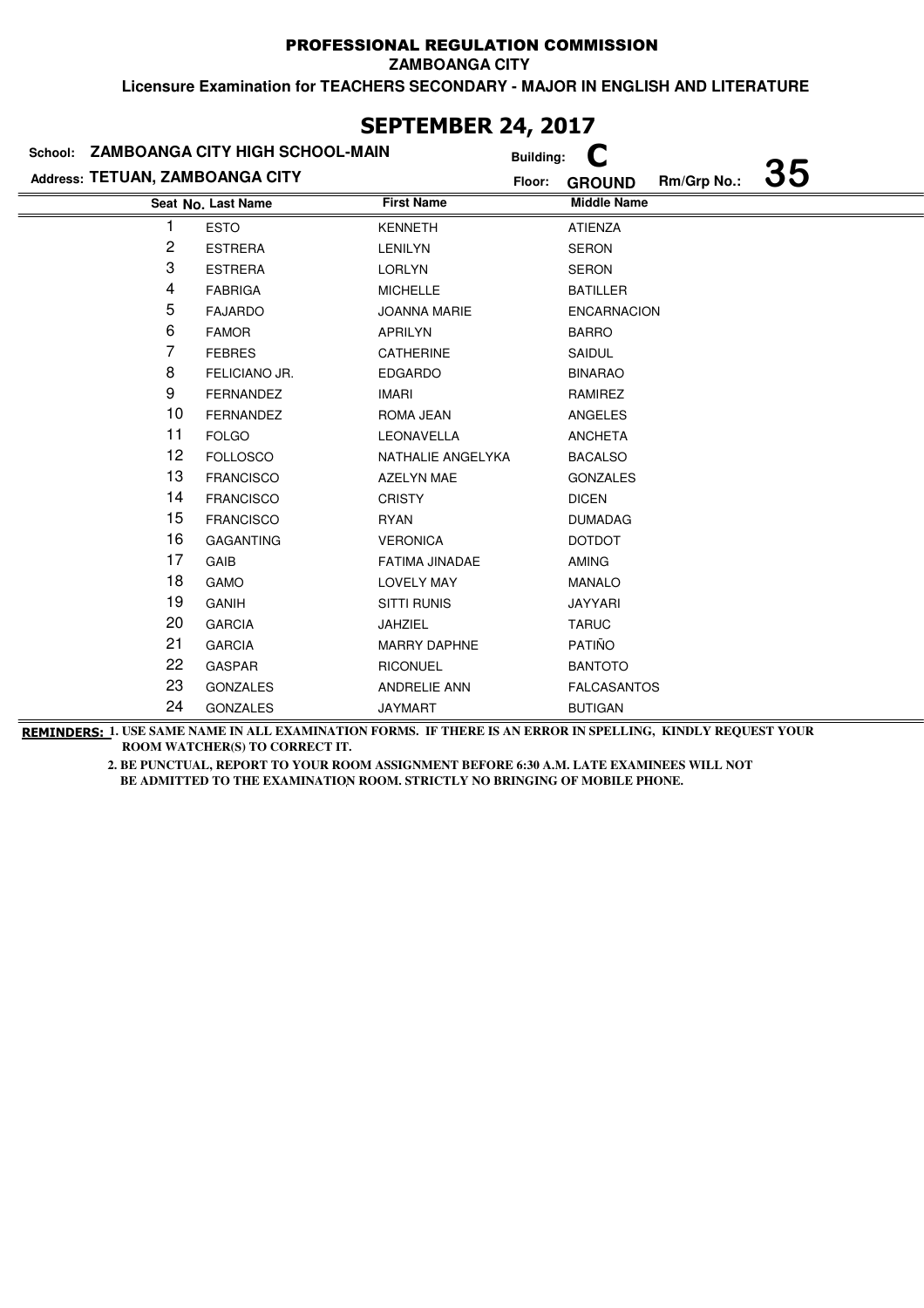**ZAMBOANGA CITY**

**Licensure Examination for TEACHERS SECONDARY - MAJOR IN ENGLISH AND LITERATURE**

| School: ZAMBOANGA CITY HIGH SCHOOL-MAIN |                    |                   | <b>Building:</b> |                    |             |           |
|-----------------------------------------|--------------------|-------------------|------------------|--------------------|-------------|-----------|
| Address: TETUAN, ZAMBOANGA CITY         |                    |                   | Floor:           | 2ND                | Rm/Grp No.: | <b>36</b> |
|                                         | Seat No. Last Name | <b>First Name</b> |                  | <b>Middle Name</b> |             |           |
| 1                                       | <b>GUANIESO</b>    | ROSE MAY BELE     |                  | <b>RIZAGA</b>      |             |           |
| 2                                       | <b>GUMBAN</b>      | <b>CHERRY FIE</b> |                  | <b>CRISTOBAL</b>   |             |           |
| 3                                       | <b>GUTIERREZ</b>   | <b>MARIANNE</b>   |                  | <b>BRILLANTES</b>  |             |           |
| 4                                       | <b>HABBISI</b>     | <b>SIRMA</b>      |                  | <b>IPAH</b>        |             |           |
| 5                                       | <b>HABIBUN</b>     | ABDILNAJIM        |                  | <b>BARANG</b>      |             |           |
| 6                                       | <b>HACK</b>        | <b>RAPIDA</b>     |                  | LAMALAN            |             |           |
| 7                                       | <b>HADJIRUL</b>    | <b>FADZRA</b>     |                  | SABDANI            |             |           |
| 8                                       | <b>HAJANA</b>      | <b>DARWISA</b>    |                  | <b>JULKANAIN</b>   |             |           |
| 9                                       | <b>HALILUDDIN</b>  | <b>MUHATTAM</b>   |                  | <b>NAIM</b>        |             |           |
| 10                                      | <b>HALIPA</b>      | AMIN              |                  | PASPASAN           |             |           |
| 11                                      | HALULAKKAL         | <b>NIHAR</b>      |                  | <b>BUD</b>         |             |           |
| 12                                      | <b>HAMBUL</b>      | MAYER             |                  | LADJAHANI          |             |           |
| 13                                      | <b>HAMIS</b>       | SARAH             |                  | <b>FRANCISCO</b>   |             |           |
| 14                                      | <b>HAMJANI</b>     | <b>ALBASER</b>    |                  | AMILHASAN          |             |           |
| 15                                      | <b>HAPIL</b>       | LOU-JANE          |                  | JUHAN              |             |           |
| 16                                      | <b>HARUN</b>       | <b>GASINIE</b>    |                  | SALI               |             |           |
| 17                                      | <b>HASAN</b>       | SALI              |                  | GALIB              |             |           |
| 18                                      | <b>HASAN</b>       | <b>SHAIRA</b>     |                  | <b>YUSOP</b>       |             |           |
| 19                                      | <b>HASIM</b>       | SARAH             |                  | <b>USUNG</b>       |             |           |
| 20                                      | <b>HASIRON</b>     | <b>SUMMAIDA</b>   |                  | <b>NANDUNG</b>     |             |           |
| 21                                      | <b>HASSAN</b>      | MARJIYA           |                  | ABDULSALAM         |             |           |
| 22                                      | <b>HASSAN</b>      | <b>WAFRA</b>      |                  | SAID               |             |           |
| 23                                      | <b>HASSIM</b>      | <b>NHOR HAIMA</b> |                  | <b>SUWAIB</b>      |             |           |
| 24                                      | <b>HATAIE</b>      | <b>NURFAINA</b>   |                  | <b>ADJING</b>      |             |           |

# **SEPTEMBER 24, 2017**

**REMINDERS: 1. USE SAME NAME IN ALL EXAMINATION FORMS. IF THERE IS AN ERROR IN SPELLING, KINDLY REQUEST YOUR ROOM WATCHER(S) TO CORRECT IT.**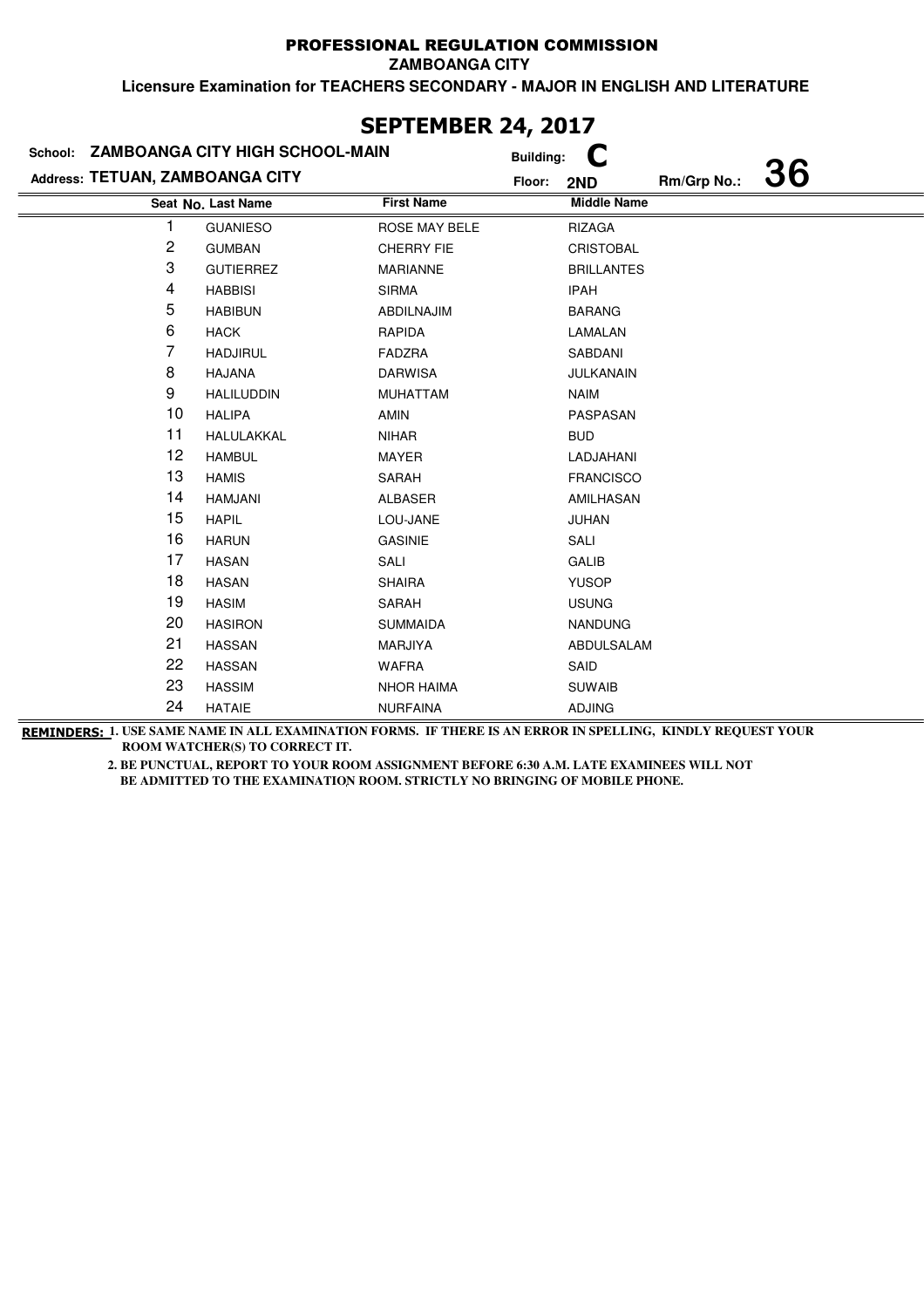**ZAMBOANGA CITY**

**Licensure Examination for TEACHERS SECONDARY - MAJOR IN ENGLISH AND LITERATURE**

|                                 | School: ZAMBOANGA CITY HIGH SCHOOL-MAIN |                      | <b>Building:</b>   |             |           |
|---------------------------------|-----------------------------------------|----------------------|--------------------|-------------|-----------|
| Address: TETUAN, ZAMBOANGA CITY |                                         |                      | Floor:<br>2ND      | Rm/Grp No.: | <b>37</b> |
|                                 | Seat No. Last Name                      | <b>First Name</b>    | <b>Middle Name</b> |             |           |
|                                 | <b>HERNAIZ</b>                          | <b>SALISATA</b>      | SABDANI            |             |           |
| 2                               | <b>HERRERA</b>                          | <b>ROLANDO</b>       | <b>FRANCISCO</b>   |             |           |
| 3                               | <b>HIPOLITO</b>                         | <b>ESTHER</b>        | <b>BAYLEN</b>      |             |           |
| 4                               | <b>IBAÑEZ</b>                           | <b>ROSELLER</b>      | <b>GUIANG</b>      |             |           |
| 5                               | <b>IBNO</b>                             | <b>SABRI</b>         | <b>KIGONG</b>      |             |           |
| 6                               | <b>IGNACIO</b>                          | MERNA JANE           | <b>MANGUIOB</b>    |             |           |
| 7                               | <b>INDANAN</b>                          | <b>ABDEL YASHIER</b> | <b>IBNO</b>        |             |           |
| 8                               | <b>INDASAN</b>                          | <b>FARHANA</b>       | LADJAKAHAL         |             |           |
| 9                               | IRAJI                                   | <b>FATIMA ISARA</b>  | <b>HADJURI</b>     |             |           |
| 10                              | <b>IRIBANI</b>                          | YOKO                 | ANSOC              |             |           |
| 11                              | <b>ISLAIL</b>                           | MAULAIL              | <b>HAJIRI</b>      |             |           |
| 12                              | <b>JAAFAR</b>                           | <b>ZAINAB</b>        | SALASIM            |             |           |
| 13                              | <b>JACKARUL</b>                         | AISA                 | <b>ISIRI</b>       |             |           |
| 14                              | JAILANI                                 | <b>ARMIDA</b>        | <b>JIKIRI</b>      |             |           |
| 15                              | JAILANI                                 | <b>KATRINA</b>       | <b>ELANG</b>       |             |           |
| 16                              | JAILANI                                 | RABIA                | <b>ELANG</b>       |             |           |
| 17                              | <b>JAKARIA</b>                          | <b>ABADIA</b>        | <b>TAALAM</b>      |             |           |
| 18                              | JALA                                    | <b>MERLINDA</b>      | <b>ABDUHARI</b>    |             |           |
| 19                              | JALANDONI                               | <b>MARY FRANZ</b>    | <b>ALIMATO</b>     |             |           |
| 20                              | JALBUNA                                 | <b>MANILYN</b>       | <b>QUINTANILLA</b> |             |           |
| 21                              | <b>JALDON</b>                           | ELORA CAYA           | <b>AGUSTIN</b>     |             |           |
| 22                              | JALI                                    | <b>MARIFFER</b>      | <b>MARTINEZ</b>    |             |           |
| 23                              | JALIL                                   | <b>RUHIL</b>         | <b>MALINAO</b>     |             |           |
| 24                              | JALILUL                                 | SAIRA                | <b>TUTTOH</b>      |             |           |

# **SEPTEMBER 24, 2017**

**REMINDERS: 1. USE SAME NAME IN ALL EXAMINATION FORMS. IF THERE IS AN ERROR IN SPELLING, KINDLY REQUEST YOUR ROOM WATCHER(S) TO CORRECT IT.**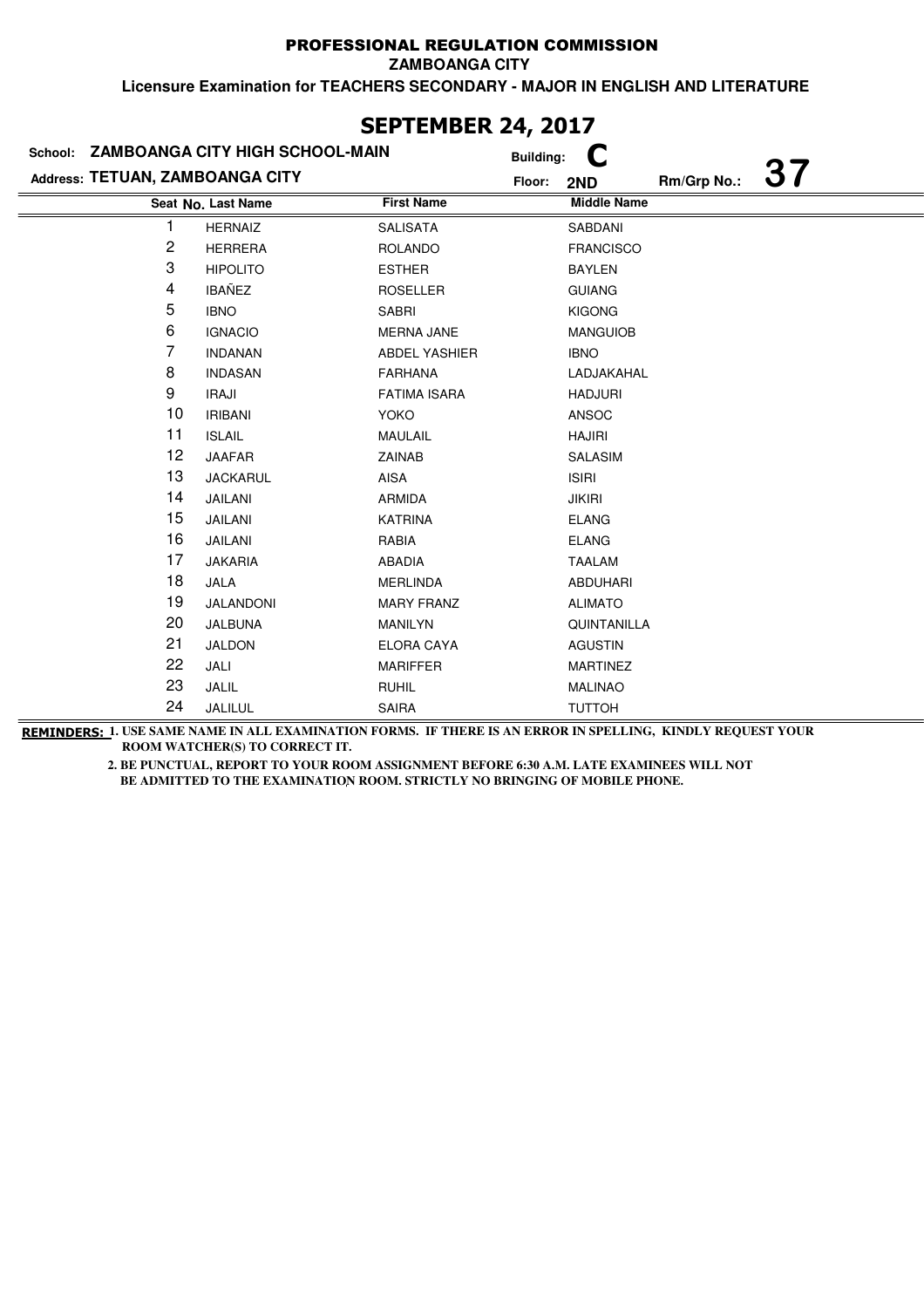**ZAMBOANGA CITY**

**Licensure Examination for TEACHERS SECONDARY - MAJOR IN ENGLISH AND LITERATURE**

|                                 | School: ZAMBOANGA CITY HIGH SCHOOL-MAIN |                      | <b>Building:</b>                          |
|---------------------------------|-----------------------------------------|----------------------|-------------------------------------------|
| Address: TETUAN, ZAMBOANGA CITY |                                         |                      | <b>38</b><br>Rm/Grp No.:<br>Floor:<br>2ND |
|                                 | Seat No. Last Name                      | <b>First Name</b>    | <b>Middle Name</b>                        |
|                                 | JAMI                                    | <b>JHOHANA</b>       | SEHAJI                                    |
| 2                               | <b>JAMMA</b>                            | <b>MARAKAG</b>       | SALAPUDDIN                                |
| 3                               | <b>JANDILON</b>                         | <b>JEHAN</b>         | YAHYA                                     |
| 4                               | JASA                                    | <b>NURSISA</b>       | <b>MOHAMMAD SALIH</b>                     |
| 5                               | JAUDINEZ                                | <b>FATIMA SHANIE</b> | <b>JACKARIA</b>                           |
| 6                               | JAUJAN                                  | <b>NURMINA</b>       | <b>LLARENAS</b>                           |
| 7                               | JAYNAL                                  | <b>HALIMA</b>        | ABDULLA                                   |
| 8                               | JILALI                                  | <b>FATMA</b>         | GATILA                                    |
| 9                               | <b>JIMENEZ</b>                          | MARY-CENDY           | <b>MANGUBAT</b>                           |
| 10                              | <b>JIMENEZ</b>                          | <b>MELANIE</b>       | <b>RUFINO</b>                             |
| 11                              | <b>JINNO</b>                            | <b>FATMA</b>         | ADILI                                     |
| 12                              | <b>JUDDIN</b>                           | AL-NAJER             | <b>SABTAL</b>                             |
| 13                              | <b>JULAID</b>                           | <b>ZULISKA</b>       | OMAR                                      |
| 14                              | <b>JULBASARI</b>                        | <b>AYSA</b>          | <b>ISNANI</b>                             |
| 15                              | JULHAMID                                | RAUGDA               | JAILANI                                   |
| 16                              | JULKARNAIN                              | <b>PATNA</b>         | ARAH                                      |
| 17                              | JULKIPLI                                | <b>ZUDERMAN</b>      | <b>KANNANG</b>                            |
| 18                              | JULLI                                   | <b>NURHILYN</b>      | <b>IRAJI</b>                              |
| 19                              | <b>JULONG</b>                           | <b>ROFAIDA</b>       | <b>SAKKAM</b>                             |
| 20                              | JUMAH                                   | <b>JODALYN</b>       | <b>UTUALI</b>                             |
| 21                              | <b>JUMDAIL</b>                          | <b>JUHARA</b>        | <b>MOHAMMAD</b>                           |
| 22                              | <b>JUMMAHARI</b>                        | <b>HARSA</b>         | <b>JAIYARI</b>                            |
| 23                              | <b>KAHIL</b>                            | <b>BENSAR</b>        | <b>CAPOTE</b>                             |
| 24                              | KALAYAKAN                               | LYNIE                | SALI                                      |

## **SEPTEMBER 24, 2017**

**REMINDERS: 1. USE SAME NAME IN ALL EXAMINATION FORMS. IF THERE IS AN ERROR IN SPELLING, KINDLY REQUEST YOUR ROOM WATCHER(S) TO CORRECT IT.**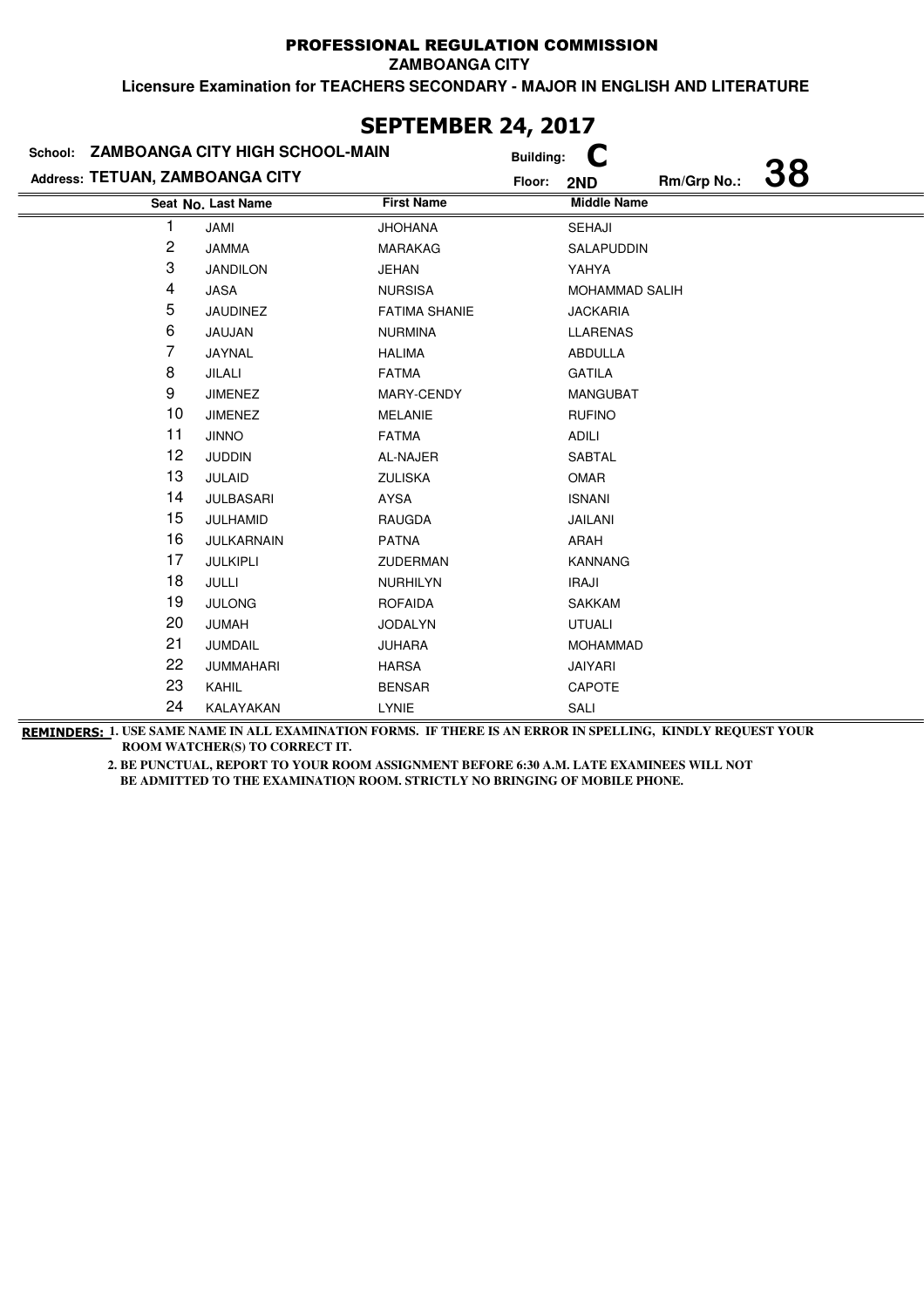**ZAMBOANGA CITY**

**Licensure Examination for TEACHERS SECONDARY - MAJOR IN ENGLISH AND LITERATURE**

| School: ZAMBOANGA CITY HIGH SCHOOL-MAIN |                    |                      | <b>Building:</b> |                    |             |           |
|-----------------------------------------|--------------------|----------------------|------------------|--------------------|-------------|-----------|
| Address: TETUAN, ZAMBOANGA CITY         |                    |                      | Floor:           | 2ND                | Rm/Grp No.: | <b>39</b> |
|                                         | Seat No. Last Name | <b>First Name</b>    |                  | <b>Middle Name</b> |             |           |
| 1                                       | <b>KALIM</b>       | <b>ARSAIMA</b>       |                  | <b>KALIM</b>       |             |           |
| 2                                       | <b>KAMLIAN</b>     | <b>CHRISNA</b>       |                  | <b>ASANI</b>       |             |           |
| 3                                       | <b>KAMLIAN</b>     | <b>DEBBIE JANE</b>   |                  | <b>ABDULMONAP</b>  |             |           |
| 4                                       | <b>KARIM</b>       | <b>FHADZRA</b>       |                  | <b>ASIRI</b>       |             |           |
| 5                                       | <b>KARRAM</b>      | ABDULSABUR           |                  | <b>ASAKIL</b>      |             |           |
| 6                                       | <b>KASHIM</b>      | <b>INDAHLIHI</b>     |                  | <b>ALAMANSA</b>    |             |           |
| 7                                       | <b>KASIM</b>       | SAIDIN               |                  | <b>BALLALANG</b>   |             |           |
| 8                                       | KILAT              | KIMBERLY JOY         |                  | <b>REGULACION</b>  |             |           |
| 9                                       | <b>KNAIK</b>       | <b>FATIMA BERKIS</b> |                  | SAWADJAAN          |             |           |
| 10                                      | <b>KUSAW</b>       | ALDANI               |                  | <b>MANSANG</b>     |             |           |
| 11                                      | LABASTILLA         | <b>ROXANNE</b>       |                  | <b>MILALLOS</b>    |             |           |
| 12                                      | LABRADOR           | JUDY-ANN             |                  | <b>BAJA</b>        |             |           |
| 13                                      | LACABA             | EV-ELAINE JOY        |                  | <b>AGUILAR</b>     |             |           |
| 14                                      | <b>LACKIAN</b>     | <b>IBNONNAJIR</b>    |                  | SALAM              |             |           |
| 15                                      | LADJALAWAN         | <b>ROSALIND</b>      |                  | SANAANI            |             |           |
| 16                                      | LAGUA              | RAIZA-ROMA           |                  | <b>DIONGA</b>      |             |           |
| 17                                      | LAKIM              | <b>JULSA</b>         |                  | <b>TABONG</b>      |             |           |
| 18                                      | LAMSID             | LAILA                |                  | <b>GAPOR</b>       |             |           |
| 19                                      | LANGAS             | SARAH JEANE          |                  | GIL                |             |           |
| 20                                      | <b>LAO</b>         | <b>SUAIDA</b>        |                  | SALASIM            |             |           |
| 21                                      | LARGO              | EVA MAE              |                  | MNU                |             |           |
| 22                                      | LEGASPINA          | ANNALIE              |                  | <b>IYALAS</b>      |             |           |
| 23                                      | <b>LIBOTLIBOT</b>  | MA. LYNNE            |                  |                    |             |           |
| 24                                      | <b>LIGUTOM</b>     | <b>JUNJIE</b>        |                  | <b>AGAN</b>        |             |           |

# **SEPTEMBER 24, 2017**

**REMINDERS: 1. USE SAME NAME IN ALL EXAMINATION FORMS. IF THERE IS AN ERROR IN SPELLING, KINDLY REQUEST YOUR ROOM WATCHER(S) TO CORRECT IT.**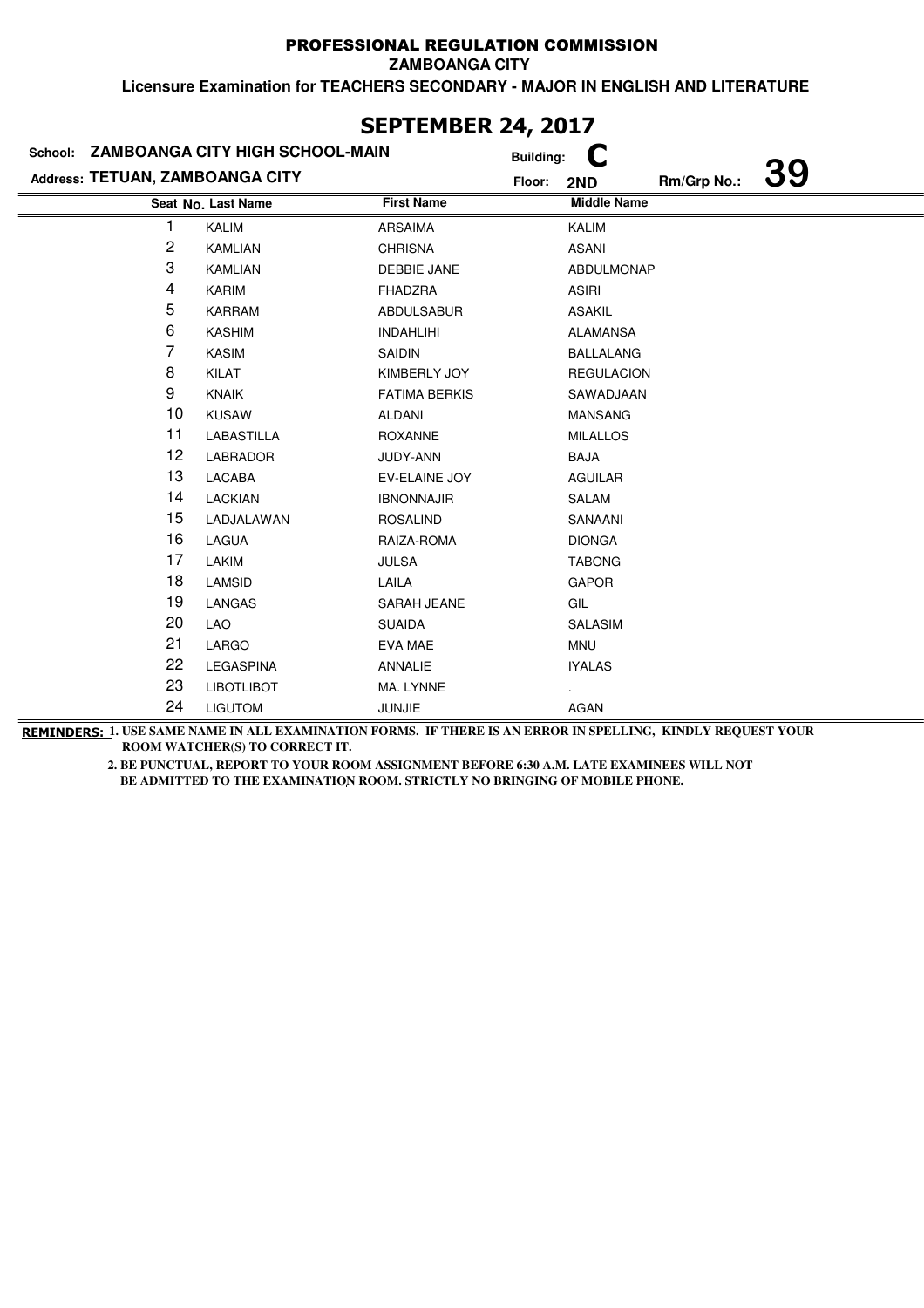**ZAMBOANGA CITY**

**Licensure Examination for TEACHERS SECONDARY - MAJOR IN ENGLISH AND LITERATURE**

| School: ZAMBOANGA CITY HIGH SCHOOL-MAIN |                    |                      | <b>Building:</b> |                    |             |  |
|-----------------------------------------|--------------------|----------------------|------------------|--------------------|-------------|--|
| Address: TETUAN, ZAMBOANGA CITY         |                    |                      | Floor:           | 2ND                | Rm/Grp No.: |  |
|                                         | Seat No. Last Name | <b>First Name</b>    |                  | <b>Middle Name</b> |             |  |
|                                         | LIM                | CHRISTINE JOY        |                  | <b>LING</b>        |             |  |
| 2                                       | <b>LISMIS</b>      | <b>REY</b>           |                  | <b>MAPULA</b>      |             |  |
| 3                                       | <b>LLEMA</b>       | <b>CHARITY</b>       |                  | <b>FIGUEROA</b>    |             |  |
| 4                                       | <b>LORIA</b>       | <b>MARY QUEEN</b>    |                  | <b>ZACARIAS</b>    |             |  |
| 5                                       | LOZADA             | <b>CHERUBIM GATH</b> |                  | <b>MILLAN</b>      |             |  |
| 6                                       | <b>LUDDIN</b>      | <b>NAIMA</b>         |                  | ABUD               |             |  |
| 7                                       | LUMUNGKAL          | <b>NORIDJA</b>       |                  | <b>MUSA</b>        |             |  |
| 8                                       | LUNA               | <b>JOEMER</b>        |                  | <b>MANALO</b>      |             |  |
| 9                                       | LUTIAN             | <b>ROHANA</b>        |                  | JALILUL            |             |  |
| 10                                      | <b>LUZON</b>       | <b>MARY JANE</b>     |                  | <b>BUTALID</b>     |             |  |
| 11                                      | <b>MACABENTA</b>   | <b>JAMIE GAYLE</b>   |                  | GALEA              |             |  |
| 12                                      | <b>MACERO</b>      | <b>JASPER</b>        |                  | WEST               |             |  |
| 13                                      | <b>MAGCANTA</b>    | AILEEN               |                  | <b>BASILIO</b>     |             |  |
| 14                                      | MAGSUCANG          | <b>RICHIE</b>        |                  | <b>CONO</b>        |             |  |
| 15                                      | <b>MAJID</b>       | AISA                 |                  | <b>NURUDDIN</b>    |             |  |
| 16                                      | <b>MAJID</b>       | <b>RUGIA</b>         |                  | ABDURAHIM          |             |  |
| 17                                      | <b>MALIK</b>       | <b>SATRANA</b>       |                  | <b>IDJILANI</b>    |             |  |
| 18                                      | MANA-AY            | <b>NIKKI</b>         |                  | <b>PAUSAL</b>      |             |  |
| 19                                      | <b>MANAIT</b>      | SARAHJANE            |                  | <b>BULAN</b>       |             |  |
| 20                                      | <b>MANALO</b>      | <b>BRISA JADE</b>    |                  |                    |             |  |
| 21                                      | <b>MANCAO</b>      | <b>RONALD</b>        |                  | <b>BATIANCILA</b>  |             |  |
| 22                                      | <b>MANCENIDO</b>   | <b>GLADYS</b>        |                  | <b>ALANA</b>       |             |  |
| 23                                      | <b>MANGONA</b>     | <b>MARISA</b>        |                  | TARADJI            |             |  |
| 24                                      | <b>MANJOORSA</b>   | AL QASSIM            |                  | <b>USMAN</b>       |             |  |

# **SEPTEMBER 24, 2017**

**REMINDERS: 1. USE SAME NAME IN ALL EXAMINATION FORMS. IF THERE IS AN ERROR IN SPELLING, KINDLY REQUEST YOUR ROOM WATCHER(S) TO CORRECT IT.**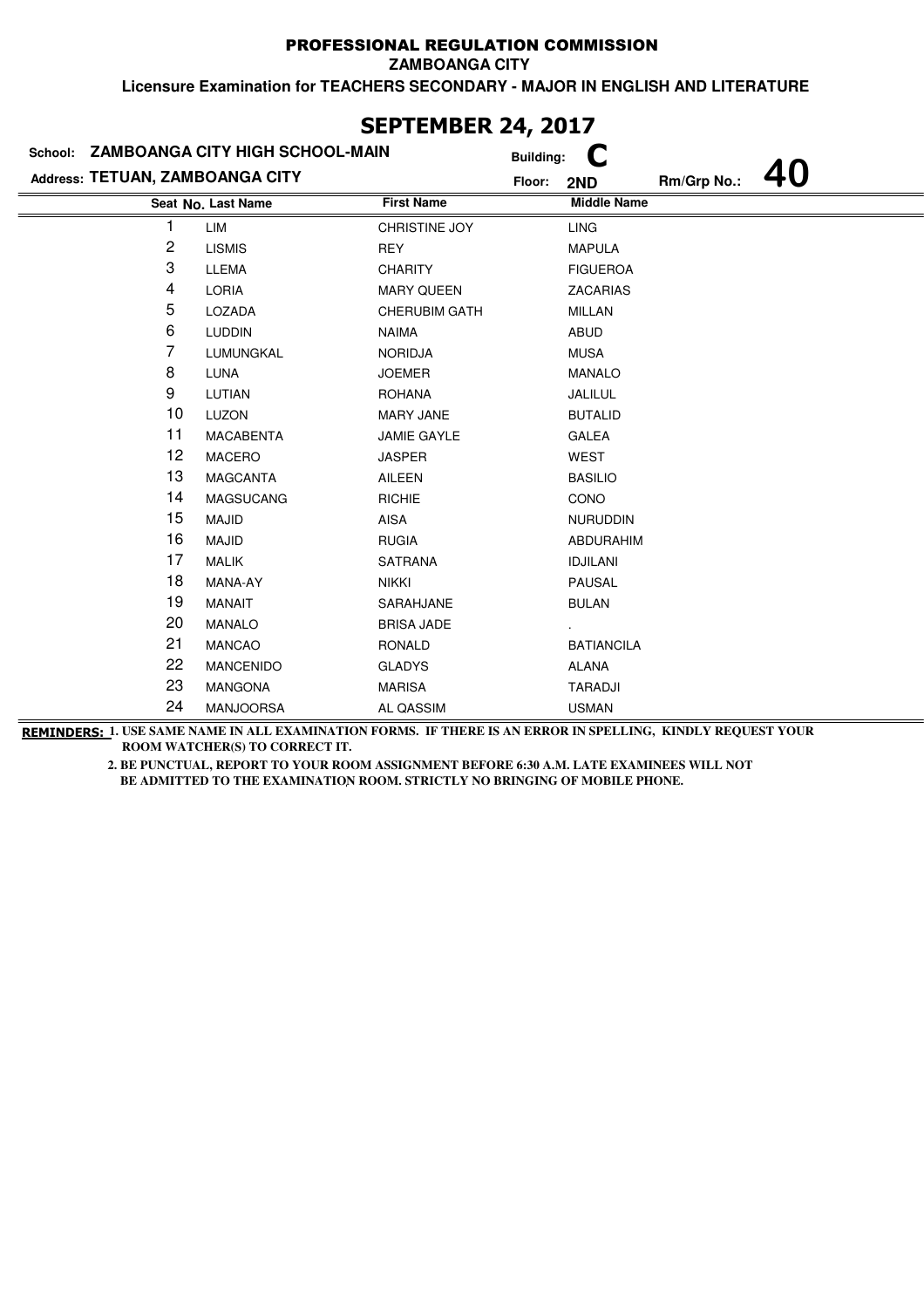**ZAMBOANGA CITY**

**Licensure Examination for TEACHERS SECONDARY - MAJOR IN ENGLISH AND LITERATURE**

| School: ZAMBOANGA CITY HIGH SCHOOL-MAIN |                     |                     | <b>Building:</b>             |
|-----------------------------------------|---------------------|---------------------|------------------------------|
| Address: TETUAN, ZAMBOANGA CITY         |                     |                     | Rm/Grp No.:<br>Floor:<br>2ND |
|                                         | Seat No. Last Name  | <b>First Name</b>   | <b>Middle Name</b>           |
| 1                                       | <b>MANSUL</b>       | <b>HANIDA</b>       | <b>UTO</b>                   |
| 2                                       | <b>MAPIGA</b>       | <b>CLARISA</b>      | <b>ALEJANDRO</b>             |
| 3                                       | MARAJAL             | <b>ALNALYN</b>      | <b>JAMSANI</b>               |
| 4                                       | <b>MARIANO</b>      | <b>ALVIN</b>        | <b>PAALA</b>                 |
| 5                                       | <b>MARINAY</b>      | <b>JERLIN</b>       | SOMOSO                       |
| 6                                       | <b>MARTIN</b>       | <b>JOANNE PAULA</b> | <b>BALIQUIG</b>              |
| 7                                       | <b>MATOLO</b>       | <b>JARSUM</b>       | <b>ABDULLA</b>               |
| 8                                       | <b>MEMORACION</b>   | SALVADOR JR         | <b>DELOS REYES</b>           |
| 9                                       | MENDOZA             | <b>TASWIL</b>       | UJAJI                        |
| 10                                      | MODJUNGAN           | SERNAN              | SALAHI                       |
| 11                                      | MOH.NURIE           | LIZA                | SHAID                        |
| 12                                      | <b>MOHAMAD</b>      | <b>SHAILINI</b>     | LABUAN                       |
| 13                                      | <b>MOHAMMAD</b>     | ALJIM               | <b>JAMUDDIN</b>              |
| 14                                      | <b>MOHAMMAD</b>     | <b>SHERELYN</b>     | <b>KENOH</b>                 |
| 15                                      | <b>MOHAMMAD ALI</b> | SHEALI              | TAN                          |
| 16                                      | MOHAMMAD JANIE      | RADZMIR             | AHIAL                        |
| 17                                      | <b>MOHAMMADSAN</b>  | AL-NORADHA          | <b>KAMSA</b>                 |
| 18                                      | <b>MONTANO</b>      | <b>ANDRIANA</b>     | <b>PUA</b>                   |
| 19                                      | <b>MONTILLA</b>     | <b>WENN VINCENT</b> | <b>BILLONES</b>              |
| 20                                      | <b>MORI</b>         | <b>MYRNA</b>        | CASTILLO                     |
| 21                                      | <b>MUSA</b>         | <b>MIMALLIA</b>     | SAHIDDAN                     |
| 22                                      | <b>MUSAD</b>        | <b>NIDZMA</b>       | <b>LUCAS</b>                 |
| 23                                      | <b>NANO</b>         | <b>MIRA EVA</b>     | <b>BOCTOT</b>                |
| 24                                      | NASALUDDIN          | <b>JURHIMA</b>      | SAURAGAL                     |

# **SEPTEMBER 24, 2017**

**REMINDERS: 1. USE SAME NAME IN ALL EXAMINATION FORMS. IF THERE IS AN ERROR IN SPELLING, KINDLY REQUEST YOUR ROOM WATCHER(S) TO CORRECT IT.**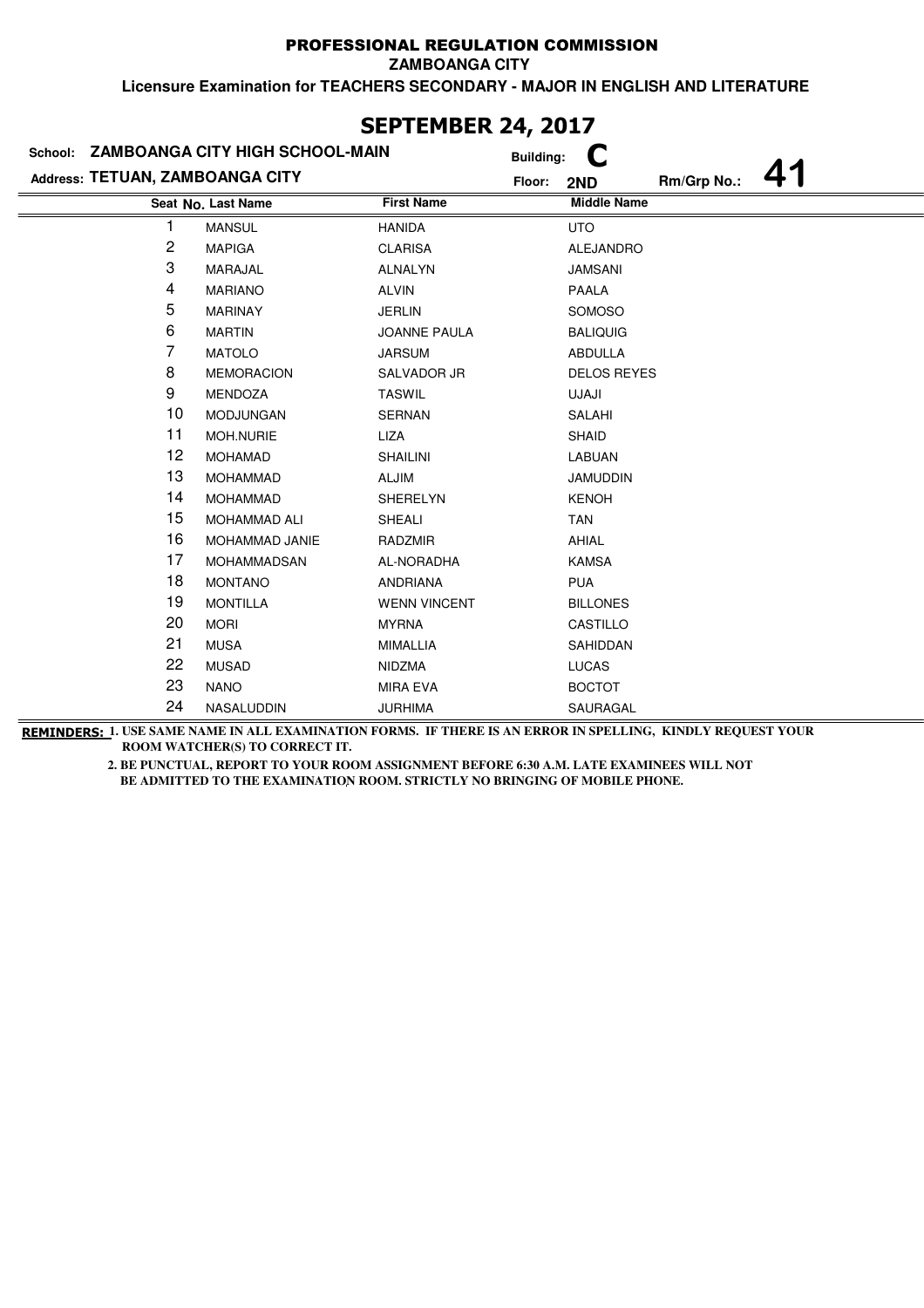**ZAMBOANGA CITY**

**Licensure Examination for TEACHERS SECONDARY - MAJOR IN ENGLISH AND LITERATURE**

| School: ZAMBOANGA CITY HIGH SCHOOL-MAIN |                    |                   | <b>Building:</b>             |  |
|-----------------------------------------|--------------------|-------------------|------------------------------|--|
| Address: TETUAN, ZAMBOANGA CITY         |                    |                   | Rm/Grp No.:<br>Floor:<br>2ND |  |
|                                         | Seat No. Last Name | <b>First Name</b> | <b>Middle Name</b>           |  |
| 1                                       | <b>NICANOR</b>     | <b>RYAN</b>       | <b>ALMEREZ</b>               |  |
| 2                                       | <b>NOOH</b>        | <b>DAUD</b>       | <b>NURKARIM</b>              |  |
| 3                                       | <b>OBEDENCIO</b>   | <b>ROSEMARIE</b>  | <b>DOROMAL</b>               |  |
| 4                                       | OMARMAWALI         | <b>MARIQUIT</b>   |                              |  |
| 5                                       | <b>OMBOC</b>       | <b>NOEL</b>       | <b>SALIM</b>                 |  |
| 6                                       | <b>OMILIG</b>      | <b>GLEZZEL</b>    | SALADAGA                     |  |
| 7                                       | <b>ONGAYO</b>      | <b>MANILYN</b>    | <b>GUMIALA</b>               |  |
| 8                                       | ORALDE             | SHEENA MAE        | CABASAG                      |  |
| 9                                       | <b>ORSIA</b>       | <b>GRACELDA</b>   | <b>CANSANG</b>               |  |
| 10                                      | <b>ORTEGA</b>      | <b>EDIZA</b>      | <b>ALBARICO</b>              |  |
| 11                                      | <b>OSOK</b>        | <b>GERALDINE</b>  | <b>PABATAO</b>               |  |
| 12                                      | <b>OYOA</b>        | <b>AILYN</b>      | <b>IBURAN</b>                |  |
| 13                                      | <b>PACATANG</b>    | <b>ROSSEBELLE</b> | <b>BENEDICO</b>              |  |
| 14                                      | PAELMARIANO        | <b>JAMAICA</b>    | <b>FRANCISCO</b>             |  |
| 15                                      | PAJIJI             | MADZDA            | <b>TAWASIL</b>               |  |
| 16                                      | PAJUAY             | <b>JOCELYN</b>    | <b>DINGCONG</b>              |  |
| 17                                      | <b>PAKKIH</b>      | KHALID            | <b>ARUPI</b>                 |  |
| 18                                      | PANDAY             | <b>JOVELYN</b>    | <b>TIPAS</b>                 |  |
| 19                                      | <b>PANIMDIM</b>    | NUROL-IN          | <b>MIANO</b>                 |  |
| 20                                      | <b>PANSOY</b>      | <b>GRACE</b>      | <b>TEPACIA</b>               |  |
| 21                                      | <b>PANTALEON</b>   | <b>CHERIE MAY</b> | <b>BELLO</b>                 |  |
| 22                                      | <b>PANTALEON</b>   | <b>JAMES</b>      | PEREZ                        |  |
| 23                                      | PANTANGAN          | <b>ALFISHA</b>    | ARAB                         |  |
| 24                                      | <b>PARCON</b>      | <b>CHERRY ANN</b> | <b>PATARATA</b>              |  |

# **SEPTEMBER 24, 2017**

**REMINDERS: 1. USE SAME NAME IN ALL EXAMINATION FORMS. IF THERE IS AN ERROR IN SPELLING, KINDLY REQUEST YOUR ROOM WATCHER(S) TO CORRECT IT.**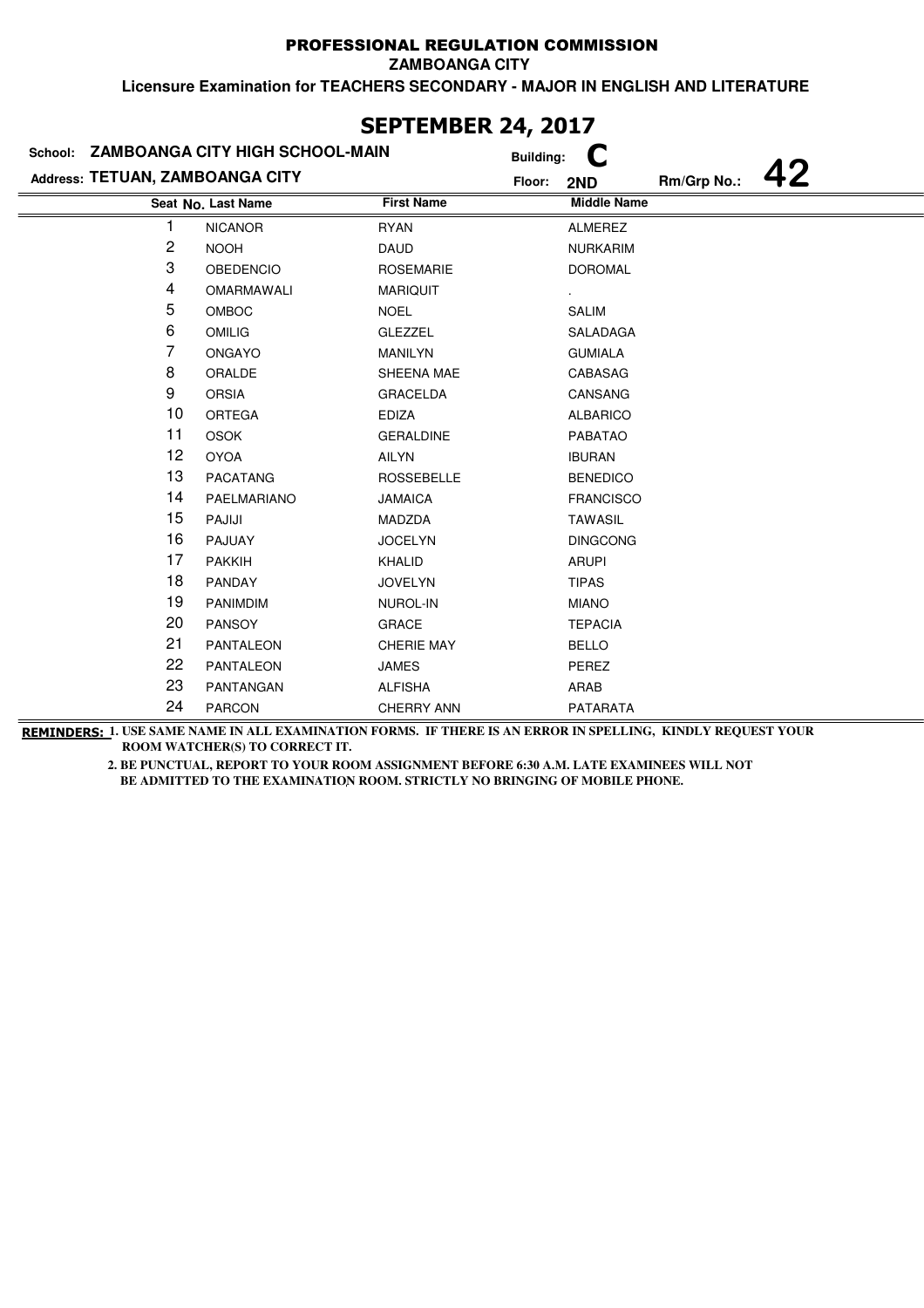**ZAMBOANGA CITY**

**Licensure Examination for TEACHERS SECONDARY - MAJOR IN ENGLISH AND LITERATURE**

|                                 | School: ZAMBOANGA CITY HIGH SCHOOL-MAIN |                    | <b>Building:</b>                   |
|---------------------------------|-----------------------------------------|--------------------|------------------------------------|
| Address: TETUAN, ZAMBOANGA CITY |                                         |                    | 43<br>Rm/Grp No.:<br>Floor:<br>2ND |
|                                 | Seat No. Last Name                      | <b>First Name</b>  | <b>Middle Name</b>                 |
|                                 | <b>PATACSIL</b>                         | MARY JOY           | CAMION                             |
| 2                               | <b>PENIONES</b>                         | <b>PILAR RICA</b>  | <b>SUGABO</b>                      |
| 3                               | <b>PEROCHO</b>                          | <b>MARILOU</b>     | <b>DINGCONG</b>                    |
| 4                               | <b>PICO</b>                             | <b>JESSEBEL</b>    | LONGCOB                            |
| 5                               | <b>PIDO</b>                             | <b>CHARISA</b>     | <b>JUSOL</b>                       |
| 6                               | <b>POCONG</b>                           | <b>JESA</b>        | <b>LUMASAY</b>                     |
| 7                               | <b>PRESENTE</b>                         | PAULINE DIANE      | <b>MORALES</b>                     |
| 8                               | PRESNO                                  | REYJEN             | <b>CUARTE</b>                      |
| 9                               | <b>PUIG</b>                             | <b>GIOVANNI</b>    | <b>GARCIA</b>                      |
| 10                              | QUIAWAN                                 | SHELA JEAN         | SANOGAL                            |
| 11                              | QUIRINO                                 | <b>MERWIDA</b>     | <b>ABUKASIM</b>                    |
| 12                              | RAFAELA                                 | <b>MELYN</b>       | <b>ARCILLAS</b>                    |
| 13                              | <b>RAGADIO</b>                          | <b>BEVERLY</b>     | <b>BANTILLO</b>                    |
| 14                              | RAJIK                                   | <b>JAKARIA</b>     | ABDULKALIM                         |
| 15                              | RAMIREZ                                 | <b>ERRA MAY</b>    | <b>ELOPRE</b>                      |
| 16                              | <b>RAMISO</b>                           | <b>KIMBERLY</b>    | <b>EMOTIN</b>                      |
| 17                              | <b>RASAD</b>                            | <b>RASADA</b>      | ANTHAM                             |
| 18                              | <b>RECTO</b>                            | <b>ALELI GAY</b>   | <b>GORRA</b>                       |
| 19                              | <b>REGALADO</b>                         | SHIELA MAE         | <b>ELPIDAL</b>                     |
| 20                              | <b>REYES</b>                            | <b>MARYCOR</b>     | <b>FRANCISCO</b>                   |
| 21                              | <b>RODRIGUEZ</b>                        | SIMON JR           | <b>BACSAL</b>                      |
| 22                              | ROMERO                                  | <b>NICOLE KATE</b> | <b>FLORES</b>                      |
| 23                              | <b>ROSALES</b>                          | <b>RODELYN</b>     | <b>VENTURA</b>                     |
| 24                              | <b>RUBIO</b>                            | <b>ROLANDO</b>     | <b>REBECCA</b>                     |

## **SEPTEMBER 24, 2017**

**REMINDERS: 1. USE SAME NAME IN ALL EXAMINATION FORMS. IF THERE IS AN ERROR IN SPELLING, KINDLY REQUEST YOUR ROOM WATCHER(S) TO CORRECT IT.**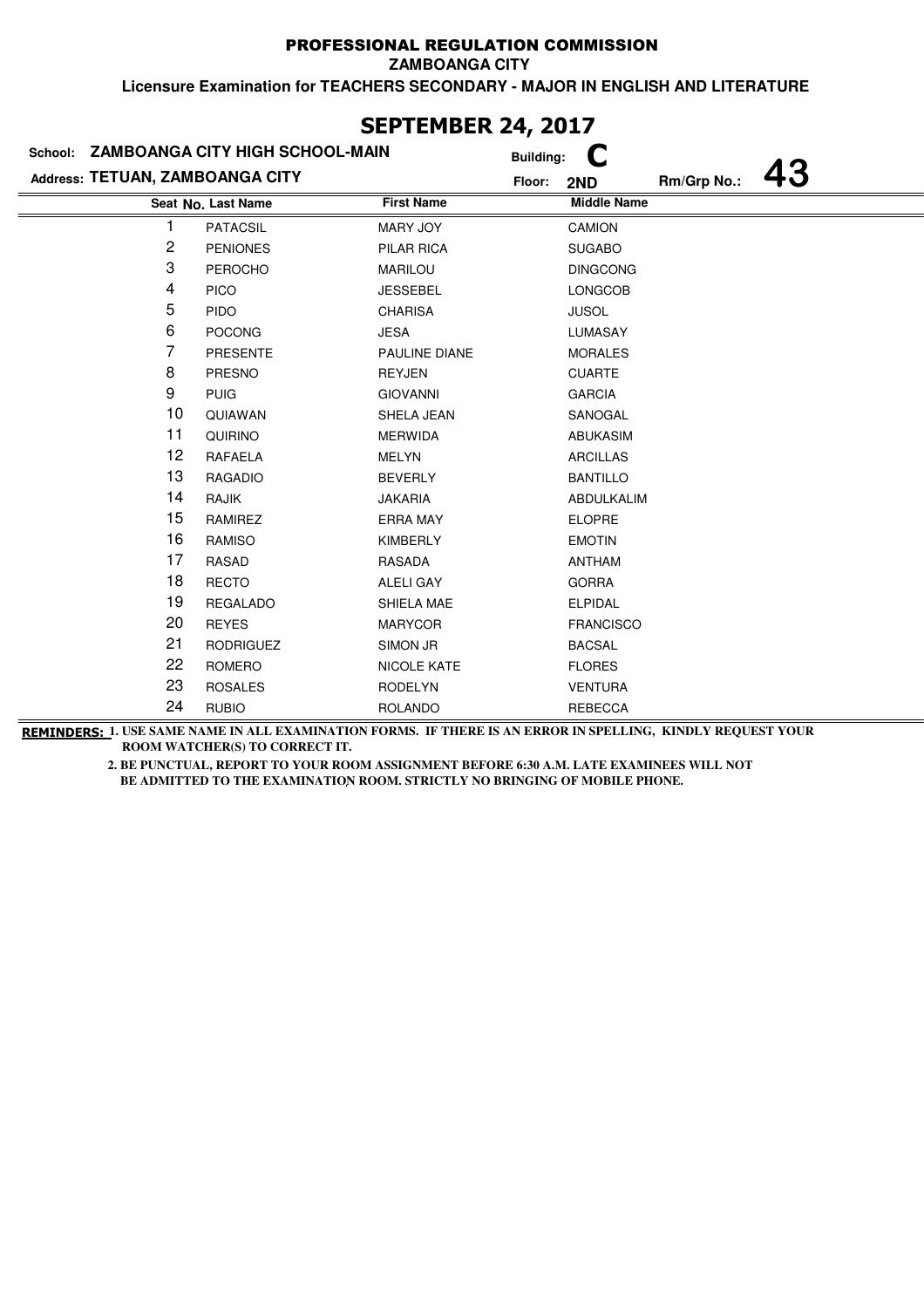**ZAMBOANGA CITY**

**Licensure Examination for TEACHERS SECONDARY - MAJOR IN ENGLISH AND LITERATURE**

|                                 | School: ZAMBOANGA CITY HIGH SCHOOL-MAIN |                      | <b>Building:</b> |                    |             |  |
|---------------------------------|-----------------------------------------|----------------------|------------------|--------------------|-------------|--|
| Address: TETUAN, ZAMBOANGA CITY |                                         |                      | Floor:           | 2ND                | Rm/Grp No.: |  |
|                                 | Seat No. Last Name                      | <b>First Name</b>    |                  | <b>Middle Name</b> |             |  |
| 1                               | SABANDAL                                | <b>NURAIJA</b>       |                  | ABUBAKAR           |             |  |
| 2                               | SABBAHA                                 | <b>ALKHAIDA</b>      |                  | <b>BORREROS</b>    |             |  |
| 3                               | <b>SADJARI</b>                          | <b>FATIMA SHAINA</b> |                  | <b>SAHIPA</b>      |             |  |
| 4                               | SAGANG                                  | <b>JORIFE</b>        |                  | <b>BACORDO</b>     |             |  |
| 5                               | <b>SAHANG</b>                           | <b>JOSEPHINE</b>     |                  | IDJI               |             |  |
| 6                               | <b>SAHIACBAR</b>                        | JANJABEL             |                  | <b>GUSTAHAM</b>    |             |  |
| 7                               | <b>SAHIBIL</b>                          | <b>MARWA</b>         |                  | <b>HADJARUDDIN</b> |             |  |
| 8                               | <b>SAHIRANI</b>                         | <b>RODZMEL</b>       |                  | <b>ABDUL</b>       |             |  |
| 9                               | <b>SAHIRI</b>                           | <b>MARISSA</b>       |                  | LAKKIAN            |             |  |
| 10                              | SAHIYAL                                 | ALF-AMAR             |                  | <b>JAAFAR</b>      |             |  |
| 11                              | SAI                                     | <b>JESSIE</b>        |                  | <b>ILAMON</b>      |             |  |
| 12                              | <b>SAIBIN</b>                           | <b>MUHMINA</b>       |                  | OMPO               |             |  |
| 13                              | SAID                                    | <b>JHEHADA</b>       |                  | <b>SAMPANG</b>     |             |  |
| 14                              | <b>SAILAMA</b>                          | <b>ALMERSON</b>      |                  | <b>DUAMMANG</b>    |             |  |
| 15                              | SAILAMA                                 | JEDALYN              |                  | <b>BASIL</b>       |             |  |
| 16                              | <b>SAILAMA</b>                          | <b>JEZZABEL</b>      |                  | <b>BASIL</b>       |             |  |
| 17                              | SALAHUDDIN                              | <b>DERHANA</b>       |                  | <b>ASAO</b>        |             |  |
| 18                              | SALAPUDDIN                              | <b>MERILYN</b>       |                  | <b>GAMPONG</b>     |             |  |
| 19                              | <b>SALAS</b>                            | ARNEL                |                  | <b>AMIGOS</b>      |             |  |
| 20                              | SALI                                    | <b>ALMOZER</b>       |                  | <b>BURAHAN</b>     |             |  |
| 21                              | SALI                                    | <b>JEMA</b>          |                  | JAUJAN             |             |  |
| 22                              | SALI                                    | MOHAMMAD ALCAF       |                  | <b>DAWILA</b>      |             |  |
| 23                              | SALI                                    | <b>ROSALYN</b>       |                  | JALALI             |             |  |
| 24                              | SALIHUN                                 | MAAY                 |                  | <b>IBUL</b>        |             |  |
| 25                              | <b>SALIKALA</b>                         | <b>QUIMANIS</b>      |                  | SABILUL            |             |  |

### **SEPTEMBER 24, 2017**

**REMINDERS: 1. USE SAME NAME IN ALL EXAMINATION FORMS. IF THERE IS AN ERROR IN SPELLING, KINDLY REQUEST YOUR ROOM WATCHER(S) TO CORRECT IT.**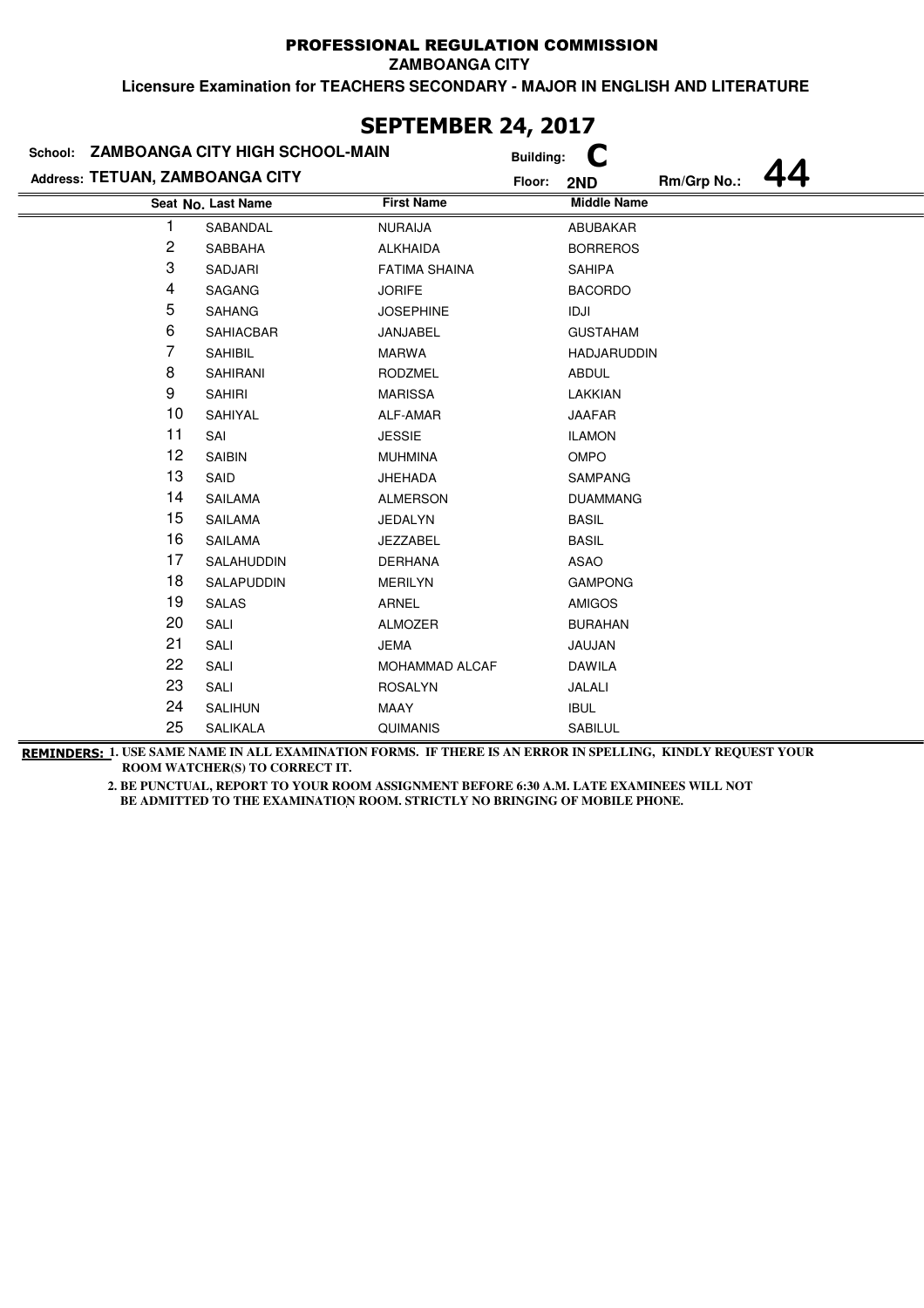**ZAMBOANGA CITY**

**Licensure Examination for TEACHERS SECONDARY - MAJOR IN ENGLISH AND LITERATURE**

|                                 | School: ZAMBOANGA CITY HIGH SCHOOL-MAIN |                      | <b>Building:</b> |                    |             |  |
|---------------------------------|-----------------------------------------|----------------------|------------------|--------------------|-------------|--|
| Address: TETUAN, ZAMBOANGA CITY |                                         |                      | Floor:           | 3RD                | Rm/Grp No.: |  |
|                                 | Seat No. Last Name                      | <b>First Name</b>    |                  | <b>Middle Name</b> |             |  |
| 1                               | SALUAN                                  | <b>BENSALI</b>       |                  | <b>LUTOK</b>       |             |  |
| 2                               | SANGCO                                  | <b>DEXTER HOPE</b>   |                  | <b>GALLON</b>      |             |  |
| 3                               | SANNANI                                 | <b>RUFINA</b>        |                  | ADDII              |             |  |
| 4                               | <b>SANTOS</b>                           | <b>DIOZEL</b>        |                  | <b>CATAMORA</b>    |             |  |
| 5                               | SAPPAYANI                               | <b>NERHA</b>         |                  | JANMAHALI          |             |  |
| 6                               | SARABI                                  | <b>ALNAKIER</b>      |                  | <b>ASKALI</b>      |             |  |
| 7                               | SARAIL                                  | <b>HADJIRA</b>       |                  | KILAH              |             |  |
| 8                               | SARIOL                                  | <b>FATRA</b>         |                  | <b>IBNO</b>        |             |  |
| 9                               | SARZA                                   | <b>JODESA</b>        |                  | <b>BODIONGAN</b>   |             |  |
| 10                              | SAYAO                                   | HANNA JOY            |                  | <b>ALOLOR</b>      |             |  |
| 11                              | SEGAYO                                  | <b>JEROME</b>        |                  | SAQUILABON         |             |  |
| 12                              | <b>SIBALA</b>                           | MARY JOY             |                  | <b>BARAGA</b>      |             |  |
| 13                              | <b>SIDNEY</b>                           | ANALYN               |                  | <b>REGALADO</b>    |             |  |
| 14                              | <b>SIPIN</b>                            | AL-MARIN             |                  | <b>PANGILAN</b>    |             |  |
| 15                              | SOQUE                                   | <b>AVEGAIL</b>       |                  | <b>GASPAR</b>      |             |  |
| 16                              | SORIÑO                                  | <b>ELLEN</b>         |                  | <b>LADIERO</b>     |             |  |
| 17                              | <b>SOTTO</b>                            | <b>MARIA THERESA</b> |                  | <b>BABARAN</b>     |             |  |
| 18                              | <b>SUALES</b>                           | <b>MARYFE</b>        |                  | <b>VILLARUZ</b>    |             |  |
| 19                              | <b>SUKARNO</b>                          | <b>NERISSA</b>       |                  | <b>HABDULLA</b>    |             |  |
| 20                              | SUMALIRAY                               | LYNDEE               |                  | <b>OGARTE</b>      |             |  |
| 21                              | <b>TABOADA</b>                          | <b>JANICE</b>        |                  | WEE                |             |  |
| 22                              | <b>TADJALI</b>                          | <b>JULAYHA</b>       |                  | <b>SALIH</b>       |             |  |
| 23                              | <b>TADJUL</b>                           | PUTRIE MAZ-WARA      |                  | <b>AMILUSIN</b>    |             |  |
| 24                              | <b>TALAVER</b>                          | <b>AUBREY</b>        |                  | <b>DELOS REYES</b> |             |  |
| 25                              | <b>TALIP</b>                            | <b>DEXTER</b>        |                  | <b>APUNDAR</b>     |             |  |

**SEPTEMBER 24, 2017**

**REMINDERS: 1. USE SAME NAME IN ALL EXAMINATION FORMS. IF THERE IS AN ERROR IN SPELLING, KINDLY REQUEST YOUR ROOM WATCHER(S) TO CORRECT IT.**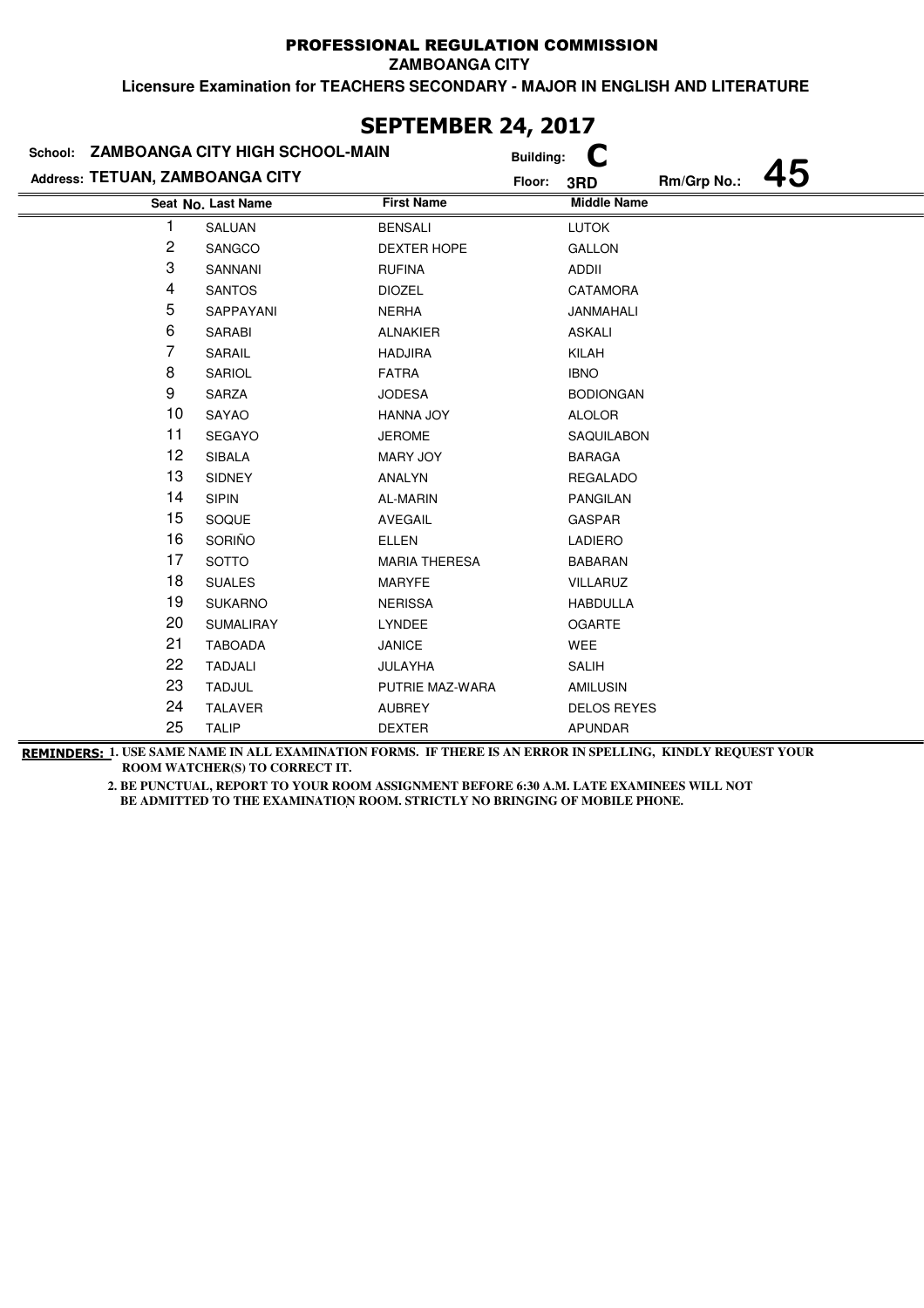**ZAMBOANGA CITY**

**Licensure Examination for TEACHERS SECONDARY - MAJOR IN ENGLISH AND LITERATURE**

|                                 | School: ZAMBOANGA CITY HIGH SCHOOL-MAIN |                      | <b>Building:</b> |                    |             |    |
|---------------------------------|-----------------------------------------|----------------------|------------------|--------------------|-------------|----|
| Address: TETUAN, ZAMBOANGA CITY |                                         |                      | Floor:           | 3RD                | Rm/Grp No.: | 46 |
|                                 | Seat No. Last Name                      | <b>First Name</b>    |                  | <b>Middle Name</b> |             |    |
| 1                               | <b>TANGHAL</b>                          | <b>KEVIN JAY</b>     |                  | <b>PACATANG</b>    |             |    |
| 2                               | <b>TIMOSAN</b>                          | <b>DINA KRIZATTE</b> |                  | <b>CASIMIRO</b>    |             |    |
| 3                               | <b>TITIH</b>                            | ALMA                 |                  | <b>ILUL</b>        |             |    |
| 4                               | <b>TITOM</b>                            | LIZA                 |                  | <b>BEZAR</b>       |             |    |
| 5                               | <b>TOMI</b>                             | <b>ABDURAZIZ</b>     |                  | <b>TAMBUTOH</b>    |             |    |
| 6                               | <b>TRAIGO</b>                           | <b>MARK LENAND</b>   |                  | <b>MACABUHAY</b>   |             |    |
| 7                               | <b>UBAN</b>                             | <b>DONITA</b>        |                  | <b>BUCOY</b>       |             |    |
| 8                               | <b>UDDIN</b>                            | SADDAM               |                  | SALASAY            |             |    |
| 9                               | <b>UDOK</b>                             | <b>NURHIDA</b>       |                  | JADJULI            |             |    |
| 10                              | <b>ULLANG</b>                           | <b>JENICA</b>        |                  | <b>ALIH</b>        |             |    |
| 11                              | <b>UNDING</b>                           | <b>FERDIHAIDA</b>    |                  | <b>DANDAI</b>      |             |    |
| 12                              | <b>UNIO</b>                             | RODA JANE            |                  | <b>PINTAC</b>      |             |    |
| 13                              | <b>UPPING</b>                           | SITTI RADZNA         |                  | <b>HAIK</b>        |             |    |
| 14                              | <b>URAO</b>                             | AL-FRASAD            |                  | <b>MATEO</b>       |             |    |
| 15                              | <b>USMAN</b>                            | CARLOTA              |                  | ANGARAY            |             |    |
| 16                              | <b>USMAN</b>                            | MARWA                |                  | ANJAWANI           |             |    |
| 17                              | <b>USMAN</b>                            | <b>RENZ MICHAEL</b>  |                  | DAHI               |             |    |
| 18                              | <b>UTOH ASIM</b>                        | RADZLINA             |                  | <b>DELPIN</b>      |             |    |
| 19                              | <b>VALENCIA</b>                         | <b>MAY ANN</b>       |                  | <b>VELASCO</b>     |             |    |
| 20                              | <b>VALINTE</b>                          | <b>MIRALYN</b>       |                  | LUMANDAS           |             |    |
| 21                              | VALLEJO                                 | <b>DAVIE PEARL</b>   |                  | <b>ENRERA</b>      |             |    |
| 22                              | <b>VILLAROSA</b>                        | <b>ROCHELLE</b>      |                  | <b>SIMPO</b>       |             |    |
| 23                              | WAHID                                   | <b>FURAIDA</b>       |                  | <b>MANDITONG</b>   |             |    |
| 24                              | WEE                                     | <b>CHRISTINE</b>     |                  | <b>CLAROS</b>      |             |    |
| 25                              | WEE                                     | <b>ELIZABETH</b>     |                  | <b>EBOL</b>        |             |    |

# **SEPTEMBER 24, 2017**

**REMINDERS: 1. USE SAME NAME IN ALL EXAMINATION FORMS. IF THERE IS AN ERROR IN SPELLING, KINDLY REQUEST YOUR ROOM WATCHER(S) TO CORRECT IT.**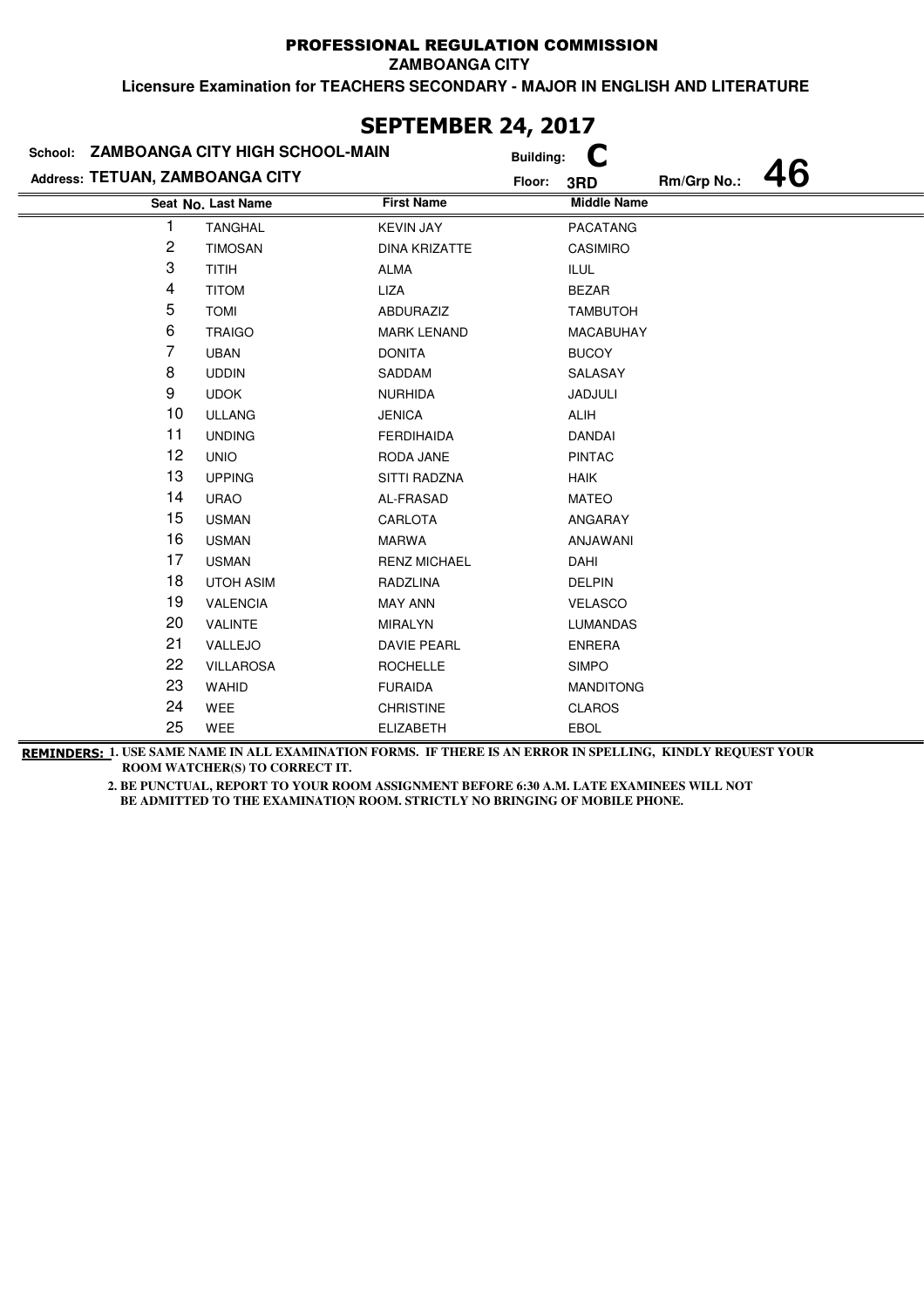### **Last Name Middle Name Address: TETUAN, ZAMBOANGA CITY School: ZAMBOANGA CITY HIGH SCHOOL-MAIN Building: H Floor: GROUND Rm/Grp No.: 1 Seat No.** 1 ABBAS SITTI RAHMA ISMAEL 2 ABDULKADIR NOR-AIN ATALAD 3 ABDULKARIM ELCIDA SUAIB 4 ABDULLA ADIMA ALSAD 5 ABDULLA MARIAM SAHDAN 6 ABDULLA SURAYA ALIUDDIN 7 ABDULMAJID KLESHLY ELAHAN 8 ABDULMONAP SHERWINA HASSAN 9 ABDULYAKIN NADIA MANDANGAN 10 ABDURAHIM ALBIE SANGDAYAN 11 ABDURASAD JENALYN AMIL 12 ABDURASAD ROAYNA ALMODOVAR 13 ABDURASID MASARRA ALBANI 14 ABENOJA JENNIFER GERANGAYA 15 ABIRIN MYRNA ESMAH 16 ABONG JULITO JR FERNANDEZ 17 ABUBAKAR ISNIRA BASA 18 AGULLANA CRISTAL JAY TOMARONG 19 AHADDIN NORHANA BADDA 20 AHAMAD SITTI SOYIEN JANADI 21 AHIAL ASIA ASIA IBNOHASIM 22 AHIDDIN NUR-AISA NUÑO

**REMINDERS: 1. USE SAME NAME IN ALL EXAMINATION FORMS. IF THERE IS AN ERROR IN SPELLING, KINDLY REQUEST YOUR ROOM WATCHER(S) TO CORRECT IT.** 

> **2. BE PUNCTUAL, REPORT TO YOUR ROOM ASSIGNMENT BEFORE 6:30 A.M. LATE EXAMINEES WILL NOT**  BE ADMITTED TO THE EXAMINATION ROOM. STRICTLY NO BRINGING OF MOBILE PHONE.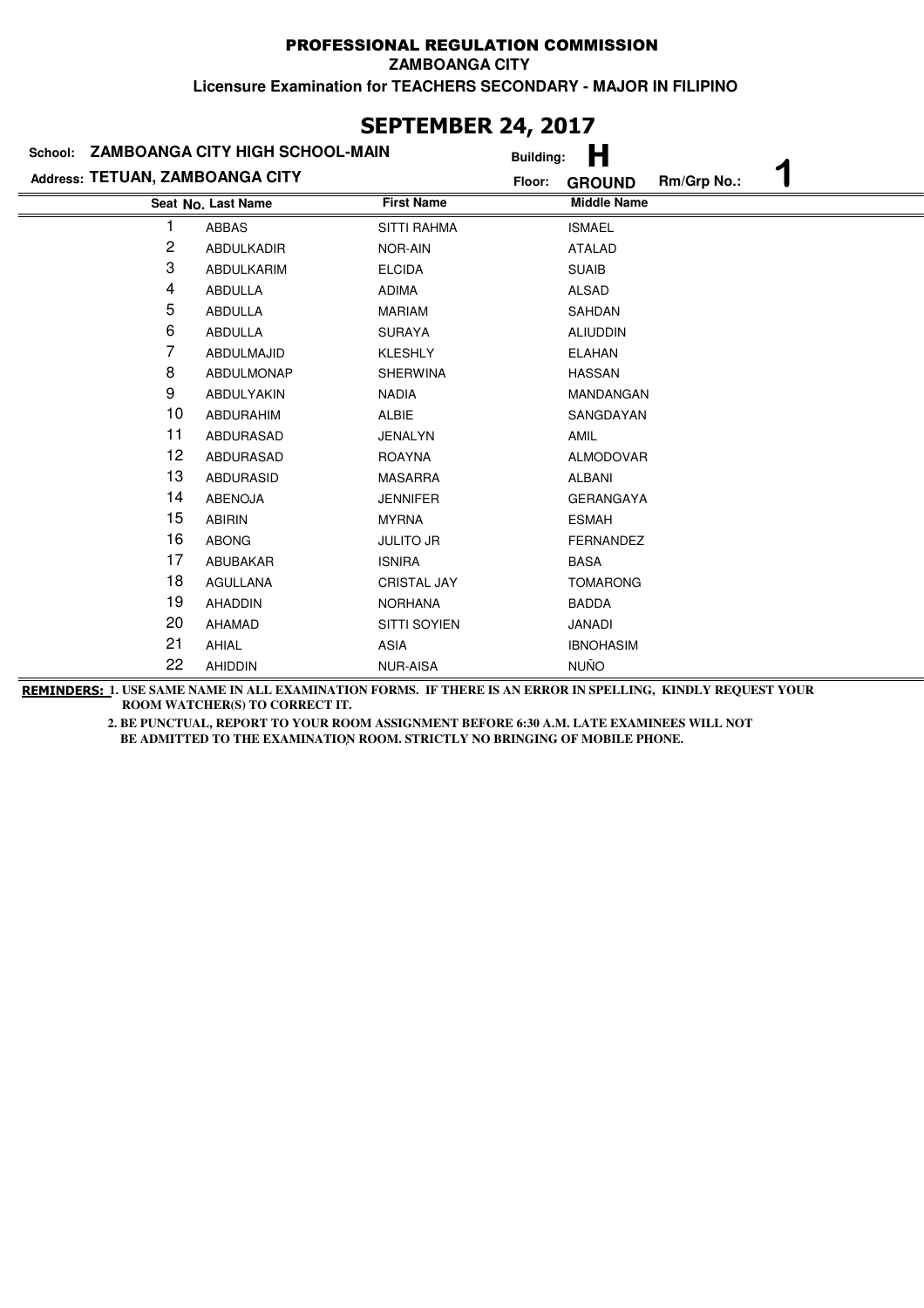**ZAMBOANGA CITY**

**Licensure Examination for TEACHERS SECONDARY - MAJOR IN FILIPINO**

|                                 | School: ZAMBOANGA CITY HIGH SCHOOL-MAIN | <b>Building:</b>  | Н                                 |
|---------------------------------|-----------------------------------------|-------------------|-----------------------------------|
| Address: TETUAN, ZAMBOANGA CITY |                                         | Floor:            | 2<br>Rm/Grp No.:<br><b>GROUND</b> |
|                                 | Seat No. Last Name                      | <b>First Name</b> | <b>Middle Name</b>                |
|                                 | <b>AHMAD</b>                            | SAHAYA            | <b>JAMAL</b>                      |
| 2                               | <b>AJIMAIN</b>                          | <b>ABINAN</b>     | <b>BASALI</b>                     |
| 3                               | <b>ALBERTO</b>                          | <b>ROSEMELYN</b>  | <b>FERNANDEZ</b>                  |
| 4                               | ALDANIE                                 | <b>HUDA</b>       | AMMAD                             |
| 5                               | <b>ALEJANDRO</b>                        | <b>HAZEL</b>      | <b>MANINGO</b>                    |
| 6                               | ALEJANDRO                               | <b>JUDY ANN</b>   | <b>SANSON</b>                     |
| 7                               | <b>ALFONSO</b>                          | <b>JUDY ANN</b>   | <b>SIMBAJON</b>                   |
| 8                               | <b>ALIAN</b>                            | <b>SHEIKHA</b>    | MAGALLANES                        |
| 9                               | <b>ALIH</b>                             | <b>SATRIA</b>     | KALASIO                           |
| 10                              | <b>AMAZON</b>                           | <b>JENIFER</b>    | <b>ALDANETE</b>                   |
| 11                              | AMIL                                    | <b>GANIH</b>      | <b>SALIH</b>                      |
| 12                              | AMILHASAD                               | <b>ROBIN</b>      | <b>SALILING</b>                   |
| 13                              | <b>AMIRUL</b>                           | <b>FHAINALYN</b>  | <b>BUYONG</b>                     |
| 14                              | <b>AMIRUL</b>                           | <b>NURJANI</b>    | LUTIAN                            |
| 15                              | <b>AMONCIO</b>                          | <b>APRIL JOY</b>  | <b>VISITACION</b>                 |
| 16                              | <b>AMSANI</b>                           | AINA              | <b>ABUNAWAS</b>                   |
| 17                              | <b>ANHAW</b>                            | <b>MARIGOLD</b>   | CALLAO                            |
| 18                              | ANJAIL                                  | RHEA              | <b>BAIRULLA</b>                   |
| 19                              | <b>ANTICAMARA</b>                       | <b>ELMER</b>      | <b>ALHAS</b>                      |
| 20                              | <b>APOLINARIO</b>                       | <b>JOVELYN</b>    | <b>ROMASASA</b>                   |
| 21                              | <b>ARABANI</b>                          | <b>SUYDIAN</b>    | <b>WAHAB</b>                      |
| 22                              | <b>ARABIN</b>                           | <b>ISARA</b>      | <b>KIMAN</b>                      |

**REMINDERS: 1. USE SAME NAME IN ALL EXAMINATION FORMS. IF THERE IS AN ERROR IN SPELLING, KINDLY REQUEST YOUR ROOM WATCHER(S) TO CORRECT IT.** 

> **2. BE PUNCTUAL, REPORT TO YOUR ROOM ASSIGNMENT BEFORE 6:30 A.M. LATE EXAMINEES WILL NOT BE ADMITTED TO THE EXAMINATION ROOM. STRICTLY NO BRINGING OF MOBILE PHONE.**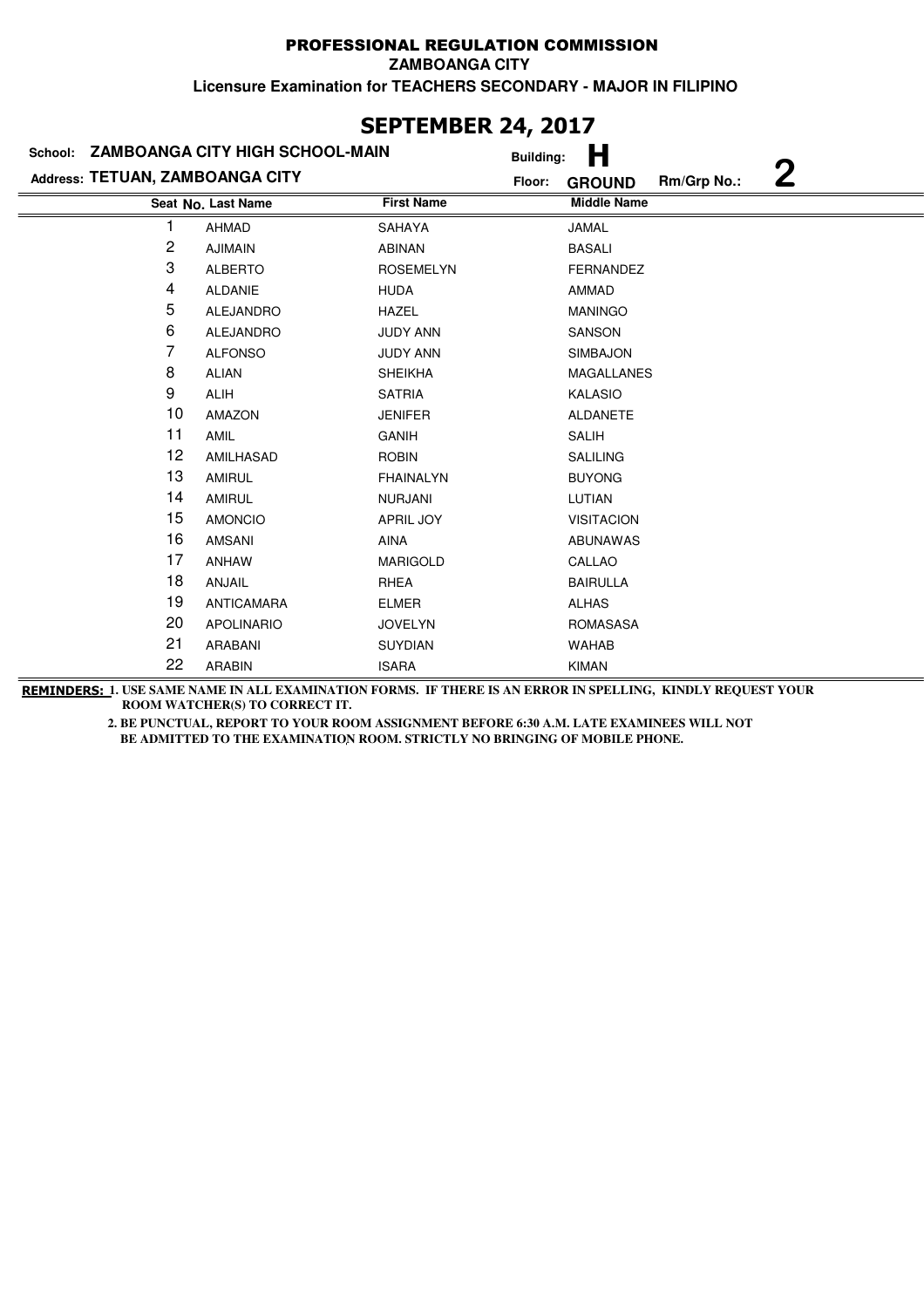|                                 |                                         | JEFIEMDER 44, ZUL/ |                  |                    |             |   |
|---------------------------------|-----------------------------------------|--------------------|------------------|--------------------|-------------|---|
|                                 | School: ZAMBOANGA CITY HIGH SCHOOL-MAIN |                    | <b>Building:</b> | Н                  |             |   |
| Address: TETUAN, ZAMBOANGA CITY |                                         |                    | Floor:           | <b>GROUND</b>      | Rm/Grp No.: | З |
|                                 | Seat No. Last Name                      | <b>First Name</b>  |                  | <b>Middle Name</b> |             |   |
|                                 | ARAMAL                                  | <b>JIFSY</b>       |                  | <b>GASPAR</b>      |             |   |
| $\overline{c}$                  | <b>ARASAD</b>                           | MATET              |                  | SIBIL              |             |   |
| 3                               | <b>AROLA</b>                            | <b>SHERFA</b>      |                  | SANGKULA           |             |   |
| 4                               | <b>AROZA</b>                            | <b>LYCA MIA</b>    |                  |                    |             |   |
| 5                               | <b>ASAKIL</b>                           | <b>HANISHRA</b>    |                  | <b>HAMID</b>       |             |   |
| 6                               | <b>ASAKIL</b>                           | RHIMA              |                  | HAYRE              |             |   |
| 7                               | <b>ASARI</b>                            | <b>SALASIYA</b>    |                  | <b>DELA CRUZ</b>   |             |   |
| 8                               | <b>ASIRI</b>                            | AMJAD              |                  | SAJILI             |             |   |
| 9                               | <b>ASKALI</b>                           | <b>INTAN-SARA</b>  |                  | <b>HAYUDINI</b>    |             |   |
| 10                              | <b>ASMAD</b>                            | <b>SHEINHURA</b>   |                  | <b>BERALDE</b>     |             |   |
| 11                              | <b>BAAKAL</b>                           | <b>NARISSA</b>     |                  | LAGSIKAN           |             |   |
| 12                              | <b>BACAO</b>                            | <b>MANILYN</b>     |                  | <b>BALONDO</b>     |             |   |
| 13                              | <b>BAGUINDA</b>                         | SALMA              |                  | SADJAIL            |             |   |
| 14                              | <b>BAIH</b>                             | <b>SATTANA</b>     |                  | <b>JATA</b>        |             |   |
| 15                              | <b>BALAGON</b>                          | <b>RONALD</b>      |                  | <b>BARAZON</b>     |             |   |
| 16                              | <b>BALANDA</b>                          | <b>ELSIE</b>       |                  | <b>LIMBA</b>       |             |   |
| 17                              | <b>BALIGASA</b>                         | <b>ANGELICA</b>    |                  | ABO                |             |   |
| 18                              | <b>BANCORO</b>                          | LEAH               |                  | QUIÑANOLA          |             |   |
| 19                              | <b>BANTILLO</b>                         | WENELYN            |                  | <b>MANZO</b>       |             |   |
| 20                              | <b>BARAZON</b>                          | <b>DAVID MARK</b>  |                  | CODEZAR            |             |   |
| 21                              | <b>BARISORO</b>                         | <b>NONOY</b>       |                  | ALBI               |             |   |
| 22                              | <b>BAZAN</b>                            | <b>JOVELYN</b>     |                  | <b>ROJAS</b>       |             |   |

**REMINDERS: 1. USE SAME NAME IN ALL EXAMINATION FORMS. IF THERE IS AN ERROR IN SPELLING, KINDLY REQUEST YOUR ROOM WATCHER(S) TO CORRECT IT.** 

 **2. BE PUNCTUAL, REPORT TO YOUR ROOM ASSIGNMENT BEFORE 6:30 A.M. LATE EXAMINEES WILL NOT BE ADMITTED TO THE EXAMINATION ROOM. STRICTLY NO BRINGING OF MOBILE PHONE.**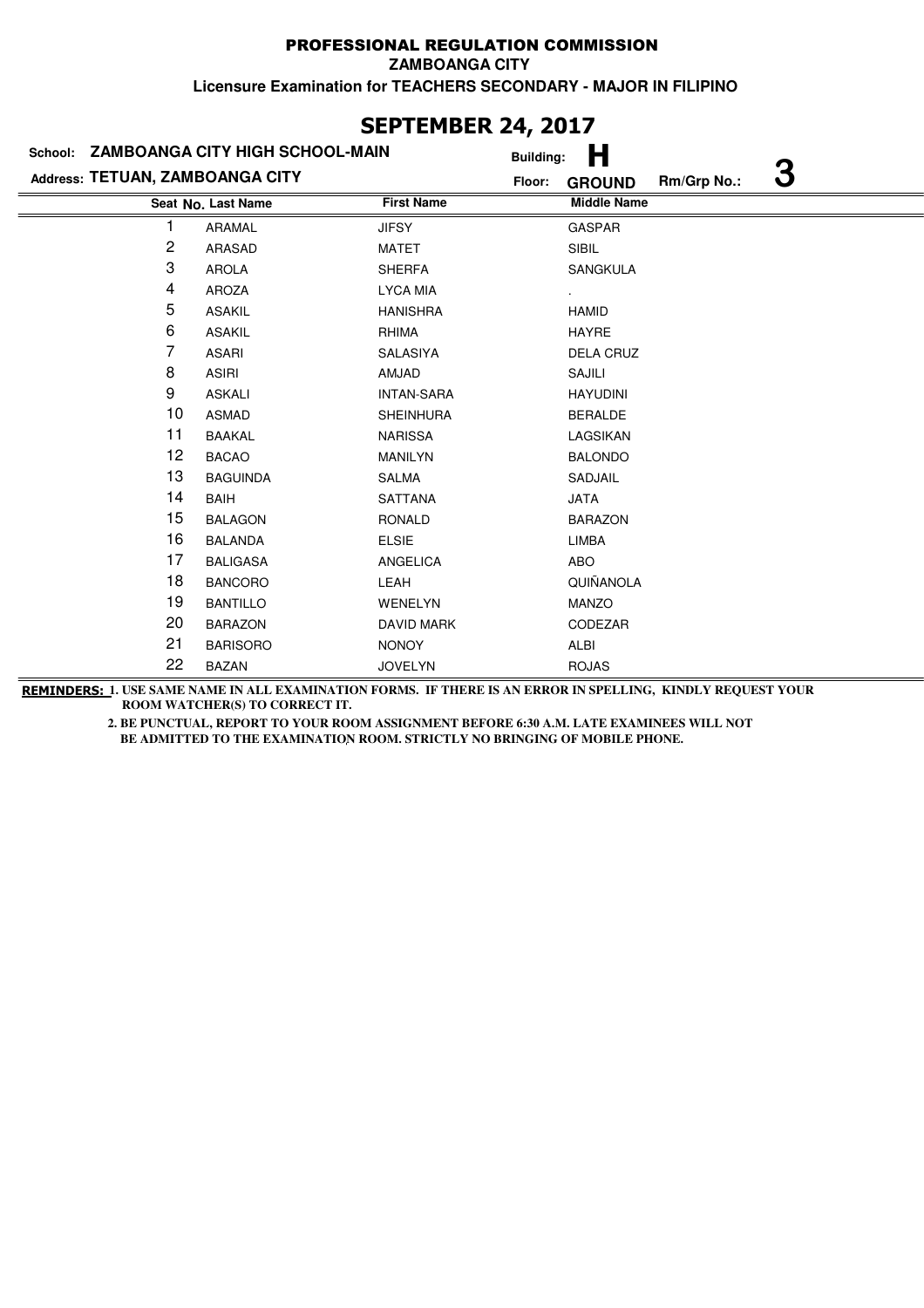**ZAMBOANGA CITY**

**Licensure Examination for TEACHERS SECONDARY - MAJOR IN FILIPINO**

|                                 | School: ZAMBOANGA CITY HIGH SCHOOL-MAIN | <b>Building:</b>     | Н                                 |
|---------------------------------|-----------------------------------------|----------------------|-----------------------------------|
| Address: TETUAN, ZAMBOANGA CITY |                                         | Floor:               | 4<br>Rm/Grp No.:<br><b>GROUND</b> |
|                                 | Seat No. Last Name                      | <b>First Name</b>    | <b>Middle Name</b>                |
|                                 | <b>BENARO</b>                           | <b>ELIZABETH</b>     | <b>PARAGAS</b>                    |
| 2                               | <b>BERCASIO</b>                         | JAYLYN               | <b>ARANAS</b>                     |
| 3                               | <b>BESORIO</b>                          | <b>MARIATHEREZA</b>  | <b>GALVEZ</b>                     |
| 4                               | <b>BRINGAS</b>                          | <b>MARISOL</b>       | LINGAYAN                          |
| 5                               | <b>BRUTAS</b>                           | AILEEN               | LAGARI                            |
| 6                               | <b>BUCANA</b>                           | <b>REGILYN</b>       | <b>EVANGELISTA</b>                |
| 7                               | <b>BUENA</b>                            | <b>MARICRIS</b>      | <b>PIOCUS</b>                     |
| 8                               | <b>BULAGAS</b>                          | NUR-YATIE            | <b>UYONG</b>                      |
| 9                               | <b>BUNGKAC</b>                          | <b>NAIMA</b>         | <b>IDRIS</b>                      |
| 10                              | <b>BURLAYAN</b>                         | PABE                 | <b>CENAS</b>                      |
| 11                              | <b>BUSTAMANTE</b>                       | <b>ERNALYN</b>       | <b>RODRIGUEZ</b>                  |
| 12                              | CAADLAWON                               | <b>JENELYN</b>       | ALEJANDRO                         |
| 13                              | <b>CABARLES</b>                         | <b>RENAN</b>         | <b>EVANGELIO</b>                  |
| 14                              | CADIL                                   | <b>ALFIE</b>         | <b>BOTUGAN</b>                    |
| 15                              | <b>CADUNGOG</b>                         | <b>JOYCE CAMILE</b>  | <b>MARIANO</b>                    |
| 16                              | <b>CAIPANG</b>                          | <b>JODILYN</b>       | CONDAO                            |
| 17                              | <b>CAMPANER</b>                         | <b>MAUREEN GRACE</b> | <b>FABORADA</b>                   |
| 18                              | <b>CANUMAY</b>                          | <b>CHRISTIE</b>      | PADERNAL                          |
| 19                              | CARREON                                 | <b>JONA</b>          | <b>UNKNOWN</b>                    |
| 20                              | CASEPE                                  | <b>MELVIJOY</b>      | <b>LORETO</b>                     |
| 21                              | <b>CATIMBANG</b>                        | <b>DARCY GRACE</b>   | FERNANDEZ                         |
| 22                              | CAÑA                                    | <b>VIVIAN</b>        | <b>SALAN</b>                      |

**REMINDERS: 1. USE SAME NAME IN ALL EXAMINATION FORMS. IF THERE IS AN ERROR IN SPELLING, KINDLY REQUEST YOUR ROOM WATCHER(S) TO CORRECT IT.** 

> **2. BE PUNCTUAL, REPORT TO YOUR ROOM ASSIGNMENT BEFORE 6:30 A.M. LATE EXAMINEES WILL NOT BE ADMITTED TO THE EXAMINATION ROOM. STRICTLY NO BRINGING OF MOBILE PHONE.**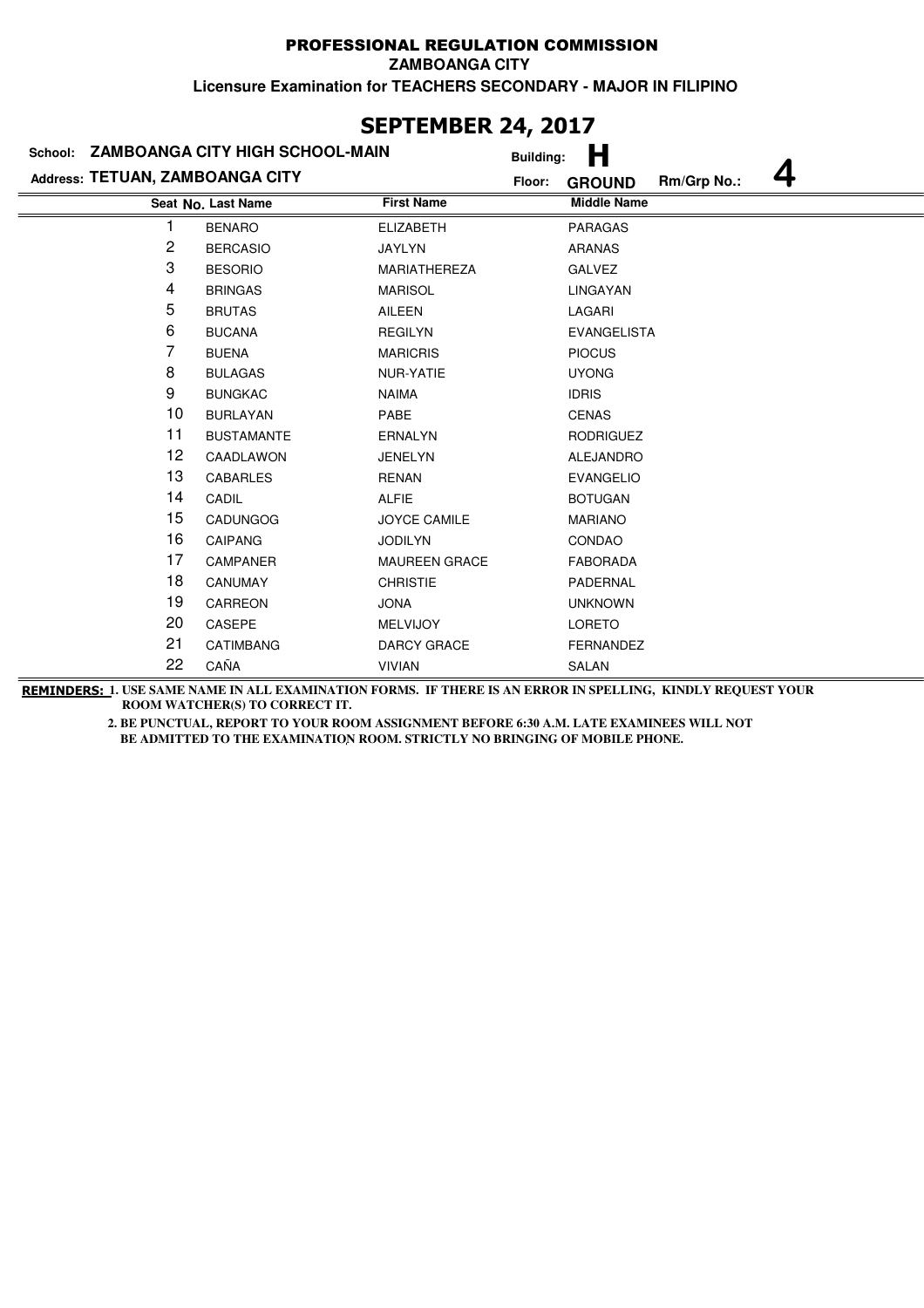**ZAMBOANGA CITY**

**Licensure Examination for TEACHERS SECONDARY - MAJOR IN FILIPINO**

|                                 | School: ZAMBOANGA CITY HIGH SCHOOL-MAIN |                    | .,<br>н<br><b>Building:</b>                 |
|---------------------------------|-----------------------------------------|--------------------|---------------------------------------------|
| Address: TETUAN, ZAMBOANGA CITY |                                         |                    | 5<br>Rm/Grp No.:<br>Floor:<br><b>GROUND</b> |
|                                 | Seat No. Last Name                      | <b>First Name</b>  | <b>Middle Name</b>                          |
|                                 | CENTENO                                 | <b>HAZEL JOY</b>   | <b>ACAMPADO</b>                             |
| 2                               | <b>CHAN</b>                             | <b>CERYL JOY</b>   | <b>BASCO</b>                                |
| 3                               | <b>CLEMENTE</b>                         | <b>JAMES</b>       | <b>BERONILLA</b>                            |
| 4                               | COLORADO                                | <b>RISA</b>        | <b>SAJULGA</b>                              |
| 5                               | <b>COMISAS</b>                          | <b>MERLYN</b>      | TII                                         |
| 6                               | <b>CONTURNO</b>                         | <b>GELITA</b>      | ABEJAR                                      |
| 7                               | <b>CRISTOBAL</b>                        | <b>REYLYN</b>      | <b>MORALES</b>                              |
| 8                               | <b>CRISTOBAL</b>                        | SHERYL MAE         | ALVAREZ                                     |
| 9                               | <b>CUARTOCRUZ</b>                       | <b>IZZA ANDREA</b> | LAGO                                        |
| 10                              | DAIYAN                                  | <b>NORMINA</b>     | <b>AQUILAN</b>                              |
| 11                              | <b>DANIEL</b>                           | <b>FERNALYN</b>    | APLASIN                                     |
| 12                              | DE JESUS                                | <b>APRIL GLENN</b> | <b>LOPEZ</b>                                |
| 13                              | <b>DEBARA</b>                           | ARIEL              |                                             |
| 14                              | DEL ROSARIO                             | <b>JULYCEL</b>     | ARANETA                                     |
| 15                              | <b>DELOS SANTOS</b>                     | ANGELITA           | <b>MARCELLONES</b>                          |
| 16                              | <b>DILASA</b>                           | ANIDA              | <b>GAPUL</b>                                |
| 17                              | <b>DIMAN</b>                            | <b>ASHIBA</b>      | <b>APILUDDIN</b>                            |
| 18                              | <b>DUMANDAN</b>                         | <b>DRICHEL</b>     | <b>LAMOSTE</b>                              |
| 19                              | <b>EBARLE</b>                           | <b>JENNEFER</b>    | <b>OBRA</b>                                 |
| 20                              | <b>EJANSANTOS</b>                       | <b>MARICEL</b>     |                                             |
| 21                              | <b>ELDANI</b>                           | <b>SHEDA</b>       | <b>ALIPIN</b>                               |
| 22                              | <b>ENCLONAR</b>                         | <b>FLOREZA</b>     | <b>ORONG</b>                                |
| 23                              | <b>ENGNAN</b>                           | <b>JOCELYN</b>     | <b>FUENTES</b>                              |

## **SEPTEMBER 24, 2017**

**REMINDERS: 1. USE SAME NAME IN ALL EXAMINATION FORMS. IF THERE IS AN ERROR IN SPELLING, KINDLY REQUEST YOUR ROOM WATCHER(S) TO CORRECT IT.**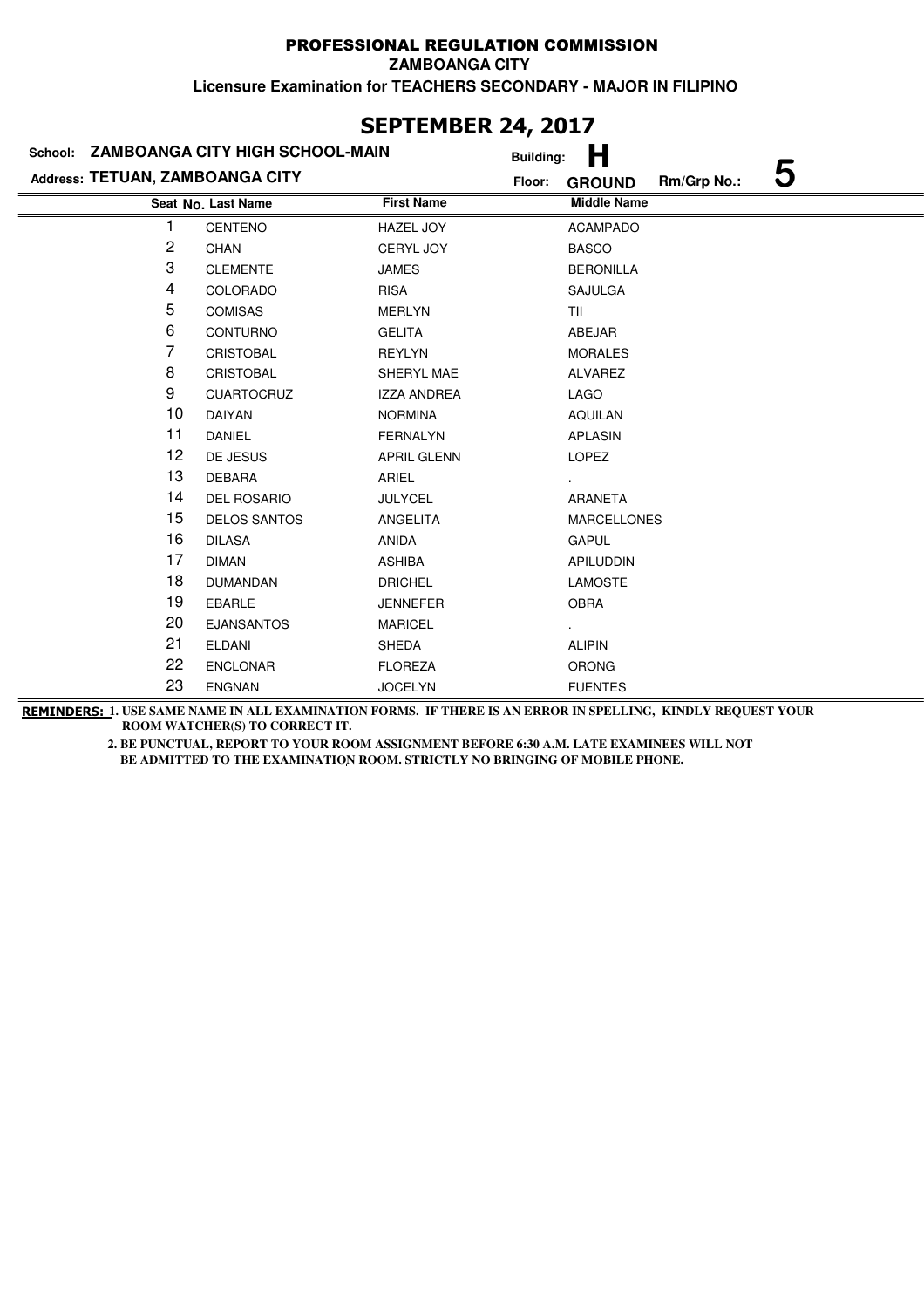**ZAMBOANGA CITY**

**Licensure Examination for TEACHERS SECONDARY - MAJOR IN FILIPINO**

| JLI ILIIDLI\ £TĮ £V1/           |                                         |                      |                  |                    |             |   |  |  |
|---------------------------------|-----------------------------------------|----------------------|------------------|--------------------|-------------|---|--|--|
|                                 | School: ZAMBOANGA CITY HIGH SCHOOL-MAIN |                      | <b>Building:</b> | Н                  |             |   |  |  |
| Address: TETUAN, ZAMBOANGA CITY |                                         |                      | Floor:           | <b>GROUND</b>      | Rm/Grp No.: | 6 |  |  |
|                                 | Seat No. Last Name                      | <b>First Name</b>    |                  | <b>Middle Name</b> |             |   |  |  |
|                                 | <b>ESLOM</b>                            | <b>JENE ANN</b>      |                  | <b>ELIZARDE</b>    |             |   |  |  |
| 2                               | <b>ESPINOSA</b>                         | <b>JEANETTE</b>      |                  | <b>PACLIPAN</b>    |             |   |  |  |
| 3                               | <b>ESTINO</b>                           | <b>ROSENALYN</b>     |                  | <b>JAMAD</b>       |             |   |  |  |
| 4                               | <b>FALCASANTOS</b>                      | <b>ALDRICH</b>       |                  | <b>ACIDO</b>       |             |   |  |  |
| 5                               | <b>FELLONE</b>                          | MA ELJOY             |                  | <b>BOSCA</b>       |             |   |  |  |
| 6                               | <b>FERNANDEZ</b>                        | SHIELA MAE           |                  | <b>DULALAS</b>     |             |   |  |  |
| 7                               | <b>FERRER</b>                           | KAYCEE               |                  | <b>RAMILLANO</b>   |             |   |  |  |
| 8                               | <b>FRANCISCO</b>                        | <b>KRISTAL FAITH</b> |                  | <b>DURO</b>        |             |   |  |  |
| 9                               | <b>FRANCISCO</b>                        | <b>RODEL</b>         |                  | <b>PLANIA</b>      |             |   |  |  |
| 10                              | <b>GADJALI</b>                          | GAJIL                |                  | <b>ARUPI</b>       |             |   |  |  |
| 11                              | <b>GALBON</b>                           | <b>RASHEMA</b>       |                  | <b>HUSSAIN</b>     |             |   |  |  |
| 12                              | <b>GALVEZ</b>                           | <b>CRISTELLE JOY</b> |                  | <b>ROJAS</b>       |             |   |  |  |
| 13                              | <b>GANING</b>                           | <b>MAYRILYN</b>      |                  | KADIL              |             |   |  |  |
| 14                              | <b>GANTALAO</b>                         | <b>VINA</b>          |                  | LOZADA             |             |   |  |  |
| 15                              | <b>GARCIA</b>                           | <b>ROCHELLE</b>      |                  | <b>VERZOSA</b>     |             |   |  |  |
| 16                              | <b>GEDORIO</b>                          | <b>EMELEN</b>        |                  | CAÑETE             |             |   |  |  |
| 17                              | <b>GOMING</b>                           | <b>JONESSA ROSE</b>  |                  | ORTIZ              |             |   |  |  |
| 18                              | <b>GONOTAN</b>                          | <b>MARY GRACE</b>    |                  | <b>TOMONGTONG</b>  |             |   |  |  |
| 19                              | <b>GREGORIO</b>                         | <b>MYRAFEL</b>       |                  | <b>DAGALEA</b>     |             |   |  |  |
| 20                              | <b>GUERRERO</b>                         | <b>AMICOR</b>        |                  | CORDOVA            |             |   |  |  |
| 21                              | <b>GUIBAN</b>                           | <b>JOSELYN</b>       |                  | <b>JIMENES</b>     |             |   |  |  |
| 22                              | <b>GUMAMPONG</b>                        | <b>DIONESIO JR</b>   |                  | <b>PATRIA</b>      |             |   |  |  |
| 23                              | <b>GUMBA</b>                            | LAILA                |                  | <b>LAKIM</b>       |             |   |  |  |

## **SEPTEMBER 24, 2017**

**REMINDERS: 1. USE SAME NAME IN ALL EXAMINATION FORMS. IF THERE IS AN ERROR IN SPELLING, KINDLY REQUEST YOUR ROOM WATCHER(S) TO CORRECT IT.**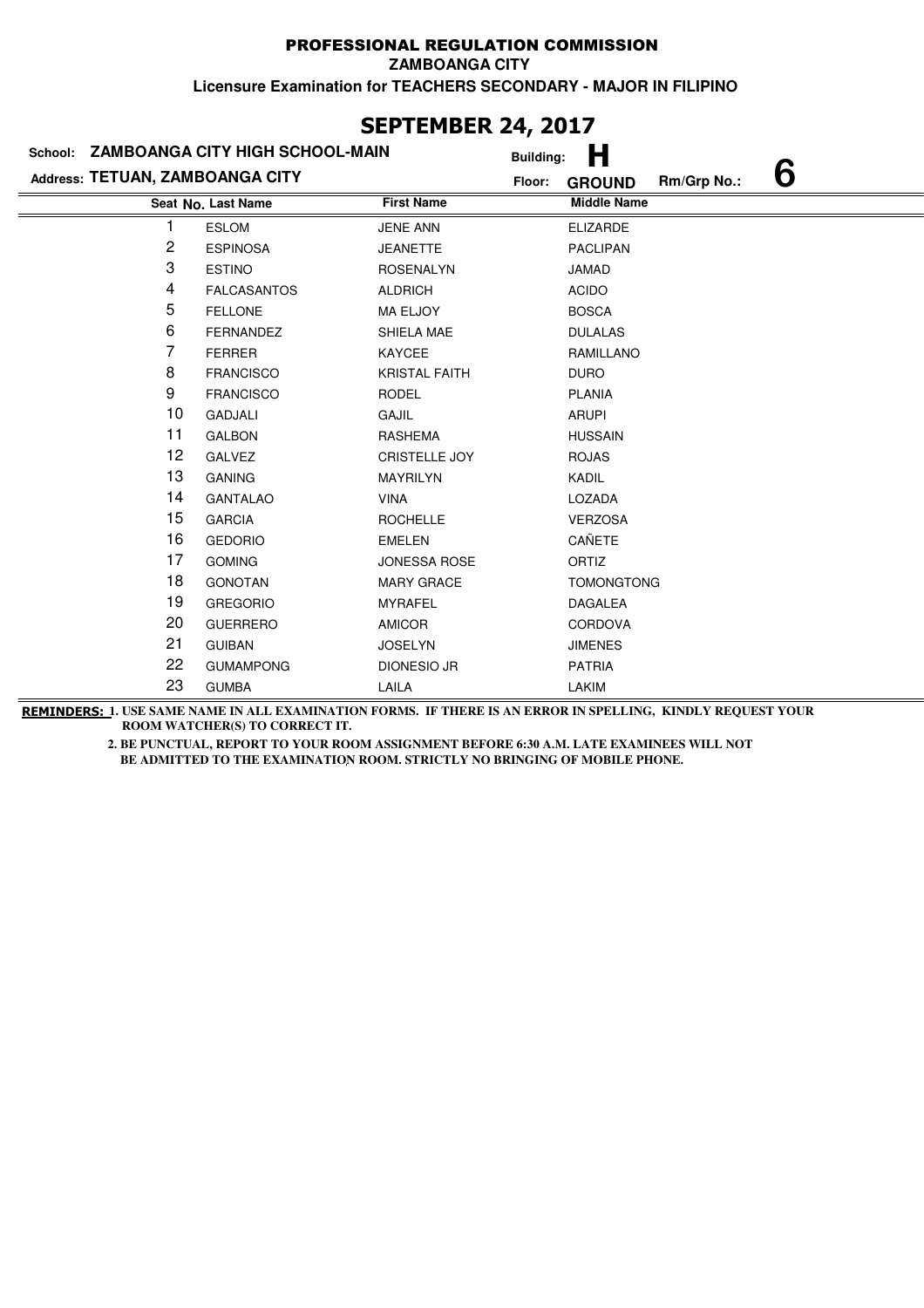**ZAMBOANGA CITY**

**Licensure Examination for TEACHERS SECONDARY - MAJOR IN FILIPINO**

|                                 | School: ZAMBOANGA CITY HIGH SCHOOL-MAIN | <b>Building:</b>   | Н                            |
|---------------------------------|-----------------------------------------|--------------------|------------------------------|
| Address: TETUAN, ZAMBOANGA CITY |                                         | Floor:             | Rm/Grp No.:<br><b>GROUND</b> |
|                                 | Seat No. Last Name                      | <b>First Name</b>  | <b>Middle Name</b>           |
|                                 | <b>HADJIRUL</b>                         | <b>EVELYN</b>      | <b>SAHIRI</b>                |
| 2                               | <b>HADJIRUL</b>                         | <b>SITTIRADA</b>   | <b>SARAIL</b>                |
| 3                               | <b>HADJIRULLA</b>                       | <b>ARLENE</b>      | SAWADJAAN                    |
| 4                               | <b>HALIPA</b>                           | <b>NURINA</b>      | <b>AKIL</b>                  |
| 5                               | <b>HALUN</b>                            | <b>HAMISHALYN</b>  | <b>INSONG</b>                |
| 6                               | <b>HAMSI</b>                            | <b>SHETRA</b>      | BAID                         |
| 7                               | <b>HAPI</b>                             | <b>SITTI HAWA</b>  | <b>SULAYMAN</b>              |
| 8                               | <b>HAPIB</b>                            | <b>LYDIA</b>       | ABBAS                        |
| 9                               | <b>HARIS</b>                            | <b>CELMA</b>       | <b>TOTO</b>                  |
| 10                              | <b>HARUN</b>                            | AINUR-YAKIN        | <b>BALADJI</b>               |
| 11                              | <b>HASSAN</b>                           | NUR-AINA           | <b>MAULANA</b>               |
| 12                              | <b>HERNANE</b>                          | <b>MARY ROSE</b>   | <b>ENERO</b>                 |
| 13                              | <b>HERRERA</b>                          | <b>BERNIELYN</b>   | <b>MARTINEZ</b>              |
| 14                              | <b>HIDALGO</b>                          | <b>GESSEL</b>      | MAUT                         |
| 15                              | HUDJALAL                                | <b>ARSHIDA</b>     | <b>ASMAWIL</b>               |
| 16                              | <b>IBAMA</b>                            | <b>ROWENA</b>      | <b>ROMANILLOS</b>            |
| 17                              | <b>IBNO</b>                             | <b>ROSMI</b>       | <b>HADJIRUL</b>              |
| 18                              | <b>IBNO</b>                             | <b>SITTI MERNA</b> | JALBARANI                    |
| 19                              | <b>IBRAHIM</b>                          | <b>ADILITA</b>     | ALSAD                        |
| 20                              | <b>IBRAHIM</b>                          | <b>SATRA</b>       | ABDURAHIM                    |
| 21                              | <b>IDDIG</b>                            | <b>ROSALYN</b>     | <b>JAMION</b>                |
| 22                              | <b>IKIRAM</b>                           | <b>AYANG</b>       | <b>SAMPANG</b>               |
| 23                              | <b>IKKAO</b>                            | KIEZHA             | <b>HASSAN</b>                |

## **SEPTEMBER 24, 2017**

**REMINDERS: 1. USE SAME NAME IN ALL EXAMINATION FORMS. IF THERE IS AN ERROR IN SPELLING, KINDLY REQUEST YOUR ROOM WATCHER(S) TO CORRECT IT.**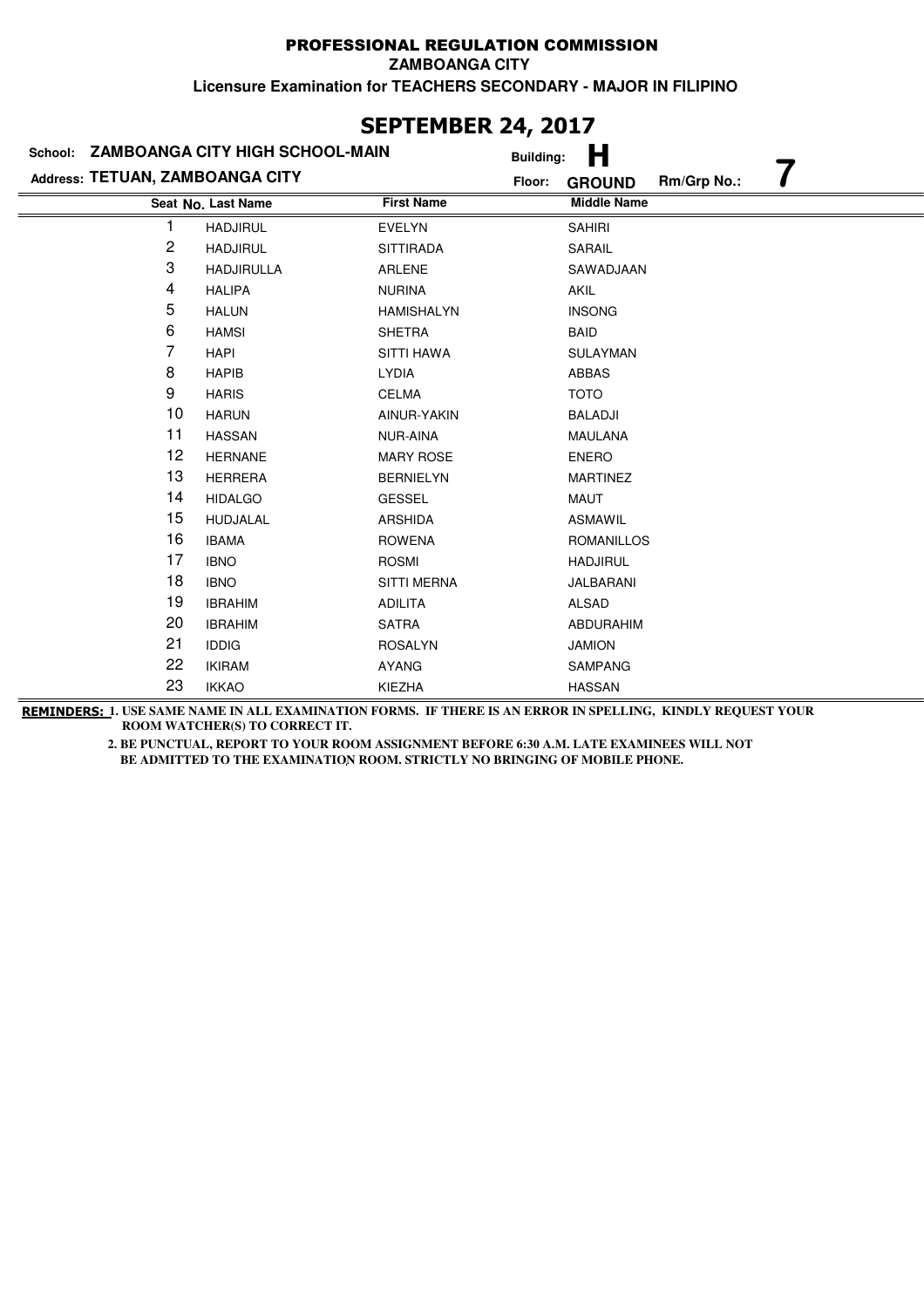### **Last Name First Name Middle Name Seat No. Address: TETUAN, ZAMBOANGA CITY School: ZAMBOANGA CITY HIGH SCHOOL-MAIN Building: H Floor: 2ND Rm/Grp No.: 8** 1 ILUL LEYZEL MAE MINSUAREZ 2 INTOL ANGELICA FAITH CAPULONG 3 IRAM JAY-BEN CABALLERO 4 IRILIS AL-HAFIDZ ALAMARA 5 ISMAEL NUR-FAIZA TITING 6 ISMUN HAJIRIN JULAH 7 JAAL LALLAINE YUSOP 8 JAINAL AMNA AMA 9 JAINAL EDILYN ABDURAJAK 10 JAINAL SALWINA SALWINA INJANG 11 JAIYARI MYRNA SALI 12 JALAIDI BERHAMA UNDIKAN 13 JALAO JONALYN PEREZ 14 JALIL NADZWA SUBBI 15 JAMAL JUMAIDA LADJAHASSAN 16 JAMALI BHEE-AY ABDUL SALI 17 JAMIL NAFISA NAFISA MAING 18 JANA BERHAMIN JANUNI 19 JANI RIMA YUSOP 20 JANING HAIRON BACUNDO 21 JARAH ANNALIZA SULAYMAN 22 JAUJALI SATRA SATRA ASNURI 23 JIKIRI HUSNA HUSNA NASSIR

**SEPTEMBER 24, 2017**

**REMINDERS: 1. USE SAME NAME IN ALL EXAMINATION FORMS. IF THERE IS AN ERROR IN SPELLING, KINDLY REQUEST YOUR ROOM WATCHER(S) TO CORRECT IT.**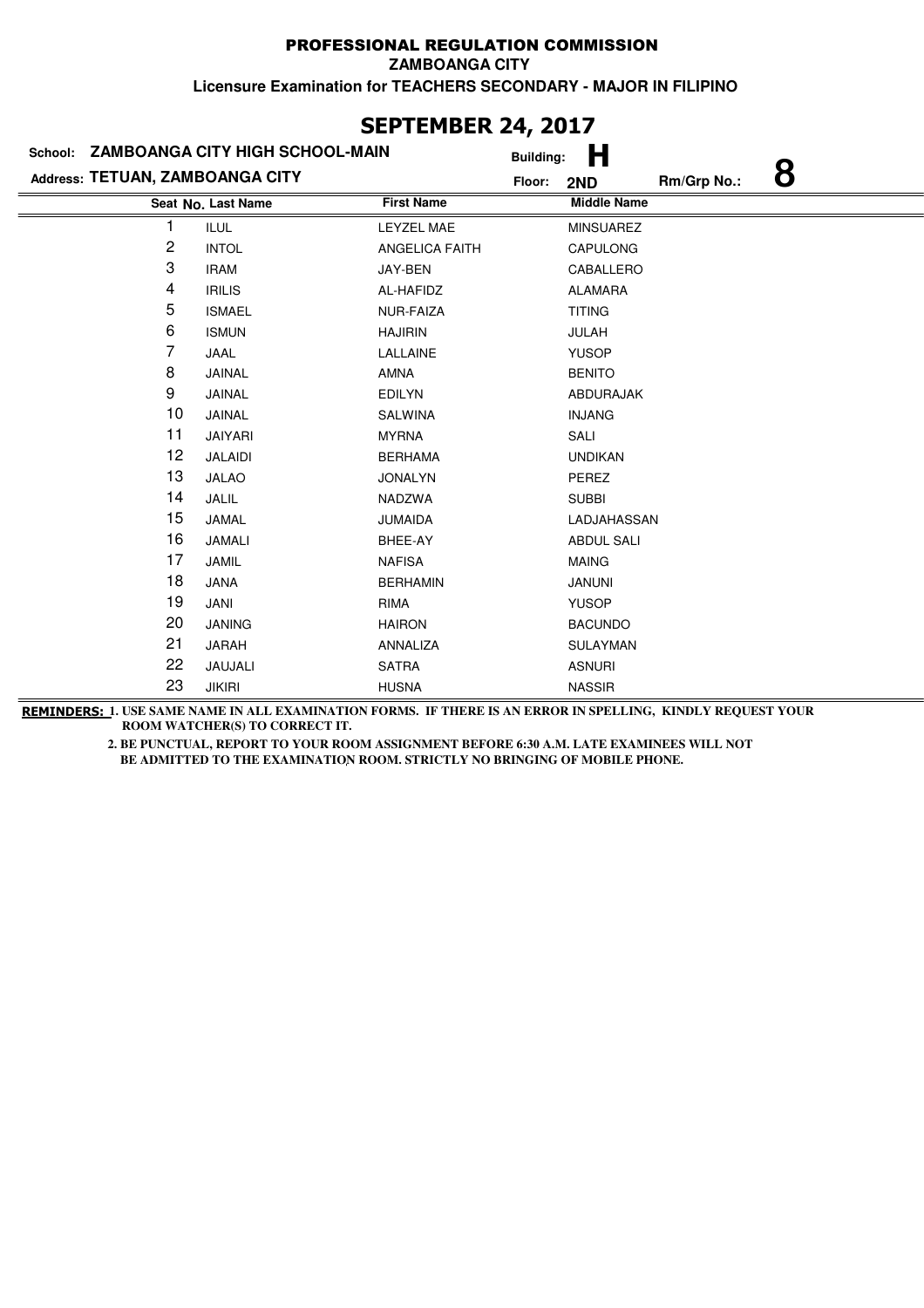|                                 | JLI ILITIDLIN ATĮ AVIJ<br>School: ZAMBOANGA CITY HIGH SCHOOL-MAIN<br><b>Building:</b> |                    |        |                    |             |   |  |
|---------------------------------|---------------------------------------------------------------------------------------|--------------------|--------|--------------------|-------------|---|--|
| Address: TETUAN, ZAMBOANGA CITY |                                                                                       |                    | Floor: | н<br>2ND           | Rm/Grp No.: | 9 |  |
|                                 | Seat No. Last Name                                                                    | <b>First Name</b>  |        | <b>Middle Name</b> |             |   |  |
| 1                               | <b>JIMENEZ</b>                                                                        | MARLYN             |        | <b>ANTONIO</b>     |             |   |  |
| 2                               | <b>JUBAIL</b>                                                                         | <b>ROWENA</b>      |        | LIM                |             |   |  |
| 3                               | <b>JUBAIL</b>                                                                         | WILHELMINA         |        | SASSAH             |             |   |  |
| 4                               | <b>JUDDA</b>                                                                          | SAHDIYA            |        | <b>JUDDA</b>       |             |   |  |
| 5                               | <b>JUDDA</b>                                                                          | SALASIA            |        | <b>SAKILON</b>     |             |   |  |
| 6                               | JUL-AMBRIE                                                                            | <b>KARFAIJA</b>    |        | <b>SITIN</b>       |             |   |  |
| 7                               | <b>JUL-AMRI</b>                                                                       | <b>ASANATUL</b>    |        | <b>ALIPARA</b>     |             |   |  |
| 8                               | <b>JULBARI</b>                                                                        | NERFAIZA           |        | AMILASAN           |             |   |  |
| 9                               | <b>JUMAH</b>                                                                          | ANALYN             |        | KARIM              |             |   |  |
| 10                              | JUMALA                                                                                | NUR-AINA           |        | <b>AHMAD</b>       |             |   |  |
| 11                              | <b>JUMLANI</b>                                                                        | <b>JENNIE KRIS</b> |        | CRUZ               |             |   |  |
| 12                              | KADIL                                                                                 | SARA               |        | <b>ISMAN</b>       |             |   |  |
| 13                              | KAJIH                                                                                 | <b>DINA</b>        |        | <b>MORALES</b>     |             |   |  |
| 14                              | <b>KASIM</b>                                                                          | <b>FARISA</b>      |        | <b>SATA</b>        |             |   |  |
| 15                              | <b>KUHUTAN</b>                                                                        | <b>NENA</b>        |        | SARAJANI           |             |   |  |
| 16                              | <b>KUMBAN</b>                                                                         | <b>MARHAMA</b>     |        | <b>USAL</b>        |             |   |  |
| 17                              | LAAB                                                                                  | ZALAZAR            |        | <b>MAANGKING</b>   |             |   |  |
| 18                              | LADJAKAHAL                                                                            | <b>CLAUDIA</b>     |        | <b>KOA</b>         |             |   |  |
| 19                              | LADJAMATLI                                                                            | ANANG VERQUEZ      |        | <b>DAHAMBAN</b>    |             |   |  |
| 20                              | LAGANG                                                                                | <b>GINA</b>        |        | CABRERA            |             |   |  |
| 21                              | LAKIM                                                                                 | <b>ESNIMA</b>      |        | <b>BACUNDO</b>     |             |   |  |
| 22                              | LANOZA                                                                                | <b>DOMIELHIZ</b>   |        | CAÑIZARES          |             |   |  |
| 23                              | LATIP                                                                                 | <b>FERNALYN</b>    |        | <b>HADI</b>        |             |   |  |

**SEPTEMBER 24, 2017**

**REMINDERS: 1. USE SAME NAME IN ALL EXAMINATION FORMS. IF THERE IS AN ERROR IN SPELLING, KINDLY REQUEST YOUR ROOM WATCHER(S) TO CORRECT IT.**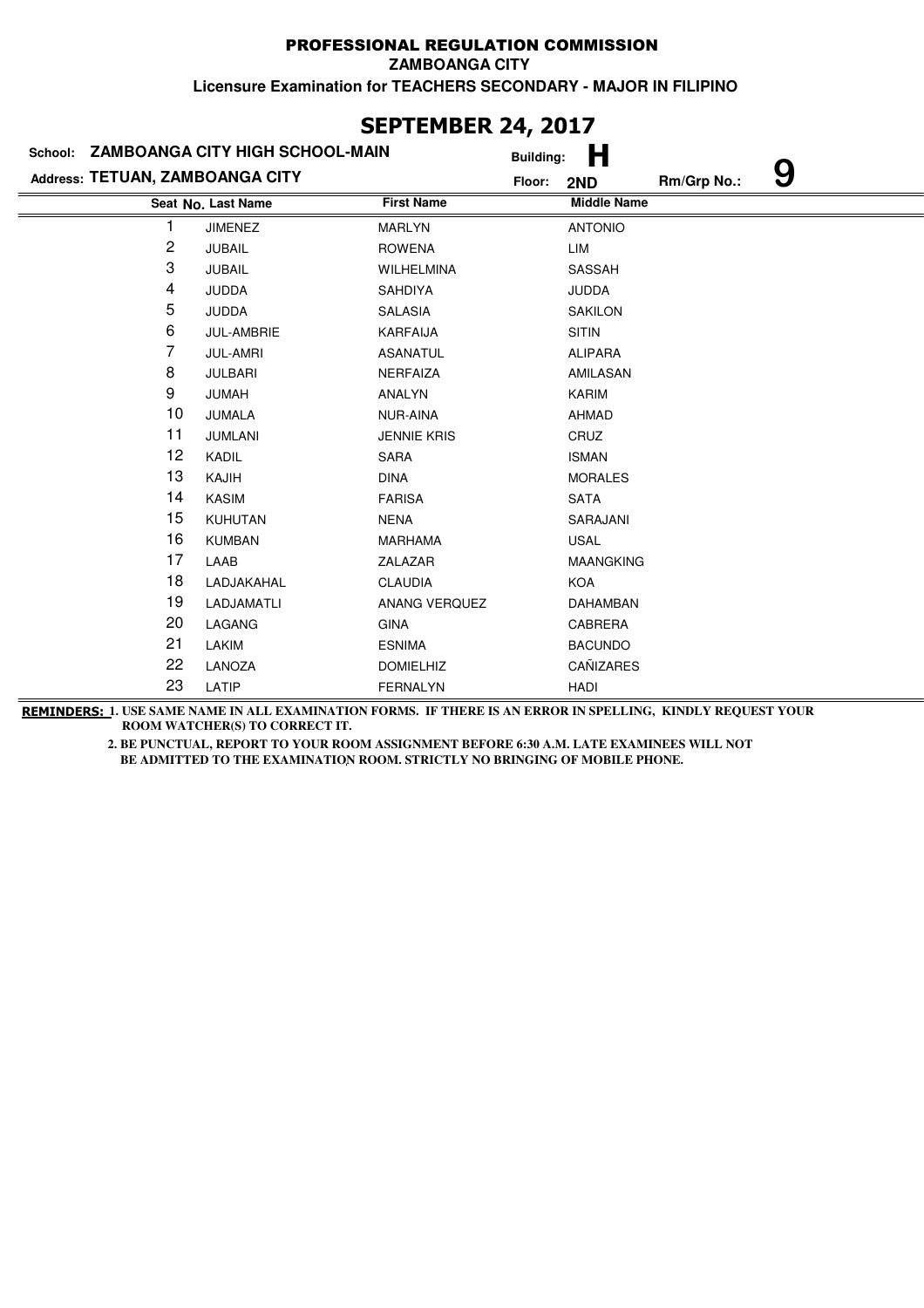| JLI ILIIDLI\ £TĮ £V1/           |                                         |                       |                  |                    |             |           |  |  |
|---------------------------------|-----------------------------------------|-----------------------|------------------|--------------------|-------------|-----------|--|--|
|                                 | School: ZAMBOANGA CITY HIGH SCHOOL-MAIN |                       | <b>Building:</b> | Н                  |             |           |  |  |
| Address: TETUAN, ZAMBOANGA CITY |                                         |                       | Floor:           | 2ND                | Rm/Grp No.: | <b>10</b> |  |  |
|                                 | Seat No. Last Name                      | <b>First Name</b>     |                  | <b>Middle Name</b> |             |           |  |  |
| 1                               | LAVISTO                                 | <b>ROSALINA</b>       |                  | <b>OLITRES</b>     |             |           |  |  |
| 2                               | LEE                                     | <b>JOSEPHINE</b>      |                  | <b>LOMONGO</b>     |             |           |  |  |
| 3                               | <b>LIM</b>                              | ANESA JEM             |                  | <b>JAVIER</b>      |             |           |  |  |
| 4                               | <b>LIMBAGA</b>                          | <b>JUNAIDA</b>        |                  | ADI                |             |           |  |  |
| 5                               | LINAYAN                                 | <b>JOANA</b>          |                  | <b>FRANCISCO</b>   |             |           |  |  |
| 6                               | <b>LIPAPAC</b>                          | <b>RHEA</b>           |                  | <b>VILLARCAMPO</b> |             |           |  |  |
| 7                               | <b>LOBO</b>                             | <b>RUCEL</b>          |                  | <b>GAMAYON</b>     |             |           |  |  |
| 8                               | <b>LOPEZ</b>                            | <b>EDEN</b>           |                  | <b>EDIS</b>        |             |           |  |  |
| 9                               | LOZANO                                  | <b>LONLESTIR</b>      |                  | <b>BALUCAN</b>     |             |           |  |  |
| 10                              | LUNTAYAO                                | <b>IRENE</b>          |                  | <b>GEQUILAN</b>    |             |           |  |  |
| 11                              | LUTIAN                                  | <b>MARY JANE</b>      |                  | <b>MONTEZO</b>     |             |           |  |  |
| 12                              | <b>MAATA</b>                            | <b>AURELIA</b>        |                  | <b>BECARI</b>      |             |           |  |  |
| 13                              | <b>MACBUL</b>                           | <b>FATIMA ROHANNA</b> |                  | <b>AMPUAN</b>      |             |           |  |  |
| 14                              | <b>MADJIL</b>                           | SAUDI                 |                  | <b>ABDULLA</b>     |             |           |  |  |
| 15                              | <b>MAGBANUA</b>                         | <b>JORNALY</b>        |                  | <b>ALBERTO</b>     |             |           |  |  |
| 16                              | <b>MAGLINTE</b>                         | <b>JOSEBELLE</b>      |                  | <b>SANTUYO</b>     |             |           |  |  |
| 17                              | <b>MAING</b>                            | <b>JASIM</b>          |                  | <b>KITALAN</b>     |             |           |  |  |
| 18                              | <b>MALON</b>                            | ARDEN                 |                  | <b>ROMASASA</b>    |             |           |  |  |
| 19                              | <b>MALUDDIN</b>                         | WALDA                 |                  | OMMAL              |             |           |  |  |
| 20                              | <b>MAMAUAG</b>                          | <b>ARIAN</b>          |                  | <b>MARCOS</b>      |             |           |  |  |
| 21                              | <b>MANALO</b>                           | <b>MARIANE AIZEL</b>  |                  | MELOCOTON          |             |           |  |  |
| 22                              | <b>MANALO</b>                           | <b>MELEA GRACE</b>    |                  | <b>MANALO</b>      |             |           |  |  |
| 23                              | <b>MANALO</b>                           | <b>RENEDYN</b>        |                  | <b>ATILANO</b>     |             |           |  |  |

## **SEPTEMBER 24, 2017**

**REMINDERS: 1. USE SAME NAME IN ALL EXAMINATION FORMS. IF THERE IS AN ERROR IN SPELLING, KINDLY REQUEST YOUR ROOM WATCHER(S) TO CORRECT IT.**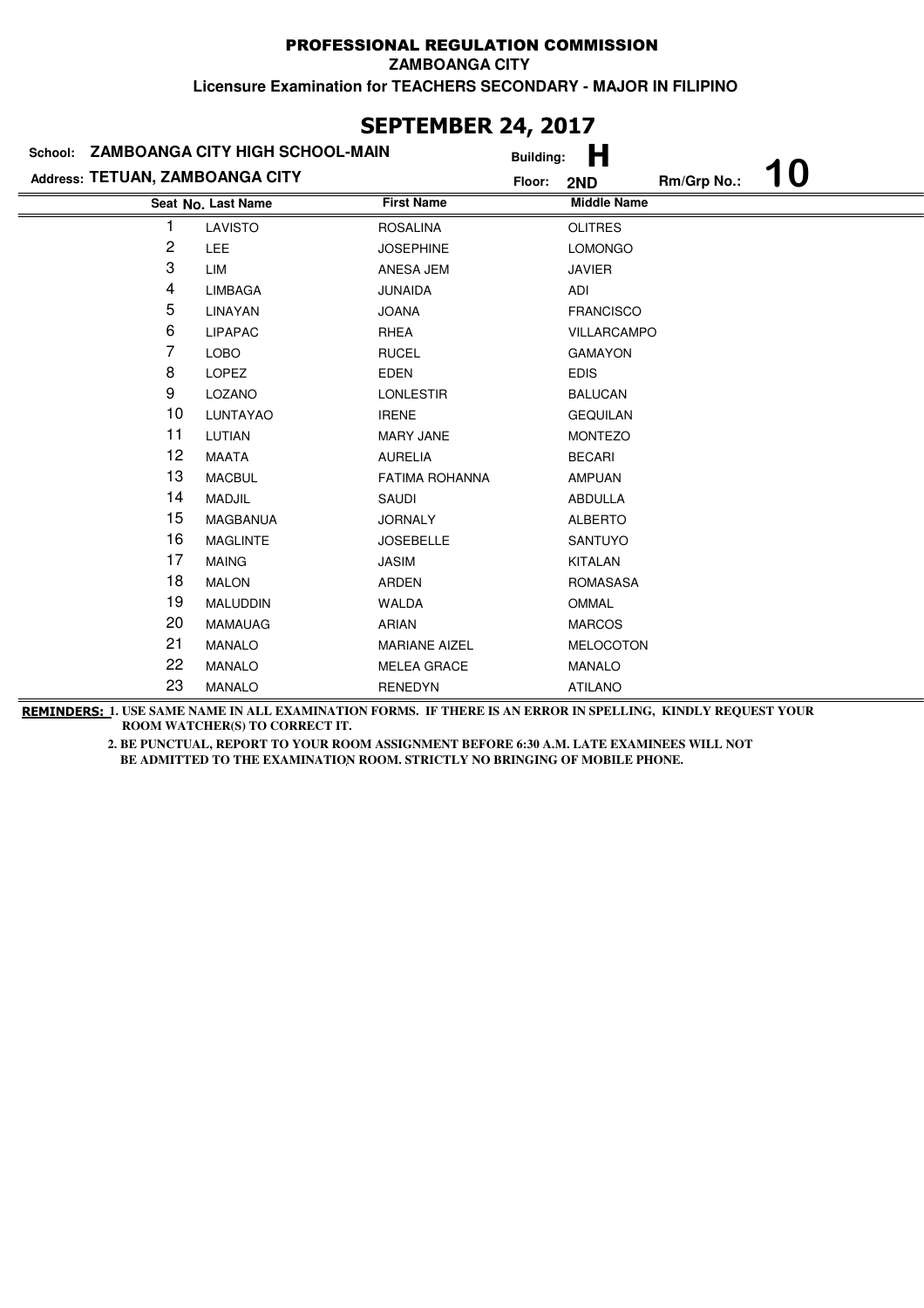| <b>SEPIEMBER 24, 2017</b>       |                                         |                   |                  |                    |             |  |  |  |
|---------------------------------|-----------------------------------------|-------------------|------------------|--------------------|-------------|--|--|--|
|                                 | School: ZAMBOANGA CITY HIGH SCHOOL-MAIN |                   | <b>Building:</b> | н                  |             |  |  |  |
| Address: TETUAN, ZAMBOANGA CITY |                                         |                   | Floor:           | 2ND                | Rm/Grp No.: |  |  |  |
|                                 | Seat No. Last Name                      | <b>First Name</b> |                  | <b>Middle Name</b> |             |  |  |  |
|                                 | MANGKABONG                              | LUZVIMINDA        |                  | <b>ALLI</b>        |             |  |  |  |
| 2                               | <b>MANGUBAT</b>                         | <b>NIVEEN</b>     |                  | <b>ABDURASID</b>   |             |  |  |  |
| 3                               | <b>MARCELO</b>                          | <b>RHEY MABEL</b> |                  | <b>JAIYARI</b>     |             |  |  |  |
| 4                               | <b>MARIN</b>                            | <b>KENNETH</b>    |                  | <b>VALENCIA</b>    |             |  |  |  |
| 5                               | <b>MARKIN</b>                           | <b>SHAIBA</b>     |                  | <b>ABDULLA</b>     |             |  |  |  |
| 6                               | <b>MATA</b>                             | <b>SHERYLL</b>    |                  | <b>SALOMES</b>     |             |  |  |  |
| 7                               | <b>MATINDO</b>                          | <b>FATMA</b>      |                  | <b>CABURATAN</b>   |             |  |  |  |
| 8                               | <b>MATOLO</b>                           | ERWIN             |                  | <b>ILAHAN</b>      |             |  |  |  |
| 9                               | <b>MAULOD</b>                           | <b>SARINA</b>     |                  | <b>POLLANTE</b>    |             |  |  |  |
| 10                              | <b>MAYOLA</b>                           | <b>MARCELA</b>    |                  | <b>TAO</b>         |             |  |  |  |
| 11                              | <b>MENDOZA</b>                          | <b>ANNA MARIE</b> |                  | CARULLO            |             |  |  |  |
| 12                              | <b>MENDOZA</b>                          | <b>CLOIE</b>      |                  | <b>PANTALEON</b>   |             |  |  |  |
| 13                              | MOH. SAN                                | NUR-AJIJA         |                  | <b>TAHIL</b>       |             |  |  |  |
| 14                              | MOHD. SAID                              | SHELNALYN         |                  | <b>ABBAS</b>       |             |  |  |  |
| 15                              | <b>MONTAÑO</b>                          | <b>GIRLIE</b>     |                  | <b>CRISTOBAL</b>   |             |  |  |  |
| 16                              | <b>MONTEBON</b>                         | <b>CIREGEN</b>    |                  | <b>ORTIZ</b>       |             |  |  |  |
| 17                              | <b>MUIN</b>                             | <b>FAIDA</b>      |                  | <b>ASUNCION</b>    |             |  |  |  |
| 18                              | MUJALA                                  | <b>SUING</b>      |                  | <b>SAMPUTO</b>     |             |  |  |  |
| 19                              | <b>MUSA</b>                             | <b>RIZZA MAE</b>  |                  | <b>RODRIGUEZ</b>   |             |  |  |  |
| 20                              | <b>MUSILIM</b>                          | <b>JANICE</b>     |                  | <b>MELICIO</b>     |             |  |  |  |
| 21                              | <b>MUSTAPA</b>                          | <b>NORIDJA</b>    |                  | KARIL              |             |  |  |  |
| 22                              | <b>NARCA</b>                            | <b>ABIGAIL</b>    |                  | SAAVEDRA           |             |  |  |  |
| 23                              | NATIVIDAD                               | <b>RONNEL</b>     |                  | CASIMIRO           |             |  |  |  |

# **SEPTEMBER 24, 2017**

**REMINDERS: 1. USE SAME NAME IN ALL EXAMINATION FORMS. IF THERE IS AN ERROR IN SPELLING, KINDLY REQUEST YOUR ROOM WATCHER(S) TO CORRECT IT.**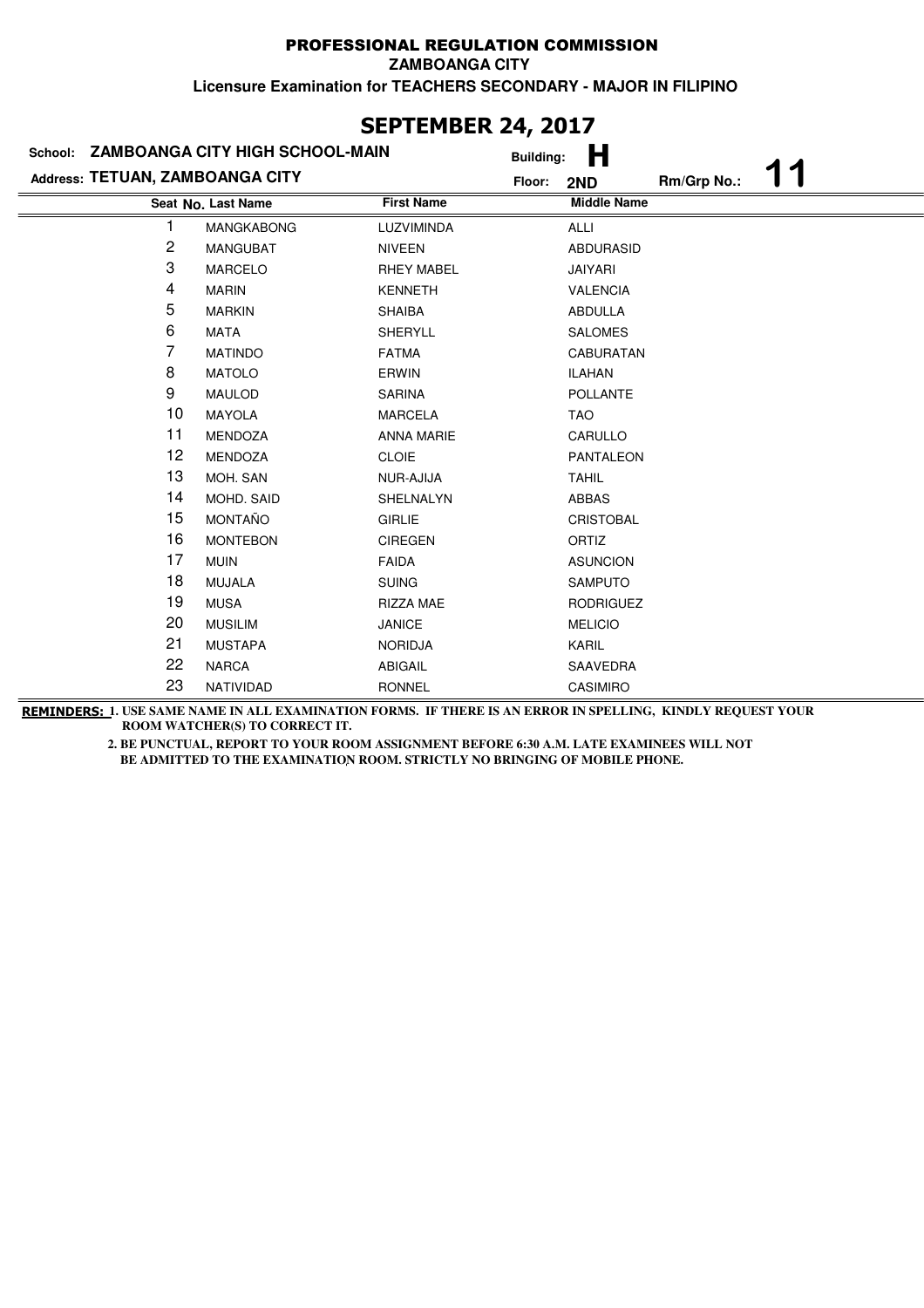|                                 |                                        | <b>SEPTEMBER 24, 2017</b> |                  |                    |             |    |
|---------------------------------|----------------------------------------|---------------------------|------------------|--------------------|-------------|----|
| School:                         | <b>ZAMBOANGA CITY HIGH SCHOOL-MAIN</b> |                           | <b>Building:</b> | Н                  |             |    |
| Address: TETUAN, ZAMBOANGA CITY |                                        |                           | Floor:           | 2ND                | Rm/Grp No.: | 12 |
|                                 | Seat No. Last Name                     | <b>First Name</b>         |                  | <b>Middle Name</b> |             |    |
| 1                               | <b>NURANI</b>                          | <b>SILMA</b>              |                  | <b>HAIRULLA</b>    |             |    |
| 2                               | <b>OBONGEN</b>                         | ARIEL                     |                  | <b>BALIC</b>       |             |    |
| 3                               | <b>OMBRA</b>                           | <b>KAIRONISA</b>          |                  | ARAK               |             |    |
| 4                               | <b>OMPOY</b>                           | <b>CHARLET</b>            |                  | <b>ROA</b>         |             |    |
| 5                               | ORTIZ                                  | <b>DANNICA</b>            |                  |                    |             |    |
| 6                               | <b>PACARDO</b>                         | <b>JERTHY VILL</b>        |                  | <b>AITA</b>        |             |    |
| 7                               | <b>PANER</b>                           | <b>GLAZEL</b>             |                  | CALDEO             |             |    |
| 8                               | <b>PANGAMDAS</b>                       | <b>JUNAID</b>             |                  | <b>SALIM</b>       |             |    |
| 9                               | <b>PANGIRAN</b>                        | <b>NUR-AISA</b>           |                  | <b>HAJAN</b>       |             |    |
| 10                              | <b>PANTOJA</b>                         | <b>MARIA RESHNEE</b>      |                  | CATANTAN           |             |    |
| 11                              | <b>PAQUIBOT</b>                        | MA. NESA                  |                  | VADAL              |             |    |
| 12                              | PARADJI                                | <b>NENA</b>               |                  | SAWADI             |             |    |
| 13                              | PASALAM                                | <b>FATIMA DANSKENE</b>    |                  | <b>UNGGA</b>       |             |    |
| 14                              | PAT                                    | JAY-EN                    |                  | <b>LIMEN</b>       |             |    |
| 15                              | PATIÑO                                 | <b>RICA MAE</b>           |                  | <b>HIPOLITO</b>    |             |    |
| 16                              | <b>PERALTA</b>                         | <b>MARY JANE</b>          |                  | SALAZAR            |             |    |
| 17                              | PEREZ                                  | <b>MARIA THERESA</b>      |                  | SANTUYO            |             |    |
| 18                              | PERMAJIN                               | <b>FREDERICK</b>          |                  | <b>HENIL</b>       |             |    |
| 19                              | <b>PEROCHO</b>                         | <b>JENNY MAE</b>          |                  | <b>TAQUIANG</b>    |             |    |
| 20                              | <b>PINGAY</b>                          | <b>NURSILYN</b>           |                  | <b>DACO</b>        |             |    |
| 21                              | PUNZALAN                               | <b>JANICE</b>             |                  | <b>ESTILLOSO</b>   |             |    |
| 22                              | <b>PUSALAN</b>                         | CAMILLE                   |                  | ALAP-AP            |             |    |
| 23                              | RAMIREZ                                | <b>MARCELISA</b>          |                  | PEÑARANDA          |             |    |

# **SEPTEMBER 24, 2017**

**REMINDERS: 1. USE SAME NAME IN ALL EXAMINATION FORMS. IF THERE IS AN ERROR IN SPELLING, KINDLY REQUEST YOUR ROOM WATCHER(S) TO CORRECT IT.**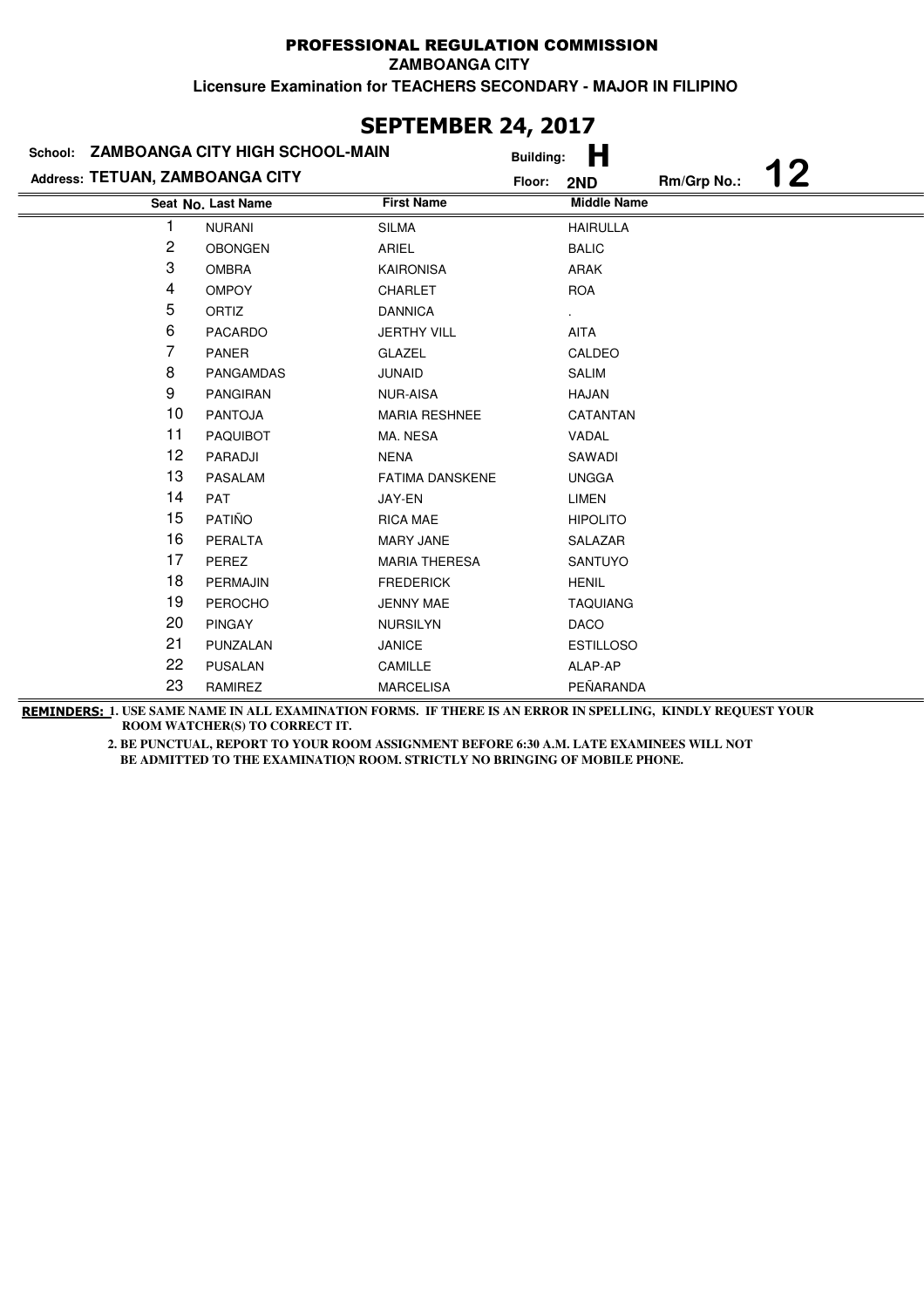| SEPIEMBER 24, 2017              |                                         |                   |                  |                    |             |           |  |
|---------------------------------|-----------------------------------------|-------------------|------------------|--------------------|-------------|-----------|--|
|                                 | School: ZAMBOANGA CITY HIGH SCHOOL-MAIN |                   | <b>Building:</b> | Н                  |             |           |  |
| Address: TETUAN, ZAMBOANGA CITY |                                         |                   | Floor:           | 2ND                | Rm/Grp No.: | <b>13</b> |  |
|                                 | Seat No. Last Name                      | <b>First Name</b> |                  | <b>Middle Name</b> |             |           |  |
|                                 | <b>RAMOS</b>                            | JELLIAN           |                  | <b>SERACUSA</b>    |             |           |  |
| $\overline{c}$                  | <b>RAMOS</b>                            | <b>SUZETTE</b>    |                  | <b>ESCODERO</b>    |             |           |  |
| 3                               | <b>RAMOS</b>                            | <b>TERIZ</b>      |                  | <b>VILLASPIN</b>   |             |           |  |
| 4                               | <b>RAVECHE</b>                          | <b>MEI LI ANN</b> |                  | <b>TAN</b>         |             |           |  |
| 5                               | <b>REMOLLO</b>                          | <b>BIBIANA</b>    |                  | <b>ADANTE</b>      |             |           |  |
| 6                               | <b>REMONTAL</b>                         | <b>JERRCIL</b>    |                  | <b>ALBISO</b>      |             |           |  |
| 7                               | <b>REYNERA</b>                          | <b>ABBYSS</b>     |                  | VILLANUEVA         |             |           |  |
| 8                               | <b>ROJAS</b>                            | <b>RUBIE</b>      |                  | <b>HAGAYAN</b>     |             |           |  |
| 9                               | RONDAEL                                 | <b>IRISH JOY</b>  |                  | <b>TORRES</b>      |             |           |  |
| 10                              | <b>RUBILLOS</b>                         | <b>IRENE</b>      |                  | <b>PIOQUINTO</b>   |             |           |  |
| 11                              | SAAT                                    | RANAN             |                  | SALI               |             |           |  |
| 12                              | SABDANI                                 | YASHMIN           |                  | <b>SALIM</b>       |             |           |  |
| 13                              | SABDANI                                 | <b>YUSOP</b>      |                  | <b>JUMADIL</b>     |             |           |  |
| 14                              | <b>SABLANI</b>                          | <b>HALID</b>      |                  | <b>KASIM</b>       |             |           |  |
| 15                              | SAHA                                    | <b>NASHRA</b>     |                  | <b>BALADJI</b>     |             |           |  |
| 16                              | SAHABI                                  | <b>FARHANA</b>    |                  | OMAR               |             |           |  |
| 17                              | SAJAN                                   | <b>JUANITA</b>    |                  | JALIL              |             |           |  |
| 18                              | <b>SAKILI</b>                           | <b>PERUSA</b>     |                  | ABDURAHMAN         |             |           |  |
| 19                              | SALALI                                  | <b>KERMINA</b>    |                  | <b>KURAIS</b>      |             |           |  |
| 20                              | SALI                                    | <b>KALSUMA</b>    |                  | <b>TAIB</b>        |             |           |  |
| 21                              | SALI                                    | <b>KHEMAR</b>     |                  | SALASAIN           |             |           |  |
| 22                              | SALI                                    | <b>LORNA</b>      |                  | <b>HUSSIN</b>      |             |           |  |
| 23                              | SALI                                    | <b>MONAWARA</b>   |                  | SALI               |             |           |  |

# **SEPTEMBER 24, 2017**

**REMINDERS: 1. USE SAME NAME IN ALL EXAMINATION FORMS. IF THERE IS AN ERROR IN SPELLING, KINDLY REQUEST YOUR ROOM WATCHER(S) TO CORRECT IT.**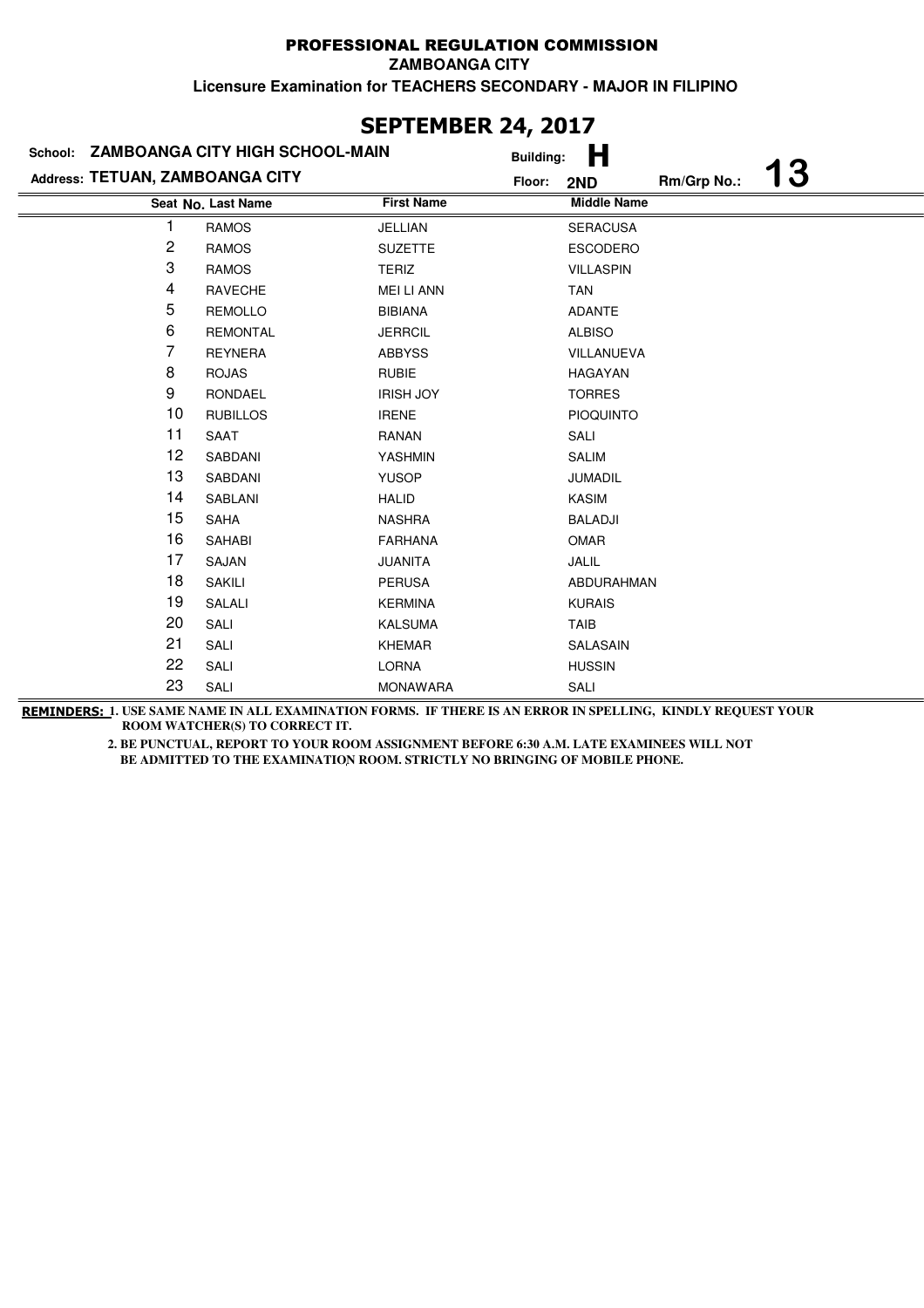| SEPIEMBER 24, 2017              |                                         |                       |                  |                    |             |    |  |
|---------------------------------|-----------------------------------------|-----------------------|------------------|--------------------|-------------|----|--|
|                                 | School: ZAMBOANGA CITY HIGH SCHOOL-MAIN |                       | <b>Building:</b> | Н                  |             |    |  |
| Address: TETUAN, ZAMBOANGA CITY |                                         |                       | Floor:           | 2ND                | Rm/Grp No.: | 14 |  |
|                                 | Seat No. Last Name                      | <b>First Name</b>     |                  | <b>Middle Name</b> |             |    |  |
|                                 | <b>SALIH</b>                            | <b>MARIA FLORIVEL</b> |                  | <b>TOMBOC</b>      |             |    |  |
| 2                               | SAMSARANI                               | <b>ALMANSAR</b>       |                  | <b>NASARON</b>     |             |    |  |
| 3                               | SAMSON                                  | <b>SATRA</b>          |                  | <b>TOTOH</b>       |             |    |  |
| 4                               | SAMSON                                  | <b>SHAIRA</b>         |                  | <b>AMPING</b>      |             |    |  |
| 5                               | <b>SANGUILA</b>                         | <b>AILYN</b>          |                  | <b>BANGUIH</b>     |             |    |  |
| 6                               | SAPAAT                                  | RAIDA                 |                  | <b>BUHARI</b>      |             |    |  |
| 7                               | SARAIL                                  | <b>MARILYN</b>        |                  | <b>KASSAN</b>      |             |    |  |
| 8                               | <b>SARIO</b>                            | <b>NURA</b>           |                  | DABU               |             |    |  |
| 9                               | SAYCO                                   | <b>JAY VAN</b>        |                  | <b>RETES</b>       |             |    |  |
| 10                              | <b>SEVILLA</b>                          | <b>JENNIFER</b>       |                  | <b>HIKILAN</b>     |             |    |  |
| 11                              | <b>SHORT</b>                            | <b>KYVYLYN MAE</b>    |                  | <b>BINARAO</b>     |             |    |  |
| 12                              | <b>SUANA</b>                            | <b>AIZEN PEARL</b>    |                  | <b>CAING</b>       |             |    |  |
| 13                              | <b>SUAYBON</b>                          | <b>FERMINA</b>        |                  | <b>ANNIL</b>       |             |    |  |
| 14                              | <b>SUAZO</b>                            | CHARMINE              |                  | <b>CAMPOMANES</b>  |             |    |  |
| 15                              | SULAYMAN                                | <b>PROSELFINA</b>     |                  | <b>BARAHASIM</b>   |             |    |  |
| 16                              | <b>SUMALPONG</b>                        | <b>ROLLY</b>          |                  | <b>MALICAY</b>     |             |    |  |
| 17                              | <b>TAGUD</b>                            | <b>JOSHUA</b>         |                  | CAAYUHAN           |             |    |  |
| 18                              | <b>TAHAJID</b>                          | <b>CLINTON</b>        |                  | <b>MARAM</b>       |             |    |  |
| 19                              | <b>TAHIR</b>                            | <b>SATRAANA</b>       |                  | <b>PUNTUKAN</b>    |             |    |  |
| 20                              | <b>TAING</b>                            | <b>MERFA</b>          |                  | LANGKASAN          |             |    |  |
| 21                              | <b>TALIPAN</b>                          | DELLILAH              |                  | <b>TOBAK</b>       |             |    |  |
| 22                              | <b>TALISAY</b>                          | ANALIZA               |                  | <b>NAPIH</b>       |             |    |  |
| 23                              | <b>TAMAR</b>                            | LIEZEL                |                  | <b>RONE</b>        |             |    |  |

# **SEPTEMBER 24, 2017**

**REMINDERS: 1. USE SAME NAME IN ALL EXAMINATION FORMS. IF THERE IS AN ERROR IN SPELLING, KINDLY REQUEST YOUR ROOM WATCHER(S) TO CORRECT IT.**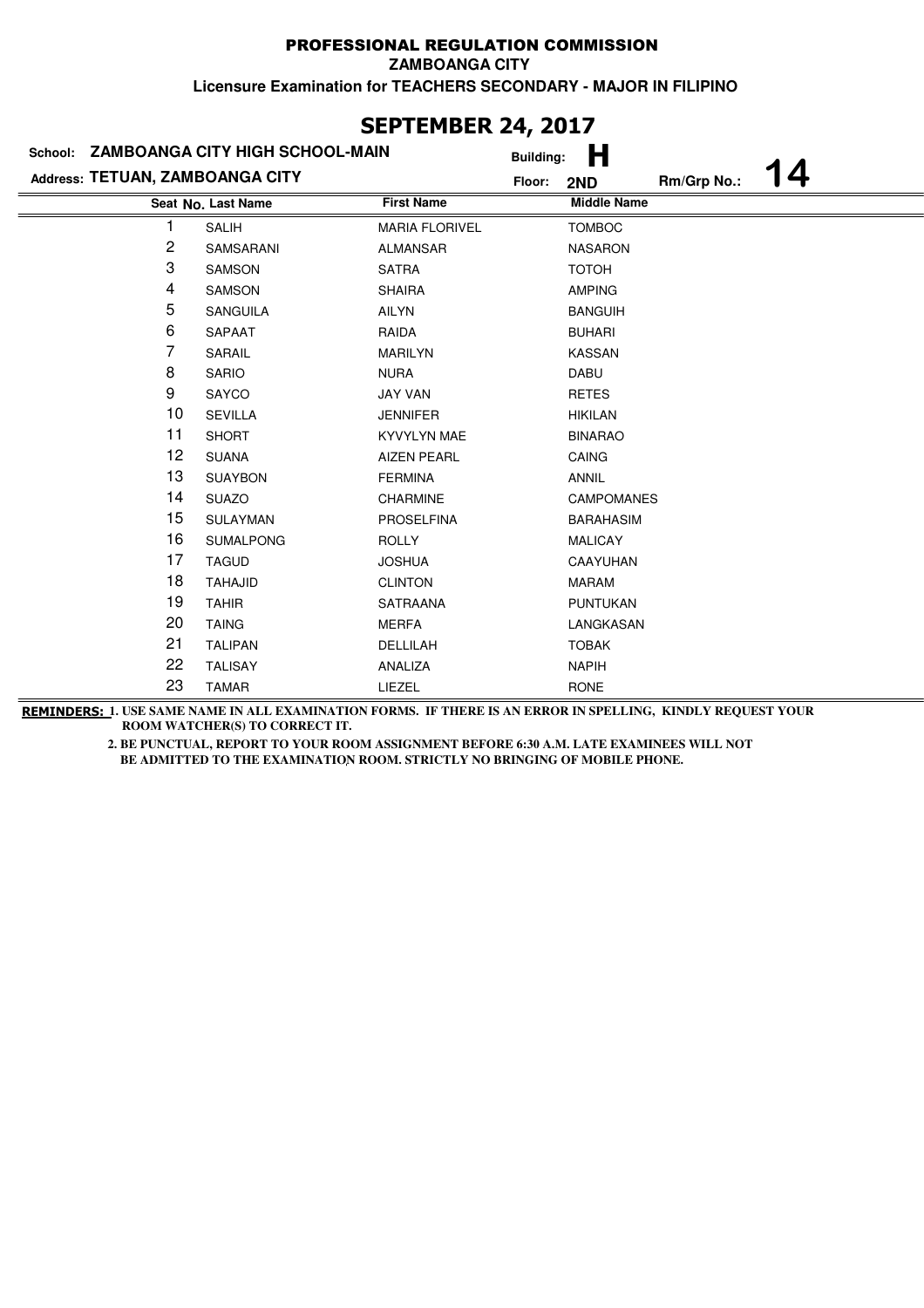| <b>SEPTEMBER 24, 2017</b>       |                                 |                   |                  |                    |             |           |  |
|---------------------------------|---------------------------------|-------------------|------------------|--------------------|-------------|-----------|--|
| School:                         | ZAMBOANGA CITY HIGH SCHOOL-MAIN |                   | <b>Building:</b> | н                  |             |           |  |
| Address: TETUAN, ZAMBOANGA CITY |                                 | Floor:            |                  | 2ND                | Rm/Grp No.: | <b>15</b> |  |
|                                 | Seat No. Last Name              | <b>First Name</b> |                  | <b>Middle Name</b> |             |           |  |
| 1                               | <b>TANTONG</b>                  | ALMA              |                  | HAJIM              |             |           |  |
| 2                               | <b>TAUNG</b>                    | <b>MERSA</b>      |                  | ABDUKAHAL          |             |           |  |
| 3                               | <b>TEBBENG</b>                  | <b>FATIMAH</b>    |                  | <b>ANTANANI</b>    |             |           |  |
| 4                               | TINGKASAN                       | <b>TARHATA</b>    |                  | ALI                |             |           |  |
| 5                               | <b>TORREFRANCA</b>              | <b>JHADE</b>      |                  | <b>JUNTILLA</b>    |             |           |  |
| 6                               | <b>TORREFRANCA</b>              | <b>JHAKE</b>      |                  | <b>JUNTILLA</b>    |             |           |  |
| 7                               | <b>TRUNO</b>                    | <b>JANESSA</b>    |                  | ARANETA            |             |           |  |
| 8                               | <b>TUBALLA</b>                  | <b>FRANKLIN</b>   |                  | <b>NACIONAL</b>    |             |           |  |
| 9                               | <b>TUBAT</b>                    | <b>MARJORIE</b>   |                  | <b>QUITOY</b>      |             |           |  |
| 10                              | <b>TUBOSA</b>                   | <b>ROMEL</b>      |                  | <b>LINTAO</b>      |             |           |  |
| 11                              | <b>TULBANOS</b>                 | <b>MARIA FE</b>   |                  | <b>ROLDAN</b>      |             |           |  |
| 12                              | <b>UGBAMIN</b>                  | JUNILA            |                  | <b>MASINGIL</b>    |             |           |  |
| 13                              | <b>ULLAMA</b>                   | <b>SHEAHAM</b>    |                  | <b>NASALIN</b>     |             |           |  |
| 14                              | <b>UMANGKAT</b>                 | <b>WARDA</b>      |                  | <b>HABONG</b>      |             |           |  |
| 15                              | <b>USMAN</b>                    | <b>MUNAIYARA</b>  |                  | ANSARUDDIN         |             |           |  |
| 16                              | <b>UY</b>                       | <b>REIMA</b>      |                  | <b>RIGOR</b>       |             |           |  |
| 17                              | VASQUEZ                         | <b>MARIE ROSE</b> |                  | <b>SALUBA</b>      |             |           |  |
| 18                              | <b>VENTURA</b>                  | <b>JEMALYN</b>    |                  | <b>ILALAM</b>      |             |           |  |
| 19                              | <b>VICTORIA</b>                 | <b>SHIRLEY</b>    |                  | <b>MANUEL</b>      |             |           |  |
| 20                              | <b>VISTAL</b>                   | <b>ANNALISA</b>   |                  | <b>TAHUDAN</b>     |             |           |  |
| 21                              | <b>WADDIN</b>                   | <b>ASIBA</b>      |                  | <b>HIYA</b>        |             |           |  |
| 22                              | <b>WAHAB</b>                    | <b>ALBINA</b>     |                  | <b>LUNGBUS</b>     |             |           |  |
| 23                              | <b>WAHAB</b>                    | <b>MINANG</b>     |                  | <b>IBRAHAM</b>     |             |           |  |

# **SEPTEMBER 24, 2017**

**REMINDERS: 1. USE SAME NAME IN ALL EXAMINATION FORMS. IF THERE IS AN ERROR IN SPELLING, KINDLY REQUEST YOUR ROOM WATCHER(S) TO CORRECT IT.**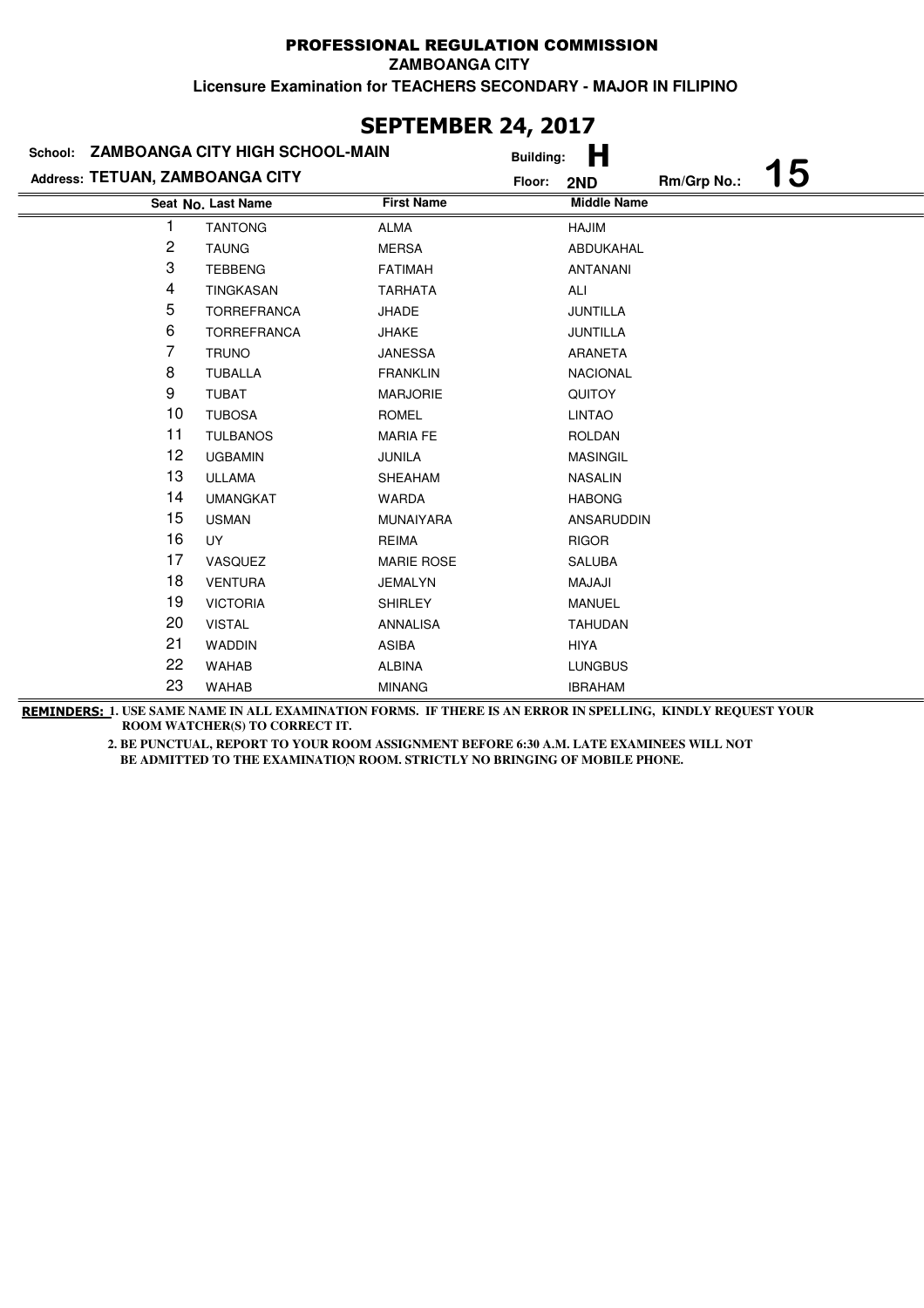**ZAMBOANGA CITY**

**Licensure Examination for TEACHERS SECONDARY - MAJOR IN MATHEMATICS**

|                                 | VLI IEFIDEI\ <del>A</del> tį <b>av</b> ij<br>ZAMBOANGA NATIONAL HIGH SCHOOL-MAIN |                    |                  |                    |             |    |  |  |
|---------------------------------|----------------------------------------------------------------------------------|--------------------|------------------|--------------------|-------------|----|--|--|
| School:                         |                                                                                  |                    | <b>Building:</b> | D                  |             |    |  |  |
| Address: TETUAN, ZAMBOANGA CITY |                                                                                  |                    | Floor:           | <b>GROUND</b>      | Rm/Grp No.: | 69 |  |  |
|                                 | Seat No. Last Name                                                               | <b>First Name</b>  |                  | <b>Middle Name</b> |             |    |  |  |
|                                 | ABAH                                                                             | <b>MAYRA</b>       |                  | <b>BAKSAN</b>      |             |    |  |  |
| 2                               | ABAH                                                                             | <b>MERLHANA</b>    |                  | <b>HADJIRULLA</b>  |             |    |  |  |
| 3                               | ABASAL                                                                           | <b>NURAIZA</b>     |                  | PAMBATAL           |             |    |  |  |
| 4                               | ABDUHARAN                                                                        | <b>ALNASHER</b>    |                  | <b>MAGALLON</b>    |             |    |  |  |
| 5                               | <b>ABDUL</b>                                                                     | <b>SAIRA AINIE</b> |                  | <b>ALBADIL</b>     |             |    |  |  |
| 6                               | ABDULAJID                                                                        | CAREEMA            |                  | <b>ALANO</b>       |             |    |  |  |
| 7                               | ABDULHAN                                                                         | SALI               |                  | <b>ASARI</b>       |             |    |  |  |
| 8                               | ABDULJABUL                                                                       | <b>NURFITRA</b>    |                  | LAGAM              |             |    |  |  |
| 9                               | <b>ABDULKABIR</b>                                                                | <b>ALZEVAR</b>     |                  | <b>FIDEL</b>       |             |    |  |  |
| 10                              | ABDULKARIM                                                                       | AINATUL MARDIA     |                  | <b>ABDULATIFF</b>  |             |    |  |  |
| 11                              | ABDULMAJID                                                                       | <b>NURHAIDA</b>    |                  | JALALAN            |             |    |  |  |
| 12                              | ABDULMAJID                                                                       | <b>NURSHIDA</b>    |                  | JALALAN            |             |    |  |  |
| 13                              | ABDULMAJID                                                                       | <b>SAKIB</b>       |                  | JALALAN            |             |    |  |  |
| 14                              | ABDURAJAK                                                                        | <b>ASPEN</b>       |                  | <b>GAPUR</b>       |             |    |  |  |
| 15                              | <b>ABDURASID</b>                                                                 | <b>RADZMA</b>      |                  | <b>SUGALA</b>      |             |    |  |  |
| 16                              | <b>ABDURASID</b>                                                                 | <b>SONNY</b>       |                  | CASTILLO           |             |    |  |  |
| 17                              | <b>ABONALES</b>                                                                  | <b>RAYMON</b>      |                  | <b>RELLIN</b>      |             |    |  |  |
| 18                              | ABUBAKAR                                                                         | NUR-AINA           |                  | <b>HAMJANI</b>     |             |    |  |  |
| 19                              | <b>ACLA</b>                                                                      | <b>SHIRLEY</b>     |                  | <b>CEMINI</b>      |             |    |  |  |
| 20                              | <b>ADDIN</b>                                                                     | <b>RIYAD</b>       |                  | <b>HANAPI</b>      |             |    |  |  |
| 21                              | <b>ADIN</b>                                                                      | MAY                |                  | <b>DUERME</b>      |             |    |  |  |
| 22                              | ADJU                                                                             | <b>BERHAMIN</b>    |                  | <b>JALISAN</b>     |             |    |  |  |
| 23                              | <b>AGURA</b>                                                                     | VANESSA            |                  | <b>BANDAYING</b>   |             |    |  |  |

### **SEPTEMBER 24, 2017**

**REMINDERS: 1. USE SAME NAME IN ALL EXAMINATION FORMS. IF THERE IS AN ERROR IN SPELLING, KINDLY REQUEST YOUR ROOM WATCHER(S) TO CORRECT IT.**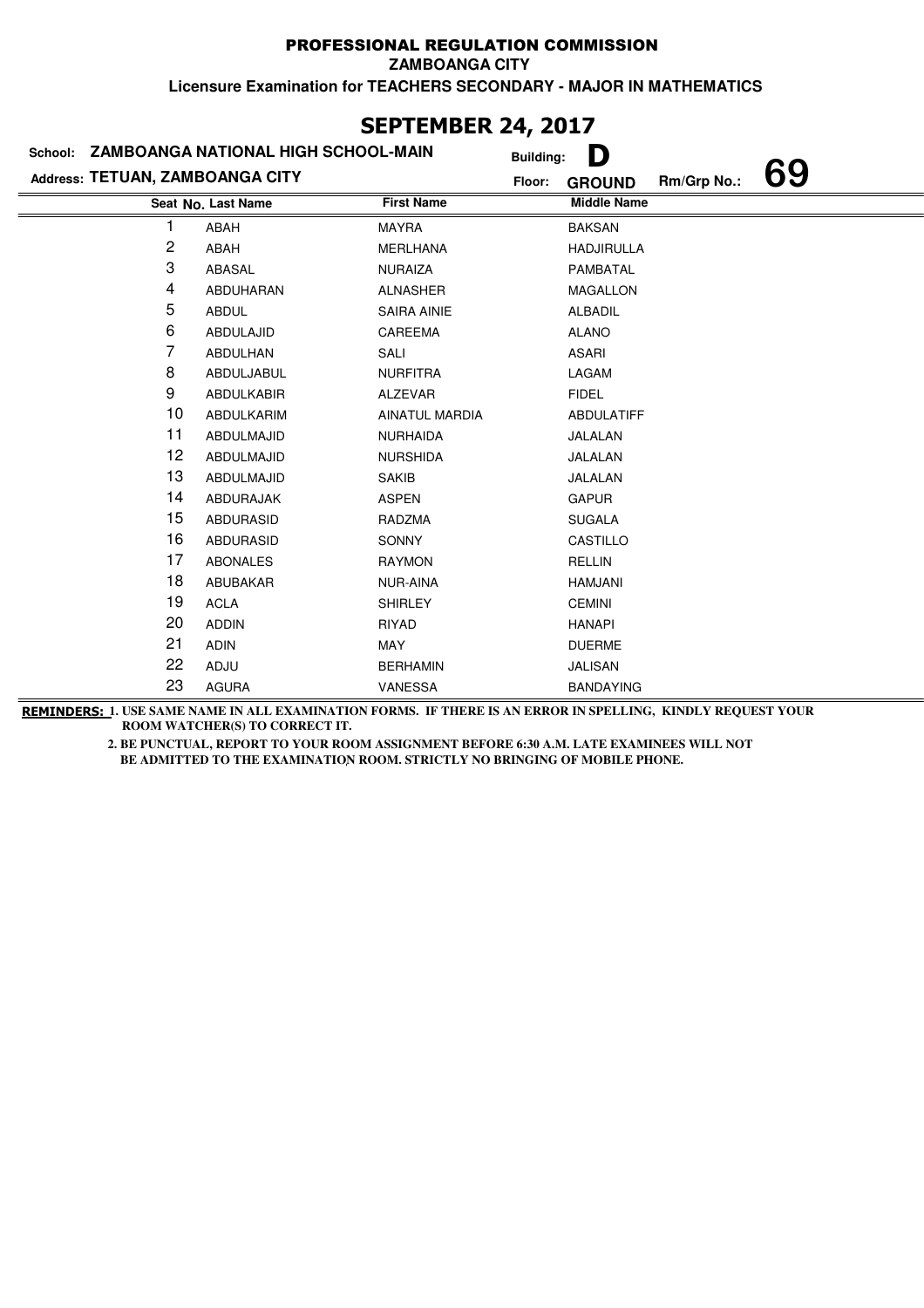# **SEPTEMBER 24, 2017**

|                                 | School: ZAMBOANGA NATIONAL HIGH SCHOOL-MAIN |                    | D<br><b>Building:</b>                        |
|---------------------------------|---------------------------------------------|--------------------|----------------------------------------------|
| Address: TETUAN, ZAMBOANGA CITY |                                             |                    | 70<br>Rm/Grp No.:<br>Floor:<br><b>GROUND</b> |
|                                 | Seat No. Last Name                          | <b>First Name</b>  | <b>Middle Name</b>                           |
|                                 | <b>AHIRON</b>                               | <b>ALSID</b>       | <b>ELLAHANI</b>                              |
| 2                               | <b>AHMAD</b>                                | ALLI               | <b>AMBUTONG</b>                              |
| 3                               | AISAL                                       | <b>DARNA</b>       | <b>KAPENG</b>                                |
| 4                               | AJALIL                                      | NOR ARJIMA         | <b>LINUNGAN</b>                              |
| 5                               | <b>AJIJUL</b>                               | <b>MUSSAH</b>      | SARIBBAN                                     |
| 6                               | AKIP                                        | <b>MARIA JANET</b> | QUEBRAR                                      |
| 7                               | AL                                          | JAY JAY            | <b>AMLANI</b>                                |
| 8                               | <b>ALBANI</b>                               | NUR-ADIA           | <b>SEPEN</b>                                 |
| 9                               | ALEGRE                                      | <b>JOHN RYAN</b>   | <b>FAUSTO</b>                                |
| 10                              | ALEJANDRO                                   | VANGELYN           | PANIDAR                                      |
| 11                              | ALEXANDER                                   | <b>DINDAH</b>      | JALILUL                                      |
| 12                              | <b>ALHALIL</b>                              | <b>MADSAHILI</b>   | MAGAYRAL                                     |
| 13                              | <b>ALIH</b>                                 | ABDULKHAIR         | <b>IBRAHIM</b>                               |
| 14                              | <b>ALIH</b>                                 | <b>JUMADAM</b>     | <b>IMAD</b>                                  |
| 15                              | <b>ALLI</b>                                 | <b>RUHINA</b>      | SABDANI                                      |
| 16                              | <b>ALLIAN</b>                               | RAJJ BRYLLE        | REALIZA                                      |
| 17                              | <b>ALONZO</b>                               | <b>GEOVANNI</b>    | SOLIVIO                                      |
| 18                              | <b>ALPHA</b>                                | AL-SHEEDI          | <b>ASTARANI</b>                              |
| 19                              | ALVAREZ                                     | DANILO JR          | <b>ADORMEO</b>                               |
| 20                              | ALVAREZ                                     | <b>HERMIE-ROSE</b> | <b>GINETE</b>                                |
| 21                              | AMBANG                                      | <b>SHEREMAR</b>    | <b>ALUDDIN</b>                               |
| 22                              | AMBEROL                                     | AL-SHAJID          | JALBI                                        |
| 23                              | AMBIRAN                                     | AKSAD              | SAKANDAL                                     |

**REMINDERS: 1. USE SAME NAME IN ALL EXAMINATION FORMS. IF THERE IS AN ERROR IN SPELLING, KINDLY REQUEST YOUR ROOM WATCHER(S) TO CORRECT IT.**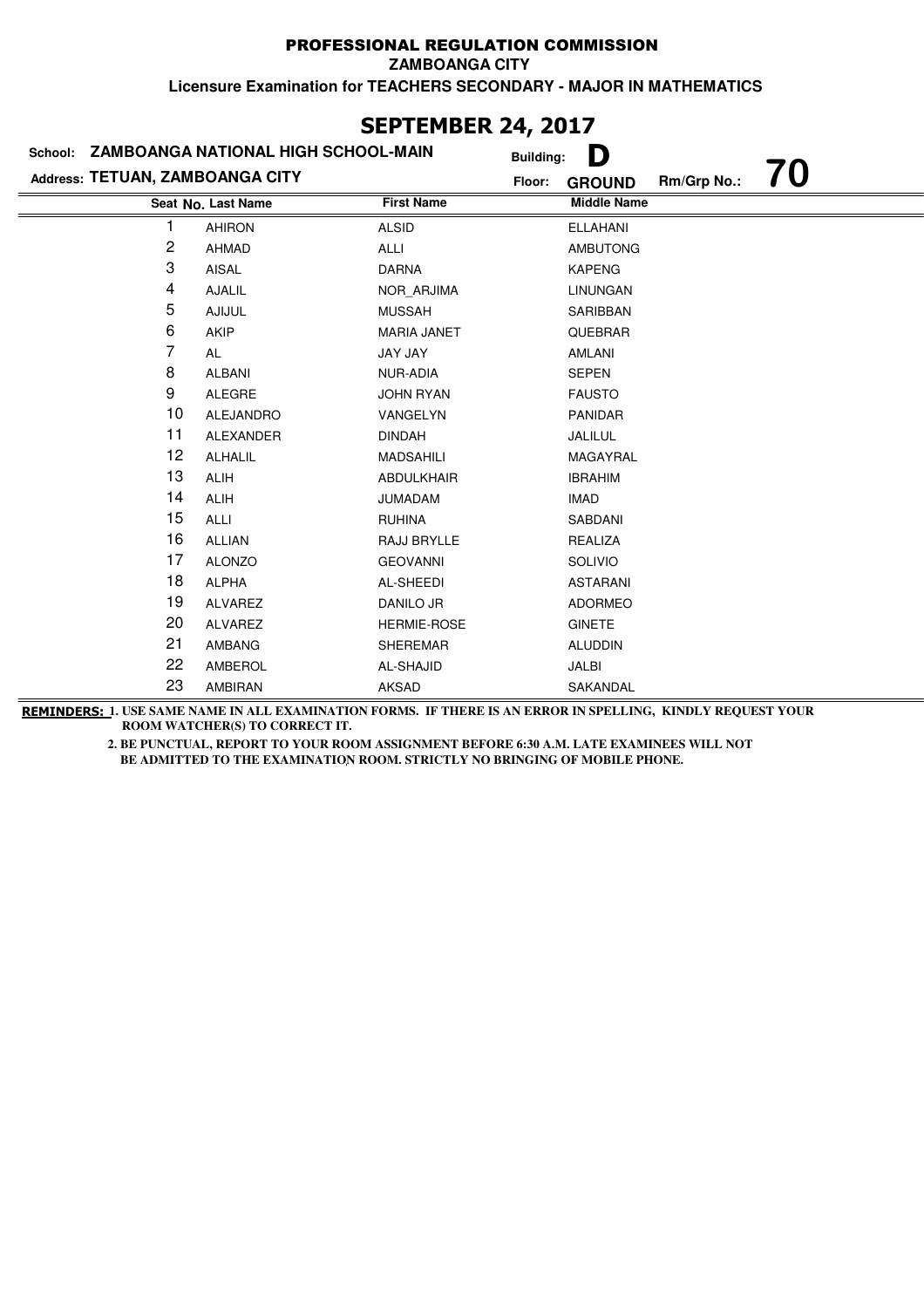### **Last Name Middle Name Address: TETUAN, ZAMBOANGA CITY School: ZAMBOANGA NATIONAL HIGH SCHOOL-MAIN Building: D Floor: GROUND Rm/Grp No.: 71 Seat No.** 1 AMBULONG MA DELIA GALLEGA 2 AMIL JIMBOL **IMBOL** KIRAH 3 AMIRIL NURMAIDA AJID 4 AMLANI JULKIRAM SAPPARI 5 AMPLAYO JUAN JR GUMALAS 6 ANGOD CINDY AISA HEOLEN 7 ANILHASSAN MAUREEN AHADI 8 ANNIL AL HUSSIEN TAGAYAN 9 ANQUI KARL MARX EHARA 10 APOSTOL MERY ANN LAURIAGA 11 ARABANI JIMAR SAID 12 ARJALIL ASIA ASIA ADJAH 13 ARPA MCNOORE MURIDIL 14 ARSA NORHANA BANGSA 15 ASAAD MOFTADIR KASIM 16 ASAKIL HERMAN HERMAN ALBARI 17 ASAKIL NURSIMA TAMBUYUNG 18 ASCALA JAIMA JAMBING 19 ASIRANI BENGJAVAR KIMAR 20 ASRI NAJIB SARANIE 21 ATAY MERWINA DELOS REYES 22 ATTAN ALNISARA SAHID 23 BAAY JIMMY BOY HABIBON

**SEPTEMBER 24, 2017**

**REMINDERS: 1. USE SAME NAME IN ALL EXAMINATION FORMS. IF THERE IS AN ERROR IN SPELLING, KINDLY REQUEST YOUR ROOM WATCHER(S) TO CORRECT IT.**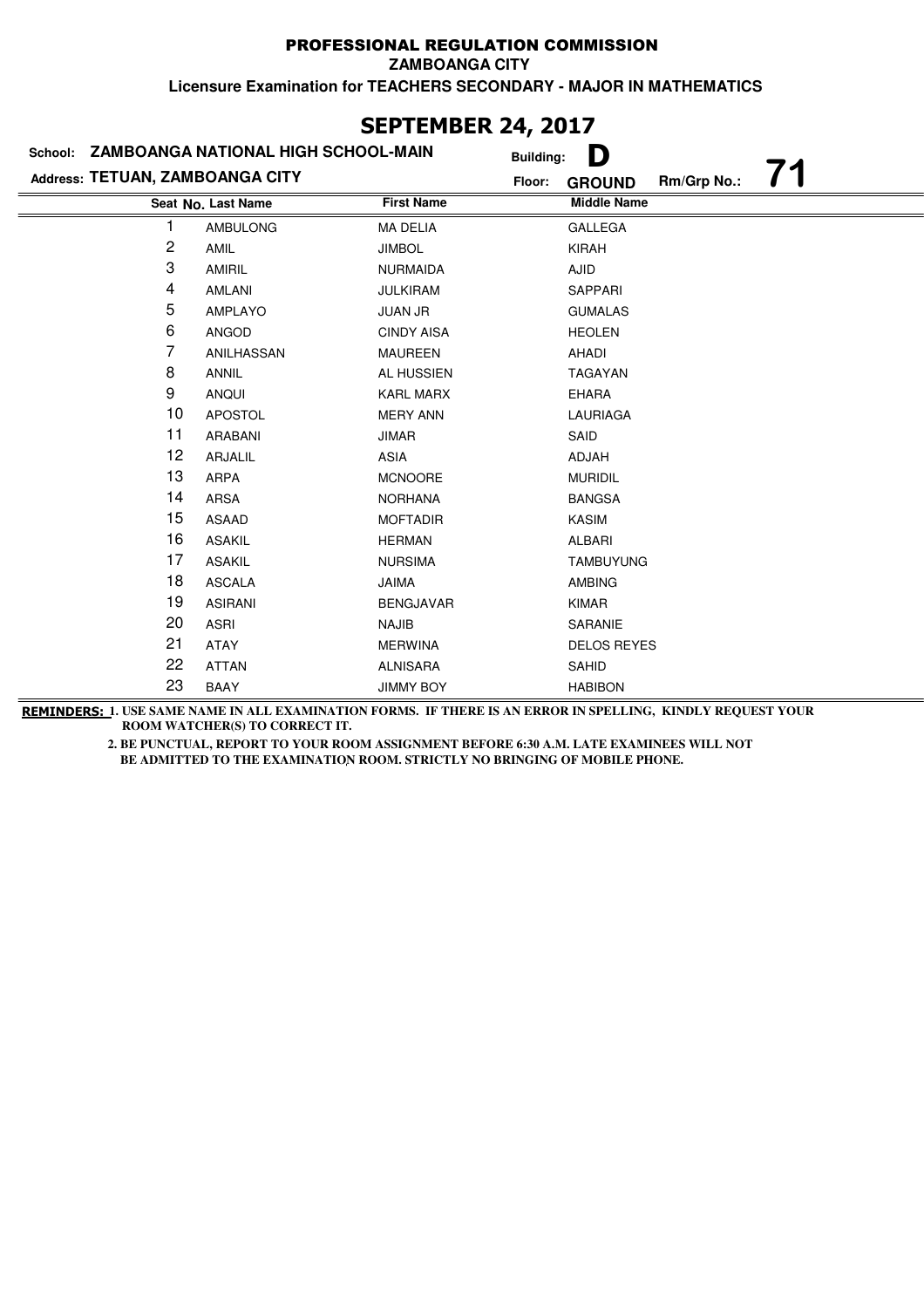#### PROFESSIONAL REGULATION COMMISSION **ZAMBOANGA CITY**

**Licensure Examination for TEACHERS SECONDARY - MAJOR IN MATHEMATICS**

|                                 |                                     | JLF ILITIDLIN 47, 4V1/ |                                              |
|---------------------------------|-------------------------------------|------------------------|----------------------------------------------|
| School:                         | ZAMBOANGA NATIONAL HIGH SCHOOL-MAIN |                        | D<br><b>Building:</b>                        |
| Address: TETUAN, ZAMBOANGA CITY |                                     |                        | 72<br>Rm/Grp No.:<br>Floor:<br><b>GROUND</b> |
|                                 | Seat No. Last Name                  | <b>First Name</b>      | <b>Middle Name</b>                           |
|                                 | <b>BACAMANTE</b>                    | <b>ROVELYN</b>         | <b>SARINGAN</b>                              |
| 2                               | <b>BAGUMBAY</b>                     | LERMA                  | <b>ALKI</b>                                  |
| 3                               | <b>BALAIS</b>                       | <b>ELLENE</b>          | <b>VEJAR</b>                                 |
| 4                               | <b>BANDAH</b>                       | <b>SHEENA</b>          | <b>SCHUCK</b>                                |
| 5                               | <b>BANDAHALA</b>                    | <b>NAPSIA</b>          | <b>SARABI</b>                                |
| 6                               | <b>BARCELONA</b>                    | ERWIN                  | <b>ALDERITE</b>                              |
| 7                               | <b>BAROTE</b>                       | <b>LORDI HAN</b>       | <b>BAJAO</b>                                 |
| 8                               | <b>BARRIENTOS</b>                   | <b>KENNETH</b>         | <b>MUEDA</b>                                 |
| 9                               | <b>BASALUDDIN</b>                   | PAWJIYA                | LATIP                                        |
| 10                              | <b>BASIRUN</b>                      | SAID-AMIN              | <b>MANGKABONG</b>                            |
| 11                              | <b>BASSAN</b>                       | YAHYA                  | <b>BAIJAN</b>                                |
| 12                              | <b>BATOCTOY</b>                     | RANDEL                 | <b>MARANTE</b>                               |
| 13                              | <b>BAYBADO</b>                      | <b>JAYBEE</b>          | <b>OPAON</b>                                 |
| 14                              | <b>BENTOY</b>                       | <b>CRISTY</b>          | <b>UYAO</b>                                  |
| 15                              | <b>BINA</b>                         | <b>NURIANA</b>         | ABDULHAMAN                                   |
| 16                              | <b>BINA</b>                         | <b>RUSTOM</b>          | ABDULHAMAN                                   |
| 17                              | <b>BITACHE</b>                      | <b>JESTONI</b>         | <b>SUMAYANG</b>                              |
| 18                              | <b>BIYAHI</b>                       | <b>BILLY</b>           | <b>DULUBASA</b>                              |
| 19                              | <b>BODIONGAN</b>                    | <b>REZZIE BELL</b>     | SARAGENA                                     |
| 20                              | <b>BONIAO</b>                       | <b>AIGEN</b>           | <b>GUIA</b>                                  |
| 21                              | <b>BORJA</b>                        | PASCUAL JR III         | NATIVIDAD                                    |
| 22                              | <b>BORNALES</b>                     | <b>JENELYN</b>         | MAÑADA                                       |
| 23                              | <b>BUASANG</b>                      | <b>MENCHIE</b>         | QUE                                          |

### **SEPTEMBER 24, 2017**

**REMINDERS: 1. USE SAME NAME IN ALL EXAMINATION FORMS. IF THERE IS AN ERROR IN SPELLING, KINDLY REQUEST YOUR ROOM WATCHER(S) TO CORRECT IT.**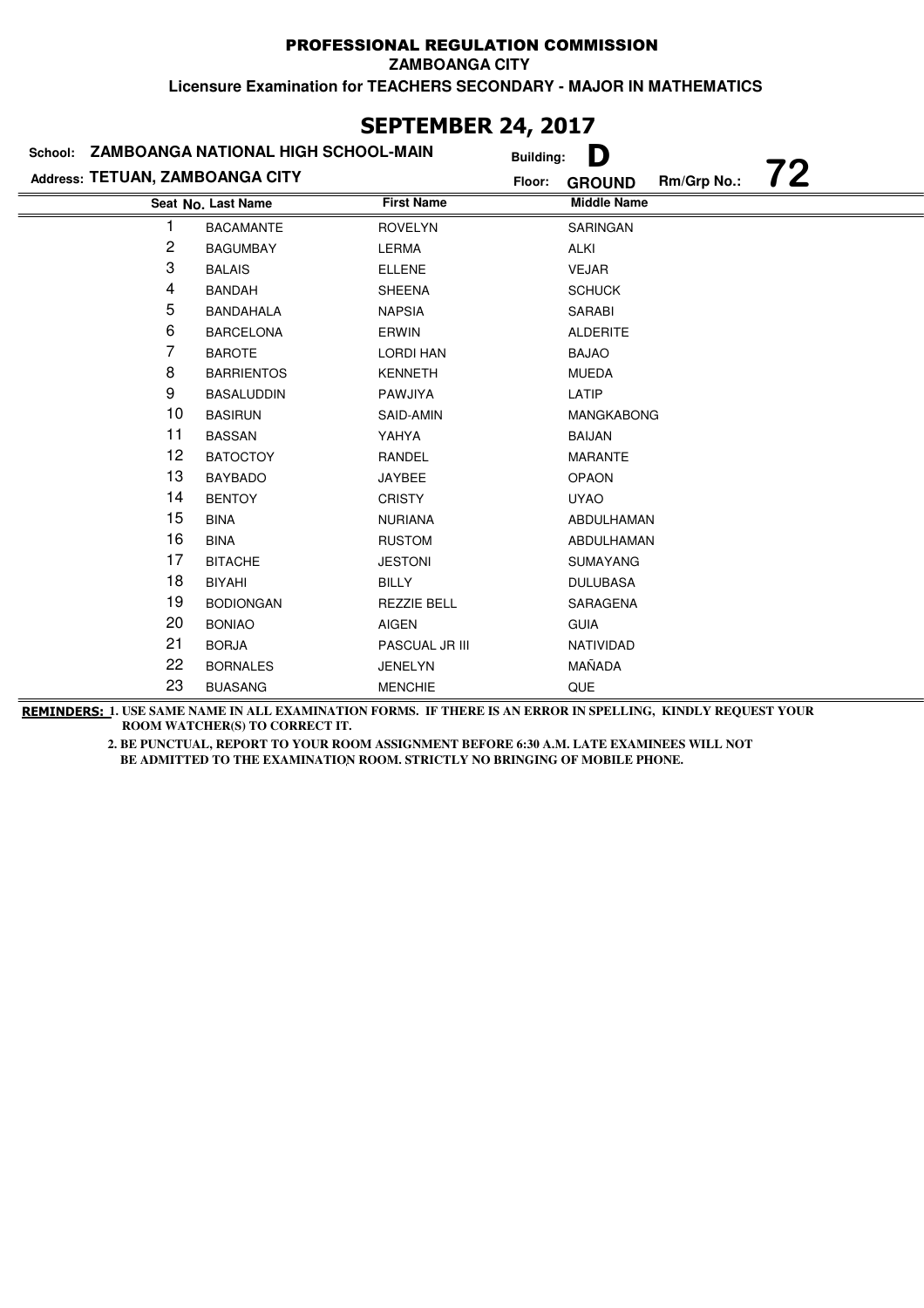**ZAMBOANGA CITY**

**Licensure Examination for TEACHERS SECONDARY - MAJOR IN MATHEMATICS**

### **Last Name Middle Name Address: TETUAN, ZAMBOANGA CITY School: ZAMBOANGA NATIONAL HIGH SCHOOL-MAIN Building: D Floor: GROUND Rm/Grp No.: 73 Seat No.** 1 BULAC NOMER LAWAS 2 BULAHAN ALGEAN MACALISANG 3 CABALIDA RACHEL BRAVO 4 CABIJE GINALYN MAGHANOY 5 CAJILIG LIMUEL JAMISOLA 6 CALBI SAMEL SAMEL MOSALA 7 CALIPUSAN EVELYN PANALIGAN 8 CALUANG RADZMAL AMILASAN 9 CANDA CHARLS DIELON ACASO 10 CANTAY **ARIEL ARANETA** 11 CAPONGO GENESIS BULINGOT 12 CASCARA MAYBELYN TORRALBA 13 CASTILLO HAZEL REYES 14 CASTILLO JESSEL VILLAVITO 15 CASTRO CATHY CATHY ANGELES 16 CATALUÑA AISA AISA BELLO 17 CUANAN RUEL NOLINA 18 DANDOLIT RICKY **EHIGA** 19 DANIEL HAIRULLAJI ALSAD 20 DE GUZMAN MARYCRIS CHARLENE BENITO 21 DE JULIAN CHRISTINE JOY EJERCITADO 22 DE LA CRUZ ESTEPANIE CUARTOCRUZ 23 DECIMO JOEY CABARAL

**SEPTEMBER 24, 2017**

**REMINDERS: 1. USE SAME NAME IN ALL EXAMINATION FORMS. IF THERE IS AN ERROR IN SPELLING, KINDLY REQUEST YOUR ROOM WATCHER(S) TO CORRECT IT.**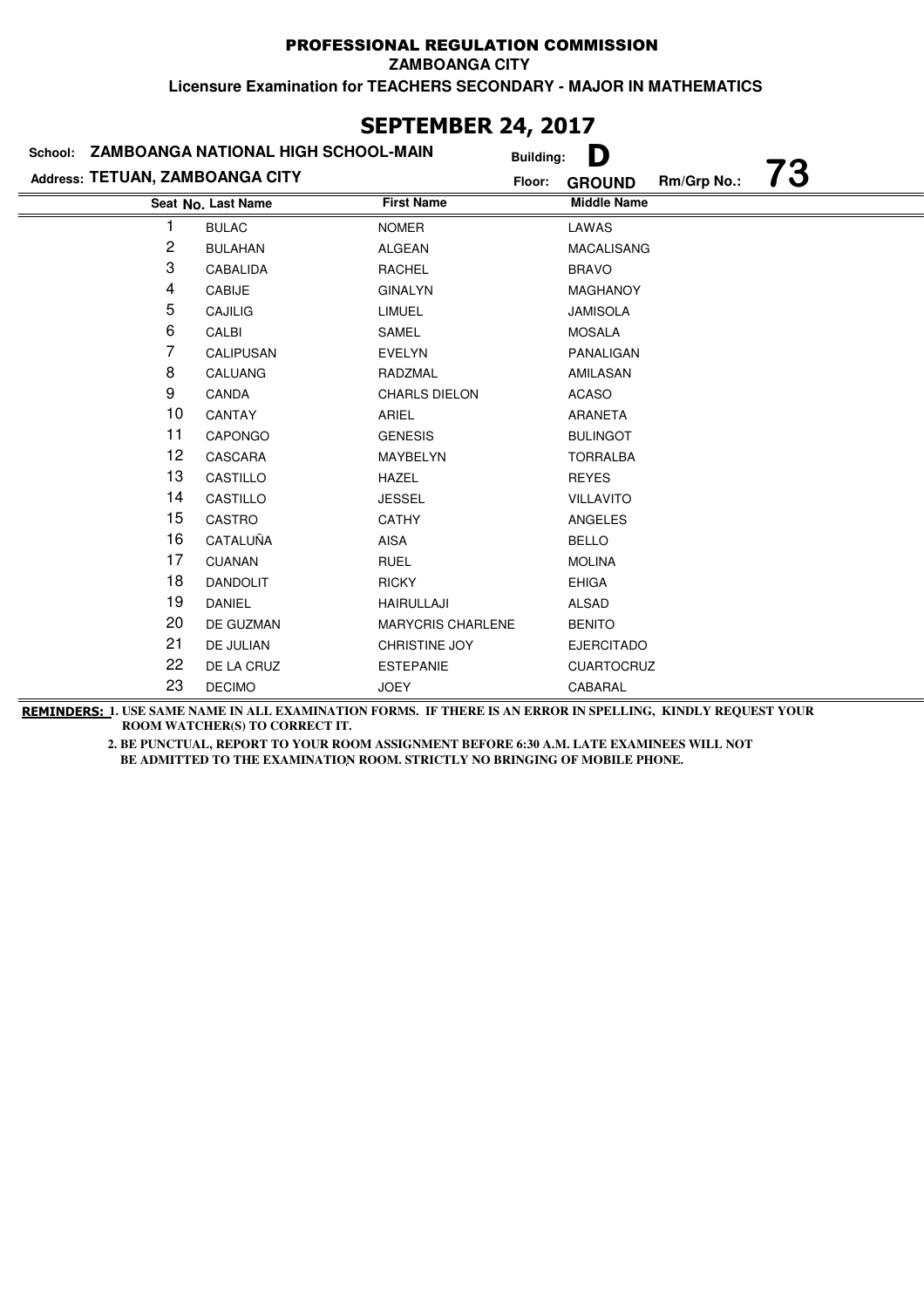**ZAMBOANGA CITY**

**Licensure Examination for TEACHERS SECONDARY - MAJOR IN MATHEMATICS**

| School:                         | <b>ZAMBOANGA NATIONAL HIGH SCHOOL-MAIN</b> |                       | D<br><b>Building:</b>              |
|---------------------------------|--------------------------------------------|-----------------------|------------------------------------|
| Address: TETUAN, ZAMBOANGA CITY |                                            | Floor:                | 74<br>Rm/Grp No.:<br><b>GROUND</b> |
|                                 | Seat No. Last Name                         | <b>First Name</b>     | <b>Middle Name</b>                 |
|                                 | DELA CRUZ                                  | <b>JASMIN</b>         | <b>MANUEL</b>                      |
| 2                               | DELA PEÑA                                  | <b>MICHAEL</b>        | DE ASIS                            |
| 3                               | <b>DELOS REYES</b>                         | <b>ROWIE</b>          | <b>TULO</b>                        |
| 4                               | <b>DELOS SANTOS</b>                        | <b>SHEILA</b>         | <b>REYES</b>                       |
| 5                               | <b>DINONG</b>                              | <b>RITCHEL ANN</b>    | <b>TANTOG</b>                      |
| 6                               | <b>DIZING</b>                              | RADZHATA              | <b>ALPHA</b>                       |
| 7                               | <b>DULANG</b>                              | <b>ANNIE ROSE</b>     | <b>SENCIO</b>                      |
| 8                               | <b>DUQUE</b>                               | <b>JESSICA</b>        | <b>VALLES</b>                      |
| 9                               | <b>EBAO</b>                                | <b>REMELECAR</b>      | <b>MELENDRES</b>                   |
| 10                              | <b>ENDE</b>                                | <b>NEVA JEAN</b>      | <b>GEGRIMOS</b>                    |
| 11                              | <b>ESCUDERO</b>                            | <b>JELA MARIE</b>     | CARPIZO                            |
| 12                              | <b>ESTINO</b>                              | <b>FERWISA</b>        | <b>HAJAL</b>                       |
| 13                              | <b>ESTUARIA</b>                            | <b>ACELYN</b>         | <b>LIMEN</b>                       |
| 14                              | <b>FABURADA</b>                            | <b>LORRAINE MARIE</b> | <b>ARCILLAS</b>                    |
| 15                              | <b>FERNANDO</b>                            | <b>ERICKSON</b>       | <b>POLVOROSA</b>                   |
| 16                              | <b>FEROLINO</b>                            | <b>JENELYN</b>        | <b>GUARIN</b>                      |
| 17                              | <b>FLORES</b>                              | <b>RUSSEL</b>         | <b>REGINDING</b>                   |
| 18                              | <b>GANIH</b>                               | <b>MADZHAR</b>        | <b>JALANG</b>                      |
| 19                              | <b>GARCIA</b>                              | <b>HYSIBEL</b>        | CAMANSE                            |
| 20                              | <b>GARRIDO</b>                             | <b>MARIO</b>          | <b>ALTOVEROS</b>                   |
| 21                              | <b>GUINDANAO</b>                           | SHELYN                | <b>UNDALOC</b>                     |
| 22                              | <b>GUMBA</b>                               | <b>NAIDA</b>          | LAKIM                              |
| 23                              | <b>GUNDOY</b>                              | <b>MARY ELAINE</b>    | RAPIZ                              |

### **SEPTEMBER 24, 2017**

**REMINDERS: 1. USE SAME NAME IN ALL EXAMINATION FORMS. IF THERE IS AN ERROR IN SPELLING, KINDLY REQUEST YOUR ROOM WATCHER(S) TO CORRECT IT.**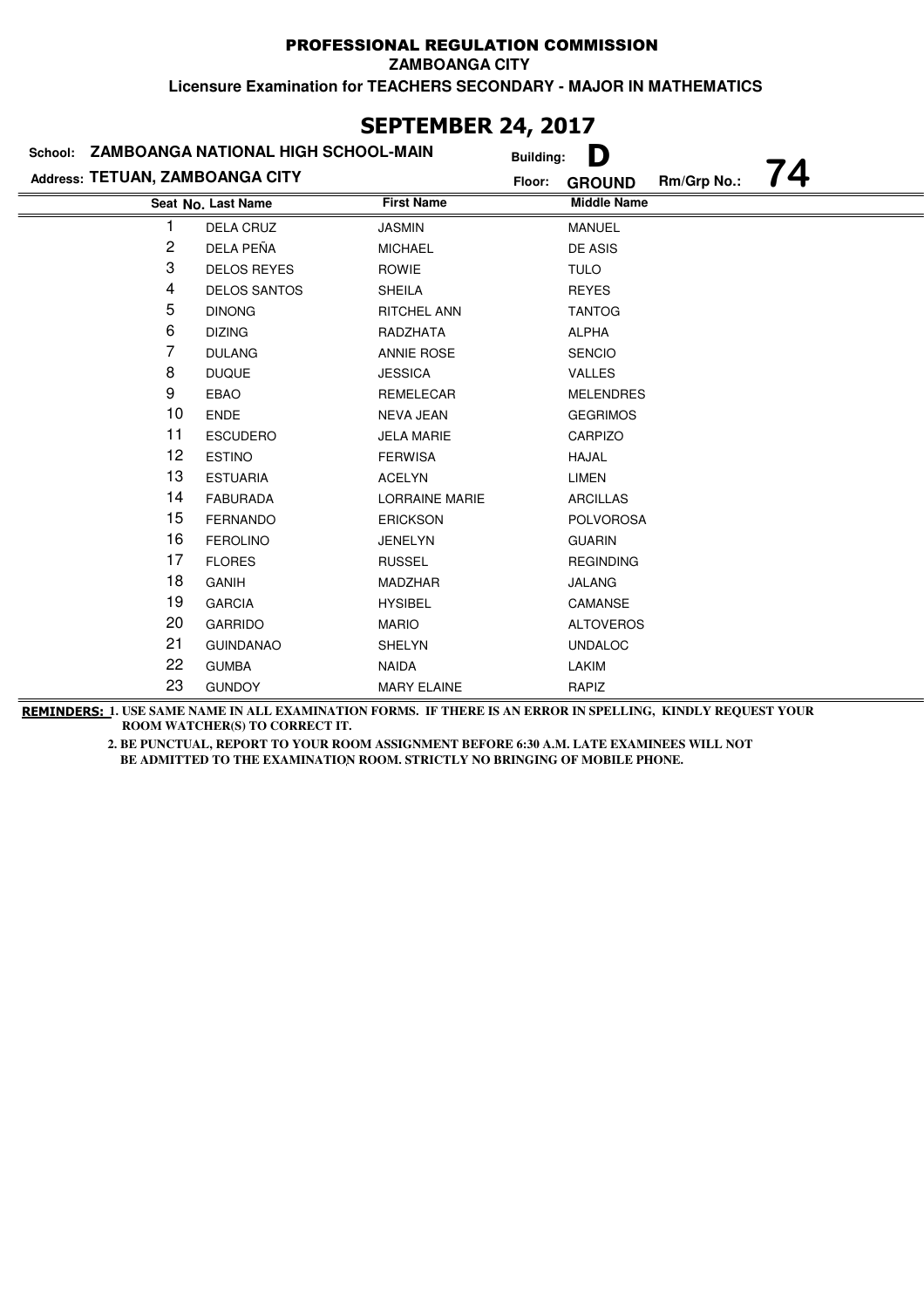**ZAMBOANGA CITY**

**Licensure Examination for TEACHERS SECONDARY - MAJOR IN MATHEMATICS**

### **Last Name Middle Name Address: TETUAN, ZAMBOANGA CITY School: ZAMBOANGA NATIONAL HIGH SCHOOL-MAIN Building: D Floor: GROUND Rm/Grp No.: 75 Seat No.** 1 HAJAN NURJIA NURJIA HAIRANI 2 HAKIM RIDZKHAN GADO 3 HALIKIN HASID ASMARIN 4 HALUD AL-JUNEER SINGKAY 5 HAMID WIDZMAR SIRRI 6 HAMIS AMISARA INSIAWANG 7 HAMSION BENHAR KINDUMAN 8 HANANI ABDULWAHID SANORI 9 HANAPI RADZNAWATI AMBUTONG 10 HASAN NORMINA SAHIBIL 11 HASIM RENELDA AYOSO 12 HASSAN FAURIZA ABDULKASIM 13 HASSAN NUR-AINA BANDAHALA 14 HASSAN ZENAIDA AKING 15 HERNANE JEZZA JANE EBAO 16 HERRERA HEIDI GRIZZEL RAMONES 17 HERRERA ZENIER KUNTING 18 HILBERO MARYCRIS CONDA 19 HUNNOH USMAN USMAN KULANI 20 HUSSIEN TOMMY BAIRULLA 21 IBAMA SALWA ABDULLA 22 IBAY JOHN PATRICK GUTIERREZ 23 IBBA NUR-AIN SARIAN

**SEPTEMBER 24, 2017**

**REMINDERS: 1. USE SAME NAME IN ALL EXAMINATION FORMS. IF THERE IS AN ERROR IN SPELLING, KINDLY REQUEST YOUR ROOM WATCHER(S) TO CORRECT IT.**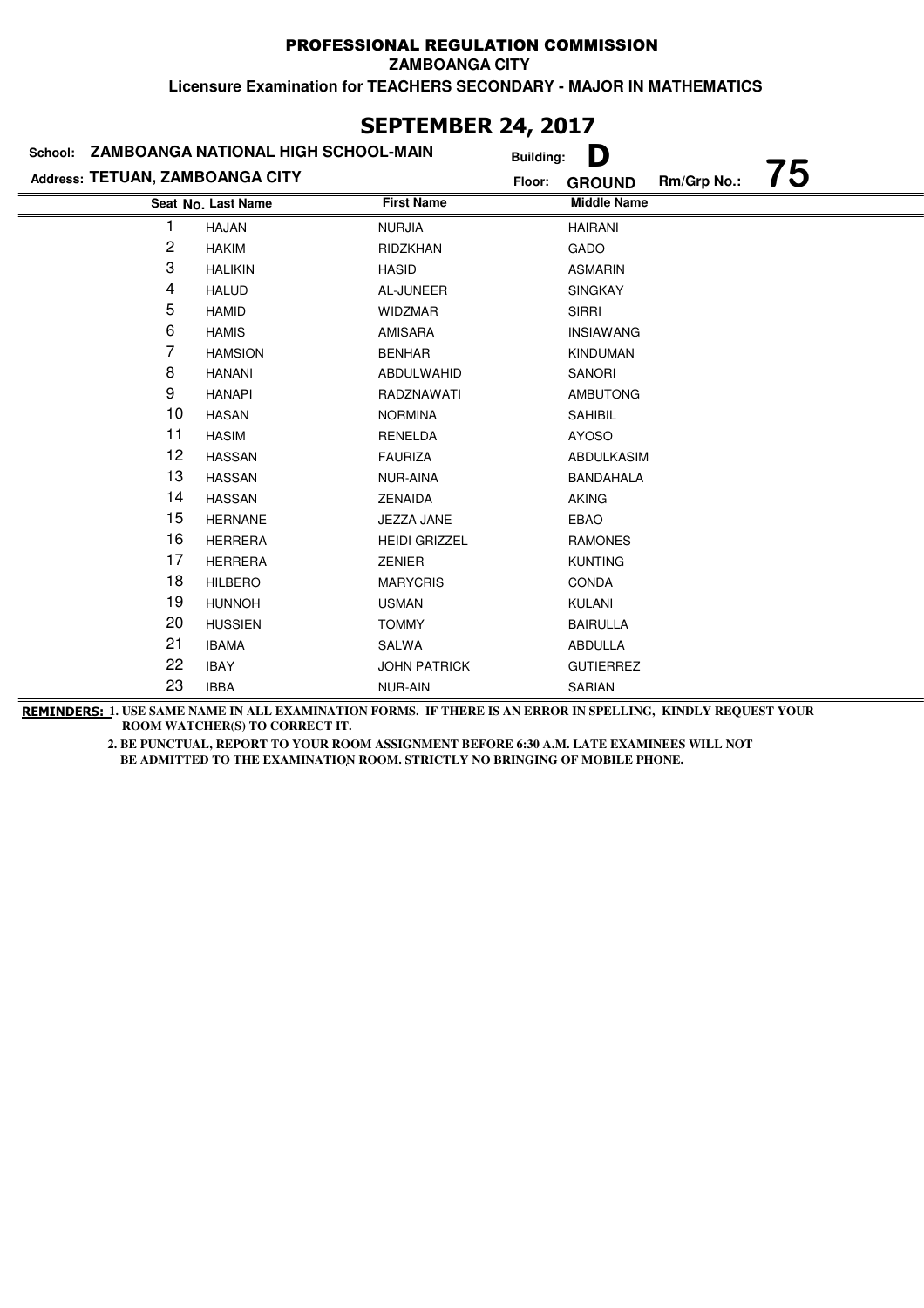|                                 |                                     | <b>SEPTEMBER 24, 2017</b> |                  |                    |             |    |
|---------------------------------|-------------------------------------|---------------------------|------------------|--------------------|-------------|----|
| School:                         | ZAMBOANGA NATIONAL HIGH SCHOOL-MAIN |                           | <b>Building:</b> | D                  |             |    |
| Address: TETUAN, ZAMBOANGA CITY |                                     |                           | Floor:           | 2ND                | Rm/Grp No.: | 76 |
|                                 | Seat No. Last Name                  | <b>First Name</b>         |                  | <b>Middle Name</b> |             |    |
|                                 | <b>IBRAHIM</b>                      | <b>ABDULGAIS</b>          |                  | ALIBANGSIL         |             |    |
| 2                               | <b>IBRAHIM</b>                      | NURHIDAYA                 |                  | AMIRIL             |             |    |
| 3                               | <b>IKBAD</b>                        | <b>JULMINA</b>            |                  | <b>JAMLAIN</b>     |             |    |
| 4                               | <b>INCLAN</b>                       | <b>JOHNEL</b>             |                  | <b>JACINTO</b>     |             |    |
| 5                               | <b>INDANAN</b>                      | <b>ESMERALDA</b>          |                  | <b>MARTIN</b>      |             |    |
| 6                               | <b>INSANG</b>                       | <b>CHERRY CLAIR</b>       |                  | <b>ANDUS</b>       |             |    |
| 7                               | <b>ISHMAEL</b>                      | ABEL-KHAIDIE              |                  | SALI               |             |    |
| 8                               | <b>ISMAEL</b>                       | <b>FELINA</b>             |                  | <b>BASIR</b>       |             |    |
| 9                               | <b>ISMAEL</b>                       | <b>JABAR</b>              |                  | ULANGHUTAN         |             |    |
| 10                              | <b>ISMULA</b>                       | <b>FATIMAH IN</b>         |                  | <b>KIRAM</b>       |             |    |
| 11                              | <b>ISNANI</b>                       | <b>JENNIFER</b>           |                  | <b>SAKIB</b>       |             |    |
| 12                              | <b>JAAFAR</b>                       | <b>MUHAYA</b>             |                  | <b>ABIRIN</b>      |             |    |
| 13                              | <b>JAAFAR</b>                       | <b>NURANA</b>             |                  | <b>JAIN</b>        |             |    |
| 14                              | <b>JAAFAR</b>                       | <b>SATURNINA</b>          |                  | <b>ALIAGGA</b>     |             |    |
| 15                              | <b>JACINTO</b>                      | <b>JAYMARK</b>            |                  | STA. ANA           |             |    |
| 16                              | <b>JAILANG</b>                      | <b>KAUSAR</b>             |                  | <b>ALPHA</b>       |             |    |
| 17                              | JAILANI                             | <b>NURSIDA</b>            |                  | KADIL              |             |    |
| 18                              | JAINUDDIN                           | <b>SAHDIYA</b>            |                  | JALALI             |             |    |
| 19                              | <b>JAKKANG</b>                      | <b>ROBEN</b>              |                  | <b>ATTIH</b>       |             |    |
| 20                              | <b>JAMDANI</b>                      | NUR-ANA                   |                  | <b>ARABAIN</b>     |             |    |
| 21                              | <b>JAMOROL</b>                      | <b>CIARA MAE</b>          |                  | PADILLA            |             |    |
| 22                              | <b>JAMSURI</b>                      | MUJAL                     |                  | <b>MUALLIB</b>     |             |    |
| 23                              | JAUJALI                             | <b>ROSIL</b>              |                  | <b>HAMJA</b>       |             |    |

# **SEPTEMBER 24, 2017**

**REMINDERS: 1. USE SAME NAME IN ALL EXAMINATION FORMS. IF THERE IS AN ERROR IN SPELLING, KINDLY REQUEST YOUR ROOM WATCHER(S) TO CORRECT IT.**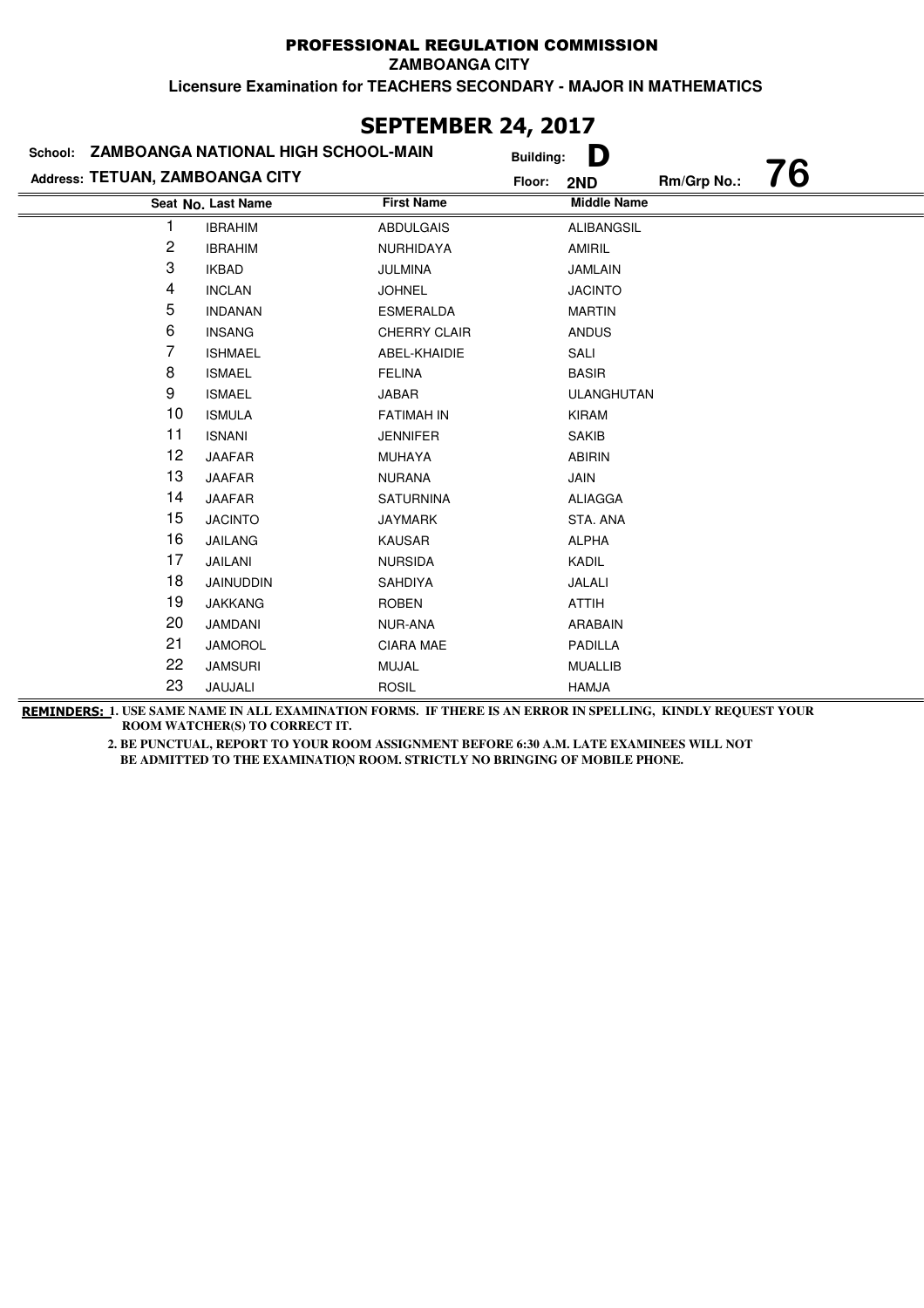|                                 |                                             | JLI ILIIDLI\ £TĮ £V1/ |                  |                    |             |    |
|---------------------------------|---------------------------------------------|-----------------------|------------------|--------------------|-------------|----|
|                                 | School: ZAMBOANGA NATIONAL HIGH SCHOOL-MAIN |                       | <b>Building:</b> | D                  |             |    |
| Address: TETUAN, ZAMBOANGA CITY |                                             |                       | Floor:           | 2ND                | Rm/Grp No.: | 77 |
|                                 | Seat No. Last Name                          | <b>First Name</b>     |                  | <b>Middle Name</b> |             |    |
| 1                               | <b>JAUJOHN</b>                              | LUZVIMINDA            |                  | PINAGAL            |             |    |
| 2                               | <b>JINNUL</b>                               | <b>NURHAN</b>         |                  | ABDURASAD          |             |    |
| 3                               | <b>JORDAN</b>                               | <b>PERSING</b>        |                  | SAYYADI            |             |    |
| 4                               | <b>JULBASARI</b>                            | ADAWIYA               |                  | <b>JUMADIL</b>     |             |    |
| 5                               | <b>JUMAARI</b>                              | <b>ABU KHAER</b>      |                  | <b>BARING</b>      |             |    |
| 6                               | <b>JUMAARI</b>                              | ABUL-KIMAR            |                  | <b>BARING</b>      |             |    |
| 7                               | <b>JUMADIL</b>                              | <b>MUAMAR</b>         |                  | SADJARI            |             |    |
| 8                               | JUMHALI                                     | GAY                   |                  | <b>GULAM</b>       |             |    |
| 9                               | JUMLI                                       | <b>FERDILYN</b>       |                  | SABATAL            |             |    |
| 10                              | KAIBING                                     | <b>FERNAN VON</b>     |                  | <b>RODA</b>        |             |    |
| 11                              | KAIDAL                                      | <b>HAJIRA</b>         |                  | ABU-AYHI           |             |    |
| 12                              | KAIDALL                                     | <b>ALNALYN</b>        |                  | <b>ALIHUDDIN</b>   |             |    |
| 13                              | <b>KALAIN</b>                               | <b>ALIMUDA</b>        |                  | <b>KULLAM</b>      |             |    |
| 14                              | KALINGGALAN                                 | <b>HANISA</b>         |                  | <b>GOMEZ</b>       |             |    |
| 15                              | <b>KIRAM</b>                                | <b>ALNAGER</b>        |                  | SARABAN            |             |    |
| 16                              | <b>KOPONG</b>                               | NUR-HAINA             |                  | <b>UREH</b>        |             |    |
| 17                              | LABAS                                       | <b>MALAIDA</b>        |                  | <b>HEDO</b>        |             |    |
| 18                              | LACANG                                      | <b>MICHEGAIL</b>      |                  | <b>OLVIDO</b>      |             |    |
| 19                              | LAJA                                        | NADSRAH               |                  | <b>UPAO</b>        |             |    |
| 20                              | LANGAMIN                                    | <b>MARK VINCENT</b>   |                  | <b>BULJATIN</b>    |             |    |
| 21                              | LATORRE                                     | <b>NUREEZA</b>        |                  | <b>JUAINI</b>      |             |    |
| 22                              | <b>LEOGAN</b>                               | <b>DANILO</b>         |                  | <b>PEPITO</b>      |             |    |
| 23                              | <b>LEPAI</b>                                | <b>CATELINA</b>       |                  | <b>JAKARIA</b>     |             |    |

## **SEPTEMBER 24, 2017**

**REMINDERS: 1. USE SAME NAME IN ALL EXAMINATION FORMS. IF THERE IS AN ERROR IN SPELLING, KINDLY REQUEST YOUR ROOM WATCHER(S) TO CORRECT IT.**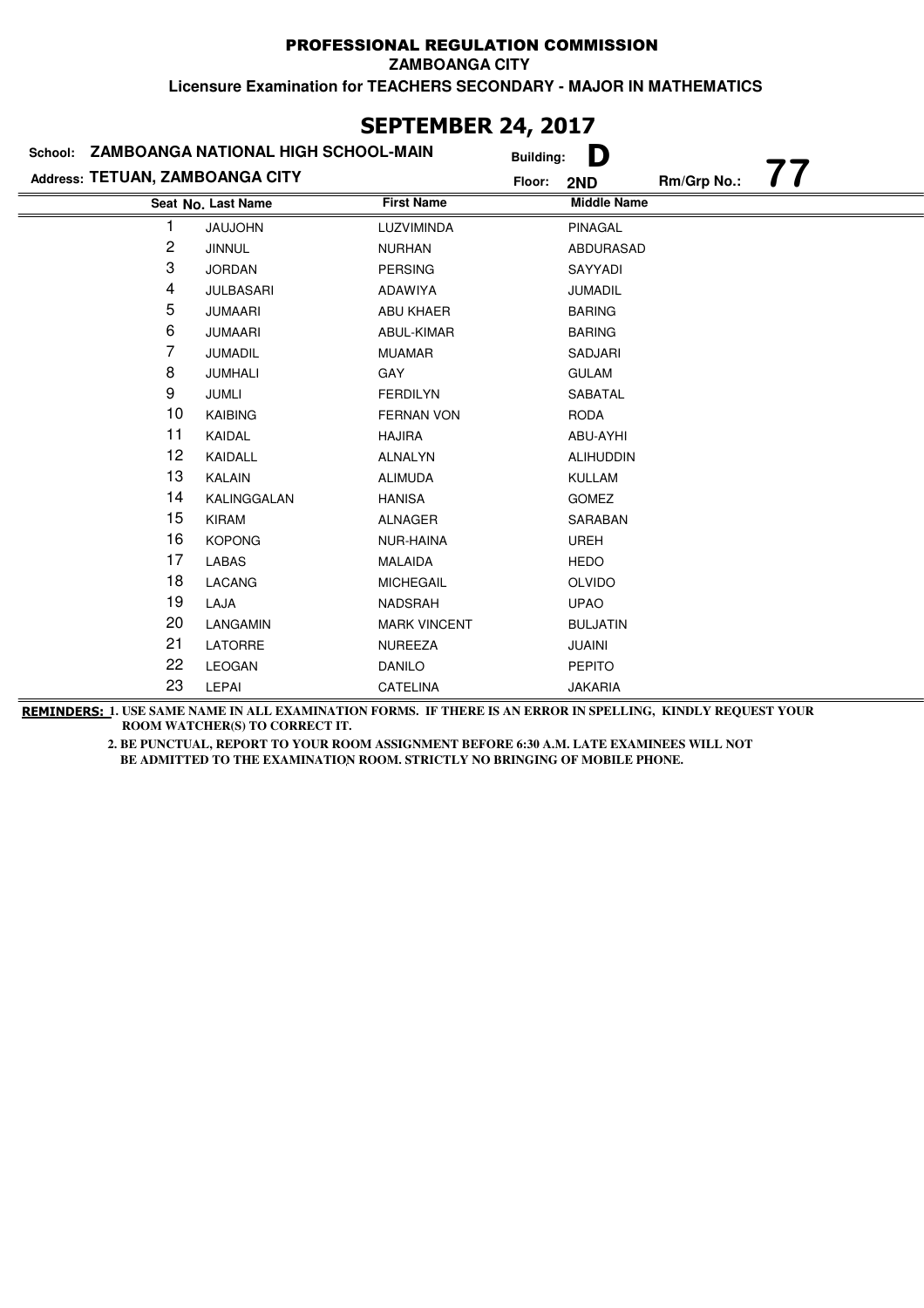|                                 |                                     | JLF I LI'IDLR 44, 4V17 |                  |                    |             |    |
|---------------------------------|-------------------------------------|------------------------|------------------|--------------------|-------------|----|
| School:                         | ZAMBOANGA NATIONAL HIGH SCHOOL-MAIN |                        | <b>Building:</b> | D                  |             |    |
| Address: TETUAN, ZAMBOANGA CITY |                                     |                        | Floor:           | 2ND                | Rm/Grp No.: | 78 |
|                                 | Seat No. Last Name                  | <b>First Name</b>      |                  | <b>Middle Name</b> |             |    |
|                                 | <b>LIARES</b>                       | <b>ROXETTE</b>         |                  | LABOA              |             |    |
| 2                               | <b>LIBATO</b>                       | APRIL JANE             |                  | <b>MELINDO</b>     |             |    |
| 3                               | <b>LOPEZ</b>                        | PHOEBE                 |                  | <b>MEGINO</b>      |             |    |
| 4                               | <b>LORETO</b>                       | <b>VENUS</b>           |                  | <b>HELAR</b>       |             |    |
| 5                               | <b>LUCIP</b>                        | <b>JANETH</b>          |                  | <b>ANSOK</b>       |             |    |
| 6                               | <b>MABAN</b>                        | <b>ROY</b>             |                  | <b>APAO</b>        |             |    |
| 7                               | <b>MACANAS</b>                      | <b>REVINJIEN</b>       |                  | <b>TEMBLOR</b>     |             |    |
| 8                               | MADAJE                              | <b>AILEEN</b>          |                  | <b>VICENTE</b>     |             |    |
| 9                               | <b>MADJID</b>                       | <b>NUR-AINA</b>        |                  | <b>ATANI</b>       |             |    |
| 10                              | <b>MADJURAN</b>                     | <b>ALBINAL</b>         |                  | <b>JAMAH</b>       |             |    |
| 11                              | <b>MADTAHIL</b>                     | <b>ARFAIDA</b>         |                  | SANTILLIAN         |             |    |
| 12                              | <b>MAHARI</b>                       | SHERMALYN              |                  | <b>TANTONG</b>     |             |    |
| 13                              | <b>MAINAR</b>                       | <b>BAYBINA</b>         |                  | <b>PIOQUINTO</b>   |             |    |
| 14                              | <b>MAKKATA</b>                      | <b>NURHAM</b>          |                  | <b>SILANG</b>      |             |    |
| 15                              | <b>MALABONG</b>                     | <b>EKRAM</b>           |                  | <b>DANDUN</b>      |             |    |
| 16                              | <b>MALCAMPO</b>                     | CHERRY MAE             |                  | <b>CUIZON</b>      |             |    |
| 17                              | <b>MALONZO</b>                      | <b>FROILAN</b>         |                  | PEREZ              |             |    |
| 18                              | <b>MANALIM</b>                      | <b>NANCY</b>           |                  | <b>LIMETARES</b>   |             |    |
| 19                              | MANDANGAN                           | <b>JUL-AKLIN</b>       |                  | <b>TITING</b>      |             |    |
| 20                              | <b>MANGA</b>                        | <b>SAADA</b>           |                  | <b>APLASIN</b>     |             |    |
| 21                              | <b>MARCIAL</b>                      | <b>MARY ANN</b>        |                  | <b>LUIS</b>        |             |    |
| 22                              | <b>MARTINEZ</b>                     | NIEVA MAE              |                  | <b>PASINABO</b>    |             |    |
| 23                              | <b>MASDAL</b>                       | <b>FATIMA</b>          |                  | <b>ALIUDDIN</b>    |             |    |

# **SEPTEMBER 24, 2017**

**REMINDERS: 1. USE SAME NAME IN ALL EXAMINATION FORMS. IF THERE IS AN ERROR IN SPELLING, KINDLY REQUEST YOUR ROOM WATCHER(S) TO CORRECT IT.**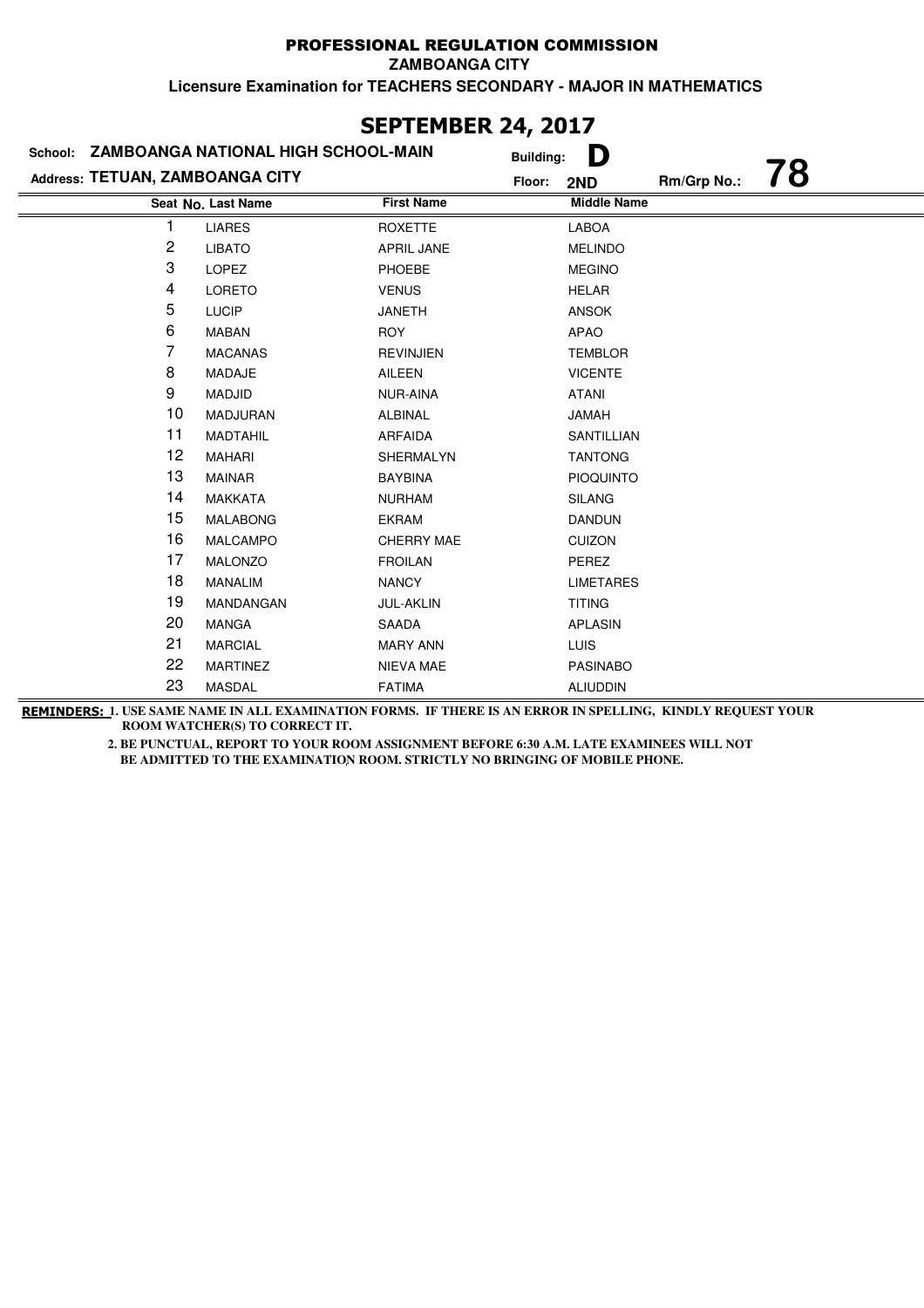| SEPIEMBEK 24, 2017              |                                             |                      |                  |                     |             |    |
|---------------------------------|---------------------------------------------|----------------------|------------------|---------------------|-------------|----|
|                                 | School: ZAMBOANGA NATIONAL HIGH SCHOOL-MAIN |                      | <b>Building:</b> | D                   |             |    |
| Address: TETUAN, ZAMBOANGA CITY |                                             |                      | Floor:           | 2ND                 | Rm/Grp No.: | 79 |
|                                 | Seat No. Last Name                          | <b>First Name</b>    |                  | <b>Middle Name</b>  |             |    |
|                                 | MAUT                                        | <b>RUAIDA</b>        |                  | <b>PAWAKI</b>       |             |    |
| $\overline{\mathbf{c}}$         | <b>MIASSAN</b>                              | <b>MERCINESS</b>     |                  | <b>HAMJA</b>        |             |    |
| 3                               | <b>MIGUEL</b>                               | <b>ALBERT</b>        |                  | <b>ASARA</b>        |             |    |
| 4                               | <b>MIRKUSIN</b>                             | ZAMIER               |                  | <b>BAHAUDDIN</b>    |             |    |
| 5                               | <b>MISUARI</b>                              | <b>ITTIHARA</b>      |                  | <b>ISLAIL</b>       |             |    |
| 6                               | <b>MOHAMMAD</b>                             | <b>BASRI</b>         |                  | <b>TAIYONG</b>      |             |    |
| 7                               | <b>MOLINA</b>                               | <b>AIRIES CHARIZ</b> |                  | PARREÑO             |             |    |
| 8                               | <b>MONDRAGON</b>                            | <b>MARIBEL</b>       |                  | <b>DIAZ</b>         |             |    |
| 9                               | <b>MONTE</b>                                | <b>RIZLE</b>         |                  | CABATUAN            |             |    |
| 10                              | <b>MUAMMIL</b>                              | <b>MURDALYN</b>      |                  | <b>SAHIBIL</b>      |             |    |
| 11                              | <b>MUCADDAMAN</b>                           | <b>NURHAYNA</b>      |                  | <b>HATAMAN</b>      |             |    |
| 12                              | <b>MUDDIHIL</b>                             | SAHARI               |                  | <b>SABTURANI</b>    |             |    |
| 13                              | <b>MUHAJIL</b>                              | RAFASANJI            |                  | <b>TIANNOK</b>      |             |    |
| 14                              | <b>MUIN</b>                                 | <b>ASRAP</b>         |                  | <b>JUBAIL</b>       |             |    |
| 15                              | <b>MULAT</b>                                | <b>REZELLE</b>       |                  | <b>DINGAL</b>       |             |    |
| 16                              | <b>MUSA</b>                                 | <b>ABMARON</b>       |                  | <b>JUPURI</b>       |             |    |
| 17                              | MUSADDAMAN                                  | <b>ARJIEMAR</b>      |                  | <b>IMBAN</b>        |             |    |
| 18                              | <b>MUSAHARI</b>                             | NUR-IRINA            |                  | <b>DAUD</b>         |             |    |
| 19                              | <b>NALZARO</b>                              | <b>TRACY JAN</b>     |                  | PEDRO               |             |    |
| 20                              | <b>NAMLA</b>                                | <b>SATRA</b>         |                  | <b>BUTLANGAN</b>    |             |    |
| 21                              | <b>NASIR</b>                                | <b>JESSICA</b>       |                  | CARDO               |             |    |
| 22                              | <b>NAVARRO</b>                              | <b>NOERMAN JHAY</b>  |                  | <b>RESURRECCION</b> |             |    |
| 23                              | NULUDDIN                                    | MOH.YUSOP JR         |                  | ABDULGANIH          |             |    |

# **SEPTEMBER 24, 2017**

**REMINDERS: 1. USE SAME NAME IN ALL EXAMINATION FORMS. IF THERE IS AN ERROR IN SPELLING, KINDLY REQUEST YOUR ROOM WATCHER(S) TO CORRECT IT.**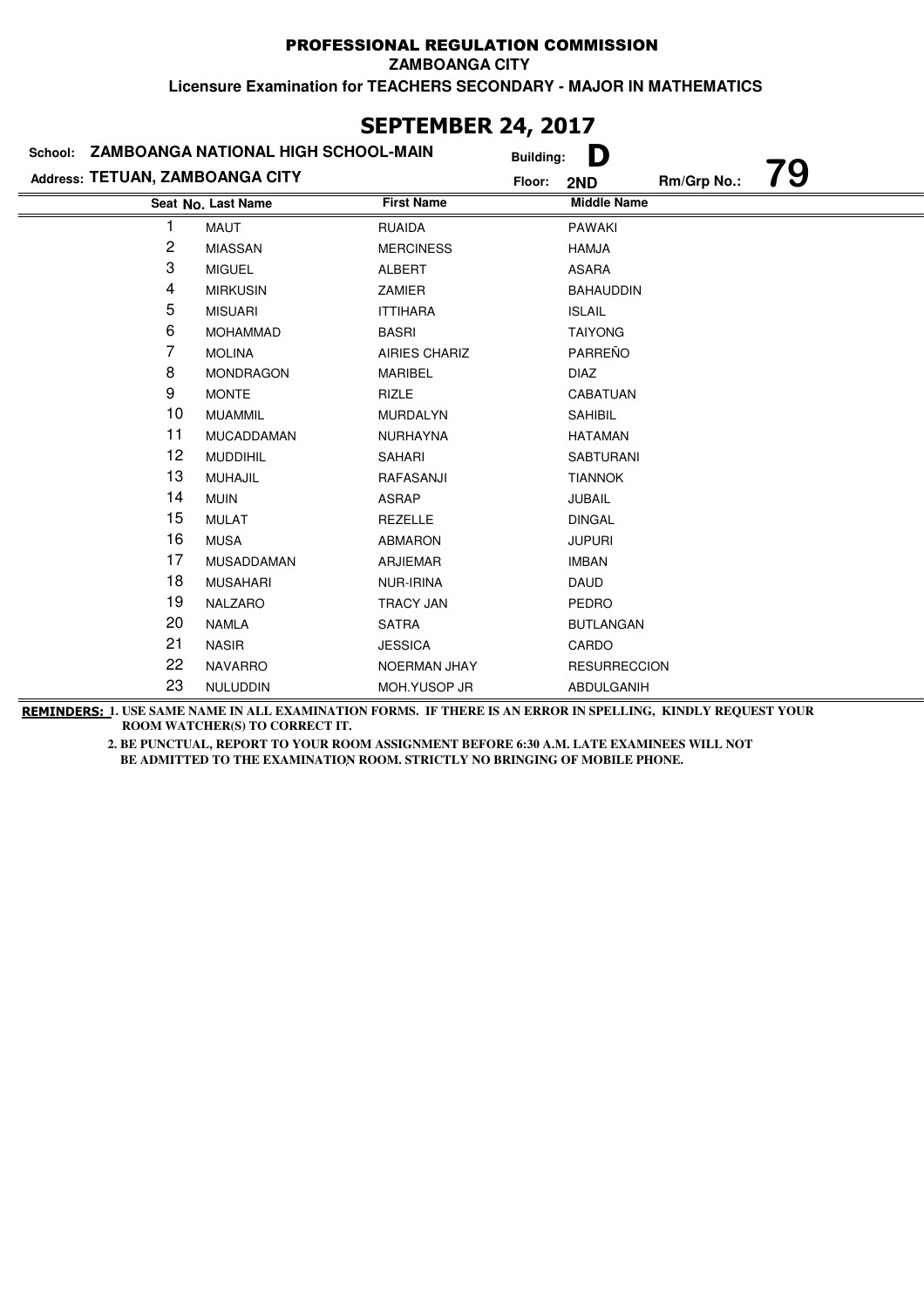| JLF I LI'IDLR 47, 4V1/                      |                    |                   |                  |                    |             |    |
|---------------------------------------------|--------------------|-------------------|------------------|--------------------|-------------|----|
| School: ZAMBOANGA NATIONAL HIGH SCHOOL-MAIN |                    |                   | <b>Building:</b> | D                  |             |    |
| Address: TETUAN, ZAMBOANGA CITY             |                    |                   | Floor:           | 2ND                | Rm/Grp No.: | 80 |
|                                             | Seat No. Last Name | <b>First Name</b> |                  | <b>Middle Name</b> |             |    |
|                                             | <b>NURUDDIN</b>    | <b>SAIMA</b>      |                  | <b>ABDULLA</b>     |             |    |
| 2                                           | <b>OBEDENCIA</b>   | <b>LARA JESA</b>  |                  | ALVAREZ            |             |    |
| 3                                           | <b>OMAR</b>        | <b>HAIRABAD</b>   |                  | <b>HARUDDIN</b>    |             |    |
| 4                                           | <b>OMAR</b>        | <b>MARJUM</b>     |                  | <b>HAMIS</b>       |             |    |
| 5                                           | <b>OMNOS</b>       | <b>JENNILYN</b>   |                  | <b>BUCOY</b>       |             |    |
| 6                                           | <b>ONGGON</b>      | <b>EDEN</b>       |                  | <b>TURNO</b>       |             |    |
| 7                                           | <b>ORTEGA</b>      | <b>RALYN</b>      |                  | <b>OCASLA</b>      |             |    |
| 8                                           | <b>OSORIO</b>      | <b>ROSELYN</b>    |                  | <b>BOHOLST</b>     |             |    |
| 9                                           | <b>PABATANG</b>    | <b>MELVIN</b>     |                  | <b>BAAL</b>        |             |    |
| 10                                          | PABLO              | <b>ALJON</b>      |                  | <b>ANTONIO</b>     |             |    |
| 11                                          | <b>PADRIQUE</b>    | <b>CHARVEY</b>    |                  | <b>BARRO</b>       |             |    |
| 12                                          | PAGARAN            | <b>MARLYN</b>     |                  | <b>VILLAMOR</b>    |             |    |
| 13                                          | <b>PALILI</b>      | <b>RANDIE</b>     |                  | AKBAR              |             |    |
| 14                                          | <b>PANAGUITON</b>  | <b>BERNI</b>      |                  | <b>BARONG</b>      |             |    |
| 15                                          | <b>PANGILAN</b>    | SAINZE            |                  | <b>TATTONG</b>     |             |    |
| 16                                          | <b>PARAGAS</b>     | <b>REYMOND</b>    |                  | <b>GARCIA</b>      |             |    |
| 17                                          | <b>PAREZ</b>       | <b>SAPIYA</b>     |                  | <b>DALMAN</b>      |             |    |
| 18                                          | PARTUZA            | <b>SHAIMA</b>     |                  | PANGILAYAN         |             |    |
| 19                                          | PASI               | <b>ARASA</b>      |                  | <b>HADJIRANI</b>   |             |    |
| 20                                          | <b>PEDONG</b>      | <b>EDNA MAY</b>   |                  | <b>MONTECINO</b>   |             |    |
| 21                                          | <b>PENING</b>      | CARLOS            |                  | <b>ELORDE</b>      |             |    |
| 22                                          | <b>PIOQUINTO</b>   | <b>RENE</b>       |                  | <b>TORRES</b>      |             |    |
| 23                                          | RADJANI            | AJIR              |                  | <b>MARIDUL</b>     |             |    |

## **SEPTEMBER 24, 2017**

**REMINDERS: 1. USE SAME NAME IN ALL EXAMINATION FORMS. IF THERE IS AN ERROR IN SPELLING, KINDLY REQUEST YOUR ROOM WATCHER(S) TO CORRECT IT.**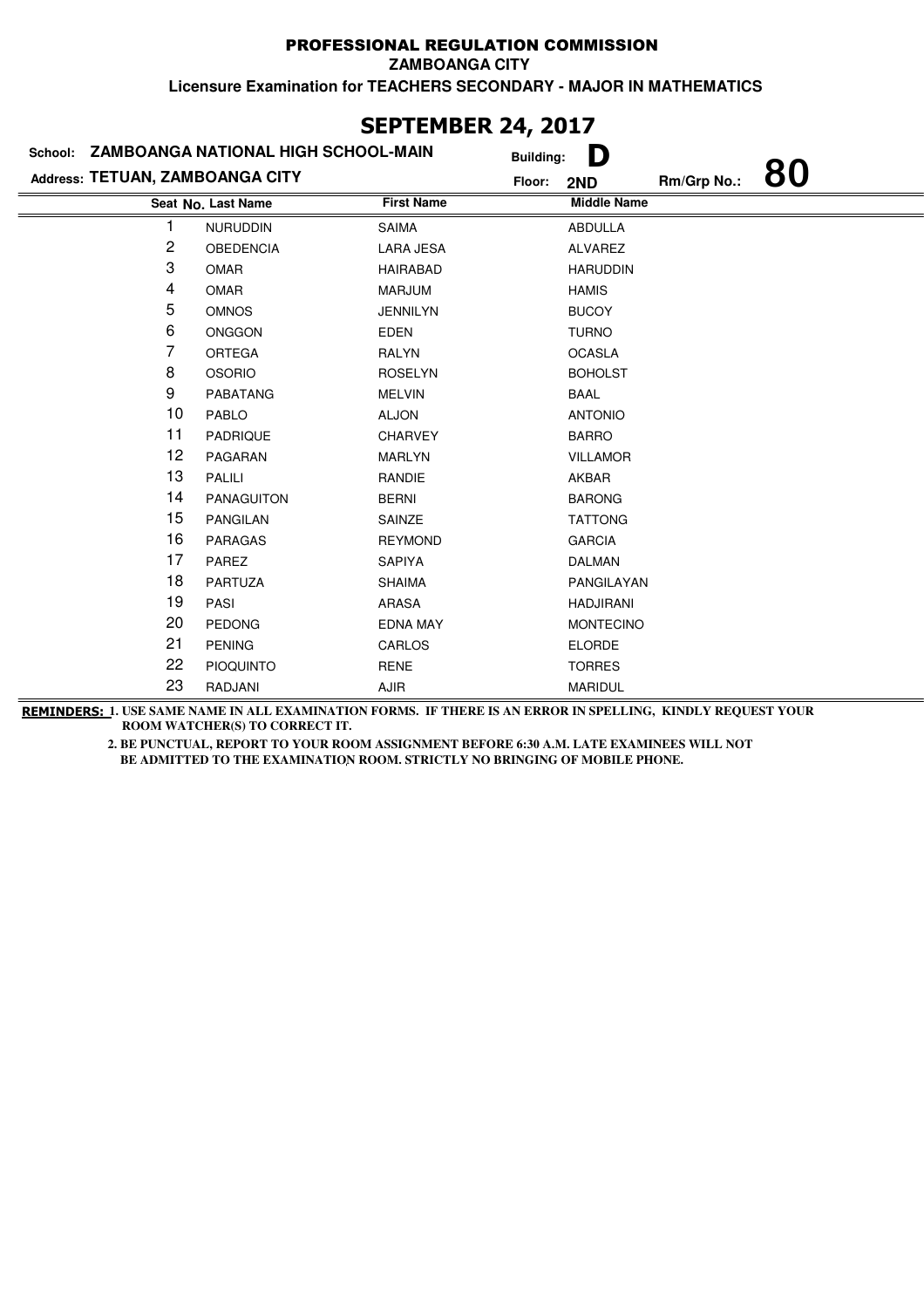| SCPIEMBEK 24, 2017 |                                                                                |                    |                     |                       |                    |             |    |
|--------------------|--------------------------------------------------------------------------------|--------------------|---------------------|-----------------------|--------------------|-------------|----|
|                    | School: ZAMBOANGA NATIONAL HIGH SCHOOL-MAIN<br>Address: TETUAN, ZAMBOANGA CITY |                    |                     | D<br><b>Building:</b> |                    |             |    |
|                    |                                                                                |                    |                     | Floor:                | 2ND                | Rm/Grp No.: | 81 |
|                    |                                                                                | Seat No. Last Name | <b>First Name</b>   |                       | <b>Middle Name</b> |             |    |
|                    |                                                                                | RAHIMULLA          | <b>DARWISIR</b>     |                       | <b>INGKAG</b>      |             |    |
|                    | 2                                                                              | RAMIREZ            | <b>RORIE GRACE</b>  |                       | <b>GONZAGA</b>     |             |    |
|                    | 3                                                                              | <b>RAMOS</b>       | <b>JASTINE MAR</b>  |                       | <b>TOLEDO</b>      |             |    |
|                    | 4                                                                              | <b>RAMOS</b>       | <b>ROWENA</b>       |                       | CAPRE              |             |    |
|                    | 5                                                                              | <b>RIBAN</b>       | ABDULMANNAN         |                       | <b>ISNANI</b>      |             |    |
|                    | 6                                                                              | <b>RICALDE</b>     | <b>BENRICH BABE</b> |                       | <b>NAONG</b>       |             |    |
|                    | 7                                                                              | <b>RODEROS</b>     | JESSEBELLE AMOR     |                       |                    |             |    |
|                    | 8                                                                              | <b>ROHEL</b>       | ADZLINA             |                       | <b>ANUAL</b>       |             |    |
|                    | 9                                                                              | <b>ROHEL</b>       | <b>SAHARA</b>       |                       | ANUAL              |             |    |
|                    | 10                                                                             | <b>RONI</b>        | <b>FLOREBIE</b>     |                       | <b>BOSMEON</b>     |             |    |
|                    | 11                                                                             | <b>RUBIA</b>       | <b>JERICK</b>       |                       | <b>BANDOQUILLO</b> |             |    |
|                    | 12                                                                             | <b>RUSIANA</b>     | <b>JENELYN</b>      |                       | <b>CAPULONG</b>    |             |    |
|                    | 13                                                                             | <b>SABTURANI</b>   | MERY-AN             |                       | <b>GOMEZ</b>       |             |    |
|                    | 14                                                                             | <b>SACUAN</b>      | <b>JOANNA</b>       |                       | PILAR              |             |    |
|                    | 15                                                                             | SAHABIL            | <b>MURSID</b>       |                       | AMILASAN           |             |    |
|                    | 16                                                                             | SAHIDJAN           | <b>WIDEN</b>        |                       | CAPUTOL            |             |    |
|                    | 17                                                                             | <b>SAKIB</b>       | <b>ADZHAR</b>       |                       | <b>JOHNNY</b>      |             |    |
|                    | 18                                                                             | <b>SAKIRAL</b>     | <b>UBAIRA</b>       |                       | <b>JIMLAN</b>      |             |    |
|                    | 19                                                                             | SALAPUDDIN         | AISA                |                       | <b>TANI</b>        |             |    |
|                    | 20                                                                             | SALASAY            | <b>MARWIN</b>       |                       | ALIH               |             |    |
|                    | 21                                                                             | SALAZAR            | <b>MARK JOHN</b>    |                       | <b>CASUMPANG</b>   |             |    |
|                    | 22                                                                             | SALI               | <b>NURHAISA</b>     |                       | TANJI              |             |    |
|                    | 23                                                                             | <b>SALLIM</b>      | ABUDARDA            |                       | <b>NASALIN</b>     |             |    |

## **SEPTEMBER 24, 2017**

**REMINDERS: 1. USE SAME NAME IN ALL EXAMINATION FORMS. IF THERE IS AN ERROR IN SPELLING, KINDLY REQUEST YOUR ROOM WATCHER(S) TO CORRECT IT.**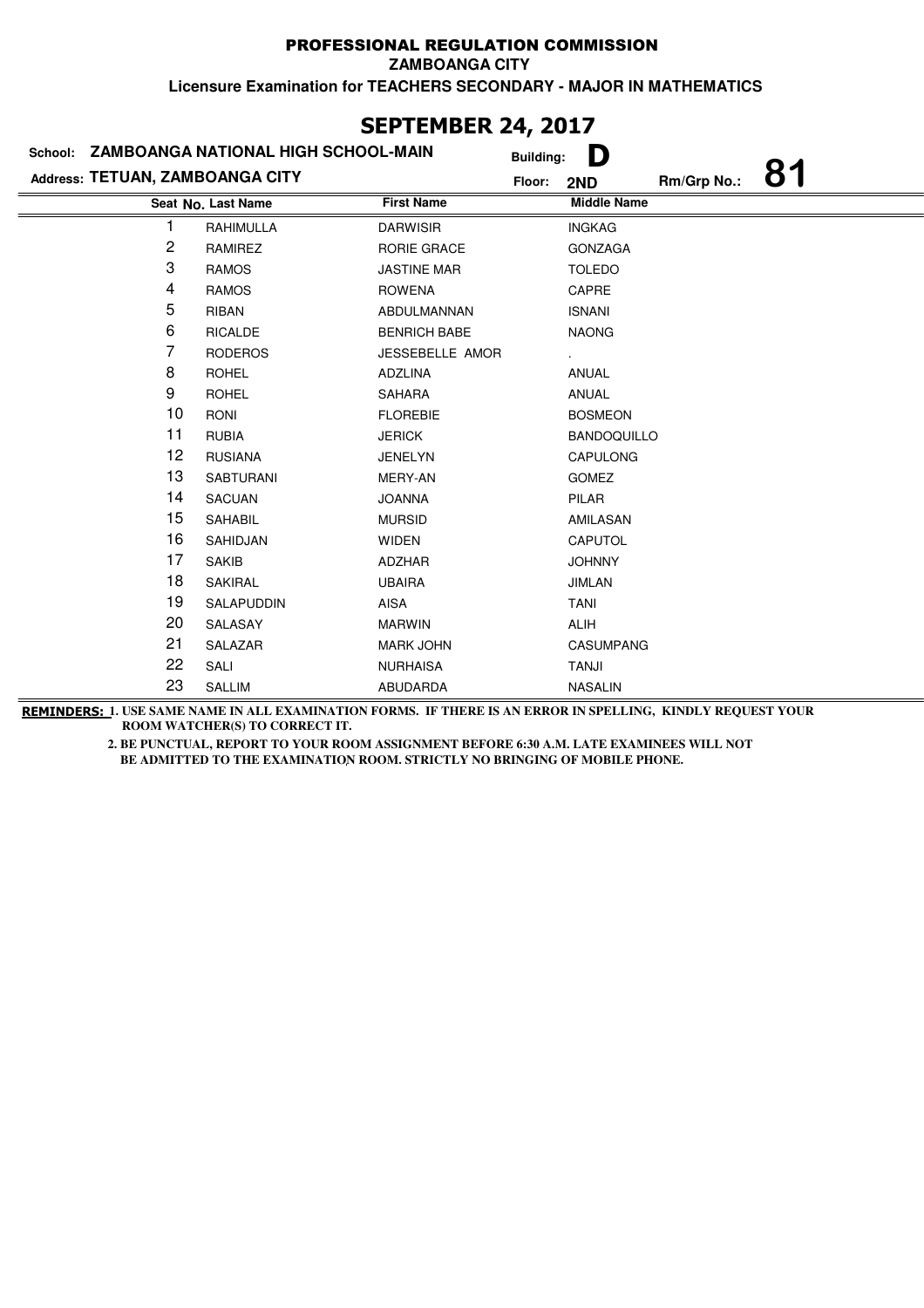| <b>SEPIEMBER 24, 2017</b>                   |                     |                    |                  |                    |             |    |  |
|---------------------------------------------|---------------------|--------------------|------------------|--------------------|-------------|----|--|
| School: ZAMBOANGA NATIONAL HIGH SCHOOL-MAIN |                     |                    | <b>Building:</b> | D                  |             |    |  |
| Address: TETUAN, ZAMBOANGA CITY             |                     |                    | Floor:           | 2ND                | Rm/Grp No.: | 82 |  |
|                                             | Seat No. Last Name  | <b>First Name</b>  |                  | <b>Middle Name</b> |             |    |  |
| 1                                           | SAMINDIH            | <b>SHERILYN</b>    |                  | ALBI               |             |    |  |
| 2                                           | SAMMAH              | <b>OMAR</b>        |                  | <b>HUSSIN</b>      |             |    |  |
| 3                                           | <b>SANGGIRAN</b>    | <b>RICO</b>        |                  | <b>DODONG</b>      |             |    |  |
| 4                                           | SANJATA             | RABIA              |                  | <b>TARASON</b>     |             |    |  |
| 5                                           | SANTILLAN           | <b>KHARMELLIE</b>  |                  | <b>TUBO</b>        |             |    |  |
| 6                                           | <b>SARABI</b>       | <b>NURHAQ</b>      |                  | <b>GUITENG</b>     |             |    |  |
| 7                                           | SARAIE              | <b>NUR IBRAHIM</b> |                  | <b>HAMDAN</b>      |             |    |  |
| 8                                           | <b>SARAWI</b>       | <b>SAMSON</b>      |                  | AMMAD              |             |    |  |
| 9                                           | <b>SARIO</b>        | <b>KEITH</b>       |                  | <b>HANDANG</b>     |             |    |  |
| 10                                          | <b>SARMIENTO</b>    | <b>JANICE</b>      |                  | <b>ACAPULCO</b>    |             |    |  |
| 11                                          | <b>SARRI</b>        | <b>PATRIYA</b>     |                  | <b>HADIL</b>       |             |    |  |
| 12                                          | <b>SAUPI</b>        | KALBI              |                  | <b>SANING</b>      |             |    |  |
| 13                                          | SAUTI               | <b>NURHIJA</b>     |                  | ABUBAKAR           |             |    |  |
| 14                                          | <b>SHARIFCAMMAH</b> | <b>SHEMAR</b>      |                  | <b>MARTESANO</b>   |             |    |  |
| 15                                          | <b>SIMAURIO</b>     | EDGAR              |                  | <b>DELA FUENTE</b> |             |    |  |
| 16                                          | <b>SIMYUNN</b>      | CAMILLE            |                  | <b>BAYLON</b>      |             |    |  |
| 17                                          | SIONOMIO            | <b>MADELYN</b>     |                  | LLANITA            |             |    |  |
| 18                                          | <b>SIPE</b>         | <b>MELQUISEDEC</b> |                  | <b>LABITA</b>      |             |    |  |
| 19                                          | <b>SIYOH</b>        | <b>ALIKHAN</b>     |                  | SAYANG             |             |    |  |
| 20                                          | <b>SOMOSA</b>       | <b>RAVENNIE</b>    |                  | <b>JARABE</b>      |             |    |  |
| 21                                          | SORIÑO              | <b>DAN</b>         |                  | <b>TIMTIM</b>      |             |    |  |
| 22                                          | <b>SULAYMAN</b>     | RONA JOANNE        |                  | <b>EUPENADO</b>    |             |    |  |
| 23                                          | <b>SULBANI</b>      | <b>HADZMER</b>     |                  | <b>MAHMON</b>      |             |    |  |
| 24                                          | SUMONDOD            | <b>WILMAR</b>      |                  | <b>MUDJA</b>       |             |    |  |

# **SEPTEMBER 24, 2017**

**REMINDERS: 1. USE SAME NAME IN ALL EXAMINATION FORMS. IF THERE IS AN ERROR IN SPELLING, KINDLY REQUEST YOUR ROOM WATCHER(S) TO CORRECT IT.**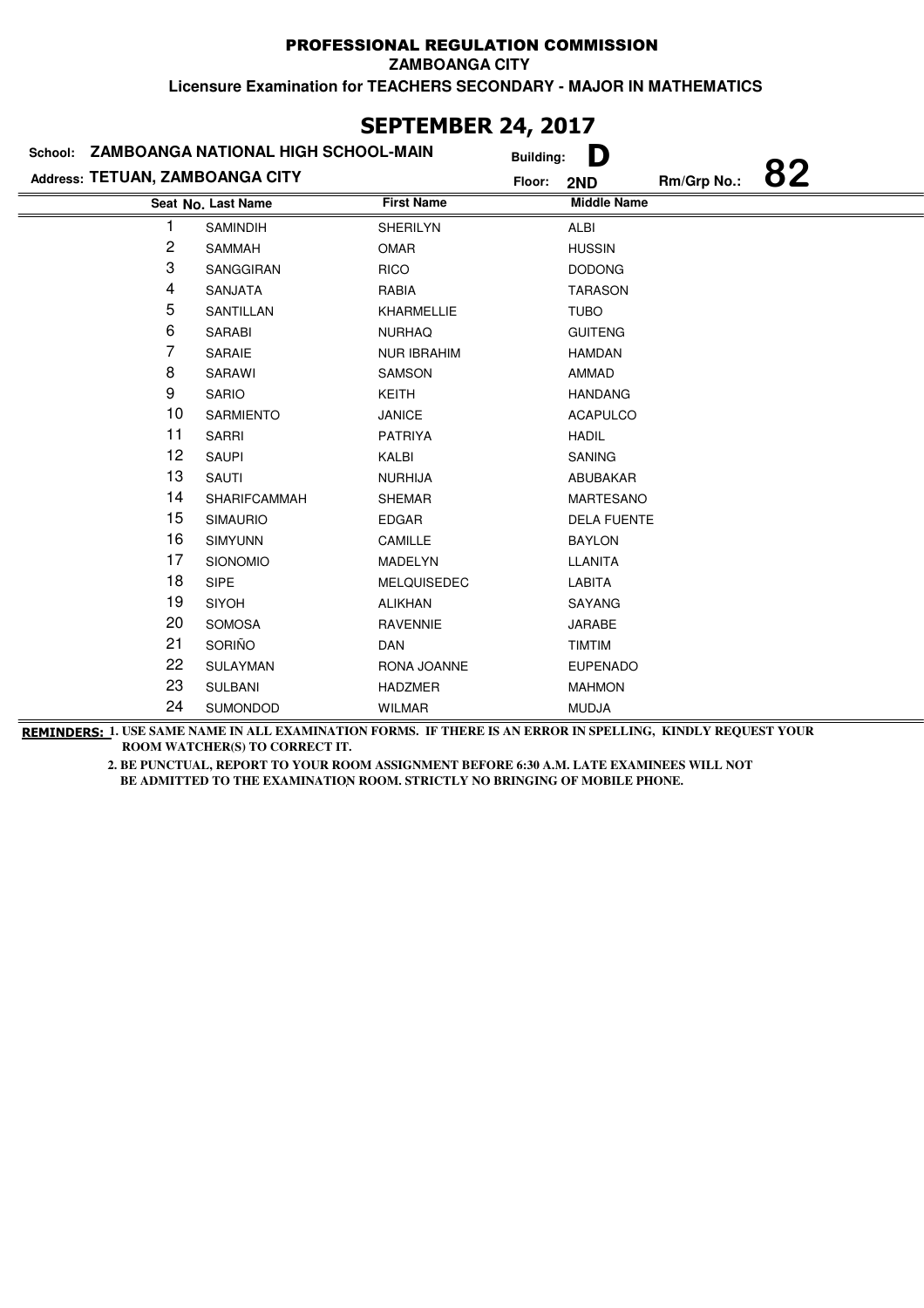**ZAMBOANGA CITY**

**Licensure Examination for TEACHERS SECONDARY - MAJOR IN MATHEMATICS**

| ZAMBOANGA NATIONAL HIGH SCHOOL-MAIN<br>School: | <b>Building:</b>   | D                   |                    |             |    |
|------------------------------------------------|--------------------|---------------------|--------------------|-------------|----|
| Address: TETUAN, ZAMBOANGA CITY                |                    |                     | 2ND                | Rm/Grp No.: | 83 |
|                                                | Seat No. Last Name | <b>First Name</b>   | <b>Middle Name</b> |             |    |
|                                                | <b>SUPRING</b>     | <b>MARILYN</b>      | <b>LUMAMBONG</b>   |             |    |
| 2                                              | TAJI               | <b>JULMIN</b>       | <b>DAHMAN</b>      |             |    |
| 3                                              | <b>TALI</b>        | <b>MONIRA</b>       | <b>AHMAD</b>       |             |    |
| 4                                              | <b>TANGKIAN</b>    | <b>RUBY</b>         | <b>SIBANG</b>      |             |    |
| 5                                              | <b>TAPEING</b>     | <b>JUN-JUN</b>      | <b>BAGA</b>        |             |    |
| 6                                              | <b>TARID</b>       | <b>ADILYN</b>       | <b>BUHARA</b>      |             |    |
| 7                                              | <b>TEJERO</b>      | <b>EDNA</b>         | <b>TICON</b>       |             |    |
| 8                                              | <b>TEMPLADO JR</b> | <b>FERNANDO</b>     | ABELLERTA          |             |    |
| 9                                              | <b>TIBLAN</b>      | ARWESA              | <b>MUSA</b>        |             |    |
| 10                                             | <b>TIPOLO</b>      | <b>DANNYL</b>       | <b>JEMERA</b>      |             |    |
| 11                                             | <b>TOLENTINO</b>   | <b>DIVINA</b>       | <b>TUAZON</b>      |             |    |
| 12                                             | <b>TSAJILI</b>     | <b>EDRIN</b>        | <b>BAKILAINI</b>   |             |    |
| 13                                             | <b>TUBAL</b>       | MARY JOY            | PADILLO            |             |    |
| 14                                             | <b>TUBLE</b>       | MADELYN             | <b>ENRIQUEZ</b>    |             |    |
| 15                                             | <b>TULABING</b>    | ANALIE              | <b>BALUD</b>       |             |    |
| 16                                             | <b>UBANAN</b>      | <b>PRISCILLA</b>    | QUIJANO            |             |    |
| 17                                             | UJAJI              | ASIA                | <b>MASIHUL</b>     |             |    |
| 18                                             | <b>USAMA</b>       | <b>MARIAM</b>       | <b>HAWARI</b>      |             |    |
| 19                                             | <b>USTOL</b>       | SITTI RAYSA         | ABUBAKAR           |             |    |
| 20                                             | VELARDE            | <b>BARBIE</b>       | <b>TEOFILO</b>     |             |    |
| 21                                             | WAHIDUL            | RASIDA              | ABDULHAMID         |             |    |
| 22                                             | <b>YUSOP</b>       | <b>FATIMA AISHA</b> | <b>GALIDO</b>      |             |    |
| 23                                             | ZAMBALES           | <b>MARY ANN</b>     | <b>GUMANSING</b>   |             |    |
| 24                                             | ZOZOBRADO          | AILYN               | COLE               |             |    |

### **SEPTEMBER 24, 2017**

**REMINDERS: 1. USE SAME NAME IN ALL EXAMINATION FORMS. IF THERE IS AN ERROR IN SPELLING, KINDLY REQUEST YOUR ROOM WATCHER(S) TO CORRECT IT.**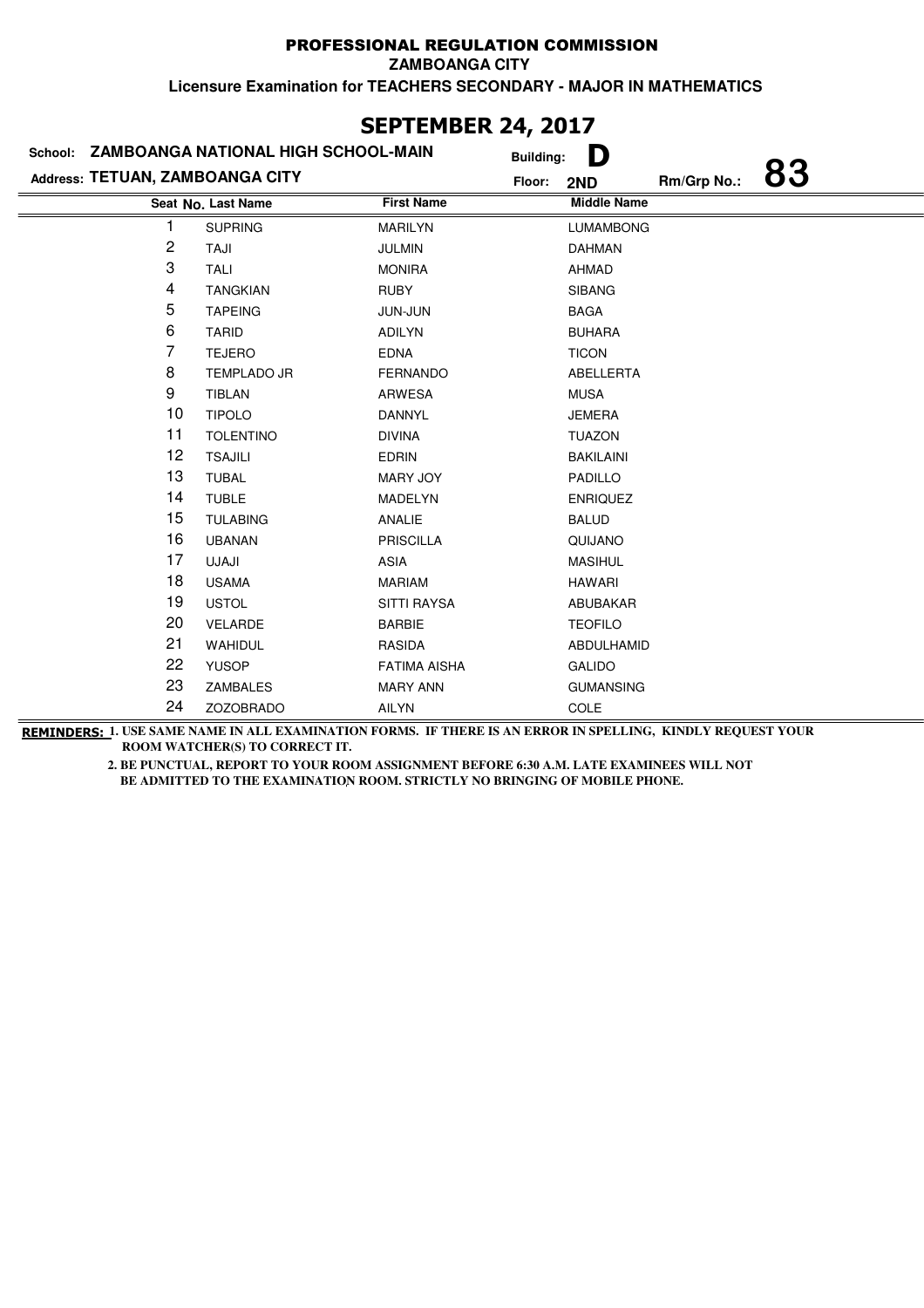**ZAMBOANGA CITY**

**Licensure Examination for TEACHERS SECONDARY - MAJOR IN P.E., HEALTH AND MUSIC**

| LI I LI IVLI\ 47/ 4V1/<br>School: ZAMBOANGA CITY HIGH SCHOOL-MAIN<br><b>Building:</b> |                    |                         |                              |           |  |  |  |
|---------------------------------------------------------------------------------------|--------------------|-------------------------|------------------------------|-----------|--|--|--|
| Address: TETUAN, ZAMBOANGA CITY                                                       |                    |                         | <b>PAGCOR</b>                | <b>16</b> |  |  |  |
|                                                                                       |                    |                         | Rm/Grp No.:<br><b>GROUND</b> |           |  |  |  |
|                                                                                       | Seat No. Last Name | <b>First Name</b>       | <b>Middle Name</b>           |           |  |  |  |
|                                                                                       | <b>ABDURALIM</b>   | <b>FAYRUZI</b>          | JALALUN                      |           |  |  |  |
| 2                                                                                     | <b>ABELITADO</b>   | <b>VANESSA</b>          | <b>MONTALES</b>              |           |  |  |  |
| 3                                                                                     | <b>ABRIGO</b>      | <b>FCJ QUEEN</b>        | <b>FABROA</b>                |           |  |  |  |
| 4                                                                                     | <b>ALBERTO</b>     | ROSE-ANN                | YONGOT                       |           |  |  |  |
| 5                                                                                     | <b>ALBOLARIO</b>   | <b>DANICA</b>           | <b>GARCIA</b>                |           |  |  |  |
| 6                                                                                     | <b>ALFARO</b>      | <b>BERNABETH</b>        | <b>BARING</b>                |           |  |  |  |
| 7                                                                                     | <b>ALFARO</b>      | <b>JAMIE MAE</b>        | <b>CIPE</b>                  |           |  |  |  |
| 8                                                                                     | <b>ALFONSO</b>     | <b>GRACELLE</b>         | <b>IGNACIO</b>               |           |  |  |  |
| 9                                                                                     | <b>ALICAWAY</b>    | <b>JOSE MARIE</b>       | <b>FRANCISCO</b>             |           |  |  |  |
| 10                                                                                    | <b>ALMAZAN</b>     | LEO JR                  | <b>SUMINGGIT</b>             |           |  |  |  |
| 11                                                                                    | <b>ALVAREZ</b>     | LEE-ANN                 | <b>MACASO</b>                |           |  |  |  |
| 12                                                                                    | <b>ALVAREZ</b>     | <b>MARJORIE</b>         | <b>MANLANGIT</b>             |           |  |  |  |
| 13                                                                                    | ANAS               | LIZA                    | AMBA                         |           |  |  |  |
| 14                                                                                    | <b>ANIÑON</b>      | <b>JEROME</b>           | SANGILAN                     |           |  |  |  |
| 15                                                                                    | <b>APING</b>       | <b>ARMELIE</b>          | AMILHAMJA                    |           |  |  |  |
| 16                                                                                    | <b>AQUILAN</b>     | <b>AL-HASHIM</b>        | <b>ABUALAS</b>               |           |  |  |  |
| 17                                                                                    | ARAK               | <b>DELMAN</b>           | <b>MANUEL</b>                |           |  |  |  |
| 18                                                                                    | <b>ARASA</b>       | AHMADNAJIB              | <b>BENSON</b>                |           |  |  |  |
| 19                                                                                    | ARASAL             | <b>RIZMA</b>            | CAYLAN                       |           |  |  |  |
| 20                                                                                    | <b>ASPERO</b>      | <b>JENALYN</b>          | <b>GRANADA</b>               |           |  |  |  |
| 21                                                                                    | <b>ATILANO</b>     | <b>AEON MARK DENNIS</b> | <b>TRINIDAD</b>              |           |  |  |  |
| 22                                                                                    | <b>ATILANO</b>     | <b>RODELYN</b>          | <b>OCARIS</b>                |           |  |  |  |
| 23                                                                                    | <b>BALAN</b>       | <b>DIANA MARIE</b>      | <b>SARMIENTO</b>             |           |  |  |  |
| 24                                                                                    | <b>BALIJADO</b>    | <b>EVAMIE</b>           | <b>EDAYAN</b>                |           |  |  |  |
| 25                                                                                    | <b>BANLAT</b>      | <b>ROSANA</b>           | <b>ANTONE</b>                |           |  |  |  |

**REMINDERS: 1. USE SAME NAME IN ALL EXAMINATION FORMS. IF THERE IS AN ERROR IN SPELLING, KINDLY REQUEST YOUR ROOM WATCHER(S) TO CORRECT IT.** 

 **2. BE PUNCTUAL, REPORT TO YOUR ROOM ASSIGNMENT BEFORE 6:30 A.M. LATE EXAMINEES WILL NOT**  BE ADMITTED TO THE EXAMINATION ROOM. STRICTLY NO BRINGING OF MOBILE PHONE.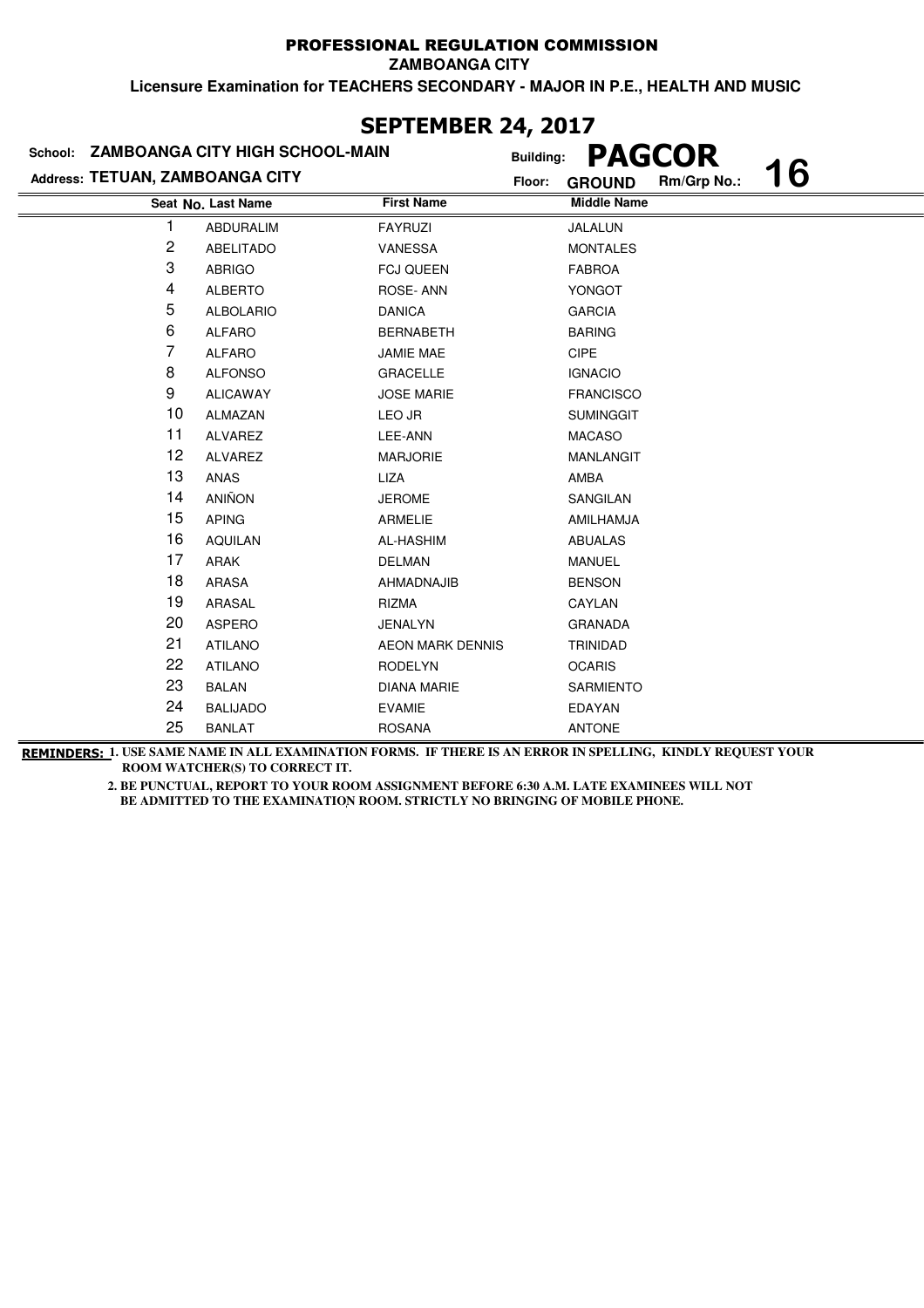**ZAMBOANGA CITY**

**Licensure Examination for TEACHERS SECONDARY - MAJOR IN P.E., HEALTH AND MUSIC**

| <b>ZAMBOANGA CITY HIGH SCHOOL-MAIN</b><br>School: |                     |                          | <b>PAGCOR</b><br><b>Building:</b>            |
|---------------------------------------------------|---------------------|--------------------------|----------------------------------------------|
| Address: TETUAN, ZAMBOANGA CITY                   |                     |                          | 17<br>Rm/Grp No.:<br>Floor:<br><b>GROUND</b> |
|                                                   | Seat No. Last Name  | <b>First Name</b>        | <b>Middle Name</b>                           |
| 1                                                 | <b>BARACOL</b>      | <b>GERALDINE</b>         | <b>BELLESA</b>                               |
| 2                                                 | <b>BARREDO</b>      | <b>MARC JONES</b>        | <b>PALAMOS</b>                               |
| 3                                                 | <b>BASILIO</b>      | <b>MARK ANTHONY</b>      | QUILAP                                       |
| 4                                                 | <b>BAWA</b>         | AL-MERAISHED             | ALAM                                         |
| 5                                                 | <b>BAYONA</b>       | <b>JULIE FE</b>          | <b>PARAICO</b>                               |
| 6                                                 | <b>BEJERANO</b>     | <b>LENIE</b>             | CABIL                                        |
| 7                                                 | <b>BEJERANO</b>     | <b>WENDY ANN</b>         | <b>EBOL</b>                                  |
| 8                                                 | <b>BELLIOT</b>      | MALOJALYN                | <b>ABSIN</b>                                 |
| 9                                                 | <b>BIBAS</b>        | <b>HENRY</b>             | <b>MIRANDA</b>                               |
| 10                                                | <b>BINOSA</b>       | <b>REX LESTER</b>        | <b>DEVIVAR</b>                               |
| 11                                                | <b>BITANCOR</b>     | <b>NIAN</b>              | <b>OBEDENCIA</b>                             |
| 12                                                | <b>BOLASO</b>       | <b>ARLYS</b>             | QUISTADIO                                    |
| 13                                                | <b>BONDOC</b>       | <b>MARIA MONICA JANE</b> | OPIAZA                                       |
| 14                                                | <b>BORNALES</b>     | <b>JEFFERSON</b>         | <b>SUEGAY</b>                                |
| 15                                                | <b>BUENAVENTURA</b> | <b>CHRIS JOHN</b>        | <b>BADEO</b>                                 |
| 16                                                | <b>BUSTAMANTE</b>   | <b>JOHN MARK</b>         | <b>RUSTE</b>                                 |
| 17                                                | <b>BUSTAMANTE</b>   | <b>MEIKA</b>             | <b>TECSON</b>                                |
| 18                                                | <b>BUSTAMANTE</b>   | <b>RICKY</b>             | <b>DIPLON</b>                                |
| 19                                                | CABALIDA            | <b>SARA</b>              | <b>ABISON</b>                                |
| 20                                                | <b>CACERES</b>      | ANGELICA                 | <b>ROY</b>                                   |
| 21                                                | CANAGAN             | <b>YOZZI KIM</b>         | PALER                                        |
| 22                                                | CANDIDO             | <b>JUDY ANN</b>          | <b>MAQUILAN</b>                              |
| 23                                                | CARILLO             | <b>ABIGALE ANN</b>       | RAMIREZ                                      |
| 24                                                | <b>CARPIO</b>       | AIRA JANE                | <b>RODRIGUEZ</b>                             |
| 25                                                | <b>CHIONG</b>       | <b>MYLYN</b>             | <b>VILLION</b>                               |

**SEPTEMBER 24, 2017**

**REMINDERS: 1. USE SAME NAME IN ALL EXAMINATION FORMS. IF THERE IS AN ERROR IN SPELLING, KINDLY REQUEST YOUR ROOM WATCHER(S) TO CORRECT IT.**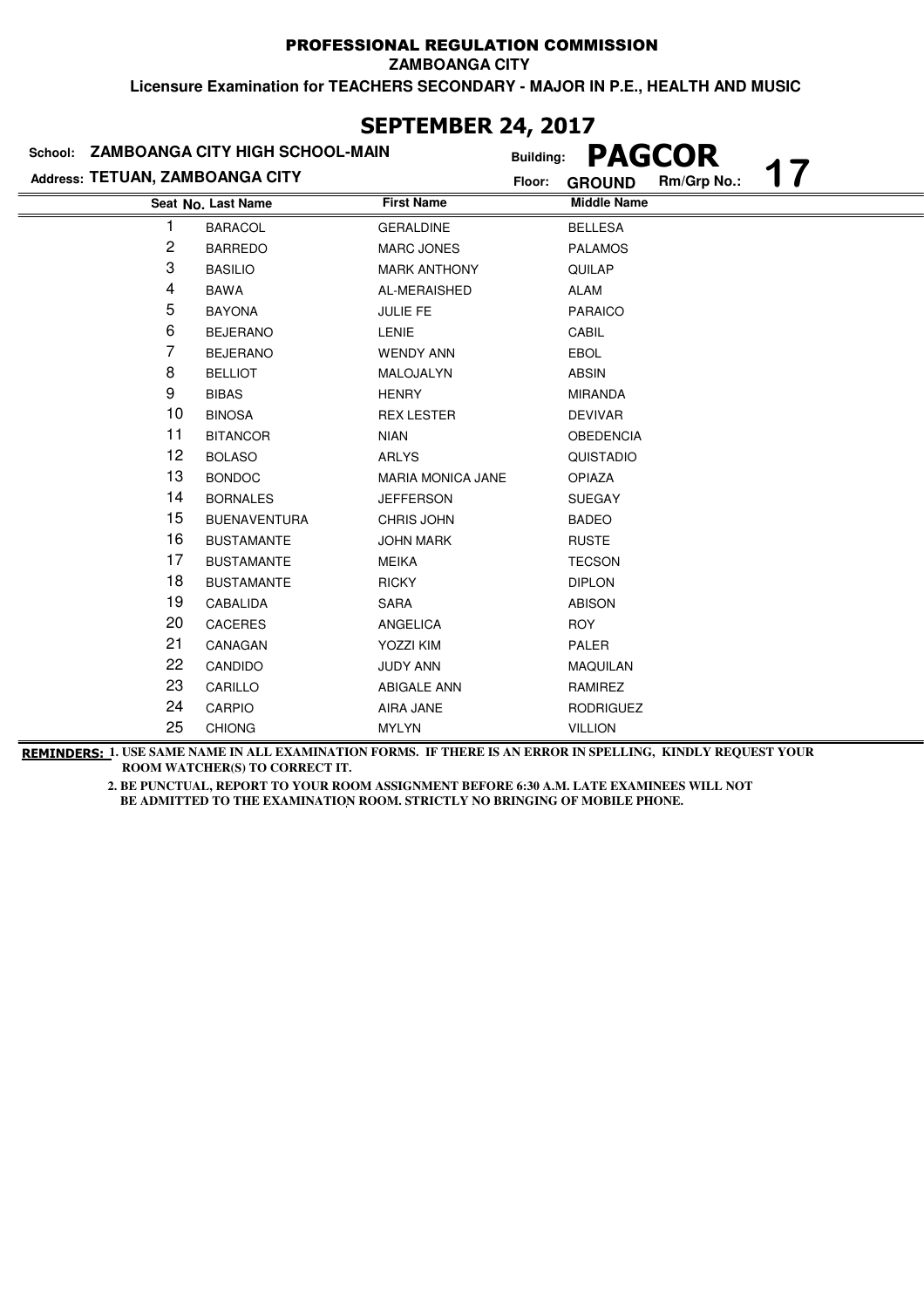**ZAMBOANGA CITY**

**Licensure Examination for TEACHERS SECONDARY - MAJOR IN P.E., HEALTH AND MUSIC**

| School: ZAMBOANGA CITY HIGH SCHOOL-MAIN |                     |                         | <b>PAGCOR</b><br><b>Building:</b><br>18 |                    |             |  |
|-----------------------------------------|---------------------|-------------------------|-----------------------------------------|--------------------|-------------|--|
| Address: TETUAN, ZAMBOANGA CITY         |                     |                         | Floor:                                  | 2ND                | Rm/Grp No.: |  |
|                                         | Seat No. Last Name  | <b>First Name</b>       |                                         | <b>Middle Name</b> |             |  |
|                                         | <b>CONCEPCION</b>   | PHILIP                  |                                         | ONGQUE             |             |  |
| 2                                       | <b>CRISTOBAL</b>    | <b>HONEY LEIGH</b>      |                                         | <b>VENTURA</b>     |             |  |
| 3                                       | <b>DAGODOG</b>      | SHEERA MAE              |                                         | <b>SAMUYAG</b>     |             |  |
| 4                                       | <b>DAGUMAN</b>      | <b>CHARIS</b>           |                                         | <b>DELA CERNA</b>  |             |  |
| 5                                       | <b>DANDA</b>        | <b>FLOR ANGEL</b>       |                                         | <b>SOLITARIO</b>   |             |  |
| 6                                       | <b>DARUNDAY</b>     | <b>CLYSSEIEEN FAITH</b> |                                         | LARGO              |             |  |
| 7                                       | DATU                | <b>ROQUITO</b>          |                                         | LANIPA             |             |  |
| 8                                       | DAYANAN             | <b>MIZLE</b>            |                                         | <b>MONTEVERDE</b>  |             |  |
| 9                                       | DE ASIS             | <b>CHARLENE</b>         |                                         | <b>DEL ROSARIO</b> |             |  |
| 10                                      | DE ASIS             | <b>HONEY ROSE</b>       |                                         | <b>INOC</b>        |             |  |
| 11                                      | <b>DEL MUNDO</b>    | MAEBELYN                |                                         | <b>FRANCISCO</b>   |             |  |
| 12                                      | <b>DELA CRUZ</b>    | <b>CELDRINE</b>         |                                         | <b>MENDOZA</b>     |             |  |
| 13                                      | <b>DELICA</b>       | <b>KEVIN</b>            |                                         | <b>BERNARDO</b>    |             |  |
| 14                                      | <b>DELOS REYES</b>  | <b>JOEMARY</b>          |                                         | <b>GALLEGO</b>     |             |  |
| 15                                      | <b>DERA</b>         | <b>MELYN</b>            |                                         | <b>ASO</b>         |             |  |
| 16                                      | <b>DIGNADICE</b>    | <b>ELMIE</b>            |                                         | <b>VENDIOLA</b>    |             |  |
| 17                                      | <b>DINAPO</b>       | <b>JOSEL</b>            |                                         | <b>BAGUIO</b>      |             |  |
| 18                                      | <b>DUBLICO</b>      | <b>KRIZLEEN MAY</b>     |                                         | <b>AMPIL</b>       |             |  |
| 19                                      | <b>DULAHIM</b>      | <b>SONIA</b>            |                                         | JAIYAN             |             |  |
| 20                                      | <b>DUMAGAY</b>      | <b>HENNELIE</b>         |                                         | <b>DELA MERCED</b> |             |  |
| 21                                      | <b>DUMPIT</b>       | <b>REUBEN</b>           |                                         | <b>DAGUIO</b>      |             |  |
| 22                                      | <b>ELLORIMO</b>     | <b>KATHRINE</b>         |                                         | <b>BENITO</b>      |             |  |
| 23                                      | <b>ESCALANTE</b>    | <b>JACINTA</b>          |                                         | CAPANGPANGAN       |             |  |
| 24                                      | <b>ESPERANCILLA</b> | <b>JENNY</b>            |                                         | <b>ABKILAN</b>     |             |  |

### **SEPTEMBER 24, 2017**

**REMINDERS: 1. USE SAME NAME IN ALL EXAMINATION FORMS. IF THERE IS AN ERROR IN SPELLING, KINDLY REQUEST YOUR ROOM WATCHER(S) TO CORRECT IT.**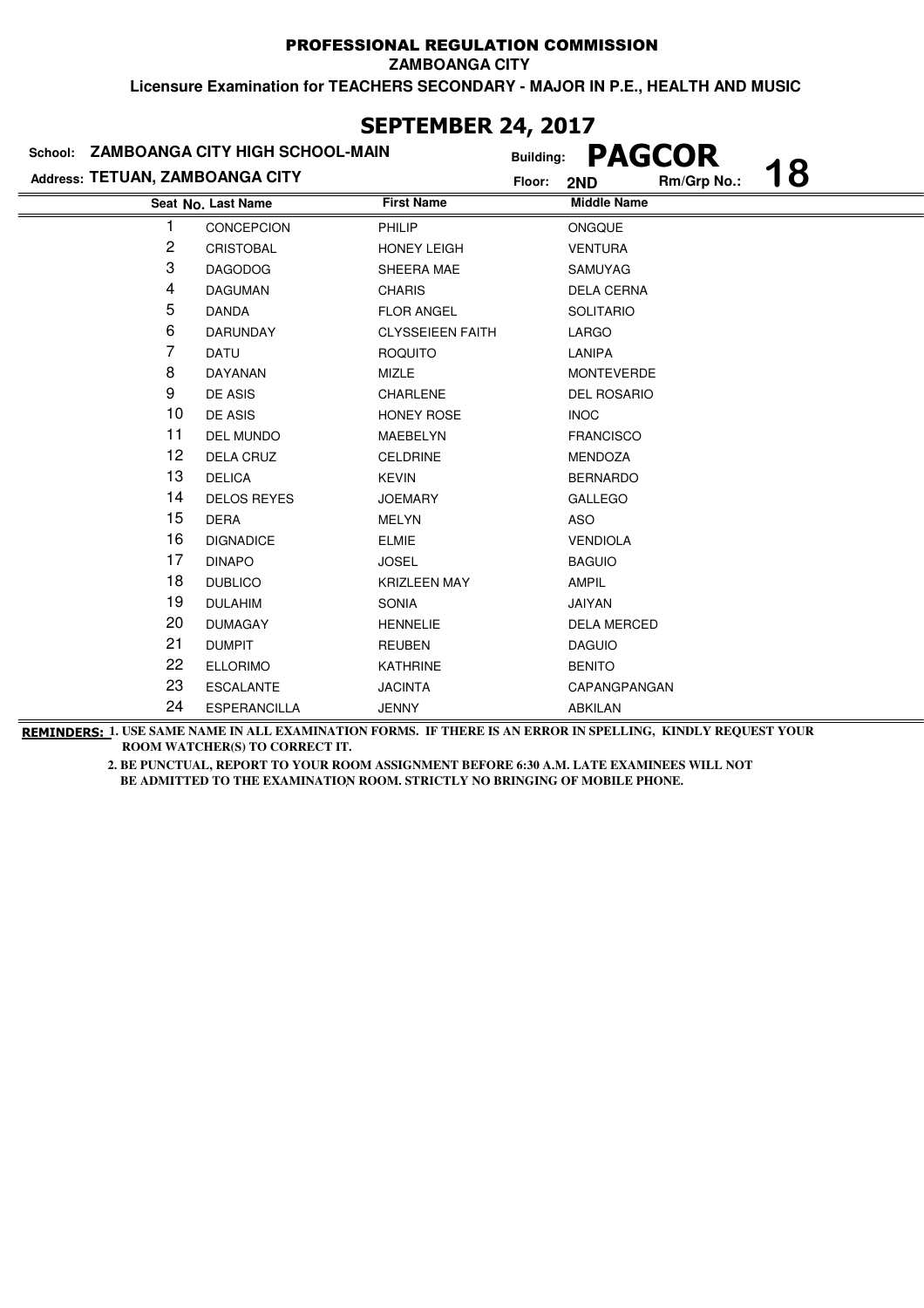**ZAMBOANGA CITY**

**Licensure Examination for TEACHERS SECONDARY - MAJOR IN P.E., HEALTH AND MUSIC**

| JLF I LI'IDLR <del>zt</del> ; zvi <i>i</i> |                                         |                          |                  |                    |               |           |
|--------------------------------------------|-----------------------------------------|--------------------------|------------------|--------------------|---------------|-----------|
|                                            | School: ZAMBOANGA CITY HIGH SCHOOL-MAIN |                          | <b>Building:</b> |                    | <b>PAGCOR</b> |           |
| Address: TETUAN, ZAMBOANGA CITY            |                                         |                          | Floor:           | 2ND                | Rm/Grp No.:   | <b>19</b> |
|                                            | Seat No. Last Name                      | <b>First Name</b>        |                  | <b>Middle Name</b> |               |           |
|                                            | <b>ESPINA</b>                           | <b>RONELE</b>            |                  | <b>ESTILLANO</b>   |               |           |
| 2                                          | <b>FABILLARAN</b>                       | <b>LENDEN</b>            |                  | <b>PERIWPERIW</b>  |               |           |
| 3                                          | <b>FACULTAD</b>                         | <b>GEBER</b>             |                  | <b>MARCELINO</b>   |               |           |
| 4                                          | <b>FAUSTINO</b>                         | <b>RAZELLE CHRISTINE</b> |                  | <b>PEQUIT</b>      |               |           |
| 5                                          | <b>FERNANDEZ</b>                        | <b>JANET</b>             |                  | <b>LANIPA</b>      |               |           |
| 6                                          | <b>FERNANDEZ</b>                        | <b>JOHN MICHAEL</b>      |                  | <b>PANTALEON</b>   |               |           |
| 7                                          | <b>FLORES</b>                           | ELA BEA MAE              |                  | <b>MARCOS</b>      |               |           |
| 8                                          | <b>FRANCISCO</b>                        | <b>ELAIZA</b>            |                  | <b>MONTEBON</b>    |               |           |
| 9                                          | <b>FRANCISCO</b>                        | <b>JEANROSE</b>          |                  | PEREZ              |               |           |
| 10                                         | <b>FRANCISCO</b>                        | <b>LEIZEL</b>            |                  | CATAYLO            |               |           |
| 11                                         | <b>FRANCISCO</b>                        | <b>MARIMAR</b>           |                  | <b>FERRER</b>      |               |           |
| 12                                         | <b>FRANCISCO</b>                        | <b>RACHELLE</b>          |                  | <b>FABIONAR</b>    |               |           |
| 13                                         | <b>FRENAL</b>                           | <b>CRISTINA</b>          |                  | <b>DE MARTIN</b>   |               |           |
| 14                                         | <b>GABLINEZ</b>                         | <b>AILYN</b>             |                  | <b>FUENTES</b>     |               |           |
| 15                                         | <b>GALVAN</b>                           | <b>GERALDINE</b>         |                  | SAJI               |               |           |
| 16                                         | <b>GARCIA</b>                           | <b>CHARITY HOPE</b>      |                  | <b>ESTRELLADO</b>  |               |           |
| 17                                         | <b>GASPAR</b>                           | <b>SHIELA MARIELLE</b>   |                  | <b>ELMENZO</b>     |               |           |
| 18                                         | <b>GLOVA</b>                            | <b>HANNAH</b>            |                  | <b>ALBAIN</b>      |               |           |
| 19                                         | <b>GORGONIO</b>                         | <b>ELJANE</b>            |                  | DAÑO               |               |           |
| 20                                         | <b>GUEVARRA</b>                         | <b>JAN PAULINE</b>       |                  | <b>OLAVIDES</b>    |               |           |
| 21                                         | <b>HABI</b>                             | ABDULGANI                |                  | <b>ABDUL</b>       |               |           |
| 22                                         | <b>HALASAN</b>                          | <b>ALBERT</b>            |                  | <b>MANGARAN</b>    |               |           |
| 23                                         | <b>HAMPAC</b>                           | <b>CATHY JANE</b>        |                  | <b>LABRADO</b>     |               |           |
| 24                                         | <b>HASIL</b>                            | <b>KHYLL</b>             |                  | <b>DUMALAG</b>     |               |           |
| 25                                         | <b>HUMPA</b>                            | <b>JOAN</b>              |                  | <b>PEDRIGOSA</b>   |               |           |

**REMINDERS: 1. USE SAME NAME IN ALL EXAMINATION FORMS. IF THERE IS AN ERROR IN SPELLING, KINDLY REQUEST YOUR ROOM WATCHER(S) TO CORRECT IT.** 

> **2. BE PUNCTUAL, REPORT TO YOUR ROOM ASSIGNMENT BEFORE 6:30 A.M. LATE EXAMINEES WILL NOT**  BE ADMITTED TO THE EXAMINATION ROOM. STRICTLY NO BRINGING OF MOBILE PHONE.

# **SEPTEMBER 24, 2017**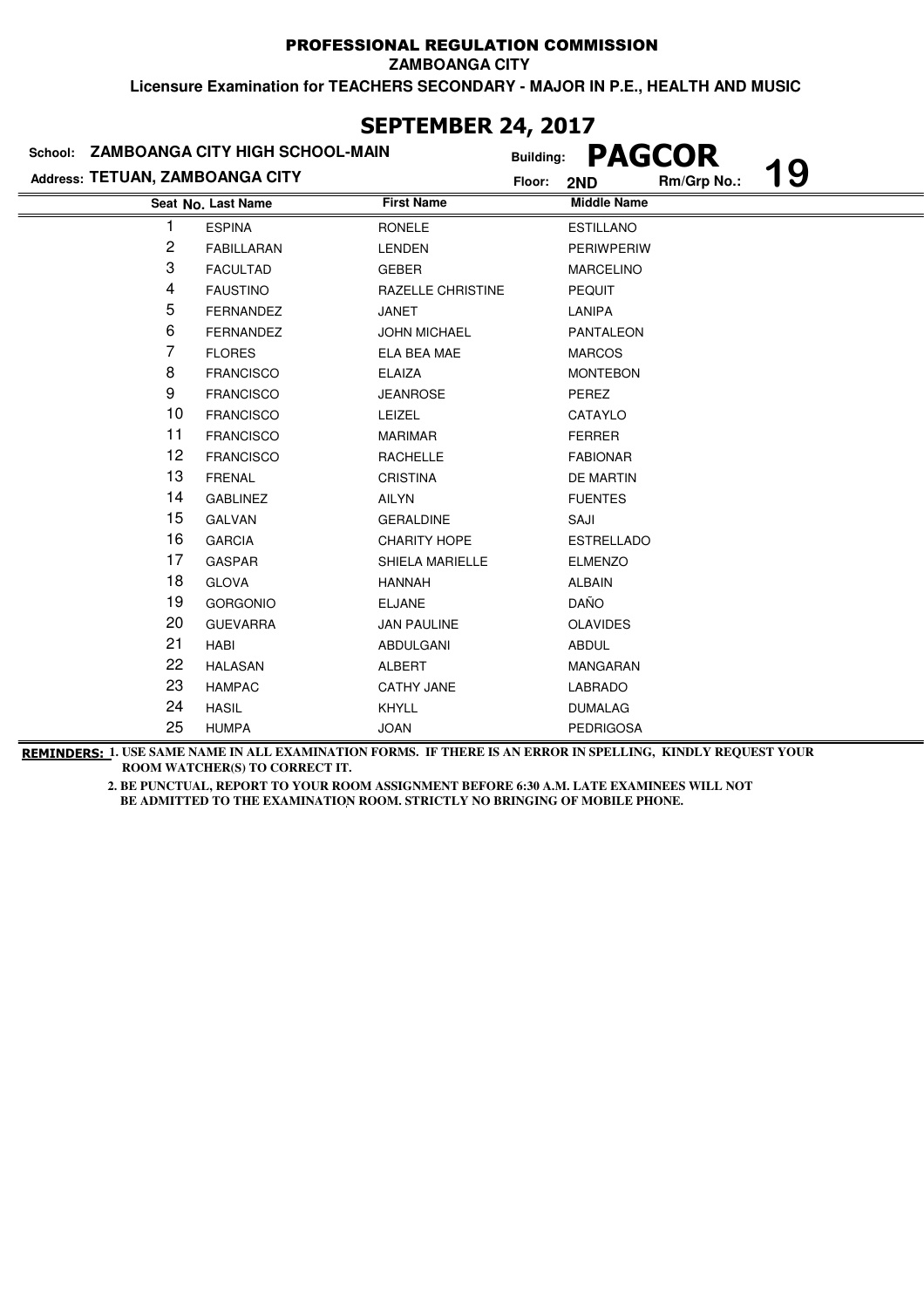**ZAMBOANGA CITY**

**Licensure Examination for TEACHERS SECONDARY - MAJOR IN P.E., HEALTH AND MUSIC**

|                                 | School: ZAMBOANGA CITY HIGH SCHOOL-MAIN |                        | <b>Building:</b>   | <b>PAGCOR</b> |           |
|---------------------------------|-----------------------------------------|------------------------|--------------------|---------------|-----------|
| Address: TETUAN, ZAMBOANGA CITY |                                         |                        | Floor:<br>2ND      | Rm/Grp No.:   | <b>20</b> |
|                                 | Seat No. Last Name                      | <b>First Name</b>      | <b>Middle Name</b> |               |           |
|                                 | <b>IDRIS</b>                            | <b>SHERMINA</b>        | MANDANGAN          |               |           |
| 2                               | <b>ISMAEL</b>                           | <b>BABELYN</b>         | <b>RUSIANA</b>     |               |           |
| 3                               | <b>JALAO</b>                            | <b>ROWIN</b>           | <b>HUESCA</b>      |               |           |
| 4                               | <b>JISON</b>                            | <b>HELMSELLE</b>       | <b>PORMENTO</b>    |               |           |
| 5                               | <b>JUMAWAN</b>                          | <b>ANTHONY</b>         | <b>TANGUAMOS</b>   |               |           |
| 6                               | <b>LAGRIMOSA</b>                        | <b>MARK JOHN</b>       | <b>MANGUBAT</b>    |               |           |
| 7                               | <b>LAMPAS</b>                           | <b>ELBERT</b>          | <b>DELGADO</b>     |               |           |
| 8                               | LANOZA                                  | <b>HEARTHY</b>         | <b>MANALO</b>      |               |           |
| 9                               | LAS PIÑAS                               | <b>MARIE TANIA</b>     | DELLATAN           |               |           |
| 10                              | <b>LAURON</b>                           | <b>EDLIN</b>           |                    |               |           |
| 11                              | LAYAM                                   | <b>RYAN MICHAEL</b>    | <b>ABUCAY</b>      |               |           |
| 12                              | <b>LEGASPI</b>                          | ELIZA JANE             | <b>DIZON</b>       |               |           |
| 13                              | LIBRADILLA                              | <b>REGINE</b>          | QUIJANO            |               |           |
| 14                              | <b>LOMAME</b>                           | <b>RIZA MAY</b>        | <b>CHURA</b>       |               |           |
| 15                              | <b>LOOK</b>                             | <b>LUISHANN</b>        | CATAMCO            |               |           |
| 16                              | <b>LUNA</b>                             | <b>SHERYL</b>          | CANDIDO            |               |           |
| 17                              | <b>MADJALES</b>                         | <b>SARMIN</b>          | <b>BALUAN</b>      |               |           |
| 18                              | <b>MADRIAGA</b>                         | <b>BENLEE</b>          | SOLEDAD            |               |           |
| 19                              | MAGBANUA                                | <b>RODIRICK</b>        | MAIZA              |               |           |
| 20                              | <b>MAGPILI</b>                          | CHRISTZANNE JESS       | <b>BALDOVI</b>     |               |           |
| 21                              | <b>MAMANTON</b>                         | <b>JEISA</b>           | <b>PATINGKA</b>    |               |           |
| 22                              | <b>MANDIN</b>                           | <b>CARMELA THERESE</b> | <b>POTENCIANO</b>  |               |           |
| 23                              | <b>MANUEL</b>                           | <b>MONICA</b>          | MADERA             |               |           |
| 24                              | <b>MARCIAL</b>                          | <b>JUNIA</b>           | <b>TORIBIO</b>     |               |           |
| 25                              | <b>MARIANO</b>                          | <b>ARNEIL</b>          | ALAD-AD            |               |           |

### **SEPTEMBER 24, 2017**

**REMINDERS: 1. USE SAME NAME IN ALL EXAMINATION FORMS. IF THERE IS AN ERROR IN SPELLING, KINDLY REQUEST YOUR ROOM WATCHER(S) TO CORRECT IT.**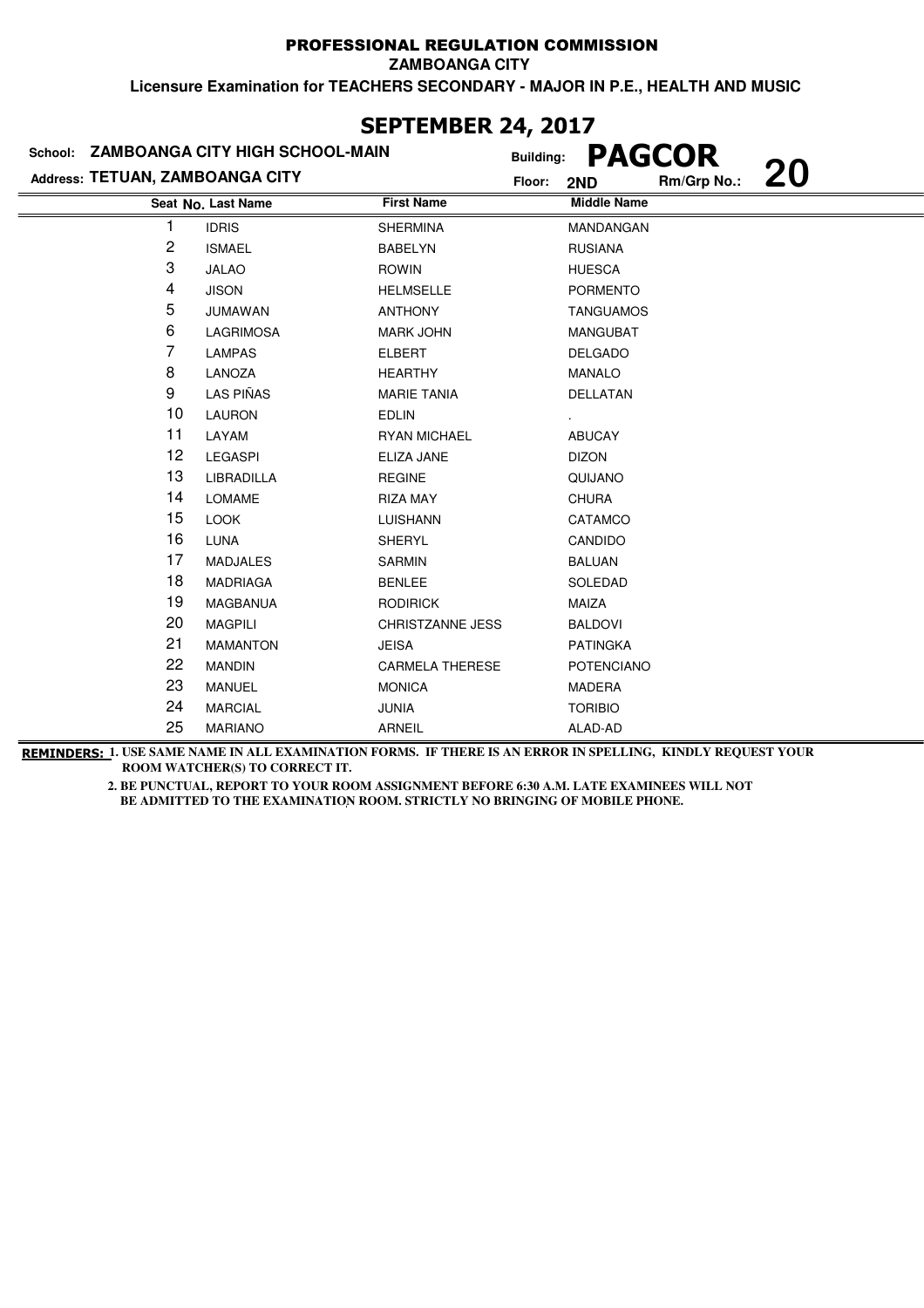**ZAMBOANGA CITY**

**Licensure Examination for TEACHERS SECONDARY - MAJOR IN P.E., HEALTH AND MUSIC**

| Address: TETUAN, ZAMBOANGA CITY | School: ZAMBOANGA CITY HIGH SCHOOL-MAIN |                      | <b>PAGCOR</b><br><b>Building:</b><br>21<br>Rm/Grp No.:<br>Floor:<br>3RD |
|---------------------------------|-----------------------------------------|----------------------|-------------------------------------------------------------------------|
|                                 | Seat No. Last Name                      | <b>First Name</b>    | <b>Middle Name</b>                                                      |
|                                 | <b>MARIANO</b>                          | <b>LUSICA</b>        | <b>AIZON</b>                                                            |
| $\overline{\mathbf{c}}$         | <b>MEÑOSA</b>                           | CAROL                | <b>GENITA</b>                                                           |
| 3                               | <b>MISA</b>                             | <b>GERMELYN</b>      | ABDUJAJI                                                                |
| 4                               | <b>MOHAMMAD</b>                         | AL-FATA              | <b>ALVAREZ</b>                                                          |
| 5                               | <b>MOLINA</b>                           | <b>HENRICH JOHN</b>  | <b>MANUEL</b>                                                           |
| 6                               | <b>MONTANA</b>                          | <b>RINA</b>          | <b>CLIMACO</b>                                                          |
| 7                               | <b>MORALES</b>                          | <b>IAN MARC</b>      | <b>GOMEZ</b>                                                            |
| 8                               | <b>NERCUIT</b>                          | <b>CHRISTIAN ANN</b> | DELA CRUZ                                                               |
| 9                               | <b>NOCHE</b>                            | <b>RALPH NEIL</b>    | CAPISTRANO                                                              |
| 10                              | <b>NOTA</b>                             | <b>CLARENCE MAE</b>  | <b>GUADALQUIVER</b>                                                     |
| 11                              | NUÑEZA                                  | <b>FREYA EIRA</b>    | <b>FRANCISCO</b>                                                        |
| 12                              | <b>PANTALEON</b>                        | <b>ADAM LOUIE</b>    | <b>TAN</b>                                                              |
| 13                              | <b>PANTALEON</b>                        | JANET                | <b>FRANCISCO</b>                                                        |
| 14                              | PANTALITA                               | <b>MERRY ROSE</b>    | <b>EVANGELISTA</b>                                                      |
| 15                              | <b>PAREDES</b>                          | <b>NORAINIE</b>      | <b>SALVADOR</b>                                                         |
| 16                              | <b>PASCUAL</b>                          | <b>ABIGAIL</b>       | <b>MADAMESILA</b>                                                       |
| 17                              | <b>PASINABO</b>                         | <b>ENRICO</b>        | <b>TAMBAG</b>                                                           |
| 18                              | PEREZ                                   | JONIE MAE            | <b>FRANCISCO</b>                                                        |
| 19                              | PEREZ                                   | <b>KARIMA</b>        | <b>ALPAD</b>                                                            |
| 20                              | PIEDAD                                  | <b>NELDA</b>         | <b>DESOY</b>                                                            |
| 21                              | <b>PIOQUINTO</b>                        | <b>ROLLY JAY</b>     | <b>COLUMBRES</b>                                                        |
| 22                              | <b>POLARON</b>                          | <b>FRANK</b>         | <b>ANDRES</b>                                                           |
| 23                              | <b>POSEQUIT</b>                         | ANDREW               | SOGRADIEL                                                               |
| 24                              | <b>POTENCIANO</b>                       | <b>ABRINE</b>        | <b>DELATORRE</b>                                                        |
| 25                              | RAMILLANO                               | <b>LELIS</b>         | FERNANDEZ                                                               |

**SEPTEMBER 24, 2017**

**REMINDERS: 1. USE SAME NAME IN ALL EXAMINATION FORMS. IF THERE IS AN ERROR IN SPELLING, KINDLY REQUEST YOUR ROOM WATCHER(S) TO CORRECT IT.**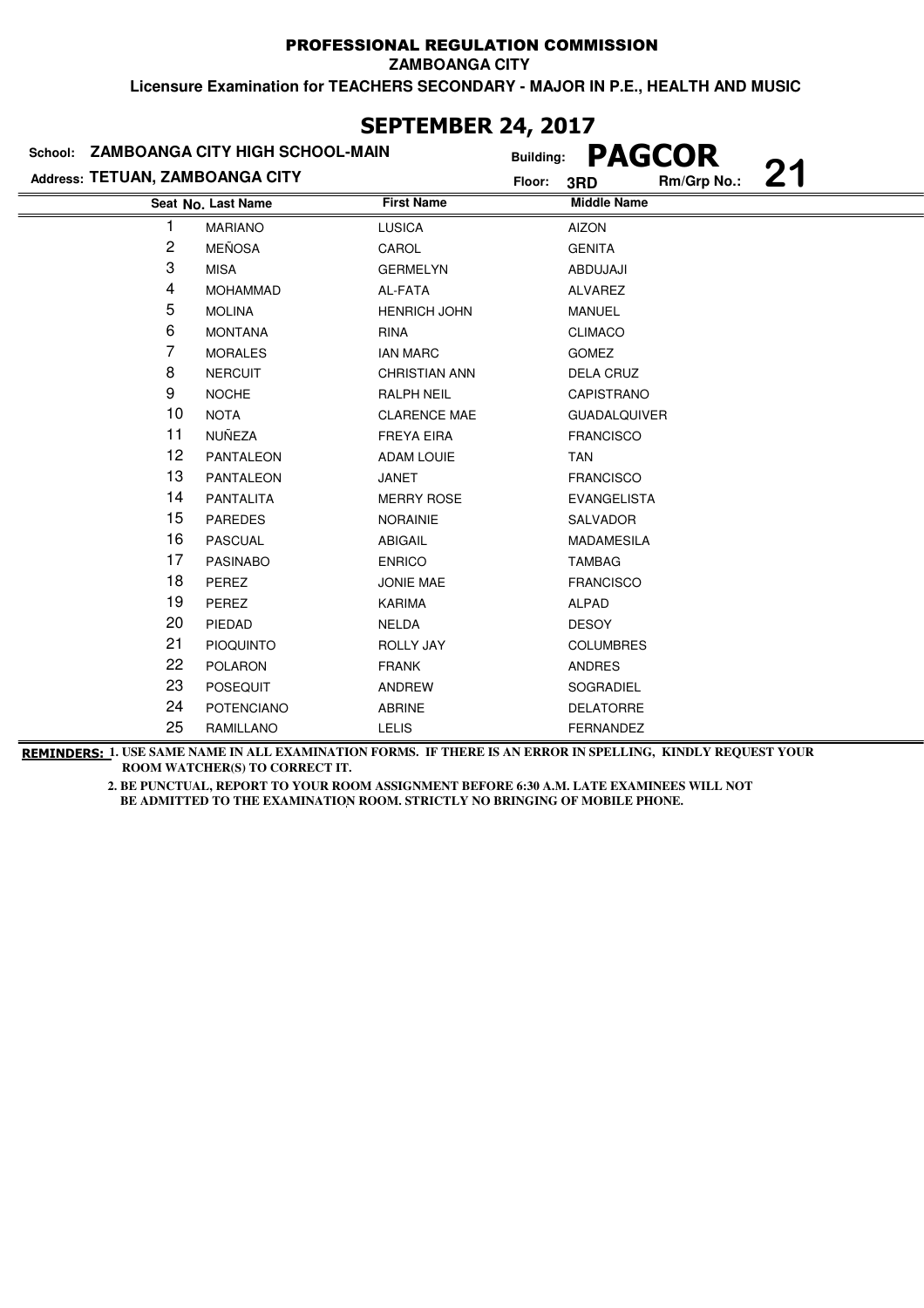**ZAMBOANGA CITY**

**Licensure Examination for TEACHERS SECONDARY - MAJOR IN P.E., HEALTH AND MUSIC**

| School: ZAMBOANGA CITY HIGH SCHOOL-MAIN | <b>Building:</b>    |                          | <b>PAGCOR</b> |                    |             |    |
|-----------------------------------------|---------------------|--------------------------|---------------|--------------------|-------------|----|
| Address: TETUAN, ZAMBOANGA CITY         |                     |                          | Floor:        | 3RD                | Rm/Grp No.: | 22 |
|                                         | Seat No. Last Name  | <b>First Name</b>        |               | <b>Middle Name</b> |             |    |
|                                         | <b>RESURRECCION</b> | <b>LINETH</b>            |               | <b>DOMETITA</b>    |             |    |
| 2                                       | <b>RIANO</b>        | <b>PILARITA</b>          |               | <b>FAUSTINO</b>    |             |    |
| 3                                       | <b>ROBLES</b>       | <b>RUBY ANN</b>          |               | <b>DELA CRUZ</b>   |             |    |
| 4                                       | <b>ROMISCAL</b>     | <b>ANGEL MARIE</b>       |               | SOON               |             |    |
| 5                                       | <b>RUIZ</b>         | <b>EMELYN</b>            |               | <b>FRANCISCO</b>   |             |    |
| 6                                       | <b>SAAVEDRA</b>     | <b>CHRISTINE</b>         |               | <b>PULIDO</b>      |             |    |
| 7                                       | SAAVEDRA            | NATHANIEL                |               | <b>GUZMAN</b>      |             |    |
| 8                                       | SABADO              | MICHAEL VINCENT          |               | <b>VELASCO</b>     |             |    |
| 9                                       | SADJAIL             | <b>FHARRAHSHASHEEN</b>   |               | <b>JUPLI</b>       |             |    |
| 10                                      | SALAZAR             | <b>ARSON MARK</b>        |               | <b>ESPINOSA</b>    |             |    |
| 11                                      | <b>SALVADOR</b>     | <b>JENNE LYN</b>         |               | <b>BACABAC</b>     |             |    |
| 12                                      | SALVADOR            | <b>PILARICA</b>          |               | <b>POLIRAN</b>     |             |    |
| 13                                      | <b>SAMPANG</b>      | <b>JONAS LEMUEL</b>      |               | CABRAL             |             |    |
| 14                                      | <b>SAN JUAN</b>     | ANGELYN                  |               | <b>BARTOLOME</b>   |             |    |
| 15                                      | <b>SANCHEZ</b>      | <b>RAYMART</b>           |               | <b>BRIONES</b>     |             |    |
| 16                                      | <b>SARMIENTO</b>    | <b>ROY</b>               |               | PEREZ              |             |    |
| 17                                      | <b>SATURINAS</b>    | <b>CHRISTIAN BERNARD</b> |               | <b>BAHANDI</b>     |             |    |
| 18                                      | <b>SAUPI</b>        | <b>KURSHID</b>           |               | <b>GADJAMIL</b>    |             |    |
| 19                                      | SAYOD               | <b>ROSALINA</b>          |               | D.                 |             |    |
| 20                                      | <b>SENIT</b>        | <b>MARY ROSE ANNE</b>    |               | SALAZAR            |             |    |
| 21                                      | <b>SERNA</b>        | RENELL                   |               | <b>BERNARDO</b>    |             |    |
| 22                                      | <b>SEVILLA</b>      | <b>GISELLE</b>           |               | <b>MACROHON</b>    |             |    |
| 23                                      | <b>SIGUA</b>        | <b>DIOSCORO</b>          |               | OBOD               |             |    |
| 24                                      | <b>SOLAMILLO</b>    | <b>ZANN</b>              |               | <b>UNKNOWN</b>     |             |    |
| 25                                      | <b>SOLANA</b>       | <b>ORLIA</b>             |               | <b>DEL ROSARIO</b> |             |    |

**REMINDERS: 1. USE SAME NAME IN ALL EXAMINATION FORMS. IF THERE IS AN ERROR IN SPELLING, KINDLY REQUEST YOUR ROOM WATCHER(S) TO CORRECT IT.** 

> **2. BE PUNCTUAL, REPORT TO YOUR ROOM ASSIGNMENT BEFORE 6:30 A.M. LATE EXAMINEES WILL NOT**  BE ADMITTED TO THE EXAMINATION ROOM. STRICTLY NO BRINGING OF MOBILE PHONE.

### **SEPTEMBER 24, 2017**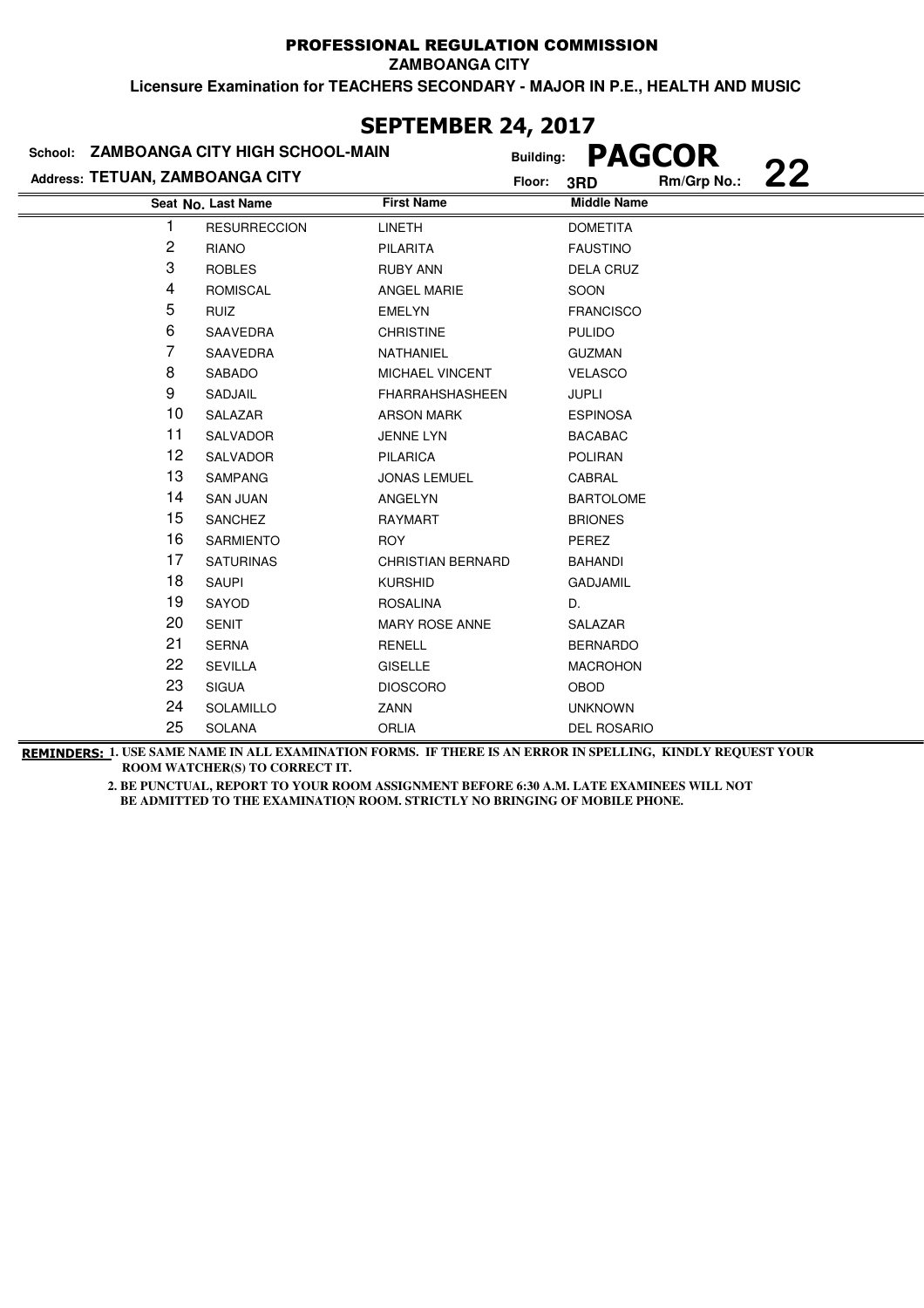**ZAMBOANGA CITY**

**Licensure Examination for TEACHERS SECONDARY - MAJOR IN P.E., HEALTH AND MUSIC**

|                                 | School: ZAMBOANGA CITY HIGH SCHOOL-MAIN | LI I LI'IVLI\ AT/ AV1/<br><b>Building:</b> |        | <b>PAGCOR</b>      |             |           |
|---------------------------------|-----------------------------------------|--------------------------------------------|--------|--------------------|-------------|-----------|
| Address: TETUAN, ZAMBOANGA CITY |                                         |                                            | Floor: | 3RD                | Rm/Grp No.: | <b>23</b> |
|                                 | Seat No. Last Name                      | <b>First Name</b>                          |        | <b>Middle Name</b> |             |           |
|                                 | SORIANO                                 | <b>JOLINA ANNE MARIZ</b>                   |        | <b>BASCONES</b>    |             |           |
| 2                               | <b>STA ANA</b>                          | PAULO GABRIEL                              |        | <b>LOBERANES</b>   |             |           |
| 3                               | STA. TERESA                             | PILAR EDLYN                                |        | <b>SERNA</b>       |             |           |
| 4                               | <b>SUAN</b>                             | <b>JAMAICA</b>                             |        | <b>FERRER</b>      |             |           |
| 5                               | <b>SULAYMAN</b>                         | <b>ISHRAMIR</b>                            |        | ABDULLA            |             |           |
| 6                               | <b>SUMAGUI</b>                          | <b>JOEMART</b>                             |        | <b>FALCATAN</b>    |             |           |
| 7                               | <b>SUMALINOG</b>                        | <b>JOCOJENN</b>                            |        | <b>BUCOY</b>       |             |           |
| 8                               | <b>TAN</b>                              | LAXMIE                                     |        | <b>IBRAHIM</b>     |             |           |
| 9                               | <b>TARROZA</b>                          | <b>FERIE MAE</b>                           |        | <b>AGUSTIN</b>     |             |           |
| 10                              | <b>TIBLANI</b>                          | <b>RUSHLINE</b>                            |        | <b>ABRINO</b>      |             |           |
| 11                              | <b>TIMBULIGUE</b>                       | <b>EDMAR</b>                               |        | <b>BANGA</b>       |             |           |
| 12                              | <b>TOLEDO</b>                           | <b>DANIEL</b>                              |        | <b>NALUG</b>       |             |           |
| 13                              | <b>TOLOSA</b>                           | <b>RUBYLYN</b>                             |        | <b>ITURALDE</b>    |             |           |
| 14                              | <b>TORRES</b>                           | ANA RICA ROZEN                             |        | <b>ALIANGAN</b>    |             |           |
| 15                              | TRINIDAD                                | <b>DEXTER</b>                              |        | <b>TORIBIO</b>     |             |           |
| 16                              | <b>TUBIGON</b>                          | BLESSED DIANA JANE                         |        | <b>SALVADOR</b>    |             |           |
| 17                              | <b>TUBILLA</b>                          | <b>IVY</b>                                 |        | QUIJANO            |             |           |
| 18                              | <b>TUGAHAN</b>                          | <b>MARSTON GLENN</b>                       |        | <b>FRANCISCO</b>   |             |           |
| 19                              | VALDEZ                                  | <b>JAN NIKKO</b>                           |        | CABAYACRUZ         |             |           |
| 20                              | <b>VIERNES</b>                          | DARYLL JOHN                                |        | <b>MONDIDO</b>     |             |           |
| 21                              | <b>VILLANEA</b>                         | SALLY                                      |        | <b>BUHALE</b>      |             |           |
| 22                              | VILLANUEVA                              | <b>JULIE ANN</b>                           |        | YU                 |             |           |
| 23                              | <b>VILLARIN</b>                         | <b>ALLAN DAVE</b>                          |        | SAILE              |             |           |
| 24                              | VILLARUZ                                | <b>JOVELYN</b>                             |        | <b>AMAMIO</b>      |             |           |
| 25                              | <b>YAESO</b>                            | <b>KRISTINE</b>                            |        | <b>MONTEZO</b>     |             |           |

### **SEPTEMBER 24, 2017**

**REMINDERS: 1. USE SAME NAME IN ALL EXAMINATION FORMS. IF THERE IS AN ERROR IN SPELLING, KINDLY REQUEST YOUR ROOM WATCHER(S) TO CORRECT IT.**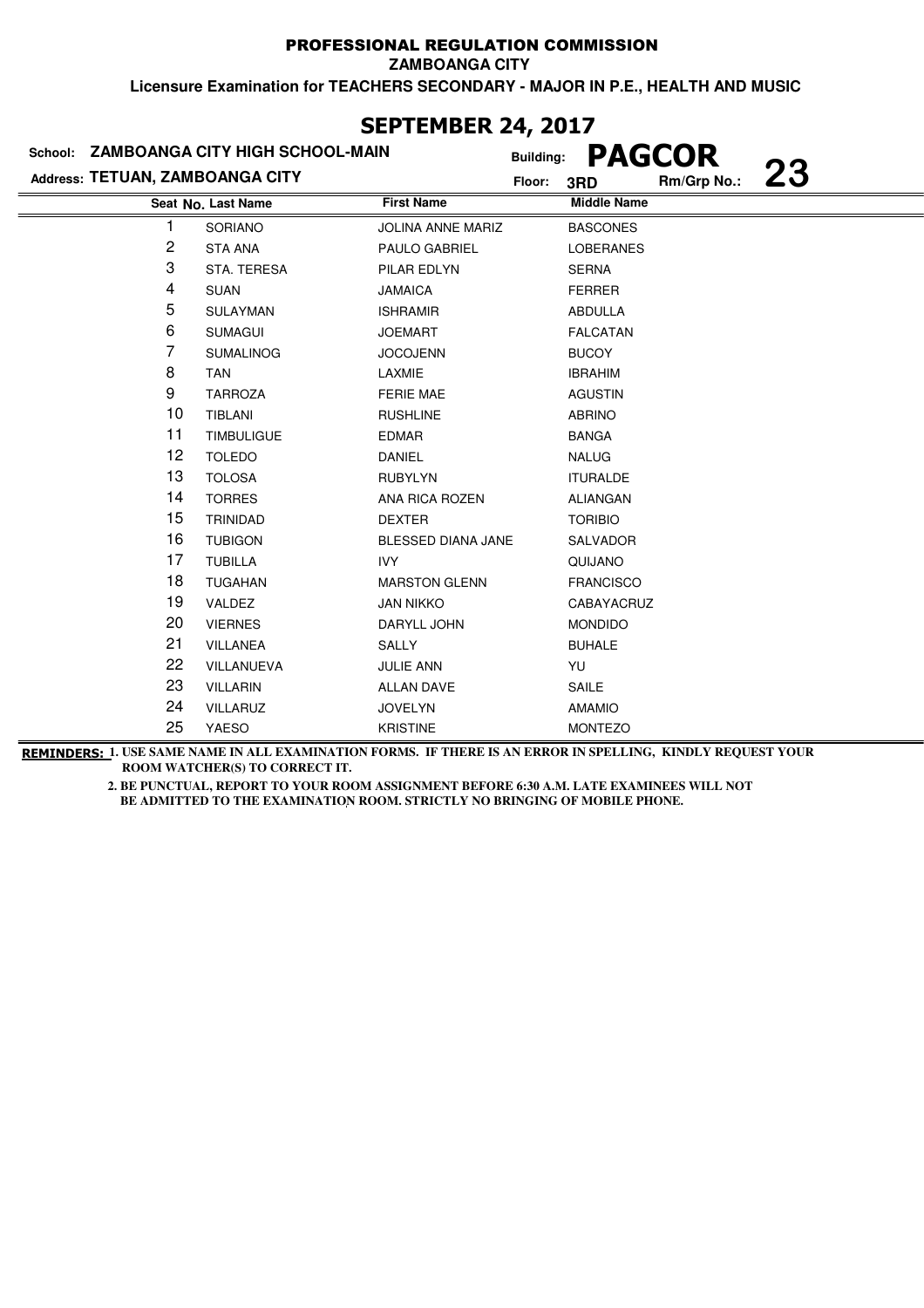|                                 | School: ZAMBOANGA NATIONAL HIGH SCHOOL-MAIN |                       | <b>Building:</b> | B                  |             |  |
|---------------------------------|---------------------------------------------|-----------------------|------------------|--------------------|-------------|--|
| Address: TETUAN, ZAMBOANGA CITY |                                             |                       | Floor:           | <b>GROUND</b>      | Rm/Grp No.: |  |
|                                 | Seat No. Last Name                          | <b>First Name</b>     |                  | <b>Middle Name</b> |             |  |
|                                 | ABELA                                       | <b>GIRNALYN</b>       |                  | <b>MAIH</b>        |             |  |
| 2                               | <b>AGUILAR</b>                              | <b>NERLINDA</b>       |                  | TAN                |             |  |
| 3                               | ALAM                                        | <b>MARIZA</b>         |                  | DAYAN              |             |  |
| 4                               | AMINULLA                                    | JARHANA               |                  | <b>HASAN</b>       |             |  |
| 5                               | <b>ARIPIN</b>                               | <b>HASMAELYN</b>      |                  | <b>MUKSIRIN</b>    |             |  |
| 6                               | <b>ASMAWIL</b>                              | <b>SHIELA</b>         |                  | <b>ALIBASA</b>     |             |  |
| 7                               | <b>ATIS</b>                                 | <b>CLEVIN</b>         |                  | <b>TUMAZAR</b>     |             |  |
| 8                               | <b>AUSTRIA</b>                              | <b>GERLIE</b>         |                  | SALIAN             |             |  |
| 9                               | <b>BALITA</b>                               | <b>JESSE RAYMOND</b>  |                  | SAAVEDRA           |             |  |
| 10                              | <b>BARA</b>                                 | <b>SAFARINA</b>       |                  | <b>SUSULAN</b>     |             |  |
| 11                              | <b>BELLOTINDOS</b>                          | <b>JOSHUA JONES</b>   |                  | <b>MARZON</b>      |             |  |
| 12                              | <b>BUHIAN</b>                               | <b>MA RIZZA</b>       |                  | <b>PATINTE</b>     |             |  |
| 13                              | CARBONELL                                   | <b>JUSIMA</b>         |                  | <b>QUIÑONES</b>    |             |  |
| 14                              | <b>CHAVEZ</b>                               | <b>DANIELLI MARIE</b> |                  | PEREZ              |             |  |
| 15                              | <b>DAGOHOY</b>                              | <b>RODEL</b>          |                  | <b>SAYTAS</b>      |             |  |
| 16                              | DAPI-I                                      | <b>SHOJIE</b>         |                  | <b>MAGHANOY</b>    |             |  |
| 17                              | <b>DEPOSOY</b>                              | <b>MERRY JOY</b>      |                  | <b>MEJORADA</b>    |             |  |
| 18                              | <b>DIZON</b>                                | <b>DERICH</b>         |                  | ROMAGUERA          |             |  |

**REMINDERS: 1. USE SAME NAME IN ALL EXAMINATION FORMS. IF THERE IS AN ERROR IN SPELLING, KINDLY REQUEST YOUR ROOM WATCHER(S) TO CORRECT IT.**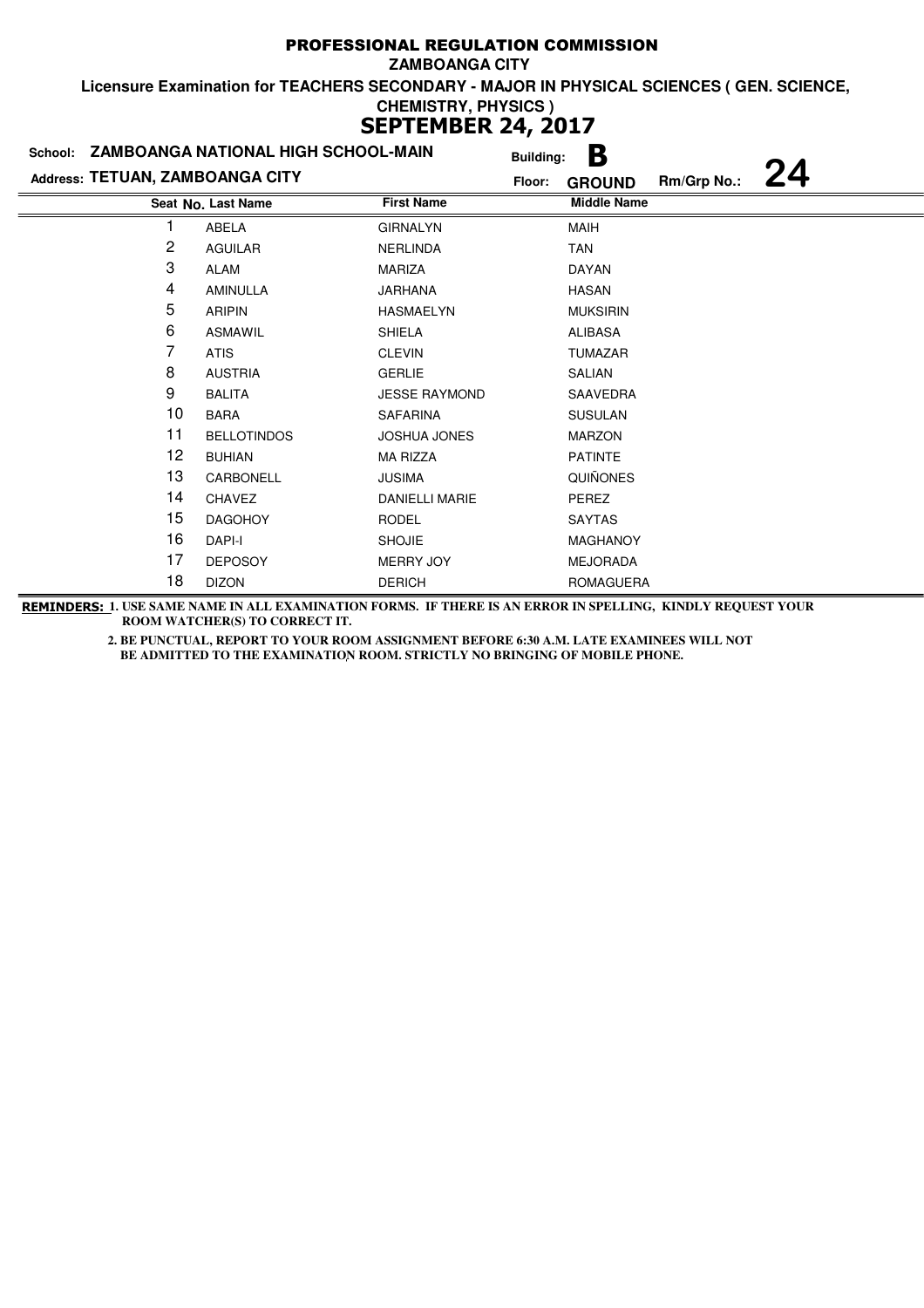| School:                         | ZAMBOANGA NATIONAL HIGH SCHOOL-MAIN |                      | <b>Building:</b> | Β                  |             |    |
|---------------------------------|-------------------------------------|----------------------|------------------|--------------------|-------------|----|
| Address: TETUAN, ZAMBOANGA CITY |                                     |                      | Floor:           | <b>GROUND</b>      | Rm/Grp No.: | 25 |
|                                 | Seat No. Last Name                  | <b>First Name</b>    |                  | <b>Middle Name</b> |             |    |
|                                 | <b>DUARONG</b>                      | <b>BIENVENIDO JR</b> |                  | <b>FLORES</b>      |             |    |
| 2                               | <b>ELMEN</b>                        | <b>JERMA</b>         |                  | <b>NAYIC</b>       |             |    |
| 3                               | <b>ENVIDIADO</b>                    | RUDY                 |                  | <b>BELAONG</b>     |             |    |
| 4                               | <b>ESPINA</b>                       | <b>JEFFERSON</b>     |                  | DE GUZMAN          |             |    |
| 5                               | <b>EVALLE</b>                       | <b>SHARON KAY</b>    |                  | <b>PANDILI</b>     |             |    |
| 6                               | <b>FORNOLES</b>                     | <b>VINUS</b>         |                  | CATALAN            |             |    |
| 7                               | <b>FRANCISCO</b>                    | <b>ROSELYN</b>       |                  | <b>MONTEBON</b>    |             |    |
| 8                               | <b>GARCIA</b>                       | LYLALIN              |                  | <b>DELA CRUZ</b>   |             |    |
| 9                               | <b>GULAMURASUL</b>                  | <b>MUAMMAR</b>       |                  | <b>IDLASAN</b>     |             |    |
| 10                              | HAJILI                              | <b>NENNA</b>         |                  | HAMID              |             |    |
| 11                              | <b>HALIKIN</b>                      | <b>ISNAIMA</b>       |                  | <b>JULALON</b>     |             |    |
| 12                              | <b>HASAN</b>                        | PERSIBAL             |                  | <b>USMAN</b>       |             |    |
| 13                              | <b>IBRAHIM</b>                      | ADZHAR               |                  | <b>BULONG</b>      |             |    |
| 14                              | <b>INOVEJAS</b>                     | NUEVALYN             |                  | <b>FERNANDO</b>    |             |    |
| 15                              | <b>ISMAEL</b>                       | ANALYN               |                  | <b>MOH SAID</b>    |             |    |
| 16                              | JAILANI                             | <b>JUNIOR</b>        |                  | <b>ASKALI</b>      |             |    |
| 17                              | <b>JIMMAN</b>                       | <b>NURSHIDA</b>      |                  | SALI               |             |    |
| 18                              | JUMAO-AS                            | AR-SHAIMA            |                  | ASMAD              |             |    |

**REMINDERS: 1. USE SAME NAME IN ALL EXAMINATION FORMS. IF THERE IS AN ERROR IN SPELLING, KINDLY REQUEST YOUR ROOM WATCHER(S) TO CORRECT IT.**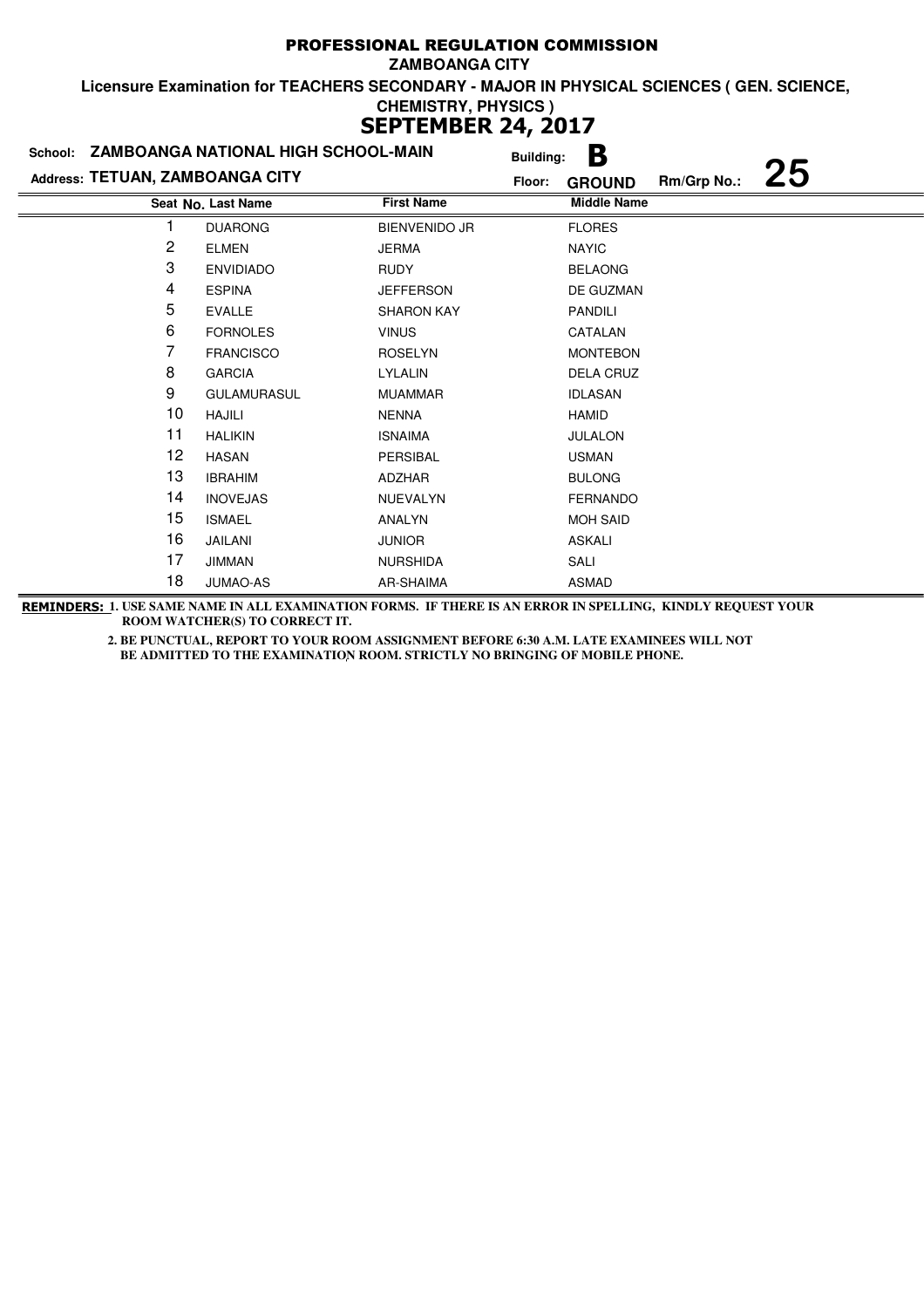|                                 | School: ZAMBOANGA NATIONAL HIGH SCHOOL-MAIN |                      | <b>Building:</b> | Β                  |             |           |
|---------------------------------|---------------------------------------------|----------------------|------------------|--------------------|-------------|-----------|
| Address: TETUAN, ZAMBOANGA CITY |                                             |                      | Floor:           | <b>GROUND</b>      | Rm/Grp No.: | <b>26</b> |
|                                 | Seat No. Last Name                          | <b>First Name</b>    |                  | <b>Middle Name</b> |             |           |
|                                 | <b>JUMAWAN</b>                              | <b>REY CARL</b>      |                  | <b>FERNANDO</b>    |             |           |
| 2                               | <b>MADIA</b>                                | DON-DON              |                  | ANTUYAN            |             |           |
| 3                               | MADROÑAL                                    | <b>CLARA JANE</b>    |                  | <b>COMEROS</b>     |             |           |
| 4                               | <b>MAHAMUD</b>                              | <b>AIK</b>           |                  | ABDULWAHID         |             |           |
| 5                               | MIÑOZA                                      | <b>NOEL</b>          |                  | <b>VECILLES</b>    |             |           |
| 6                               | <b>MUSA</b>                                 | <b>ALBENHAR</b>      |                  | KAHIL              |             |           |
| 7                               | <b>MUSTAPA</b>                              | <b>JESMIE</b>        |                  | NAMLE              |             |           |
| 8                               | <b>NURJIHI</b>                              | <b>MASRA</b>         |                  | <b>SIONG</b>       |             |           |
| 9                               | <b>PAMIL</b>                                | <b>JOCELYN</b>       |                  | PIÑERO             |             |           |
| 10                              | <b>PANDAUG</b>                              | <b>SERIBEL</b>       |                  | GABER              |             |           |
| 11                              | <b>PARAGAS</b>                              | <b>MARGARITA</b>     |                  | DELA CRUZ          |             |           |
| 12                              | <b>PLATERO</b>                              | <b>CHRISSEL ROSE</b> |                  | <b>ALPARO</b>      |             |           |
| 13                              | <b>POLLESCAS</b>                            | <b>SHELA</b>         |                  | <b>DIAZ</b>        |             |           |
| 14                              | <b>PURISIMA</b>                             | <b>MARY ROSE</b>     |                  | <b>ELARCOSA</b>    |             |           |
| 15                              | <b>REQUISO</b>                              | <b>SHAI</b>          |                  | <b>CARBASILLAS</b> |             |           |
| 16                              | <b>ROJAS</b>                                | <b>NYMPHA</b>        |                  | <b>MAQUIPOTEN</b>  |             |           |
| 17                              | <b>ROMISCAL</b>                             | <b>QUEENIE</b>       |                  | <b>BALURAN</b>     |             |           |
| 18                              | SAAVEDRA                                    | PAUL ALDRIAN         |                  | <b>MARCIAL</b>     |             |           |

**REMINDERS: 1. USE SAME NAME IN ALL EXAMINATION FORMS. IF THERE IS AN ERROR IN SPELLING, KINDLY REQUEST YOUR ROOM WATCHER(S) TO CORRECT IT.**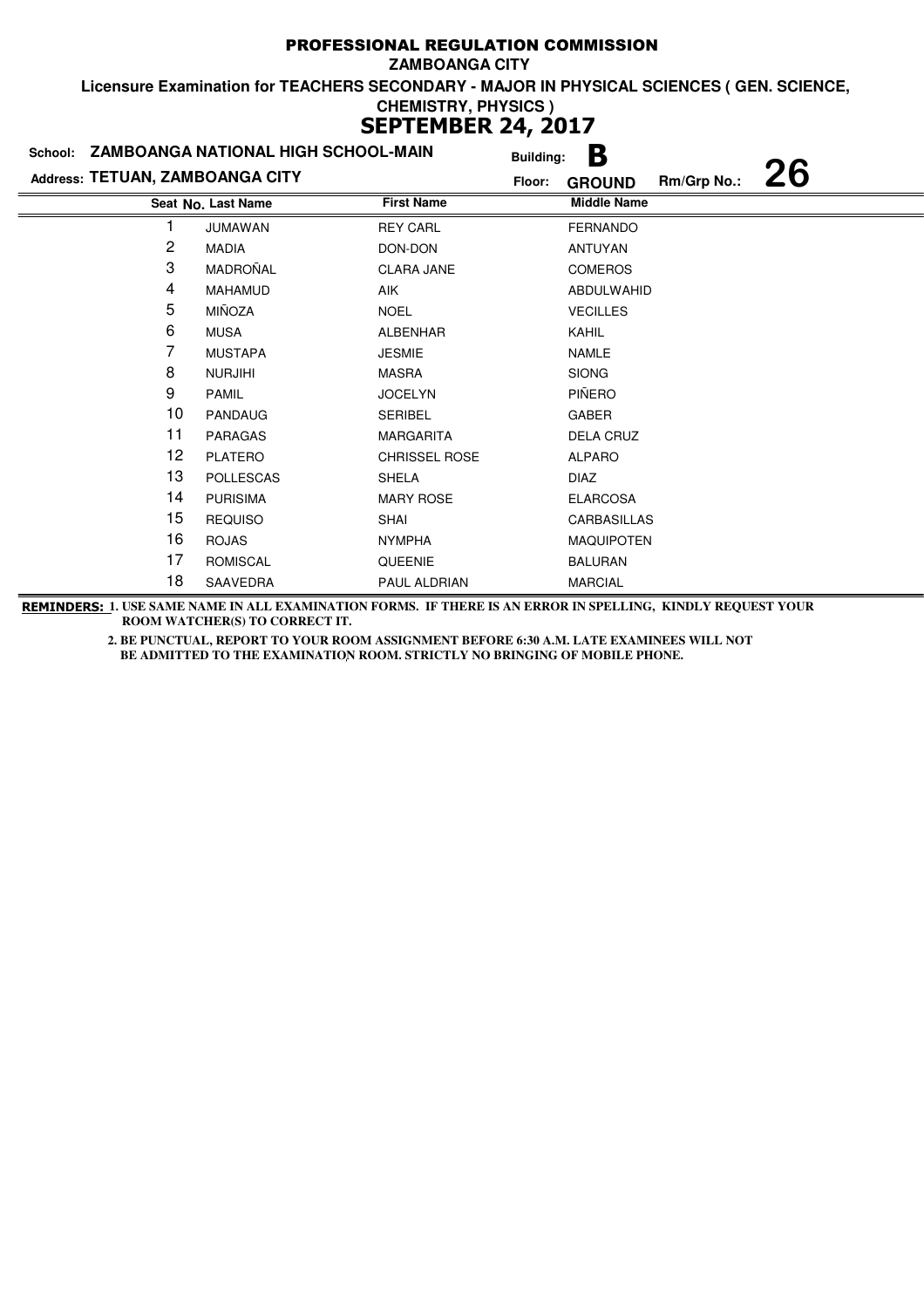| School: ZAMBOANGA NATIONAL HIGH SCHOOL-MAIN |                    |                              | <b>Building:</b> | Β                  |             |    |
|---------------------------------------------|--------------------|------------------------------|------------------|--------------------|-------------|----|
| Address: TETUAN, ZAMBOANGA CITY             |                    |                              | Floor:           | <b>GROUND</b>      | Rm/Grp No.: | 27 |
|                                             | Seat No. Last Name | <b>First Name</b>            |                  | <b>Middle Name</b> |             |    |
|                                             | SAHIDUL            | <b>SITTI KEMRANA</b>         |                  | LAGAY              |             |    |
| 2                                           | <b>SALBORO</b>     | <b>ARCORIZA</b>              |                  | <b>GATUNAN</b>     |             |    |
| 3                                           | SALI               | RIDZMA                       |                  | <b>ISMAEL</b>      |             |    |
| 4                                           | <b>SAMSON</b>      | <b>MASIR</b>                 |                  | <b>USNAN</b>       |             |    |
| 5                                           | <b>SEVILLA</b>     | <b>FLOR ANGELIE REYNALYN</b> |                  | QUIAO              |             |    |
| 6                                           | <b>SIGUA</b>       | <b>JULIE ANN</b>             |                  | <b>GALVEZ</b>      |             |    |
| 7                                           | <b>SILBIN</b>      | <b>MOHAMMAD</b>              |                  | <b>MANULON</b>     |             |    |
| 8                                           | <b>TALISAYSAY</b>  | <b>JERRA MAE</b>             |                  | <b>GUITAO</b>      |             |    |
| 9                                           | <b>TAMBUTOH</b>    | <b>JUL-AMIN</b>              |                  | WARADJI            |             |    |
| 10                                          | <b>TANTUNG</b>     | <b>ALMASHIA</b>              |                  | <b>HUSSIN</b>      |             |    |
| 11                                          | <b>TICZON</b>      | <b>AMINA</b>                 |                  | HADJI              |             |    |
| 12                                          | <b>TIDAL</b>       | <b>JACKLYN ANN MARIE</b>     |                  | <b>MONJARDIN</b>   |             |    |
| 13                                          | <b>TUBONGBANUA</b> | <b>JERRY</b>                 |                  | <b>GAGANTING</b>   |             |    |
| 14                                          | <b>URANING</b>     | <b>ANDRENE NICHOLE</b>       |                  | <b>TORRES</b>      |             |    |
| 15                                          | VALLEDOR           | MARJAY                       |                  | <b>DELA CRUZ</b>   |             |    |
| 16                                          | <b>VARONA</b>      | <b>GLORY MAE</b>             |                  | <b>ALACRE</b>      |             |    |
| 17                                          | YEBAN              | <b>KARREN MAE</b>            |                  | <b>PONTANAR</b>    |             |    |
| 18                                          | ZARATE             | MA ERALYN                    |                  | <b>ADORABLE</b>    |             |    |

**REMINDERS: 1. USE SAME NAME IN ALL EXAMINATION FORMS. IF THERE IS AN ERROR IN SPELLING, KINDLY REQUEST YOUR ROOM WATCHER(S) TO CORRECT IT.**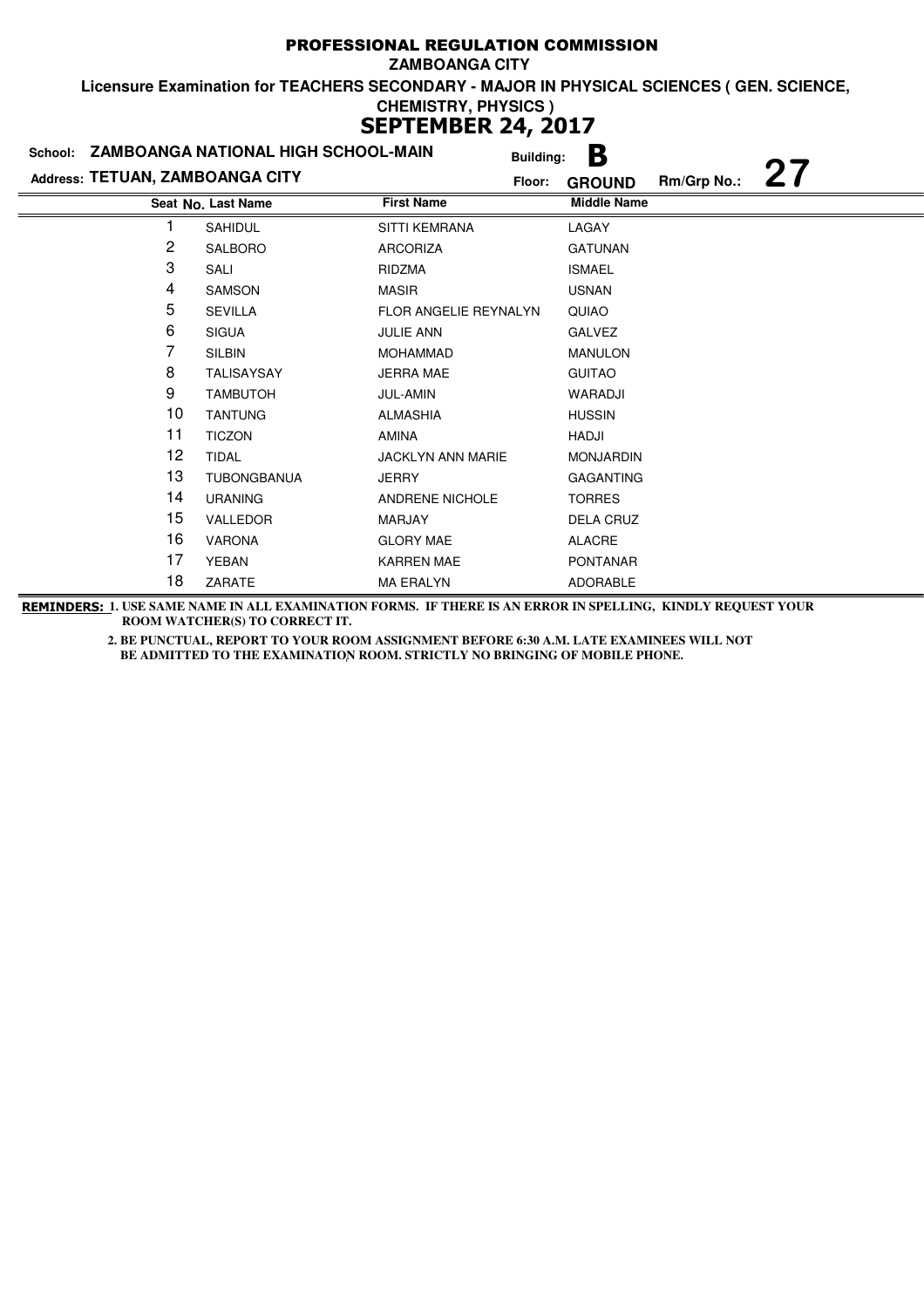**ZAMBOANGA CITY**

**Licensure Examination for TEACHERS SECONDARY - MAJOR IN SOCIAL STUDIES**

| 961 TEPIDEIS <del>27</del> 7 2917<br>School: ZAMBOANGA CITY HIGH SCHOOL-MAIN |                    |                   |                              |  |  |  |
|------------------------------------------------------------------------------|--------------------|-------------------|------------------------------|--|--|--|
|                                                                              |                    | <b>Building:</b>  | Е<br>84                      |  |  |  |
| Address: TETUAN, ZAMBOANGA CITY                                              |                    | Floor:            | Rm/Grp No.:<br><b>GROUND</b> |  |  |  |
|                                                                              | Seat No. Last Name | <b>First Name</b> | <b>Middle Name</b>           |  |  |  |
| 1                                                                            | ABAYAN             | <b>ANALYN</b>     | <b>USMAN</b>                 |  |  |  |
| 2                                                                            | ABDAH              | <b>ARMINA</b>     | <b>EDRADAN</b>               |  |  |  |
| 3                                                                            | <b>ABDUHARIS</b>   | <b>MAILYN</b>     | <b>PATTA</b>                 |  |  |  |
| 4                                                                            | <b>ABDUL</b>       | <b>GEMAR</b>      | <b>OSANI</b>                 |  |  |  |
| 5                                                                            | <b>ABDUL</b>       | <b>MADJIDUL</b>   | <b>MERAJUL</b>               |  |  |  |
| 6                                                                            | <b>ABDUL</b>       | <b>NURHANA</b>    | <b>JAMANI</b>                |  |  |  |
| 7                                                                            | <b>ABDULA</b>      | <b>NORWESHA</b>   | AMILHASAN                    |  |  |  |
| 8                                                                            | ABDULGANI          | <b>SARUJA</b>     | <b>MENSON</b>                |  |  |  |
| 9                                                                            | ABDULHALIK         | <b>MUHAIMIN</b>   | <b>EKKIH</b>                 |  |  |  |
| 10                                                                           | ABDULKADIL         | <b>MADZRIN</b>    | TALAJI                       |  |  |  |
| 11                                                                           | <b>ABDULLA</b>     | <b>ANTHONY</b>    | <b>RENTUTAL</b>              |  |  |  |
| 12                                                                           | ABDULLA            | <b>DARWISA</b>    | TIBLAN                       |  |  |  |
| 13                                                                           | <b>ABDULLA</b>     | KAHIYULAN         | ALIL                         |  |  |  |
| 14                                                                           | ABDULLA            | <b>MANNAN</b>     | PILAJAN                      |  |  |  |
| 15                                                                           | ABDULLA            | <b>MAYRADA</b>    | <b>JIKIRI</b>                |  |  |  |
| 16                                                                           | <b>ABDULLA</b>     | <b>MUJAINA</b>    | <b>SAHISA</b>                |  |  |  |
| 17                                                                           | ABDULLA            | <b>SHEKHA</b>     | <b>UJAJIN</b>                |  |  |  |
| 18                                                                           | ABDULMAJID         | <b>JHONNY</b>     | <b>USAB</b>                  |  |  |  |
| 19                                                                           | ABDULMUHMIN        | SITTI KHADIJA     | <b>UNTONG</b>                |  |  |  |
| 20                                                                           | ABDULMUNAP         | <b>SHEYNA</b>     | <b>SHALIM</b>                |  |  |  |
| 21                                                                           | <b>ABDURAHIM</b>   | <b>ISMAIL</b>     | ARAJI                        |  |  |  |
| 22                                                                           | ABDURAHIM          | RAIBA             | <b>WAHAB</b>                 |  |  |  |
| 23                                                                           | <b>ABDURASID</b>   | <b>ABDUL</b>      | JAMI                         |  |  |  |
| 24                                                                           | <b>ABDURASID</b>   | <b>REJIA</b>      | <b>ATALAD</b>                |  |  |  |

### **SEPTEMBER 24, 2017**

**REMINDERS: 1. USE SAME NAME IN ALL EXAMINATION FORMS. IF THERE IS AN ERROR IN SPELLING, KINDLY REQUEST YOUR ROOM WATCHER(S) TO CORRECT IT.**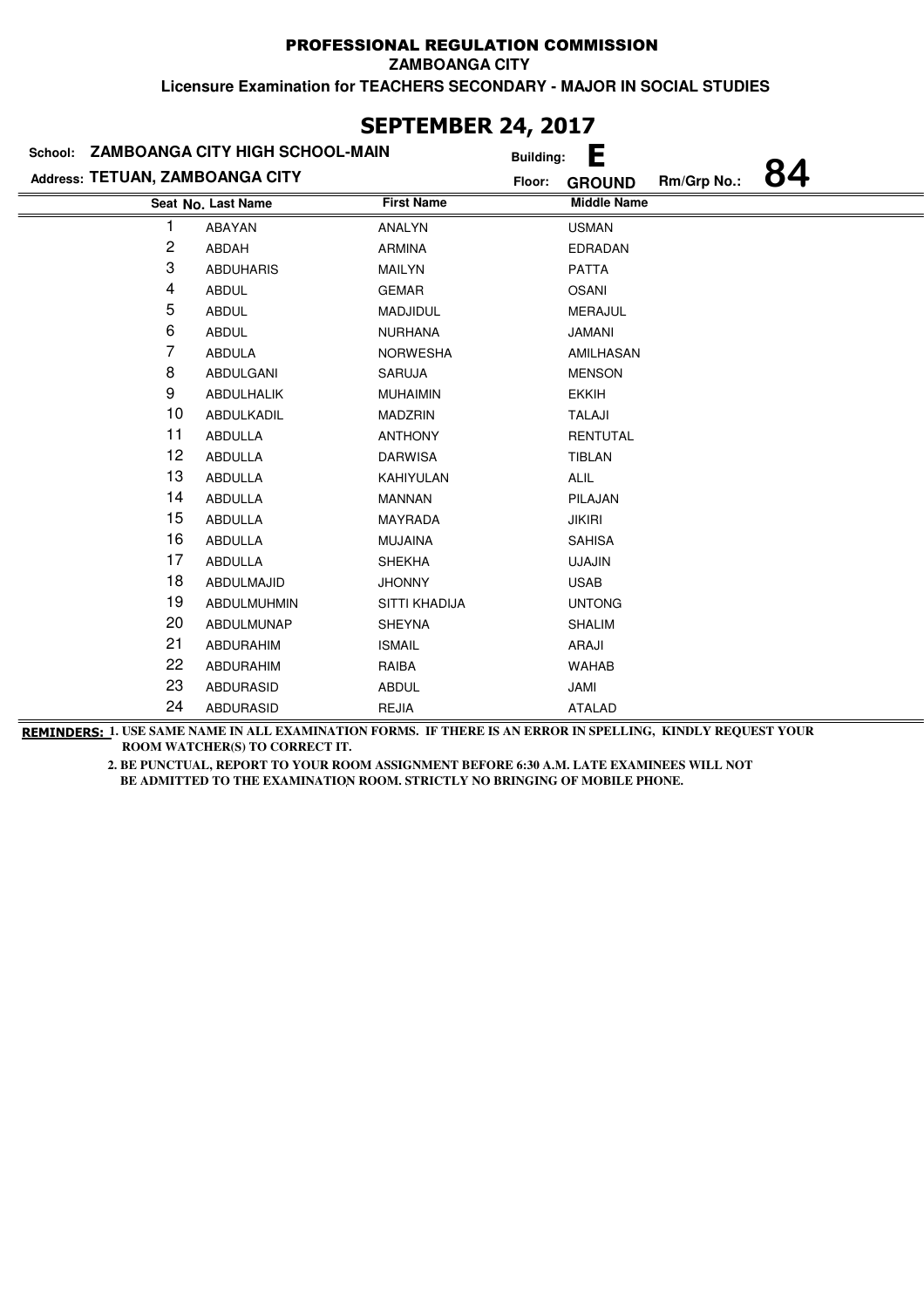**ZAMBOANGA CITY**

**Licensure Examination for TEACHERS SECONDARY - MAJOR IN SOCIAL STUDIES**

| JLF ILI'IDLI\ <del>zt</del> į zvi <i>i</i> |                    |                   |                       |             |    |  |
|--------------------------------------------|--------------------|-------------------|-----------------------|-------------|----|--|
| School: ZAMBOANGA CITY HIGH SCHOOL-MAIN    |                    |                   | Е<br><b>Building:</b> |             |    |  |
| Address: TETUAN, ZAMBOANGA CITY            |                    | Floor:            | <b>GROUND</b>         | Rm/Grp No.: | 85 |  |
|                                            | Seat No. Last Name | <b>First Name</b> | <b>Middle Name</b>    |             |    |  |
|                                            | <b>ABIDIN</b>      | <b>HIJRAH</b>     | <b>PIRIMIO</b>        |             |    |  |
| 2                                          | <b>ABING</b>       | <b>LINNETH</b>    | <b>JUANILLO</b>       |             |    |  |
| 3                                          | ABOLHASAN          | <b>ALWAFA</b>     | <b>MOHAMMAD</b>       |             |    |  |
| 4                                          | ABUBAKAR           | <b>AHAMAD</b>     | <b>JUMAIDE</b>        |             |    |  |
| 5                                          | ABUBAKAR           | AHMAD             | ABUBAKAR              |             |    |  |
| 6                                          | ABUBAKAR           | <b>ALNASER</b>    | KADAH                 |             |    |  |
| 7                                          | ABUBAKAR           | <b>MARISPA</b>    | <b>ISMAEL</b>         |             |    |  |
| 8                                          | ABUBAKAR           | <b>MICHAEL</b>    | SARAHAN               |             |    |  |
| 9                                          | <b>ABUCAY</b>      | <b>ADELINA</b>    | <b>BONGABONG</b>      |             |    |  |
| 10                                         | <b>ABUNDOL</b>     | <b>NACIRATOL</b>  | <b>MOHAMAD</b>        |             |    |  |
| 11                                         | <b>ACBAL</b>       | RADZMINA          | <b>JUNDAM</b>         |             |    |  |
| 12                                         | <b>ACEBRON</b>     | <b>MARILYN</b>    | <b>CUERING</b>        |             |    |  |
| 13                                         | <b>ACEDO</b>       | <b>ROLDAN</b>     | <b>ELOY</b>           |             |    |  |
| 14                                         | ADALA              | <b>EDHAN</b>      | <b>BANGSA</b>         |             |    |  |
| 15                                         | <b>ADDOH</b>       | <b>MARILYN</b>    | <b>HATTA</b>          |             |    |  |
| 16                                         | <b>ADILON</b>      | <b>AL-MASIR</b>   | JAMI                  |             |    |  |
| 17                                         | <b>ADJULA</b>      | DRIZALYN          | <b>MATOLO</b>         |             |    |  |
| 18                                         | <b>AGABON</b>      | <b>EVELYN</b>     | <b>LESIRA</b>         |             |    |  |
| 19                                         | <b>AGGARAO</b>     | SHEILA MAE        | <b>SAGOSO</b>         |             |    |  |
| 20                                         | <b>AHADDIN</b>     | <b>RASMIYA</b>    | <b>HAMID</b>          |             |    |  |
| 21                                         | AHAJANI            | <b>NUR-AISA</b>   | ARRI                  |             |    |  |
| 22                                         | AHALUL             | <b>SAIDA</b>      | <b>SATTAR</b>         |             |    |  |
| 23                                         | <b>AHAMAD</b>      | <b>FERWINA</b>    | <b>TAMMANG</b>        |             |    |  |
| 24                                         | AHAMADUL           | <b>ALNAHAR</b>    | <b>JASANI</b>         |             |    |  |

# **SEPTEMBER 24, 2017**

**REMINDERS: 1. USE SAME NAME IN ALL EXAMINATION FORMS. IF THERE IS AN ERROR IN SPELLING, KINDLY REQUEST YOUR ROOM WATCHER(S) TO CORRECT IT.**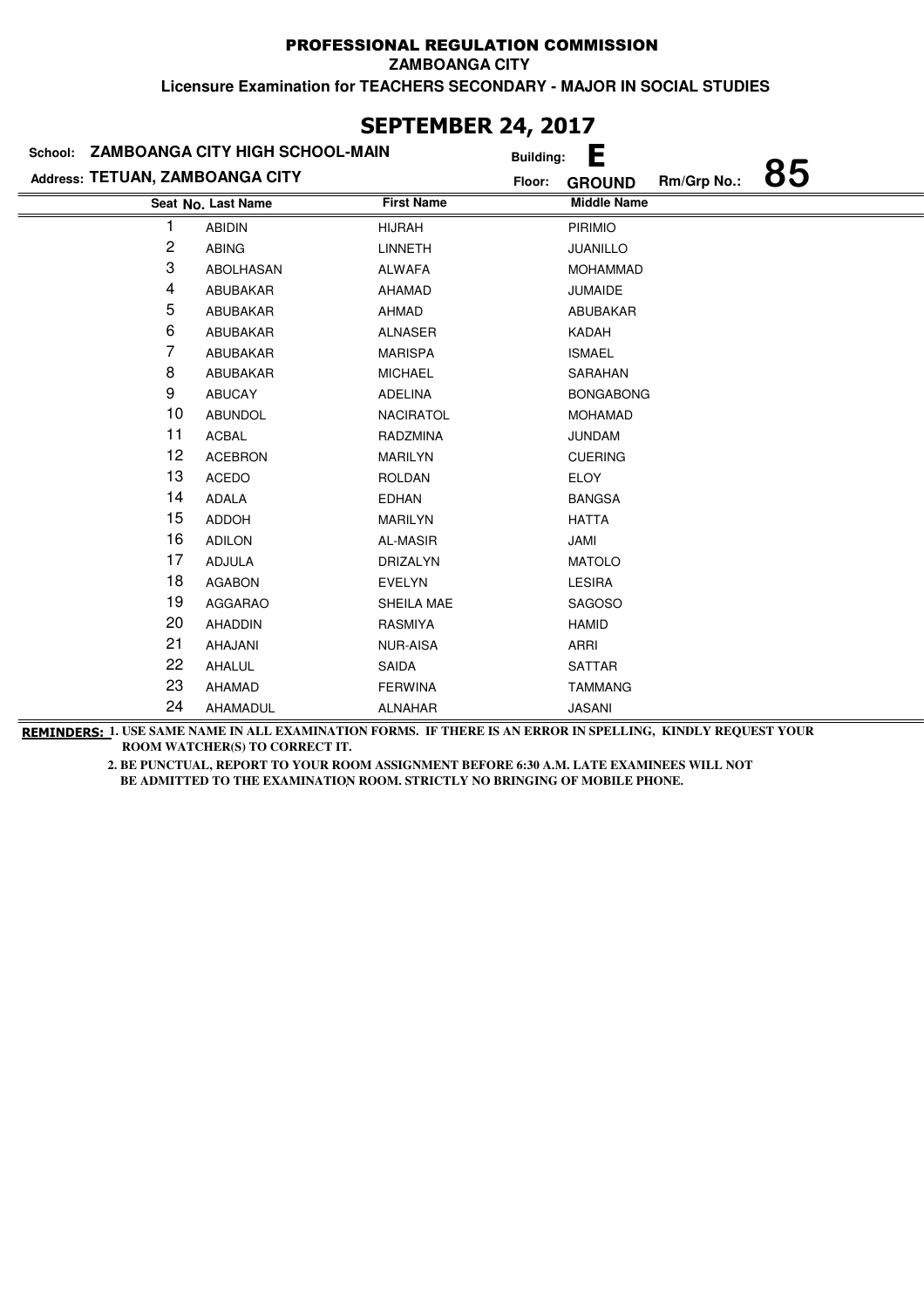**ZAMBOANGA CITY**

**Licensure Examination for TEACHERS SECONDARY - MAJOR IN SOCIAL STUDIES**

| Address: TETUAN, ZAMBOANGA CITY | School: ZAMBOANGA CITY HIGH SCHOOL-MAIN | <b>Building:</b><br>Floor: | Е<br>86<br>Rm/Grp No.:              |
|---------------------------------|-----------------------------------------|----------------------------|-------------------------------------|
|                                 | Seat No. Last Name                      | <b>First Name</b>          | <b>GROUND</b><br><b>Middle Name</b> |
| 1                               | AHID                                    | RIDZKA                     | <b>BANGALI</b>                      |
| 2                               | AHLIL                                   | <b>NORAIDA</b>             | LAMAN                               |
| 3                               | <b>AHMAD</b>                            | <b>RUBIYA</b>              | ARAWANGSA                           |
| 4                               | <b>AINAMI</b>                           | <b>MERHAMA</b>             | RAJID                               |
| 5                               | <b>AIZON</b>                            | LOWELA                     | CASIÑO                              |
| 6                               | <b>AJID</b>                             | <b>DIANA</b>               | <b>AHMAD</b>                        |
| 7                               | <b>AJIJUL</b>                           | ALTADZMAR                  | JUHULIL                             |
| 8                               | <b>AJIJUL</b>                           | MARILYN                    | <b>AIYOB</b>                        |
| 9                               | <b>AJIRIN</b>                           | <b>NIDA</b>                | <b>NANI</b>                         |
| 10                              | <b>AJUJI</b>                            | <b>HABIBA</b>              | <b>ISIRI</b>                        |
| 11                              | AKIB                                    | <b>HAMSON</b>              | <b>LAMBOG</b>                       |
| 12                              | AKIJAL                                  | <b>NUAYMA</b>              | <b>JAMIL</b>                        |
| 13                              | AKIL                                    | RADZMA                     | <b>NASALIN</b>                      |
| 14                              | AKIP                                    | <b>JONIE</b>               | <b>MOHAMMAD</b>                     |
| 15                              | <b>AKMAD</b>                            | <b>GIRLINA</b>             | <b>MIRAJUL</b>                      |
| 16                              | <b>ALADJALA</b>                         | <b>UMAIMA</b>              | <b>PIYASTA</b>                      |
| 17                              | <b>ALAMHALI</b>                         | <b>REYLYN</b>              | SAGA                                |
| 18                              | <b>ALAMPAY</b>                          | <b>JOCELYN</b>             | <b>NAMUAG</b>                       |
| 19                              | <b>ALANANO</b>                          | <b>CORSINIA</b>            | CASTRO                              |
| 20                              | <b>ALBANI</b>                           | <b>MICHELLE</b>            | <b>ELLING</b>                       |
| 21                              | <b>ALBISO</b>                           | <b>ELVIE</b>               | DELLABA                             |
| 22                              | <b>ALFARO</b>                           | HONEY ROD                  | <b>TIPA</b>                         |
| 23                              | <b>ALFONSO</b>                          | <b>RYAN</b>                | <b>BENASING</b>                     |
| 24                              | ALI                                     | <b>HAIRUDDIN</b>           | <b>ABSI</b>                         |

# **SEPTEMBER 24, 2017**

**REMINDERS: 1. USE SAME NAME IN ALL EXAMINATION FORMS. IF THERE IS AN ERROR IN SPELLING, KINDLY REQUEST YOUR ROOM WATCHER(S) TO CORRECT IT.**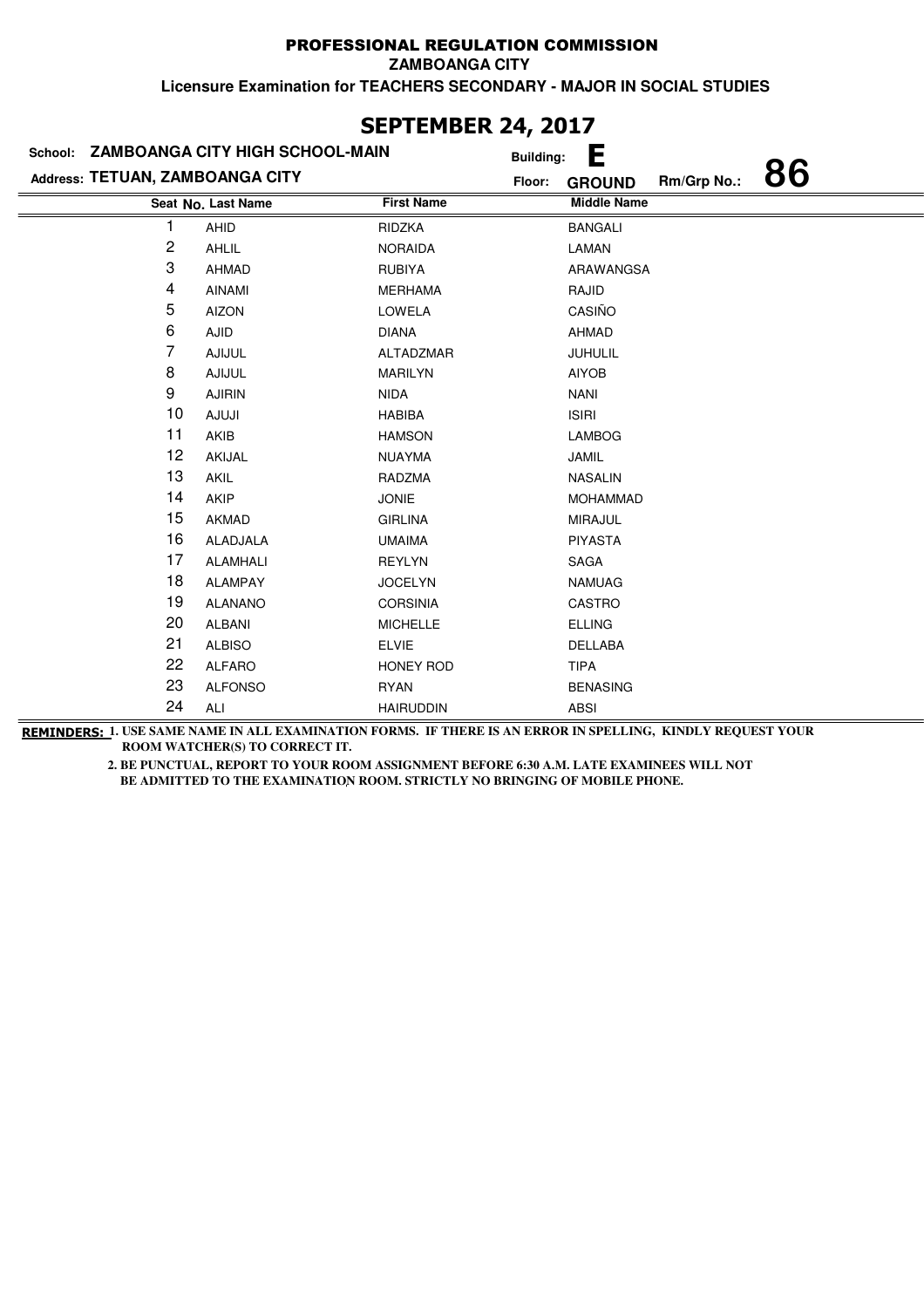**ZAMBOANGA CITY**

**Licensure Examination for TEACHERS SECONDARY - MAJOR IN SOCIAL STUDIES**

#### **Last Name First Name Middle Name Address: TETUAN, ZAMBOANGA CITY School: ZAMBOANGA CITY HIGH SCHOOL-MAIN Building: E Floor: GROUND Rm/Grp No.: 87 Seat No.** 1 ALIH NADJIA DAONG 2 ALIH NURSIMA KAHBATAH 3 ALIH SABRINA WAJAN 4 ALIH SATRA ABDUSALAM 5 ALIH SHELMALYN MANTING 6 ALIH USSAN USSAN ULAH 7 ALIPAN GRACE SINAHON 8 ALJAS NANITA ABOGADA 9 ALLANI ARMUDOVAR GUAR 10 ALO SHEENA MAE NATIVIDAD

### **SEPTEMBER 24, 2017**

21 AMILASAN SITTI HANINA DATU PATARASA 22 AMILHAMJA FERWIZA SALI 23 AMILHASAD BENHAJAR IBBA 24 AMILHASAN YASHIER JUBAIL **REMINDERS: 1. USE SAME NAME IN ALL EXAMINATION FORMS. IF THERE IS AN ERROR IN SPELLING, KINDLY REQUEST YOUR ROOM WATCHER(S) TO CORRECT IT.** 

11 ALVAREZ ALMAREZZA LAKAY 12 ALVAREZ KIMBERLY GONZALES 13 ALVAREZ SONNY FRANCISCO

14 ALVIAR EMMELIE SAZ 15 AMADIN HUSIN HAMSAJI 16 AMIH MUHURIM SALIBON 17 AMIL AL-SAKUR BURA 18 AMIL HADJIRA ARABAIN 19 AMIL SURMA SIRAJIN 20 AMILASAN LAJA III ABUBAKAR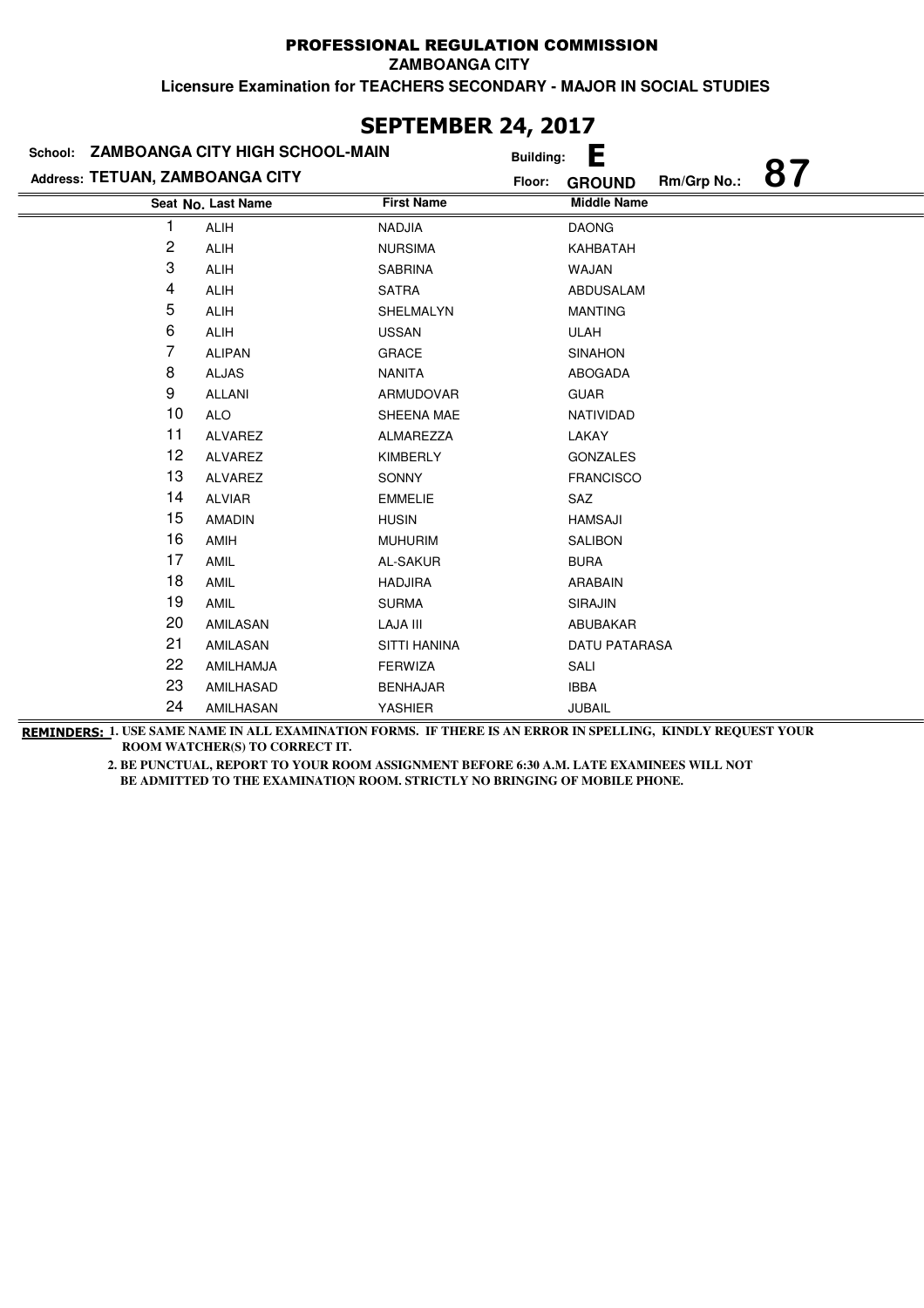**ZAMBOANGA CITY**

**Licensure Examination for TEACHERS SECONDARY - MAJOR IN SOCIAL STUDIES**

| School: ZAMBOANGA CITY HIGH SCHOOL-MAIN |                    |                     |        | Е<br><b>Building:</b> |             |    |
|-----------------------------------------|--------------------|---------------------|--------|-----------------------|-------------|----|
| Address: TETUAN, ZAMBOANGA CITY         |                    |                     | Floor: | <b>GROUND</b>         | Rm/Grp No.: | 88 |
|                                         | Seat No. Last Name | <b>First Name</b>   |        | <b>Middle Name</b>    |             |    |
| 1                                       | <b>AMILUSSIN</b>   | <b>ZENAIDA</b>      |        | <b>ABDURASID</b>      |             |    |
| 2                                       | <b>AMIN</b>        | BHAGYAN-SALINA      |        | <b>ANUM</b>           |             |    |
| 3                                       | <b>AMIN</b>        | <b>DADAH</b>        |        | <b>APPANG</b>         |             |    |
| 4                                       | <b>AMING</b>       | <b>MARNELY</b>      |        | <b>TAHIL</b>          |             |    |
| 5                                       | <b>AMIRUL</b>      | <b>CARSUMA</b>      |        | JALILUL               |             |    |
| 6                                       | <b>AMIRUL</b>      | <b>ELENA</b>        |        | <b>MUTLAH</b>         |             |    |
| 7                                       | <b>AMISAIN</b>     | <b>RAFONCEL</b>     |        | <b>PETALLO</b>        |             |    |
| 8                                       | <b>AMISALLI</b>    | <b>ABDULHALIK</b>   |        | <b>MASAH</b>          |             |    |
| 9                                       | AMLAIN             | <b>HADJIRA</b>      |        | ARUH                  |             |    |
| 10                                      | <b>AMORAN</b>      | <b>JENNY MARIE</b>  |        | <b>CLARANG</b>        |             |    |
| 11                                      | <b>AMPAO</b>       | <b>MAYMUNA</b>      |        | ARAI                  |             |    |
| 12                                      | <b>AMPATUAN</b>    | <b>GLENDA</b>       |        | <b>GONZALES</b>       |             |    |
| 13                                      | <b>AMPONG</b>      | <b>SANNY JR</b>     |        | <b>COSEP</b>          |             |    |
| 14                                      | <b>AMPOROK</b>     | <b>SUHAILI</b>      |        | <b>ALFARO</b>         |             |    |
| 15                                      | <b>AMSAIN</b>      | <b>JUMRAIDA</b>     |        | <b>MATARUL</b>        |             |    |
| 16                                      | <b>AMSIRABI</b>    | <b>NURFAIDA</b>     |        | SAWADJAAN             |             |    |
| 17                                      | ANDAL              | <b>ALDIPAR</b>      |        | SAIYARI               |             |    |
| 18                                      | ANGELES            | <b>KATRINA ANNE</b> |        | <b>BAZAN</b>          |             |    |
| 19                                      | <b>ANGELES</b>     | <b>MARICEL</b>      |        | <b>HIPOLITO</b>       |             |    |
| 20                                      | <b>ANGKIL</b>      | <b>DENHAR</b>       |        | <b>IBRAHIM</b>        |             |    |
| 21                                      | <b>ANINO</b>       | <b>GALFREN</b>      |        | OCOL                  |             |    |
| 22                                      | ANJAL              | <b>JONALESA</b>     |        | AMIL                  |             |    |
| 23                                      | <b>ANJALIN</b>     | <b>FARIDA</b>       |        | <b>AJIJUN</b>         |             |    |
| 24                                      | <b>ANJALIN</b>     | <b>NAHLA</b>        |        | <b>MAJATU</b>         |             |    |

# **SEPTEMBER 24, 2017**

**REMINDERS: 1. USE SAME NAME IN ALL EXAMINATION FORMS. IF THERE IS AN ERROR IN SPELLING, KINDLY REQUEST YOUR ROOM WATCHER(S) TO CORRECT IT.**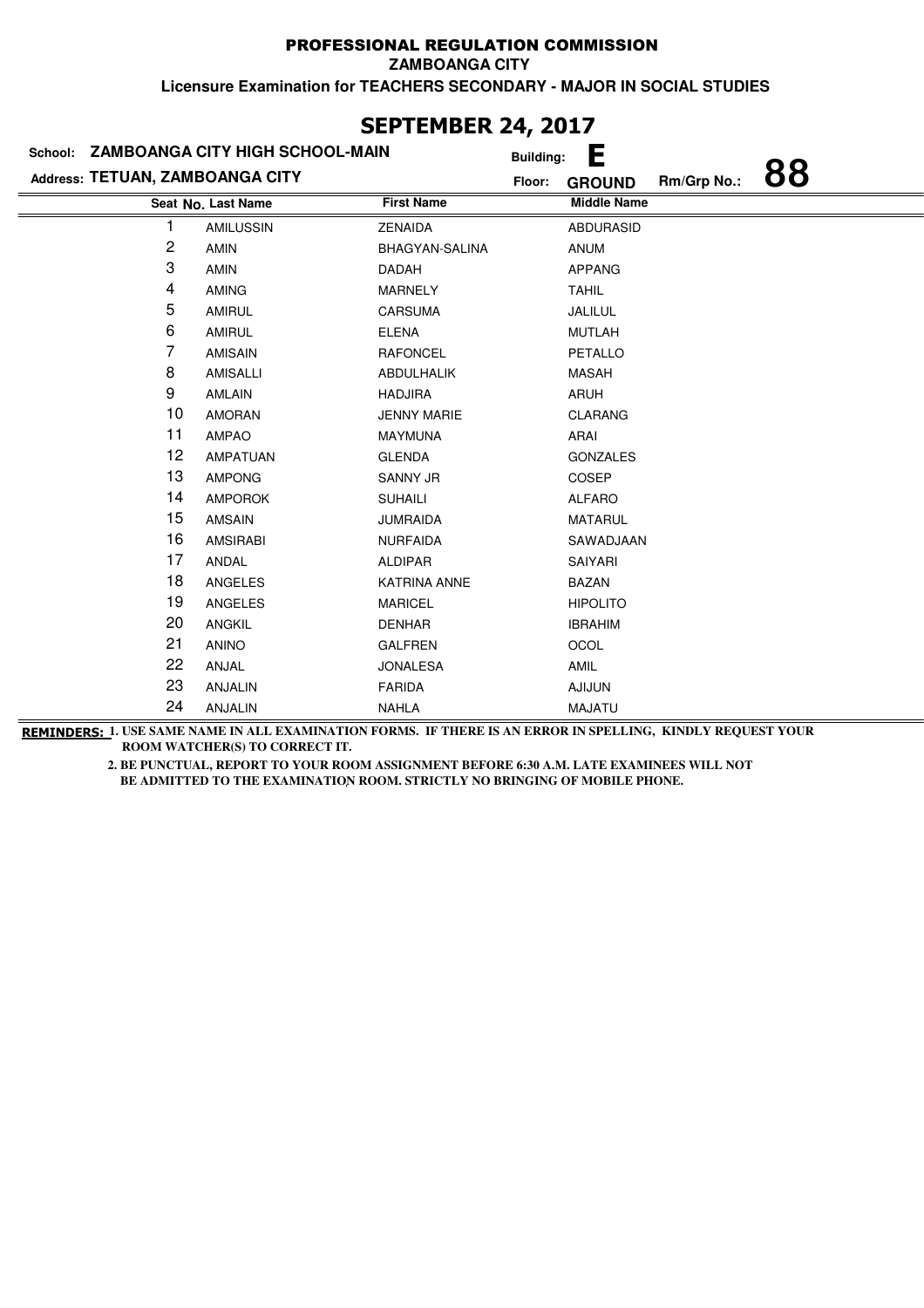**ZAMBOANGA CITY**

**Licensure Examination for TEACHERS SECONDARY - MAJOR IN SOCIAL STUDIES**

|                                 | School: ZAMBOANGA CITY HIGH SCHOOL-MAIN |                      | <b>Building:</b> | E                  |             |    |
|---------------------------------|-----------------------------------------|----------------------|------------------|--------------------|-------------|----|
| Address: TETUAN, ZAMBOANGA CITY |                                         |                      | Floor:           | <b>GROUND</b>      | Rm/Grp No.: | 89 |
|                                 | Seat No. Last Name                      | <b>First Name</b>    |                  | <b>Middle Name</b> |             |    |
| 1                               | <b>ANNIL</b>                            | <b>NUR-AISA</b>      |                  | <b>BASIL</b>       |             |    |
| $\overline{c}$                  | <b>ANOOS</b>                            | OLIVER               |                  | <b>UNTIVERO</b>    |             |    |
| 3                               | <b>ANOY</b>                             | <b>ENGILBERT</b>     |                  | TII                |             |    |
| 4                               | <b>ANSING</b>                           | <b>JESMAR</b>        |                  | LAPUZ              |             |    |
| 5                               | <b>ANTAM</b>                            | <b>PEN</b>           |                  | AMILASAN           |             |    |
| 6                               | <b>ANTANANI</b>                         | NUR-ALYSSA           |                  | SALI               |             |    |
| 7                               | <b>ANTAO</b>                            | <b>HASHIM JR</b>     |                  | SARAJI             |             |    |
| 8                               | <b>ANTONIO</b>                          | <b>GEMMA</b>         |                  | <b>MENESES</b>     |             |    |
| 9                               | <b>ANUDDIN</b>                          | <b>SHARIPA</b>       |                  | <b>JAKILAN</b>     |             |    |
| 10                              | APAL                                    | <b>NURHATI</b>       |                  | <b>DANI</b>        |             |    |
| 11                              | <b>ARABANI</b>                          | <b>SAIDA</b>         |                  | <b>ALEGRE</b>      |             |    |
| 12                              | ARAMI                                   | <b>UNNI</b>          |                  | <b>ISMULA</b>      |             |    |
| 13                              | ARASAD                                  | <b>JAHARA</b>        |                  | <b>ABALOS</b>      |             |    |
| 14                              | ARASAD                                  | <b>SAIBZUR</b>       |                  | <b>PAYAO</b>       |             |    |
| 15                              | <b>ARASAIN</b>                          | <b>ELENA</b>         |                  | SALAJUDDIN         |             |    |
| 16                              | <b>ARBOIS</b>                           | LHOVE-VONNA          |                  | <b>MORALES</b>     |             |    |
| 17                              | <b>ARCHIVAL</b>                         | <b>MARIA CECILIA</b> |                  | <b>SILVANO</b>     |             |    |
| 18                              | <b>AREVALO</b>                          | LEVY                 |                  | <b>LIMGUIS</b>     |             |    |
| 19                              | <b>ARMADA</b>                           | <b>MARLYN</b>        |                  | <b>SALAC</b>       |             |    |
| 20                              | <b>AROLA</b>                            | AL-GAWID             |                  | LOCSI              |             |    |
| 21                              | ARON                                    | <b>RODELIZA</b>      |                  | PILAPIL            |             |    |
| 22                              | ARQUIZA                                 | EPIFANIO III         |                  | <b>ENRIQUEZ</b>    |             |    |
| 23                              | <b>ARRIOLA</b>                          | <b>ALONA</b>         |                  | <b>TAYAG</b>       |             |    |
| 24                              | <b>ARSIP</b>                            | ABDEL-JABBAR         |                  | <b>LAKBAO</b>      |             |    |

**SEPTEMBER 24, 2017**

**REMINDERS: 1. USE SAME NAME IN ALL EXAMINATION FORMS. IF THERE IS AN ERROR IN SPELLING, KINDLY REQUEST YOUR ROOM WATCHER(S) TO CORRECT IT.**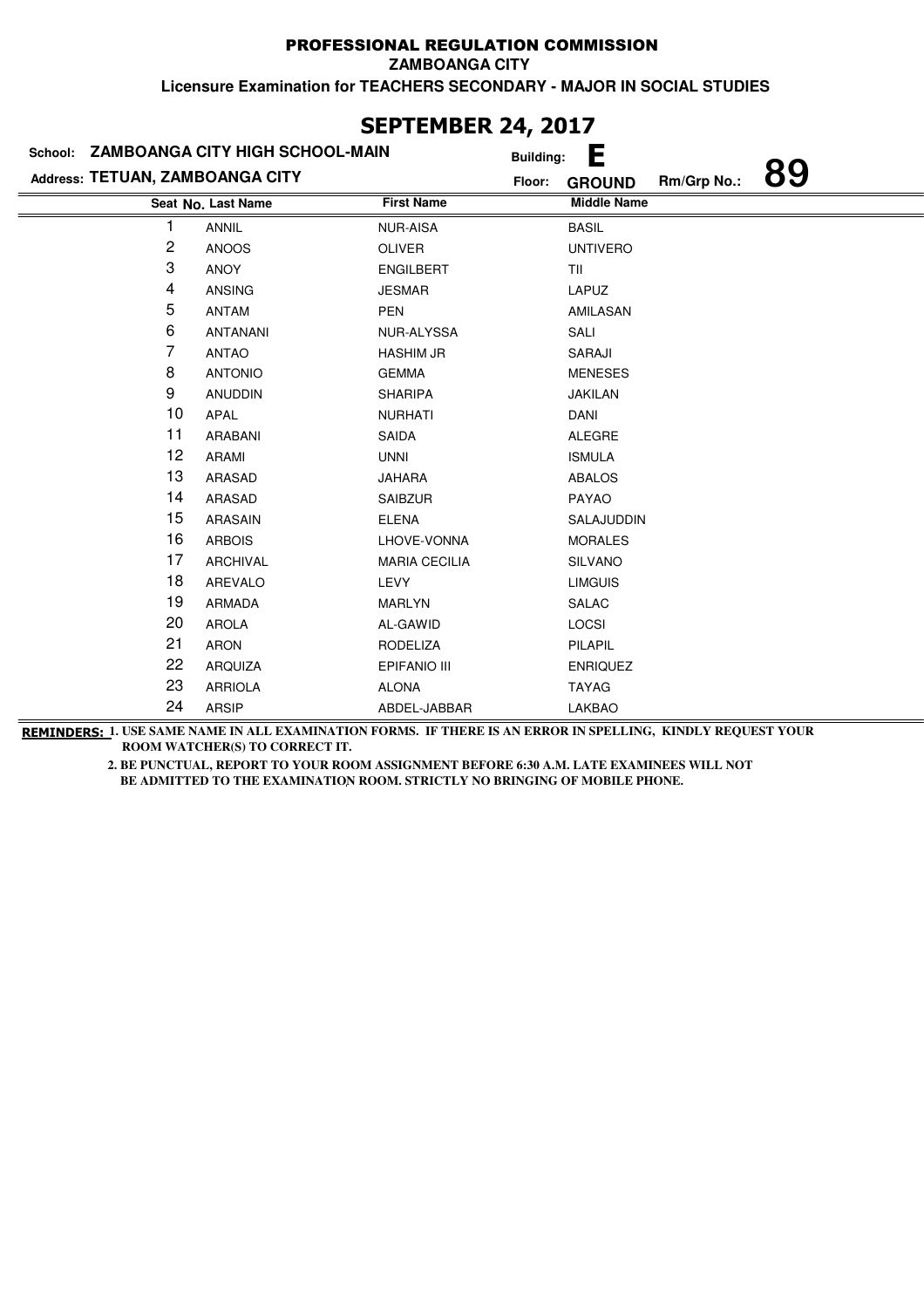**ZAMBOANGA CITY**

**Licensure Examination for TEACHERS SECONDARY - MAJOR IN SOCIAL STUDIES**

|                                 | School: ZAMBOANGA CITY HIGH SCHOOL-MAIN | .,<br><b>Building:</b> | Е                            |    |
|---------------------------------|-----------------------------------------|------------------------|------------------------------|----|
| Address: TETUAN, ZAMBOANGA CITY |                                         | Floor:                 | Rm/Grp No.:<br><b>GROUND</b> | 90 |
|                                 | Seat No. Last Name                      | <b>First Name</b>      | <b>Middle Name</b>           |    |
| 1                               | <b>ARSIP</b>                            | <b>ALDA</b>            | <b>ARBISON</b>               |    |
| 2                               | <b>ARUNDUH</b>                          | <b>HAYYA</b>           | AISAL                        |    |
| 3                               | <b>ASA</b>                              | <b>NURSIMA</b>         | <b>ALSADI</b>                |    |
| 4                               | <b>ASADIL</b>                           | <b>ELVINA</b>          | <b>ALIH</b>                  |    |
| 5                               | ASAN                                    | RAHIM                  | <b>ALIDJAM</b>               |    |
| 6                               | <b>ASANI</b>                            | <b>SHERHAN</b>         | SAJILI                       |    |
| 7                               | <b>ASARI</b>                            | <b>NURIDJA</b>         | <b>MOHAMMAD</b>              |    |
| 8                               | <b>ASCALI</b>                           | <b>NAJIFA</b>          | JUMDAIL                      |    |
| 9                               | <b>ASGARI</b>                           | <b>NEDZMA</b>          | <b>ASADI</b>                 |    |
| 10                              | <b>ASIRANI</b>                          | <b>NURULHUDA</b>       | <b>JAMAANI</b>               |    |
| 11                              | <b>ASIRI</b>                            | <b>NURHIJA</b>         | MAHALLI                      |    |
| 12                              | ASJAD                                   | ANALIE                 | <b>ADJAIN</b>                |    |
| 13                              | <b>ASJUDI</b>                           | <b>MUSFER</b>          | <b>BAGUIO</b>                |    |
| 14                              | <b>ASKALIL</b>                          | ANWAR                  | <b>MAJID</b>                 |    |
| 15                              | <b>ASMAD</b>                            | ADZMIER                | SAMSON                       |    |
| 16                              | <b>ASRI</b>                             | AL-NADZRIE             | LIPAE                        |    |
| 17                              | <b>ATALAD</b>                           | <b>NURHIMA</b>         | <b>PALINTA</b>               |    |
| 18                              | <b>ATIBING</b>                          | MARIE-ANN              | PEREZ                        |    |
| 19                              | <b>AUTENTICO</b>                        | ANALIZA                | LUMUNAH                      |    |
| 20                              | AWAD                                    | AL-JHOMAL              | ALIH                         |    |
| 21                              | AWALUDDIN                               | <b>KHADAFY</b>         | <b>TULAWIE</b>               |    |
| 22                              | <b>AYANGCO</b>                          | <b>RICKY</b>           | SUBING SUBING                |    |
| 23                              | <b>AZARIE</b>                           | <b>JUAIRIYA</b>        | SARIUL                       |    |
| 24                              | <b>BAAKAL</b>                           | <b>HABIB</b>           | ABDULKARIM                   |    |

### **SEPTEMBER 24, 2017**

**REMINDERS: 1. USE SAME NAME IN ALL EXAMINATION FORMS. IF THERE IS AN ERROR IN SPELLING, KINDLY REQUEST YOUR ROOM WATCHER(S) TO CORRECT IT.**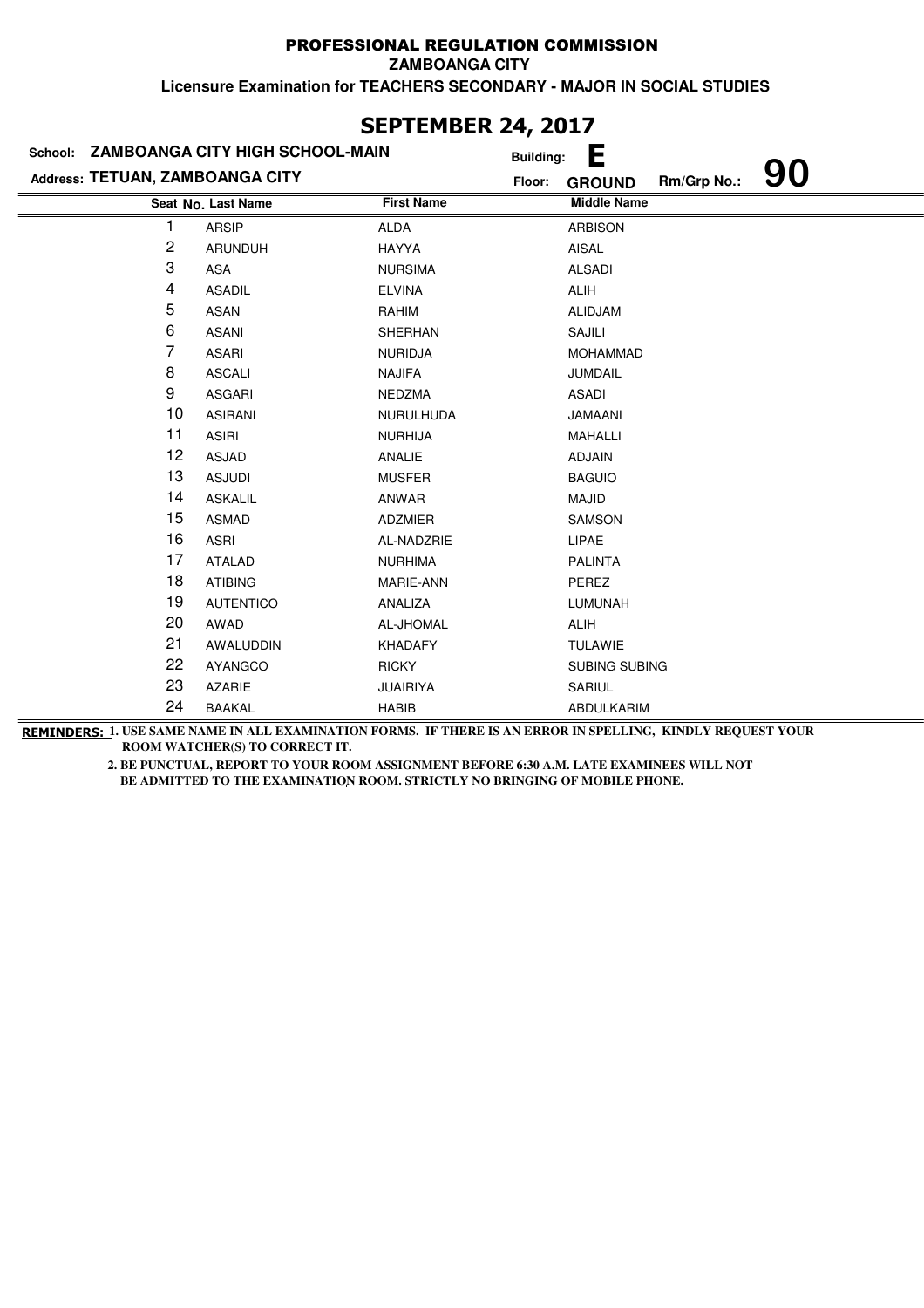**ZAMBOANGA CITY**

**Licensure Examination for TEACHERS SECONDARY - MAJOR IN SOCIAL STUDIES**

| JLF I LI'IDLI\ <del>ZT</del> ; ZVI <i>I</i> |                                         |                      |                  |                    |             |    |  |
|---------------------------------------------|-----------------------------------------|----------------------|------------------|--------------------|-------------|----|--|
|                                             | School: ZAMBOANGA CITY HIGH SCHOOL-MAIN |                      | <b>Building:</b> | Е                  |             |    |  |
| Address: TETUAN, ZAMBOANGA CITY             |                                         |                      | Floor:           | <b>GROUND</b>      | Rm/Grp No.: | 91 |  |
|                                             | Seat No. Last Name                      | <b>First Name</b>    |                  | <b>Middle Name</b> |             |    |  |
| 1                                           | <b>BACALING</b>                         | <b>RECHEL</b>        |                  | <b>BUCOY</b>       |             |    |  |
| $\overline{c}$                              | <b>BACONDONG</b>                        | <b>RAHMA</b>         |                  | SAPATAN            |             |    |  |
| 3                                           | <b>BADDARI</b>                          | <b>MERHANA</b>       |                  | <b>ALAM</b>        |             |    |  |
| 4                                           | <b>BAETA</b>                            | MA. TERESA           |                  | <b>CASTROMAYOR</b> |             |    |  |
| 5                                           | <b>BAGOT</b>                            | <b>ELMER</b>         |                  | <b>SIMBULAN</b>    |             |    |  |
| 6                                           | <b>BAHARAIN</b>                         | <b>ISMAEL</b>        |                  | <b>ALEJO</b>       |             |    |  |
| 7                                           | <b>BAHOLOY</b>                          | <b>JONA</b>          |                  | <b>DOLINO</b>      |             |    |  |
| 8                                           | <b>BAID</b>                             | <b>AHMAD</b>         |                  | <b>KUSIN</b>       |             |    |  |
| 9                                           | <b>BAID</b>                             | <b>NORHAM</b>        |                  | SARAIL             |             |    |  |
| 10                                          | <b>BAIRULLA</b>                         | <b>FATIMA SHEILA</b> |                  | AMILHAMJA          |             |    |  |
| 11                                          | <b>BAKRI</b>                            | <b>FADZLULRAHMA</b>  |                  | <b>KANDANG</b>     |             |    |  |
| 12                                          | <b>BALAHIM</b>                          | <b>JUNA</b>          |                  | <b>BAYLON</b>      |             |    |  |
| 13                                          | <b>BALAN</b>                            | <b>MARY GRACE</b>    |                  | <b>UNDANG</b>      |             |    |  |
| 14                                          | <b>BALINCUACAS</b>                      | <b>KRISSEL</b>       |                  | <b>DOFELIZ</b>     |             |    |  |
| 15                                          | <b>BALINGIT</b>                         | <b>GIRLIE</b>        |                  | <b>INSO</b>        |             |    |  |
| 16                                          | <b>BALLA</b>                            | <b>JURADA</b>        |                  | <b>JUNAIDE</b>     |             |    |  |
| 17                                          | <b>BALUAN</b>                           | <b>ASMAH</b>         |                  | <b>MUSA</b>        |             |    |  |
| 18                                          | <b>BANGAYAN</b>                         | <b>SHEILA</b>        |                  | CARPIO             |             |    |  |
| 19                                          | <b>BANGSA</b>                           | <b>SAID AHMAD</b>    |                  | <b>BAHASWAN</b>    |             |    |  |
| 20                                          | <b>BANZUELA</b>                         | <b>MARLYN</b>        |                  | <b>ARIPAL</b>      |             |    |  |
| 21                                          | <b>BARA</b>                             | <b>MERCEDITHA</b>    |                  | <b>NOAY</b>        |             |    |  |
| 22                                          | <b>BAROSA</b>                           | <b>LEONORA</b>       |                  | CATADA             |             |    |  |
| 23                                          | <b>BARRETTO</b>                         | <b>EDELEN</b>        |                  | OGAO-OGAO          |             |    |  |
| 24                                          | <b>BARUELA</b>                          | <b>WARKIN</b>        |                  | <b>JAMANG</b>      |             |    |  |
|                                             |                                         |                      |                  |                    |             |    |  |

### **SEPTEMBER 24, 2017**

**REMINDERS: 1. USE SAME NAME IN ALL EXAMINATION FORMS. IF THERE IS AN ERROR IN SPELLING, KINDLY REQUEST YOUR ROOM WATCHER(S) TO CORRECT IT.**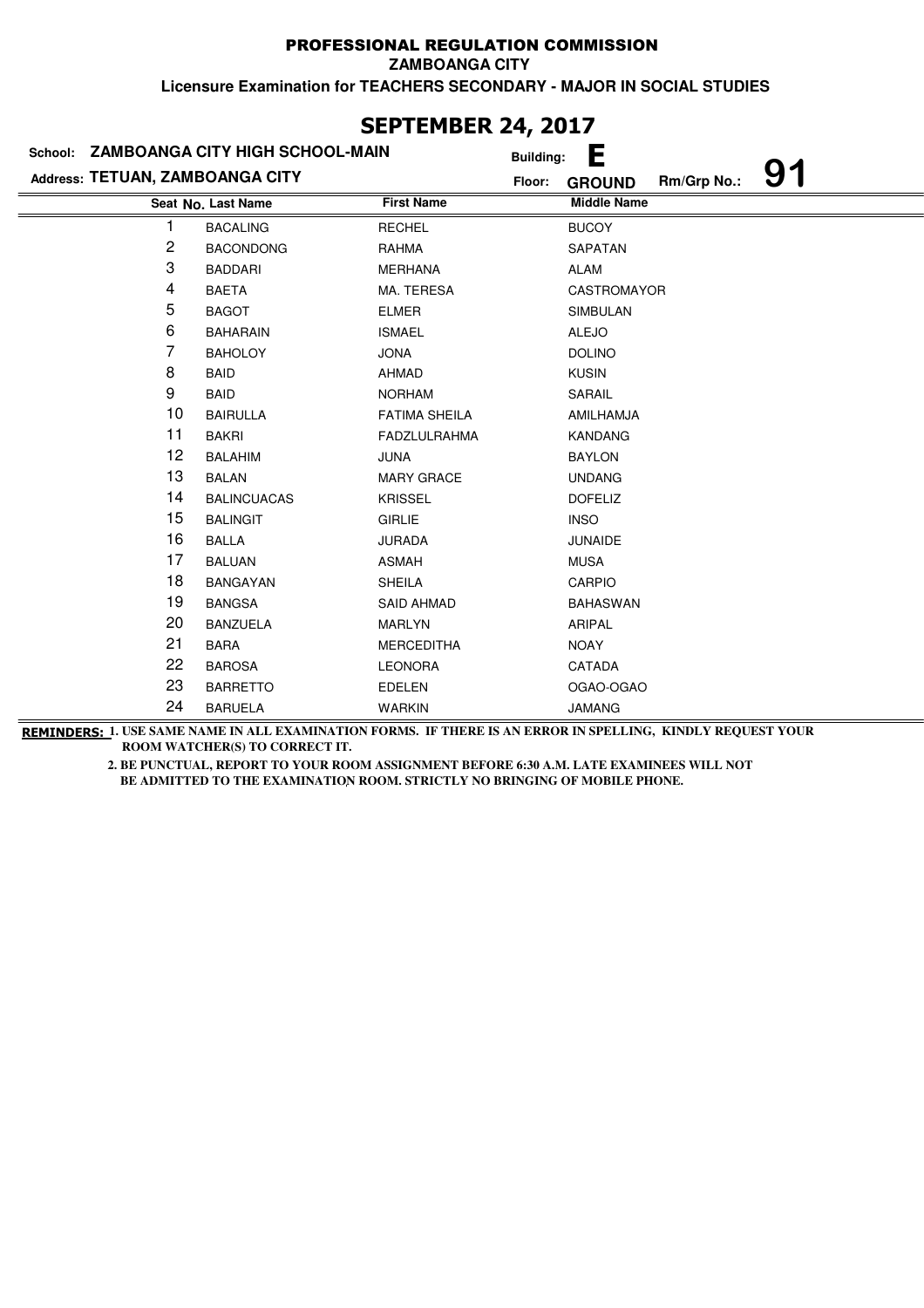**ZAMBOANGA CITY**

**Licensure Examination for TEACHERS SECONDARY - MAJOR IN SOCIAL STUDIES**

|                                 | School: ZAMBOANGA CITY HIGH SCHOOL-MAIN | <b>Building:</b>  | Е                                  |
|---------------------------------|-----------------------------------------|-------------------|------------------------------------|
| Address: TETUAN, ZAMBOANGA CITY |                                         | Floor:            | 92<br>Rm/Grp No.:<br><b>GROUND</b> |
|                                 | Seat No. Last Name                      | <b>First Name</b> | <b>Middle Name</b>                 |
|                                 | <b>BASRI</b>                            | <b>ALSAMER</b>    | PARADJI                            |
| 2                               | <b>BAUSING</b>                          | ABEGAIL           | <b>PANTALEON</b>                   |
| 3                               | <b>BAYRO</b>                            | RAWDA             | SABDANI                            |
| 4                               | <b>BAZAN</b>                            | <b>SARAH JANE</b> | <b>MARCELINO</b>                   |
| 5                               | <b>BEJOC</b>                            | <b>VICENTE</b>    | <b>MAZON</b>                       |
| 6                               | <b>BELIOT</b>                           | <b>MARRY JANE</b> | <b>RODABETES</b>                   |
| 7                               | <b>BELJIUM</b>                          | <b>FATMA</b>      | ABDULLAH                           |
| 8                               | <b>BERDERA</b>                          | <b>JOYLYN</b>     | <b>BAROTE</b>                      |
| 9                               | <b>BERNARDO</b>                         | PHILIP JAY        | <b>FERRER</b>                      |
| 10                              | <b>BILANGAN</b>                         | <b>ALAN</b>       | <b>POSTA</b>                       |
| 11                              | <b>BINA</b>                             | <b>JULIAM</b>     | ABDULHAMAN                         |
| 12                              | <b>BINARAO</b>                          | <b>EMELY</b>      | <b>PIOQUINTO</b>                   |
| 13                              | <b>BIONG</b>                            | <b>MICHELLE</b>   | <b>STA MARIA</b>                   |
| 14                              | <b>BIRONG</b>                           | <b>MAHADIR</b>    | <b>ABDULLA</b>                     |
| 15                              | <b>BIRUNG</b>                           | RAHIMA            | RIZAL                              |
| 16                              | <b>BORJA</b>                            | <b>KARIN</b>      | <b>TAN</b>                         |
| 17                              | <b>BRETAÑA</b>                          | <b>RICHARD</b>    | <b>MALINAO</b>                     |
| 18                              | <b>BUASON</b>                           | <b>NORALYN</b>    | CALIBO                             |
| 19                              | <b>BUGANOTAN</b>                        | <b>VICTORIA</b>   | <b>GARGAR</b>                      |
| 20                              | <b>BUGARIN</b>                          | <b>JENNIFER</b>   | QUIONG                             |
| 21                              | <b>BUGARIN</b>                          | <b>MAYCHILE</b>   | LIWASAN                            |
| 22                              | <b>BUHAYAN</b>                          | RUVIE JANE        | NAPALCRUZ                          |
| 23                              | <b>BULON</b>                            | <b>OMMAL</b>      | <b>TOLEDO</b>                      |
| 24                              | <b>BUYOK</b>                            | KAUSAL            | SAYADI                             |

**SEPTEMBER 24, 2017**

**REMINDERS: 1. USE SAME NAME IN ALL EXAMINATION FORMS. IF THERE IS AN ERROR IN SPELLING, KINDLY REQUEST YOUR ROOM WATCHER(S) TO CORRECT IT.**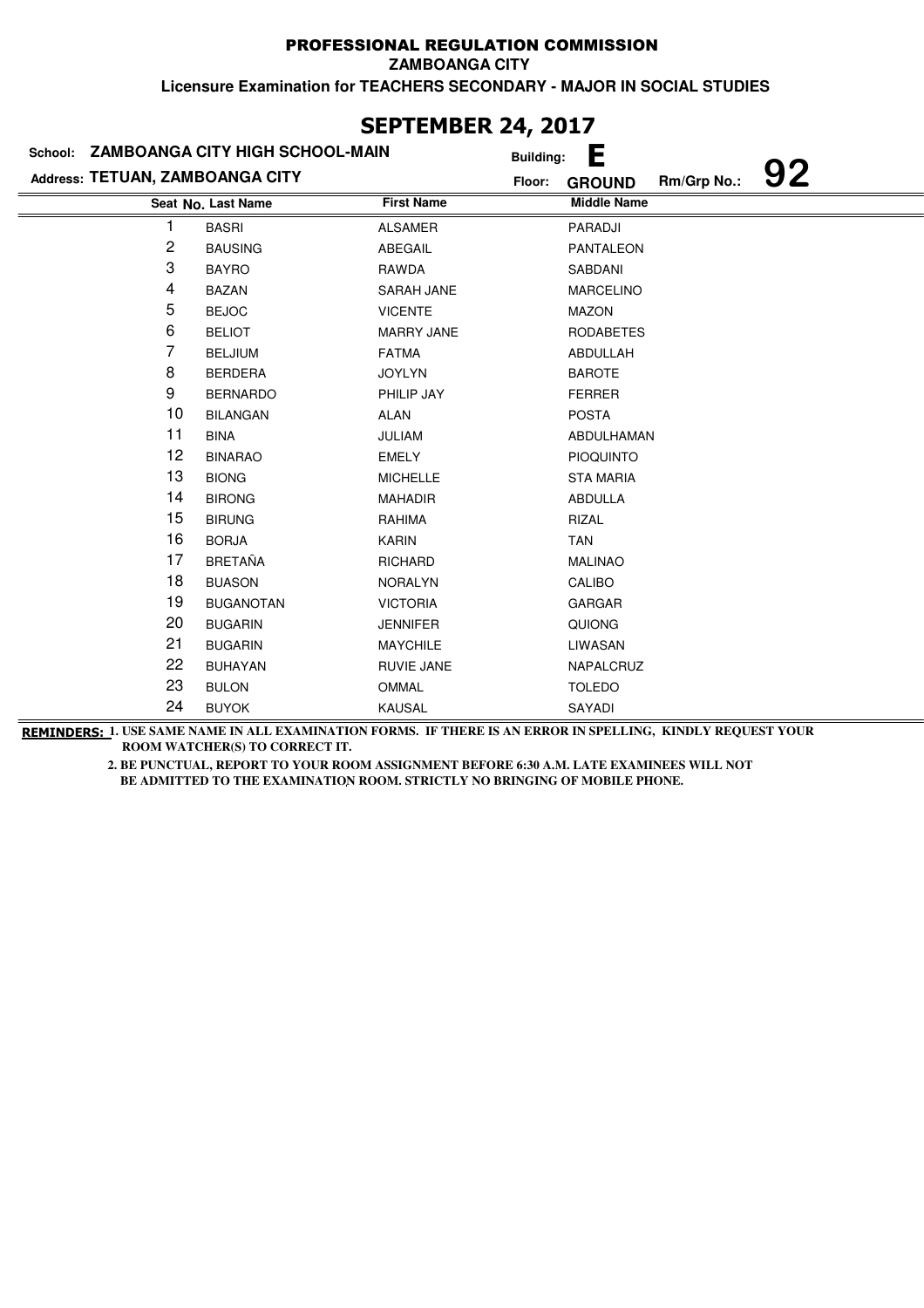**ZAMBOANGA CITY**

**Licensure Examination for TEACHERS SECONDARY - MAJOR IN SOCIAL STUDIES**

| School: ZAMBOANGA CITY HIGH SCHOOL-MAIN |                    |                       |                              |    |  |  |  |  |
|-----------------------------------------|--------------------|-----------------------|------------------------------|----|--|--|--|--|
|                                         |                    | <b>Building:</b>      | Е                            | 93 |  |  |  |  |
| Address: TETUAN, ZAMBOANGA CITY         |                    | Floor:                | Rm/Grp No.:<br><b>GROUND</b> |    |  |  |  |  |
|                                         | Seat No. Last Name | <b>First Name</b>     | <b>Middle Name</b>           |    |  |  |  |  |
| 1                                       | CABAYACRUZ         | <b>JUNIESEL</b>       | <b>AMARARON</b>              |    |  |  |  |  |
| 2                                       | CABUAL             | <b>IAN ANTHONY</b>    | <b>MEDALLA</b>               |    |  |  |  |  |
| 3                                       | CADIL              | <b>EDA</b>            | <b>BAID</b>                  |    |  |  |  |  |
| 4                                       | CALO               | <b>MARITESS</b>       | <b>ARSOLA</b>                |    |  |  |  |  |
| 5                                       | <b>CAMPANER</b>    | <b>RECHIE ROSE</b>    | <b>FABORADA</b>              |    |  |  |  |  |
| 6                                       | CANDA              | CATHERINE             | QUILACIO                     |    |  |  |  |  |
| 7                                       | CANDOLETA          | <b>ANA MARIE</b>      | <b>TUNACAO</b>               |    |  |  |  |  |
| 8                                       | CANTINA            | <b>NONAMIE</b>        | OLIVAR                       |    |  |  |  |  |
| 9                                       | CARCEDO            | <b>HAROLD</b>         | <b>TAGUSIC</b>               |    |  |  |  |  |
| 10                                      | CARO               | <b>AGNES</b>          | <b>BAZAN</b>                 |    |  |  |  |  |
| 11                                      | <b>CARPIO</b>      | <b>ERIC</b>           | <b>LIMEN</b>                 |    |  |  |  |  |
| 12                                      | CASTILLO           | <b>JANVIER</b>        | <b>BISMAN</b>                |    |  |  |  |  |
| 13                                      | CAUSING            | <b>ROSEVILLA</b>      | <b>DALES</b>                 |    |  |  |  |  |
| 14                                      | CAWANAN            | <b>CLARIVEL</b>       | <b>MISUARI</b>               |    |  |  |  |  |
| 15                                      | CAWANAN            | <b>GHAFRYAN</b>       | <b>JAINUDDIN</b>             |    |  |  |  |  |
| 16                                      | <b>CENTINO</b>     | <b>APRIL</b>          | <b>NOYNAY</b>                |    |  |  |  |  |
| 17                                      | <b>CERDEÑA</b>     | <b>ROJELEN</b>        | <b>BARJIN</b>                |    |  |  |  |  |
| 18                                      | COLORADO           | <b>MARINETH</b>       | <b>MENDOZA</b>               |    |  |  |  |  |
| 19                                      | CONCEPCION         | <b>MARILYN</b>        | <b>PANDAY</b>                |    |  |  |  |  |
| 20                                      | CONCERMAN          | <b>ARNULFO</b>        | <b>CERNA</b>                 |    |  |  |  |  |
| 21                                      | CRUZ               | <b>HEIDI FAITH</b>    | <b>HIDALGO</b>               |    |  |  |  |  |
| 22                                      | <b>CUARTOCRUZ</b>  | <b>JOMARIE</b>        | SARAD                        |    |  |  |  |  |
| 23                                      | <b>CUERING</b>     | <b>VONN MAYER</b>     | <b>CABANLIT</b>              |    |  |  |  |  |
| 24                                      | <b>CURATIVO</b>    | <b>ARRIANNE MARIE</b> |                              |    |  |  |  |  |

### **SEPTEMBER 24, 2017**

**REMINDERS: 1. USE SAME NAME IN ALL EXAMINATION FORMS. IF THERE IS AN ERROR IN SPELLING, KINDLY REQUEST YOUR ROOM WATCHER(S) TO CORRECT IT.**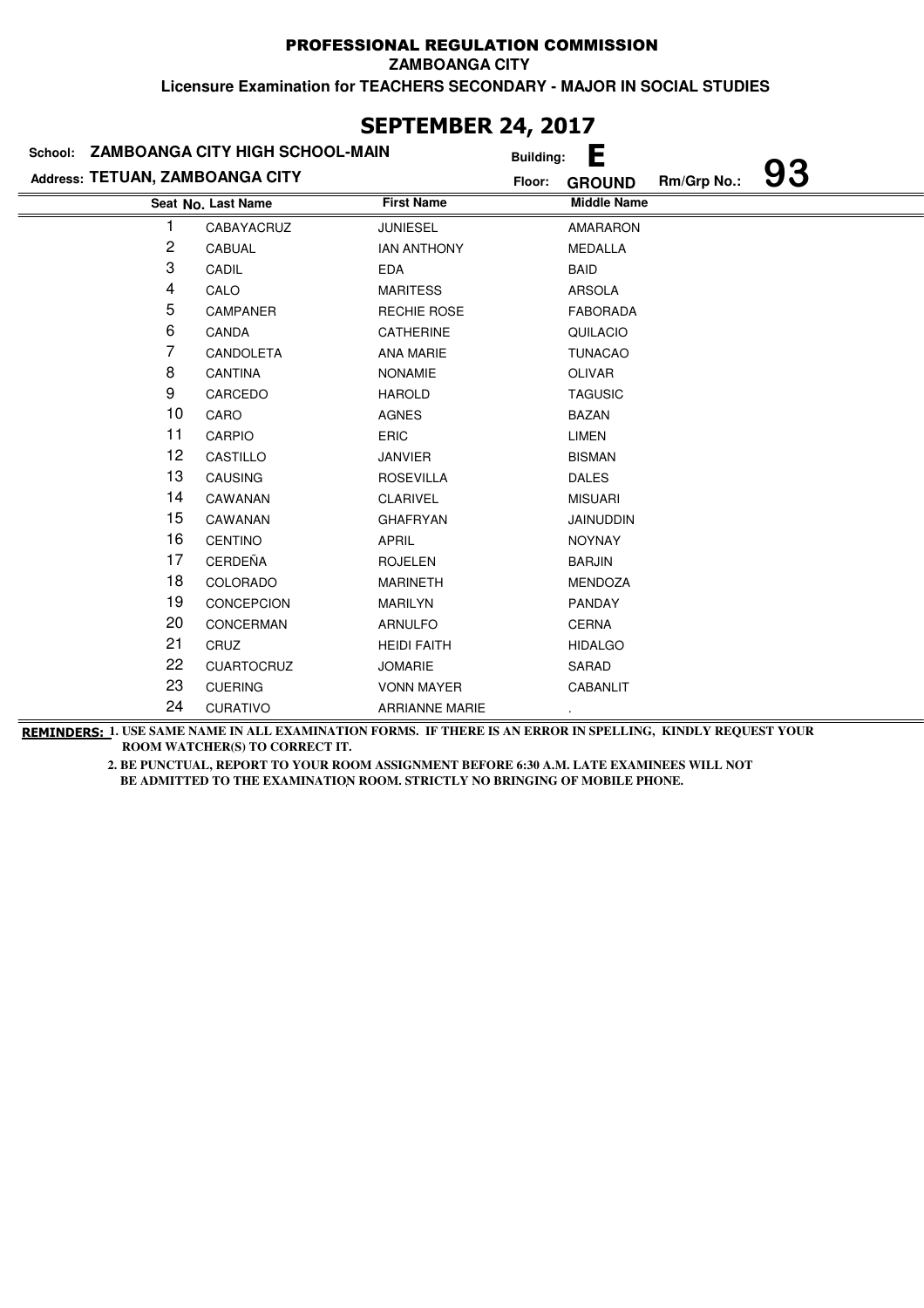**ZAMBOANGA CITY**

**Licensure Examination for TEACHERS SECONDARY - MAJOR IN SOCIAL STUDIES**

| JLI ILIIDLI\ £TĮ £V1/           |                                         |                       |                         |             |    |  |  |  |
|---------------------------------|-----------------------------------------|-----------------------|-------------------------|-------------|----|--|--|--|
|                                 | School: ZAMBOANGA CITY HIGH SCHOOL-MAIN |                       | Е<br><b>Building:</b>   |             |    |  |  |  |
| Address: TETUAN, ZAMBOANGA CITY |                                         |                       | Floor:<br><b>GROUND</b> | Rm/Grp No.: | 94 |  |  |  |
|                                 | Seat No. Last Name                      | <b>First Name</b>     | <b>Middle Name</b>      |             |    |  |  |  |
|                                 | <b>CUSTODIO</b>                         | <b>JASMIN</b>         | <b>REYES</b>            |             |    |  |  |  |
| $\overline{\mathbf{c}}$         | <b>CUTAL</b>                            | <b>MICHELLE</b>       | <b>BEGOL</b>            |             |    |  |  |  |
| 3                               | <b>DABUCON</b>                          | <b>CHERYLENE</b>      | YUBAL                   |             |    |  |  |  |
| 4                               | <b>DADY</b>                             | <b>KEERSHEA</b>       | <b>JOE</b>              |             |    |  |  |  |
| 5                               | <b>DAGUPLO</b>                          | <b>CHARISMA MAE</b>   | <b>DIGAMON</b>          |             |    |  |  |  |
| 6                               | <b>DAING</b>                            | <b>HALIL</b>          | CALIM                   |             |    |  |  |  |
| 7                               | <b>DAING</b>                            | <b>SHELVE</b>         | <b>HAIDEN</b>           |             |    |  |  |  |
| 8                               | <b>DALIGDIG</b>                         | <b>ERNEY</b>          | DUMAM-AG                |             |    |  |  |  |
| 9                               | <b>DAMMANG</b>                          | <b>RACHELLE</b>       | <b>HUGO</b>             |             |    |  |  |  |
| 10                              | <b>DAMMING</b>                          | <b>ALJANSIE</b>       | <b>SALIH</b>            |             |    |  |  |  |
| 11                              | <b>DARONG</b>                           | DAROL-ASTAN           | <b>ISNIRUL</b>          |             |    |  |  |  |
| 12                              | <b>DAUD</b>                             | <b>SITTI NAIYA</b>    | JALMAANI                |             |    |  |  |  |
| 13                              | <b>DAVID</b>                            | <b>RENATO JR</b>      | <b>ISNANI</b>           |             |    |  |  |  |
| 14                              | <b>DAYAN</b>                            | MADZNA                | <b>ALAMANSA</b>         |             |    |  |  |  |
| 15                              | DAYMIEL                                 | <b>HAZEL</b>          | <b>BAYRON</b>           |             |    |  |  |  |
| 16                              | <b>DAÑAS</b>                            | <b>JUDY ANN</b>       | <b>JABINES</b>          |             |    |  |  |  |
| 17                              | <b>DEBIDE</b>                           | <b>ARVIN</b>          | <b>SARAO</b>            |             |    |  |  |  |
| 18                              | <b>DELA CRUZ</b>                        | CHERRYL ANN           | <b>LORENZO</b>          |             |    |  |  |  |
| 19                              | DELA CRUZ                               | <b>JEFFERSON</b>      | <b>ELMAN</b>            |             |    |  |  |  |
| 20                              | DELA PEÑA                               | <b>JENDA</b>          | PAHAMUTANG              |             |    |  |  |  |
| 21                              | <b>DELA ROSA</b>                        | <b>CHRISTY</b>        | <b>GALVE</b>            |             |    |  |  |  |
| 22                              | <b>DELGADO</b>                          | <b>MARIE GRETCHEN</b> | <b>BORBAJO</b>          |             |    |  |  |  |
| 23                              | <b>DELOS REYES</b>                      | <b>MARIFIL</b>        | <b>REVILLAS</b>         |             |    |  |  |  |
| 24                              | <b>DELOS SANTOS</b>                     | <b>EMILY</b>          | <b>ENRIQUEZ</b>         |             |    |  |  |  |

# **SEPTEMBER 24, 2017**

**REMINDERS: 1. USE SAME NAME IN ALL EXAMINATION FORMS. IF THERE IS AN ERROR IN SPELLING, KINDLY REQUEST YOUR ROOM WATCHER(S) TO CORRECT IT.**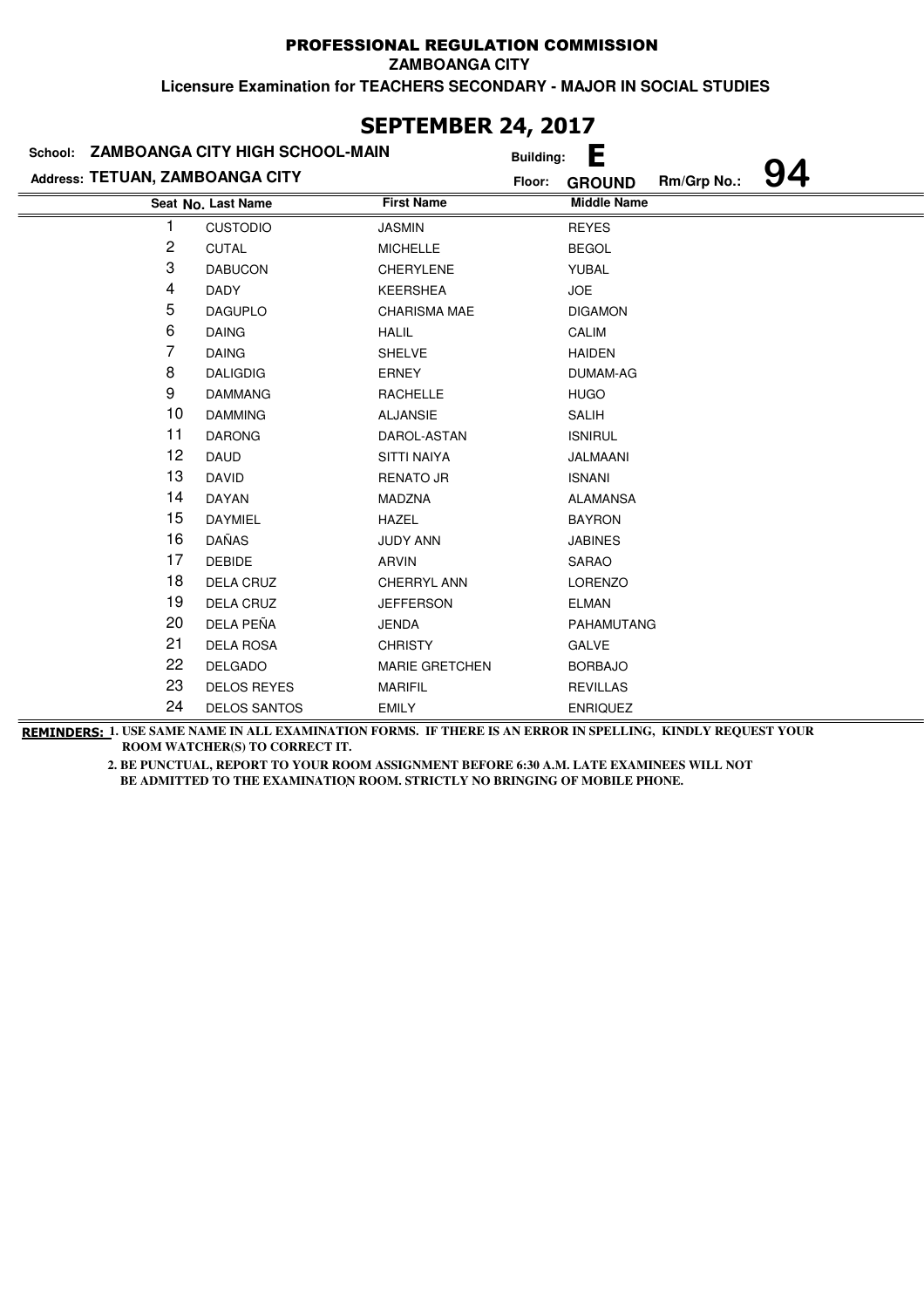**ZAMBOANGA CITY**

**Licensure Examination for TEACHERS SECONDARY - MAJOR IN SOCIAL STUDIES**

| JLI ILITULI\ 47, 4V1/           |                                         |                   |                         |                   |  |  |  |  |
|---------------------------------|-----------------------------------------|-------------------|-------------------------|-------------------|--|--|--|--|
|                                 | School: ZAMBOANGA CITY HIGH SCHOOL-MAIN |                   | Е<br><b>Building:</b>   |                   |  |  |  |  |
| Address: TETUAN, ZAMBOANGA CITY |                                         |                   | Floor:<br><b>GROUND</b> | 95<br>Rm/Grp No.: |  |  |  |  |
|                                 | Seat No. Last Name                      | <b>First Name</b> | <b>Middle Name</b>      |                   |  |  |  |  |
|                                 | <b>DENOY</b>                            | <b>GABRIEL</b>    | <b>PARTOSA</b>          |                   |  |  |  |  |
| $\overline{\mathbf{c}}$         | <b>DESCALLAR</b>                        | <b>MYRA</b>       | CAHAYAG                 |                   |  |  |  |  |
| 3                               | <b>DINDIN</b>                           | <b>EMERITA</b>    | <b>MERCENES</b>         |                   |  |  |  |  |
| 4                               | <b>DIONALDO</b>                         | MAE JOHN          | <b>ESCUADRO</b>         |                   |  |  |  |  |
| 5                               | <b>DIZON</b>                            | AL-RADZMIR        | <b>INGKOH</b>           |                   |  |  |  |  |
| 6                               | <b>DIZON</b>                            | <b>RICHARD</b>    | CARBA                   |                   |  |  |  |  |
| 7                               | <b>DONDON</b>                           | <b>ALLAN</b>      | <b>OYOG</b>             |                   |  |  |  |  |
| 8                               | <b>DUCO</b>                             | ORBEL             | SALUPADO                |                   |  |  |  |  |
| 9                               | <b>DUHAYLUNGSOD</b>                     | <b>ELVIE</b>      | <b>ESTRADA</b>          |                   |  |  |  |  |
| 10                              | <b>DUYUCON</b>                          | <b>RUFINO</b>     | <b>ANDABON</b>          |                   |  |  |  |  |
| 11                              | EBBAH                                   | <b>JERWISA</b>    | SADJULI                 |                   |  |  |  |  |
| 12                              | <b>EBING</b>                            | RAZMIEL           | <b>ABDUHALIM</b>        |                   |  |  |  |  |
| 13                              | <b>EBING</b>                            | <b>SHEMIRA</b>    | ABDUHALIM               |                   |  |  |  |  |
| 14                              | EGIL                                    | <b>ROBINA</b>     | KANDERO                 |                   |  |  |  |  |
| 15                              | <b>ELIAS</b>                            | MARILYN           | <b>HASSAN</b>           |                   |  |  |  |  |
| 16                              | <b>ELIAS</b>                            | <b>SHARMAINE</b>  | <b>NASI</b>             |                   |  |  |  |  |
| 17                              | <b>ELUMBA</b>                           | <b>JULITO</b>     | <b>LOMOCSO</b>          |                   |  |  |  |  |
| 18                              | <b>ENDIH</b>                            | <b>SHERHAN</b>    | ALI                     |                   |  |  |  |  |
| 19                              | <b>ENDONG</b>                           | <b>ENELFE</b>     | <b>CLOA</b>             |                   |  |  |  |  |
| 20                              | <b>ENRICOSO</b>                         | <b>WENDIE</b>     | <b>TANGON</b>           |                   |  |  |  |  |
| 21                              | <b>ENRIQUEZ</b>                         | <b>JOEY</b>       | <b>CUEVAS</b>           |                   |  |  |  |  |
| 22                              | <b>ENTERO</b>                           | <b>JENNELYN</b>   | <b>MATA</b>             |                   |  |  |  |  |
| 23                              | <b>ESCARPE</b>                          | <b>RENANTE</b>    | PEREZ                   |                   |  |  |  |  |
| 24                              | <b>ESPINA</b>                           | <b>DINNES</b>     | <b>ALIMODIAN</b>        |                   |  |  |  |  |

### **SEPTEMBER 24, 2017**

**REMINDERS: 1. USE SAME NAME IN ALL EXAMINATION FORMS. IF THERE IS AN ERROR IN SPELLING, KINDLY REQUEST YOUR ROOM WATCHER(S) TO CORRECT IT.**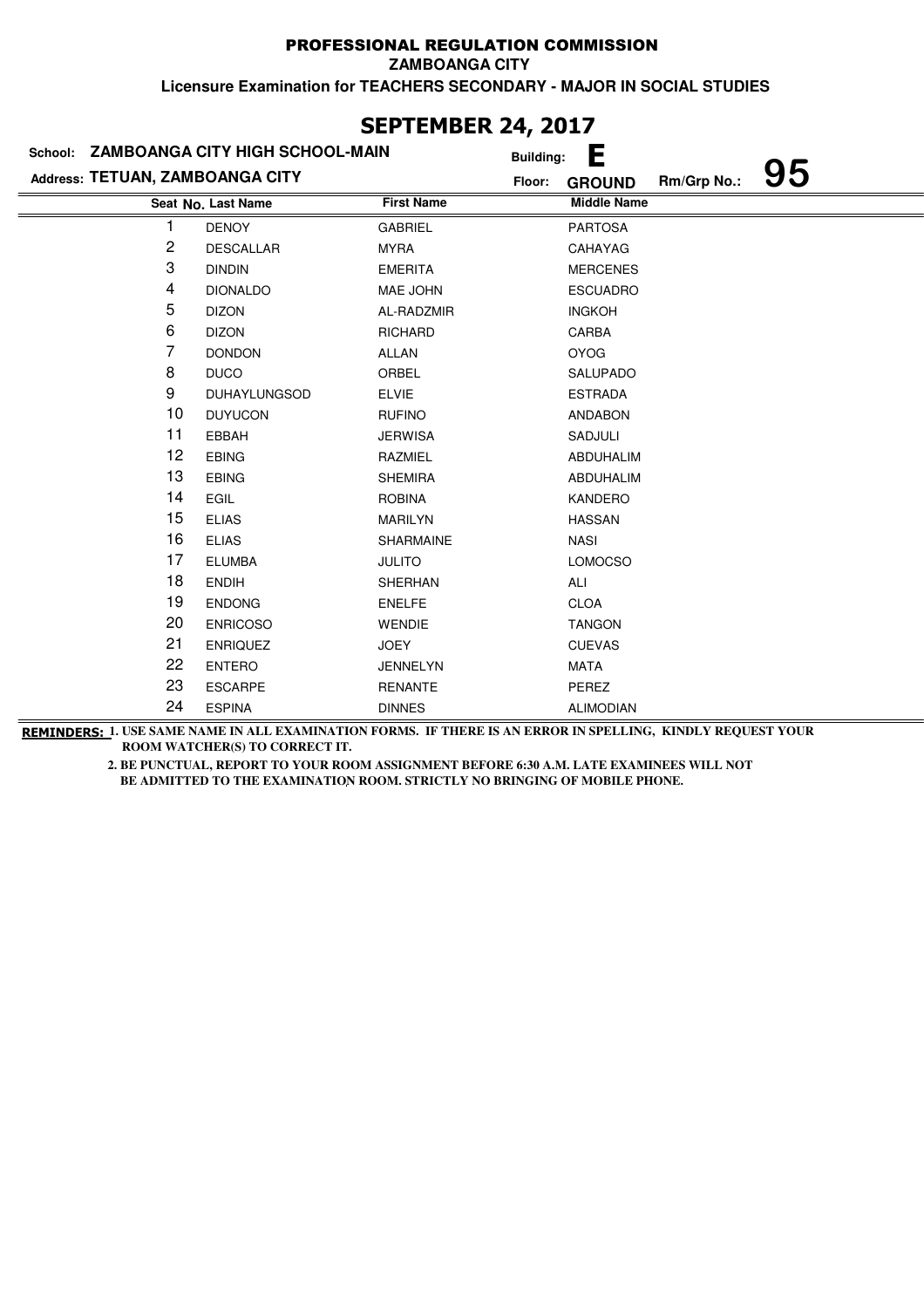**ZAMBOANGA CITY**

**Licensure Examination for TEACHERS SECONDARY - MAJOR IN SOCIAL STUDIES**

| JLF I LI'IDLN 47, 4V1/          |                                         |                    |                  |                    |             |    |  |
|---------------------------------|-----------------------------------------|--------------------|------------------|--------------------|-------------|----|--|
|                                 | School: ZAMBOANGA CITY HIGH SCHOOL-MAIN |                    | <b>Building:</b> | Е                  |             |    |  |
| Address: TETUAN, ZAMBOANGA CITY |                                         |                    | Floor:           | <b>GROUND</b>      | Rm/Grp No.: | 96 |  |
|                                 | Seat No. Last Name                      | <b>First Name</b>  |                  | <b>Middle Name</b> |             |    |  |
| 1                               | <b>ESQUILLO</b>                         | <b>RIZNA CIARA</b> |                  | <b>DINSAY</b>      |             |    |  |
| 2                               | <b>ESTAJAL</b>                          | <b>CELITA</b>      |                  | <b>ASALUL</b>      |             |    |  |
| 3                               | <b>ESTURCO</b>                          | <b>BENMARKNEL</b>  |                  | <b>TEJERO</b>      |             |    |  |
| 4                               | <b>EVANGELISTA</b>                      | <b>NOEL</b>        |                  | CRUZ               |             |    |  |
| 5                               | <b>FAIZAL</b>                           | <b>RETCHEL</b>     |                  | JADI               |             |    |  |
| 6                               | <b>FALCON</b>                           | <b>ALGAFAR</b>     |                  | MAHAIL             |             |    |  |
| 7                               | <b>FERNANDEZ</b>                        | AIMEE              |                  | <b>ESTENZO</b>     |             |    |  |
| 8                               | <b>FERNANDEZ</b>                        | LOVELLA AMOR       |                  | MADERADA           |             |    |  |
| 9                               | FERNANDEZ                               | <b>MARY ANN</b>    |                  | <b>DELA RAMA</b>   |             |    |  |
| 10                              | <b>FERNANDEZ</b>                        | <b>ROGER</b>       |                  | ALAMBATANG         |             |    |  |
| 11                              | <b>FEUGATE</b>                          | <b>GENALYN</b>     |                  | <b>SUKARNO</b>     |             |    |  |
| 12                              | <b>FLORA</b>                            | <b>BLUESSETTE</b>  |                  | LU                 |             |    |  |
| 13                              | <b>FLORES</b>                           | <b>FLORIBEL</b>    |                  | <b>FRANCISCO</b>   |             |    |  |
| 14                              | <b>FRANCISCO</b>                        | <b>FREZY</b>       |                  | <b>PAMESA</b>      |             |    |  |
| 15                              | <b>FRANCISCO</b>                        | <b>MA CRISTINA</b> |                  | <b>TAGLINDO</b>    |             |    |  |
| 16                              | <b>FRONTAL</b>                          | <b>JERRY</b>       |                  | <b>BILBAO</b>      |             |    |  |
| 17                              | <b>FUENTEBELLA</b>                      | CRITEL             |                  | <b>ESTRELLAS</b>   |             |    |  |
| 18                              | <b>GADIANA</b>                          | GAYBE              |                  | DELEÑA             |             |    |  |
| 19                              | GAJE                                    | <b>IVY</b>         |                  | <b>MONDINIDO</b>   |             |    |  |
| 20                              | <b>GALERA</b>                           | <b>DAISY</b>       |                  | <b>FUENTES</b>     |             |    |  |
| 21                              | GANGGAN                                 | <b>GIRLSOM</b>     |                  | <b>ASMAWIL</b>     |             |    |  |
| 22                              | <b>GAOIRAN</b>                          | <b>ROSALINA</b>    |                  | SANSON             |             |    |  |
| 23                              | <b>GAPOR</b>                            | <b>KARSOM</b>      |                  | <b>BALAHIM</b>     |             |    |  |
| 24                              | <b>GAYOMALI</b>                         | SYRILL             |                  | <b>JOB</b>         |             |    |  |
|                                 |                                         |                    |                  |                    |             |    |  |

### **SEPTEMBER 24, 2017**

**REMINDERS: 1. USE SAME NAME IN ALL EXAMINATION FORMS. IF THERE IS AN ERROR IN SPELLING, KINDLY REQUEST YOUR ROOM WATCHER(S) TO CORRECT IT.**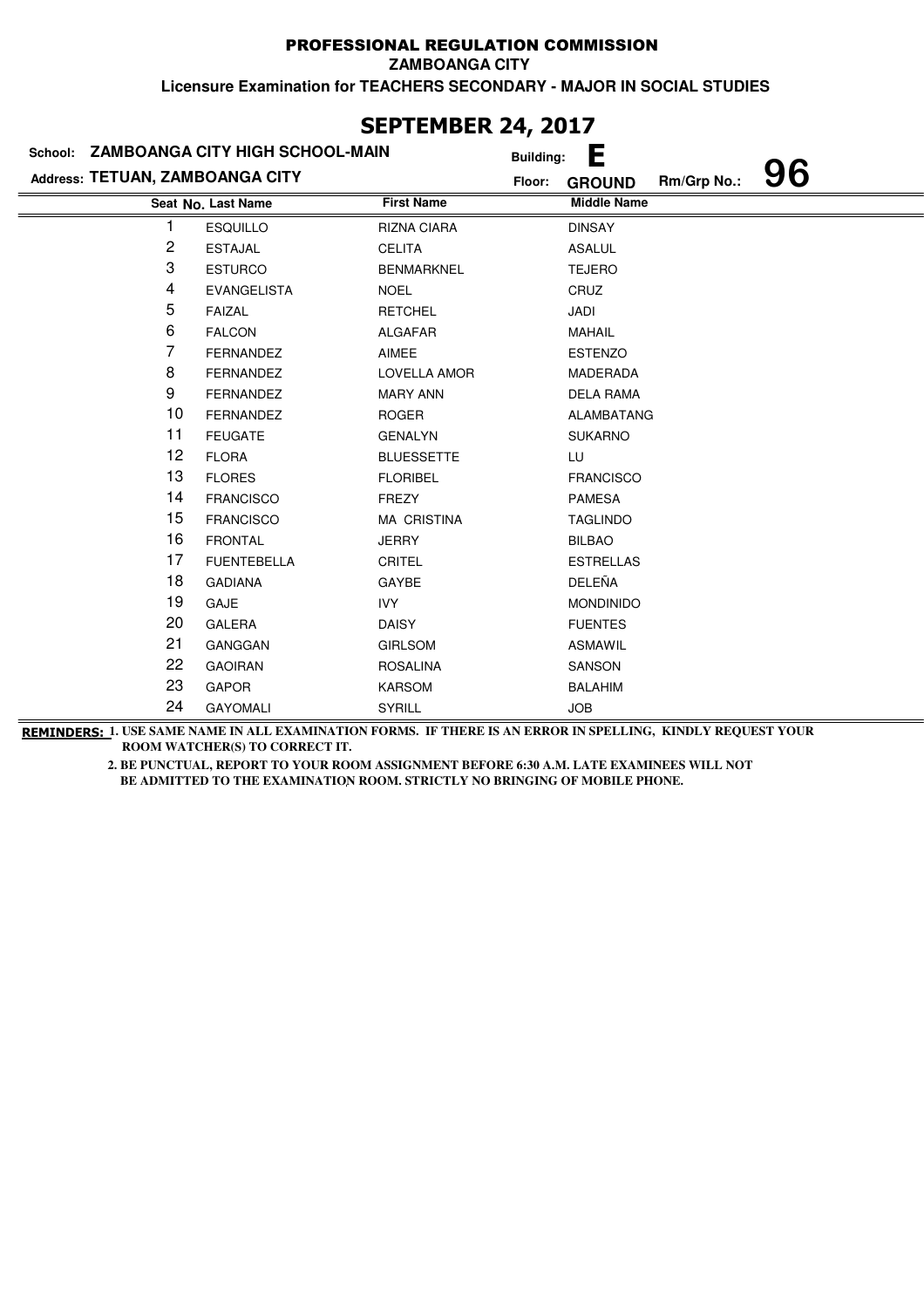**ZAMBOANGA CITY**

**Licensure Examination for TEACHERS SECONDARY - MAJOR IN SOCIAL STUDIES**

| JLF I LI'IDLI\ <del>ZT</del> ; ZVI <i>I</i> |                                         |                   |                                    |  |  |  |  |
|---------------------------------------------|-----------------------------------------|-------------------|------------------------------------|--|--|--|--|
|                                             | School: ZAMBOANGA CITY HIGH SCHOOL-MAIN |                   | Е<br><b>Building:</b>              |  |  |  |  |
| Address: TETUAN, ZAMBOANGA CITY             |                                         | Floor:            | 97<br>Rm/Grp No.:<br><b>GROUND</b> |  |  |  |  |
|                                             | Seat No. Last Name                      | <b>First Name</b> | <b>Middle Name</b>                 |  |  |  |  |
|                                             | <b>GECOSALA</b>                         | <b>FLORAMAY</b>   | PAGASIAN                           |  |  |  |  |
| $\sqrt{2}$                                  | <b>GEMILGA</b>                          | MARILYN           | <b>TAYRUS</b>                      |  |  |  |  |
| 3                                           | <b>GONZALES</b>                         | LEAH              | NATIVIDAD                          |  |  |  |  |
| 4                                           | <b>GONZALES</b>                         | MELBA             | <b>RECOSOSA</b>                    |  |  |  |  |
| 5                                           | <b>GUADALQUIVER</b>                     | WIHELMINA         | DELA CRUZ                          |  |  |  |  |
| 6                                           | <b>GUINILAC</b>                         | <b>JULIVER</b>    | <b>SULAIMAN</b>                    |  |  |  |  |
| 7                                           | <b>GULAM</b>                            | <b>SHERWINA</b>   | JAILANI                            |  |  |  |  |
| 8                                           | <b>GULAM</b>                            | <b>YEHRIDA</b>    | SAUTI                              |  |  |  |  |
| 9                                           | <b>HABBISI</b>                          | <b>HELPALYN</b>   | <b>APPIE</b>                       |  |  |  |  |
| 10                                          | <b>HABIBON</b>                          | SARWA             | SAYAYIN                            |  |  |  |  |
| 11                                          | <b>HABIBUN</b>                          | <b>ABULGAIS</b>   | <b>ISNAL</b>                       |  |  |  |  |
| 12                                          | <b>HABIBUN</b>                          | <b>NASIR</b>      | <b>BAIRUDDIN</b>                   |  |  |  |  |
| 13                                          | <b>HABIBUN</b>                          | RAHIMA            | KADIAM                             |  |  |  |  |
| 14                                          | <b>HADDARI</b>                          | <b>JUL-ASIRI</b>  | ASADDO                             |  |  |  |  |
| 15                                          | <b>HADJULA</b>                          | <b>GAPOR</b>      | <b>JAUHARI</b>                     |  |  |  |  |
| 16                                          | <b>HAIROL</b>                           | JAMAD             | LAHIMA                             |  |  |  |  |
| 17                                          | <b>HAJAL</b>                            | <b>HAIRA</b>      | <b>HALID</b>                       |  |  |  |  |
| 18                                          | <b>HAJILON</b>                          | <b>NADIA</b>      | <b>ANJAM</b>                       |  |  |  |  |
| 19                                          | <b>HAJIM</b>                            | <b>ALZAIDIL</b>   | <b>MOHAMMAD</b>                    |  |  |  |  |
| 20                                          | <b>HAJUL</b>                            | <b>DURUJA</b>     | AMIL                               |  |  |  |  |
| 21                                          | <b>HALIMAO</b>                          | <b>JERMA</b>      | <b>JIMLAN</b>                      |  |  |  |  |
| 22                                          | <b>HALIPA</b>                           | ZAINAB            | <b>TUTTUH</b>                      |  |  |  |  |
| 23                                          | <b>HALLING</b>                          | <b>NURHAIMA</b>   | ABDULWAHID                         |  |  |  |  |
| 24                                          | <b>HAMAD</b>                            | <b>HANAN</b>      | <b>BASALUDDIN</b>                  |  |  |  |  |

### **SEPTEMBER 24, 2017**

**REMINDERS: 1. USE SAME NAME IN ALL EXAMINATION FORMS. IF THERE IS AN ERROR IN SPELLING, KINDLY REQUEST YOUR ROOM WATCHER(S) TO CORRECT IT.**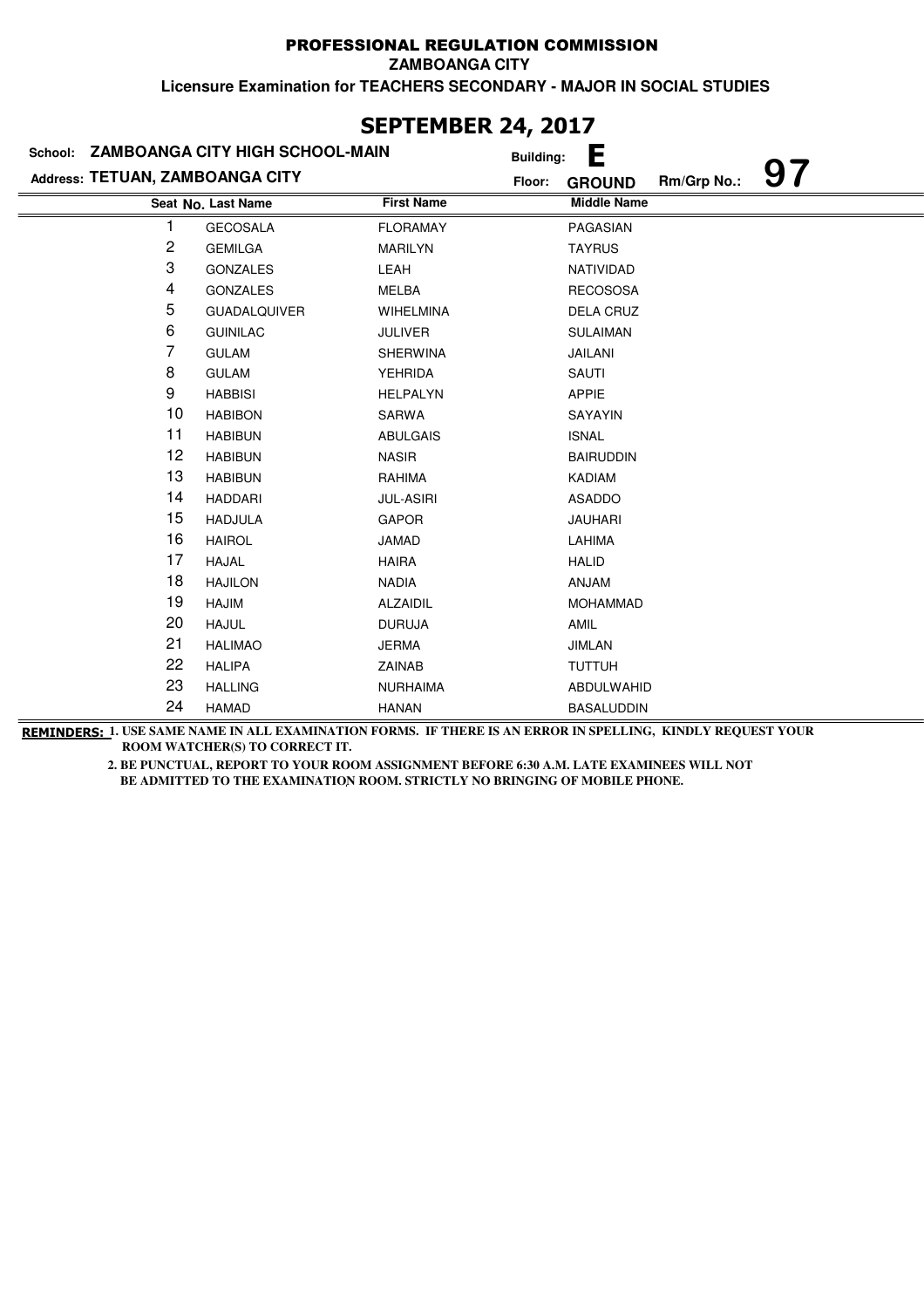**ZAMBOANGA CITY**

**Licensure Examination for TEACHERS SECONDARY - MAJOR IN SOCIAL STUDIES**

|                                 | School: ZAMBOANGA CITY HIGH SCHOOL-MAIN |                     | <b>Building:</b> | Е                  |             |    |
|---------------------------------|-----------------------------------------|---------------------|------------------|--------------------|-------------|----|
| Address: TETUAN, ZAMBOANGA CITY |                                         |                     | Floor:           | <b>GROUND</b>      | Rm/Grp No.: | 98 |
|                                 | Seat No. Last Name                      | <b>First Name</b>   |                  | <b>Middle Name</b> |             |    |
| 1                               | <b>HAMSAJI</b>                          | <b>SITTI BERQIS</b> |                  | <b>MANGA</b>       |             |    |
| $\sqrt{2}$                      | <b>HAPAS</b>                            | <b>MARWHEZA</b>     |                  | <b>MAAMON</b>      |             |    |
| 3                               | <b>HASSAN</b>                           | <b>MUDZNA</b>       |                  | <b>BANI</b>        |             |    |
| 4                               | <b>HASSAN</b>                           | NOR-ANN             |                  | <b>AMIL</b>        |             |    |
| 5                               | <b>HASSAN</b>                           | <b>NORMALYN</b>     |                  | <b>KARANAIN</b>    |             |    |
| 6                               | <b>HATIMIL</b>                          | SARAH               |                  | <b>MUSTAPHA</b>    |             |    |
| 7                               | <b>HAWAB</b>                            | SITTI JACIMIN       |                  | <b>JUMIANJANG</b>  |             |    |
| 8                               | HAYAHAY                                 | <b>JOMELYN</b>      |                  | <b>MANAYON</b>     |             |    |
| 9                               | <b>HAYRI</b>                            | AHMAD               |                  | <b>DARIS</b>       |             |    |
| 10                              | <b>HAYUDINI</b>                         | AL-GANHAR           |                  | PAWAH              |             |    |
| 11                              | <b>HIYANG</b>                           | AMILBAHAR           |                  | <b>MUKSAN</b>      |             |    |
| 12                              | <b>HOE</b>                              | <b>FARHATAJ</b>     |                  | SAHAJI             |             |    |
| 13                              | <b>HUDJATUL</b>                         | <b>NASIRIN</b>      |                  | <b>NUSAIN</b>      |             |    |
| 14                              | <b>HUSIN</b>                            | <b>MARMA</b>        |                  | <b>AYARIN</b>      |             |    |
| 15                              | <b>HUSSAM</b>                           | <b>SHERMA</b>       |                  | GANI               |             |    |
| 16                              | <b>HUSSIN</b>                           | <b>MERIAN</b>       |                  | <b>AYOS</b>        |             |    |
| 17                              | <b>IBBA</b>                             | <b>MADZDI</b>       |                  | <b>ABDUSALIM</b>   |             |    |
| 18                              | <b>IBNO</b>                             | <b>DIDA</b>         |                  | <b>AIYUB</b>       |             |    |
| 19                              | <b>IBNOHAJAD</b>                        | <b>IBNOSHAID</b>    |                  | <b>MOHAMMAD</b>    |             |    |
| 20                              | <b>IBNOSALAM</b>                        | ABDULMINAR          |                  | <b>ROSALES</b>     |             |    |
| 21                              | <b>IBNOSALAM</b>                        | <b>FONCECA</b>      |                  | <b>ROSALES</b>     |             |    |
| 22                              | <b>IBRAHIM</b>                          | <b>NURSIMA</b>      |                  | <b>AMIDDIN</b>     |             |    |
| 23                              | <b>IBRAHIM</b>                          | RADZHATA            |                  | HAJAD              |             |    |
| 24                              | <b>IDIRIS</b>                           | <b>ALKISA</b>       |                  | SIRAJI             |             |    |

### **SEPTEMBER 24, 2017**

**REMINDERS: 1. USE SAME NAME IN ALL EXAMINATION FORMS. IF THERE IS AN ERROR IN SPELLING, KINDLY REQUEST YOUR ROOM WATCHER(S) TO CORRECT IT.**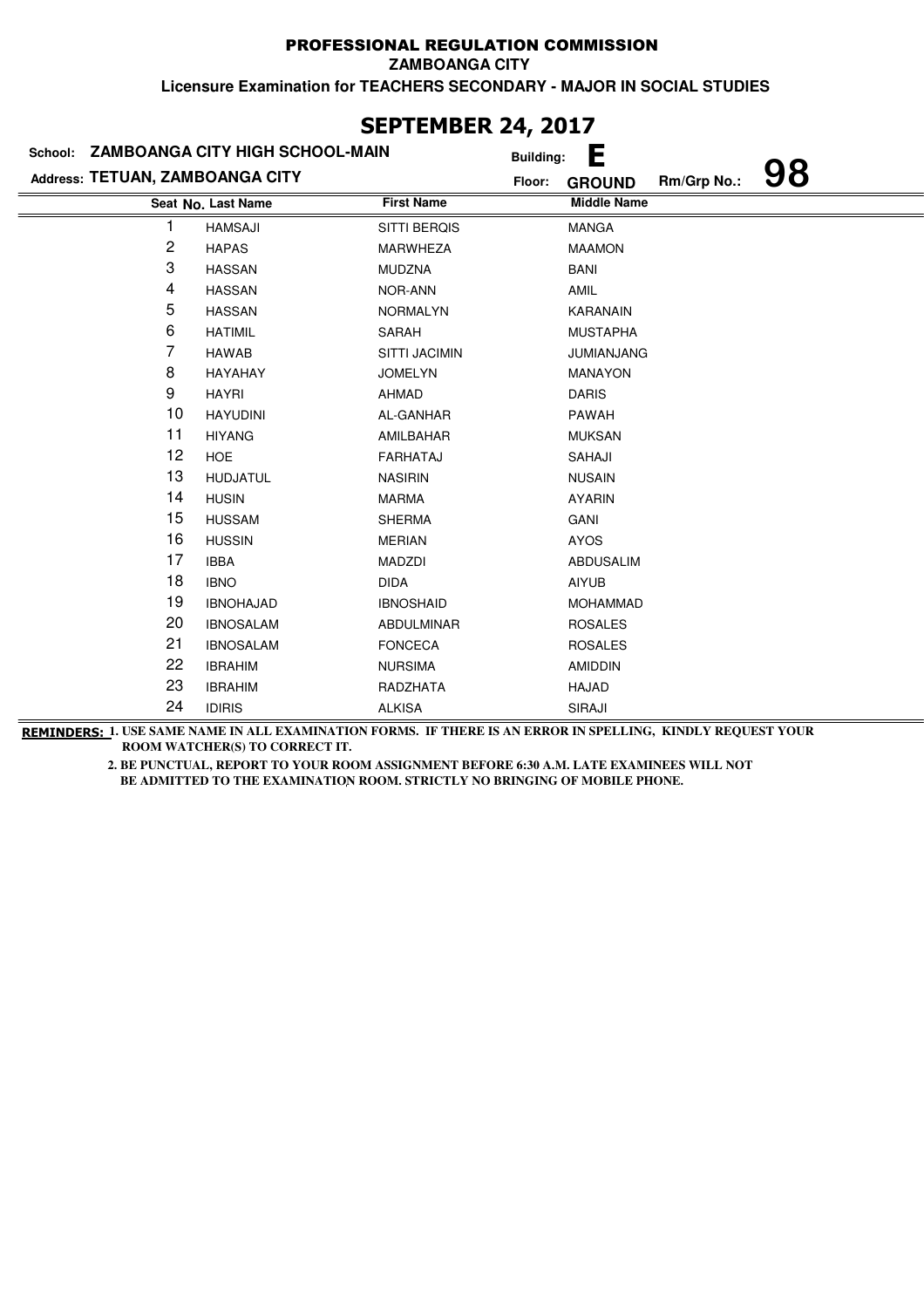**ZAMBOANGA CITY**

**Licensure Examination for TEACHERS SECONDARY - MAJOR IN SOCIAL STUDIES**

|                                 | School: ZAMBOANGA CITY HIGH SCHOOL-MAIN |                   | <u>., ., .,</u><br><b>Building:</b> | Е                   |             |    |
|---------------------------------|-----------------------------------------|-------------------|-------------------------------------|---------------------|-------------|----|
| Address: TETUAN, ZAMBOANGA CITY |                                         |                   | Floor:                              | 2ND                 | Rm/Grp No.: | 99 |
|                                 | Seat No. Last Name                      | <b>First Name</b> |                                     | <b>Middle Name</b>  |             |    |
| 1                               | <b>IGASAN</b>                           | <b>MAZOOD</b>     |                                     | <b>AYUB</b>         |             |    |
| 2                               | <b>IGASAN</b>                           | SAUDA             |                                     | <b>MOHAMMAD</b>     |             |    |
| 3                               | <b>IGNACIO</b>                          | <b>EDGAR</b>      |                                     | <b>GENTURALEZ</b>   |             |    |
| 4                               | <b>IGUANA</b>                           | <b>BRYAN</b>      |                                     | <b>DOMOGHO</b>      |             |    |
| 5                               | <b>IGUANA</b>                           | <b>GENALYN</b>    |                                     | <b>CARBAJOSA</b>    |             |    |
| 6                               | <b>IJAN</b>                             | <b>MARICRIS</b>   |                                     |                     |             |    |
| 7                               | <b>IKIRAM</b>                           | PUTRE AUDRINA     |                                     | <b>ALLAMA</b>       |             |    |
| 8                               | <b>IKSAN</b>                            | SHIED AKMAD       |                                     | <b>DAMSID</b>       |             |    |
| 9                               | <b>IMPAS</b>                            | <b>NURRAHSI</b>   |                                     | <b>ISNIDAN</b>      |             |    |
| 10                              | <b>INDAL</b>                            | <b>IBNORASAD</b>  |                                     | <b>JAMILUDDIN</b>   |             |    |
| 11                              | <b>INDANAN</b>                          | AMBULDAH          |                                     | ADDIH               |             |    |
| 12                              | <b>INDINO</b>                           | CRESTITA          |                                     | <b>GENITO</b>       |             |    |
| 13                              | <b>INGKAGAN</b>                         | <b>ROSDA</b>      |                                     | <b>AKMAD</b>        |             |    |
| 14                              | <b>INJU</b>                             | ABDUL-AJID        |                                     | ALIE                |             |    |
| 15                              | <b>INSAIL</b>                           | <b>HANIBAL</b>    |                                     | <b>ABDULATIP</b>    |             |    |
| 16                              | <b>IRILIS</b>                           | <b>JERHANI</b>    |                                     | <b>ALAMARA</b>      |             |    |
| 17                              | <b>IRITAJI</b>                          | <b>NASER</b>      |                                     | <b>ASKALI</b>       |             |    |
| 18                              | <b>IRRIP</b>                            | SAMLIYA           |                                     | <b>IBNO</b>         |             |    |
| 19                              | <b>ISA</b>                              | ABUSUPIYAN        |                                     | <b>MOHAMMAD NUR</b> |             |    |
| 20                              | <b>ISIDRO</b>                           | NICO JOHN         |                                     | <b>BUNDA</b>        |             |    |
| 21                              | <b>ISMAEL</b>                           | <b>BASER</b>      |                                     | <b>JULPE</b>        |             |    |
| 22                              | <b>ISMAEL</b>                           | <b>PATMA</b>      |                                     | <b>HARUDDAIN</b>    |             |    |
| 23                              | <b>ISMAN</b>                            | <b>ROHELYN</b>    |                                     | <b>HADANI</b>       |             |    |
| 24                              | <b>ISNAL</b>                            | <b>ALMA</b>       |                                     | <b>ENTONG</b>       |             |    |

### **SEPTEMBER 24, 2017**

**REMINDERS: 1. USE SAME NAME IN ALL EXAMINATION FORMS. IF THERE IS AN ERROR IN SPELLING, KINDLY REQUEST YOUR ROOM WATCHER(S) TO CORRECT IT.**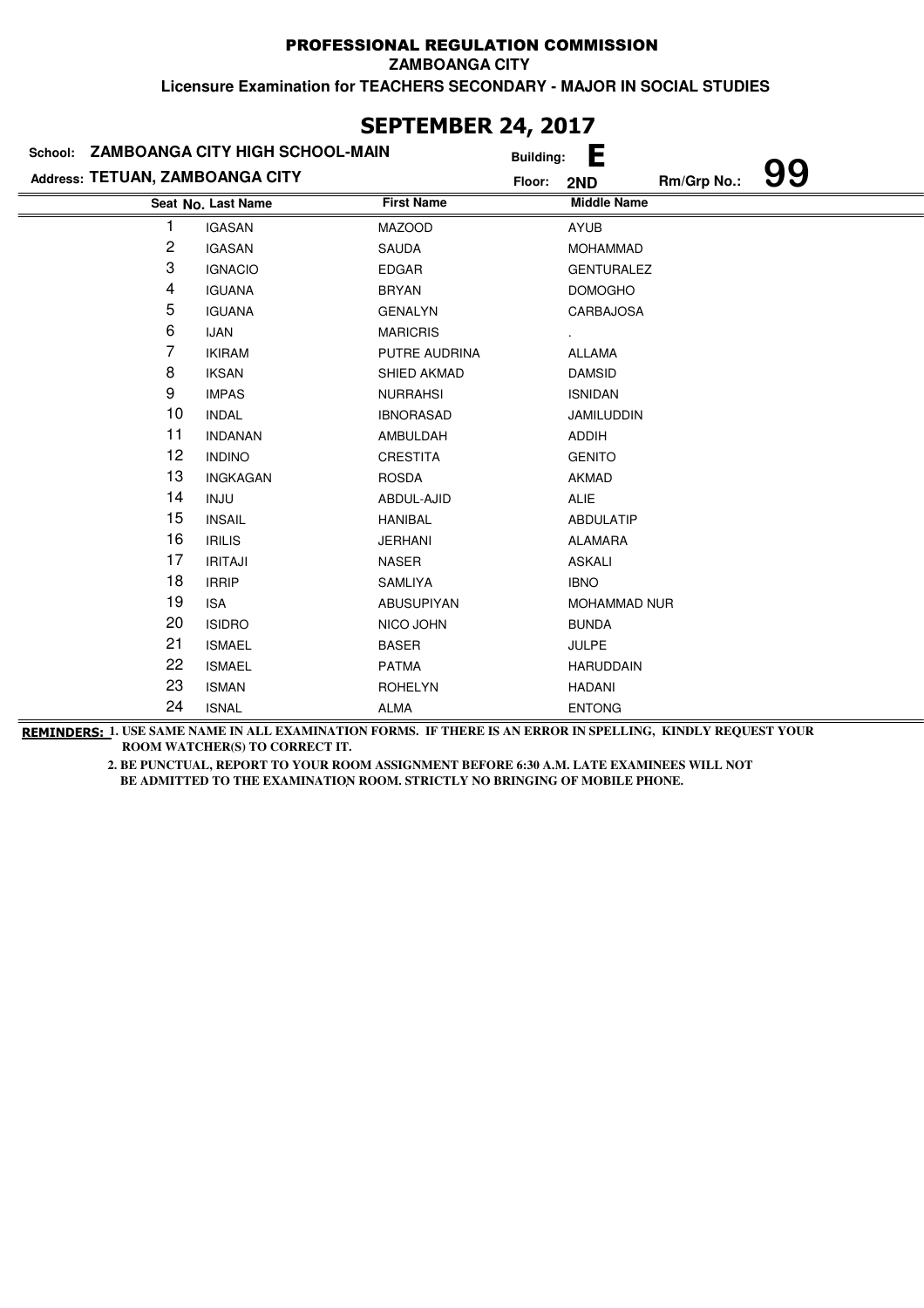**ZAMBOANGA CITY**

**Licensure Examination for TEACHERS SECONDARY - MAJOR IN SOCIAL STUDIES**

|                                 | School: ZAMBOANGA CITY HIGH SCHOOL-MAIN | <b>Building:</b>     | Е                  |             |            |
|---------------------------------|-----------------------------------------|----------------------|--------------------|-------------|------------|
| Address: TETUAN, ZAMBOANGA CITY |                                         | Floor:               | 2ND                | Rm/Grp No.: | <b>100</b> |
|                                 | Seat No. Last Name                      | <b>First Name</b>    | <b>Middle Name</b> |             |            |
| 1                               | <b>ISNIRAN</b>                          | <b>MAHADIL</b>       | JALILUL            |             |            |
| 2                               | <b>JAIN</b>                             | <b>NURFAIDA</b>      | SARAPUDDIN         |             |            |
| 3                               | JAINAL                                  | SANDRA RUTH          | JANARI             |             |            |
| 4                               | <b>JAIRI</b>                            | <b>NURSIBA</b>       | <b>BARAHIM</b>     |             |            |
| 5                               | JAJI                                    | AL-AMIN              | <b>HERDO</b>       |             |            |
| 6                               | <b>JAKARIA</b>                          | <b>BASIL</b>         | SALA               |             |            |
| 7                               | JALAIDE                                 | <b>HUDJAIMA</b>      | <b>DUGASAN</b>     |             |            |
| 8                               | JALIL                                   | <b>NURSUADA</b>      | ULAR               |             |            |
| 9                               | JALILULA                                | <b>SYLVIA</b>        | <b>MISUARI</b>     |             |            |
| 10                              | <b>JAMADIN</b>                          | GAJER                | SABDANI            |             |            |
| 11                              | <b>JAMAN</b>                            | <b>NURHUDA</b>       | <b>SAMSON</b>      |             |            |
| 12                              | JAMASALI                                | <b>EDNA</b>          | <b>ESCOL</b>       |             |            |
| 13                              | JAMILI                                  | ARNALYN              | PAWAI              |             |            |
| 14                              | <b>JAUHARI</b>                          | FARHATADZ            | <b>JUMAH</b>       |             |            |
| 15                              | JAWANI                                  | SHERNALYN            | JEHARAN            |             |            |
| 16                              | JAYARI                                  | KHATIZA              | <b>ATALAD</b>      |             |            |
| 17                              | <b>JOE</b>                              | MOHAMMAD RETHUR      | SALI               |             |            |
| 18                              | <b>JOLONG</b>                           | SATRA                | ABBAS              |             |            |
| 19                              | <b>JUAINI</b>                           | <b>MAHATHER</b>      | <b>ASNAWI</b>      |             |            |
| 20                              | JUAN                                    | <b>JAYMARK</b>       | <b>ALEJANDRO</b>   |             |            |
| 21                              | JUANILLO                                | <b>FRANCIS WALDO</b> | <b>GALLARDO</b>    |             |            |
| 22                              | <b>JUBAIL</b>                           | SAPAAT               | <b>AUNG</b>        |             |            |
| 23                              | JUL                                     | <b>INTAN</b>         | <b>TAMPAKAN</b>    |             |            |
| 24                              | <b>JULASMAD</b>                         | <b>MELANIE</b>       | <b>LAGRONIO</b>    |             |            |

### **SEPTEMBER 24, 2017**

**REMINDERS: 1. USE SAME NAME IN ALL EXAMINATION FORMS. IF THERE IS AN ERROR IN SPELLING, KINDLY REQUEST YOUR ROOM WATCHER(S) TO CORRECT IT.**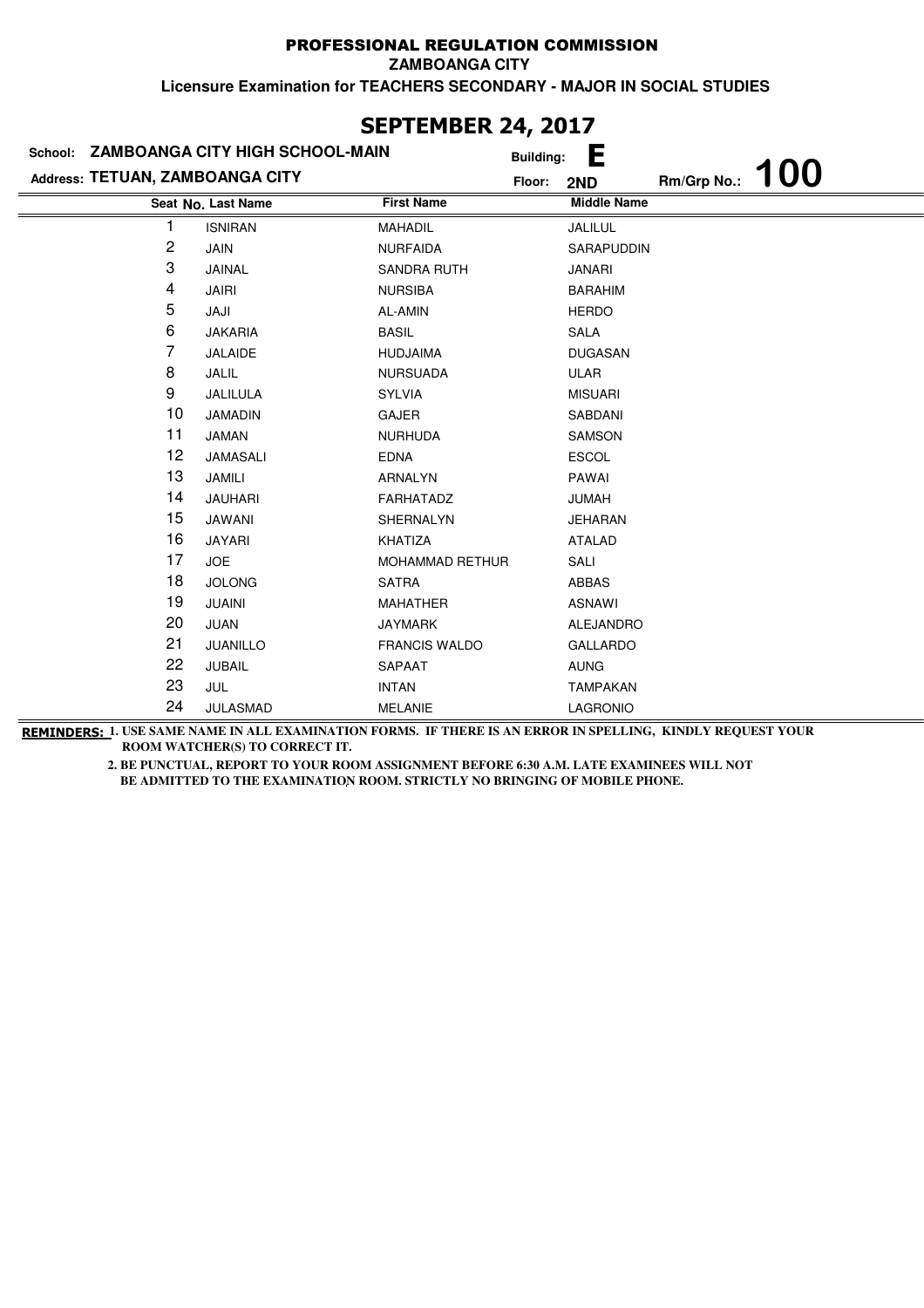**ZAMBOANGA CITY**

**Licensure Examination for TEACHERS SECONDARY - MAJOR IN SOCIAL STUDIES**

| JLI ILIIDLI\ £TĮ £V1/<br>School: ZAMBOANGA CITY HIGH SCHOOL-MAIN |                    |                      |                  |                    |             |            |
|------------------------------------------------------------------|--------------------|----------------------|------------------|--------------------|-------------|------------|
|                                                                  |                    |                      | <b>Building:</b> | Е                  |             | <b>101</b> |
| Address: TETUAN, ZAMBOANGA CITY                                  |                    |                      | Floor:           | 2ND                | Rm/Grp No.: |            |
|                                                                  | Seat No. Last Name | <b>First Name</b>    |                  | <b>Middle Name</b> |             |            |
|                                                                  | JULHAMDI           | <b>ASTRIF</b>        |                  | <b>BURAL</b>       |             |            |
| 2                                                                | JULHAN             | <b>BEN-NIJAR</b>     |                  | SAYADI             |             |            |
| 3                                                                | <b>JULHASIRIN</b>  | <b>SIBAR</b>         |                  | <b>TUNGUPON</b>    |             |            |
| 4                                                                | <b>JULIAN</b>      | <b>KERWIN</b>        |                  | <b>CASUMPANG</b>   |             |            |
| 5                                                                | JULKARNAIN         | <b>NORCELYN</b>      |                  | <b>PORRAS</b>      |             |            |
| 6                                                                | JULWAHID           | CARMEN               |                  | <b>SALIHUDDIN</b>  |             |            |
| 7                                                                | <b>JUMANA</b>      | <b>SITTI NURAISA</b> |                  | <b>ALEJO</b>       |             |            |
| 8                                                                | <b>JUMANGUIN</b>   | FE.                  |                  | CABALES            |             |            |
| 9                                                                | <b>JUMAWAN</b>     | <b>NELFA</b>         |                  | <b>REMONTAL</b>    |             |            |
| 10                                                               | <b>JUMDAIN</b>     | <b>FATIMA</b>        |                  | JUMAHALI           |             |            |
| 11                                                               | <b>JUMIANJANG</b>  | <b>SANTANINA</b>     |                  | <b>SAPARI</b>      |             |            |
| 12                                                               | <b>JUMRANI</b>     | <b>ULFA</b>          |                  | <b>ADDAM</b>       |             |            |
| 13                                                               | <b>JUNDAM</b>      | <b>JURSALYN</b>      |                  | <b>AININ</b>       |             |            |
| 14                                                               | <b>KAMLON</b>      | <b>BERKIS</b>        |                  | <b>ALIH</b>        |             |            |
| 15                                                               | <b>KARIM</b>       | AL-JAE               |                  | <b>SAMSI</b>       |             |            |
| 16                                                               | <b>KASHIM</b>      | <b>ABDULPATTA</b>    |                  | <b>MUHAMMAD</b>    |             |            |
| 17                                                               | KASIM              | AIDA                 |                  | SALAPUDDIN         |             |            |
| 18                                                               | <b>KASIM</b>       | <b>HASIMAR</b>       |                  | <b>ABANTAS</b>     |             |            |
| 19                                                               | <b>KASIM</b>       | <b>JUMATIYA</b>      |                  | <b>ISMANI</b>      |             |            |
| 20                                                               | <b>KASIM</b>       | <b>KRIZLE</b>        |                  | PATIÑO             |             |            |
| 21                                                               | <b>KASIM</b>       | <b>NURIDJIM</b>      |                  | ABUBAKAR           |             |            |
| 22                                                               | <b>KAYTING</b>     | PHALHATTA            |                  | <b>MOHAMMAD</b>    |             |            |
| 23                                                               | <b>KINANG</b>      | <b>ALIRIEZA</b>      |                  | SAILAMA            |             |            |
| 24                                                               | <b>KIRAH</b>       | <b>REHAMNA</b>       |                  | SABAANI            |             |            |

### **SEPTEMBER 24, 2017**

**REMINDERS: 1. USE SAME NAME IN ALL EXAMINATION FORMS. IF THERE IS AN ERROR IN SPELLING, KINDLY REQUEST YOUR ROOM WATCHER(S) TO CORRECT IT.**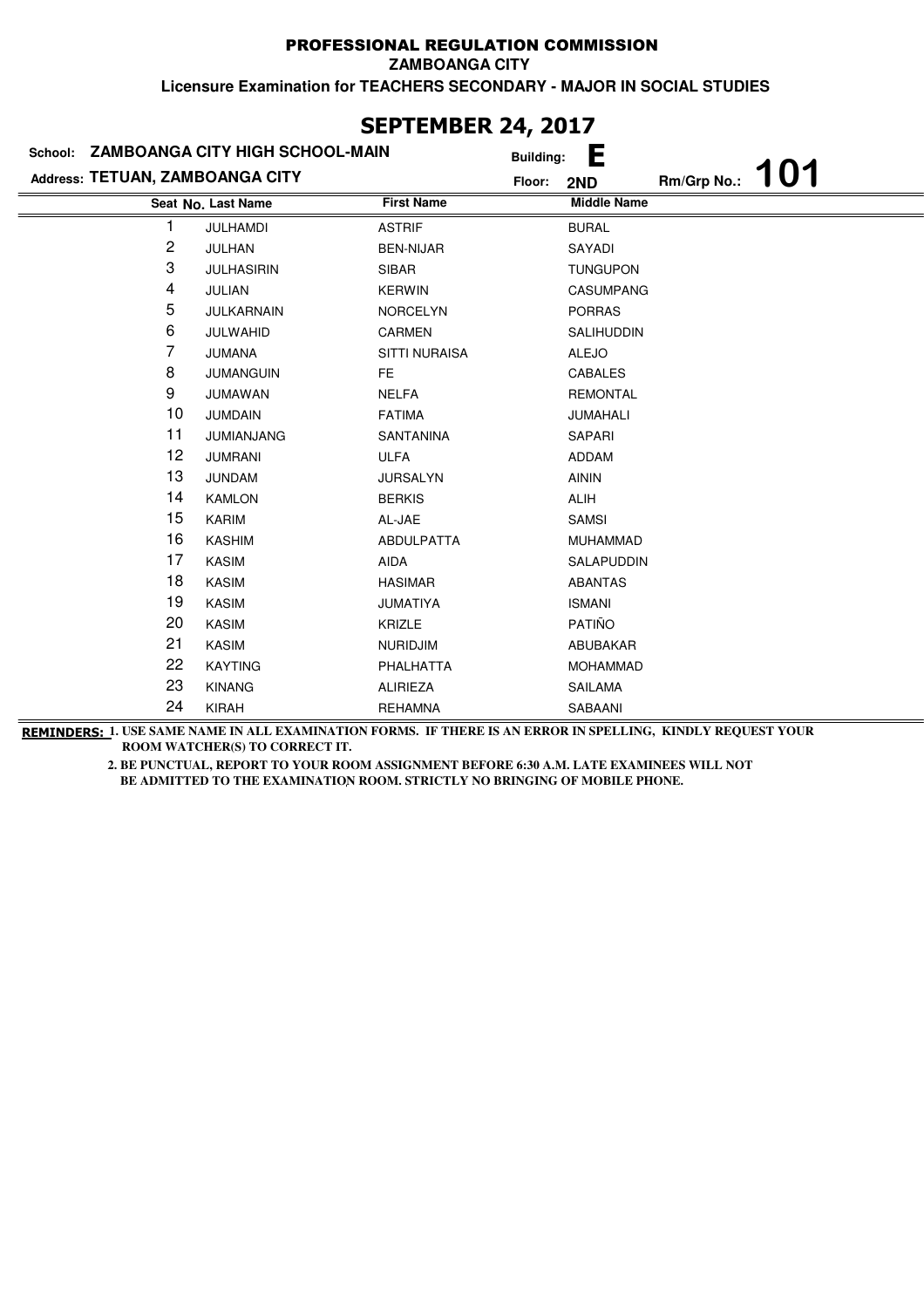**ZAMBOANGA CITY**

**Licensure Examination for TEACHERS SECONDARY - MAJOR IN SOCIAL STUDIES**

| School:                         | ZAMBOANGA CITY HIGH SCHOOL-MAIN |                      | <b>Building:</b> | Ε                  |             |     |
|---------------------------------|---------------------------------|----------------------|------------------|--------------------|-------------|-----|
| Address: TETUAN, ZAMBOANGA CITY |                                 |                      | Floor:           | 2ND                | Rm/Grp No.: | 102 |
|                                 | Seat No. Last Name              | <b>First Name</b>    |                  | <b>Middle Name</b> |             |     |
|                                 | LABASAN                         | <b>SHEILA MAY</b>    |                  | <b>AQUINO</b>      |             |     |
| 2                               | <b>LACASON</b>                  | <b>LINA</b>          |                  | AROZ               |             |     |
| 3                               | LACAY                           | <b>NEREO</b>         |                  | <b>DACANAY</b>     |             |     |
| 4                               | LADIA                           | <b>SINAR</b>         |                  | KALI               |             |     |
| 5                               | <b>LADIERO</b>                  | ROMULO JR            |                  | <b>DIMASUHID</b>   |             |     |
| 6                               | LADJA                           | <b>ALMOCREEVE</b>    |                  | <b>MAADIL</b>      |             |     |
| 7                               | LADJA                           | PAUJIYA              |                  | <b>BAKIL</b>       |             |     |
| 8                               | LADJAMATLI                      | <b>SOFIA</b>         |                  | <b>JUMAT</b>       |             |     |
| 9                               | <b>LAGBAS</b>                   | <b>JONNA JANE</b>    |                  | <b>HIBAYA</b>      |             |     |
| 10                              | LAJA                            | PRINCESS TARHATA     |                  | <b>BARANG</b>      |             |     |
| 11                              | LAJA                            | <b>SHARFA</b>        |                  | SAWADJAAN          |             |     |
| 12                              | LAKIBUL                         | <b>BADUR</b>         |                  | <b>INDANAN</b>     |             |     |
| 13                              | LAKIBUL                         | <b>MAGRAMIL</b>      |                  | <b>ALDAM</b>       |             |     |
| 14                              | LANGUITA                        | <b>LEONORA</b>       |                  | <b>MANOLONG</b>    |             |     |
| 15                              | <b>LARIOSA</b>                  | <b>MARIA ROSARIO</b> |                  | <b>ENRIQUEZ</b>    |             |     |
| 16                              | LATIP                           | APSA                 |                  | <b>NIEK</b>        |             |     |
| 17                              | LAUREANO                        | <b>SHERILYN</b>      |                  | <b>FAUSTINO</b>    |             |     |
| 18                              | LEDESMA                         | ANALIZA              |                  | <b>IGNACIO</b>     |             |     |
| 19                              | LIM                             | <b>CLAIRE</b>        |                  | <b>CERNA</b>       |             |     |
| 20                              | LIM                             | <b>RANDY</b>         |                  | <b>FALCASANTOS</b> |             |     |
| 21                              | LIM                             | <b>SHARIFA</b>       |                  | S                  |             |     |
| 22                              | LIM                             | <b>SHARRIFA</b>      |                  | <b>MOHAMAD</b>     |             |     |
| 23                              | <b>LIMPAHAN</b>                 | <b>GRACE</b>         |                  | <b>BENITEZ</b>     |             |     |
| 24                              | <b>LITANG</b>                   | PILAR                |                  | <b>FRANCISCO</b>   |             |     |

**SEPTEMBER 24, 2017**

**REMINDERS: 1. USE SAME NAME IN ALL EXAMINATION FORMS. IF THERE IS AN ERROR IN SPELLING, KINDLY REQUEST YOUR ROOM WATCHER(S) TO CORRECT IT.**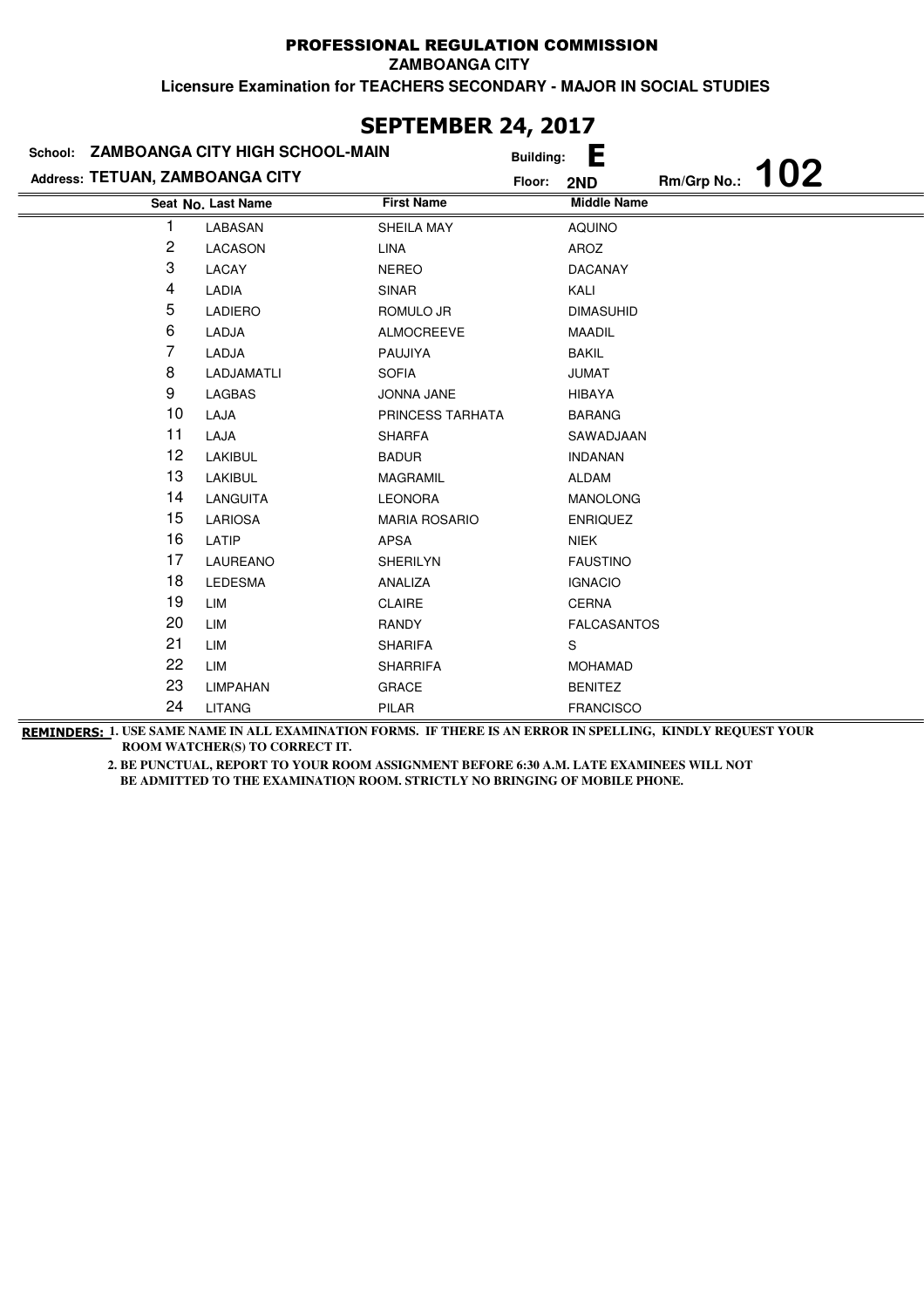**ZAMBOANGA CITY**

**Licensure Examination for TEACHERS SECONDARY - MAJOR IN SOCIAL STUDIES**

| VLI ILITPLI\ 67/ 6V1/<br>School: ZAMBOANGA CITY HIGH SCHOOL-MAIN |                    |                       |                  |                    |             |     |
|------------------------------------------------------------------|--------------------|-----------------------|------------------|--------------------|-------------|-----|
|                                                                  |                    |                       | <b>Building:</b> | Е                  |             |     |
| Address: TETUAN, ZAMBOANGA CITY                                  |                    |                       | Floor:           | 2ND                | Rm/Grp No.: | 103 |
|                                                                  | Seat No. Last Name | <b>First Name</b>     |                  | <b>Middle Name</b> |             |     |
|                                                                  | <b>LORITO</b>      | <b>ELIE</b>           |                  | <b>PINIRIL</b>     |             |     |
| 2                                                                | LOVINO             | <b>JANE</b>           |                  | <b>AMBROSIO</b>    |             |     |
| 3                                                                | LUKMAN             | <b>HARIJA</b>         |                  | CENTI              |             |     |
| 4                                                                | LUZA               | <b>MELANIE</b>        |                  | <b>PORRAS</b>      |             |     |
| 5                                                                | <b>MAADIL</b>      | <b>TADZMAHAL</b>      |                  | LANI               |             |     |
| 6                                                                | <b>MAAMON</b>      | <b>RHOFAIZA</b>       |                  | <b>INGGO</b>       |             |     |
| 7                                                                | <b>MACALINAO</b>   | <b>DOMELYN</b>        |                  | CAMANCE            |             |     |
| 8                                                                | <b>MACAPILI</b>    | <b>ELLA GRACE</b>     |                  | <b>GUMANDAO</b>    |             |     |
| 9                                                                | <b>MACAPILI</b>    | <b>JHANICE</b>        |                  | <b>ORTEGA</b>      |             |     |
| 10                                                               | <b>MACBUL</b>      | <b>MUFTIR</b>         |                  | <b>SAMPUTOH</b>    |             |     |
| 11                                                               | <b>MACROHON</b>    | <b>EDSEL DENNIS</b>   |                  | PEÑA               |             |     |
| 12                                                               | <b>MACROHON</b>    | <b>FLORIDA</b>        |                  | <b>CABADING</b>    |             |     |
| 13                                                               | <b>MACROHON</b>    | <b>GELLY JOY</b>      |                  | <b>NAPOLEREYES</b> |             |     |
| 14                                                               | <b>MAGALLANES</b>  | <b>KAYLA MICHELLE</b> |                  | <b>CONSTANTINO</b> |             |     |
| 15                                                               | <b>MAGALSO</b>     | <b>CLARISSA</b>       |                  | <b>RUEDAS</b>      |             |     |
| 16                                                               | <b>MAGO</b>        | <b>MARY JANE</b>      |                  | <b>ROSALES</b>     |             |     |
| 17                                                               | <b>MAHAIL</b>      | <b>FATMALYN</b>       |                  | SARIOL             |             |     |
| 18                                                               | MAHAMMOD           | <b>HANAS</b>          |                  | SAHI               |             |     |
| 19                                                               | <b>MAKIRI</b>      | LANGKA                |                  | <b>HADJULA</b>     |             |     |
| 20                                                               | MALALI             | NURONNIHAL            |                  | <b>JAMMANG</b>     |             |     |
| 21                                                               | <b>MALALIS</b>     | <b>POLICARPO</b>      |                  | <b>CORPUZ</b>      |             |     |
| 22                                                               | <b>MALANDI</b>     | <b>AIRIN</b>          |                  | <b>KIMSUAN</b>     |             |     |
| 23                                                               | <b>MALIK</b>       | <b>JARIA</b>          |                  | <b>IBBIH</b>       |             |     |
| 24                                                               | <b>MANALO</b>      | <b>MUJAINA</b>        |                  | <b>SENCIO</b>      |             |     |

**REMINDERS: 1. USE SAME NAME IN ALL EXAMINATION FORMS. IF THERE IS AN ERROR IN SPELLING, KINDLY REQUEST YOUR ROOM WATCHER(S) TO CORRECT IT.** 

> **2. BE PUNCTUAL, REPORT TO YOUR ROOM ASSIGNMENT BEFORE 6:30 A.M. LATE EXAMINEES WILL NOT BE ADMITTED TO THE EXAMINATION ROOM. STRICTLY NO BRINGING OF MOBILE PHONE.**

# **SEPTEMBER 24, 2017**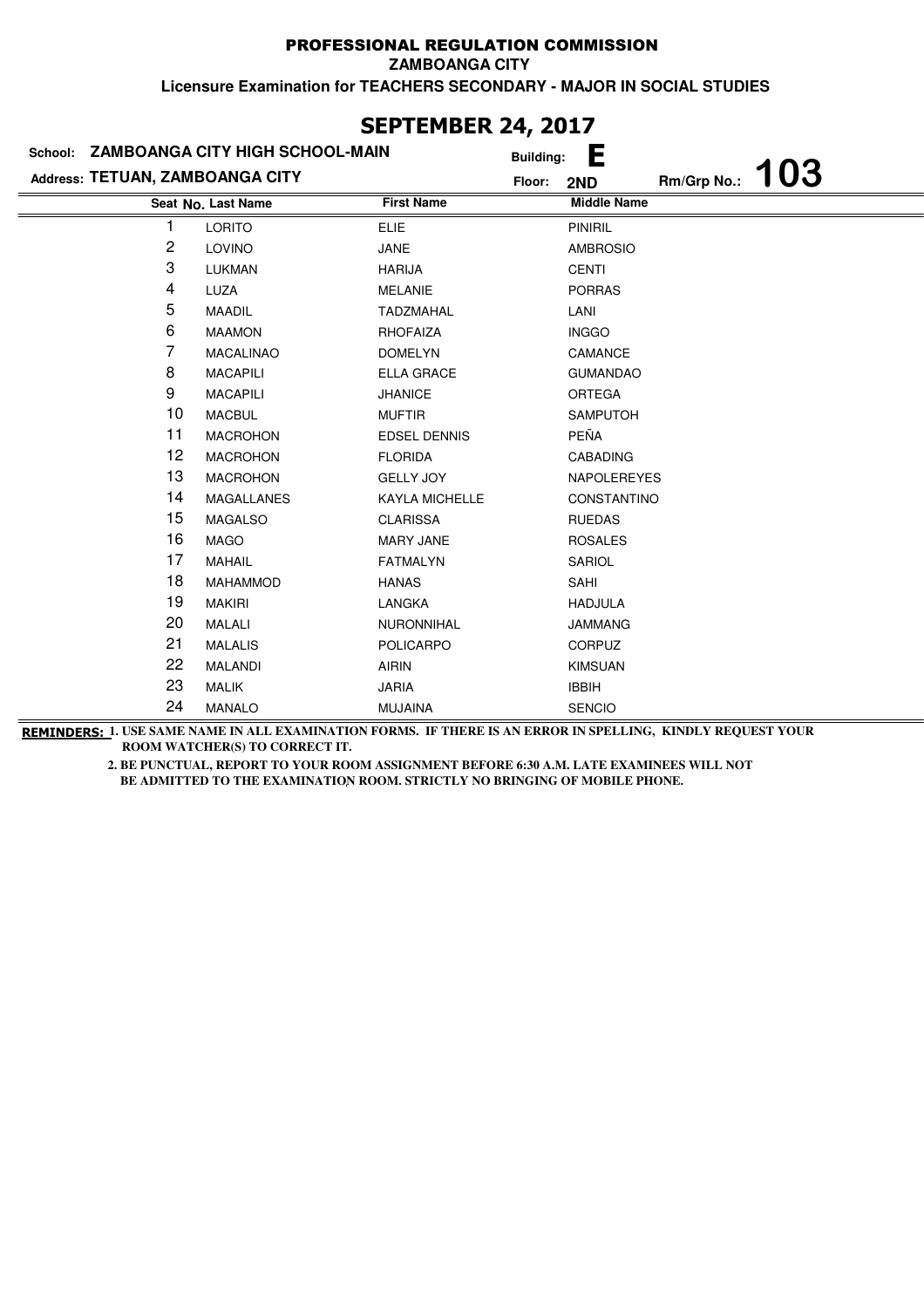#### **Licensure Examination for TEACHERS SECONDARY - MAJOR IN SOCIAL STUDIES** PROFESSIONAL REGULATION COMMISSION **ZAMBOANGA CITY**

**Last Name First Name Middle Name Seat No. Address: TETUAN, ZAMBOANGA CITY School: ZAMBOANGA CITY HIGH SCHOOL-MAIN Building: E Floor: 2ND Rm/Grp No.: 104** 1 MANALO ROSELYN ROJAS 2 MANANSALA FRANCEL TATOY 3 MANDALING ADALYN HAMSI 4 MANGANOHOY JUNIEBE LAQUINON 5 MANGAYA FATIMA-DIANA NADDUHA 6 MANNAN SITTIHANAN BEGOL 7 MANOY JULIANO JR MANALO 8 MANSUL SARAH GAY CALLO 9 MANSUL SIMANG PALAHUDDIN 10 MAQUE FARA-MAE USMAN 11 MARALIL NIHMA NIHMA AHARIN 12 MARALLAHI RADIYA PIRIMON 13 MARCOS LEILA **ALVAREZ** 14 MARIANO ERMINA CAMDON 15 MARIANO FLORLAND APOLINARIO 16 MARIANO RIZZA CLIMACO 17 MARUJI ROHANA ROHANA ASJARI 18 MASAHUD MASADIN MAKANIRAL 19 MASARANI RASMAIDA PAGAYAW 20 MASUHUD MADZDIE ABIDDUN 21 MASUHUD MISBA MOHAMMAD 22 MATARUL AUDIE SANTOS 23 MATOLO KATRIJA ULAMA 24 MATULAC ANN MAY RAMOS

**REMINDERS: 1. USE SAME NAME IN ALL EXAMINATION FORMS. IF THERE IS AN ERROR IN SPELLING, KINDLY REQUEST YOUR 2. BE PUNCTUAL, REPORT TO YOUR ROOM ASSIGNMENT BEFORE 6:30 A.M. LATE EXAMINEES WILL NOT ROOM WATCHER(S) TO CORRECT IT.** 

 **BE ADMITTED TO THE EXAMINATION ROOM. STRICTLY NO BRINGING OF MOBILE PHONE.** 

# **SEPTEMBER 24, 2017**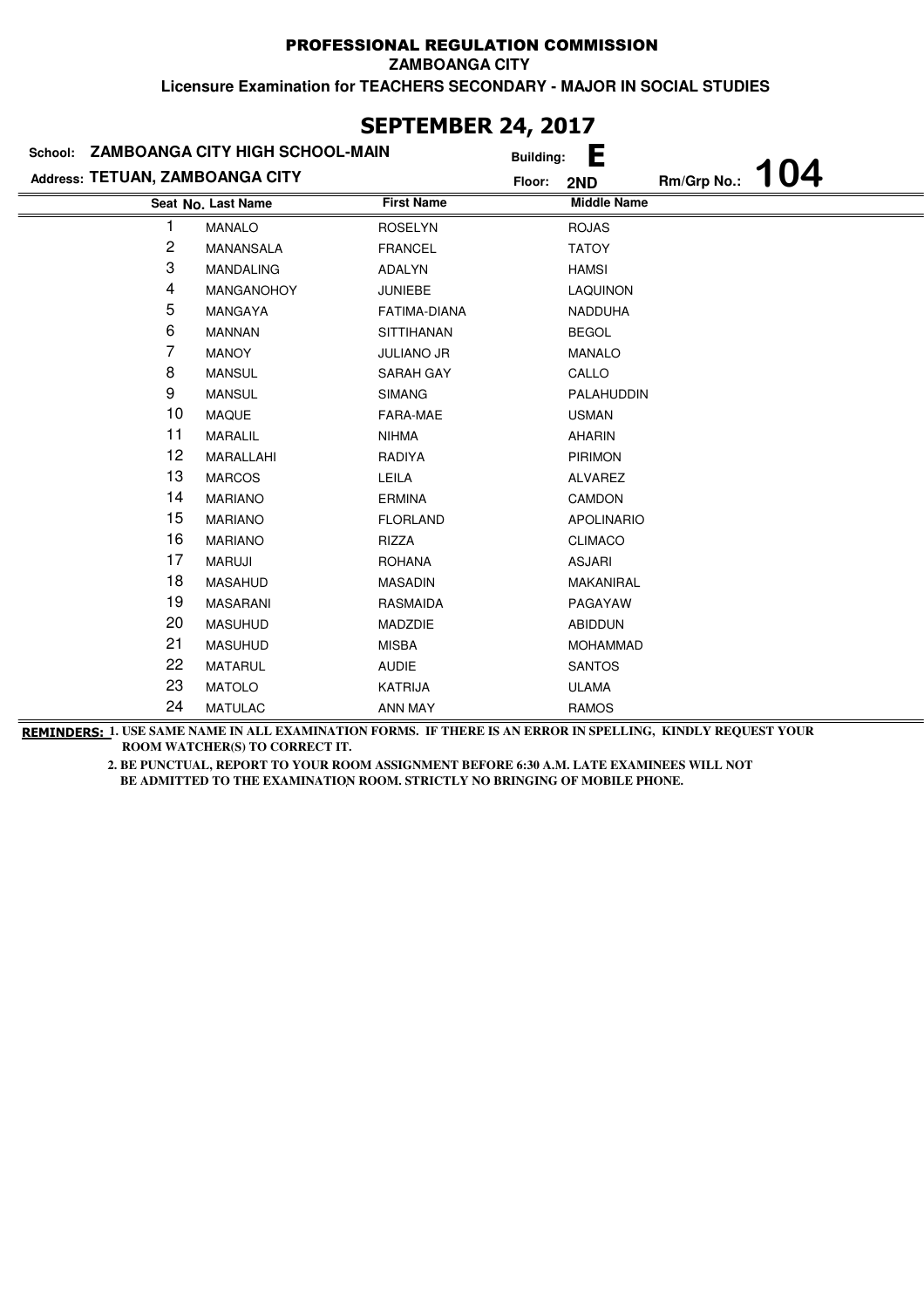**ZAMBOANGA CITY**

**Licensure Examination for TEACHERS SECONDARY - MAJOR IN SOCIAL STUDIES**

| School:                         | ZAMBOANGA CITY HIGH SCHOOL-MAIN |                      | .,<br><b>Building:</b> | Е                  |             |     |
|---------------------------------|---------------------------------|----------------------|------------------------|--------------------|-------------|-----|
| Address: TETUAN, ZAMBOANGA CITY |                                 |                      | Floor:                 | 2ND                | Rm/Grp No.: | 105 |
|                                 | Seat No. Last Name              | <b>First Name</b>    |                        | <b>Middle Name</b> |             |     |
|                                 | MAUJUD                          | MARY-AL              |                        | <b>BULLANG</b>     |             |     |
| 2                               | MAUT                            | <b>MYRNA</b>         |                        | <b>SAIRULLA</b>    |             |     |
| 3                               | <b>MAYO</b>                     | <b>MILLEN GRACE</b>  |                        | <b>LOPEZ</b>       |             |     |
| 4                               | MAÑOSA                          | <b>EDITHA</b>        |                        | <b>PUGOY</b>       |             |     |
| 5                               | <b>MEMBRILLOS</b>               | <b>MA PINKY SHER</b> |                        | <b>SUMINGUIT</b>   |             |     |
| 6                               | <b>MENDOZA</b>                  | <b>JESSA IRIS</b>    |                        | <b>DOLENDO</b>     |             |     |
| 7                               | MENDOZA                         | <b>RUBAIYA</b>       |                        | <b>DARIS</b>       |             |     |
| 8                               | <b>MESINAS</b>                  | <b>HANIPA</b>        |                        | SAHI               |             |     |
| 9                               | <b>MICULOB</b>                  | <b>JOPHY</b>         |                        | <b>CABALES</b>     |             |     |
| 10                              | <b>MIJAN</b>                    | <b>BENZAR</b>        |                        | NAJULI             |             |     |
| 11                              | <b>MIRANDA</b>                  | <b>DINAH RAQUEL</b>  |                        | PAULE              |             |     |
| 12                              | <b>MISBON</b>                   | <b>JERSON</b>        |                        | <b>ENDON</b>       |             |     |
| 13                              | <b>MOH KASIM</b>                | <b>BACET</b>         |                        | <b>ANGKING</b>     |             |     |
| 14                              | <b>MOHAMAD</b>                  | <b>AISA</b>          |                        | <b>KABON</b>       |             |     |
| 15                              | <b>MOHAMAD</b>                  | <b>FAUZZUDDIN</b>    |                        | <b>BULAY-OG</b>    |             |     |
| 16                              | <b>MOHAMMAD</b>                 | <b>ABDULLA</b>       |                        | <b>IBNO</b>        |             |     |
| 17                              | <b>MOHAMMAD</b>                 | <b>AMIRA</b>         |                        | <b>BUKANG</b>      |             |     |
| 18                              | <b>MOHAMMAD</b>                 | <b>NUDIA</b>         |                        | <b>ALIH</b>        |             |     |
| 19                              | MOHAMMADNUR                     | <b>FARIDA</b>        |                        | <b>JAMUDDIN</b>    |             |     |
| 20                              | <b>MOLAS</b>                    | <b>EMILY</b>         |                        | <b>MACION</b>      |             |     |
| 21                              | <b>MOLO</b>                     | <b>MARY JANE</b>     |                        | <b>SEVILLA</b>     |             |     |
| 22                              | <b>MONDEJAR</b>                 | <b>SHIRLEY</b>       |                        | AMIL               |             |     |
| 23                              | <b>MONTINA</b>                  | <b>ANA RITA</b>      |                        | <b>MABOLO</b>      |             |     |
| 24                              | <b>MOSENDE</b>                  | <b>RICA</b>          |                        | <b>TAYAG</b>       |             |     |

### **SEPTEMBER 24, 2017**

**REMINDERS: 1. USE SAME NAME IN ALL EXAMINATION FORMS. IF THERE IS AN ERROR IN SPELLING, KINDLY REQUEST YOUR ROOM WATCHER(S) TO CORRECT IT.**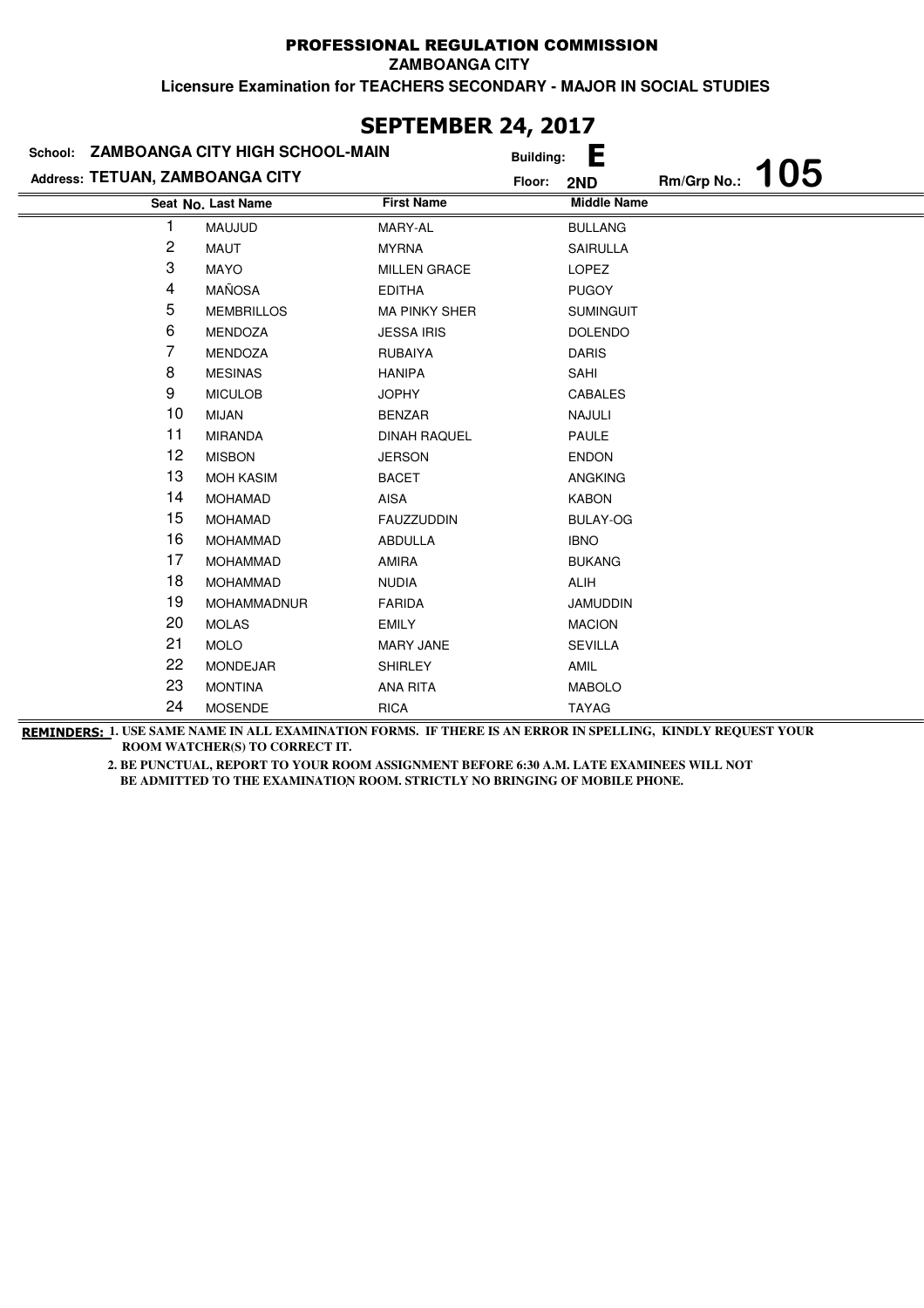**ZAMBOANGA CITY**

**Licensure Examination for TEACHERS SECONDARY - MAJOR IN SOCIAL STUDIES**

| JLI ILIIDLI\ £TĮ £V1/<br>School: ZAMBOANGA CITY HIGH SCHOOL-MAIN |                    |                        |                  |                    |             |     |  |
|------------------------------------------------------------------|--------------------|------------------------|------------------|--------------------|-------------|-----|--|
|                                                                  |                    |                        | <b>Building:</b> | Е                  |             |     |  |
| Address: TETUAN, ZAMBOANGA CITY                                  |                    |                        | Floor:           | 2ND                | Rm/Grp No.: | 106 |  |
|                                                                  | Seat No. Last Name | <b>First Name</b>      |                  | <b>Middle Name</b> |             |     |  |
|                                                                  | <b>MUHAJIL</b>     | <b>ALHASIN</b>         |                  | <b>GANIH</b>       |             |     |  |
| 2                                                                | <b>MUHIBOL</b>     | ASMI                   |                  | <b>ALONSACAT</b>   |             |     |  |
| 3                                                                | <b>MUHTAMAD</b>    | <b>DARHAM</b>          |                  | <b>AMSAIN</b>      |             |     |  |
| 4                                                                | <b>MUIN</b>        | <b>NUR-ASIA</b>        |                  | <b>JUBAIL</b>      |             |     |  |
| 5                                                                | <b>MUJIR</b>       | <b>ITTIHARA</b>        |                  | <b>BANDAHALA</b>   |             |     |  |
| 6                                                                | <b>MUKADDAM</b>    | SANIDA                 |                  | <b>BALBINO</b>     |             |     |  |
| 7                                                                | <b>MUKARAM</b>     | <b>REESHIMA</b>        |                  | KAIRAN             |             |     |  |
| 8                                                                | <b>MUKSAN</b>      | ABDEL-HALIK            |                  | SAYO               |             |     |  |
| 9                                                                | <b>MUKSAN</b>      | SADDAM                 |                  | <b>ATIOLLA</b>     |             |     |  |
| 10                                                               | <b>MULDIN</b>      | <b>HALIMATOSAHDIYA</b> |                  | SAHID              |             |     |  |
| 11                                                               | <b>MUNDI</b>       | <b>TINA</b>            |                  | <b>HASAN</b>       |             |     |  |
| 12                                                               | <b>MUNONG</b>      | JULMAINA               |                  | <b>HASSAN</b>      |             |     |  |
| 13                                                               | <b>MURIH</b>       | CASSIDY                |                  | DAHALAN            |             |     |  |
| 14                                                               | <b>MUSA</b>        | <b>ERMINA</b>          |                  | <b>JUPURI</b>      |             |     |  |
| 15                                                               | <b>MUSA</b>        | <b>GANIMA</b>          |                  | <b>MELGAR</b>      |             |     |  |
| 16                                                               | <b>MUSA</b>        | ZAIDA                  |                  | <b>AMPOROK</b>     |             |     |  |
| 17                                                               | <b>MUSANNI</b>     | <b>ABDULTAIB</b>       |                  | PEREZ              |             |     |  |
| 18                                                               | <b>MUSLIMIN</b>    | <b>HAPIJA</b>          |                  | <b>INDASIL</b>     |             |     |  |
| 19                                                               | <b>MUSLIMIN</b>    | <b>SAUDA</b>           |                  | <b>MADJAKIN</b>    |             |     |  |
| 20                                                               | <b>MUSTALI</b>     | <b>SURINA</b>          |                  | <b>IBRAHIM</b>     |             |     |  |
| 21                                                               | NADDUHA            | NUR-AIZA               |                  | <b>JAKARIA</b>     |             |     |  |
| 22                                                               | <b>NAING</b>       | <b>SHARIFA</b>         |                  | <b>OMAR</b>        |             |     |  |
| 23                                                               | <b>NAIR</b>        | LAYLA                  |                  | YAP                |             |     |  |
| 24                                                               | <b>NAJAR</b>       | SITTI HAJER            |                  | <b>AJIDULLA</b>    |             |     |  |

### **SEPTEMBER 24, 2017**

**REMINDERS: 1. USE SAME NAME IN ALL EXAMINATION FORMS. IF THERE IS AN ERROR IN SPELLING, KINDLY REQUEST YOUR ROOM WATCHER(S) TO CORRECT IT.**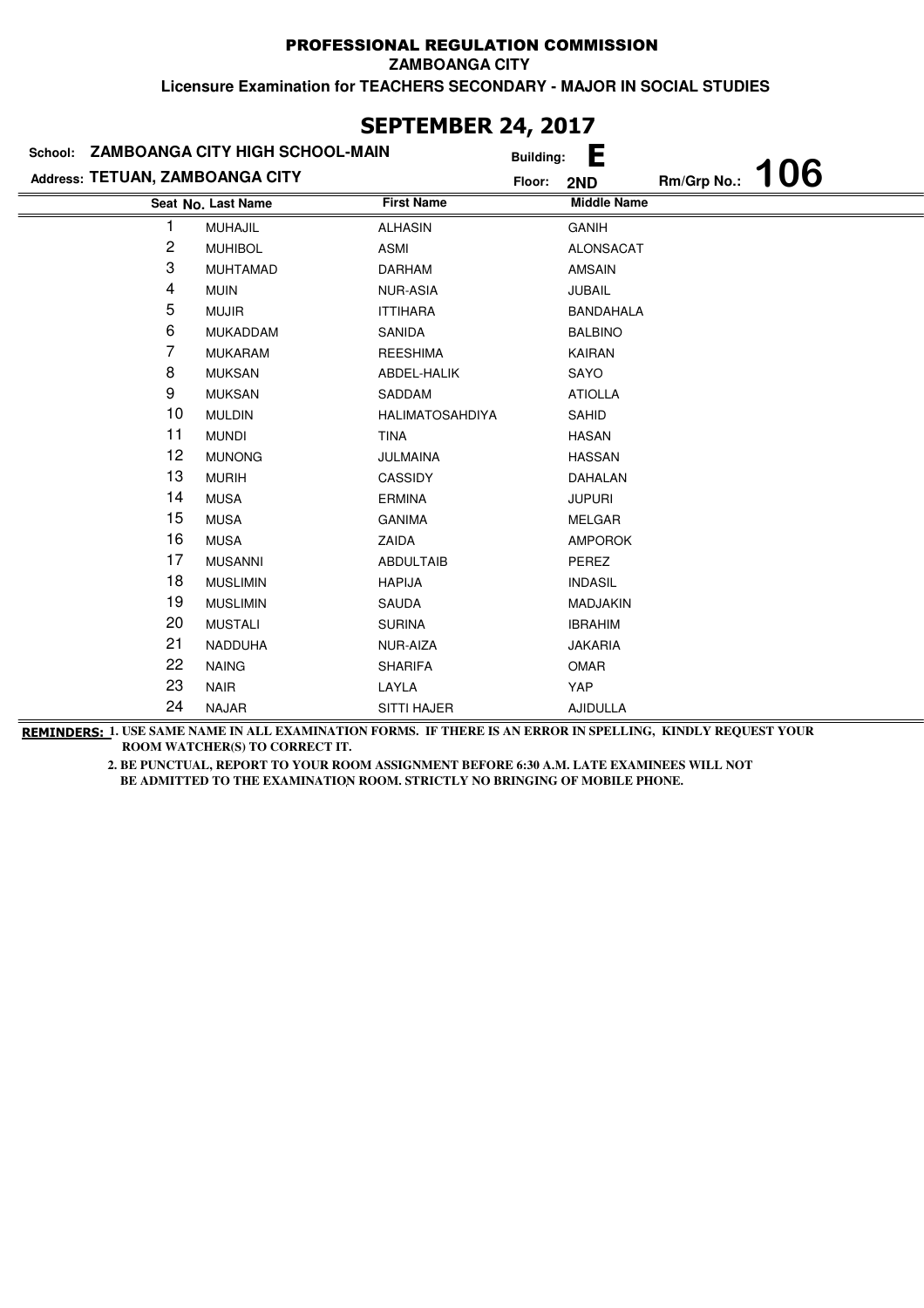**ZAMBOANGA CITY**

**Licensure Examination for TEACHERS SECONDARY - MAJOR IN SOCIAL STUDIES**

| Address: TETUAN, ZAMBOANGA CITY | School: ZAMBOANGA CITY HIGH SCHOOL-MAIN | <b>Building:</b>            | Е                         |             | <b>107</b> |
|---------------------------------|-----------------------------------------|-----------------------------|---------------------------|-------------|------------|
|                                 | Seat No. Last Name                      | Floor:<br><b>First Name</b> | 2ND<br><b>Middle Name</b> | Rm/Grp No.: |            |
| 1                               | <b>NAKANO</b>                           | <b>NAKIM</b>                | <b>NURUDDIN</b>           |             |            |
| 2                               | <b>NALAM</b>                            | <b>KIMHAR</b>               | <b>SAHILIN</b>            |             |            |
| 3                               | <b>NAPII</b>                            | <b>JARID JR</b>             | <b>SUSULAN</b>            |             |            |
| 4                               | NAPOLEREYES                             | AMOR                        | <b>MARCERA</b>            |             |            |
| 5                               | <b>NARCISO</b>                          | KATHLEEN JOY                | <b>ALBERTO</b>            |             |            |
| 6                               | <b>NASER</b>                            | LAIDA                       | <b>MUSA</b>               |             |            |
| 7                               | <b>NASIHUL</b>                          | <b>JEHAN</b>                | AMIL                      |             |            |
| 8                               | <b>NASIL</b>                            | <b>MERIAM</b>               | <b>BUSSARA</b>            |             |            |
| 9                               | NASSAL                                  | <b>FAHAD</b>                | <b>SAKILAN</b>            |             |            |
| 10                              | NATIVIDAD                               | <b>MELVIN</b>               | EBOL                      |             |            |
| 11                              | NAWALI                                  | <b>FRANJEID</b>             | <b>HASHIM</b>             |             |            |
| 12                              | <b>NAYIC</b>                            | ABDULMUKHTAR                | <b>JAMIH</b>              |             |            |
| 13                              | <b>NICER</b>                            | <b>JACKYLYN</b>             | CARPIO                    |             |            |
| 14                              | <b>NIPAH</b>                            | <b>SHEIRALYN</b>            | <b>TAHSIN</b>             |             |            |
| 15                              | <b>NOHI</b>                             | <b>SURAYA</b>               | <b>IGASAN</b>             |             |            |
| 16                              | <b>NUDDIN</b>                           | <b>HALIMA</b>               | <b>TIMUAY</b>             |             |            |
| 17                              | OBILLE                                  | <b>RYNDEL</b>               | <b>ALBISO</b>             |             |            |
| 18                              | OMAR                                    | <b>DANTHON</b>              | <b>HALIPA</b>             |             |            |
| 19                              | OMAR                                    | <b>JOLLY</b>                | <b>SABTAL</b>             |             |            |
| 20                              | <b>OMAR</b>                             | <b>KIMPOH</b>               | <b>AHMAD</b>              |             |            |
| 21                              | <b>ONG</b>                              | <b>MEMIE</b>                |                           |             |            |
| 22                              | <b>ONTEVEROS</b>                        | <b>ROSE JANE</b>            | <b>ASENTISTA</b>          |             |            |
| 23                              | <b>ORTEGA</b>                           | <b>ELSIE</b>                | LAPA                      |             |            |
| 24                              | <b>OSAMA</b>                            | <b>JAIDA</b>                | <b>RONDON</b>             |             |            |

### **SEPTEMBER 24, 2017**

**REMINDERS: 1. USE SAME NAME IN ALL EXAMINATION FORMS. IF THERE IS AN ERROR IN SPELLING, KINDLY REQUEST YOUR ROOM WATCHER(S) TO CORRECT IT.**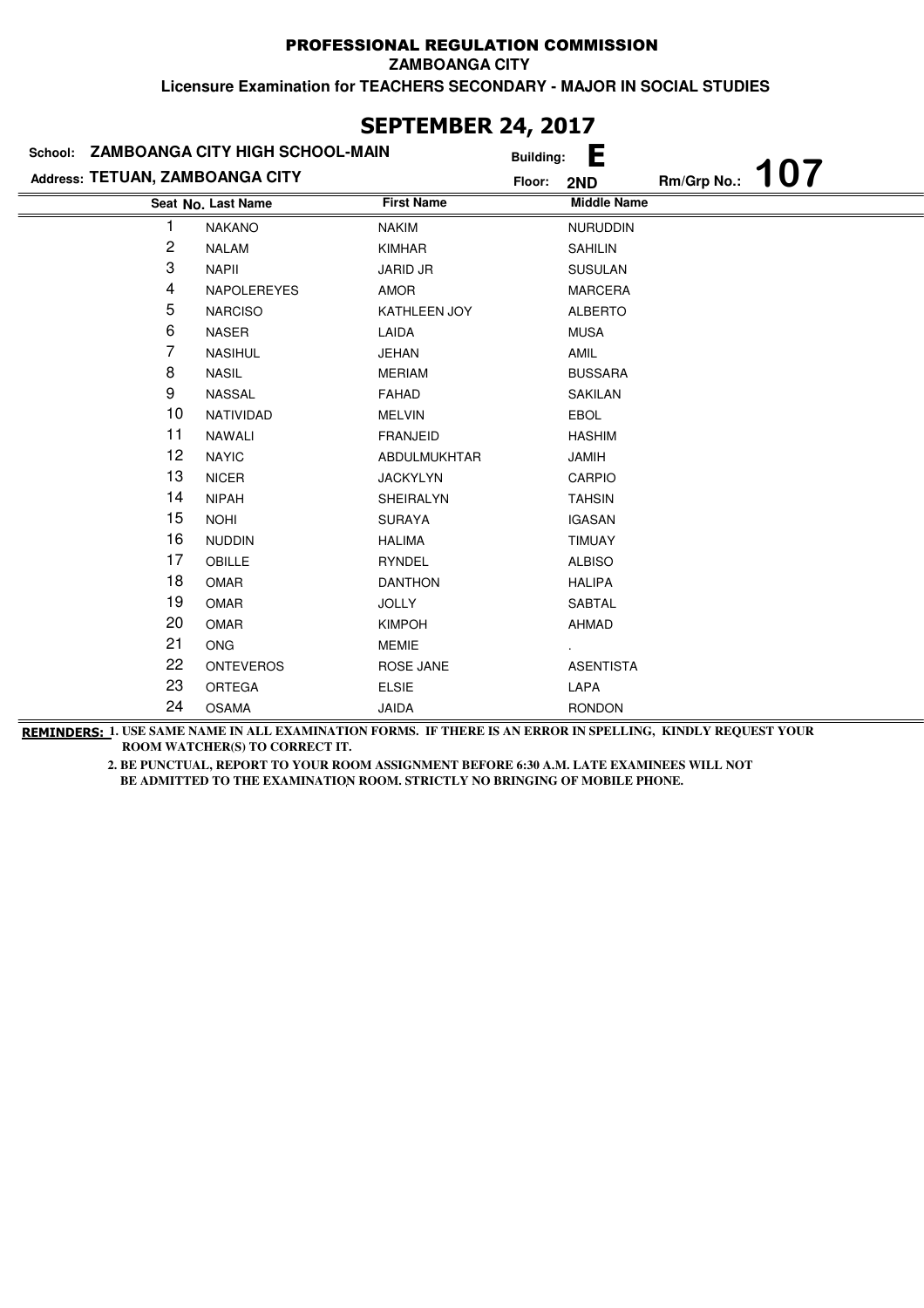**ZAMBOANGA CITY**

**Licensure Examination for TEACHERS SECONDARY - MAJOR IN SOCIAL STUDIES**

|                                 | School: ZAMBOANGA CITY HIGH SCHOOL-MAIN | <b>Building:</b>  | Е                         |
|---------------------------------|-----------------------------------------|-------------------|---------------------------|
| Address: TETUAN, ZAMBOANGA CITY |                                         | Floor:            | 108<br>Rm/Grp No.:<br>2ND |
|                                 | Seat No. Last Name                      | <b>First Name</b> | <b>Middle Name</b>        |
| 1                               | <b>OSAMAD</b>                           | <b>HAIPA</b>      | <b>OMAR</b>               |
| 2                               | <b>OSTAN</b>                            | <b>ELIZABETH</b>  | <b>DINGAL</b>             |
| 3                               | <b>OTTO</b>                             | <b>MARY JEAN</b>  | PALAG                     |
| 4                               | OTTO-AYRANI                             | <b>USMAN</b>      | ABDULLA                   |
| 5                               | <b>PACLIBAR</b>                         | AUREA             | <b>FALCASANTOS</b>        |
| 6                               | <b>PACULBA</b>                          | <b>FREDERICK</b>  | <b>JUEVES</b>             |
| 7                               | PADJIRI                                 | <b>NARSILIA</b>   | ABDULLA                   |
| 8                               | <b>PADUA</b>                            | <b>EDLYN</b>      | <b>JIMENEZ</b>            |
| 9                               | PAIJI                                   | <b>ROHANA</b>     | MAGASAH                   |
| 10                              | <b>PALABRICA</b>                        | NELY              | <b>BARTOLOME</b>          |
| 11                              | <b>PALAW</b>                            | <b>KHADIJA</b>    | <b>IBRAHIM</b>            |
| 12                              | PALEN                                   | <b>DONNALYN</b>   | <b>MEDIANA</b>            |
| 13                              | <b>PALINTA</b>                          | <b>FATMA</b>      | <b>HAMJARIL</b>           |
| 14                              | <b>PALIS</b>                            | <b>ELJIEBOY</b>   | SALAC                     |
| 15                              | <b>PALTINGCA</b>                        | <b>RIZALITO</b>   | LAQUINON                  |
| 16                              | PALULLA                                 | <b>MIJAR</b>      | <b>ARBAS</b>              |
| 17                              | PANGAMBAYAN                             | <b>JULDAMIR</b>   | <b>HAMBALI</b>            |
| 18                              | PANGUSAN                                | <b>RICO</b>       | <b>GULPERE</b>            |
| 19                              | <b>PANIMBANG</b>                        | MARYJANE          | <b>GUMATI</b>             |
| 20                              | <b>PANTALEON</b>                        | <b>MERVIN</b>     | <b>POLVOROSA</b>          |
| 21                              | <b>PANTALITA</b>                        | <b>EDISSA</b>     | VALDEZ                    |
| 22                              | <b>PAO</b>                              | <b>TEODORA</b>    | CARCALLAS                 |
| 23                              | PARADJI                                 | <b>SARANG</b>     | <b>DAHMAN</b>             |
| 24                              | PAREJA                                  | <b>JOAN</b>       | <b>TAGUD</b>              |

# **SEPTEMBER 24, 2017**

**REMINDERS: 1. USE SAME NAME IN ALL EXAMINATION FORMS. IF THERE IS AN ERROR IN SPELLING, KINDLY REQUEST YOUR ROOM WATCHER(S) TO CORRECT IT.**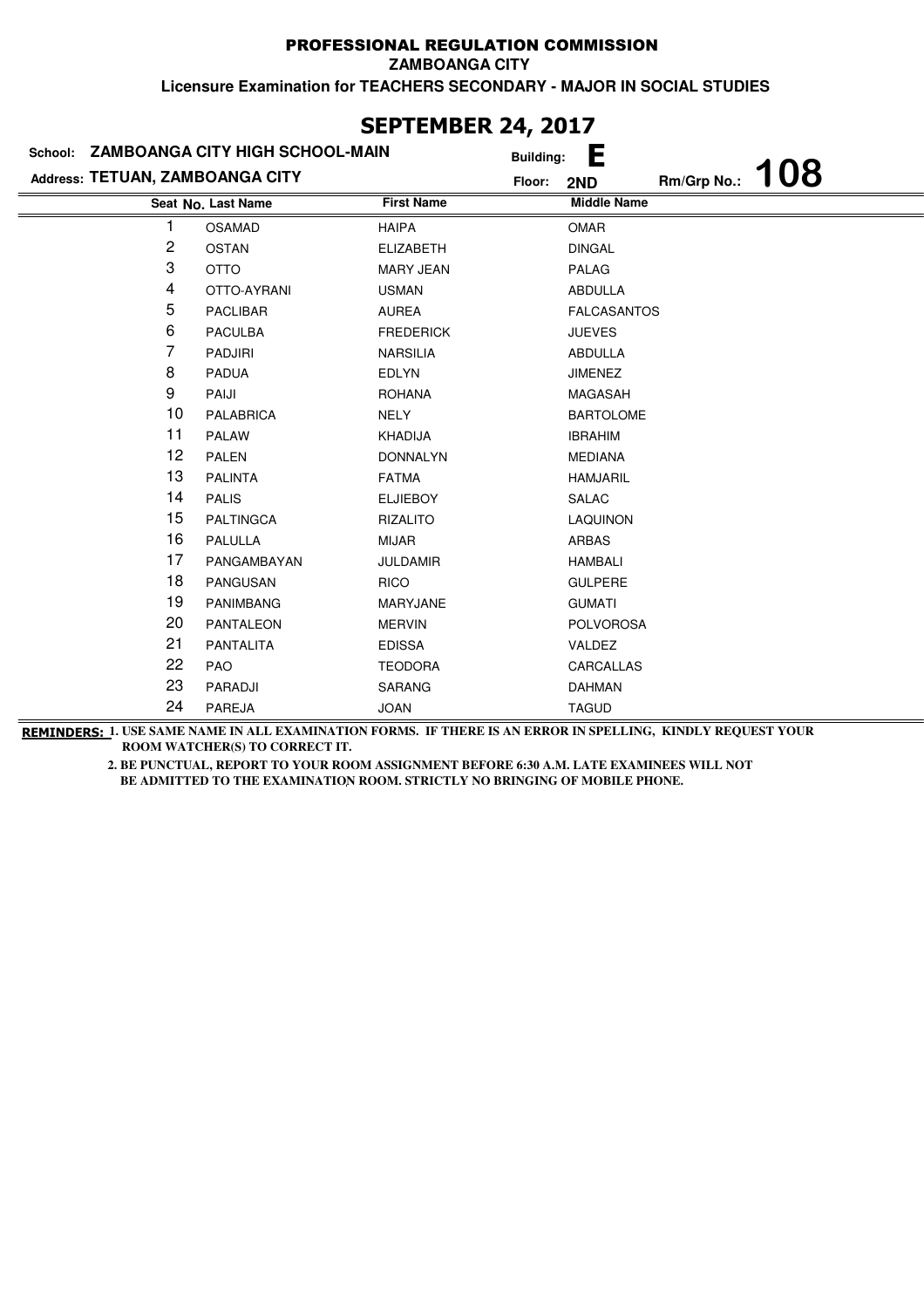**ZAMBOANGA CITY**

**Licensure Examination for TEACHERS SECONDARY - MAJOR IN SOCIAL STUDIES**

|                                 | School: ZAMBOANGA CITY HIGH SCHOOL-MAIN | <b>Building:</b>  | Е                  |             |            |
|---------------------------------|-----------------------------------------|-------------------|--------------------|-------------|------------|
| Address: TETUAN, ZAMBOANGA CITY |                                         | Floor:            | 2ND                | Rm/Grp No.: | <b>109</b> |
|                                 | Seat No. Last Name                      | <b>First Name</b> | <b>Middle Name</b> |             |            |
|                                 | <b>PASANG</b>                           | <b>BENJAMIN</b>   | SAHIBAD            |             |            |
| 2                               | <b>PATRICIO</b>                         | <b>JOFFER</b>     | <b>BOOC</b>        |             |            |
| 3                               | <b>PATRIMONIO</b>                       | <b>MENCHO</b>     | PARADELA           |             |            |
| 4                               | <b>PAWA</b>                             | <b>ZENAIDA</b>    | WAHI               |             |            |
| 5                               | <b>PAYUSAN</b>                          | <b>SIXTO JR</b>   | <b>GIBORA</b>      |             |            |
| 6                               | PEDRO                                   | <b>JAYVIN</b>     | <b>FRANCISCO</b>   |             |            |
| 7                               | PELIGRIN                                | <b>JANICE</b>     | PEÑARANDA          |             |            |
| 8                               | PELLAZAR                                | ANGELIE           | <b>LEONARDO</b>    |             |            |
| 9                               | PEREZ                                   | <b>LUDIBEL</b>    | <b>BELLO</b>       |             |            |
| 10                              | PEREZ                                   | <b>SHYNE KHEA</b> | <b>AZUELO</b>      |             |            |
| 11                              | PETRALBA                                | <b>MARVIN</b>     | <b>BROTAOLO</b>    |             |            |
| 12                              | <b>PIAG</b>                             | <b>MELONIE</b>    | <b>IBIAS</b>       |             |            |
| 13                              | <b>PIOQUINTO</b>                        | ARLENE            | SONTILLANO         |             |            |
| 14                              | <b>PITOGO</b>                           | <b>JONALYN</b>    | VILLAVELEZ         |             |            |
| 15                              | <b>PROSPERO</b>                         | <b>KAREN</b>      | <b>SIBUYAN</b>     |             |            |
| 16                              | <b>PUGAL</b>                            | <b>JESSRELLE</b>  | <b>BUEN</b>        |             |            |
| 17                              | <b>PULIDO</b>                           | <b>HENESSY</b>    | <b>MIRASOL</b>     |             |            |
| 18                              | QUIJANO                                 | <b>JONEL</b>      | ARELLANO           |             |            |
| 19                              | QUIRANTE                                | LIWAYWAY          | <b>PIMENTEL</b>    |             |            |
| 20                              | RABY                                    | <b>JECKY</b>      | <b>SABTURANI</b>   |             |            |
| 21                              | <b>RADDULAN</b>                         | <b>HAYATULLA</b>  | LAH                |             |            |
| 22                              | RADJAN                                  | NURMAHAL          | <b>MADJURAN</b>    |             |            |
| 23                              | RAMAYRAT                                | <b>JOHNNA</b>     | <b>SOLAMO</b>      |             |            |
| 24                              | RAMILLANO                               | <b>ERLYN</b>      | <b>DAQUEL</b>      |             |            |
| 25                              | <b>RAMON</b>                            | <b>MELINDA</b>    | <b>HASSAN</b>      |             |            |

### **SEPTEMBER 24, 2017**

**REMINDERS: 1. USE SAME NAME IN ALL EXAMINATION FORMS. IF THERE IS AN ERROR IN SPELLING, KINDLY REQUEST YOUR ROOM WATCHER(S) TO CORRECT IT.**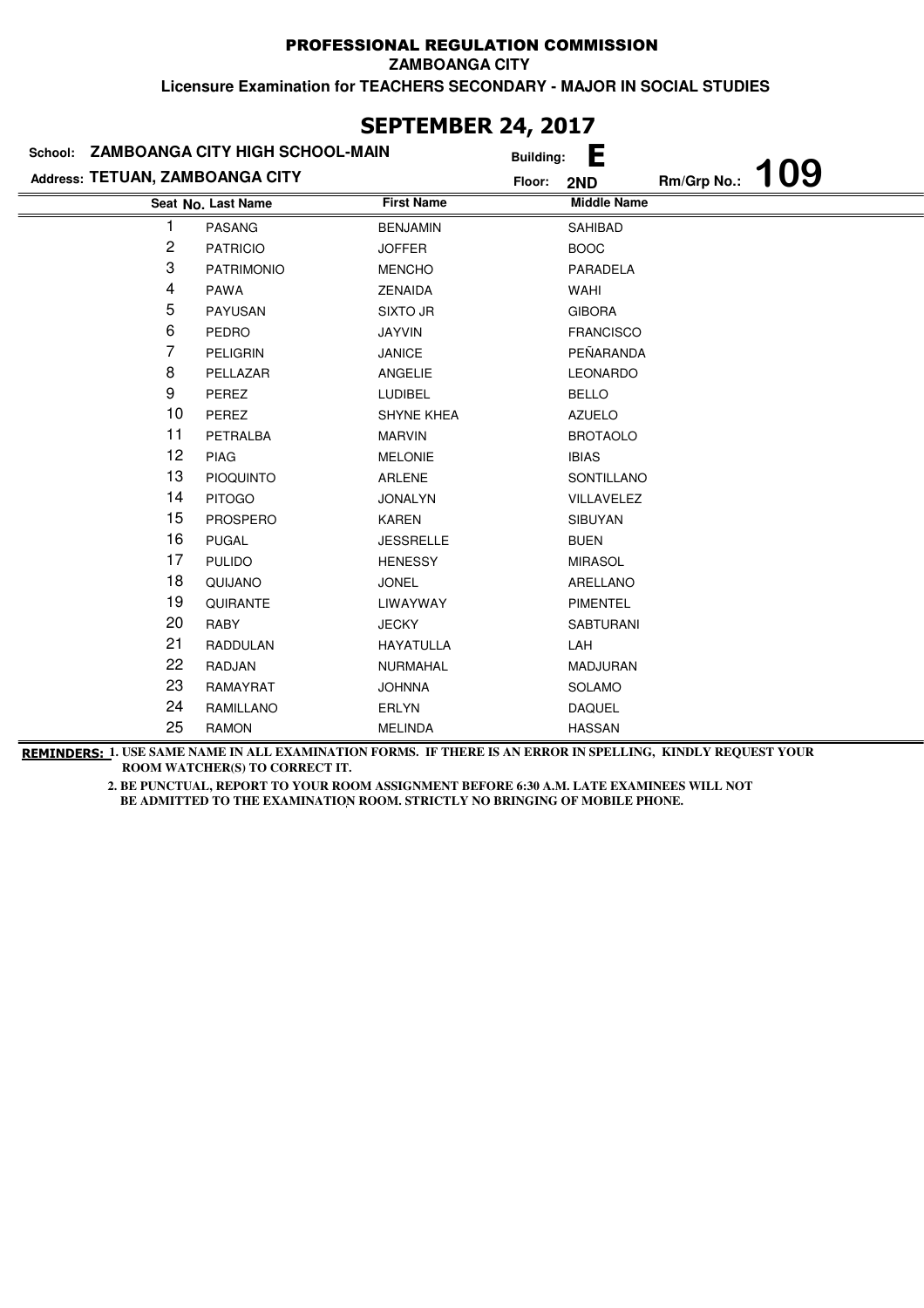**ZAMBOANGA CITY**

**Licensure Examination for TEACHERS SECONDARY - MAJOR IN SOCIAL STUDIES**

|                                 |    | School: ZAMBOANGA CITY HIGH SCHOOL-MAIN |                   | <b>Building:</b> | Е                   |             |            |
|---------------------------------|----|-----------------------------------------|-------------------|------------------|---------------------|-------------|------------|
| Address: TETUAN, ZAMBOANGA CITY |    |                                         |                   | Floor:           | 2ND                 | Rm/Grp No.: | <b>110</b> |
|                                 |    | Seat No. Last Name                      | <b>First Name</b> |                  | <b>Middle Name</b>  |             |            |
|                                 | 1  | <b>RAMOS</b>                            | <b>AUBREY</b>     |                  | <b>LADORES</b>      |             |            |
|                                 | 2  | <b>RAMOS</b>                            | <b>DIOSA MAE</b>  |                  | LIM                 |             |            |
|                                 | 3  | <b>RAMOS</b>                            | <b>JACKIELOU</b>  |                  | <b>GARCIA</b>       |             |            |
|                                 | 4  | <b>RAMOS</b>                            | MADELYNE          |                  | CAPERLAC            |             |            |
|                                 | 5  | RATAG                                   | <b>ISAHAC</b>     |                  | SAPARI              |             |            |
|                                 | 6  | <b>REGALADO</b>                         | <b>JOCYLANE</b>   |                  | <b>ALATAN</b>       |             |            |
|                                 | 7  | REGELLANA                               | SHARIFA JULDIA    |                  | <b>MISUARI</b>      |             |            |
|                                 | 8  | <b>RENDON</b>                           | <b>JORLEEN</b>    |                  | <b>DEMONTEVERDE</b> |             |            |
|                                 | 9  | <b>RESUS</b>                            | MARY JADELINE     |                  | GO                  |             |            |
|                                 | 10 | <b>REYES</b>                            | PERLA             |                  | <b>SUARIO</b>       |             |            |
|                                 | 11 | RICABLANCA                              | <b>JOELEBERT</b>  |                  | CATUBAY             |             |            |
|                                 | 12 | RIZAL                                   | <b>BERNIE</b>     |                  | <b>ASNALIN</b>      |             |            |
|                                 | 13 | <b>RIZAL</b>                            | <b>KID</b>        |                  | <b>JABAGAT</b>      |             |            |
|                                 | 14 | <b>ROCAMORA</b>                         | <b>ANGELINE</b>   |                  | <b>PAGADOR</b>      |             |            |
|                                 | 15 | <b>ROCHE</b>                            | <b>JOAN</b>       |                  | DELA PEÑA           |             |            |
|                                 | 16 | <b>RODRIGUEZ</b>                        | <b>DEBBIE MAE</b> |                  | MAGHANOY            |             |            |
|                                 | 17 | <b>ROJAS</b>                            | <b>REYLYN</b>     |                  | <b>COLUMBRES</b>    |             |            |
|                                 | 18 | ROMERO                                  | <b>IRENE</b>      |                  | ABDURAHMAN          |             |            |
|                                 | 19 | <b>ROMERO</b>                           | SABINO JR.        |                  | <b>TARROZA</b>      |             |            |
|                                 | 20 | <b>RUBIO</b>                            | <b>MAIKO</b>      |                  | CARINGAL            |             |            |
|                                 | 21 | <b>RUMBAOA</b>                          | MARY JOY          |                  | <b>OCAY</b>         |             |            |
|                                 | 22 | SAALUL                                  | <b>SAHIMA</b>     |                  | <b>HAJIRIN</b>      |             |            |
|                                 | 23 | SAALUN                                  | <b>SAPIYA</b>     |                  | <b>JALIN</b>        |             |            |
|                                 | 24 | SABANDOL                                | AMAYNIE           |                  | <b>MACLIENTE</b>    |             |            |
|                                 | 25 | <b>SABDULA</b>                          | <b>DARWIN</b>     |                  | <b>ASAKIL</b>       |             |            |
|                                 |    |                                         |                   |                  |                     |             |            |

**SEPTEMBER 24, 2017**

**REMINDERS: 1. USE SAME NAME IN ALL EXAMINATION FORMS. IF THERE IS AN ERROR IN SPELLING, KINDLY REQUEST YOUR ROOM WATCHER(S) TO CORRECT IT.**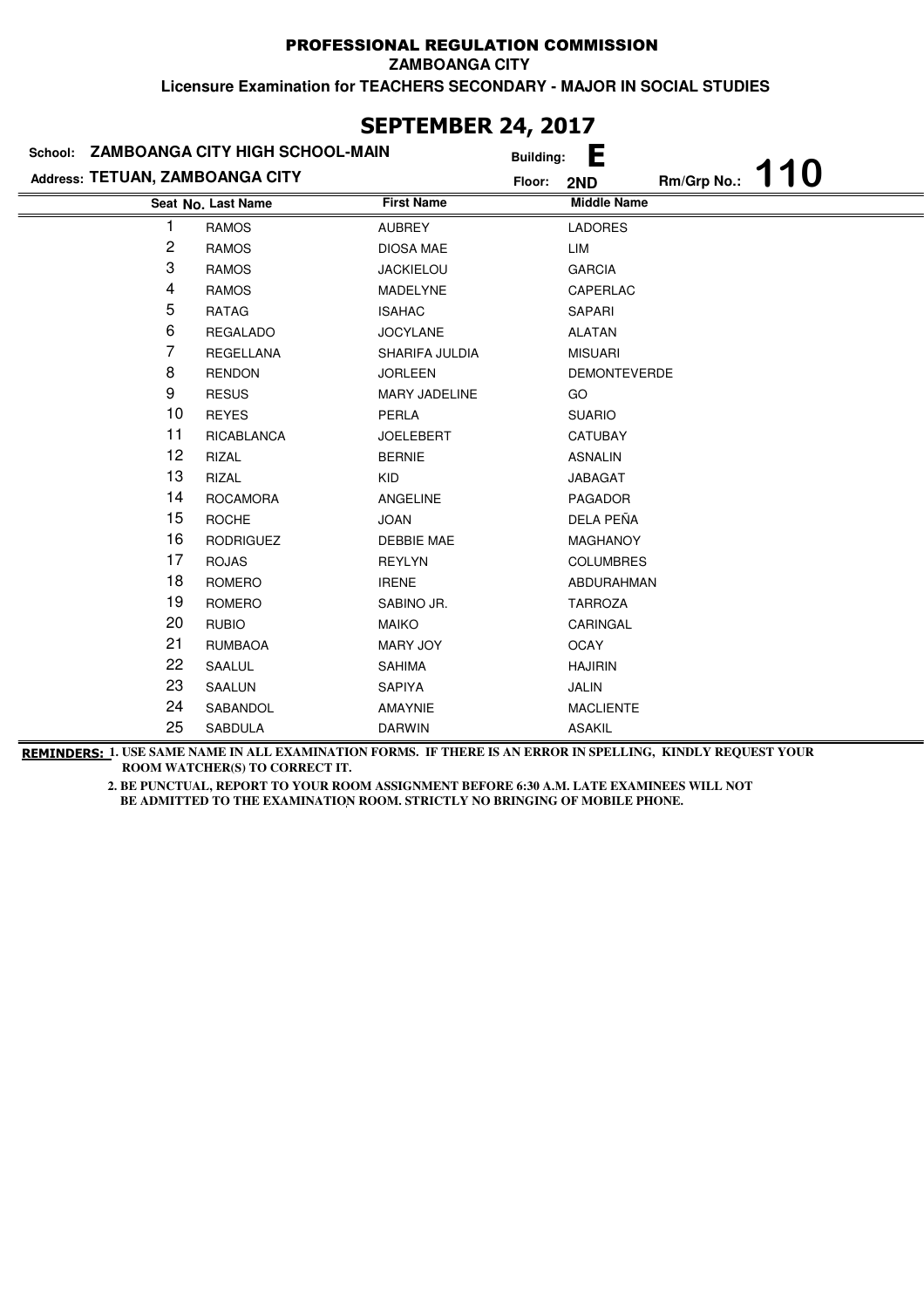## PROFESSIONAL REGULATION COMMISSION

**ZAMBOANGA CITY**

**Licensure Examination for TEACHERS SECONDARY - MAJOR IN SOCIAL STUDIES**

| School:                         | <b>ZAMBOANGA CITY HIGH SCHOOL-MAIN</b> | ---- - - <i>1 -</i> | <b>Building:</b> | Е                  |             |  |
|---------------------------------|----------------------------------------|---------------------|------------------|--------------------|-------------|--|
| Address: TETUAN, ZAMBOANGA CITY |                                        |                     | Floor:           | 2ND                | Rm/Grp No.: |  |
|                                 | Seat No. Last Name                     | <b>First Name</b>   |                  | <b>Middle Name</b> |             |  |
|                                 | SABEJON                                | <b>ANITA</b>        |                  | <b>INION</b>       |             |  |
| 2                               | SABINUL                                | <b>GRACELYN</b>     |                  | LANDOY             |             |  |
| 3                               | SADDALAN                               | <b>FHADZRA</b>      |                  | SANAWI             |             |  |
| 4                               | SAGARAN                                | <b>SHARATA</b>      |                  | ALAWI              |             |  |
| 5                               | <b>SAGIBU</b>                          | MOHAMMADFAIZAL      |                  | <b>ALCANO</b>      |             |  |
| 6                               | <b>SAHIBUL</b>                         | KHADIJA             |                  | ALBANI             |             |  |
| 7                               | SAHIDDAN                               | SAMDAIYA            |                  | ABDUHAJAN          |             |  |
| 8                               | SAHIDJUAN                              | <b>FAIZA</b>        |                  | <b>DAHMAN</b>      |             |  |
| 9                               | SAHIYAL                                | <b>HASHEIDA</b>     |                  | <b>JAAFAR</b>      |             |  |
| 10                              | SAILILA                                | NUR-IDA             |                  | <b>JAJALIS</b>     |             |  |
| 11                              | SAIPUDDIN                              | <b>RUBMIN</b>       |                  | <b>IBBA</b>        |             |  |
| 12                              | <b>SAKILAN</b>                         | <b>SATTAR</b>       |                  | <b>MAJINI</b>      |             |  |
| 13                              | <b>SALA</b>                            | <b>RASMEL</b>       |                  | <b>DANSALAN</b>    |             |  |
| 14                              | SALADAGA                               | <b>CRISTY</b>       |                  | LAYOS              |             |  |
| 15                              | SALAPUDDIN                             | <b>ROMULO</b>       |                  | <b>HABIBON</b>     |             |  |
| 16                              | SALASAIN                               | NERMALYN            |                  | <b>ANTUYAN</b>     |             |  |
| 17                              | SALDUA                                 | <b>CRISARITA</b>    |                  | <b>OROSIO</b>      |             |  |
| 18                              | SALGARINO                              | <b>REYNANTE</b>     |                  | CABOL              |             |  |
| 19                              | SALI                                   | <b>DARWINA</b>      |                  | <b>MUNIH</b>       |             |  |
| 20                              | SALI                                   | <b>JULHUSIN</b>     |                  | <b>USOL</b>        |             |  |
| 21                              | SALI                                   | <b>TAMSINA</b>      |                  | <b>ISNAMI</b>      |             |  |
| 22                              | SALIP                                  | NASIBA              |                  | SAHAH              |             |  |
| 23                              | <b>SALISA</b>                          | SHERMINALYN         |                  | <b>TEJADA</b>      |             |  |
| 24                              | SALISE                                 | <b>HANZEL</b>       |                  | SY                 |             |  |
| 25                              | SALMAN                                 | <b>JERMINA</b>      |                  | <b>KALIGIRAN</b>   |             |  |

**REMINDERS: 1. USE SAME NAME IN ALL EXAMINATION FORMS. IF THERE IS AN ERROR IN SPELLING, KINDLY REQUEST YOUR ROOM WATCHER(S) TO CORRECT IT.** 

> **2. BE PUNCTUAL, REPORT TO YOUR ROOM ASSIGNMENT BEFORE 6:30 A.M. LATE EXAMINEES WILL NOT**  BE ADMITTED TO THE EXAMINATION ROOM. STRICTLY NO BRINGING OF MOBILE PHONE.

# **SEPTEMBER 24, 2017**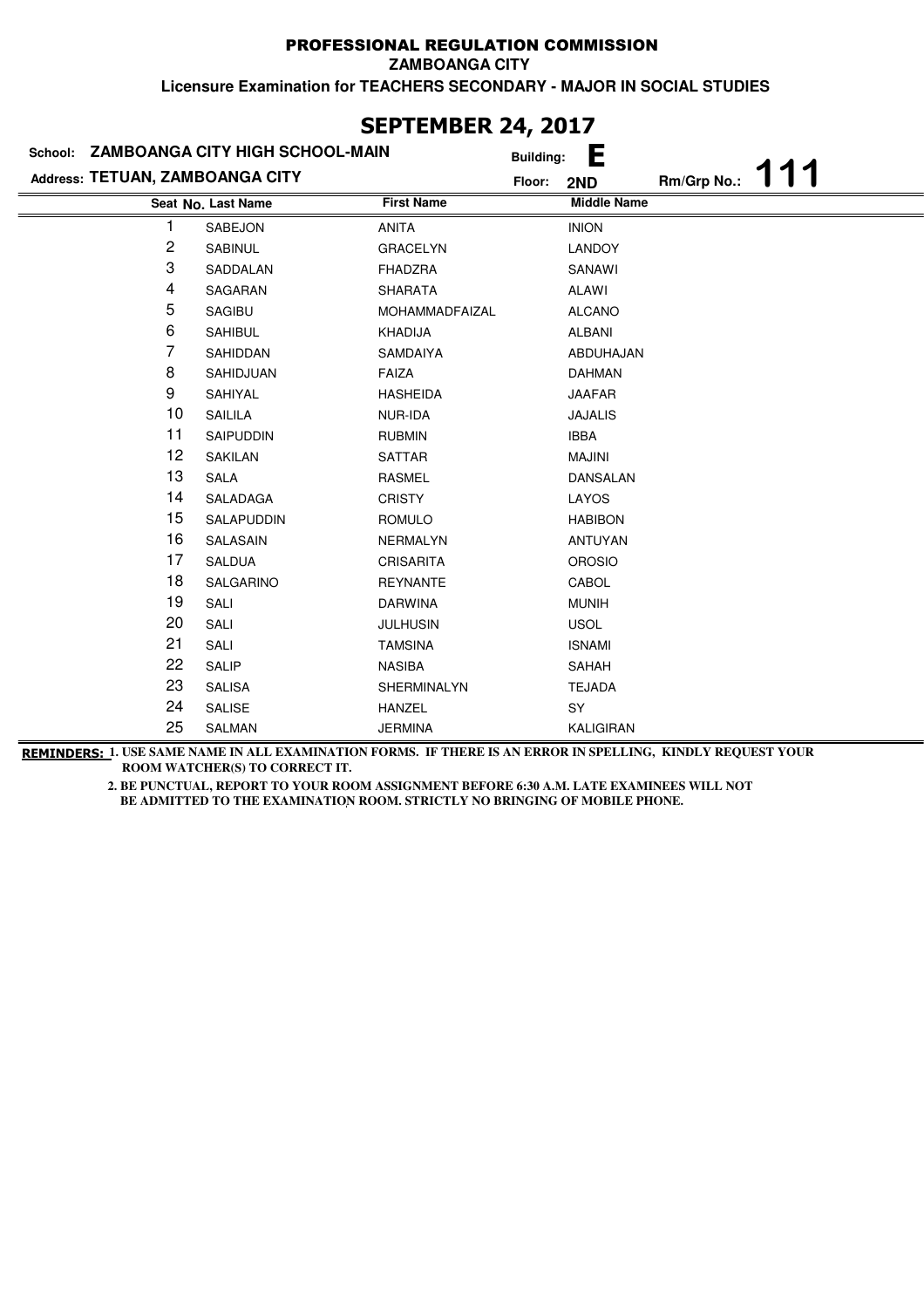## PROFESSIONAL REGULATION COMMISSION

**ZAMBOANGA CITY**

**Licensure Examination for TEACHERS SECONDARY - MAJOR IN SOCIAL STUDIES**

|                                 | School: ZAMBOANGA CITY HIGH SCHOOL-MAIN |                    | Е<br><b>Building:</b> |                    |
|---------------------------------|-----------------------------------------|--------------------|-----------------------|--------------------|
| Address: TETUAN, ZAMBOANGA CITY |                                         | Floor:             | 2ND                   | 112<br>Rm/Grp No.: |
|                                 | Seat No. Last Name                      | <b>First Name</b>  | <b>Middle Name</b>    |                    |
| 1                               | SALONGA                                 | <b>JEFFREY</b>     | <b>INJO</b>           |                    |
| 2                               | SALUAN                                  | <b>HUDJAIMA</b>    | <b>LUNTOK</b>         |                    |
| 3                               | SALUAN                                  | RAHYAL-AYEEN       | SAID                  |                    |
| 4                               | <b>SAMBAS</b>                           | <b>MISRA</b>       | <b>ASURAM</b>         |                    |
| 5                               | <b>SAMSON</b>                           | <b>ALMMINA</b>     | QUEZON                |                    |
| 6                               | <b>SAMSON</b>                           | <b>SARAH</b>       | <b>ALBANI</b>         |                    |
| 7                               | SAMSON                                  | <b>SATRA</b>       | <b>BULAH</b>          |                    |
| 8                               | SANDALAN                                | <b>NERDINETTE</b>  | LASAM                 |                    |
| 9                               | SANGCOM                                 | <b>JENISA</b>      | <b>DANIEL</b>         |                    |
| 10                              | SANGKULA                                | <b>SITTI ARSHA</b> | <b>JULHARI</b>        |                    |
| 11                              | SANTILLAN                               | <b>DOLORES</b>     | VILLAVERDE            |                    |
| 12                              | SAPPARI                                 | RASIDA             | <b>JILHANO</b>        |                    |
| 13                              | <b>SAPPAY</b>                           | <b>ARTICA</b>      | ABUBAKAR              |                    |
| 14                              | SAPPAYANI                               | <b>ALSIVATATA</b>  | <b>AMPAHAN</b>        |                    |
| 15                              | <b>SAPURANI</b>                         | <b>ANNURA</b>      | <b>IBBARAHIM</b>      |                    |
| 16                              | SARAIL                                  | <b>INTAN</b>       | <b>JAMIRI</b>         |                    |
| 17                              | SARAIL                                  | <b>JENELYN</b>     | AHAD                  |                    |
| 18                              | SARAN                                   | <b>FERSALYN</b>    | TIGGASAN              |                    |
| 19                              | SARANI                                  | <b>ELCAM</b>       | <b>NURUDDIN</b>       |                    |
| 20                              | SARANI                                  | <b>SUHAIRATI</b>   | <b>UTUNAIN</b>        |                    |
| 21                              | SARDEA                                  | LAARNI             | <b>ANTIOLA</b>        |                    |
| 22                              | SARDUAL                                 | <b>MELANIE</b>     | <b>ALBENTO</b>        |                    |
| 23                              | <b>SARIEGO</b>                          | <b>ALBERT</b>      | <b>KASIM</b>          |                    |
| 24                              | SARIUL                                  | <b>ROSE ANN</b>    | AMMAK                 |                    |
| 25                              | SAZ                                     | <b>JENALYN</b>     | <b>MENDOLA</b>        |                    |

## **SEPTEMBER 24, 2017**

**REMINDERS: 1. USE SAME NAME IN ALL EXAMINATION FORMS. IF THERE IS AN ERROR IN SPELLING, KINDLY REQUEST YOUR ROOM WATCHER(S) TO CORRECT IT.**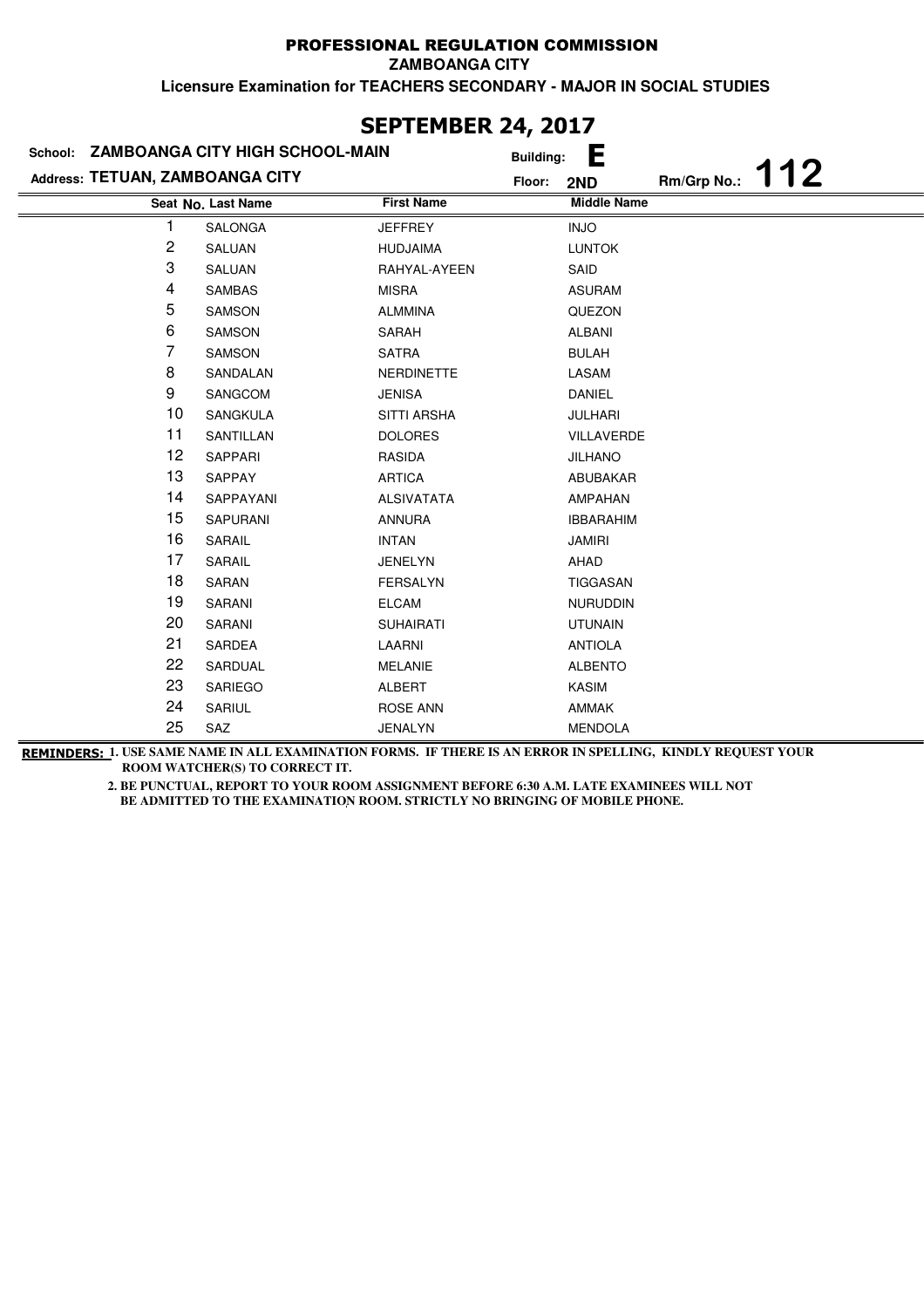## PROFESSIONAL REGULATION COMMISSION **ZAMBOANGA CITY**

**Licensure Examination for TEACHERS SECONDARY - MAJOR IN SOCIAL STUDIES**

| School: ZAMBOANGA CITY HIGH SCHOOL-MAIN |                    | <b>Building:</b>    | Е                  |             |     |
|-----------------------------------------|--------------------|---------------------|--------------------|-------------|-----|
| Address: TETUAN, ZAMBOANGA CITY         |                    | Floor:              | 2ND                | Rm/Grp No.: | 113 |
|                                         | Seat No. Last Name | <b>First Name</b>   | <b>Middle Name</b> |             |     |
|                                         | <b>SEBIAL</b>      | <b>CHERYLL</b>      | <b>NANO</b>        |             |     |
| 2                                       | <b>SERGIO</b>      | <b>SARAH</b>        | <b>BAGINDA</b>     |             |     |
| 3                                       | <b>SEYONG</b>      | <b>NAMRAIDA</b>     | <b>KAHALAN</b>     |             |     |
| 4                                       | <b>SHUAIB</b>      | YAFEY               | <b>HAMAD</b>       |             |     |
| 5                                       | <b>SIANO</b>       | <b>EXPEDITO JR</b>  | <b>RESTON</b>      |             |     |
| 6                                       | SIBBAN             | SHERELYN            | <b>MUKSAN</b>      |             |     |
| 7                                       | <b>SIMBORIO</b>    | <b>RAQUEL</b>       | ORBOC              |             |     |
| 8                                       | <b>SIOKO</b>       | <b>BENJIE</b>       | <b>SALACAO</b>     |             |     |
| 9                                       | <b>SIOTING</b>     | <b>JOEL</b>         | <b>SUPRA</b>       |             |     |
| 10                                      | SOLANO             | AMY JOY             | <b>PAMARAN</b>     |             |     |
| 11                                      | <b>SOLOSA</b>      | <b>ELSA</b>         | <b>DINGLASA</b>    |             |     |
| 12                                      | SON                | YANNI               | <b>SERASPI</b>     |             |     |
| 13                                      | STA. ELENA         | <b>CELESTINO JR</b> | <b>BERNARDO</b>    |             |     |
| 14                                      | <b>SUAIB</b>       | <b>SHARIANA</b>     | <b>MOHAMMAD</b>    |             |     |
| 15                                      | <b>SUANI</b>       | <b>NERSA</b>        | <b>MAMMAH</b>      |             |     |
| 16                                      | <b>SUGANO</b>      | <b>JOULE REY</b>    | CANDELANSA         |             |     |
| 17                                      | <b>SULAIMAN</b>    | CAMLIAN             | <b>NANAO</b>       |             |     |
| 18                                      | <b>SULAIMAN</b>    | NUR-ADZLENE         | <b>NUR</b>         |             |     |
| 19                                      | <b>SULAN</b>       | MADBAZAR            | ANDAMI             |             |     |
| 20                                      | <b>SULAN</b>       | <b>MURADA</b>       | <b>ANDAMIH</b>     |             |     |
| 21                                      | <b>SULLANG</b>     | <b>ALQUEZA</b>      | <b>MAUJON</b>      |             |     |
| 22                                      | <b>SUPIL</b>       | <b>ELAINE</b>       | LAS PIÑAS          |             |     |
| 23                                      | <b>SURAIN</b>      | SITTI RAY-YAM       | <b>ISMAEL</b>      |             |     |
| 24                                      | <b>TABIGUE</b>     | <b>ALLAN BOY</b>    | LANGYON            |             |     |
| 25                                      | <b>TABOR</b>       | <b>NICASIO</b>      | <b>SIGLOS</b>      |             |     |

**REMINDERS: 1. USE SAME NAME IN ALL EXAMINATION FORMS. IF THERE IS AN ERROR IN SPELLING, KINDLY REQUEST YOUR ROOM WATCHER(S) TO CORRECT IT.** 

> **2. BE PUNCTUAL, REPORT TO YOUR ROOM ASSIGNMENT BEFORE 6:30 A.M. LATE EXAMINEES WILL NOT**  BE ADMITTED TO THE EXAMINATION ROOM. STRICTLY NO BRINGING OF MOBILE PHONE.

# **SEPTEMBER 24, 2017**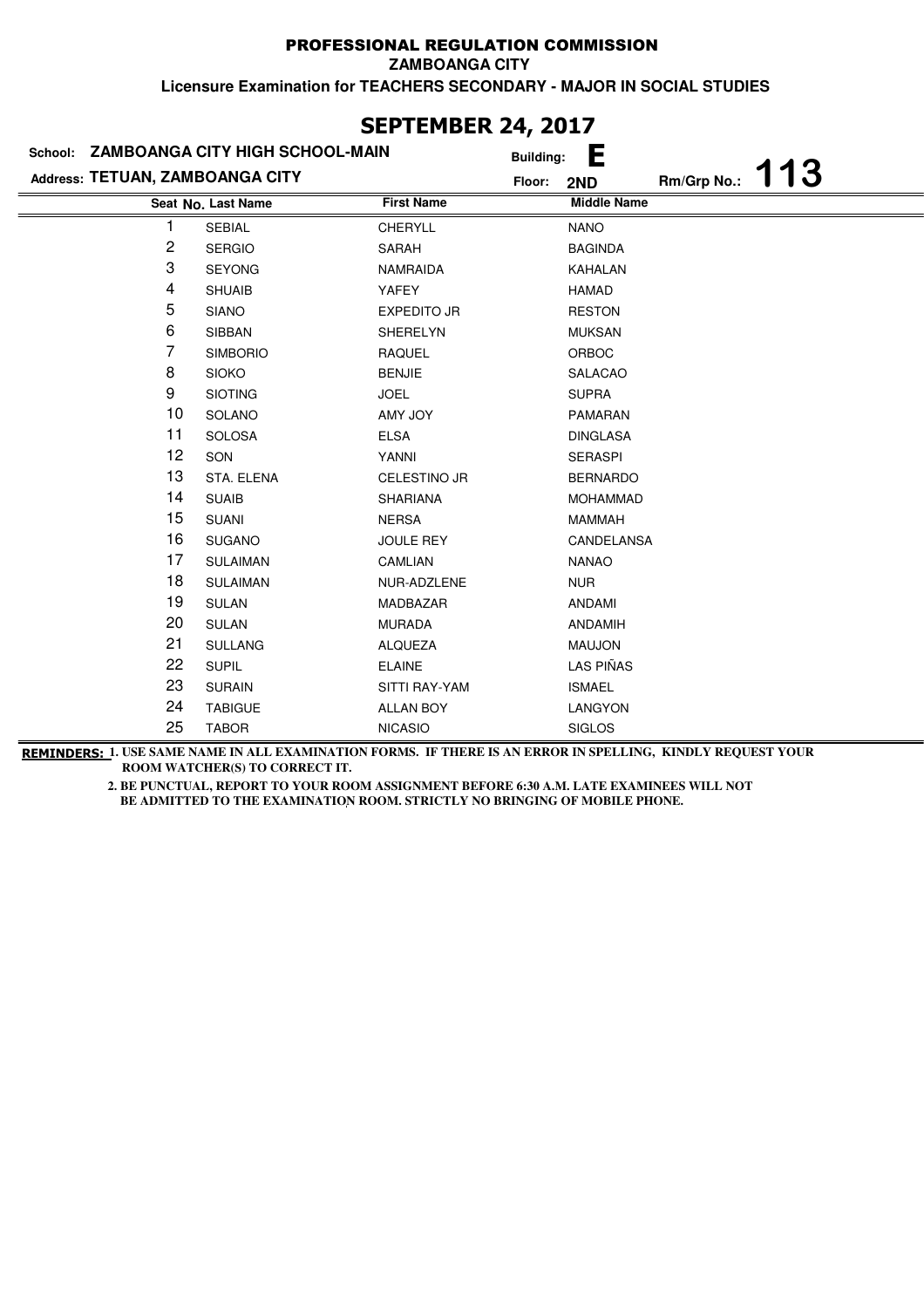#### PROFESSIONAL REGULATION COMMISSION **ZAMBOANGA CITY**

**Licensure Examination for TEACHERS SECONDARY - MAJOR IN SOCIAL STUDIES**

|                                 | School: ZAMBOANGA CITY HIGH SCHOOL-MAIN | <b>Building:</b>  | Е                  |             |     |
|---------------------------------|-----------------------------------------|-------------------|--------------------|-------------|-----|
| Address: TETUAN, ZAMBOANGA CITY |                                         | Floor:            | 3RD                | Rm/Grp No.: | 114 |
|                                 | Seat No. Last Name                      | <b>First Name</b> | <b>Middle Name</b> |             |     |
|                                 | <b>TABORITE</b>                         | <b>WENDY</b>      | <b>DUMULAR</b>     |             |     |
| $\overline{\mathbf{c}}$         | <b>TABUDDIN</b>                         | <b>SALIHON</b>    | SADJAIL            |             |     |
| 3                               | <b>TACKONG</b>                          | <b>SANDRA</b>     | <b>NARREDO</b>     |             |     |
| 4                               | <b>TAHAMIN</b>                          | <b>JULIE</b>      | <b>JAAFAR</b>      |             |     |
| 5                               | <b>TAHIL</b>                            | <b>AMIR RAJIV</b> | <b>TAN</b>         |             |     |
| 6                               | <b>TAHIL</b>                            | <b>RADJEEV</b>    | <b>CARPIO</b>      |             |     |
| 7                               | TAIB                                    | RAHMALYN          | <b>ENDIH</b>       |             |     |
| 8                               | <b>TALAH</b>                            | ADEN              |                    |             |     |
| 9                               | <b>TALIB</b>                            | JAWIYA            | <b>MUSTAPA</b>     |             |     |
| 10                              | <b>TALINGUEZ</b>                        | <b>JOSE JR</b>    | <b>BENDONG</b>     |             |     |
| 11                              | <b>TALUBAN</b>                          | <b>FRANKLIN</b>   | FEGI               |             |     |
| 12                              | <b>TALUDJOG</b>                         | <b>BENJAMIN</b>   | <b>MOH KASIM</b>   |             |     |
| 13                              | <b>TALUDJOG</b>                         | <b>BENSALI</b>    | MOH KASIM          |             |     |
| 14                              | <b>TAMSILANI</b>                        | <b>MUDZNA</b>     | ANUARI             |             |     |
| 15                              | <b>TAN</b>                              | ELY JR            | <b>DURAN</b>       |             |     |
| 16                              | TANADJALUL                              | <b>MASRA</b>      | <b>JACARIA</b>     |             |     |
| 17                              | <b>TANIHUL</b>                          | <b>OMARKHAN</b>   | <b>ELLIAS</b>      |             |     |
| 18                              | <b>TANJILUL</b>                         | RANDY             | <b>HASSIM</b>      |             |     |
| 19                              | <b>TANTUNG</b>                          | <b>MURRA-AIN</b>  | <b>HUSSIN</b>      |             |     |
| 20                              | <b>TANUDRA</b>                          | <b>JUBIE</b>      | <b>ENCILAY</b>     |             |     |
| 21                              | TARRANZA                                | <b>GLADYS</b>     | <b>BALALILHE</b>   |             |     |
| 22                              | TAUTO-AN                                | SHAREE ANN        | NAPOLEREYES        |             |     |
| 23                              | <b>TAYAH</b>                            | <b>DENREB</b>     | OMAR               |             |     |
| 24                              | <b>TAYCO</b>                            | <b>GLADICE</b>    |                    |             |     |
| 25                              | <b>TIK-ING</b>                          | <b>MERCY</b>      | <b>PAPACION</b>    |             |     |

**SEPTEMBER 24, 2017**

**REMINDERS: 1. USE SAME NAME IN ALL EXAMINATION FORMS. IF THERE IS AN ERROR IN SPELLING, KINDLY REQUEST YOUR ROOM WATCHER(S) TO CORRECT IT.**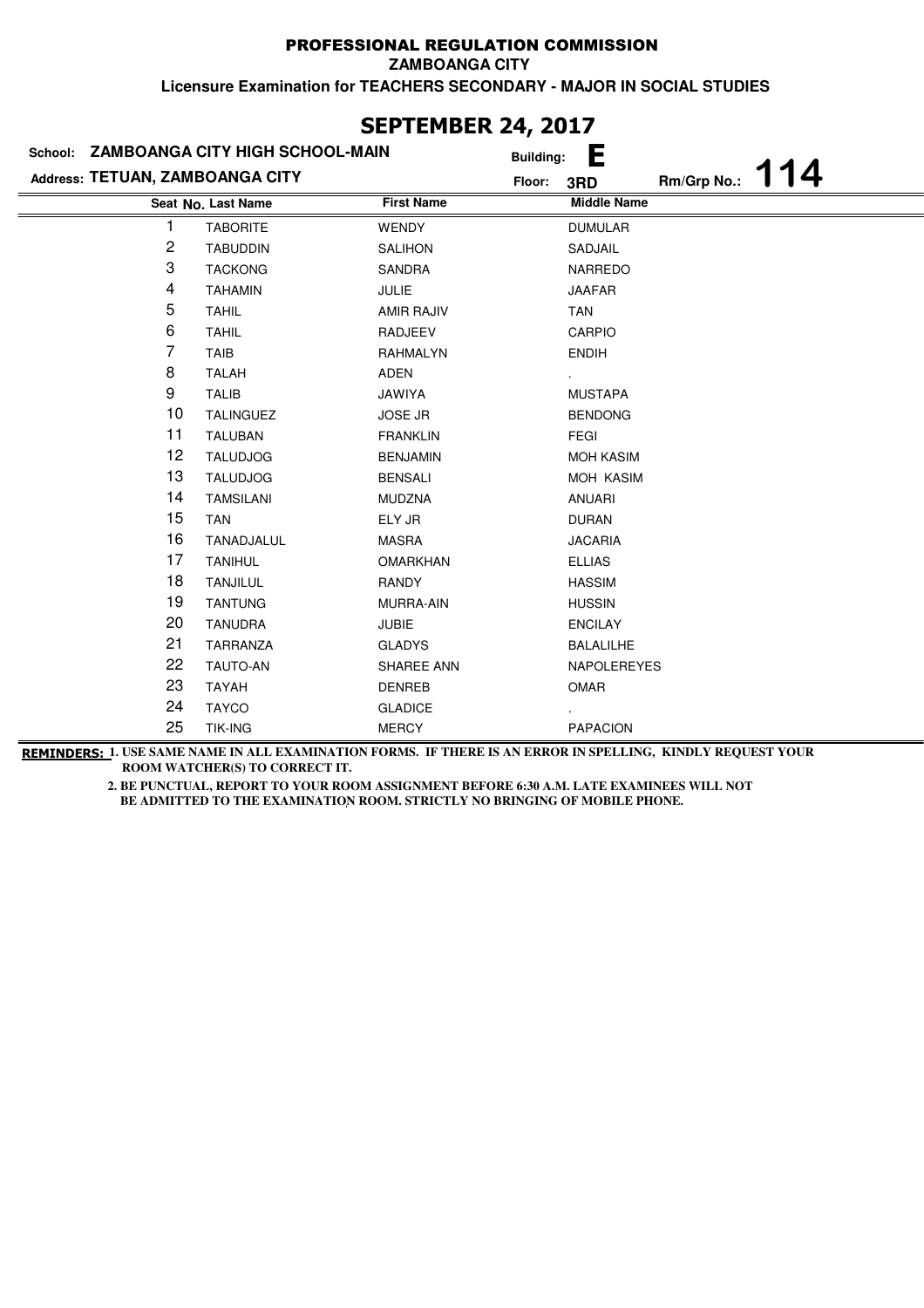## PROFESSIONAL REGULATION COMMISSION

**ZAMBOANGA CITY**

**Licensure Examination for TEACHERS SECONDARY - MAJOR IN SOCIAL STUDIES**

|                                 |                         |                                         | Е                  |                                            |     |
|---------------------------------|-------------------------|-----------------------------------------|--------------------|--------------------------------------------|-----|
| Address: TETUAN, ZAMBOANGA CITY |                         | Floor:                                  | 3RD                | Rm/Grp No.:                                | 115 |
| Seat No. Last Name              | <b>First Name</b>       |                                         | <b>Middle Name</b> |                                            |     |
| <b>TIK-ING</b>                  | <b>ROSALIE</b>          |                                         | <b>GUNGOB</b>      |                                            |     |
| <b>TIMOSAN</b>                  | <b>FRANCIS BENEDICT</b> |                                         | <b>CASIMIRO</b>    |                                            |     |
| <b>TINAO</b>                    | AL-SHER                 |                                         | <b>AKMAD</b>       |                                            |     |
| <b>TINGKASAN</b>                | RHIDZNALYN              |                                         | SAPPAYANI          |                                            |     |
| <b>TINGUHA</b>                  | <b>ROMEO</b>            |                                         | CATALBAS           |                                            |     |
| <b>TITONG</b>                   | <b>DADANG</b>           |                                         | SAHI               |                                            |     |
| <b>TOLORIO</b>                  | <b>MAYLENE</b>          |                                         | <b>ACABO</b>       |                                            |     |
| <b>TOMARONG</b>                 | <b>WARREN JANE</b>      |                                         | PAGE               |                                            |     |
| <b>TORRES</b>                   | CARLEN                  |                                         | MANDAWE            |                                            |     |
| <b>TORRES</b>                   | <b>MARIA LAURA</b>      |                                         | <b>EBOL</b>        |                                            |     |
| <b>TORRES</b>                   | <b>PATRICK</b>          |                                         | <b>MAGADIA</b>     |                                            |     |
| <b>TURABIN</b>                  | <b>JEMAR</b>            |                                         | <b>RUSIANA</b>     |                                            |     |
| <b>TURCO</b>                    | <b>QUILOR</b>           |                                         | <b>SINDA</b>       |                                            |     |
| <b>TUSE</b>                     | <b>VIVIAN</b>           |                                         | <b>TAN</b>         |                                            |     |
| TUTUAN                          | AYESHA                  |                                         | <b>PRONTO</b>      |                                            |     |
| <b>UBAY</b>                     | <b>PRECILLA</b>         |                                         | <b>PIGAR</b>       |                                            |     |
| <b>UDAH</b>                     | SARAH MAE               |                                         | ARASAIN            |                                            |     |
| UJI                             | <b>FAUJIA</b>           |                                         | <b>BANGKULAO</b>   |                                            |     |
| <b>ULANGHUTAN</b>               | <b>NURMAIDA</b>         |                                         | KALAYAKAN          |                                            |     |
| <b>UNDAIN</b>                   | SHERWINALYN             |                                         | <b>ABDULLA</b>     |                                            |     |
| <b>UNDALOC</b>                  | <b>SHARIN</b>           |                                         | <b>JENES</b>       |                                            |     |
| <b>UNDANG</b>                   | <b>NUR-AISA</b>         |                                         | <b>AMPOROK</b>     |                                            |     |
| <b>UNGGANG</b>                  | <b>ALPIYA</b>           |                                         | <b>BAKY</b>        |                                            |     |
| <b>USMAN</b>                    | AMILBANGSA              |                                         | <b>JUMADAIN</b>    |                                            |     |
| <b>USMAN</b>                    | <b>HERMAN</b>           |                                         | SALAPUDDIN         |                                            |     |
|                                 |                         | School: ZAMBOANGA CITY HIGH SCHOOL-MAIN |                    | JLF I LI'IDLR 47, 4V17<br><b>Building:</b> |     |

**SEPTEMBER 24, 2017**

**REMINDERS: 1. USE SAME NAME IN ALL EXAMINATION FORMS. IF THERE IS AN ERROR IN SPELLING, KINDLY REQUEST YOUR ROOM WATCHER(S) TO CORRECT IT.**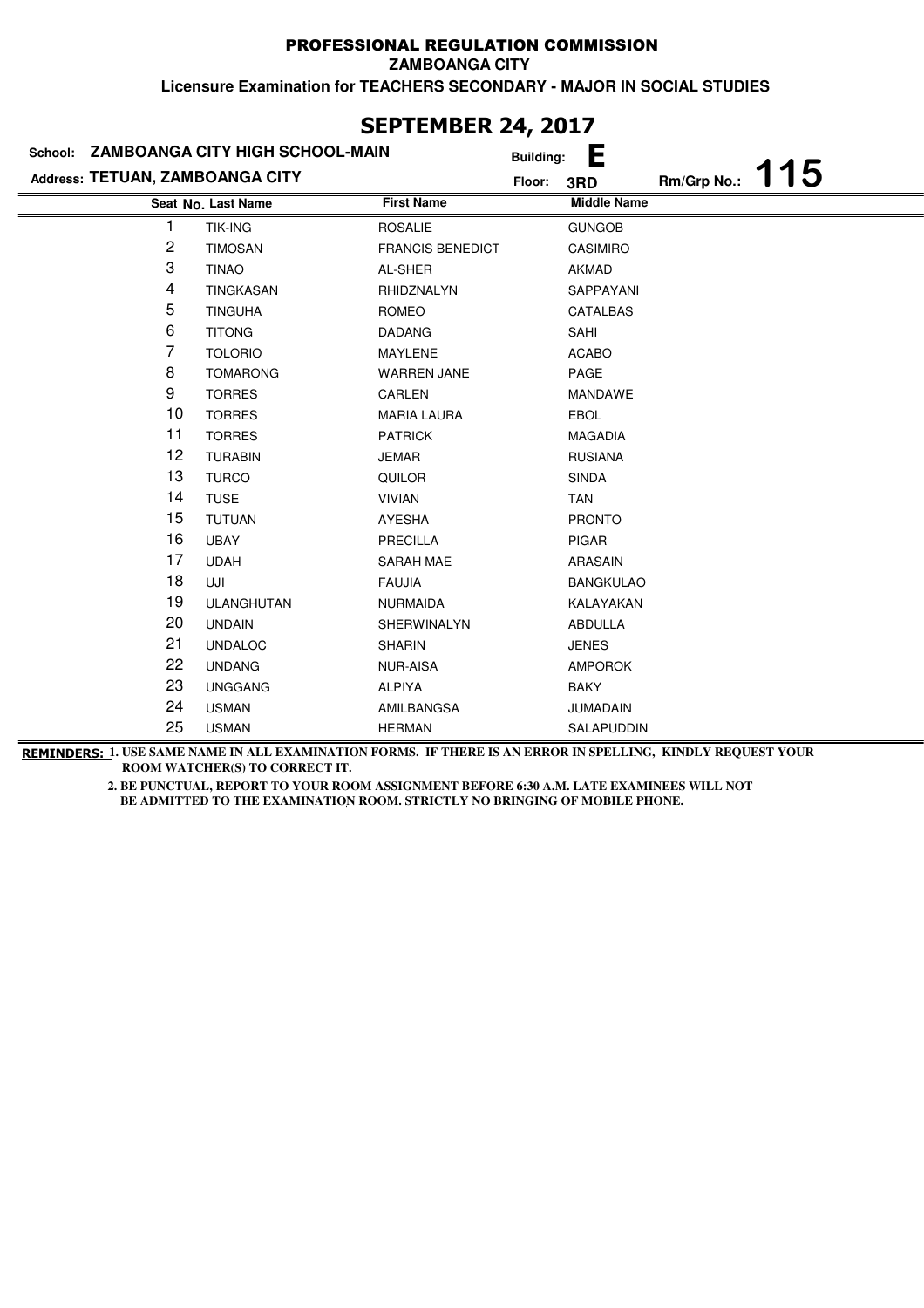## PROFESSIONAL REGULATION COMMISSION

**ZAMBOANGA CITY**

**Licensure Examination for TEACHERS SECONDARY - MAJOR IN SOCIAL STUDIES**

## **Last Name First Name Middle Name Seat No. Address: TETUAN, ZAMBOANGA CITY School: ZAMBOANGA CITY HIGH SCHOOL-MAIN Building: E Floor: 3RD Rm/Grp No.: 116** 1 USMAN HJI MOHAMMAD AL-SHARIF ABUBAKAR 2 USMAN JIYAD JIYAD HANDANG 3 USMAN SARAH OSAMA 4 USMAN SOPHIA SALI 5 USSIH ISNIYA ABDULJAID 6 UYAO IRISH IRISH LUCIP 7 VALLADOR NORIEL GUERRERO 8 VEDUA NOVELLA MANGLUKOT 9 VELASQUEZ SHERIN TURCO 10 VELEZ NURHAYDA SALIH 11 VENTURA VERONICA ESPINOSA 12 VILAN JERVY ENOJO 13 VILLARIN WENDY TUBOSA 14 VILLAROSA MELDIROSE MANINGO 15 VILLEGAS JAY-ANN JEBONE 16 VILLEGAS LEONARDO JR SINGSON 17 WADJA AMIN AMIN 18 WARRID PURAIDA JALILULA 19 WEE ELEANOR 20 YAHIYA FATMA FATMA 21 YBARLEY MARY JANE POLINAR 22 YUSAH JOWENA LADJAHASSAN 23 YUSOP NURMAIDA SAHI 24 ZAMORA MARIA ANNABELLE VENTURA 25 ZAMORA MARIA LUNINGNING BULALHOG

**REMINDERS: 1. USE SAME NAME IN ALL EXAMINATION FORMS. IF THERE IS AN ERROR IN SPELLING, KINDLY REQUEST YOUR ROOM WATCHER(S) TO CORRECT IT.** 

 **2. BE PUNCTUAL, REPORT TO YOUR ROOM ASSIGNMENT BEFORE 6:30 A.M. LATE EXAMINEES WILL NOT BE ADMITTED TO THE EXAMINATION ROOM. STRICTLY NO BRINGING OF MOBILE PHONE.** 

# **SEPTEMBER 24, 2017**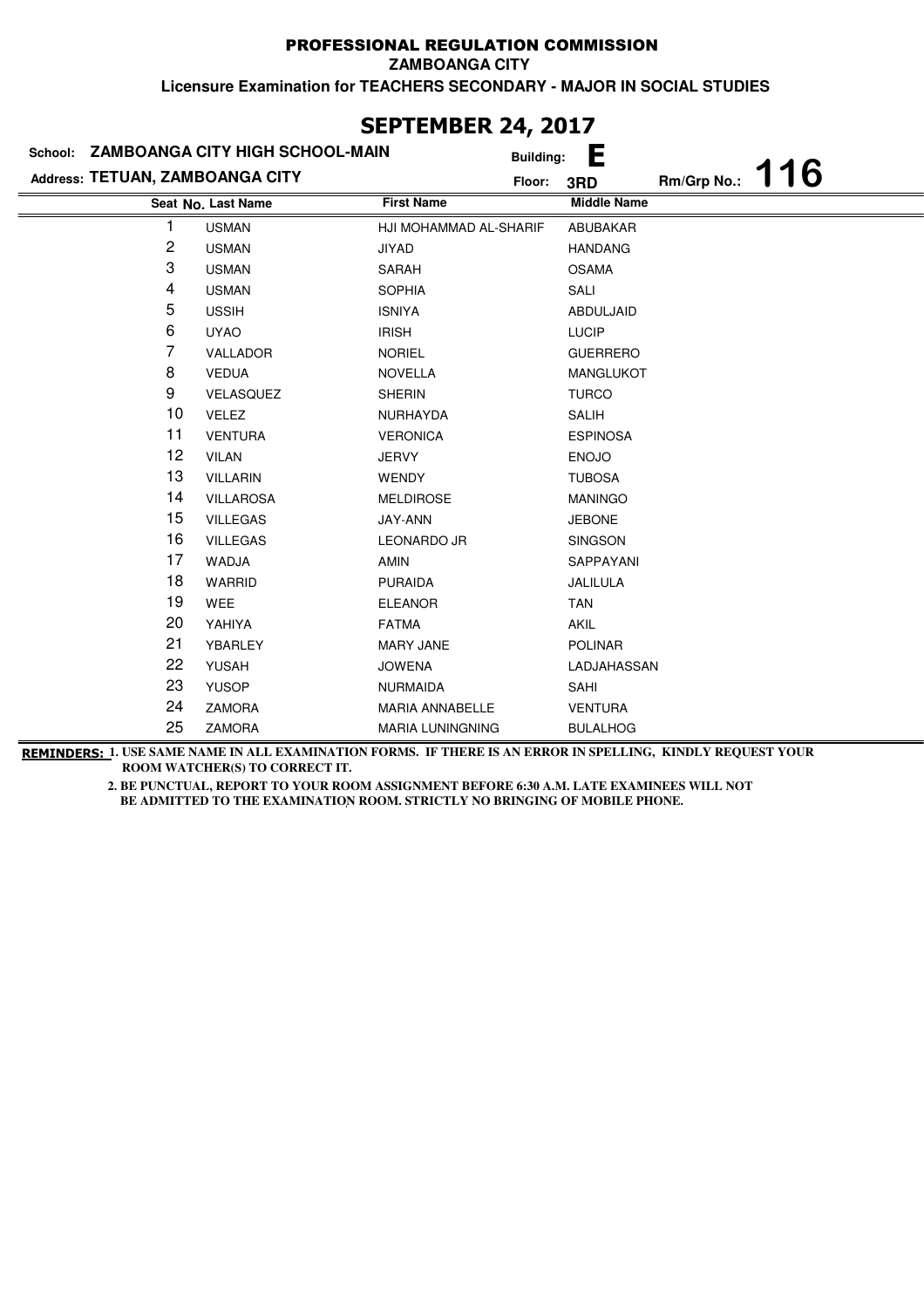| School: ZAMBOANGA NATIONAL HIGH SCHOOL-MAIN |                    | <b>Building:</b>      | E                  |
|---------------------------------------------|--------------------|-----------------------|--------------------|
| Address: TETUAN, ZAMBOANGA CITY             |                    | Floor:                | Rm/Grp No.:<br>3RD |
|                                             | Seat No. Last Name | <b>First Name</b>     | <b>Middle Name</b> |
|                                             | ABAJAR             | <b>NIÑO</b>           | <b>BAO-AS</b>      |
| $\overline{c}$                              | <b>ABANI</b>       | <b>JIMDALYN</b>       | <b>MOHAMMAD</b>    |
| 3                                           | <b>ABANTE</b>      | <b>MARY MAY</b>       | <b>AGUSTIN</b>     |
| 4                                           | <b>ABDUHAIL</b>    | <b>KATRINA</b>        | <b>SALIM</b>       |
| 5                                           | <b>ABDUL</b>       | ANDY                  | AJALAL             |
| 6                                           | <b>ABDURASID</b>   | <b>ARMIDA</b>         | OMAR               |
| 7                                           | <b>ABDURASID</b>   | <b>SOKUDA</b>         | <b>AJINULLA</b>    |
| 8                                           | <b>ABEDES</b>      | <b>EMELIE</b>         | <b>REYES</b>       |
| $\boldsymbol{9}$                            | <b>ABELLA</b>      | <b>CONGISA</b>        | <b>ESCUADRO</b>    |
| 10                                          | ABELLANA           | <b>REY MARTIN</b>     | <b>MARCHAN</b>     |
| 11                                          | <b>ABEQUIBEL</b>   | <b>MANILYN</b>        | <b>GARCIA</b>      |
| 12                                          | <b>ACANA</b>       | <b>JASON</b>          | PATIÑO             |
| 13                                          | <b>ACASO</b>       | <b>JIMSYR</b>         | <b>GAPUL</b>       |
| 14                                          | <b>ADAM</b>        | ADAMIER               | <b>MUSTALA</b>     |
| 15                                          | <b>ADAO</b>        | <b>JEEHADA</b>        | <b>PANGOLIMA</b>   |
| 16                                          | <b>ADENIC</b>      | LOVELY JOY            | <b>DELA FUENTE</b> |
| 17                                          | <b>ADUN</b>        | <b>FATIMA</b>         | AHIAL              |
| 18                                          | <b>AFRICA</b>      | <b>ROSEBIE</b>        | <b>EMPEÑADO</b>    |
| 19                                          | AGAN               | <b>GEORGIN WILL</b>   | <b>PAJARITO</b>    |
| 20                                          | <b>AGCOPRA</b>     | <b>LOIDA</b>          | <b>NAHIAL</b>      |
| 21                                          | <b>AGUELO</b>      | <b>EVELYN</b>         | DELA CALZADA       |
| 22                                          | <b>AGUILAR</b>     | <b>JAYBILYN</b>       | CABAYACRUZ         |
| 23                                          | <b>AGUSTIN</b>     | MARCELLANO III        | <b>BARTOLOME</b>   |
| 24                                          | <b>AHIDIL</b>      | <b>FATIMA RAHIENA</b> | AMLIH              |

**REMINDERS: 1. USE SAME NAME IN ALL EXAMINATION FORMS. IF THERE IS AN ERROR IN SPELLING, KINDLY REQUEST YOUR ROOM WATCHER(S) TO CORRECT IT.**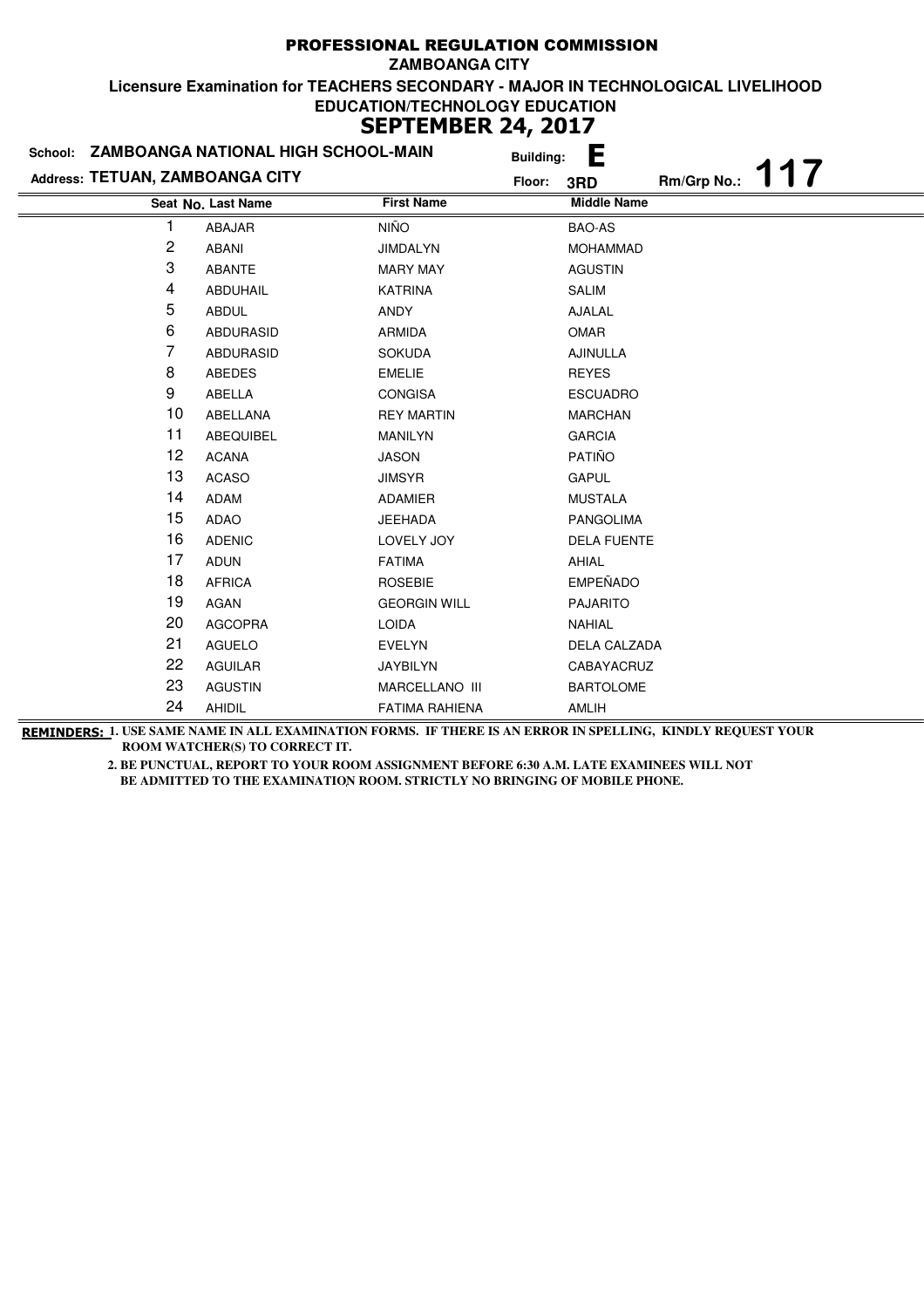|                                 | School: ZAMBOANGA NATIONAL HIGH SCHOOL-MAIN | <b>Building:</b>   | E                  |             |     |
|---------------------------------|---------------------------------------------|--------------------|--------------------|-------------|-----|
| Address: TETUAN, ZAMBOANGA CITY |                                             | Floor:             | 3RD                | Rm/Grp No.: | 118 |
|                                 | Seat No. Last Name                          | <b>First Name</b>  | <b>Middle Name</b> |             |     |
|                                 | <b>AHMAD</b>                                | <b>MOH FAIRUDZ</b> | <b>ABDULKARIM</b>  |             |     |
| 2                               | <b>AIYUB</b>                                | <b>FUAD</b>        | <b>ATALAD</b>      |             |     |
| 3                               | <b>AKDAM</b>                                | <b>FERDILYN</b>    | <b>HADDARI</b>     |             |     |
| 4                               | <b>AKDAM</b>                                | <b>FERSADA</b>     | <b>HADDARI</b>     |             |     |
| 5                               | AKIP                                        | <b>GIBSON</b>      | <b>ROMA</b>        |             |     |
| 6                               | <b>ALABAIN</b>                              | <b>NADA</b>        | AMARUL             |             |     |
| 7                               | <b>ALABAT</b>                               | <b>CIRILO</b>      | <b>CUBICO</b>      |             |     |
| 8                               | <b>ALAWI</b>                                | NUR-INA            | <b>DUMMA</b>       |             |     |
| 9                               | ALAWI                                       | <b>VISER</b>       | <b>ASAP</b>        |             |     |
| 10                              | <b>ALBERTO</b>                              | <b>LARNIES</b>     | <b>ARCILLAS</b>    |             |     |
| 11                              | <b>ALBERTO</b>                              | LIZEL              | <b>FRANCISCO</b>   |             |     |
| 12                              | <b>ALBERTO</b>                              | <b>SHERLYN</b>     | CARPIO             |             |     |
| 13                              | <b>ALBIOS</b>                               | <b>JEFFREY</b>     | <b>BURLAT</b>      |             |     |
| 14                              | ALDANESE                                    | <b>JAYSON</b>      | PEREZ              |             |     |
| 15                              | ALDANESE                                    | SANDY              | <b>FERNANDEZ</b>   |             |     |
| 16                              | <b>ALEJANDRO</b>                            | <b>ROSALIE</b>     | <b>JALON</b>       |             |     |
| 17                              | <b>ALEJANDRO</b>                            | SANDRA JANE        | <b>PASAFORTE</b>   |             |     |
| 18                              | ALFAD                                       | <b>JANSEEN</b>     | <b>BIROWA</b>      |             |     |
| 19                              | <b>ALFONSO</b>                              | JOEY               | <b>ATILANO</b>     |             |     |
| 20                              | <b>ALFONSO</b>                              | RACHEL             | LANIPA             |             |     |
| 21                              | ALI                                         | <b>ROBBIE LYNN</b> | <b>TAN</b>         |             |     |
| 22                              | <b>ALIAP</b>                                | <b>JOANA</b>       | <b>MARIAS</b>      |             |     |
| 23                              | <b>ALICAYOS</b>                             | <b>NOEZER</b>      | <b>PACARO</b>      |             |     |
| 24                              | ALIH                                        | <b>ABDURAPIH</b>   | <b>JIKIRI</b>      |             |     |

**REMINDERS: 1. USE SAME NAME IN ALL EXAMINATION FORMS. IF THERE IS AN ERROR IN SPELLING, KINDLY REQUEST YOUR ROOM WATCHER(S) TO CORRECT IT.**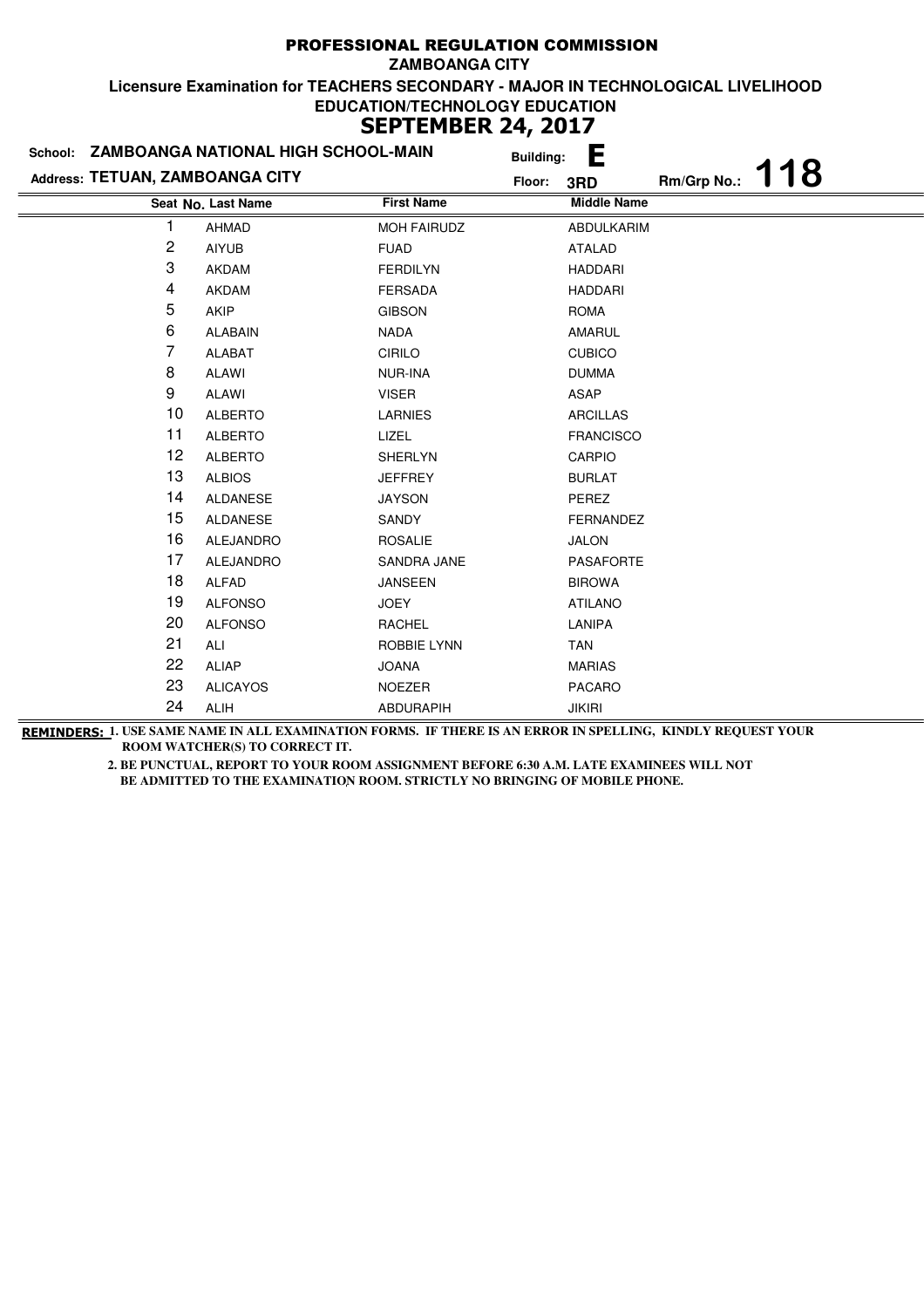|                                 | School: ZAMBOANGA NATIONAL HIGH SCHOOL-MAIN |                   | <b>Building:</b> | È                  |             |     |
|---------------------------------|---------------------------------------------|-------------------|------------------|--------------------|-------------|-----|
| Address: TETUAN, ZAMBOANGA CITY |                                             | Floor:            |                  | 3RD                | Rm/Grp No.: | 119 |
|                                 | Seat No. Last Name                          | <b>First Name</b> |                  | <b>Middle Name</b> |             |     |
|                                 | <b>ALIM</b>                                 | <b>NURSIMA</b>    |                  | <b>SALAUDIN</b>    |             |     |
| 2                               | <b>ALMINE</b>                               | <b>ANA MARIE</b>  |                  | <b>BALUYO</b>      |             |     |
| 3                               | <b>ALTURAS</b>                              | AIDA              |                  | <b>BUCOY</b>       |             |     |
| 4                               | <b>ALVARADO</b>                             | <b>ADRIAN</b>     |                  | <b>TUMONG</b>      |             |     |
| 5                               | <b>ALVARADO</b>                             | <b>KEEN</b>       |                  | <b>SUMIGOT</b>     |             |     |
| 6                               | ALVAREZ                                     | <b>BABYLYN</b>    |                  | <b>MACARIO</b>     |             |     |
| 7                               | <b>AMINULLA</b>                             | <b>DERMALIN</b>   |                  | <b>KALIM</b>       |             |     |
| 8                               | <b>AMINULLA</b>                             | <b>LOTE</b>       |                  | <b>ISANAN</b>      |             |     |
| 9                               | <b>AMSAIN</b>                               | <b>GREZILDA</b>   |                  | <b>DAIM</b>        |             |     |
| 10                              | <b>AMSANG</b>                               | <b>KARNA</b>      |                  | <b>ALVO</b>        |             |     |
| 11                              | ANDAJAO                                     | <b>GRECELA</b>    |                  | <b>SOTTO</b>       |             |     |
| 12                              | <b>ANDAYA</b>                               | <b>MARJORIE</b>   |                  | <b>CENAS</b>       |             |     |
| 13                              | ANDES                                       | <b>VERONICA</b>   |                  | <b>MERALLES</b>    |             |     |
| 14                              | <b>ANDIK</b>                                | <b>ALMAIDA</b>    |                  | SALAHUDDIN         |             |     |
| 15                              | ANGELES                                     | <b>ARNOLD</b>     |                  | <b>ALVAREZ</b>     |             |     |
| 16                              | <b>ANGELES</b>                              | <b>CHRISTIAN</b>  |                  | LAUREANO           |             |     |
| 17                              | <b>ANGELES</b>                              | KIARA SHARLAINE   |                  | <b>MATARLO</b>     |             |     |
| 18                              | ANJAH                                       | SANTANINA         |                  | <b>AMBOTONG</b>    |             |     |
| 19                              | <b>ANTANANI</b>                             | <b>KHADIJA</b>    |                  | LAKIBUL            |             |     |
| 20                              | <b>APARRI</b>                               | <b>JESSA</b>      |                  | <b>RETES</b>       |             |     |
| 21                              | <b>APOLINARIO</b>                           | <b>FELIMON JR</b> |                  | <b>EIJANSANTOS</b> |             |     |
| 22                              | <b>APOLINARIO</b>                           | MAYBELYN          |                  | ANGELES            |             |     |
| 23                              | <b>APOLINARIO</b>                           | <b>WILMA</b>      |                  | <b>GALABIN</b>     |             |     |
| 24                              | <b>AQUINO</b>                               | <b>MARVIN</b>     |                  | <b>ISIDRO</b>      |             |     |

**REMINDERS: 1. USE SAME NAME IN ALL EXAMINATION FORMS. IF THERE IS AN ERROR IN SPELLING, KINDLY REQUEST YOUR ROOM WATCHER(S) TO CORRECT IT.**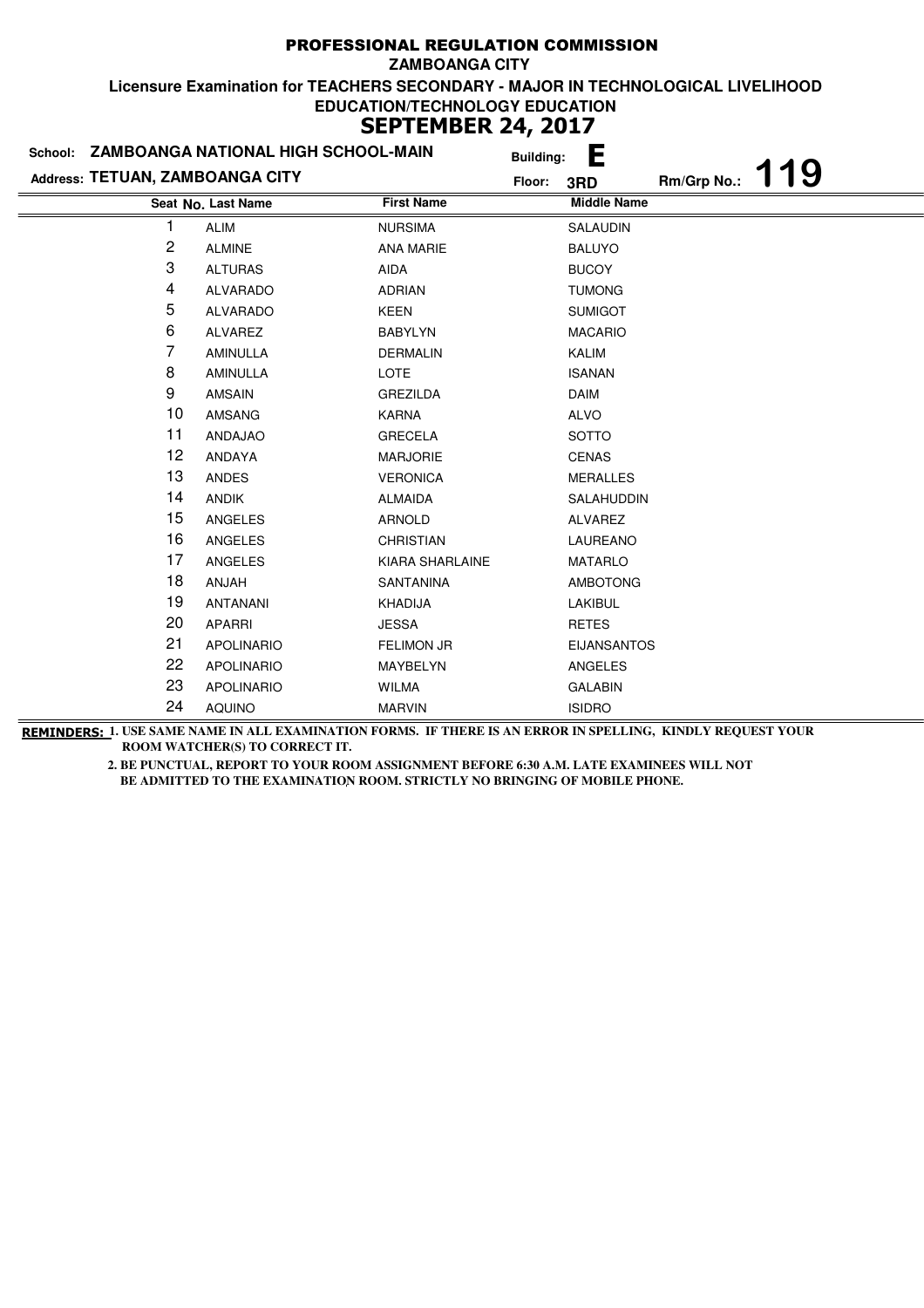| School:                         | ZAMBOANGA NATIONAL HIGH SCHOOL-MAIN | <b>Building:</b>   | Е                  |                   |  |
|---------------------------------|-------------------------------------|--------------------|--------------------|-------------------|--|
| Address: TETUAN, ZAMBOANGA CITY |                                     | Floor:             | 3RD                | Rm/Grp No.: $120$ |  |
|                                 | Seat No. Last Name                  | <b>First Name</b>  | <b>Middle Name</b> |                   |  |
| 1                               | <b>AQUINO</b>                       | REXY               |                    |                   |  |
| 2                               | ARABANI                             | <b>SARAH MEI</b>   | SAHIDDAN           |                   |  |
| 3                               | <b>ARANAS</b>                       | <b>NICELY</b>      | <b>CATUBIG</b>     |                   |  |
| 4                               | ARANETA                             | <b>JENNY ROSE</b>  | <b>INGUA</b>       |                   |  |
| 5                               | <b>ARANETA</b>                      | <b>SHEYDIE</b>     | <b>GALVEZ</b>      |                   |  |
| 6                               | ARAP                                | <b>MAIMONA</b>     | <b>HADANI</b>      |                   |  |
| 7                               | ARASAD                              | RIZALINA           | <b>SANGKULA</b>    |                   |  |
| 8                               | ARASAY                              | <b>ELSIE</b>       | SAYAMBA            |                   |  |
| 9                               | ARAWANGSA                           | <b>EMI</b>         | <b>TAWASIL</b>     |                   |  |
| 10                              | <b>ARCILLAS</b>                     | <b>DAISY</b>       | PACARO             |                   |  |
| 11                              | <b>ARCILLAS</b>                     | <b>JOSEPHINE</b>   | <b>VENTURA</b>     |                   |  |
| 12                              | <b>ARGONISTA</b>                    | ARIEL              | <b>ROMASASA</b>    |                   |  |
| 13                              | <b>ARROJO</b>                       | <b>MARIBEL</b>     | <b>GABOT</b>       |                   |  |
| 14                              | ARROYO                              | SHERAMAE           | AMARILLE           |                   |  |
| 15                              | <b>ASKALI</b>                       | <b>RUPAIDA</b>     | <b>ILANI</b>       |                   |  |
| 16                              | <b>ASSAN</b>                        | <b>KARSUMA</b>     | KASIM              |                   |  |
| 17                              | <b>ASSAN</b>                        | <b>POPOY</b>       | <b>BENIGNO</b>     |                   |  |
| 18                              | <b>ASTA</b>                         | <b>ZORAIDA</b>     | <b>SAHIRON</b>     |                   |  |
| 19                              | <b>ASTARANI</b>                     | NARJIA             | AGGA               |                   |  |
| 20                              | <b>ASUNCION</b>                     | <b>NESTLEY</b>     | <b>PINTACASI</b>   |                   |  |
| 21                              | ATIH                                | <b>SITTI FATMA</b> | PALAHUDDIN         |                   |  |
| 22                              | <b>ATILANO</b>                      | ANNIE              | <b>ROJAS</b>       |                   |  |
| 23                              | <b>ATILANO</b>                      | <b>CRISTINA</b>    | <b>BELLAMEJOR</b>  |                   |  |
| 24                              | <b>ATILANO</b>                      | <b>JUJIE</b>       | SEÑASE             |                   |  |

**REMINDERS: 1. USE SAME NAME IN ALL EXAMINATION FORMS. IF THERE IS AN ERROR IN SPELLING, KINDLY REQUEST YOUR ROOM WATCHER(S) TO CORRECT IT.**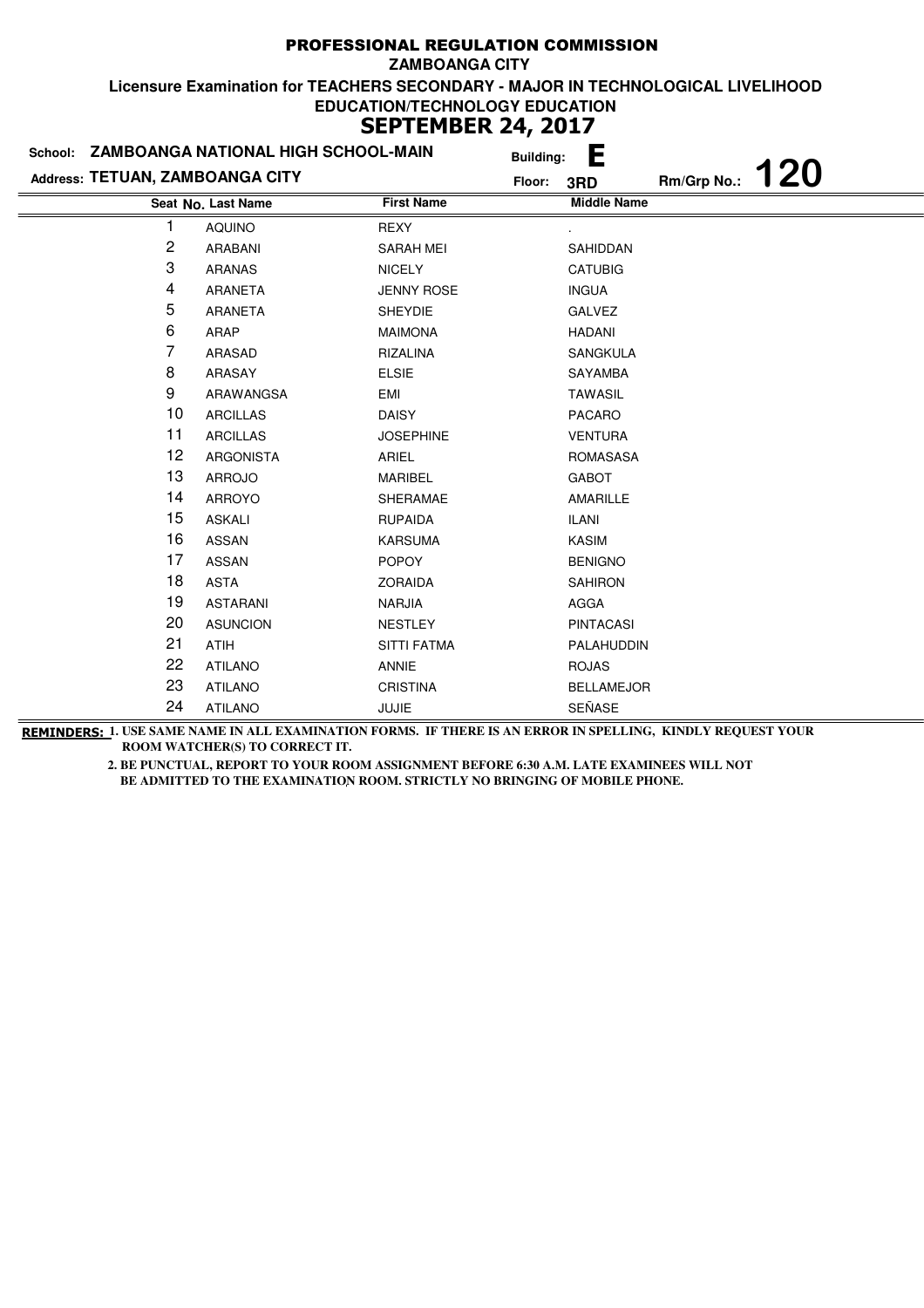|                                 | School: ZAMBOANGA NATIONAL HIGH SCHOOL-MAIN |                   | <b>Building:</b> | È                  |             |     |
|---------------------------------|---------------------------------------------|-------------------|------------------|--------------------|-------------|-----|
| Address: TETUAN, ZAMBOANGA CITY |                                             | Floor:            |                  | 3RD                | Rm/Grp No.: | 121 |
|                                 | Seat No. Last Name                          | <b>First Name</b> |                  | <b>Middle Name</b> |             |     |
|                                 | <b>ATTAN</b>                                | <b>SABRINA</b>    |                  | <b>GADJALI</b>     |             |     |
| 2                               | <b>AURESTILA</b>                            | <b>MARNEL</b>     |                  | <b>HALASAN</b>     |             |     |
| 3                               | BA-AT                                       | <b>JOY</b>        |                  | <b>SANCHEZ</b>     |             |     |
| 4                               | <b>BADDIRI</b>                              | <b>NURMILYN</b>   |                  | <b>ASDALI</b>      |             |     |
| 5                               | <b>BADILLA</b>                              | <b>MARY JANE</b>  |                  | <b>BARREDO</b>     |             |     |
| 6                               | <b>BAGONGON</b>                             | <b>NEDDIE</b>     |                  | LIM                |             |     |
| 7                               | <b>BAHARON</b>                              | <b>SURAYNI</b>    |                  | <b>TIMOL</b>       |             |     |
| 8                               | <b>BAKIL</b>                                | SHERRY MAE        |                  | <b>ABON</b>        |             |     |
| 9                               | <b>BALASABAS</b>                            | <b>BRIAN</b>      |                  | <b>GAGANTING</b>   |             |     |
| 10                              | <b>BALUBAL</b>                              | <b>KAREN MAE</b>  |                  | <b>SEMILLA</b>     |             |     |
| 11                              | <b>BANDICO</b>                              | <b>RENNIE</b>     |                  | <b>ADRIAS</b>      |             |     |
| 12                              | <b>BANGA</b>                                | <b>ANDY</b>       |                  | <b>FERNANDEZ</b>   |             |     |
| 13                              | <b>BANGALI</b>                              | <b>REYA</b>       |                  | <b>KAROMON</b>     |             |     |
| 14                              | <b>BANGAYAN</b>                             | <b>CRISTY</b>     |                  | LIMEN              |             |     |
| 15                              | <b>BANGCAIRIN</b>                           | <b>NERISSA</b>    |                  | <b>MATUGAS</b>     |             |     |
| 16                              | <b>BARANG</b>                               | <b>JEANNURAIN</b> |                  | SARAIL             |             |     |
| 17                              | <b>BARLAS</b>                               | <b>JOSELINDA</b>  |                  | <b>FERNANDO</b>    |             |     |
| 18                              | <b>BARQUIO</b>                              | ANGELICA          |                  | <b>PALOMERO</b>    |             |     |
| 19                              | <b>BARTOLOME</b>                            | MICHAEL JOHN      |                  | <b>BESIÑO</b>      |             |     |
| 20                              | <b>BASA</b>                                 | <b>JAME BEM</b>   |                  | <b>DANDA</b>       |             |     |
| 21                              | <b>BASIR</b>                                | <b>NURSIBA</b>    |                  | <b>HAMID</b>       |             |     |
| 22                              | <b>BATILARAN</b>                            | <b>FRIM</b>       |                  | <b>ABAREDES</b>    |             |     |
| 23                              | <b>BATOTOH</b>                              | <b>FATIMA</b>     |                  | <b>HARUJIN</b>     |             |     |
| 24                              | <b>BAULEY</b>                               | LEA               |                  | <b>DELOS REYES</b> |             |     |

**REMINDERS: 1. USE SAME NAME IN ALL EXAMINATION FORMS. IF THERE IS AN ERROR IN SPELLING, KINDLY REQUEST YOUR ROOM WATCHER(S) TO CORRECT IT.**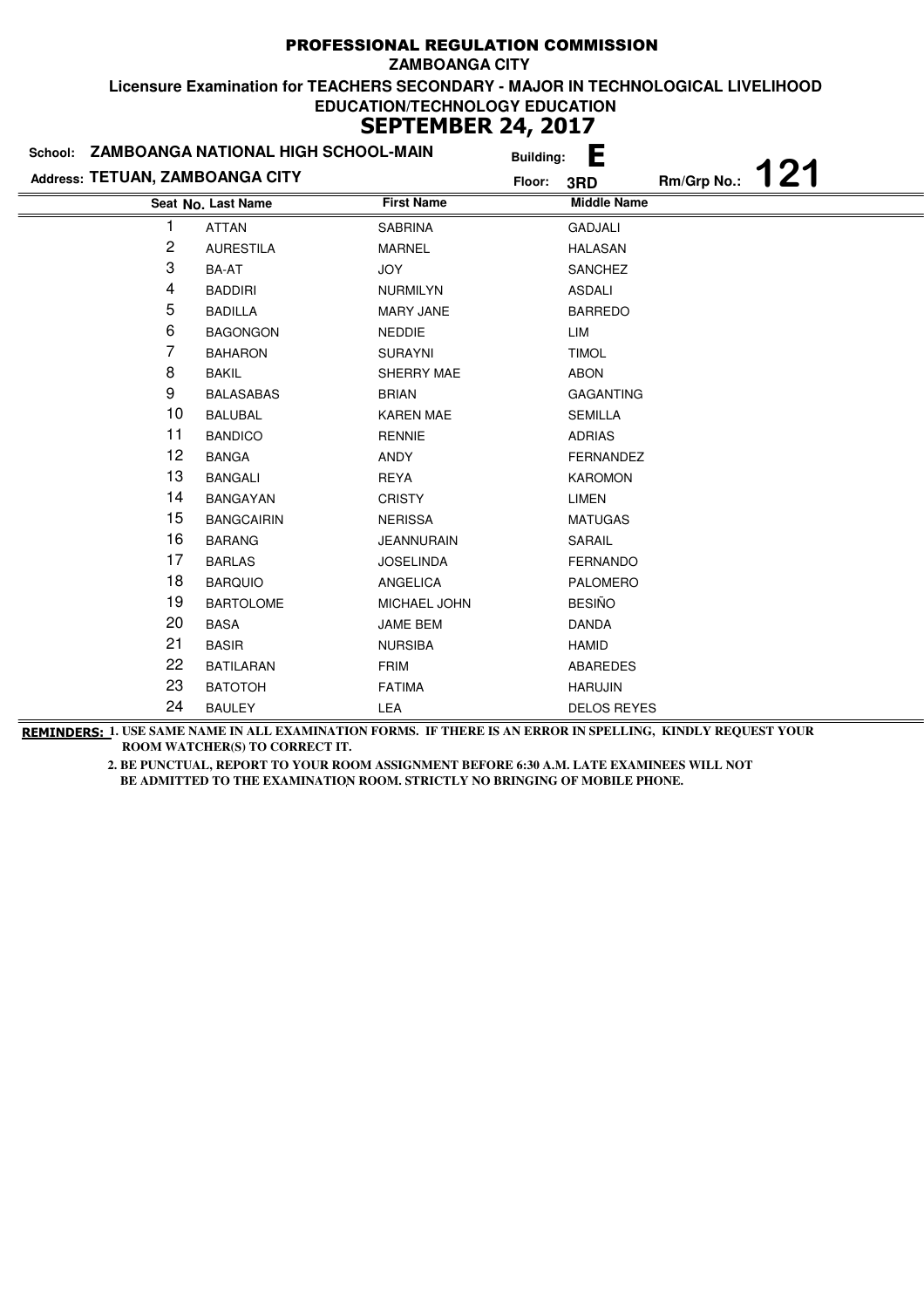|                                 | School: ZAMBOANGA NATIONAL HIGH SCHOOL-MAIN |                      | <b>Building:</b> | E                  |             |     |
|---------------------------------|---------------------------------------------|----------------------|------------------|--------------------|-------------|-----|
| Address: TETUAN, ZAMBOANGA CITY |                                             |                      | Floor:           | 3RD                | Rm/Grp No.: | 122 |
|                                 | Seat No. Last Name                          | <b>First Name</b>    |                  | <b>Middle Name</b> |             |     |
|                                 | <b>BAUTISTA</b>                             | <b>CHRISTIAN</b>     |                  | <b>FERNANDEZ</b>   |             |     |
| 2                               | <b>BAYAWA</b>                               | <b>GENALYN</b>       |                  | <b>BONIFACIO</b>   |             |     |
| 3                               | <b>BAYHONAN</b>                             | <b>CYRUS</b>         |                  | <b>LOOD</b>        |             |     |
| 4                               | <b>BAYOT</b>                                | <b>LENLY</b>         |                  | <b>NAMBONG</b>     |             |     |
| 5                               | <b>BELARMINO</b>                            | <b>KRISTEL</b>       |                  | <b>DELA CRUZ</b>   |             |     |
| 6                               | <b>BELSINTO</b>                             | <b>JUNAIDUN</b>      |                  | PIRINGSALI         |             |     |
| 7                               | <b>BENITEZ</b>                              | <b>MARIA CORAZON</b> |                  | <b>BANIGA</b>      |             |     |
| 8                               | <b>BENITEZ</b>                              | <b>RENDREN</b>       |                  | <b>MORDEN</b>      |             |     |
| 9                               | <b>BENITEZ</b>                              | <b>RENE</b>          |                  | <b>BAYONA</b>      |             |     |
| 10                              | <b>BENTAYIN</b>                             | <b>MANILYN</b>       |                  | DELA PEÑA          |             |     |
| 11                              | <b>BERAMINDE</b>                            | <b>RONAFER</b>       |                  | <b>BERONIO</b>     |             |     |
| 12                              | <b>BERNARDO</b>                             | ARIEL                |                  | <b>ALATAN</b>      |             |     |
| 13                              | <b>BERNARDO</b>                             | LEVIEGRACEL          |                  | VILLANUEVA         |             |     |
| 14                              | <b>BERTO</b>                                | <b>ASMAD</b>         |                  | <b>LANSUN</b>      |             |     |
| 15                              | <b>BESAS</b>                                | ARBIYA               |                  | ABSARA             |             |     |
| 16                              | <b>BUCOY</b>                                | <b>ROSEBEL</b>       |                  | FERNANDO           |             |     |
| 17                              | <b>BUCOY</b>                                | <b>RUBIAN</b>        |                  | <b>GUZMAN</b>      |             |     |
| 18                              | <b>BUSCAINO</b>                             | RAZELL               |                  | CANILLO            |             |     |
| 19                              | <b>BUSMEON</b>                              | <b>RICHIELYN</b>     |                  | <b>GARCIA</b>      |             |     |
| 20                              | CAADLAON                                    | <b>JULIETA</b>       |                  | PIOQUINT0          |             |     |
| 21                              | CABALBAG                                    | <b>JIMSON</b>        |                  | <b>JAVIER</b>      |             |     |
| 22                              | CABAYACRUZ                                  | <b>JASMIN</b>        |                  | <b>CAFINO</b>      |             |     |
| 23                              | <b>CABUSAO</b>                              | <b>CHERRY BAIL</b>   |                  | <b>REYES</b>       |             |     |
| 24                              | CADIZ                                       | <b>REMELYN</b>       |                  | <b>TARNATE</b>     |             |     |

**REMINDERS: 1. USE SAME NAME IN ALL EXAMINATION FORMS. IF THERE IS AN ERROR IN SPELLING, KINDLY REQUEST YOUR ROOM WATCHER(S) TO CORRECT IT.**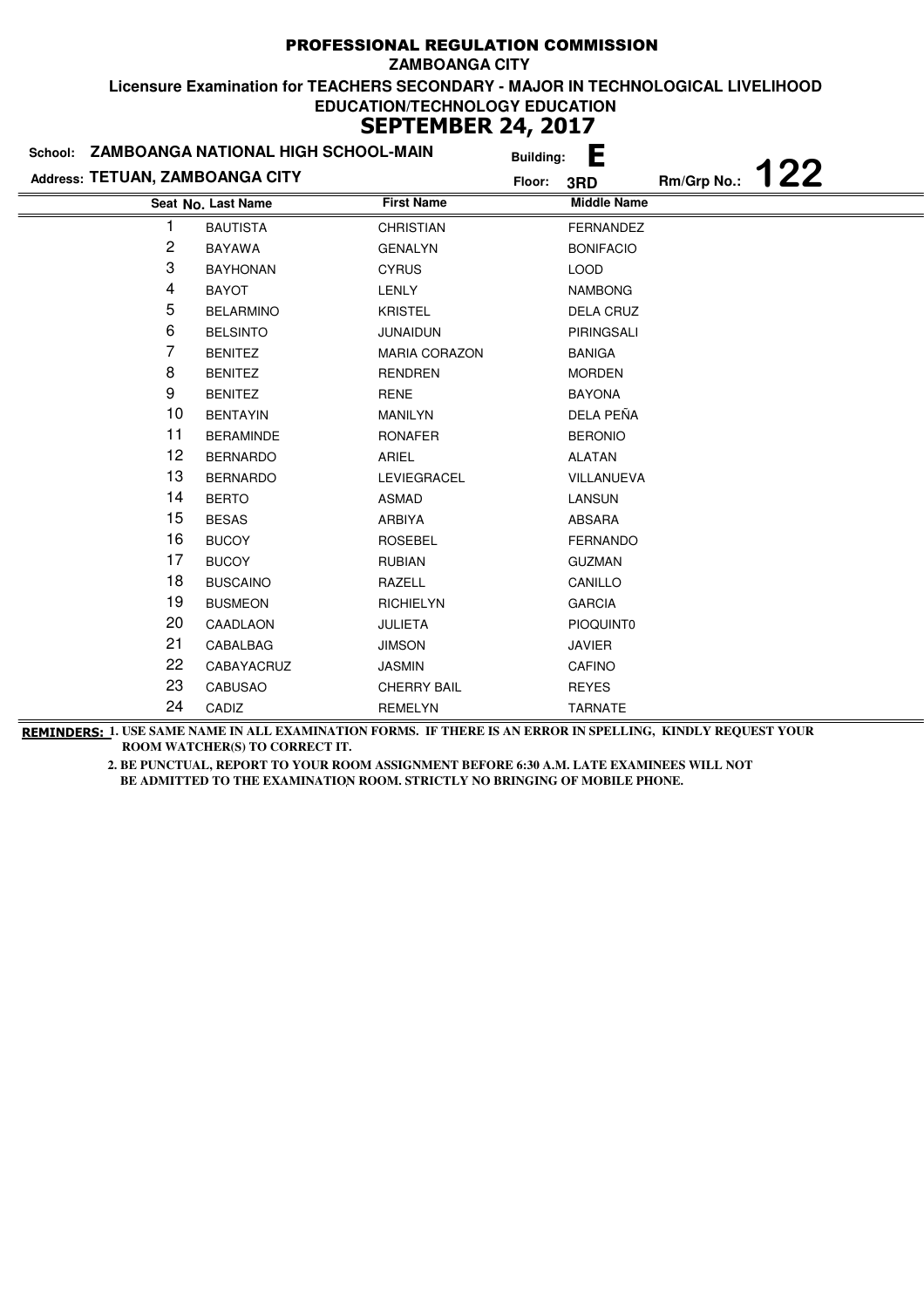|                                 | School: ZAMBOANGA NATIONAL HIGH SCHOOL-MAIN |                    | <b>Building:</b> | È                  |             |     |
|---------------------------------|---------------------------------------------|--------------------|------------------|--------------------|-------------|-----|
| Address: TETUAN, ZAMBOANGA CITY |                                             |                    | Floor:           | 3RD                | Rm/Grp No.: | 123 |
|                                 | Seat No. Last Name                          | <b>First Name</b>  |                  | <b>Middle Name</b> |             |     |
|                                 | CAGANG                                      | LUIGI              |                  | <b>GUERRERO</b>    |             |     |
| 2                               | CAGURIN                                     | <b>ELTYD</b>       |                  | CAMBA              |             |     |
| 3                               | CAHILIG                                     | <b>AGUSTIN JR</b>  |                  | <b>DALMACIO</b>    |             |     |
| 4                               | CALAMBA                                     | <b>NASHIHA</b>     |                  | <b>JUMRANI</b>     |             |     |
| 5                               | CALISAY                                     | <b>BEVERLY</b>     |                  | CABALLES           |             |     |
| 6                               | CALLORA                                     | <b>GEORGINA</b>    |                  | <b>MORALES</b>     |             |     |
| 7                               | <b>CALUBIA</b>                              | <b>MERLY</b>       |                  | <b>BALINAS</b>     |             |     |
| 8                               | CALUSOR                                     | <b>JENINE</b>      |                  | <b>GRATE</b>       |             |     |
| 9                               | CANOY                                       | <b>GEMAR</b>       |                  | <b>NUMA</b>        |             |     |
| 10                              | CANOY                                       | MAE                |                  | <b>TIBANDAL</b>    |             |     |
| 11                              | CANTAR                                      | <b>MARY GRACE</b>  |                  | <b>LUMATA</b>      |             |     |
| 12                              | <b>CARPINA</b>                              | <b>REGINALD</b>    |                  | <b>FALCATAN</b>    |             |     |
| 13                              | CARPIO                                      | RACHELLE ANNE      |                  | <b>ENRIQUEZ</b>    |             |     |
| 14                              | CASTILLO                                    | <b>GRAZIELLA</b>   |                  | RAZ                |             |     |
| 15                              | CASTILLO                                    | <b>MILAGROS</b>    |                  | <b>BESIVILLA</b>   |             |     |
| 16                              | CAWANAN                                     | ALIMUSAMAN         |                  | RAMIREZ            |             |     |
| 17                              | CAYABYAB                                    | PETER              |                  | <b>TERMINEZ</b>    |             |     |
| 18                              | CAÑETE                                      | <b>COLLIN</b>      |                  |                    |             |     |
| 19                              | CAÑETE                                      | <b>JOANAMAE</b>    |                  | OSIAS              |             |     |
| 20                              | CEBE                                        | <b>RONIEL</b>      |                  | <b>NAONG</b>       |             |     |
| 21                              | <b>CENIZA</b>                               | <b>MARYROSE</b>    |                  | <b>GALVEZ</b>      |             |     |
| 22                              | <b>CERVANTES</b>                            | NICOLE DONA        |                  | CAJALNE            |             |     |
| 23                              | <b>CIELO</b>                                | <b>MARK LESTER</b> |                  | <b>ALEGADO</b>     |             |     |
| 24                              | <b>CIRCULADO</b>                            | <b>RICHARD</b>     |                  | <b>EUGENIO</b>     |             |     |

**REMINDERS: 1. USE SAME NAME IN ALL EXAMINATION FORMS. IF THERE IS AN ERROR IN SPELLING, KINDLY REQUEST YOUR ROOM WATCHER(S) TO CORRECT IT.**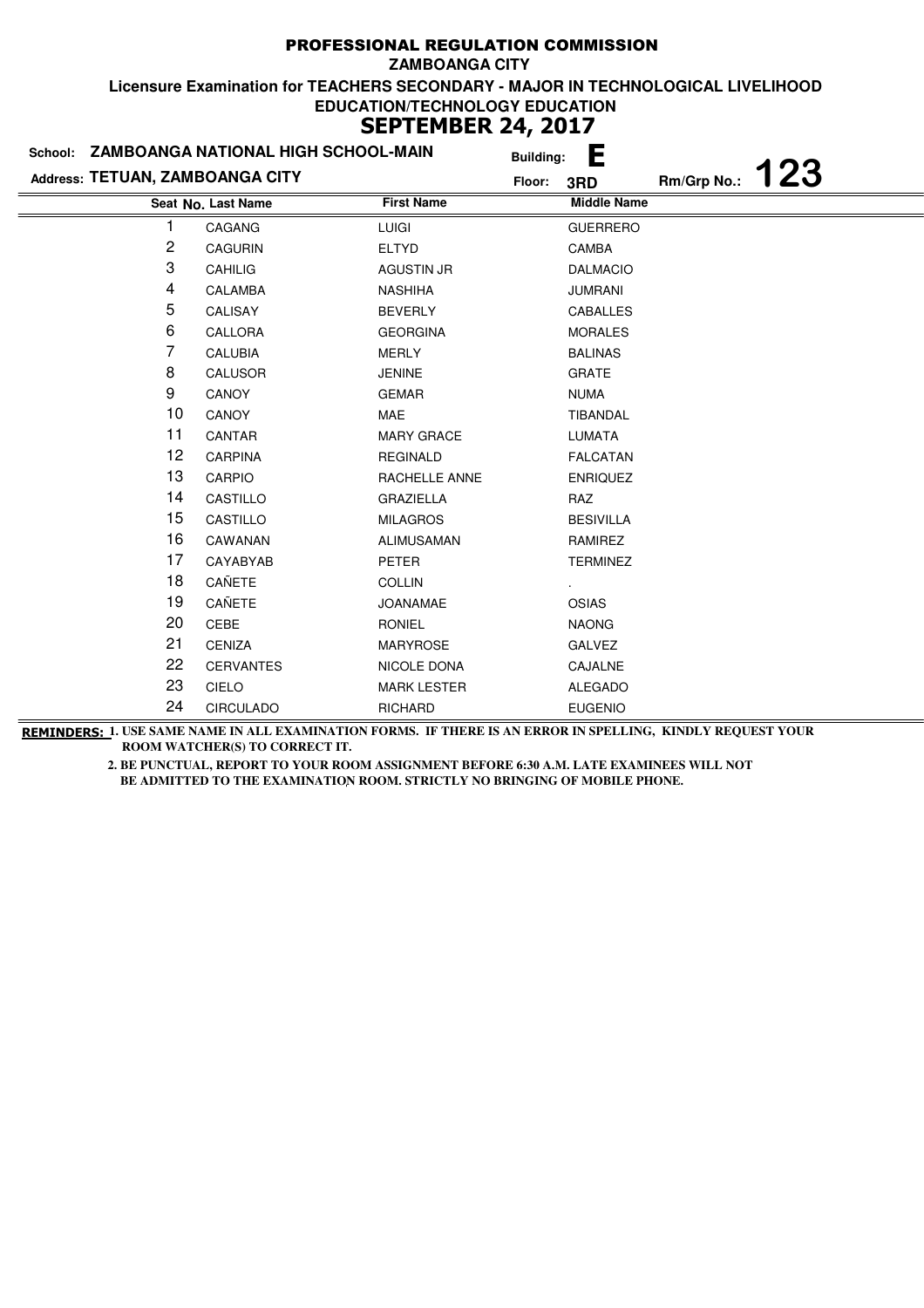|                                 | School: ZAMBOANGA NATIONAL HIGH SCHOOL-MAIN |                      | <b>Building:</b> | E                  |             |     |
|---------------------------------|---------------------------------------------|----------------------|------------------|--------------------|-------------|-----|
| Address: TETUAN, ZAMBOANGA CITY |                                             |                      | Floor:           | 3RD                | Rm/Grp No.: | 124 |
|                                 | Seat No. Last Name                          | <b>First Name</b>    |                  | <b>Middle Name</b> |             |     |
|                                 | <b>CIRILO</b>                               | <b>NORI JOY</b>      |                  | <b>PACHECO</b>     |             |     |
| 2                               | <b>CLEMENTE</b>                             | <b>HERWIN</b>        |                  | <b>FERNANDO</b>    |             |     |
| 3                               | <b>CLIMACO</b>                              | <b>SHEILA</b>        |                  | <b>GEONZON</b>     |             |     |
| 4                               | <b>COMETA</b>                               | <b>JOVY</b>          |                  | CANILLO            |             |     |
| 5                               | CONSTANTINO                                 | <b>MARIE AGNES</b>   |                  | SALARDA            |             |     |
| 6                               | CONTURNO                                    | <b>CLIFFORD JOHN</b> |                  | PELAYO             |             |     |
| 7                               | CORNELIO                                    | ALBERT               |                  | <b>PLASENCIA</b>   |             |     |
| 8                               | <b>CORPIN</b>                               | <b>ROSALIE</b>       |                  | <b>RODRIGUEZ</b>   |             |     |
| 9                               | CRUZ                                        | <b>MARITES</b>       |                  | <b>TUGAHAN</b>     |             |     |
| 10                              | <b>CUARTOCRUZ</b>                           | <b>JANET</b>         |                  | <b>BRAVO</b>       |             |     |
| 11                              | <b>CUARTOCRUZ</b>                           | <b>MARIAN</b>        |                  | ALVAREZ            |             |     |
| 12                              | <b>CUERING</b>                              | <b>MARK</b>          |                  | LARANJO            |             |     |
| 13                              | <b>CUEVAS</b>                               | <b>HENERIETA</b>     |                  | <b>BANTUG</b>      |             |     |
| 14                              | <b>DAGALEA</b>                              | ANGELICA JOY         |                  | <b>ALVIAR</b>      |             |     |
| 15                              | <b>DAGALEA</b>                              | <b>CLARY MAE</b>     |                  | <b>DELOS REYES</b> |             |     |
| 16                              | <b>DAGANGON</b>                             | <b>JECELYN</b>       |                  | <b>ALLONES</b>     |             |     |
| 17                              | <b>DAGPIN</b>                               | <b>JANETH</b>        |                  | <b>BENDAÑO</b>     |             |     |
| 18                              | <b>DAIS</b>                                 | <b>CARMELITA</b>     |                  | <b>MOSSAMMAD</b>   |             |     |
| 19                              | <b>DAMASO</b>                               | <b>JOCERYN</b>       |                  | <b>ALPAS</b>       |             |     |
| 20                              | <b>DAMMANG</b>                              | <b>AINIE</b>         |                  | YAHIYA             |             |     |
| 21                              | <b>DANDANI</b>                              | YUNIZAR              |                  | <b>TUAHAN</b>      |             |     |
| 22                              | <b>DANO</b>                                 | LIEZL                |                  | JAMALI             |             |     |
| 23                              | <b>DAROY</b>                                | <b>FILY</b>          |                  | MANATAD            |             |     |
| 24                              | <b>DASSAN</b>                               | <b>ROSITA</b>        |                  | ARADAIN            |             |     |

**REMINDERS: 1. USE SAME NAME IN ALL EXAMINATION FORMS. IF THERE IS AN ERROR IN SPELLING, KINDLY REQUEST YOUR ROOM WATCHER(S) TO CORRECT IT.**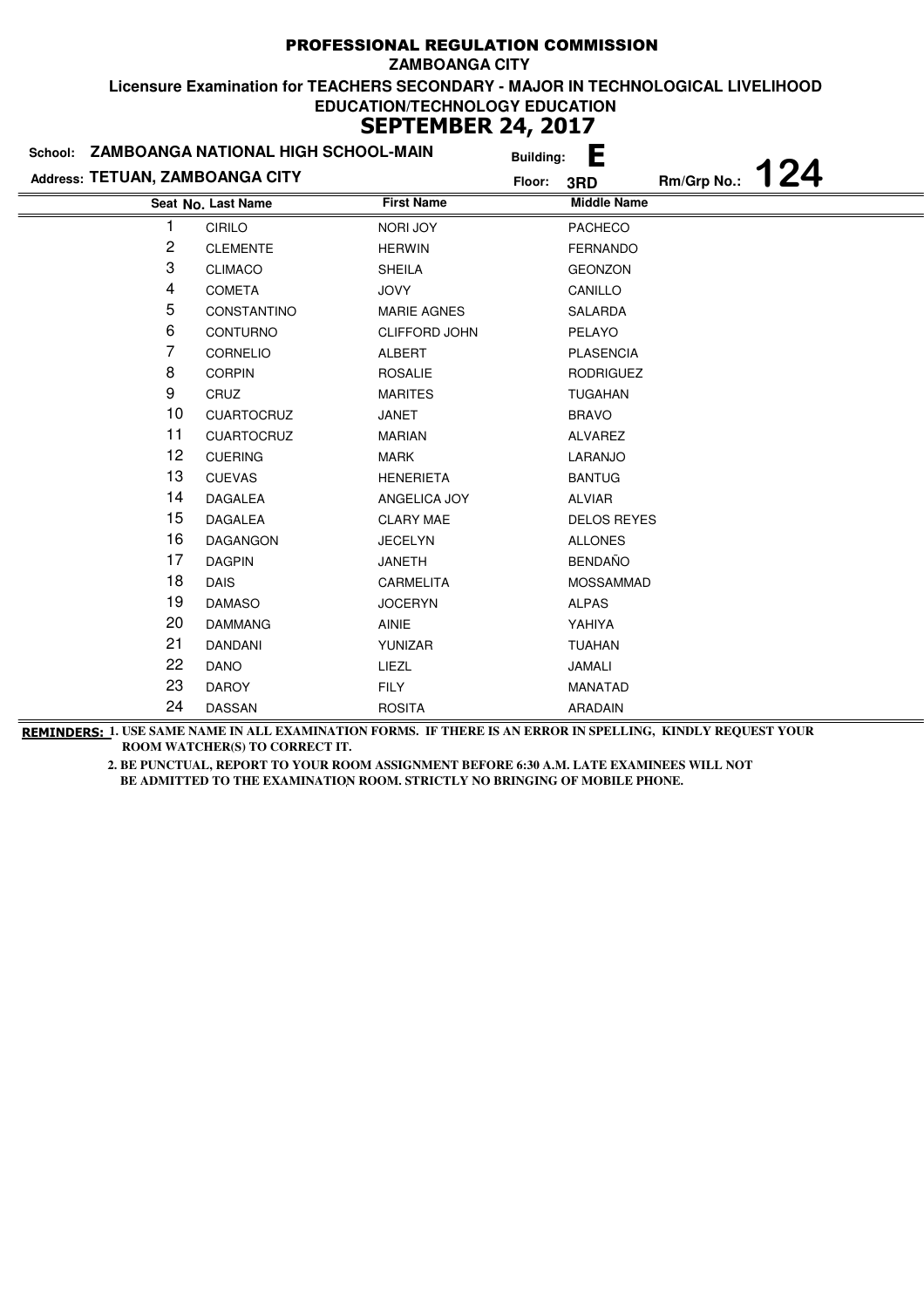| School: ZAMBOANGA NATIONAL HIGH SCHOOL-MAIN |                     |                     | <b>Building:</b> | L                  |             |     |
|---------------------------------------------|---------------------|---------------------|------------------|--------------------|-------------|-----|
| Address: TETUAN, ZAMBOANGA CITY             |                     |                     | Floor:           | 3RD                | Rm/Grp No.: | 125 |
|                                             | Seat No. Last Name  | <b>First Name</b>   |                  | <b>Middle Name</b> |             |     |
|                                             | DE LEON             | <b>TOM KENNETH</b>  |                  | <b>FLORES</b>      |             |     |
| 2                                           | <b>DEBIDE</b>       | <b>KRIZZA GAIL</b>  |                  | PEREZ              |             |     |
| 3                                           | <b>DECOSTO</b>      | <b>WENALYN</b>      |                  | <b>FUENTES</b>     |             |     |
| 4                                           | <b>DEL ROSARIO</b>  | <b>ANA MARIE</b>    |                  | <b>BERNARDO</b>    |             |     |
| 5                                           | DELA CRUZ           | <b>JHAILYN</b>      |                  | <b>FRANCISCO</b>   |             |     |
| 6                                           | DELA CRUZ           | <b>JULIET</b>       |                  | <b>BAMBALAN</b>    |             |     |
| 7                                           | <b>DELA CRUZ</b>    | <b>MARY ANN</b>     |                  | <b>FELICIANO</b>   |             |     |
| 8                                           | DELA CRUZ           | RIZEL               |                  | <b>BINARAO</b>     |             |     |
| 9                                           | <b>DELA SERNA</b>   | <b>EUGENE</b>       |                  | <b>BEJERANO</b>    |             |     |
| 10                                          | <b>DELA TORRE</b>   | <b>CELESTE</b>      |                  | <b>AUREA</b>       |             |     |
| 11                                          | <b>DELA TORRE</b>   | <b>JENNIE</b>       |                  | <b>RODA</b>        |             |     |
| 12                                          | <b>DELFIN</b>       | NANETTE             |                  | <b>GUTIEREZ</b>    |             |     |
| 13                                          | <b>DELOS REYES</b>  | <b>MARY JOY</b>     |                  | NATIVIDAD          |             |     |
| 14                                          | <b>DELOS REYES</b>  | <b>ROSELYN</b>      |                  | <b>ESPINOSA</b>    |             |     |
| 15                                          | <b>DELOS SANTOS</b> | <b>MAROSE</b>       |                  | LANGRES            |             |     |
| 16                                          | <b>DIAZ</b>         | <b>AUREL</b>        |                  | <b>BATIQUIN</b>    |             |     |
| 17                                          | <b>DIEGO</b>        | <b>EMMA</b>         |                  | <b>URO</b>         |             |     |
| 18                                          | <b>DIEGO</b>        | <b>MARILYN</b>      |                  | <b>ALBERTO</b>     |             |     |
| 19                                          | <b>DISAL</b>        | JULIANA             |                  | <b>SAHIKAL</b>     |             |     |
| 20                                          | <b>DIZON</b>        | <b>JERSON</b>       |                  | SON                |             |     |
| 21                                          | <b>DOMEN</b>        | <b>MARK ANTHONY</b> |                  | <b>JALA</b>        |             |     |
| 22                                          | <b>DOMINGO</b>      | <b>WILLIAM</b>      |                  | <b>TAHIL</b>       |             |     |
| 23                                          | <b>DOSIL</b>        | <b>JERRY</b>        |                  | <b>ELVIÑA</b>      |             |     |
| 24                                          | <b>DRAGON</b>       | LOREJANE            |                  | GALVEZ             |             |     |

**REMINDERS: 1. USE SAME NAME IN ALL EXAMINATION FORMS. IF THERE IS AN ERROR IN SPELLING, KINDLY REQUEST YOUR ROOM WATCHER(S) TO CORRECT IT.**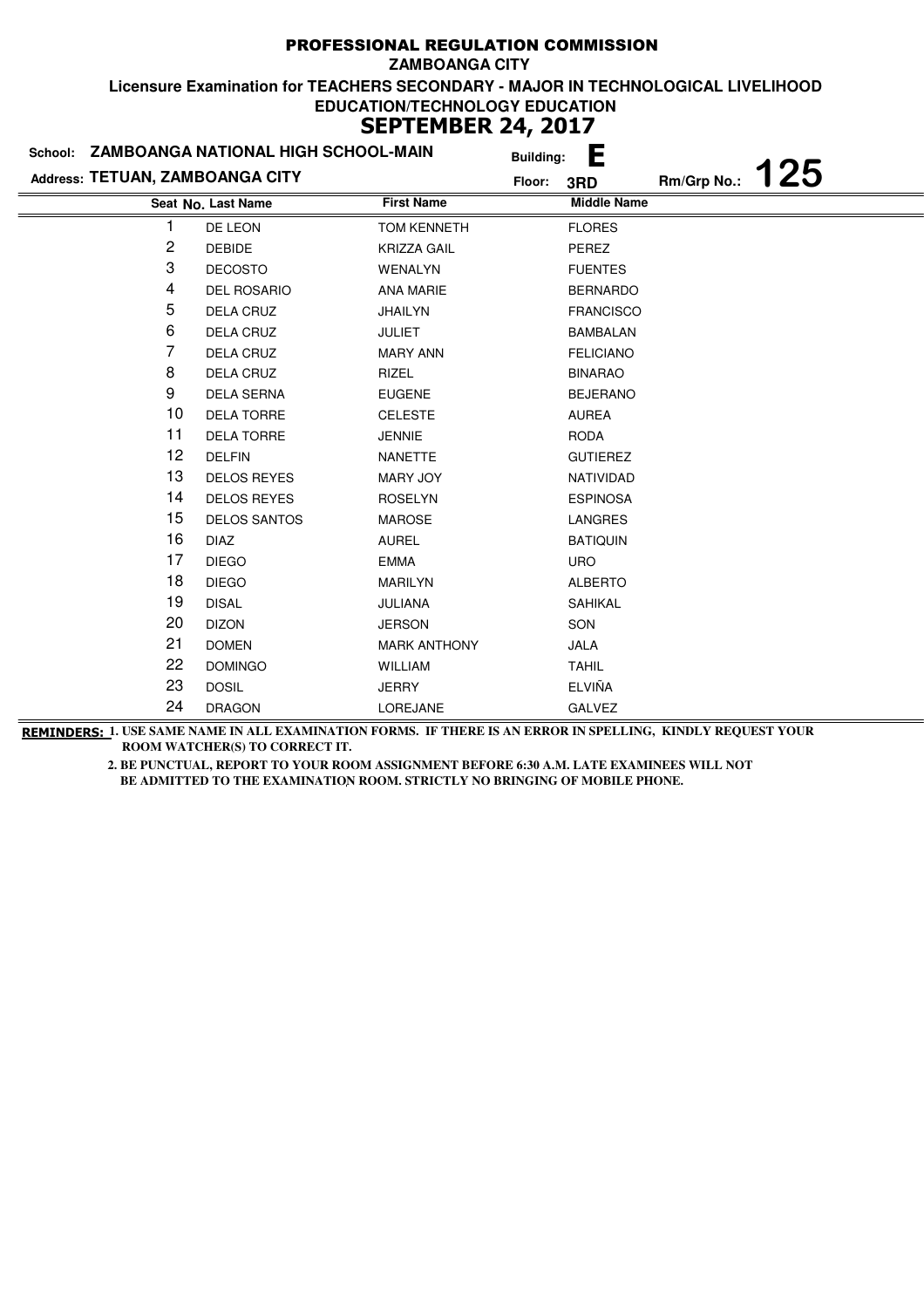| School: ZAMBOANGA NATIONAL HIGH SCHOOL-MAIN |                    |                        | <b>Building:</b> | È                  |             |     |
|---------------------------------------------|--------------------|------------------------|------------------|--------------------|-------------|-----|
| Address: TETUAN, ZAMBOANGA CITY             |                    |                        | Floor:           | 3RD                | Rm/Grp No.: | 126 |
|                                             | Seat No. Last Name | <b>First Name</b>      |                  | <b>Middle Name</b> |             |     |
|                                             | <b>DUMABOC</b>     | <b>FLORA MAE</b>       |                  | <b>ESTUDILLO</b>   |             |     |
| 2                                           | <b>DUNDING</b>     | <b>PONCHITA</b>        |                  | <b>TABARASA</b>    |             |     |
| 3                                           | <b>EDCAY</b>       | <b>JOJIMAE</b>         |                  | <b>BARACOL</b>     |             |     |
| 4                                           | <b>EDRADAN</b>     | <b>ELISA</b>           |                  | <b>NOGAR</b>       |             |     |
| 5                                           | <b>EDROSOLANO</b>  | RONALD                 |                  | <b>DIAZ</b>        |             |     |
| 6                                           | <b>EGOOGAN</b>     | <b>RICHARD</b>         |                  | <b>RICANEL</b>     |             |     |
| 7                                           | <b>EHIDIO</b>      | <b>ESTRELLITA</b>      |                  | <b>PIOQUINTO</b>   |             |     |
| 8                                           | <b>EIJANSANTOS</b> | <b>IVY</b>             |                  | <b>LIMEN</b>       |             |     |
| 9                                           | <b>ELIAS</b>       | <b>NENENG</b>          |                  | <b>MUHARAN</b>     |             |     |
| 10                                          | <b>ELLOREG</b>     | <b>CHARMAGNE MARIE</b> |                  | <b>DIONG</b>       |             |     |
| 11                                          | <b>ELLOREG</b>     | <b>MARY JANE</b>       |                  | <b>BUAYA</b>       |             |     |
| 12                                          | <b>ELLORIN</b>     | <b>MARIA FE</b>        |                  | <b>ARCILLAS</b>    |             |     |
| 13                                          | <b>ELNASIN</b>     | <b>JOVELYN</b>         |                  | <b>DILIMAN</b>     |             |     |
| 14                                          | <b>EMOTIN</b>      | <b>HAZEL</b>           |                  | CASTROMAYOR        |             |     |
| 15                                          | <b>ENAY</b>        | <b>SALHA</b>           |                  | <b>SAHIBUL</b>     |             |     |
| 16                                          | <b>ENGKONG</b>     | <b>NADIA</b>           |                  | <b>BURI</b>        |             |     |
| 17                                          | <b>ENRIQUEZ</b>    | ALFELBERT              |                  | <b>LAMPIOS</b>     |             |     |
| 18                                          | <b>ENRIQUEZ</b>    | <b>CHERIE</b>          |                  | <b>DELA TORRE</b>  |             |     |
| 19                                          | <b>ENRIQUEZ</b>    | <b>CHRISTINE ANN</b>   |                  | <b>ALBERTO</b>     |             |     |
| 20                                          | <b>ENRIQUEZ</b>    | <b>EMALEIN</b>         |                  | <b>BARTOLOME</b>   |             |     |
| 21                                          | <b>ENRIQUEZ</b>    | <b>ROSENDA</b>         |                  | <b>ALMERO</b>      |             |     |
| 22                                          | <b>EPARWA</b>      | <b>CHRISTIAN JOHN</b>  |                  | <b>SERNA</b>       |             |     |
| 23                                          | <b>ERAJI</b>       | <b>RUAIZA</b>          |                  | <b>BADANG</b>      |             |     |
| 24                                          | ERASGA             | <b>LEO ANGELO</b>      |                  | <b>MEDALLO</b>     |             |     |

**REMINDERS: 1. USE SAME NAME IN ALL EXAMINATION FORMS. IF THERE IS AN ERROR IN SPELLING, KINDLY REQUEST YOUR ROOM WATCHER(S) TO CORRECT IT.**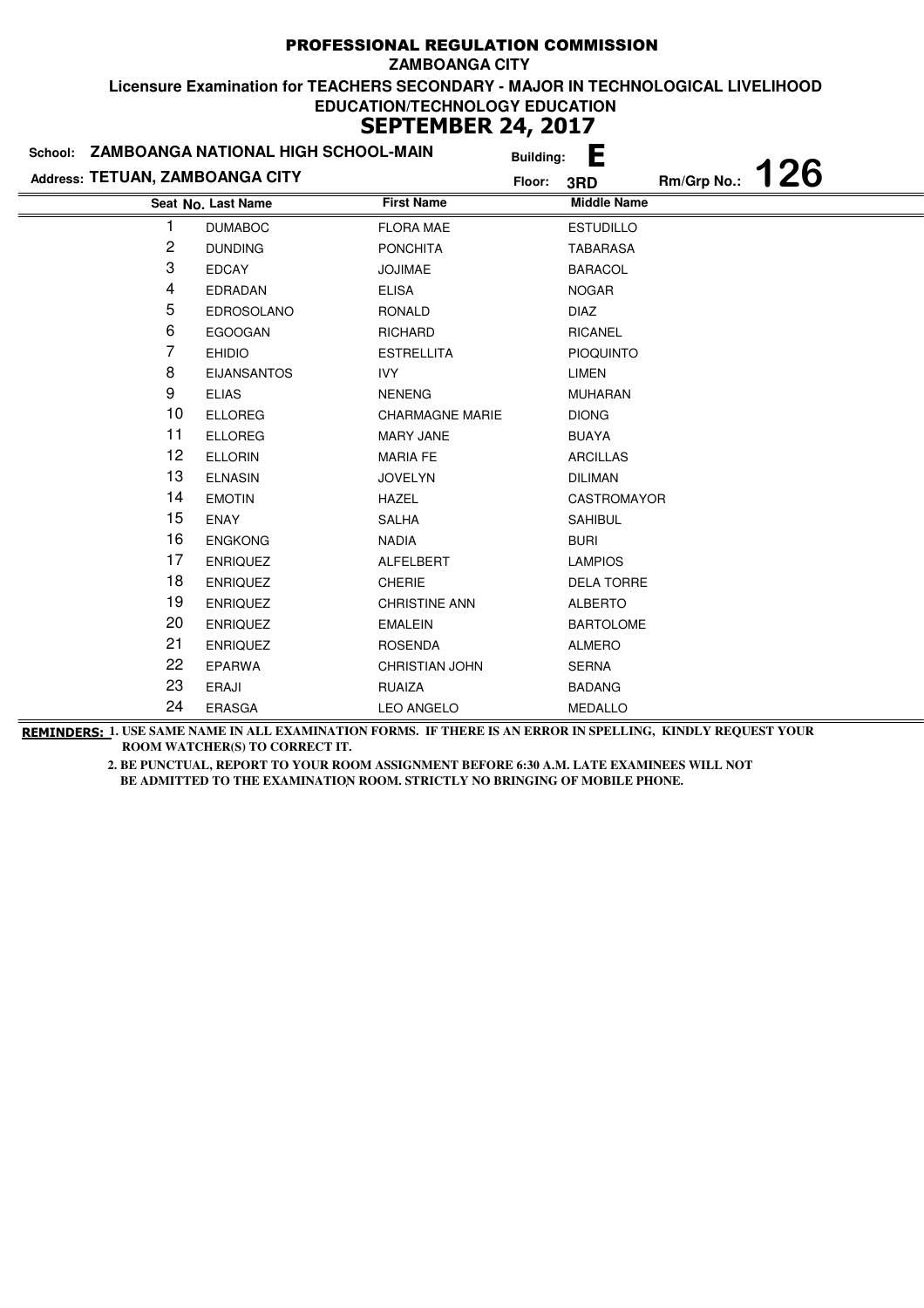|                                 | School: ZAMBOANGA NATIONAL HIGH SCHOOL-MAIN |                     | <b>Building:</b> | E                  |             |     |
|---------------------------------|---------------------------------------------|---------------------|------------------|--------------------|-------------|-----|
| Address: TETUAN, ZAMBOANGA CITY |                                             |                     | Floor:           | 3RD                | Rm/Grp No.: | 127 |
|                                 | Seat No. Last Name                          | <b>First Name</b>   |                  | <b>Middle Name</b> |             |     |
|                                 | <b>ESCARPE</b>                              | <b>MARY ANN</b>     |                  | <b>COLUMBRES</b>   |             |     |
| 2                               | <b>ESCO</b>                                 | <b>SHIRLEY</b>      |                  | <b>DUMANGUIA</b>   |             |     |
| 3                               | <b>ESPEDILLA</b>                            | <b>ARLENE</b>       |                  | DE GUZMAN          |             |     |
| 4                               | <b>ESPULO</b>                               | <b>MICHEL</b>       |                  | <b>CAPUNO</b>      |             |     |
| 5                               | <b>ESTAVILLO</b>                            | <b>EVAMAR</b>       |                  | <b>GENTEROLA</b>   |             |     |
| 6                               | <b>ESTEBAN</b>                              | <b>BRYAN</b>        |                  | <b>GREGORIO</b>    |             |     |
| 7                               | <b>ESTRADA</b>                              | <b>ANNIE</b>        |                  | <b>ESPOLO</b>      |             |     |
| 8                               | <b>ESTRADA</b>                              | <b>MARY JOIE</b>    |                  | <b>BARTOLOME</b>   |             |     |
| 9                               | <b>FALCASANTOS</b>                          | <b>MARY JANE</b>    |                  | SAMONTE            |             |     |
| 10                              | <b>FERNANDEZ</b>                            | <b>AIVEE</b>        |                  | ALBANI             |             |     |
| 11                              | <b>FERNANDEZ</b>                            | <b>JOAN LOURIZE</b> |                  | <b>GAGANTING</b>   |             |     |
| 12                              | <b>FERRER</b>                               | <b>JOY</b>          |                  | YANGAO             |             |     |
| 13                              | <b>FLORENTINO</b>                           | <b>JOHRWENA</b>     |                  | PAGASITA           |             |     |
| 14                              | <b>FLORES</b>                               | <b>GLADYS</b>       |                  | GACO               |             |     |
| 15                              | <b>FRANCISCO</b>                            | <b>BERNARD</b>      |                  | <b>FRANCISCO</b>   |             |     |
| 16                              | <b>FRANCISCO</b>                            | CARMINA             |                  | <b>SANTOS</b>      |             |     |
| 17                              | <b>FRANCISCO</b>                            | <b>EMIE GRACE</b>   |                  | <b>ELAVASANTOS</b> |             |     |
| 18                              | <b>FRANCISCO</b>                            | <b>JENNIBEL</b>     |                  | <b>ENRIQUEZ</b>    |             |     |
| 19                              | <b>FRANCISCO</b>                            | LEZY                |                  | <b>TINDOC</b>      |             |     |
| 20                              | <b>FRANCO</b>                               | <b>VIRGIE</b>       |                  | <b>PATRIARCA</b>   |             |     |
| 21                              | <b>GABOTERO</b>                             | <b>JESTONIE</b>     |                  | <b>COTALES</b>     |             |     |
| 22                              | <b>GABUNI</b>                               | AIMEE               |                  | <b>ENCARNADO</b>   |             |     |
| 23                              | <b>GALDAN</b>                               | <b>ROHILYN</b>      |                  | <b>GAPPAR</b>      |             |     |
| 24                              | <b>GALLEGO</b>                              | <b>MARY JANE</b>    |                  | <b>MAGALLON</b>    |             |     |

**REMINDERS: 1. USE SAME NAME IN ALL EXAMINATION FORMS. IF THERE IS AN ERROR IN SPELLING, KINDLY REQUEST YOUR ROOM WATCHER(S) TO CORRECT IT.**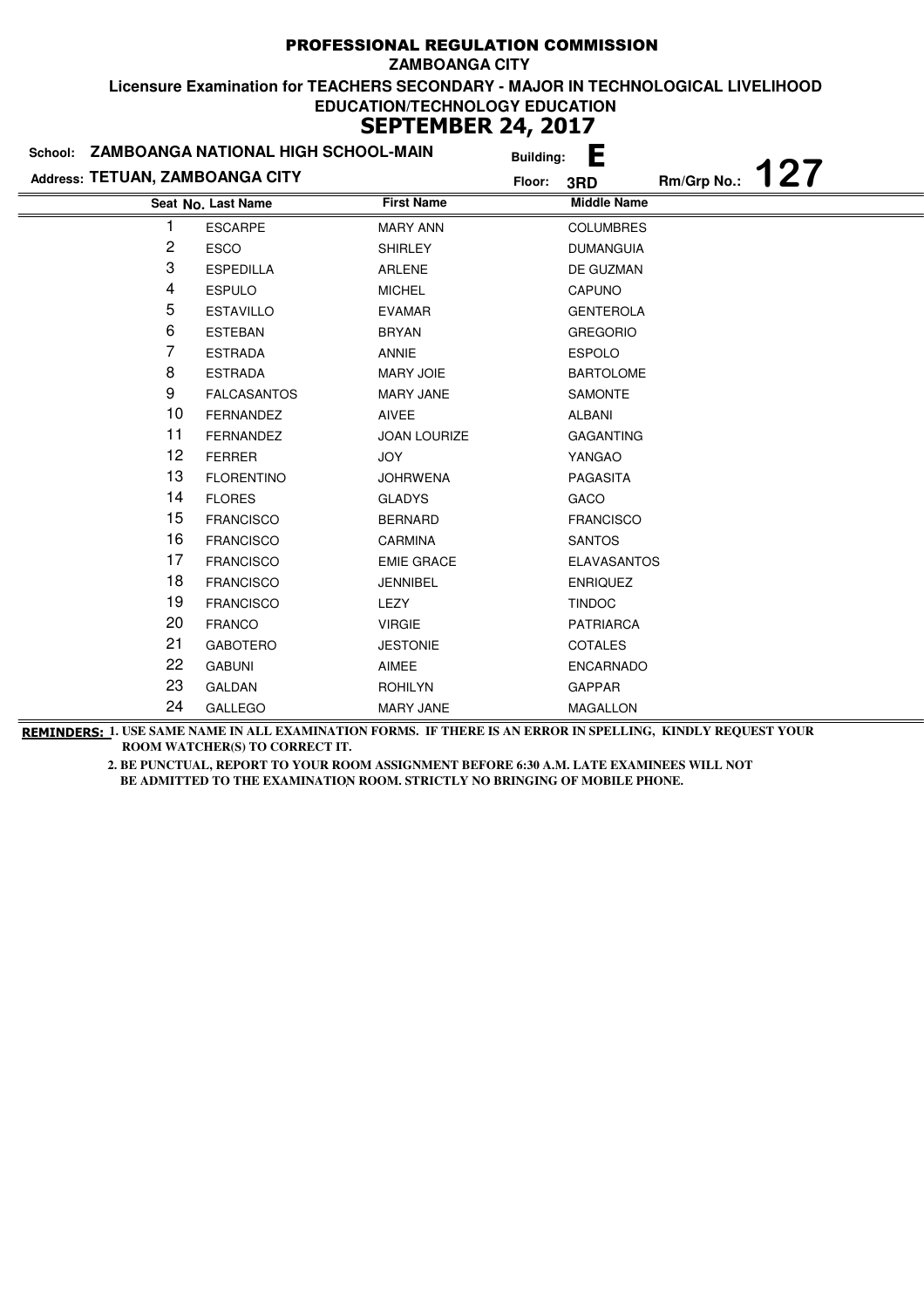| School: ZAMBOANGA NATIONAL HIGH SCHOOL-MAIN |                    | <b>Building:</b>  | E                  |             |     |
|---------------------------------------------|--------------------|-------------------|--------------------|-------------|-----|
| Address: TETUAN, ZAMBOANGA CITY             |                    | Floor:            | 3RD                | Rm/Grp No.: | 128 |
|                                             | Seat No. Last Name | <b>First Name</b> | <b>Middle Name</b> |             |     |
|                                             | <b>GALLEPOSO</b>   | <b>JOAN</b>       | <b>PANTOJA</b>     |             |     |
| 2                                           | <b>GALVADORES</b>  | <b>CLARIBEL</b>   | <b>MACAPILI</b>    |             |     |
| 3                                           | <b>GALVE</b>       | <b>JOVILYN</b>    | SARANILLO          |             |     |
| 4                                           | <b>GAMORA</b>      | <b>GRACELY</b>    | MENDOZA            |             |     |
| 5                                           | <b>GANTALAO</b>    | <b>SHIENE</b>     | <b>FACULTAD</b>    |             |     |
| 6                                           | <b>GARCIA</b>      | <b>JANET</b>      | <b>SOLER</b>       |             |     |
| 7                                           | <b>GARDAN</b>      | <b>AISA</b>       | <b>AIDER</b>       |             |     |
| 8                                           | <b>GASPAR</b>      | <b>MARY JOY</b>   | <b>EUGENIIO</b>    |             |     |
| 9                                           | <b>GAVILAN</b>     | MA. RUFFA         | <b>PEPITO</b>      |             |     |
| 10                                          | <b>GAYONGA</b>     | <b>EMELY</b>      | <b>FRANCISCO</b>   |             |     |
| 11                                          | <b>GEGONE</b>      | <b>CYDDIE</b>     | ARCEO              |             |     |
| 12                                          | <b>GENENE</b>      | ARIEL             | <b>ALIAGA</b>      |             |     |
| 13                                          | <b>GEPAYO</b>      | <b>GEROME</b>     | <b>BELOCURA</b>    |             |     |
| 14                                          | <b>GERANGAYA</b>   | <b>BRENDO</b>     | <b>MANINGO</b>     |             |     |
| 15                                          | GIAP               | <b>MARY JOY</b>   | <b>GALVEZ</b>      |             |     |
| 16                                          | <b>GLOVA</b>       | <b>APRIL</b>      | CRUZ               |             |     |
| 17                                          | <b>GOLVEO</b>      | ARNEL             | <b>VILLANUEVA</b>  |             |     |
| 18                                          | <b>GONZAGA</b>     | <b>EMILY</b>      | <b>SEREÑAS</b>     |             |     |
| 19                                          | <b>GONZALES</b>    | <b>LORESA</b>     | <b>GALVEZ</b>      |             |     |
| 20                                          | <b>GONZALES</b>    | <b>METHUS</b>     | <b>PACARO</b>      |             |     |
| 21                                          | <b>GREGORIO</b>    | <b>MELALY</b>     | <b>SOLIS</b>       |             |     |
| 22                                          | <b>GUADALUPE</b>   | <b>ELOIDA</b>     | STA.TERESA         |             |     |
| 23                                          | <b>GUADALUPE</b>   | <b>ROMMEL</b>     | <b>HILARIO</b>     |             |     |
| 24                                          | <b>GUARDINO</b>    | JAMES CARLO       | <b>CABUGZA</b>     |             |     |

**REMINDERS: 1. USE SAME NAME IN ALL EXAMINATION FORMS. IF THERE IS AN ERROR IN SPELLING, KINDLY REQUEST YOUR ROOM WATCHER(S) TO CORRECT IT.**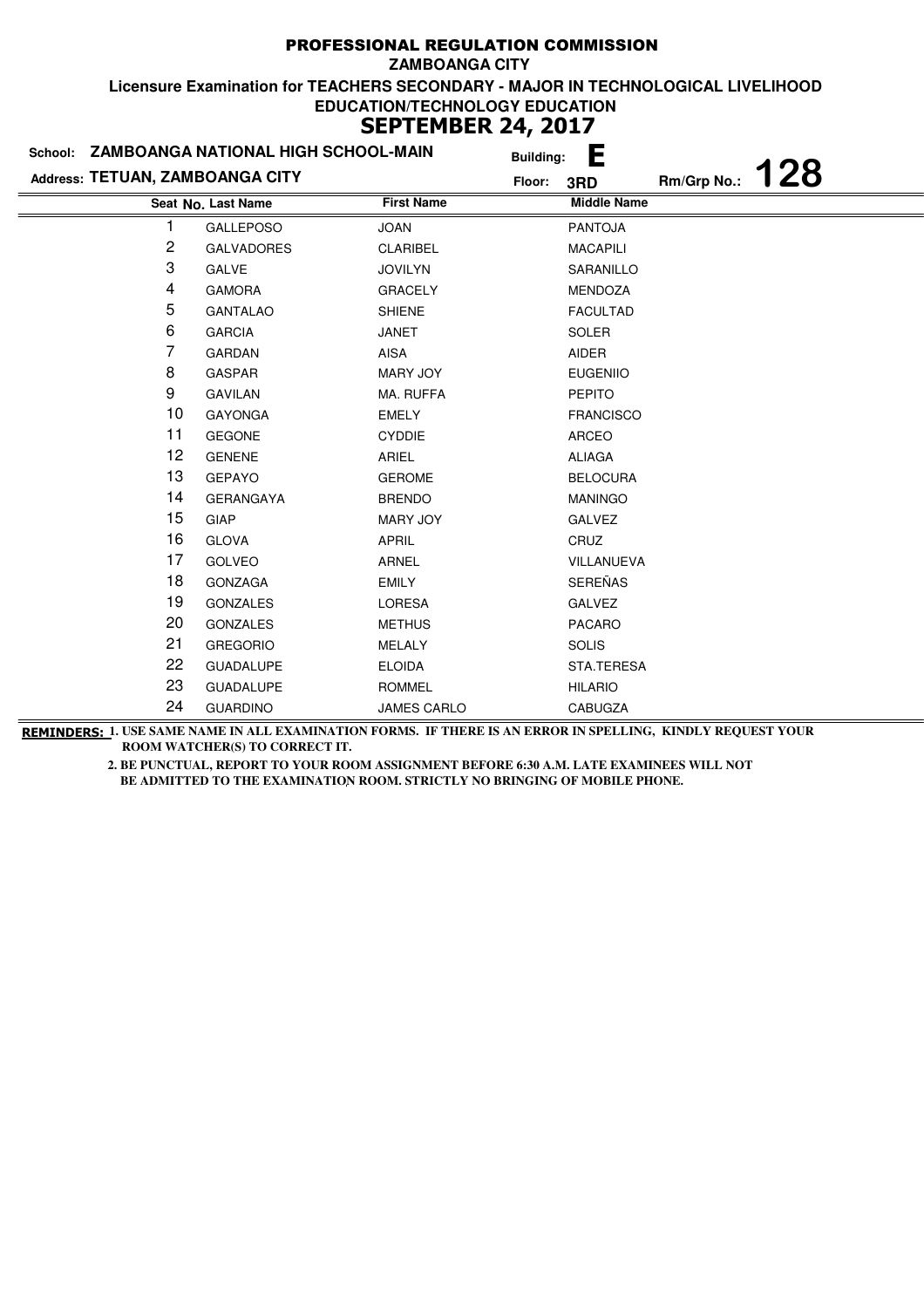|                                 | School: ZAMBOANGA NATIONAL HIGH SCHOOL-MAIN | <b>Building:</b>  | E                         |
|---------------------------------|---------------------------------------------|-------------------|---------------------------|
| Address: TETUAN, ZAMBOANGA CITY |                                             | Floor:            | 129<br>Rm/Grp No.:<br>4TH |
|                                 | Seat No. Last Name                          | <b>First Name</b> | <b>Middle Name</b>        |
|                                 | <b>GUEVARA</b>                              | <b>JENELYN</b>    | <b>GALVEZ</b>             |
| 2                               | <b>GUINILAC</b>                             | <b>RAMON JR</b>   | <b>OMONGIA</b>            |
| 3                               | <b>GUMOTUD</b>                              | JUVILYN           | <b>HIDOQUIO</b>           |
| 4                               | <b>GUTIERREZ</b>                            | <b>ROGER</b>      | <b>FRANCISCO</b>          |
| 5                               | <b>HADJAL</b>                               | <b>JOMAR</b>      | LABBAY                    |
| 6                               | <b>HADJULA</b>                              | <b>BEN</b>        | <b>ALPHA</b>              |
| 7                               | <b>HADJULA</b>                              | <b>NURAISA</b>    | <b>PASIHUL</b>            |
| 8                               | <b>HAIN</b>                                 | <b>IBRAHIM</b>    | <b>NURIE</b>              |
| 9                               | <b>HAJAN</b>                                | <b>NASHRA</b>     | <b>UDONG</b>              |
| 10                              | <b>HAJILI</b>                               | RAIYANA           | ARASAD                    |
| 11                              | <b>HALASAN</b>                              | <b>RENATO</b>     | QUIRANTE                  |
| 12                              | <b>HALIPA</b>                               | <b>ARLYN</b>      | <b>GAMPAL</b>             |
| 13                              | <b>HAMID</b>                                | <b>NURHAN</b>     | <b>AQUILAN</b>            |
| 14                              | <b>HAMIRUL</b>                              | SADDAM            | <b>AWWALIN</b>            |
| 15                              | <b>HAMSI</b>                                | <b>AHMAD</b>      | <b>UDDIN</b>              |
| 16                              | <b>HAMSIRANI</b>                            | <b>AINUL</b>      | <b>HADJIRUDDIN</b>        |
| 17                              | <b>HARUN</b>                                | <b>FERDAUSIA</b>  | ARIM                      |
| 18                              | <b>HASID</b>                                | <b>SHERMA</b>     | <b>HASBI</b>              |
| 19                              | <b>HASSAN</b>                               | <b>KATRINA</b>    | <b>JAMMANG</b>            |
| 20                              | <b>HASSAN</b>                               | SAUDA             | JALIL                     |
| 21                              | <b>HERRERA</b>                              | <b>JEFFREY</b>    | <b>MARTINEZ</b>           |
| 22                              | <b>HIYANG</b>                               | NUR-THASNEEM      | <b>SILBIN</b>             |
| 23                              | <b>IDRIS</b>                                | <b>ASIYA</b>      | <b>MIGUEL</b>             |
| 24                              | <b>IJALAN</b>                               | <b>JAMRA</b>      | <b>BARUELA</b>            |

**REMINDERS: 1. USE SAME NAME IN ALL EXAMINATION FORMS. IF THERE IS AN ERROR IN SPELLING, KINDLY REQUEST YOUR ROOM WATCHER(S) TO CORRECT IT.**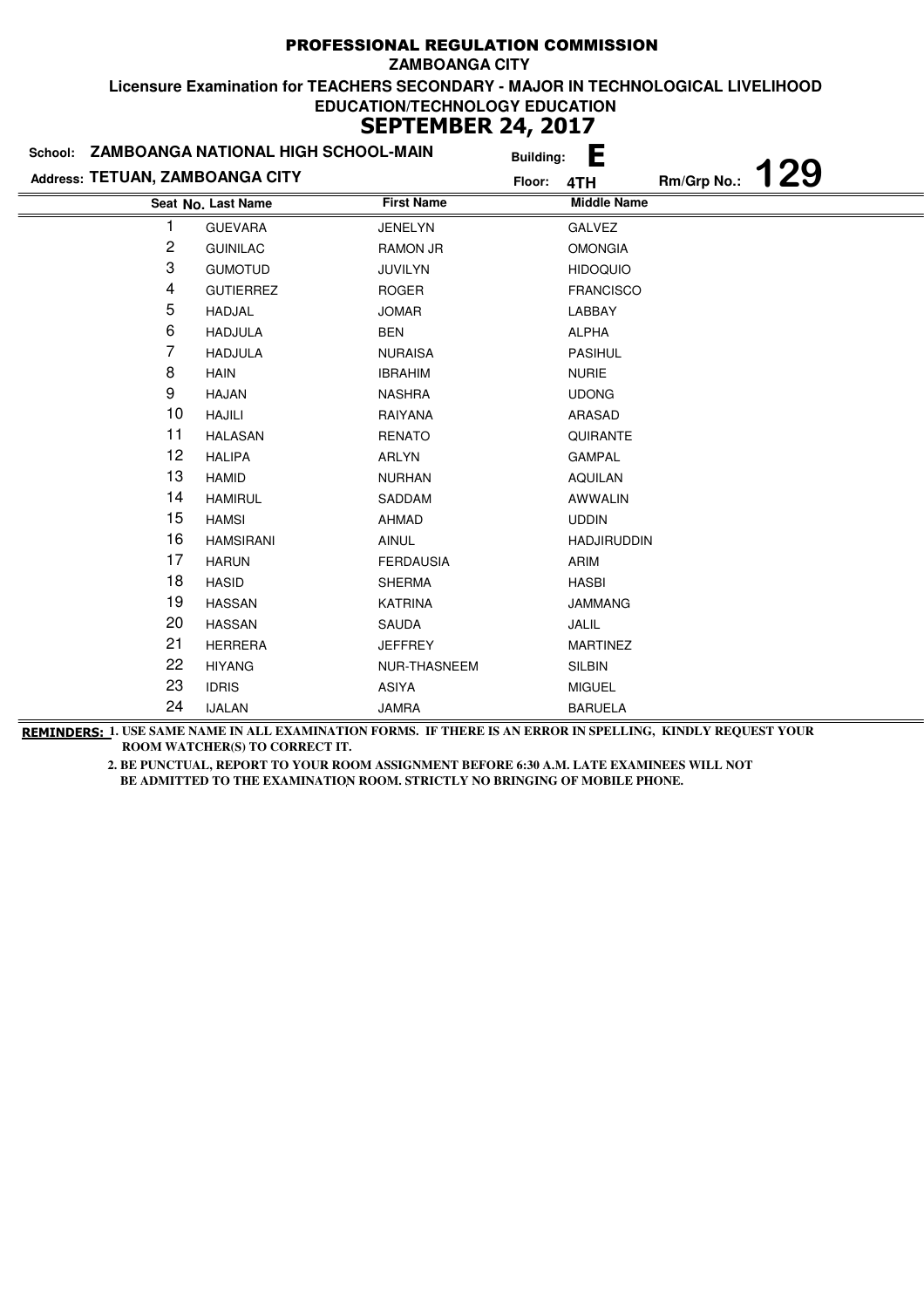|                                 | School: ZAMBOANGA NATIONAL HIGH SCHOOL-MAIN |                    | <b>Building:</b> | E                  |             |     |
|---------------------------------|---------------------------------------------|--------------------|------------------|--------------------|-------------|-----|
| Address: TETUAN, ZAMBOANGA CITY |                                             |                    | Floor:           | 4TH                | Rm/Grp No.: | 130 |
|                                 | Seat No. Last Name                          | <b>First Name</b>  |                  | <b>Middle Name</b> |             |     |
|                                 | <b>ILEDAN</b>                               | <b>KARLA</b>       |                  | <b>TORIBIO</b>     |             |     |
| 2                               | <b>INDAKA</b>                               | <b>ALIH</b>        |                  | <b>MARUSI</b>      |             |     |
| 3                               | <b>ISA</b>                                  | <b>AUNAL</b>       |                  | <b>INJANI</b>      |             |     |
| 4                               | <b>ISHMAEL</b>                              | <b>SITTI RUBE</b>  |                  | SALCEDO            |             |     |
| 5                               | <b>ISMAEL</b>                               | ABRAR              |                  | <b>AMARAN</b>      |             |     |
| 6                               | <b>ISMAEL</b>                               | <b>PATRICIA</b>    |                  | <b>ASAKIL</b>      |             |     |
| 7                               | <b>ISMAEL</b>                               | <b>ZENAIDA</b>     |                  | SALVADOR           |             |     |
| 8                               | <b>ISMANI</b>                               | <b>MUKTAR</b>      |                  | <b>MUSAD</b>       |             |     |
| 9                               | <b>ISNAIN</b>                               | <b>FARNALYN</b>    |                  | <b>HAIRULLA</b>    |             |     |
| 10                              | <b>ISNANI</b>                               | <b>NUR-FAINA</b>   |                  | <b>TILIN</b>       |             |     |
| 11                              | <b>JAAFAR</b>                               | AMINAH SARAH       |                  | <b>SALIGAK</b>     |             |     |
| 12                              | <b>JAALAIN</b>                              | RAIZA              |                  | AKIYAL             |             |     |
| 13                              | <b>JABONILLO</b>                            | <b>ALYN</b>        |                  | <b>GONZAGA</b>     |             |     |
| 14                              | <b>JACOB</b>                                | <b>CHRISTINE</b>   |                  | <b>MANCENIDO</b>   |             |     |
| 15                              | <b>JAINUDDIN</b>                            | <b>FAIJA</b>       |                  | <b>AUD</b>         |             |     |
| 16                              | <b>JAKARIA</b>                              | <b>OMIHANEE</b>    |                  | <b>MOHAMMAD</b>    |             |     |
| 17                              | JAL                                         | <b>ALIH</b>        |                  | AHMAD              |             |     |
| 18                              | <b>JALON</b>                                | PETER PAUL         |                  | <b>ANUNQUE</b>     |             |     |
| 19                              | <b>JAMDANI</b>                              | RAYHANA            |                  | <b>JAMMANG</b>     |             |     |
| 20                              | JAMIL                                       | <b>RAFHIA</b>      |                  | <b>HASIM</b>       |             |     |
| 21                              | <b>JAUHARI</b>                              | <b>FARIDA</b>      |                  | <b>JAMMANG</b>     |             |     |
| 22                              | <b>JAUHARI</b>                              | <b>NURHAIDA</b>    |                  | <b>JAMMANG</b>     |             |     |
| 23                              | JAWALI                                      | <b>NULIA</b>       |                  | <b>JINNO</b>       |             |     |
| 24                              | <b>JOCSON</b>                               | <b>LYSTER BELT</b> |                  | SUMUGAL            |             |     |

**REMINDERS: 1. USE SAME NAME IN ALL EXAMINATION FORMS. IF THERE IS AN ERROR IN SPELLING, KINDLY REQUEST YOUR ROOM WATCHER(S) TO CORRECT IT.**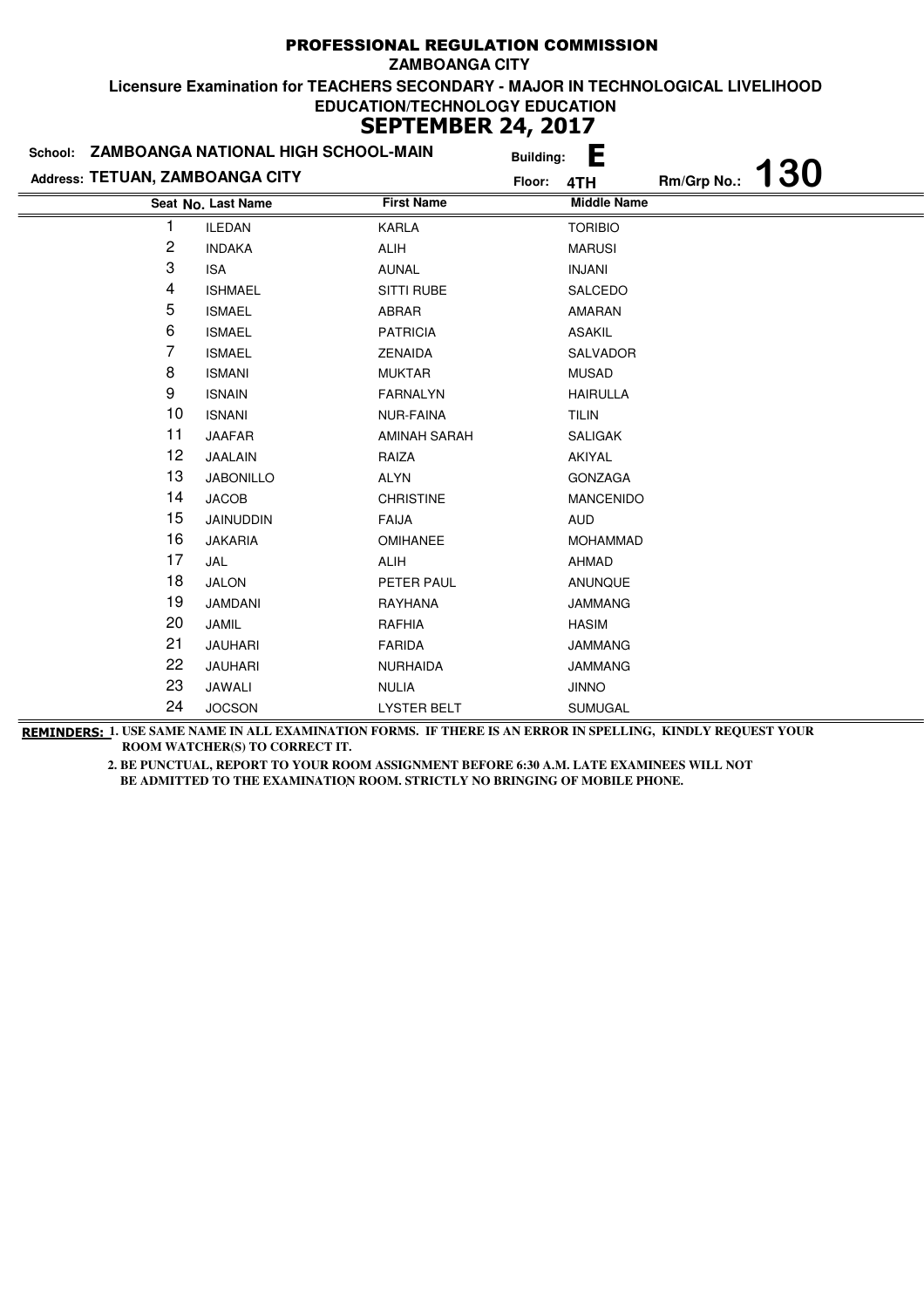|                                 | School: ZAMBOANGA NATIONAL HIGH SCHOOL-MAIN |                       | <b>Building:</b> | E                  |             |     |
|---------------------------------|---------------------------------------------|-----------------------|------------------|--------------------|-------------|-----|
| Address: TETUAN, ZAMBOANGA CITY |                                             |                       | Floor:           | 4TH                | Rm/Grp No.: | 131 |
|                                 | Seat No. Last Name                          | <b>First Name</b>     |                  | <b>Middle Name</b> |             |     |
| 1                               | <b>JOSEPH</b>                               | <b>MERSALYN</b>       |                  | <b>AMDAD</b>       |             |     |
| 2                               | <b>JUEVESANO</b>                            | <b>MARRIZ</b>         |                  | <b>MAGLANGIT</b>   |             |     |
| 3                               | JUHAILI                                     | NIHADA                |                  | <b>BAWA</b>        |             |     |
| 4                               | <b>JUHUDI</b>                               | <b>SHIRAMIE</b>       |                  | SAWABI             |             |     |
| 5                               | <b>JULBASARI</b>                            | <b>ROHANA</b>         |                  | <b>MURA</b>        |             |     |
| 6                               | JULHASAN                                    | <b>NURDISA</b>        |                  | SALUSOD            |             |     |
| 7                               | <b>JULIAN</b>                               | <b>FRANCIS CLAIRE</b> |                  |                    |             |     |
| 8                               | <b>JUMAANI</b>                              | CARMINA               |                  | <b>ISNAIN</b>      |             |     |
| 9                               | <b>JUMAWAN</b>                              | <b>ESTHER SANDY</b>   |                  | <b>ACOPIADO</b>    |             |     |
| 10                              | <b>JUNAID</b>                               | <b>FIKRE</b>          |                  | <b>BAKIL</b>       |             |     |
| 11                              | KADIL                                       | <b>REHANNA</b>        |                  | ABUANA             |             |     |
| 12                              | <b>KANAIN</b>                               | <b>NURMIRIN</b>       |                  | <b>TILIN</b>       |             |     |
| 13                              | <b>KAPALA</b>                               | <b>DALAIDA</b>        |                  | SAJI               |             |     |
| 14                              | <b>KAPUNAN</b>                              | <b>NURHANA</b>        |                  | <b>ALAN</b>        |             |     |
| 15                              | <b>KAPUNAN</b>                              | <b>SATRA</b>          |                  | <b>ALAN</b>        |             |     |
| 16                              | <b>KASIM</b>                                | <b>NURHUDA</b>        |                  | MALINGKAT          |             |     |
| 17                              | <b>KAYUH</b>                                | RHOSE-AINA            |                  | <b>JUMDAINI</b>    |             |     |
| 18                              | LABASTIDA                                   | <b>VICTORIA</b>       |                  | <b>GATINAO</b>     |             |     |
| 19                              | LABOR                                       | <b>MARIVIC</b>        |                  | <b>DAGALEA</b>     |             |     |
| 20                              | LADJA                                       | <b>NASHRA GEM</b>     |                  | <b>HAILANI</b>     |             |     |
| 21                              | <b>LAKIBUL</b>                              | <b>HILDA</b>          |                  | <b>SUHURI</b>      |             |     |
| 22                              | LANDUNGAN                                   | KHADIZA               |                  | <b>ULOD</b>        |             |     |
| 23                              | LANGGA                                      | LORYFE                |                  | CANAWAY            |             |     |
| 24                              | LANGGA                                      | <b>NIÑO</b>           |                  | SINGSON            |             |     |

**REMINDERS: 1. USE SAME NAME IN ALL EXAMINATION FORMS. IF THERE IS AN ERROR IN SPELLING, KINDLY REQUEST YOUR ROOM WATCHER(S) TO CORRECT IT.**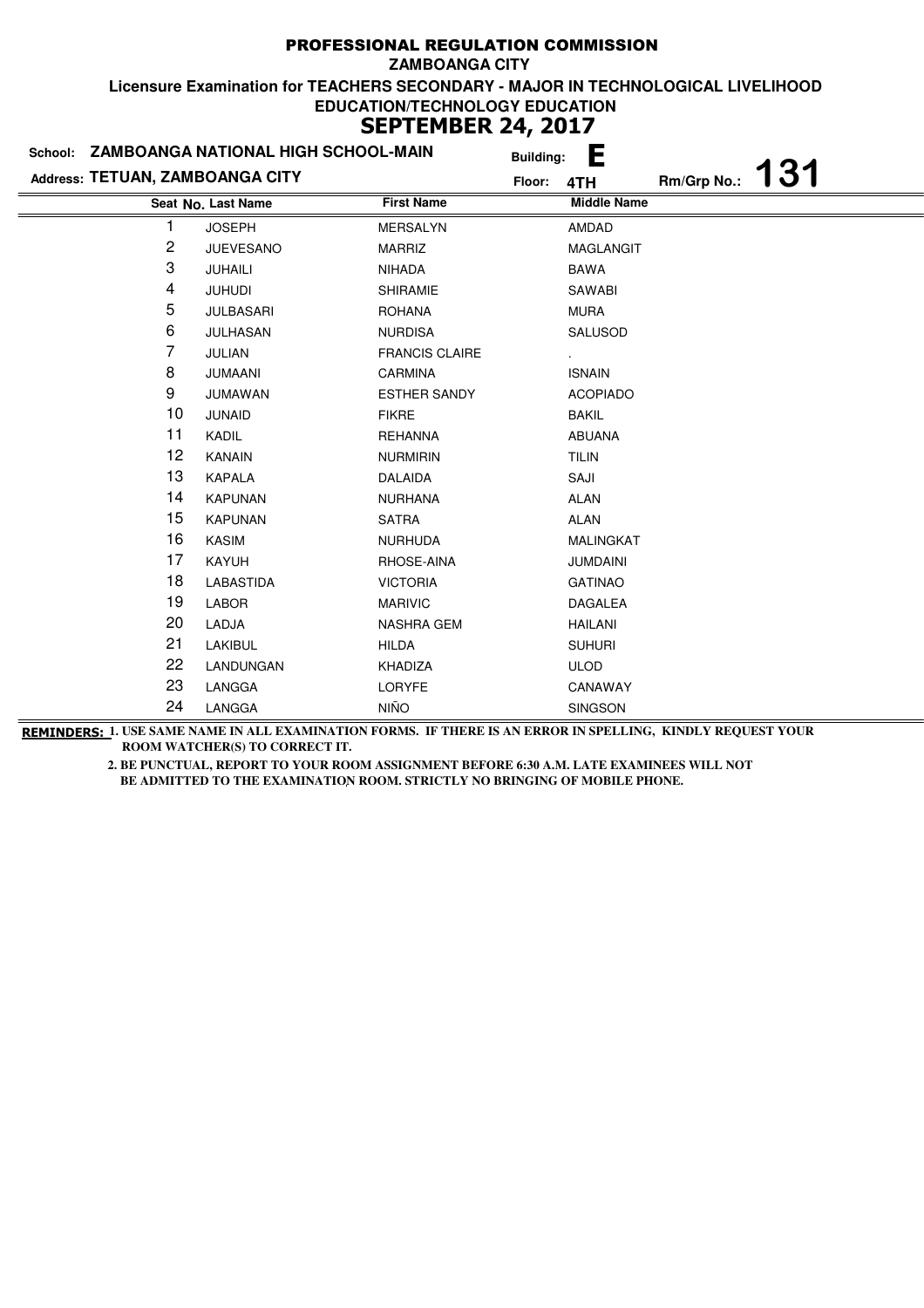| School: ZAMBOANGA NATIONAL HIGH SCHOOL-MAIN |                    |                       | <b>Building:</b> | E                  |             |     |  |
|---------------------------------------------|--------------------|-----------------------|------------------|--------------------|-------------|-----|--|
| Address: TETUAN, ZAMBOANGA CITY             |                    |                       | Floor:<br>4TH    |                    | Rm/Grp No.: | 132 |  |
|                                             | Seat No. Last Name | <b>First Name</b>     |                  | <b>Middle Name</b> |             |     |  |
| 1                                           | LAVACANACRUZ       | <b>JEANELLE ROSE</b>  |                  | <b>TARRO</b>       |             |     |  |
| 2                                           | LAZARO             | LAILENE               |                  | <b>BALEUS</b>      |             |     |  |
| 3                                           | <b>LENDIO</b>      | <b>ROXY MAE</b>       |                  | <b>JAUCULAN</b>    |             |     |  |
| 4                                           | <b>LIBETARIO</b>   | <b>MAYLEN</b>         |                  | <b>BULO</b>        |             |     |  |
| 5                                           | <b>LICAROS</b>     | SHERWIN JAY           |                  | <b>ENDIAPE</b>     |             |     |  |
| 6                                           | <b>LIMPANG</b>     | <b>ESTRELLA</b>       |                  | <b>GUMIPAT</b>     |             |     |  |
| 7                                           | <b>LOPINA</b>      | <b>ROLAND</b>         |                  | <b>DINOPOL</b>     |             |     |  |
| 8                                           | <b>LORENZO</b>     | <b>SHERIVEL</b>       |                  | FERNANDEZ          |             |     |  |
| 9                                           | LOZANO             | <b>MARIA CRISPINA</b> |                  | NUÑEZ              |             |     |  |
| 10                                          | <b>LUBGUBAN</b>    | <b>JOAN</b>           |                  | <b>ELLORIN</b>     |             |     |  |
| 11                                          | <b>LUBON</b>       | ADAM                  |                  | <b>DUAY</b>        |             |     |  |
| 12                                          | <b>LUBON</b>       | <b>FLORDELYN</b>      |                  | <b>SILVANO</b>     |             |     |  |
| 13                                          | <b>LUMOTOS</b>     | ANALOU                |                  |                    |             |     |  |
| 14                                          | <b>LUNA</b>        | <b>NERLIGAY</b>       |                  | <b>DELIGERO</b>    |             |     |  |
| 15                                          | <b>LUNA</b>        | <b>ROBERTO</b>        |                  | <b>BAHIAN</b>      |             |     |  |
| 16                                          | <b>LUPINA</b>      | <b>JOCELYN</b>        |                  | LAUSA              |             |     |  |
| 17                                          | <b>LUSARIA</b>     | <b>HAROLD</b>         |                  | <b>PANTALEON</b>   |             |     |  |
| 18                                          | <b>MACABALE</b>    | <b>EDMIL</b>          |                  | <b>MACARINE</b>    |             |     |  |
| 19                                          | <b>MACARIO</b>     | <b>ANETTE AMOR</b>    |                  | <b>FALCASANTOS</b> |             |     |  |
| 20                                          | <b>MADJA</b>       | AISA                  |                  | SALIDDON           |             |     |  |
| 21                                          | <b>MAGBANUA</b>    | <b>JOEL JR</b>        |                  | <b>CAMPOS</b>      |             |     |  |
| 22                                          | <b>MAGNO</b>       | <b>ALVIN</b>          |                  | <b>BULINGKAG</b>   |             |     |  |
| 23                                          | <b>MAGSIPOC</b>    | <b>RIA</b>            |                  | WATE               |             |     |  |
| 24                                          | <b>MAGULTA</b>     | <b>AMORITA</b>        |                  | <b>LUAB</b>        |             |     |  |

**REMINDERS: 1. USE SAME NAME IN ALL EXAMINATION FORMS. IF THERE IS AN ERROR IN SPELLING, KINDLY REQUEST YOUR ROOM WATCHER(S) TO CORRECT IT.**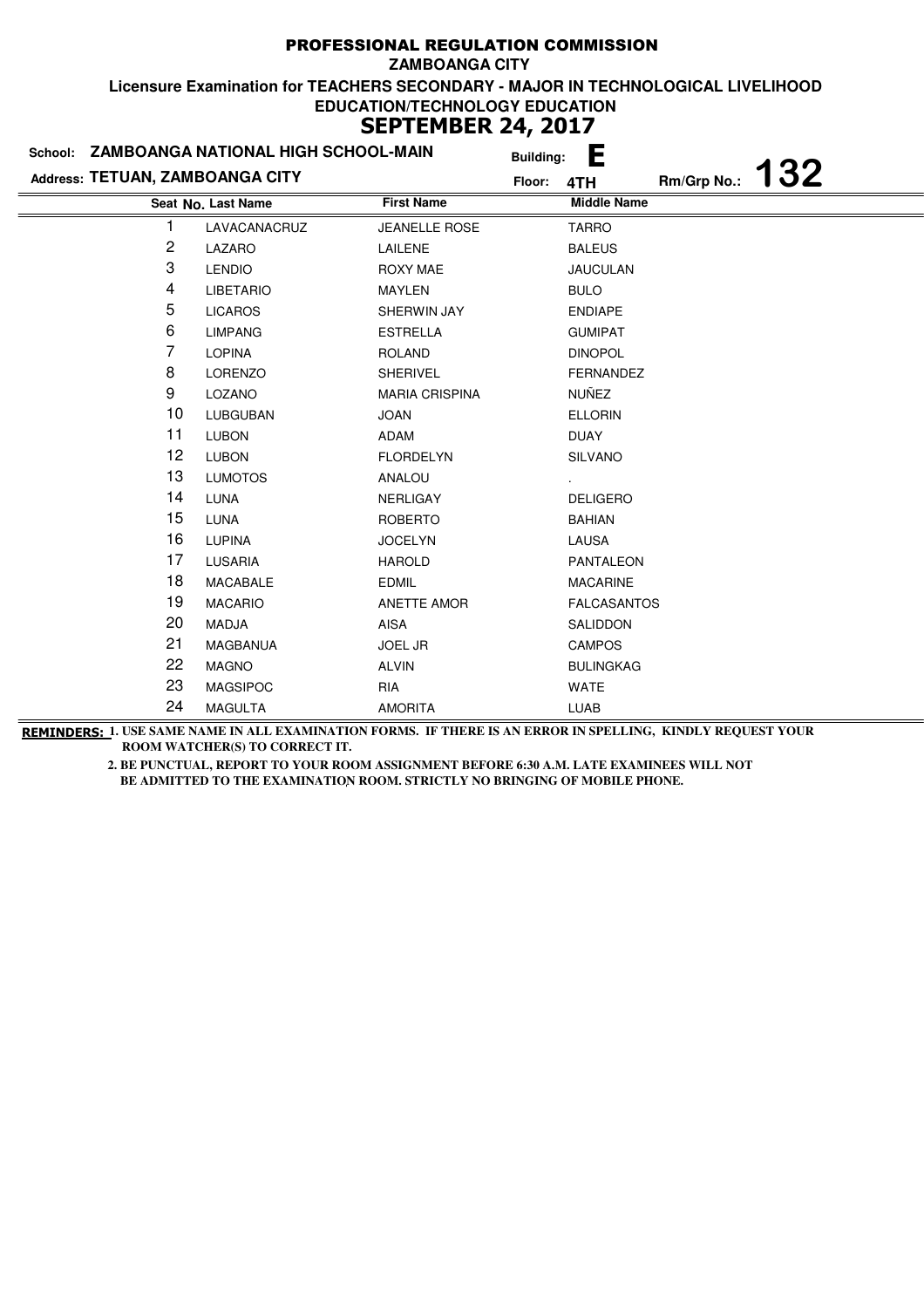|                                 | School: ZAMBOANGA NATIONAL HIGH SCHOOL-MAIN | <b>Building:</b>  | Ε                         |
|---------------------------------|---------------------------------------------|-------------------|---------------------------|
| Address: TETUAN, ZAMBOANGA CITY |                                             | Floor:            | 133<br>Rm/Grp No.:<br>4TH |
|                                 | Seat No. Last Name                          | <b>First Name</b> | <b>Middle Name</b>        |
|                                 | <b>MAHALAN</b>                              | <b>EVALYN</b>     | AYLAN                     |
| 2                               | MAHALAYAM                                   | <b>ALNADZRI</b>   | ALLAMA                    |
| 3                               | <b>MAHILAC</b>                              | <b>RONNA</b>      | <b>CUARTO CRUZ</b>        |
| 4                               | <b>MAJID</b>                                | <b>MARY RUTH</b>  | <b>BALAN</b>              |
| 5                               | <b>MALALI</b>                               | <b>RADZMICK</b>   | <b>HASSAN</b>             |
| 6                               | <b>MALLORCA</b>                             | <b>JOHNJIE</b>    | PLEÑAGO                   |
| 7                               | <b>MAMMAH</b>                               | ZHAJEDA           | <b>HUSSIN</b>             |
| 8                               | <b>MANAIT</b>                               | <b>JENNIFER</b>   | DUMAM-AG                  |
| 9                               | MANANDAO                                    | <b>RUFINA</b>     | <b>HADJI HASSAN</b>       |
| 10                              | <b>MANCO</b>                                | <b>JOHN REY</b>   | <b>OPADA</b>              |
| 11                              | MANGANGOT                                   | <b>ARTEMIO JR</b> | <b>SENGUE</b>             |
| 12                              | <b>MANTAWIL</b>                             | PAIRODZ           | <b>SULAYMAN</b>           |
| 13                              | <b>MANUEL</b>                               | <b>REGINE</b>     | <b>MACALINAO</b>          |
| 14                              | <b>MANUEL</b>                               | <b>WINA</b>       | <b>FLORES</b>             |
| 15                              | <b>MARIANO</b>                              | <b>KYLEEN</b>     | <b>ALEJANDRO</b>          |
| 16                              | <b>MARING</b>                               | <b>DARWISA</b>    | <b>EPPING</b>             |
| 17                              | <b>MARQUEZ</b>                              | <b>MELLANIE</b>   | <b>SANTOS</b>             |
| 18                              | <b>MARTINEZ</b>                             | <b>JAYVIN</b>     | <b>REBOLLOS</b>           |
| 19                              | <b>MEFRANUM</b>                             | <b>HENESY</b>     | <b>RAMOS</b>              |
| 20                              | <b>MELITANTE</b>                            | SHIEZA GRACE      | <b>RIVERA</b>             |
| 21                              | MENDOZA                                     | <b>MARICEL</b>    | PEREZ                     |
| 22                              | <b>MERCADO</b>                              | AGNIEZKA          | <b>PISAN</b>              |
| 23                              | <b>MESIA</b>                                | RANBERT           | CABARLES                  |
| 24                              | <b>MICOLOB</b>                              | <b>NYLVIE</b>     | <b>MANUEL</b>             |

**REMINDERS: 1. USE SAME NAME IN ALL EXAMINATION FORMS. IF THERE IS AN ERROR IN SPELLING, KINDLY REQUEST YOUR ROOM WATCHER(S) TO CORRECT IT.**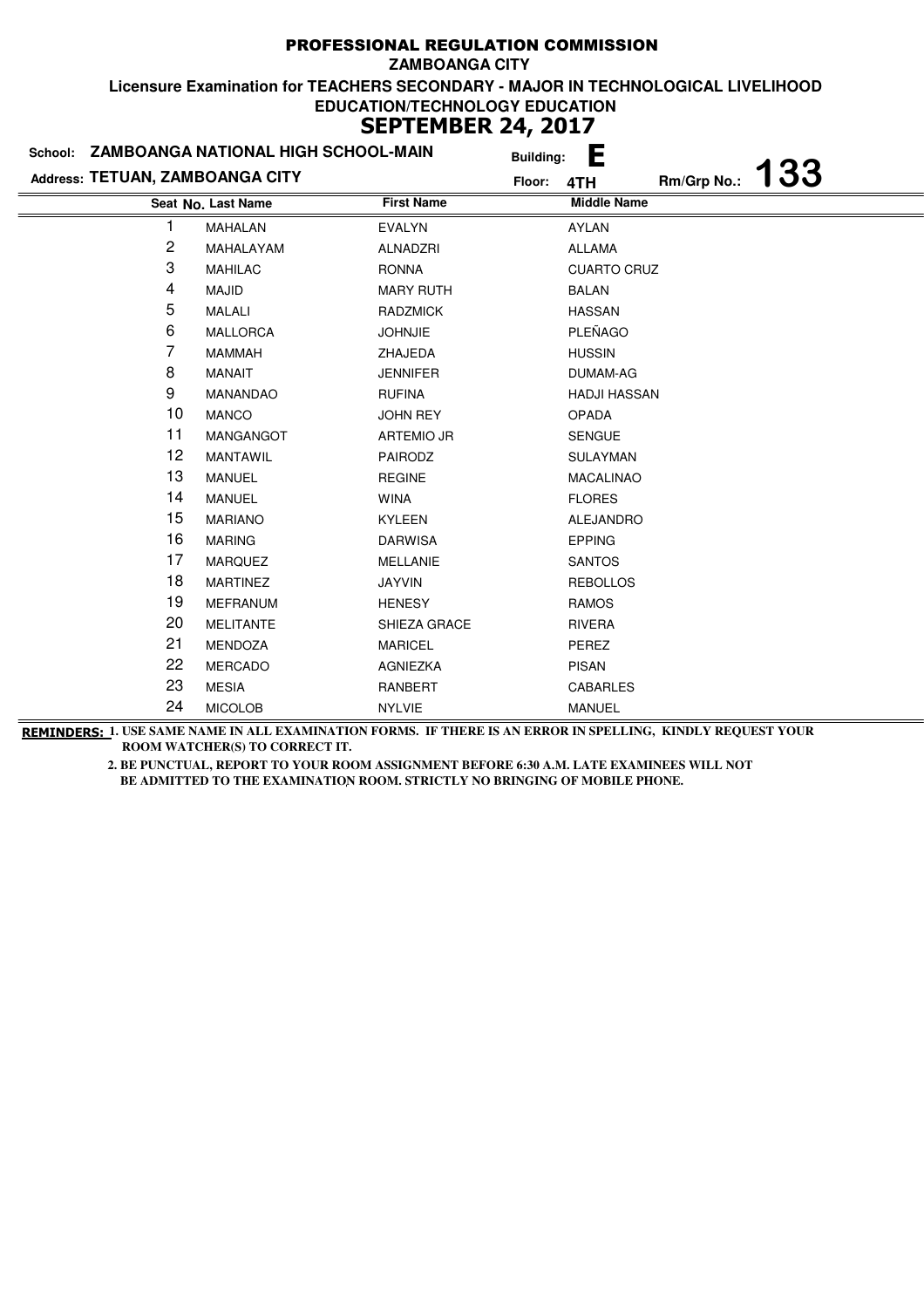|                                 | School: ZAMBOANGA NATIONAL HIGH SCHOOL-MAIN |                      | <b>Building:</b> | E                         |
|---------------------------------|---------------------------------------------|----------------------|------------------|---------------------------|
| Address: TETUAN, ZAMBOANGA CITY |                                             |                      | Floor:           | 134<br>Rm/Grp No.:<br>4TH |
|                                 | Seat No. Last Name                          | <b>First Name</b>    |                  | <b>Middle Name</b>        |
| 1                               | <b>MIJAN</b>                                | <b>FARHA</b>         |                  | <b>RULAN</b>              |
| 2                               | <b>MIRASOL</b>                              | <b>IRINE</b>         |                  | <b>MONTAÑO</b>            |
| 3                               | <b>MONDALO</b>                              | <b>KATHLEEN ANNE</b> |                  | <b>RIO</b>                |
| 4                               | <b>MONTION</b>                              | NICOLE RAE           |                  | <b>RESURRECCION</b>       |
| 5                               | <b>MORALES</b>                              | <b>GEVELYN</b>       |                  | CASTILLO                  |
| 6                               | <b>MORALES</b>                              | <b>JOYCIE CAR</b>    |                  | <b>HIMALAYA</b>           |
| 7                               | <b>MORGIA</b>                               | <b>AGNES</b>         |                  | <b>ANGELES</b>            |
| 8                               | <b>MOSES</b>                                | <b>MIDZFA</b>        |                  | AHADDIN                   |
| 9                               | <b>MOTOS</b>                                | <b>RUAISHA</b>       |                  | ABDURASID                 |
| 10                              | <b>MUHARRAM</b>                             | AL-QAMAR             |                  | <b>KINAW</b>              |
| 11                              | <b>MUIT</b>                                 | <b>JOESAN</b>        |                  | FERNANDEZ                 |
| 12                              | <b>MUIT</b>                                 | <b>MAURO</b>         |                  | <b>SUMIPAT</b>            |
| 13                              | <b>MUJAMON</b>                              | <b>TANJINUL</b>      |                  | <b>ASARIN</b>             |
| 14                              | <b>MUJING</b>                               | <b>MUJIHAN SR</b>    |                  | <b>SAKIB</b>              |
| 15                              | <b>MUKADDIMA</b>                            | <b>SAUDA</b>         |                  | SAPPARI                   |
| 16                              | <b>MULSID</b>                               | <b>SALPURA</b>       |                  | <b>MOHAMMAD</b>           |
| 17                              | <b>NAHUDAN</b>                              | <b>NURHIDA</b>       |                  | <b>ASGALI</b>             |
| 18                              | NAPALCRUZ                                   | <b>IVY ROSE</b>      |                  | <b>HUFALAR</b>            |
| 19                              | <b>NAPOLEREYES</b>                          | <b>KEVIN</b>         |                  | <b>MENDOZA</b>            |
| 20                              | <b>NARCA</b>                                | ABIEGAY              |                  | <b>TORIBIO</b>            |
| 21                              | NARVAEZ                                     | <b>RUFFY</b>         |                  | <b>CANTURIAS</b>          |
| 22                              | <b>NASI</b>                                 | <b>EDMAR</b>         |                  | <b>MAHINAY</b>            |
| 23                              | NATIVIDAD                                   | <b>ALBERT</b>        |                  | VILLANUEVA                |
| 24                              | <b>NECESARIO</b>                            | MA FE                |                  | <b>MELANO</b>             |

**REMINDERS: 1. USE SAME NAME IN ALL EXAMINATION FORMS. IF THERE IS AN ERROR IN SPELLING, KINDLY REQUEST YOUR ROOM WATCHER(S) TO CORRECT IT.**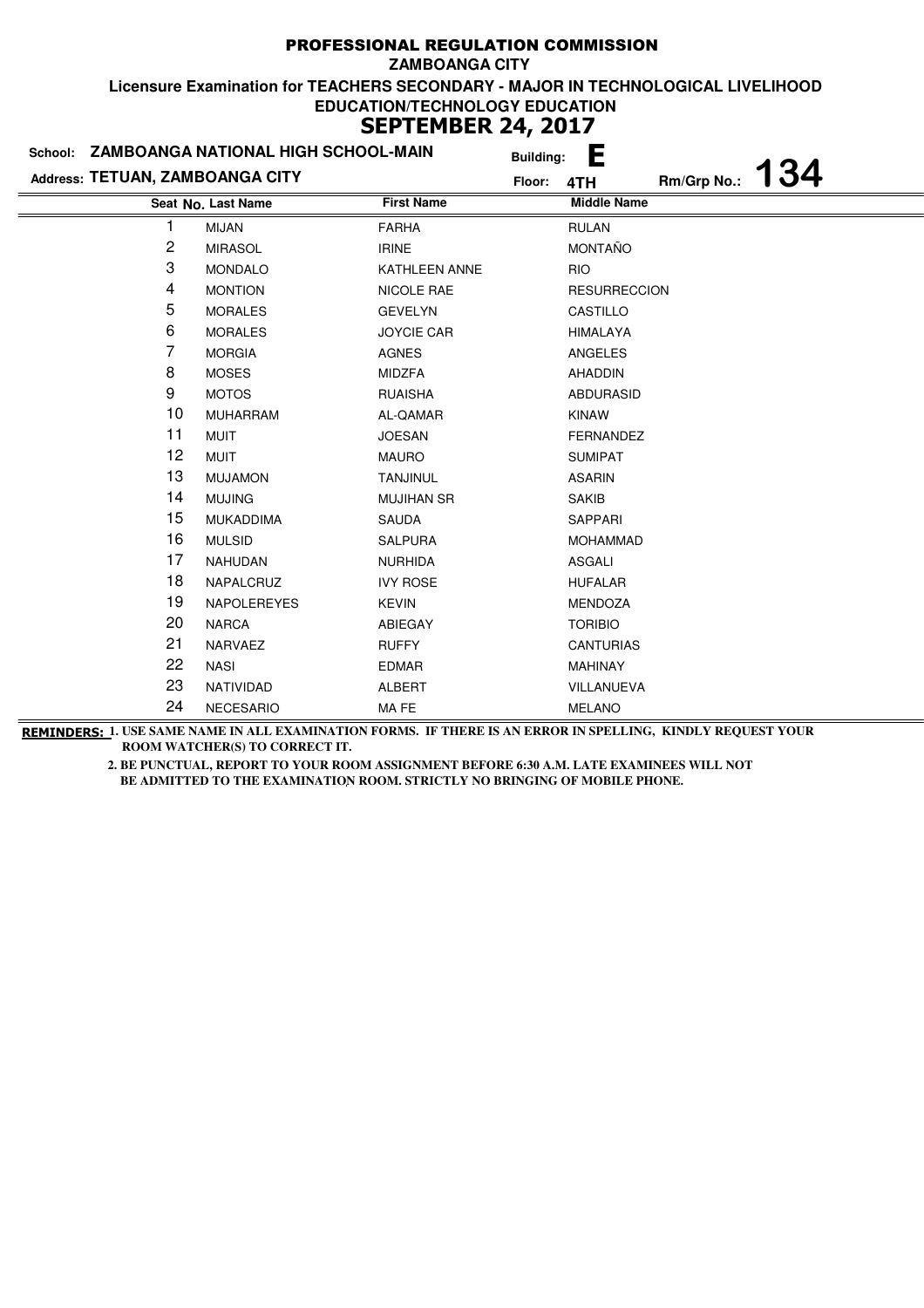|                                 | School: ZAMBOANGA NATIONAL HIGH SCHOOL-MAIN |                      | <b>Building:</b> | E                  |             |     |
|---------------------------------|---------------------------------------------|----------------------|------------------|--------------------|-------------|-----|
| Address: TETUAN, ZAMBOANGA CITY |                                             |                      | Floor:           | 4TH                | Rm/Grp No.: | 135 |
|                                 | Seat No. Last Name                          | <b>First Name</b>    |                  | <b>Middle Name</b> |             |     |
|                                 | <b>NIETES</b>                               | <b>ARLENE</b>        |                  | <b>GABONADA</b>    |             |     |
| 2                               | <b>NIONES</b>                               | <b>RUBIN</b>         |                  | <b>TRICAMPO</b>    |             |     |
| 3                               | <b>NOGUERA</b>                              | ANALYN               |                  | <b>ASTRERO</b>     |             |     |
| 4                               | <b>NOTO</b>                                 | <b>JOY JR</b>        |                  | <b>MENDEZ</b>      |             |     |
| 5                               | <b>NOYNAY</b>                               | ANGELITO             |                  | <b>BELLO</b>       |             |     |
| 6                               | <b>NURBIT</b>                               | ANNA LIZA            |                  | SALAHUDDIN         |             |     |
| 7                               | <b>OCAMPO</b>                               | LARNIE               |                  | <b>DELACRUZ</b>    |             |     |
| 8                               | <b>OMAR</b>                                 | WEDZRA               |                  | <b>MUALLIP</b>     |             |     |
| 9                               | <b>OMAR</b>                                 | YUNIHAR              |                  | <b>DANDANI</b>     |             |     |
| 10                              | <b>OPEMA</b>                                | <b>JOAN</b>          |                  | <b>OPLAS</b>       |             |     |
| 11                              | <b>ORILLAN</b>                              | ARMILYN              |                  | <b>DENIEGA</b>     |             |     |
| 12                              | <b>ORNOPIA</b>                              | <b>BIENVENIDO JR</b> |                  | SARDUAL            |             |     |
| 13                              | <b>ORTUOSTE</b>                             | <b>KIMBERLY</b>      |                  | <b>AGUSTIN</b>     |             |     |
| 14                              | <b>OSIAS</b>                                | <b>JUSSAN GIE</b>    |                  |                    |             |     |
| 15                              | <b>OWELENG</b>                              | <b>MUNISA</b>        |                  | YACOB              |             |     |
| 16                              | <b>PACQUIAO</b>                             | <b>MELANIE</b>       |                  | <b>GERBESE</b>     |             |     |
| 17                              | PADERNAL                                    | <b>ELAINA</b>        |                  | <b>TUBELLARA</b>   |             |     |
| 18                              | PAELMARIANO                                 | ANA LIZA             |                  | SUÑAZ              |             |     |
| 19                              | PAGAROGAN                                   | <b>JEMILYN</b>       |                  | <b>BOOK</b>        |             |     |
| 20                              | <b>PAGSUGUIRON</b>                          | <b>ELLORINE</b>      |                  | <b>BULANON</b>     |             |     |
| 21                              | PAJIJI                                      | <b>ALNILA</b>        |                  | LAHIL              |             |     |
| 22                              | PALAD                                       | <b>MARY ANN</b>      |                  | <b>MAPULA</b>      |             |     |
| 23                              | PALAR JR.                                   | <b>JOEL</b>          |                  | <b>BONGABONG</b>   |             |     |
| 24                              | <b>PALERMO</b>                              | <b>ANTONINA</b>      |                  | <b>ROJAS</b>       |             |     |
|                                 |                                             |                      |                  |                    |             |     |

**REMINDERS: 1. USE SAME NAME IN ALL EXAMINATION FORMS. IF THERE IS AN ERROR IN SPELLING, KINDLY REQUEST YOUR ROOM WATCHER(S) TO CORRECT IT.**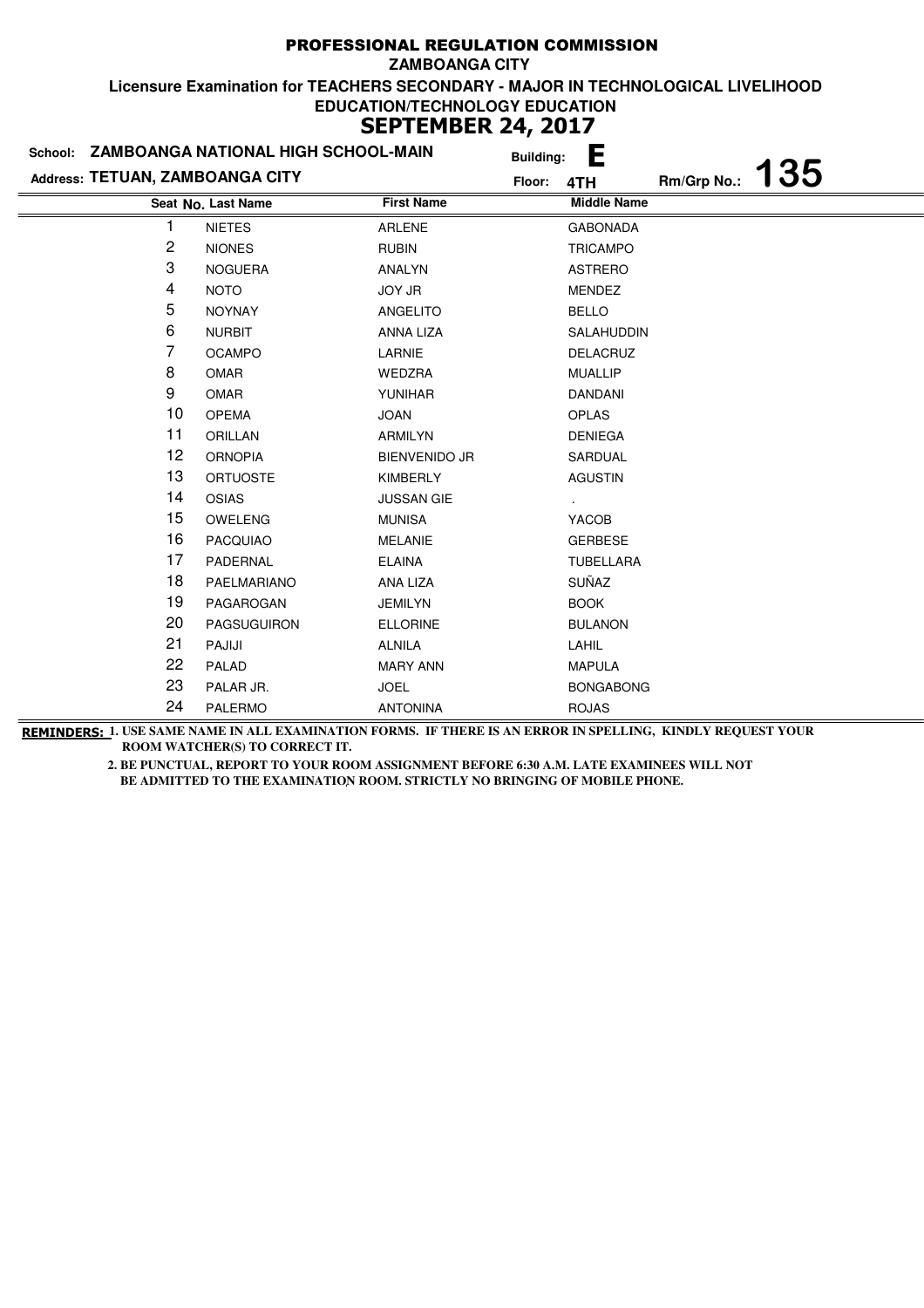| School: ZAMBOANGA NATIONAL HIGH SCHOOL-MAIN |                    | <b>Building:</b>      | E      |                    |             |     |
|---------------------------------------------|--------------------|-----------------------|--------|--------------------|-------------|-----|
| Address: TETUAN, ZAMBOANGA CITY             |                    |                       | Floor: | 4TH                | Rm/Grp No.: | 136 |
|                                             | Seat No. Last Name | <b>First Name</b>     |        | <b>Middle Name</b> |             |     |
| 1                                           | <b>PALIS</b>       | <b>MYRA</b>           |        | <b>OPOG</b>        |             |     |
| 2                                           | <b>PALMA</b>       | <b>EINAR</b>          |        | <b>ADORABLE</b>    |             |     |
| 3                                           | <b>PANDI</b>       | <b>MARY ANGIELYN</b>  |        | <b>MILLER</b>      |             |     |
| 4                                           | <b>PANGILAN</b>    | ANIZA                 |        | LIALIH             |             |     |
| 5                                           | <b>PANTALEON</b>   | RHEALYN               |        | PEREZ              |             |     |
| 6                                           | <b>PARAGAS</b>     | <b>VIVIAN</b>         |        | <b>FAJARDO</b>     |             |     |
| 7                                           | <b>PARILLA</b>     | <b>MADILYN</b>        |        | DAJAY              |             |     |
| 8                                           | <b>PARTOSA</b>     | <b>EPIFANIO JR</b>    |        | <b>BACBAC</b>      |             |     |
| 9                                           | <b>PATLINGRAO</b>  | <b>EMIE</b>           |        | <b>PIOQUINTO</b>   |             |     |
| 10                                          | <b>PAWA</b>        | ANA                   |        | <b>ELEAZAR</b>     |             |     |
| 11                                          | <b>PAYUSAN</b>     | <b>NORLYN</b>         |        | <b>GIBORA</b>      |             |     |
| 12                                          | PEJEDERO           | <b>JULIETA</b>        |        | <b>BULO</b>        |             |     |
| 13                                          | PELANGCO           | JAYCED JOHN           |        | <b>ALBORTE</b>     |             |     |
| 14                                          | <b>PEPINO</b>      | <b>JOEMAR</b>         |        | SALAZAR            |             |     |
| 15                                          | PEREZ              | <b>LEANSY JOY</b>     |        | <b>AYROSO</b>      |             |     |
| 16                                          | <b>PLANAS</b>      | <b>ALDRIN</b>         |        | LAURE              |             |     |
| 17                                          | <b>PONGASE</b>     | <b>MARY CRIS</b>      |        | <b>LACRETE</b>     |             |     |
| 18                                          | <b>PORLAS</b>      | <b>ELEONORA</b>       |        | COLALJO            |             |     |
| 19                                          | <b>PORRAS</b>      | FE DIANE              |        | VILLARCAMPO        |             |     |
| 20                                          | <b>POSADAS</b>     | <b>CONRAD RAY</b>     |        | <b>DELOS REYES</b> |             |     |
| 21                                          | <b>POSADAS</b>     | PEARLY MAE            |        | <b>RELANO</b>      |             |     |
| 22                                          | <b>PRAICO</b>      | <b>ROSELY</b>         |        | PEREZ              |             |     |
| 23                                          | <b>PRUDENTE</b>    | <b>HILARIO</b>        |        | <b>GALERA</b>      |             |     |
| 24                                          | PUNZALAN           | <b>CHRISTIAN DALE</b> |        | <b>ACORIN</b>      |             |     |

**REMINDERS: 1. USE SAME NAME IN ALL EXAMINATION FORMS. IF THERE IS AN ERROR IN SPELLING, KINDLY REQUEST YOUR ROOM WATCHER(S) TO CORRECT IT.**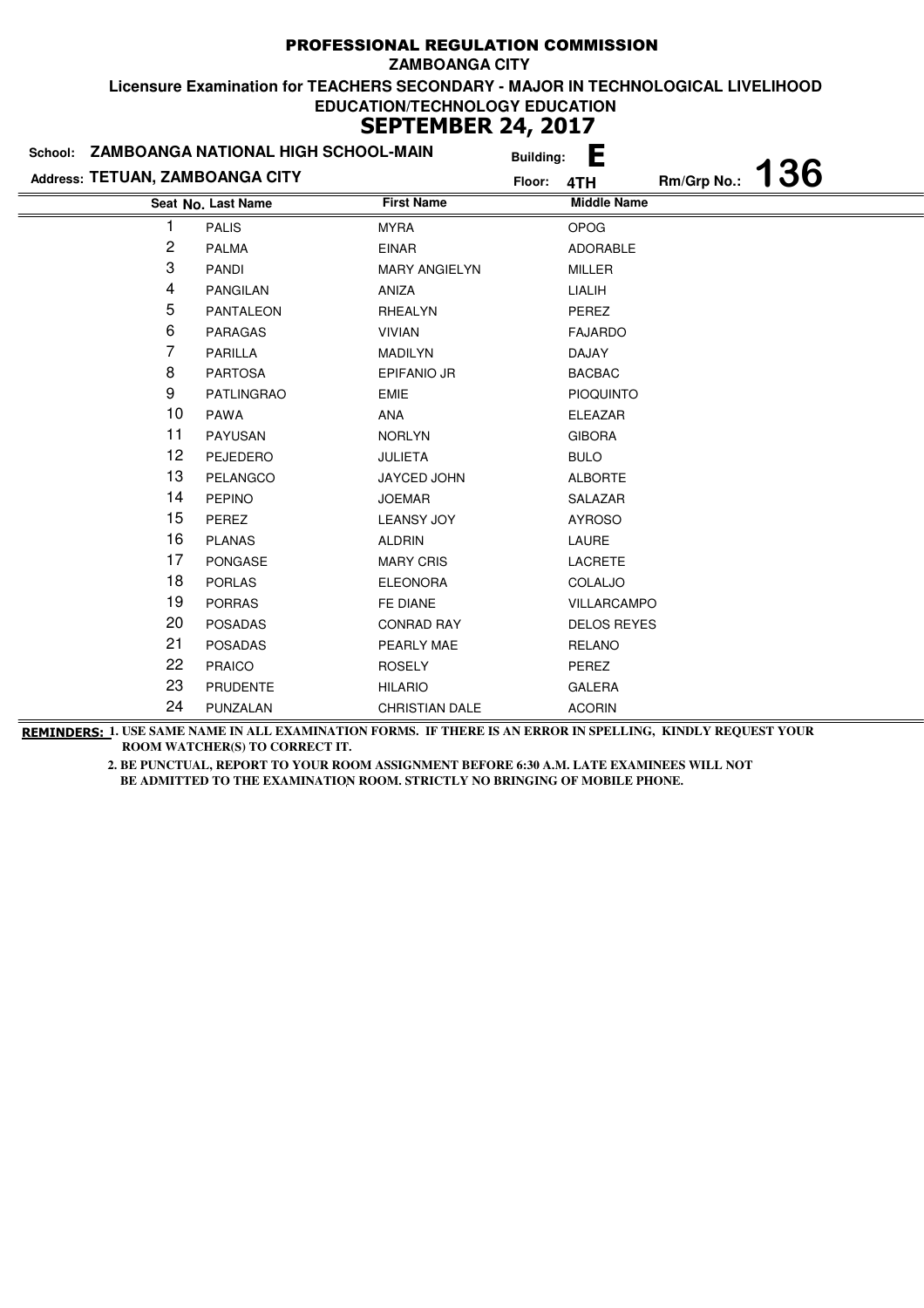|                                 | School: ZAMBOANGA NATIONAL HIGH SCHOOL-MAIN |                       | <b>Building:</b> | È                  |             |            |
|---------------------------------|---------------------------------------------|-----------------------|------------------|--------------------|-------------|------------|
| Address: TETUAN, ZAMBOANGA CITY |                                             |                       | Floor:           | 4TH                | Rm/Grp No.: | <b>137</b> |
|                                 | Seat No. Last Name                          | <b>First Name</b>     |                  | <b>Middle Name</b> |             |            |
|                                 | <b>PUYOD</b>                                | CHEAN                 |                  | <b>PITAO</b>       |             |            |
| 2                               | QUIDILLA                                    | <b>REGINA THERESE</b> |                  | <b>NALAGON</b>     |             |            |
| 3                               | QUINALAGAN                                  | <b>KEVIN</b>          |                  | <b>SUMATRA</b>     |             |            |
| 4                               | <b>QUINES</b>                               | <b>BIENDRIX</b>       |                  | <b>REDOBLE</b>     |             |            |
| 5                               | RABANAL                                     | <b>BEA</b>            |                  | <b>REMORCA</b>     |             |            |
| 6                               | <b>RABANES</b>                              | <b>EDILYN</b>         |                  | <b>BACLIG</b>      |             |            |
| 7                               | RAJAD                                       | <b>JEMOR</b>          |                  | <b>MALANI</b>      |             |            |
| 8                               | RAMILLANO                                   | <b>KEITH DALE</b>     |                  | <b>VILLACORTE</b>  |             |            |
| 9                               | RAMIREZ                                     | <b>CARMILA</b>        |                  | <b>JAMASALI</b>    |             |            |
| 10                              | <b>RAMISO</b>                               | <b>LELIE</b>          |                  | <b>EPANTO</b>      |             |            |
| 11                              | <b>RAMONCITO</b>                            | <b>BASIR</b>          |                  | <b>MADJAKIN</b>    |             |            |
| 12                              | <b>RAMOS</b>                                | <b>ALFIN</b>          |                  | <b>FALCASANTOS</b> |             |            |
| 13                              | <b>RASSAN</b>                               | <b>FATMA</b>          |                  | <b>MUTTOH</b>      |             |            |
| 14                              | RAVAL                                       | <b>MARGARITA</b>      |                  | <b>SALIDO</b>      |             |            |
| 15                              | <b>REAMBONANZA</b>                          | <b>GRACE</b>          |                  | <b>PEDRO</b>       |             |            |
| 16                              | <b>REFAMONTE</b>                            | <b>JESA</b>           |                  | SAMONTE            |             |            |
| 17                              | <b>REMIGIO</b>                              | <b>GERLYN</b>         |                  | <b>ROSILLO</b>     |             |            |
| 18                              | <b>RENABOR</b>                              | <b>JOHAIRAH</b>       |                  | <b>OMAR</b>        |             |            |
| 19                              | <b>REVILLAS</b>                             | <b>MARIBETH</b>       |                  | <b>AGABON</b>      |             |            |
| 20                              | <b>REYES</b>                                | <b>MA. CRISTINA</b>   |                  | <b>LABISTE</b>     |             |            |
| 21                              | <b>RICO</b>                                 | <b>MERISON</b>        |                  | <b>GREGORIO</b>    |             |            |
| 22                              | <b>RICO</b>                                 | SHEENA JANE           |                  | <b>BITOON</b>      |             |            |
| 23                              | RINGANILLA                                  | <b>MARY ANN</b>       |                  | <b>HERMOSA</b>     |             |            |
| 24                              | RIZABA                                      | JANE                  |                  | <b>POLVOROSA</b>   |             |            |

**REMINDERS: 1. USE SAME NAME IN ALL EXAMINATION FORMS. IF THERE IS AN ERROR IN SPELLING, KINDLY REQUEST YOUR ROOM WATCHER(S) TO CORRECT IT.**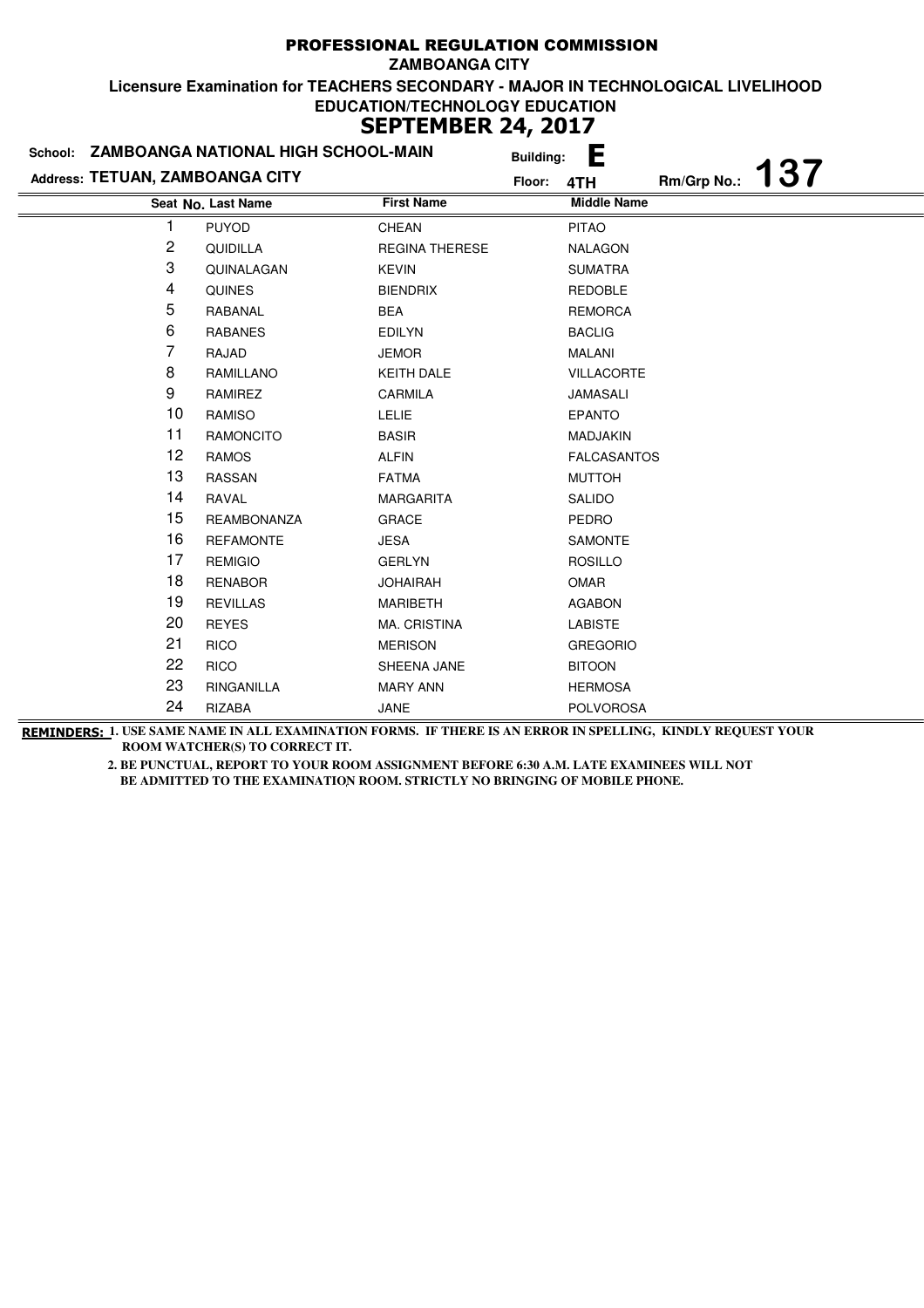|                                 | School: ZAMBOANGA NATIONAL HIGH SCHOOL-MAIN | <b>Building:</b>    | L                                |
|---------------------------------|---------------------------------------------|---------------------|----------------------------------|
| Address: TETUAN, ZAMBOANGA CITY |                                             | Floor:              | <b>138</b><br>Rm/Grp No.:<br>4TH |
|                                 | Seat No. Last Name                          | <b>First Name</b>   | <b>Middle Name</b>               |
|                                 | <b>ROCA</b>                                 | <b>TERENCE LOVE</b> | <b>SANTOS</b>                    |
| 2                               | <b>RODRIGUEZ</b>                            | <b>ROBIN</b>        | <b>DELOS SANTOS</b>              |
| 3                               | <b>ROJAS</b>                                | <b>ARLENE</b>       | <b>CUSTODIO</b>                  |
| 4                               | <b>ROJAS</b>                                | <b>JOECEL</b>       | LUNA                             |
| 5                               | <b>ROJAS</b>                                | <b>JONALYN</b>      | <b>DELOS SANTOS</b>              |
| 6                               | <b>ROLLANO</b>                              | AMALIA              | <b>MARIANO</b>                   |
| 7                               | <b>ROSALES</b>                              | <b>MERCIDITA</b>    | <b>TRICAMPO</b>                  |
| 8                               | <b>ROSCO</b>                                | <b>ZENDY</b>        | <b>BANGAYSISO</b>                |
| 9                               | <b>ROSILLO</b>                              | MA. SHIERLY         | <b>BAULITA</b>                   |
| 10                              | <b>RUBIO</b>                                | <b>ALLAN</b>        | PALALON                          |
| 11                              | SAAVEDRA                                    | SHEENA MAE          | <b>GONZALES</b>                  |
| 12                              | SABADDIN                                    | AHMAD               | <b>TROTA</b>                     |
| 13                              | SABDANI                                     | ANNALIZA            | <b>BENESANO</b>                  |
| 14                              | <b>SACLAUSO</b>                             | <b>EARTHA</b>       | <b>GARGARITA</b>                 |
| 15                              | SAHIDJAN                                    | <b>MILSON</b>       | ALAD                             |
| 16                              | SAHIYAL                                     | <b>ARDILYNA</b>     | KANADJAAN                        |
| 17                              | SAID                                        | <b>ABDULMUTALIB</b> | <b>CHIONG</b>                    |
| 18                              | SAID                                        | <b>RONA</b>         | <b>BOMBOH</b>                    |
| 19                              | SAILADDIN                                   | ASIB                | AMBA                             |
| 20                              | <b>SAILUL</b>                               | <b>MURAISA</b>      | LANGKASAN                        |
| 21                              | <b>SAKIH</b>                                | <b>RUSDIE</b>       | <b>SALIP</b>                     |
| 22                              | <b>SAKING</b>                               | <b>MERIAM</b>       | <b>EDAGA</b>                     |
| 23                              | SAKIRAL                                     | <b>ALLYNOR</b>      | <b>MOHAMMAD</b>                  |
| 24                              | SALA                                        | SAIDA               | <b>KADIR</b>                     |
| 25                              | SALEM                                       | <b>HERMOSO JR</b>   | <b>NIONES</b>                    |

**REMINDERS: 1. USE SAME NAME IN ALL EXAMINATION FORMS. IF THERE IS AN ERROR IN SPELLING, KINDLY REQUEST YOUR ROOM WATCHER(S) TO CORRECT IT.**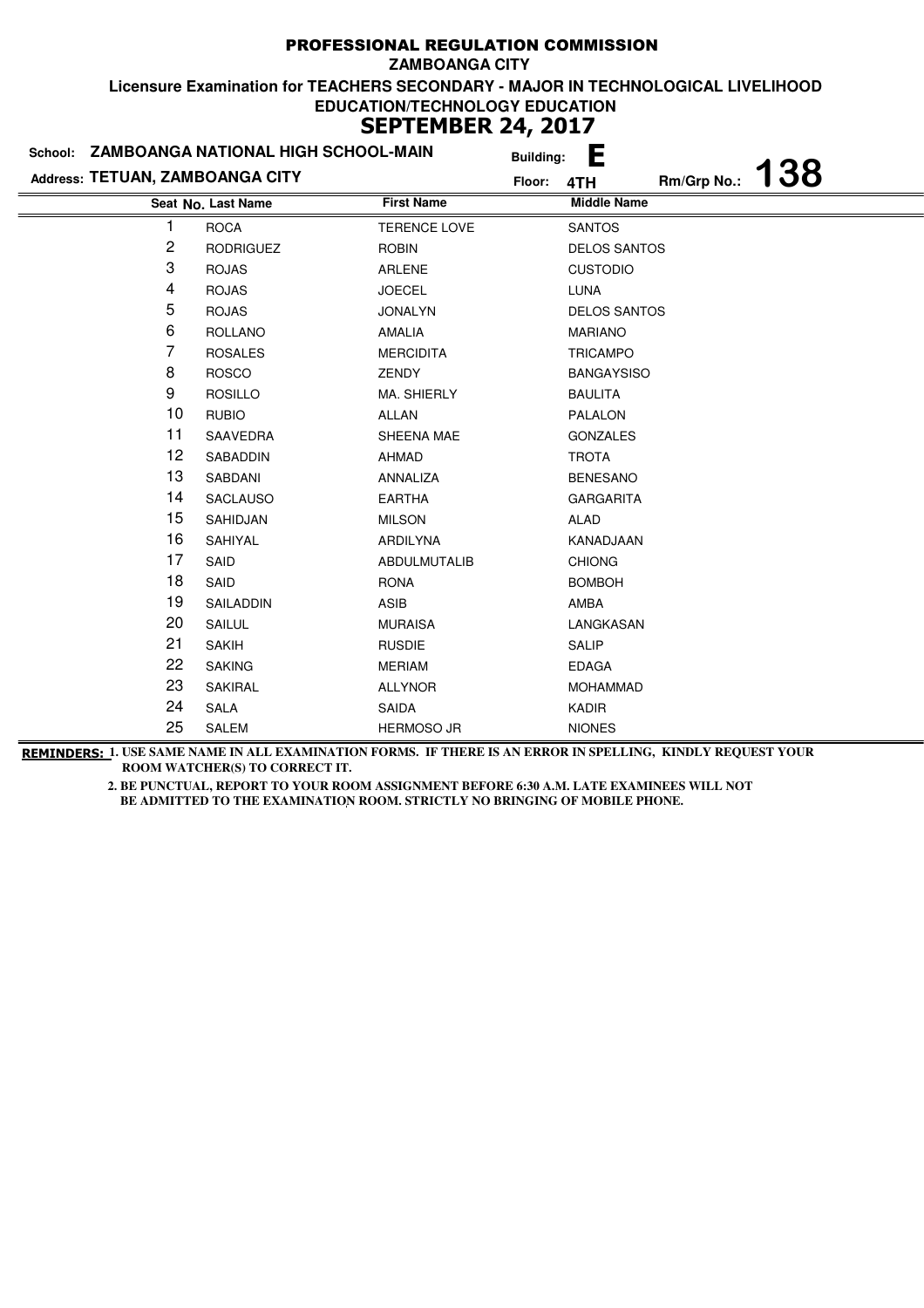| School: ZAMBOANGA NATIONAL HIGH SCHOOL-MAIN |                    | Е<br><b>Building:</b>     |        |                    |                   |  |
|---------------------------------------------|--------------------|---------------------------|--------|--------------------|-------------------|--|
| Address: TETUAN, ZAMBOANGA CITY             |                    |                           | Floor: | 4TH                | Rm/Grp No.: $139$ |  |
|                                             | Seat No. Last Name | <b>First Name</b>         |        | <b>Middle Name</b> |                   |  |
|                                             | <b>SALERA</b>      | <b>SARAH CHRIS</b>        |        | <b>RAMILLETE</b>   |                   |  |
| $\overline{c}$                              | SALI               | <b>ESTEVENSON</b>         |        | <b>PUDDIH</b>      |                   |  |
| 3                                           | SALI               | JQ-BEN                    |        | KIBTIANI           |                   |  |
| 4                                           | SALI               | <b>KHADAFY</b>            |        | S                  |                   |  |
| 5                                           | SALI               | <b>NURIANIE</b>           |        | <b>ARASID</b>      |                   |  |
| 6                                           | SALVA              | <b>RIZZPATRICK BRYLLE</b> |        | <b>HERRERA</b>     |                   |  |
| 7                                           | SALVADOR           | <b>CRIPSY</b>             |        | <b>RENDON</b>      |                   |  |
| 8                                           | SALVADOR           | <b>JAYCEL</b>             |        | <b>DIPAY</b>       |                   |  |
| 9                                           | SALVADOR           | <b>VICTOR IAN</b>         |        | <b>SOLIS</b>       |                   |  |
| 10                                          | <b>SAMALIK</b>     | <b>SUANTI</b>             |        | KOH                |                   |  |
| 11                                          | <b>SAMSA</b>       | <b>JOCELYN</b>            |        | <b>POTESTAS</b>    |                   |  |
| 12                                          | <b>SAMSI</b>       | RADZMALYN                 |        | <b>BADDARI</b>     |                   |  |
| 13                                          | SAMSUDIN           | <b>MARSUDI</b>            |        | <b>SULAN</b>       |                   |  |
| 14                                          | SAMUWA             | RAHSA                     |        | <b>BALTAPA</b>     |                   |  |
| 15                                          | <b>SAN JUAN</b>    | <b>JENIFER</b>            |        | <b>FABELLA</b>     |                   |  |
| 16                                          | SANCHEZ            | ALEJANDRO JR              |        | <b>ARANAS</b>      |                   |  |
| 17                                          | SANDIGAN           | <b>HARVY</b>              |        | <b>LUMACTOD</b>    |                   |  |
| 18                                          | SANGALAN           | <b>HAISA</b>              |        | <b>COPEL</b>       |                   |  |
| 19                                          | SANSON             | RHEA JANE                 |        | NAPOLEREYES        |                   |  |
| 20                                          | SANTILLANA         | <b>GELMAR</b>             |        | <b>DUMAYOG</b>     |                   |  |
| 21                                          | <b>SANTO TOMAS</b> | <b>SHEILA</b>             |        | <b>NOVEJA</b>      |                   |  |
| 22                                          | <b>SANTOS</b>      | ELAIZA JOY                |        | <b>AGCAOILI</b>    |                   |  |
| 23                                          | <b>SAPIRI</b>      | <b>MERYLINDA</b>          |        | <b>SABTAL</b>      |                   |  |
| 24                                          | <b>SAPIRI</b>      | <b>SAGIRA</b>             |        | <b>SABTAL</b>      |                   |  |
| 25                                          | SAPPARI            | <b>RASHIMA</b>            |        | ALLAH              |                   |  |

**REMINDERS: 1. USE SAME NAME IN ALL EXAMINATION FORMS. IF THERE IS AN ERROR IN SPELLING, KINDLY REQUEST YOUR ROOM WATCHER(S) TO CORRECT IT.**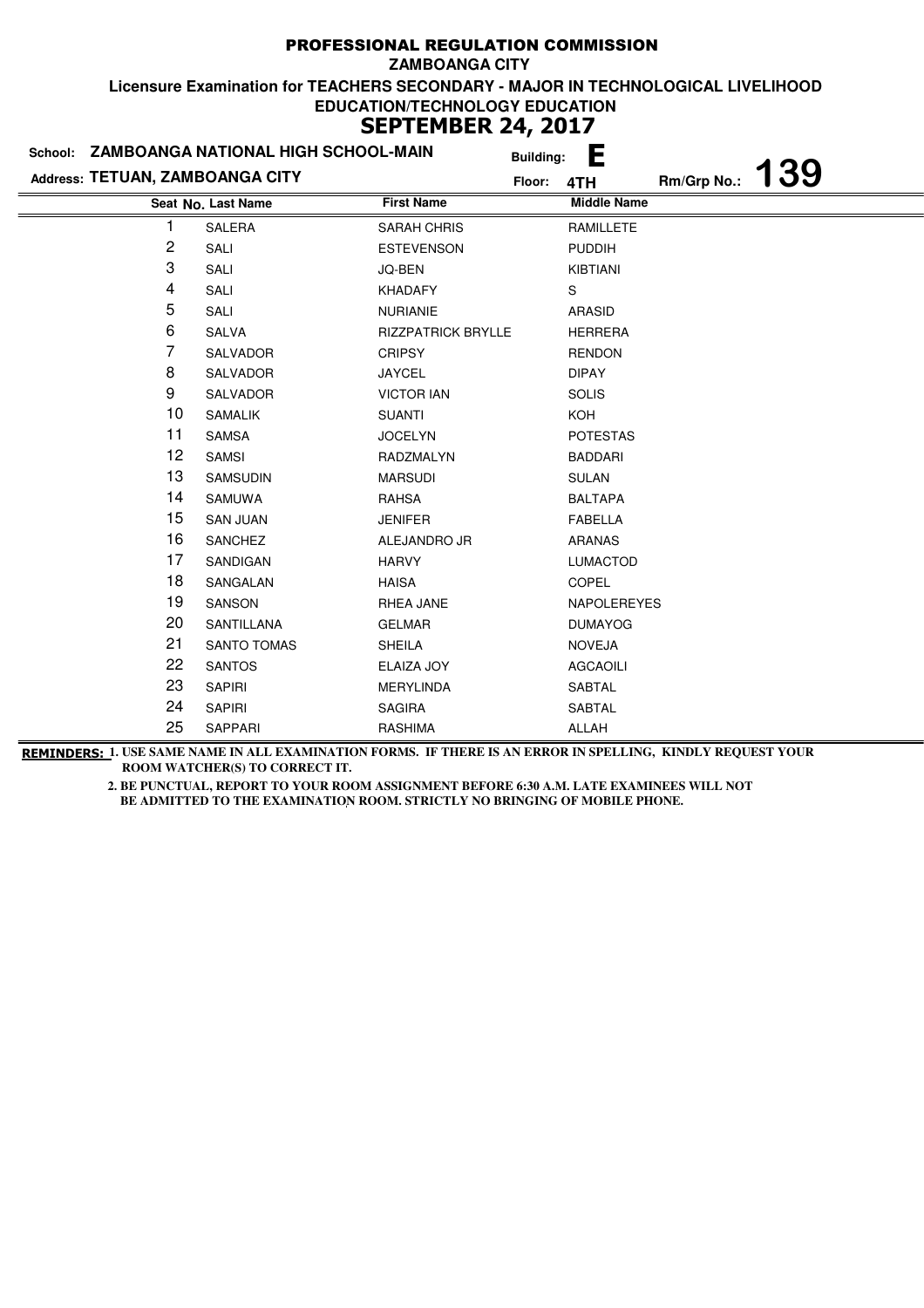| School: ZAMBOANGA NATIONAL HIGH SCHOOL-MAIN |                    |                        | <b>Building:</b> | E                  |             |     |
|---------------------------------------------|--------------------|------------------------|------------------|--------------------|-------------|-----|
| Address: TETUAN, ZAMBOANGA CITY             |                    |                        | Floor:           | 4TH                | Rm/Grp No.: | 140 |
|                                             | Seat No. Last Name | <b>First Name</b>      |                  | <b>Middle Name</b> |             |     |
| 1                                           | SAPPAYANI          | <b>BHERKIS</b>         |                  | PAJIJI             |             |     |
| 2                                           | <b>SARIEGO</b>     | <b>BELYN</b>           |                  | <b>KALIM</b>       |             |     |
| 3                                           | SARIOL             | NOR-AIZA               |                  | <b>JUMADIL</b>     |             |     |
| 4                                           | <b>SARITA</b>      | JANINE                 |                  | LUBGUBAN           |             |     |
| 5                                           | <b>SAURA</b>       | SHEILA MAE             |                  | <b>ROMERO</b>      |             |     |
| 6                                           | <b>SAUSA</b>       | <b>ANNA BEGAIL</b>     |                  | <b>GENITO</b>      |             |     |
| 7                                           | SAZON              | <b>BENJAMEN ROMEO</b>  |                  | <b>BULQUIREN</b>   |             |     |
| 8                                           | <b>SEGUNLA</b>     | <b>JOMARIE</b>         |                  | <b>BACUS</b>       |             |     |
| 9                                           | <b>SEMENIANO</b>   | ANALIZA                |                  | <b>OJERIO</b>      |             |     |
| 10                                          | <b>SENIBALO</b>    | <b>CHRISTOPHER REY</b> |                  | <b>UNGAB</b>       |             |     |
| $11$                                        | <b>SENTILLAS</b>   | <b>DENNIS</b>          |                  | <b>BOLONOS</b>     |             |     |
| 12                                          | <b>SERVILLON</b>   | <b>CHERRY</b>          |                  | <b>TABAÑAG</b>     |             |     |
| 13                                          | <b>SIASON</b>      | <b>RAYNALD VIC</b>     |                  | <b>MAPA</b>        |             |     |
| 14                                          | <b>SIDNEY</b>      | <b>JHERA</b>           |                  | <b>ROJAS</b>       |             |     |
| 15                                          | SILUNGAN           | <b>HAIFA</b>           |                  | <b>BASAGAN</b>     |             |     |
| 16                                          | <b>SINSON</b>      | <b>ANNIE ROSE</b>      |                  | ALVAREZ            |             |     |
| 17                                          | <b>SIPIN</b>       | <b>BERNADETTE</b>      |                  | DE CASTRO          |             |     |
| 18                                          | <b>SOLIS</b>       | <b>ELEONORA</b>        |                  | <b>DIAZ</b>        |             |     |
| 19                                          | <b>SOLIS</b>       | <b>SEANNA EDITH</b>    |                  | <b>EBRADA</b>      |             |     |
| 20                                          | <b>SOTTO</b>       | SHARMAINE              |                  | <b>ELIMEYOS</b>    |             |     |
| 21                                          | <b>SUANDI</b>      | <b>SHAIMA</b>          |                  | SAID               |             |     |
| 22                                          | <b>SUCLOM</b>      | ARLENE                 |                  | <b>MACALISANG</b>  |             |     |
| 23                                          | <b>SULAIMAN</b>    | <b>MADELIN</b>         |                  | <b>HIPOLITO</b>    |             |     |
| 24                                          | <b>SUMALINOG</b>   | <b>DOMINIQUE</b>       |                  | <b>GUMAPAC</b>     |             |     |
| 25                                          | <b>SUMIGOT</b>     | <b>JANESEN</b>         |                  | <b>JOSE</b>        |             |     |

**REMINDERS: 1. USE SAME NAME IN ALL EXAMINATION FORMS. IF THERE IS AN ERROR IN SPELLING, KINDLY REQUEST YOUR ROOM WATCHER(S) TO CORRECT IT.**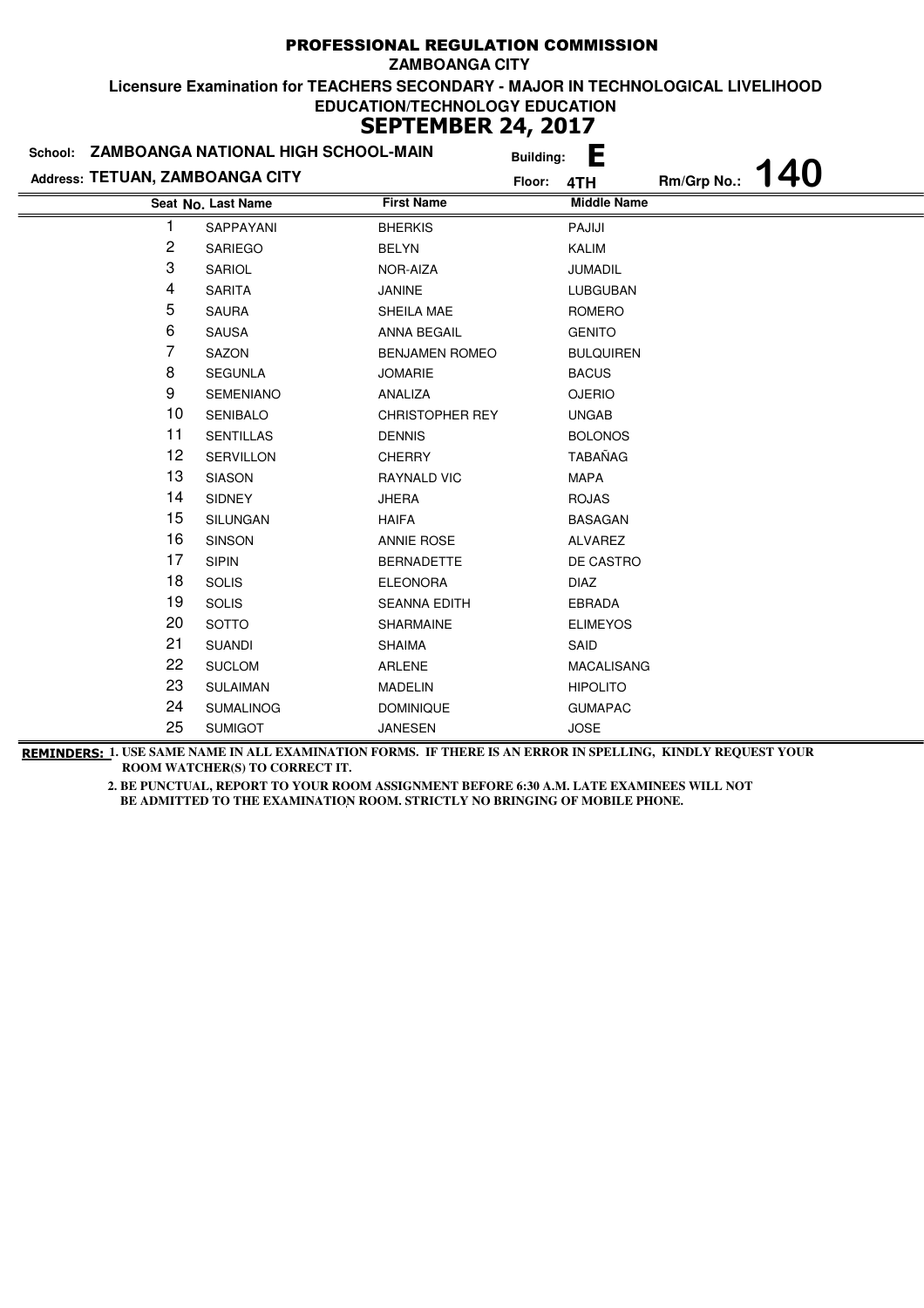| School: ZAMBOANGA NATIONAL HIGH SCHOOL-MAIN |                    | <b>Building:</b>  | Ŀ                   |
|---------------------------------------------|--------------------|-------------------|---------------------|
| Address: TETUAN, ZAMBOANGA CITY             |                    | Floor:            | Rm/Grp No.:<br>4TH  |
|                                             | Seat No. Last Name | <b>First Name</b> | <b>Middle Name</b>  |
| 1                                           | <b>SUMIHAG</b>     | KAUGAN            | <b>AHIRUN</b>       |
| 2                                           | <b>TAALAL</b>      | <b>MARDIMAL</b>   | <b>PERONG</b>       |
| 3                                           | <b>TABANGAY</b>    | ANALITA           | <b>TOMAS</b>        |
| 4                                           | <b>TABUDDIN</b>    | <b>BONNY</b>      | KARALAN             |
| 5                                           | <b>TAGLUCOP</b>    | <b>CRISTY</b>     | VILLARCAMPO         |
| 6                                           | <b>TAGOB</b>       | <b>ESTRELLA</b>   | <b>PONTERAS</b>     |
| 7                                           | <b>TAHIL</b>       | <b>NADIA</b>      | <b>ASSI</b>         |
| 8                                           | <b>TAHIR</b>       | RADZMALYN         | <b>JAMIUDDIN</b>    |
| 9                                           | <b>TALITY</b>      | JAIME JR          | <b>MONTEHERMOSO</b> |
| 10                                          | <b>TAMAYO</b>      | <b>BABY JOY</b>   | <b>CUSTODIO</b>     |
| 11                                          | <b>TAMONAN</b>     | <b>RODELYN</b>    | <b>ENCABO</b>       |
| 12                                          | TARADJI            | <b>MUDZNA</b>     | <b>ABDUL</b>        |
| 13                                          | <b>TARAJI</b>      | <b>HELEN</b>      | <b>JAMIUDDIN</b>    |
| 14                                          | <b>TARONGA</b>     | <b>ERNA</b>       | <b>MILLARES</b>     |
| 15                                          | <b>TARROZA</b>     | <b>FAITH</b>      | <b>GABITO</b>       |
| 16                                          | <b>TARUC</b>       | <b>ANNIE</b>      | LACAOLACAO          |
| 17                                          | <b>TAYANI</b>      | <b>FARHANA</b>    | <b>PITOH</b>        |
| 18                                          | <b>TERO</b>        | <b>JOSEPHINE</b>  | <b>DUBLON</b>       |
| 19                                          | <b>TEXON</b>       | NIKKO BUSHNELL    | <b>GARREDO</b>      |
| 20                                          | <b>TIAMSOY</b>     | LIZA              | AMLAYA              |
| 21                                          | <b>TIBUEN</b>      | <b>LENON</b>      | <b>GAMAYON</b>      |
| 22                                          | TINGKASAN          | SHIELLAVI         | SAIYARI             |
| 23                                          | <b>TINGOT</b>      | <b>NARCISO</b>    | <b>SUANA</b>        |
| 24                                          | <b>TIPLAHAN</b>    | ABDUNASER         | <b>BUKLASAN</b>     |
| 25                                          | <b>TIRASOL</b>     | DRIANE JEAN       | <b>BASCONES</b>     |

**REMINDERS: 1. USE SAME NAME IN ALL EXAMINATION FORMS. IF THERE IS AN ERROR IN SPELLING, KINDLY REQUEST YOUR ROOM WATCHER(S) TO CORRECT IT.**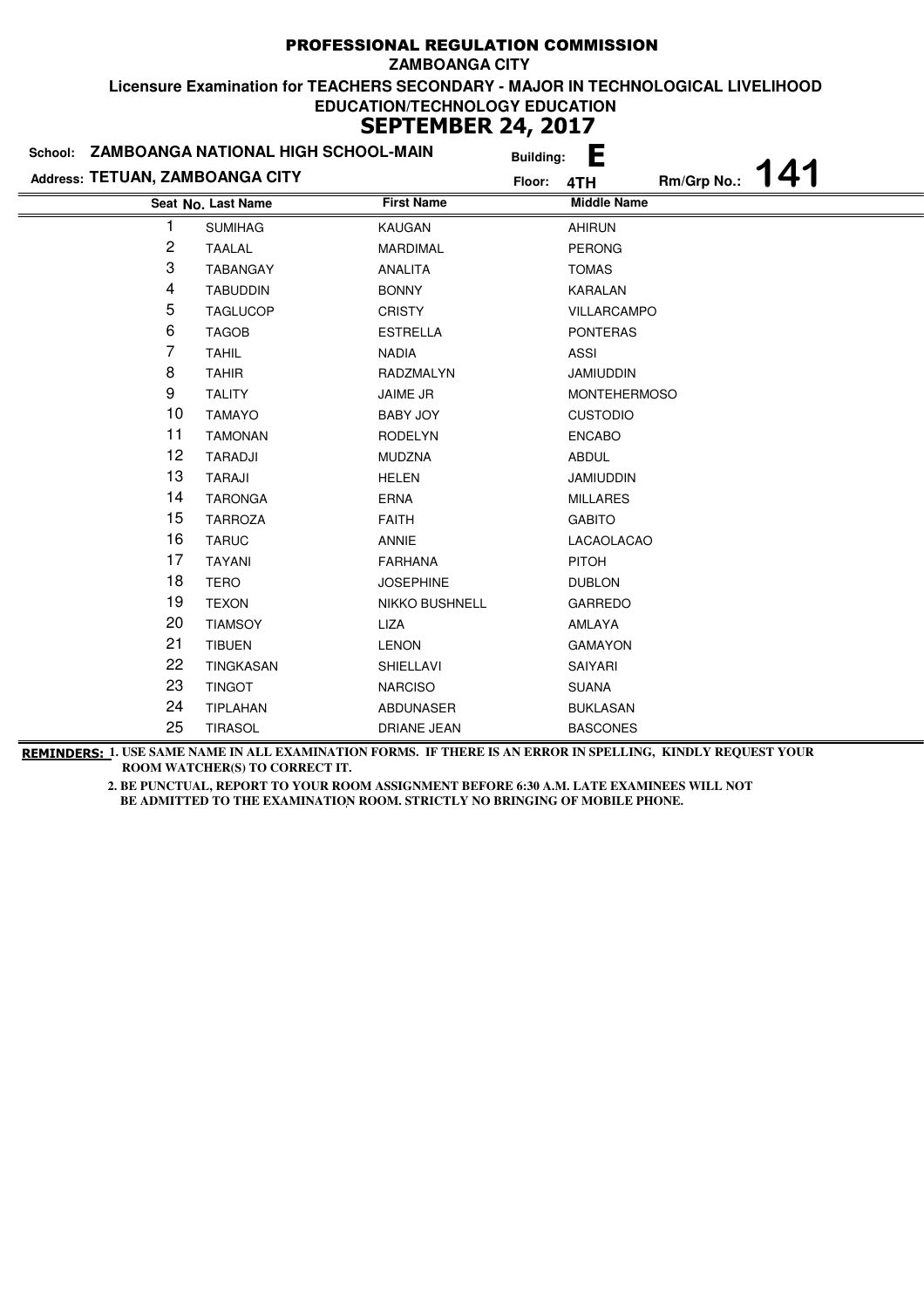|                                 | School: ZAMBOANGA NATIONAL HIGH SCHOOL-MAIN |                       | <b>Building:</b> | E                  |             |     |
|---------------------------------|---------------------------------------------|-----------------------|------------------|--------------------|-------------|-----|
| Address: TETUAN, ZAMBOANGA CITY |                                             |                       | Floor:           | 4TH                | Rm/Grp No.: | 142 |
|                                 | Seat No. Last Name                          | <b>First Name</b>     |                  | <b>Middle Name</b> |             |     |
|                                 | <b>TIRIJAL</b>                              | <b>NIHMA</b>          |                  | <b>TARANGKA</b>    |             |     |
| 2                               | <b>TOLINO</b>                               | CHARLITA              |                  | <b>NURHUSSIN</b>   |             |     |
| 3                               | <b>TOMBOC</b>                               | <b>ELVIN</b>          |                  | <b>MAGHINAY</b>    |             |     |
| 4                               | <b>TORINO</b>                               | RIZA LINA             |                  | RIDAD              |             |     |
| 5                               | <b>TORRES</b>                               | <b>DAYANARA</b>       |                  | <b>ELMIE</b>       |             |     |
| 6                               | <b>TORRES</b>                               | <b>DEANNE LORALIE</b> |                  | <b>EBOL</b>        |             |     |
| 7                               | <b>TORRES</b>                               | <b>MIRA ROSE</b>      |                  | <b>ALFANTE</b>     |             |     |
| 8                               | <b>TORRES</b>                               | VANESSA               |                  | <b>TOLO</b>        |             |     |
| 9                               | <b>TRAIGO</b>                               | <b>RODNIE</b>         |                  | <b>MALINAO</b>     |             |     |
| 10                              | <b>TRINIDAD</b>                             | <b>SHIELA</b>         |                  | PAGON              |             |     |
| 11                              | <b>TUAHAN</b>                               | <b>ZULFIKHAR</b>      |                  | ABUBAKAR           |             |     |
| 12                              | <b>TUALA</b>                                | <b>MAXCY</b>          |                  | <b>TORIBIO</b>     |             |     |
| 13                              | <b>UDDIN</b>                                | <b>DELMA</b>          |                  | <b>MOHAMMAD</b>    |             |     |
| 14                              | <b>UDDIN</b>                                | <b>FAIDA</b>          |                  | MARAJAN            |             |     |
| 15                              | <b>UDDIN</b>                                | <b>MELYN</b>          |                  | <b>MARAJAN</b>     |             |     |
| 16                              | <b>UDDIN</b>                                | <b>NURMILINA</b>      |                  | <b>HASSIM</b>      |             |     |
| 17                              | <b>UDING</b>                                | <b>KINDAH</b>         |                  | <b>BUOTAN</b>      |             |     |
| 18                              | UJAJI                                       | <b>NASHRA</b>         |                  | <b>MASIHUL</b>     |             |     |
| 19                              | <b>ULAMA</b>                                | AL-ZAIMA              |                  | <b>JANANI</b>      |             |     |
| 20                              | <b>ULAMA</b>                                | <b>ELVIRA</b>         |                  | <b>JANANI</b>      |             |     |
| 21                              | ULLA                                        | <b>NURSIDAN</b>       |                  | <b>JINANI</b>      |             |     |
| 22                              | <b>UMBAC</b>                                | <b>NENA</b>           |                  | <b>TAN</b>         |             |     |
| 23                              | <b>UNDALOC</b>                              | <b>RIDENTNA</b>       |                  | <b>ACAIN</b>       |             |     |
| 24                              | <b>USMAN</b>                                | <b>JURWALI</b>        |                  | <b>SAKKAM</b>      |             |     |
| 25                              | <b>USMAN</b>                                | SHERMEI-ANN           |                  | ANGGAN             |             |     |

**REMINDERS: 1. USE SAME NAME IN ALL EXAMINATION FORMS. IF THERE IS AN ERROR IN SPELLING, KINDLY REQUEST YOUR ROOM WATCHER(S) TO CORRECT IT.**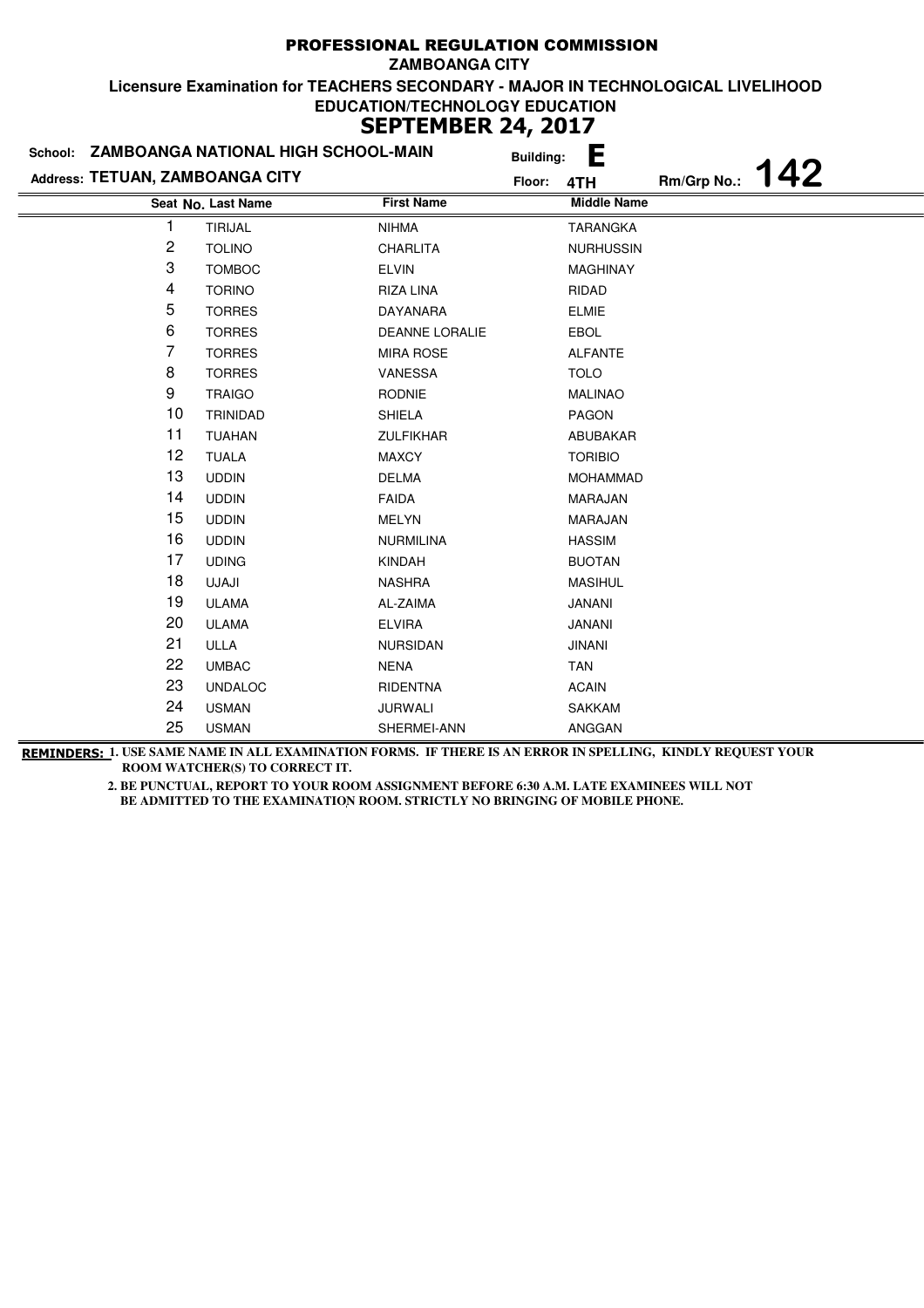| School: ZAMBOANGA NATIONAL HIGH SCHOOL-MAIN |                    |                      | <b>Building:</b> | Ŀ                  |             |            |
|---------------------------------------------|--------------------|----------------------|------------------|--------------------|-------------|------------|
| Address: TETUAN, ZAMBOANGA CITY             |                    |                      | Floor:           | 4TH                | Rm/Grp No.: | <b>143</b> |
|                                             | Seat No. Last Name | <b>First Name</b>    |                  | <b>Middle Name</b> |             |            |
| 1                                           | <b>USMAN</b>       | <b>WENLYN</b>        |                  | <b>ENGKING</b>     |             |            |
| 2                                           | <b>UTOH</b>        | <b>NASSER</b>        |                  | ADAM               |             |            |
| 3                                           | <b>UY</b>          | MA. LOURDES          |                  | <b>ALVAREZ</b>     |             |            |
| 4                                           | <b>VALENCIA</b>    | <b>MITCH MYER</b>    |                  | <b>GABAISEN</b>    |             |            |
| 5                                           | <b>VARONA</b>      | NOE.                 |                  | PARSACALA          |             |            |
| 6                                           | <b>VELEZ</b>       | <b>MARY ANN</b>      |                  | <b>CUBOL</b>       |             |            |
| $\overline{7}$                              | <b>VENTURA</b>     | <b>HERMELOU</b>      |                  | <b>ACEJAS</b>      |             |            |
| 8                                           | <b>VENUS</b>       | <b>DEXTER</b>        |                  | <b>LIMEN</b>       |             |            |
| 9                                           | <b>VERALLO</b>     | <b>MERLENE</b>       |                  | <b>MAHILUM</b>     |             |            |
| 10                                          | <b>VILLAFUERTE</b> | <b>CHRISTINE MAY</b> |                  | <b>VILLAFUERTE</b> |             |            |
| 11                                          | VILLANUEVA         | <b>JAQUELINE</b>     |                  | <b>COMPIS</b>      |             |            |
| 12                                          | VILLANUEVA         | <b>JOAN</b>          |                  | <b>NISNISAN</b>    |             |            |
| 13                                          | VILLAREAL          | SHELA MAY            |                  | <b>AGUSTIN</b>     |             |            |
| 14                                          | <b>VILLARIN</b>    | SADICA               |                  | <b>MASIHUL</b>     |             |            |
| 15                                          | <b>VILLARTA</b>    | <b>ROBERTSON</b>     |                  | <b>BAGUIO</b>      |             |            |
| 16                                          | <b>VISCAYNO</b>    | <b>EVIE</b>          |                  | PARANGUAY          |             |            |
| 17                                          | <b>YABO</b>        | <b>LEONORA</b>       |                  | <b>NOHAY</b>       |             |            |
| 18                                          | YABO               | <b>MARRY JOY</b>     |                  | <b>KINALAMAY</b>   |             |            |
| 19                                          | YAHCUB             | <b>SITTIHANA</b>     |                  | <b>SAIYARIN</b>    |             |            |
| 20                                          | YBAÑEZ             | <b>JAYSON</b>        |                  | <b>GARCELLANO</b>  |             |            |
| 21                                          | <b>YUDELMO</b>     | REINCEL JOY          |                  | <b>NICOLAS</b>     |             |            |
| 22                                          | <b>YUSOP</b>       | FATIMAH-ADA          |                  | <b>USMAN</b>       |             |            |
| 23                                          | <b>YUSOP</b>       | KHADIJA              |                  | ABDURAJAK          |             |            |
| 24                                          | <b>YUSOP</b>       | <b>RULNIS</b>        |                  | ASAALI             |             |            |
| 25                                          | <b>ZAMORA</b>      | <b>ROHANI</b>        |                  | <b>FRANCISCO</b>   |             |            |

**REMINDERS: 1. USE SAME NAME IN ALL EXAMINATION FORMS. IF THERE IS AN ERROR IN SPELLING, KINDLY REQUEST YOUR ROOM WATCHER(S) TO CORRECT IT.**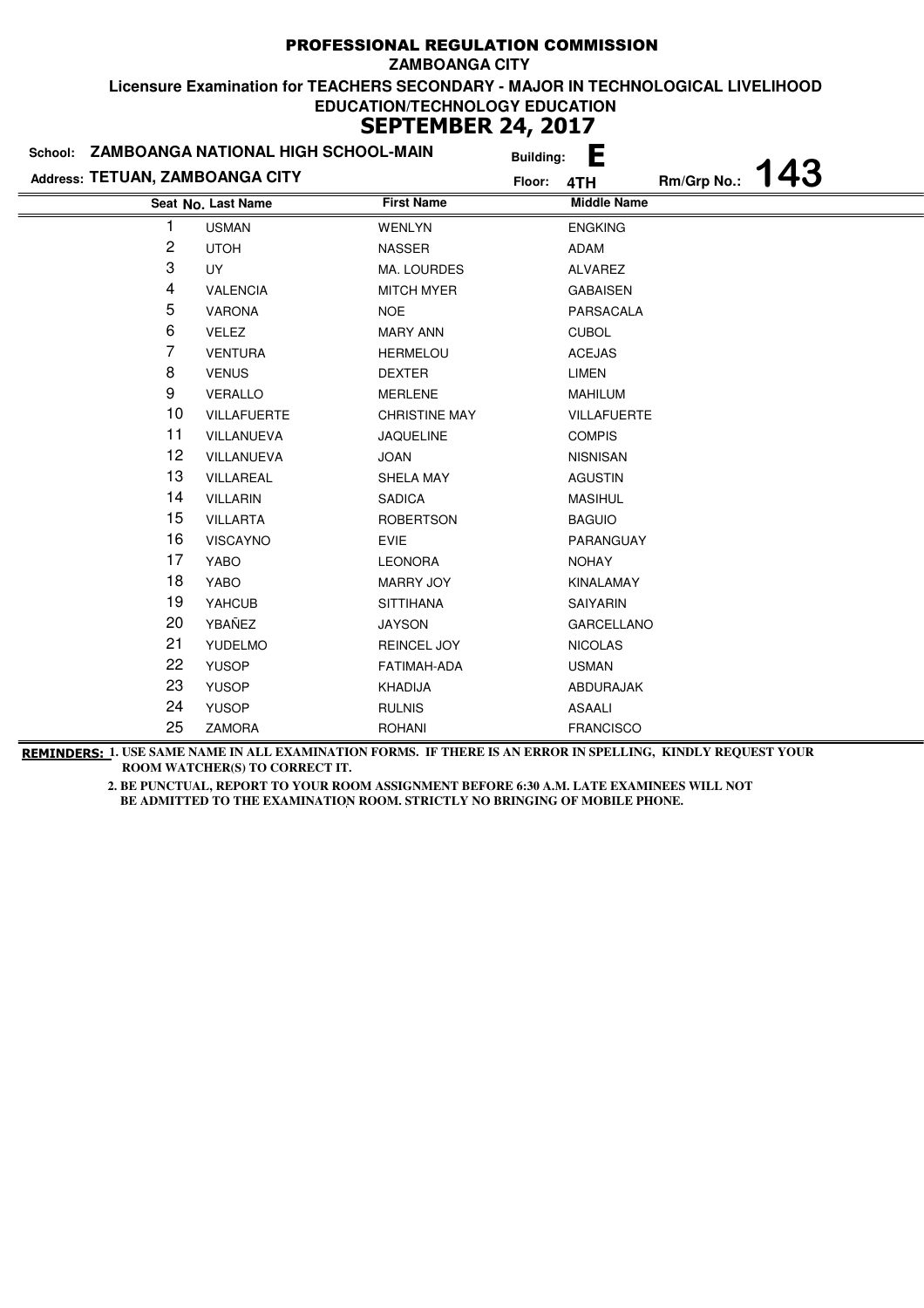## PROFESSIONAL REGULATION COMMISSION

**ZAMBOANGA CITY**

**Licensure Examination for TEACHERS SECONDARY - MAJOR IN VALUES EDUCATION**

| JLF ILMULIN 47, 4V17            |                                    |                      |                  |                    |             |    |
|---------------------------------|------------------------------------|----------------------|------------------|--------------------|-------------|----|
| School:                         | ZAMBOANGA NATIONAL HGH SCHOOL-MAIN |                      | <b>Building:</b> | F                  |             |    |
| Address: TETUAN, ZAMBOANGA CITY |                                    |                      | Floor:           | 2ND                | Rm/Grp No.: | 67 |
|                                 | Seat No. Last Name                 | <b>First Name</b>    |                  | <b>Middle Name</b> |             |    |
|                                 | <b>MASCUAL</b>                     | <b>ANJULIE</b>       |                  | <b>BAYANI</b>      |             |    |
| $\overline{\mathbf{c}}$         | ABDULHAMID                         | JUL-AMBRIE           |                  | SAID               |             |    |
| 3                               | <b>ABDURAHIM</b>                   | <b>MIDZMA</b>        |                  | <b>TUMGKOH</b>     |             |    |
| 4                               | <b>ABDURAHIM</b>                   | <b>NAIMA</b>         |                  | <b>WAHAB</b>       |             |    |
| 5                               | ABDURAHMAN                         | <b>ADZLINA</b>       |                  | ABDULKADIL         |             |    |
| 6                               | ABUBAKAR                           | <b>BASA</b>          |                  | ANGATUNG           |             |    |
| 7                               | <b>ADJARANI</b>                    | <b>JOHN MICAH</b>    |                  | CARACOL            |             |    |
| 8                               | <b>AJAID</b>                       | <b>MOHD NURJID</b>   |                  | <b>BUDDAHIM</b>    |             |    |
| 9                               | <b>AKMADUL</b>                     | RADZDA               |                  | SALAPUDDIN         |             |    |
| 10                              | <b>ALIMUDDIN</b>                   | <b>NURFIDA</b>       |                  | ASANI              |             |    |
| 11                              | <b>ANJALIN</b>                     | <b>CAMRA</b>         |                  | <b>AJIJUN</b>      |             |    |
| 12                              | <b>ANJALIN</b>                     | RABIA                |                  | <b>AJIJUN</b>      |             |    |
| 13                              | <b>BANGGAYAN</b>                   | LAIZA                |                  | <b>JAWALDI</b>     |             |    |
| 14                              | <b>BARA</b>                        | <b>ISMAEL</b>        |                  | <b>JUMIANJANG</b>  |             |    |
| 15                              | <b>BIDRI</b>                       | <b>ADZRANA</b>       |                  | <b>NAPIA</b>       |             |    |
| 16                              | <b>BORDIOS</b>                     | <b>ERNESTINA</b>     |                  | <b>ALCORIN</b>     |             |    |
| 17                              | <b>DAUD</b>                        | <b>KENHAL</b>        |                  | <b>HALMAIN</b>     |             |    |
| 18                              | DE LEON                            | WEENZELMAR           |                  | SAYADI             |             |    |
| 19                              | <b>EIJANSANTOS</b>                 | <b>MARIA LOURDES</b> |                  | <b>MENDOZA</b>     |             |    |
| 20                              | <b>ELIAS</b>                       | <b>SITTI BERKIS</b>  |                  | <b>JIKIRI</b>      |             |    |
| 21                              | <b>FALCASANTOS</b>                 | JUDY ANN             |                  | <b>FERNANDEZ</b>   |             |    |
| 22                              | <b>FERNANDO</b>                    | <b>GIOVANNI</b>      |                  | <b>JUAN</b>        |             |    |
| 23                              | <b>GESULGA</b>                     | <b>JEFFREY</b>       |                  | <b>ARSOLON</b>     |             |    |
| 24                              | <b>GUMMOH</b>                      | <b>AIMA</b>          |                  | AMILBASAD          |             |    |

## **SEPTEMBER 24, 2017**

**REMINDERS: 1. USE SAME NAME IN ALL EXAMINATION FORMS. IF THERE IS AN ERROR IN SPELLING, KINDLY REQUEST YOUR ROOM WATCHER(S) TO CORRECT IT.**